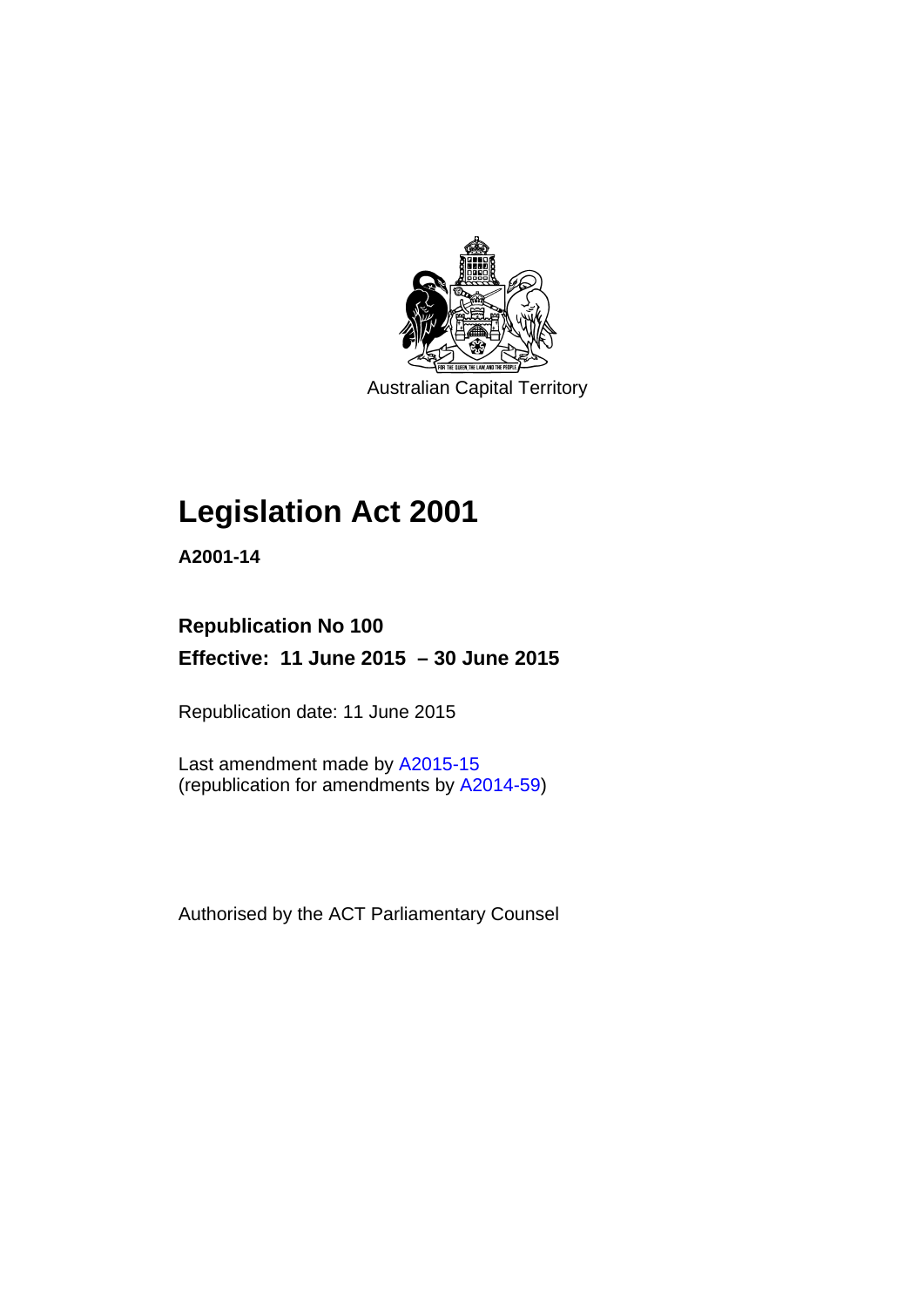## **About this republication**

#### **The republished law**

This is a republication of the *Legislation Act 2001* (including any amendment made under the *[Legislation Act 2001](http://www.legislation.act.gov.au/a/2001-14)*, part 11.3 (Editorial changes)) as in force on 11 June 2015*.* It also includes any commencement, amendment, repeal or expiry affecting this republished law to 11 June 2015.

The legislation history and amendment history of the republished law are set out in endnotes 3 and 4.

#### **Kinds of republications**

The Parliamentary Counsel's Office prepares 2 kinds of republications of ACT laws (see the ACT legislation register at [www.legislation.act.gov.au](http://www.legislation.act.gov.au/)):

- authorised republications to which the *[Legislation Act 2001](http://www.legislation.act.gov.au/a/2001-14)* applies
- unauthorised republications.

The status of this republication appears on the bottom of each page.

#### **Editorial changes**

The *[Legislation Act 2001](http://www.legislation.act.gov.au/a/2001-14)*, part 11.3 authorises the Parliamentary Counsel to make editorial amendments and other changes of a formal nature when preparing a law for republication. Editorial changes do not change the effect of the law, but have effect as if they had been made by an Act commencing on the republication date (see *[Legislation Act 2001](http://www.legislation.act.gov.au/a/2001-14)*, s 115 and s 117). The changes are made if the Parliamentary Counsel considers they are desirable to bring the law into line, or more closely into line, with current legislative drafting practice.

This republication does not include amendments made under part 11.3 (see endnote 1).

#### **Uncommenced provisions and amendments**

If a provision of the republished law has not commenced, the symbol  $\mathbf{U}$  appears immediately before the provision heading. Any uncommenced amendments that affect this republished law are accessible on the ACT legislation register [\(www.legislation.act.gov.au](http://www.legislation.act.gov.au/)). For more information, see the home page for this law on the register.

#### **Modifications**

If a provision of the republished law is affected by a current modification, the symbol  $\mathbf{M}$ appears immediately before the provision heading. The text of the modifying provision appears in the endnotes. For the legal status of modifications, see the *[Legislation Act 2001](http://www.legislation.act.gov.au/a/2001-14)*, section 95.

#### **Penalties**

At the republication date, the value of a penalty unit for an offence against this law is \$150 for an individual and \$750 for a corporation (see *[Legislation Act 2001](http://www.legislation.act.gov.au/a/2001-14)*, s 133).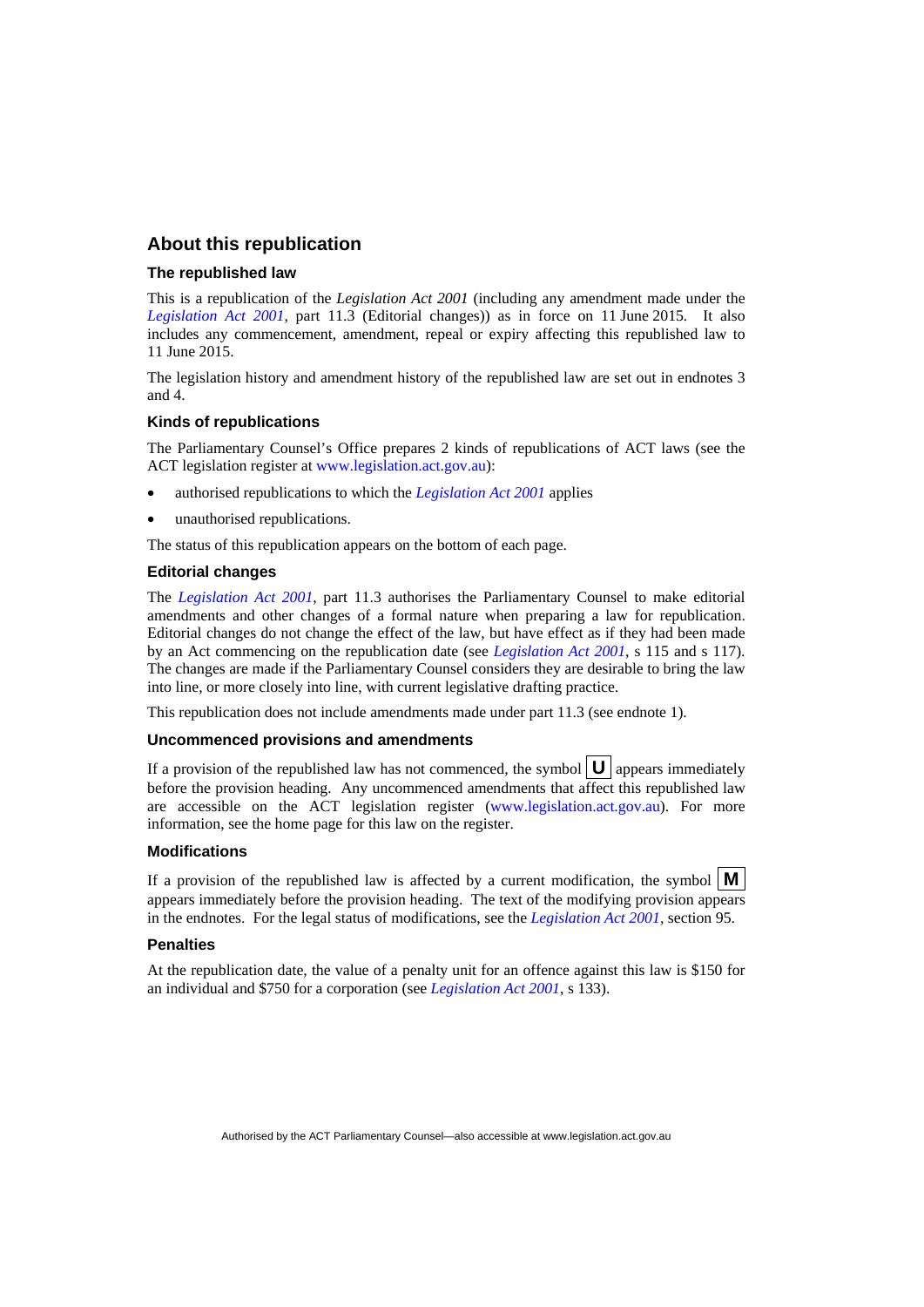

# **Legislation Act 2001**

# **Contents**

## **Chapter 1 [Preliminary](#page-17-0)**

| <b>Part 1.1</b> | General                                        |   |
|-----------------|------------------------------------------------|---|
| 1               | Name of Act                                    | 2 |
| 2               | Dictionary                                     | 2 |
| 2A              | <b>Notes</b>                                   | 2 |
| 3               | Objects                                        | 3 |
| 4               | Application of Act                             | 4 |
| 5               | Determinative and non-determinative provisions | 5 |
| 6               | Legislation Act provisions must be applied     | 5 |
| <b>Part 1.2</b> | <b>Basic concepts</b>                          |   |
| 7               | Meaning of Act generally                       | 9 |
| 8               | Meaning of subordinate law                     | 9 |
| ----            | $\cdots$ $\cdots$                              |   |

R100 11/06/15 Legislation Act 2001 Effective: 11/06/15-30/06/15 contents 1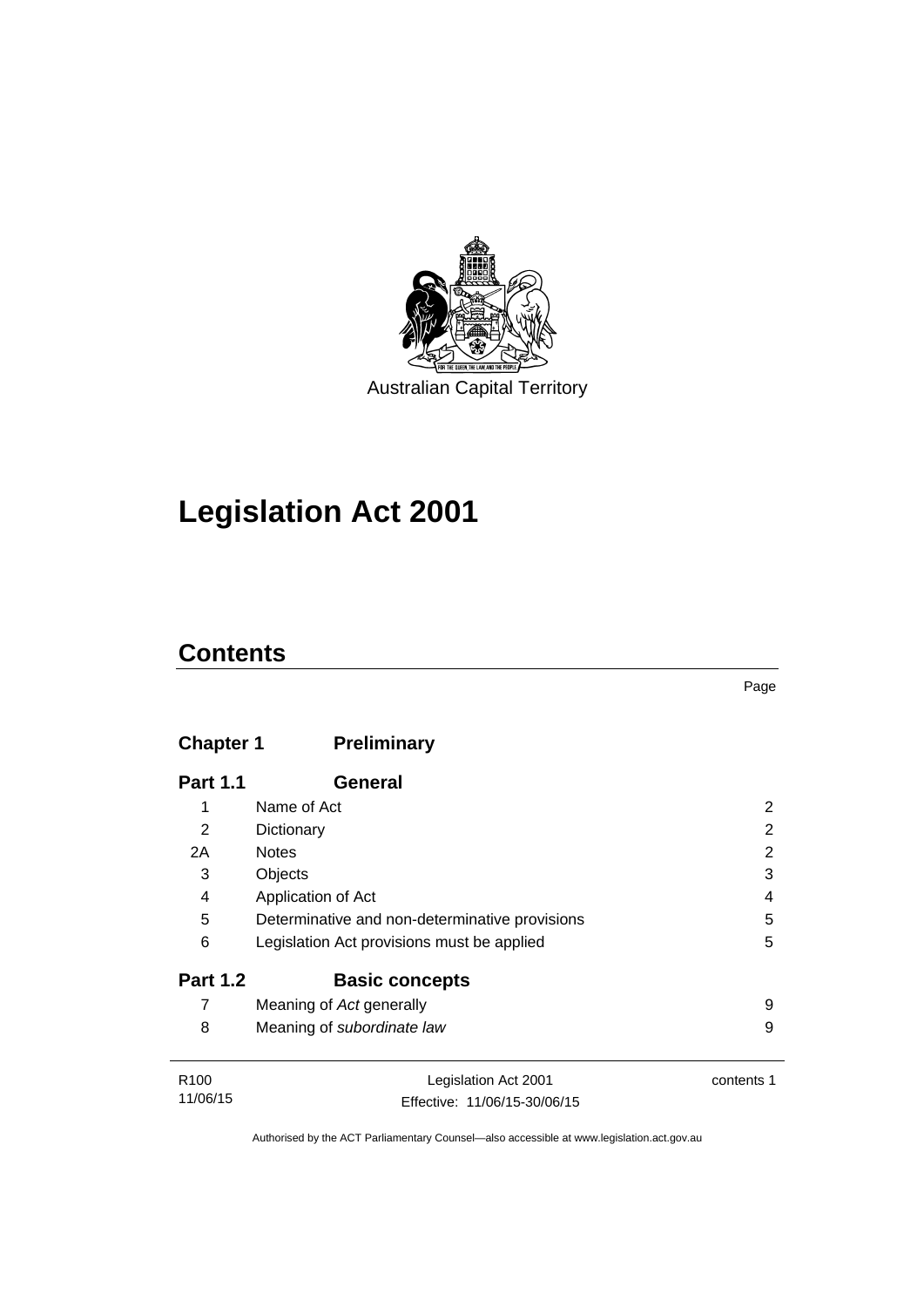| Contents                  |                                                                      |                  |
|---------------------------|----------------------------------------------------------------------|------------------|
|                           |                                                                      | Page             |
| 9                         | Meaning of disallowable instrument                                   | 9                |
| 10                        | Meaning of notifiable instrument                                     | 10               |
| 11                        | Meaning of commencement notice                                       |                  |
| 12                        | Meaning of legislative instrument                                    | 10               |
| 13                        | Meaning of statutory instrument                                      | 11               |
| 14                        | Meaning of <i>instrument</i>                                         | 11               |
| 15                        | Meaning of authorised republication                                  | 11               |
| 16                        | Meaning of <i>provision</i>                                          | 12               |
| <b>Part 1.3</b>           | Sources of law in the ACT                                            |                  |
| 17                        | References to Acts include references to former Cwith enactments etc | 14               |
|                           |                                                                      |                  |
| <b>Chapter 2</b>          | <b>ACT legislation register and website</b>                          |                  |
| 18                        | <b>ACT legislation register</b>                                      | 15               |
| 19                        | Contents of register                                                 | 15               |
| 20<br>Prompt registration |                                                                      | 19               |
| 21                        | Approved website                                                     | 20               |
| 22                        | Access to registered material at approved website                    | 20               |
|                           |                                                                      |                  |
| <b>Chapter 3</b>          | Authorised versions and evidence of laws                             |                  |
|                           | and legislative material                                             |                  |
| 22A                       | Definitions-ch 3                                                     | 21               |
| 23                        | Authorisation of versions by parliamentary counsel                   | 22               |
| 24                        | Authorised electronic versions                                       | 22               |
| 25                        | Authorised written versions                                          | 23               |
| 26                        | Judicial notice of certain matters                                   | 25               |
|                           |                                                                      |                  |
| <b>Chapter 4</b>          | <b>Numbering and notification of Acts</b>                            |                  |
| 27                        | Numbering of Acts                                                    | 27               |
| 28                        | Notification of Acts                                                 | 27               |
| 29                        | References to enactment or passing of Acts                           | 29               |
| 30                        | References to notification of Acts                                   | 29               |
|                           |                                                                      |                  |
| contents 2                | Legislation Act 2001                                                 | R <sub>100</sub> |
|                           | Effective: 11/06/15-30/06/15                                         | 11/06/15         |

Effective: 11/06/15-30/06/15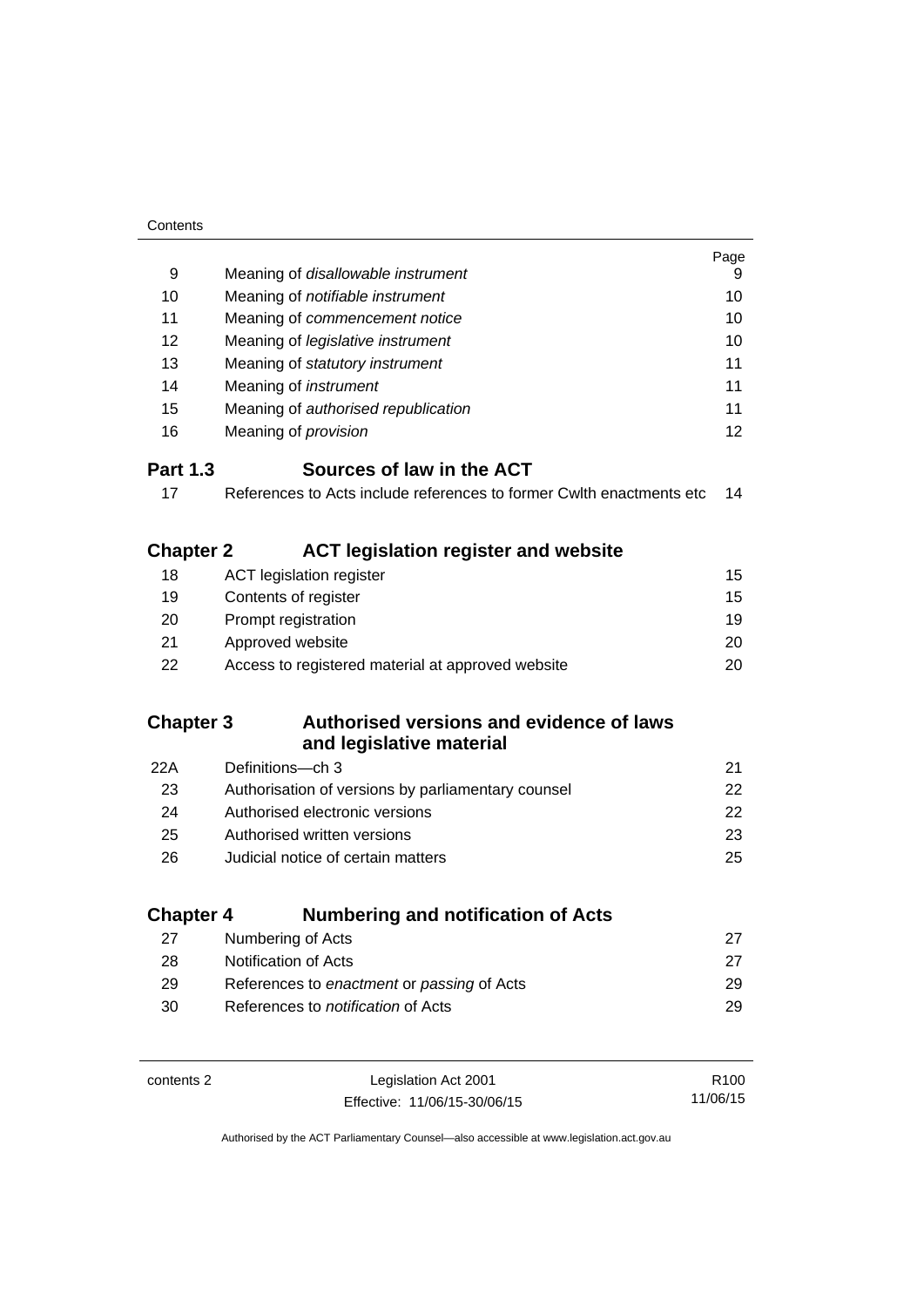| <b>Chapter 5</b>      | <b>Regulatory impact statements for subordinate</b><br>laws and disallowable instruments                           | Page       |
|-----------------------|--------------------------------------------------------------------------------------------------------------------|------------|
| <b>Part 5.1</b>       | <b>Preliminary</b>                                                                                                 |            |
| 31                    | Definitions-ch 5                                                                                                   | 30         |
| 32                    | Other publication or consultation requirements not affected                                                        | 31         |
| 33                    | Guidelines about costs of proposed subordinate laws and disallowable<br>instruments                                | 31         |
| <b>Part 5.2</b>       | Requirements for regulatory impact<br><b>statements</b>                                                            |            |
| 34                    | Preparation of regulatory impact statements                                                                        | 32         |
| 35                    | Content of regulatory impact statements                                                                            | 33         |
| 36                    | When is preparation of regulatory impact statement unnecessary?                                                    | 34         |
| 37                    | When must regulatory impact statement be presented?                                                                | 35         |
| <b>Part 5.3</b><br>38 | Failure to comply with requirements for<br>regulatory impact statements<br>Effect of failure to comply with pt 5.2 | 36         |
| <b>Chapter 6</b>      | Making, notification and numbering of                                                                              |            |
|                       | statutory instruments                                                                                              |            |
| <b>Part 6.1</b>       | General                                                                                                            |            |
| 39                    | Meaning of <i>matter</i> -ch 6                                                                                     | 37         |
| 40                    | Presumption of validity                                                                                            | 37         |
| 41                    | Making of certain statutory instruments by Executive                                                               | 37         |
| <b>Part 6.2</b>       | Making of statutory instruments generally                                                                          |            |
| 42                    | Power to make statutory instruments                                                                                | 39         |
| 43                    | Statutory instruments to be interpreted not to exceed powers under<br>authorising law                              | 40         |
| 44                    | Power to make statutory instruments for Act etc                                                                    | 42         |
| 45                    | Power to make court rules                                                                                          | 43         |
| 46                    | Power to make instrument includes power to amend or repeal                                                         | 44         |
| R <sub>100</sub>      | Legislation Act 2001                                                                                               | contents 3 |

Effective: 11/06/15-30/06/15

11/06/15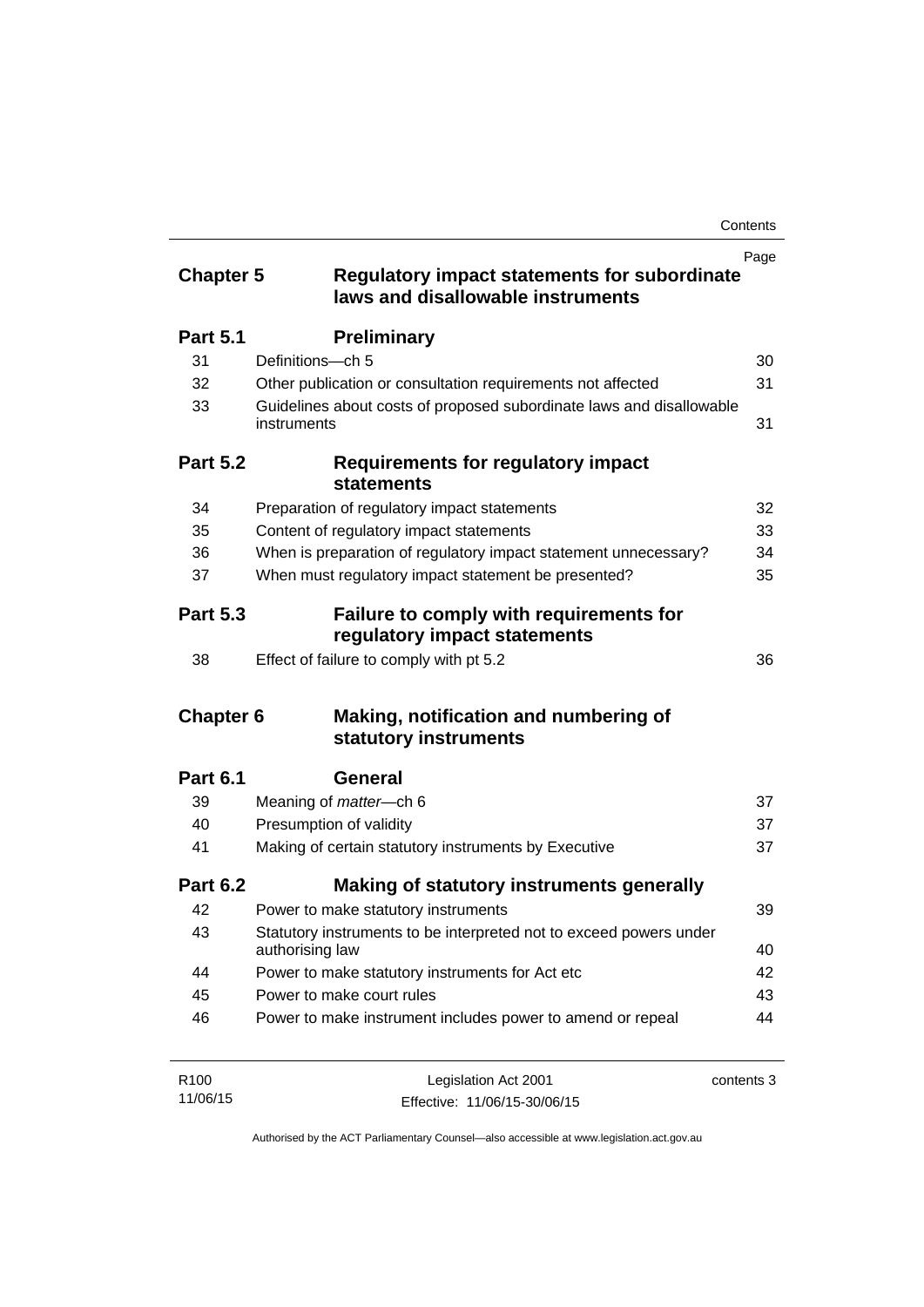| Contents         |                                                                                                     |                  |
|------------------|-----------------------------------------------------------------------------------------------------|------------------|
| 47               | Statutory instrument may make provision by applying law or                                          | Page             |
|                  | instrument                                                                                          | 44               |
| 48               | Power to make instrument includes power to make different provision<br>for different categories etc | 49               |
| 49               | Single instrument may exercise several powers or satisfy several<br>requirements                    | 49               |
| 50               | Relationship between authorising law and instrument dealing with<br>same matter                     | 50               |
| 51               | Instrument may make provision in relation to land by reference to map<br>etc                        | 50               |
| 52               | Instrument may authorise determination of matter etc                                                | 51               |
| 53               | Instrument may prohibit                                                                             | 52               |
| 54               | Instrument may require making of statutory declaration                                              | 52               |
| <b>Part 6.3</b>  | Making of certain statutory instruments about<br>fees                                               |                  |
| 55               | Definitions-pt 6.3                                                                                  | 53               |
| 56               | Determination of fees by disallowable instrument                                                    | 53               |
| 57               | Fees payable in accordance with determination etc                                                   | 55               |
| 58               | Regulations may make provision about fees                                                           | 56               |
| <b>Part 6.4</b>  | Numbering and notification of legislative                                                           |                  |
|                  | instruments                                                                                         |                  |
| 59               | Numbering                                                                                           | 59               |
| 60               | Correction etc of name of instrument                                                                | 59               |
| 60A              | Correction of name of explanatory statement etc                                                     | 61               |
| 61               | Notification of legislative instruments                                                             | 61               |
| 62               | Effect of failure to notify legislative instrument                                                  | 64               |
| 63               | References to notification of legislative instruments                                               | 65               |
| <b>Chapter 7</b> | <b>Presentation, amendment and disallowance</b><br>of subordinate laws and disallowable             |                  |
|                  | instruments                                                                                         |                  |
| 64               | Presentation of subordinate laws and disallowable instruments                                       | 66               |
| 65               | Disallowance by resolution of Assembly                                                              | 66               |
| contents 4       | Legislation Act 2001                                                                                | R <sub>100</sub> |

11/06/15

Effective: 11/06/15-30/06/15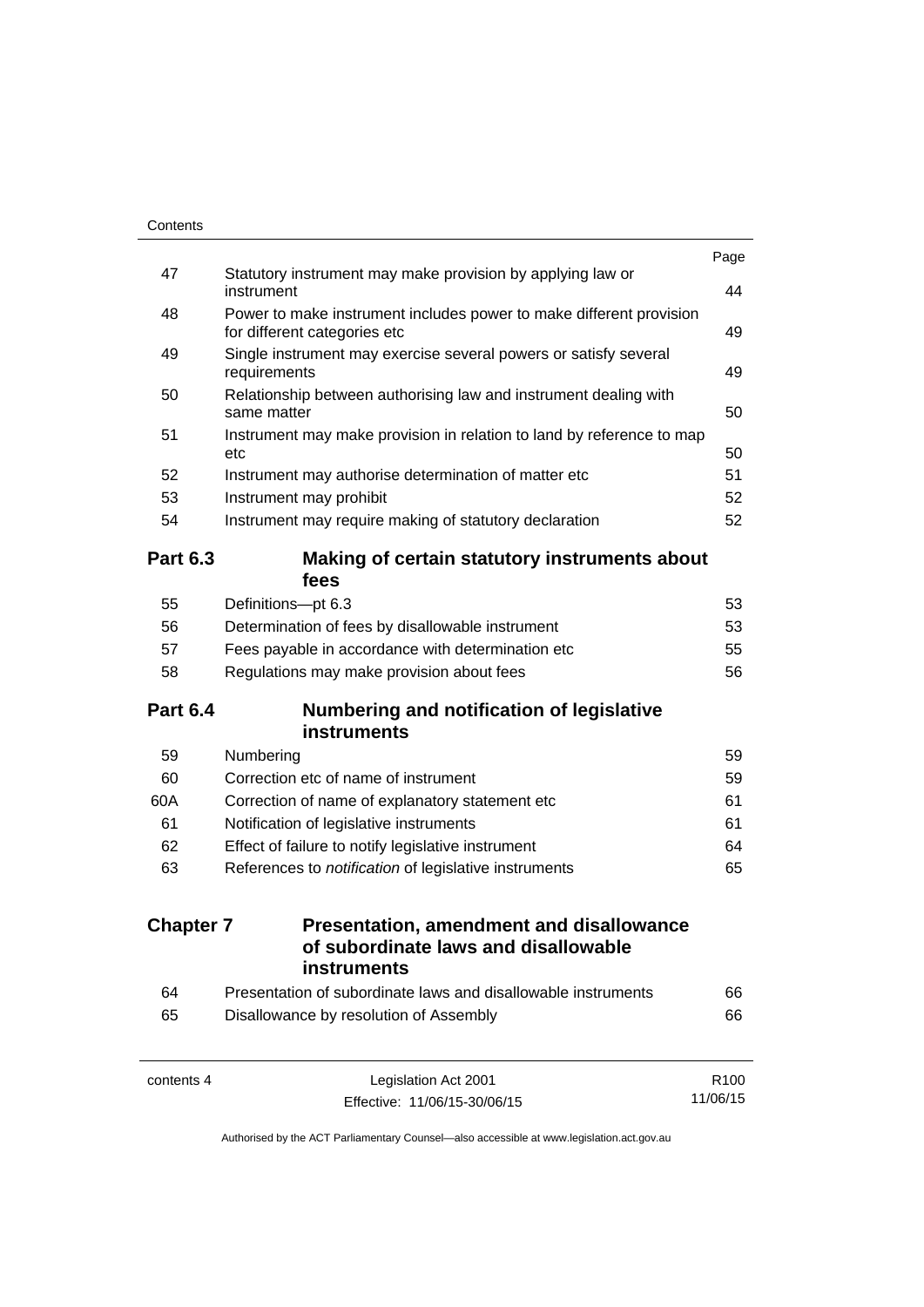|     |                                                                   | Contents |
|-----|-------------------------------------------------------------------|----------|
|     |                                                                   | Page     |
| 65A | Notification of disallowance by resolution of Assembly            | 67       |
| 66  | Revival of affected laws                                          | 69       |
| 67  | Making of instrument same in substance within 6 months after      |          |
|     | disallowance                                                      | 70       |
| 68  | Amendment by resolution of Assembly                               | 70       |
| 69  | Notification of amendments made by resolution of Assembly         | 72       |
| 70  | Making of amendment restoring effect of law within 6 months after |          |
|     | amendment                                                         | 74       |
| 71  | Effect of dissolution or expiry of Assembly on notice of motion   | 74       |

## **Chapter 8 [Commencement and exercise of powers](#page-91-0)  [before commencement](#page-91-0)**

| 72   | Meaning of law-ch 8                                      | 76 |
|------|----------------------------------------------------------|----|
| 73   | General rules about commencement                         | 76 |
| 74   | Time of commencement                                     | 78 |
| 75   | Commencement of naming and commencement provisions       | 79 |
| 75AA | Commencement of provisions identifying amended laws      | 80 |
| 75A  | Meaning of commences retrospectively                     | 81 |
| 75B  | Retrospective commencement requires clear indication     | 81 |
| 76   | Non-prejudicial provision may commence retrospectively   | 82 |
| 77   | Commencement by commencement notice                      | 83 |
| 78   | Separate commencement of amendments                      | 84 |
| 79   | Automatic commencement of postponed law                  | 85 |
| 79A  | Commencement of amendment of uncommenced law             | 86 |
| 80   | References to <i>commencement</i> of law                 | 86 |
| 81   | Exercise of powers between notification and commencement | 87 |

## **Chapter 9 [Repeal and amendment of laws](#page-105-0)**

| <b>Part 9.1</b> | General                                                  |    |
|-----------------|----------------------------------------------------------|----|
| 82              | Definitions-ch 9                                         | 90 |
| 83              | Consequences of amendment of statutory instrument by Act | 90 |
| 84              | Saving of operation of repealed and amended laws         | 90 |
| 84A             | Creation of offences and changes in penalties            | 91 |
|                 |                                                          |    |

| R <sub>100</sub> | Legislation Act 2001         | contents 5 |
|------------------|------------------------------|------------|
| 11/06/15         | Effective: 11/06/15-30/06/15 |            |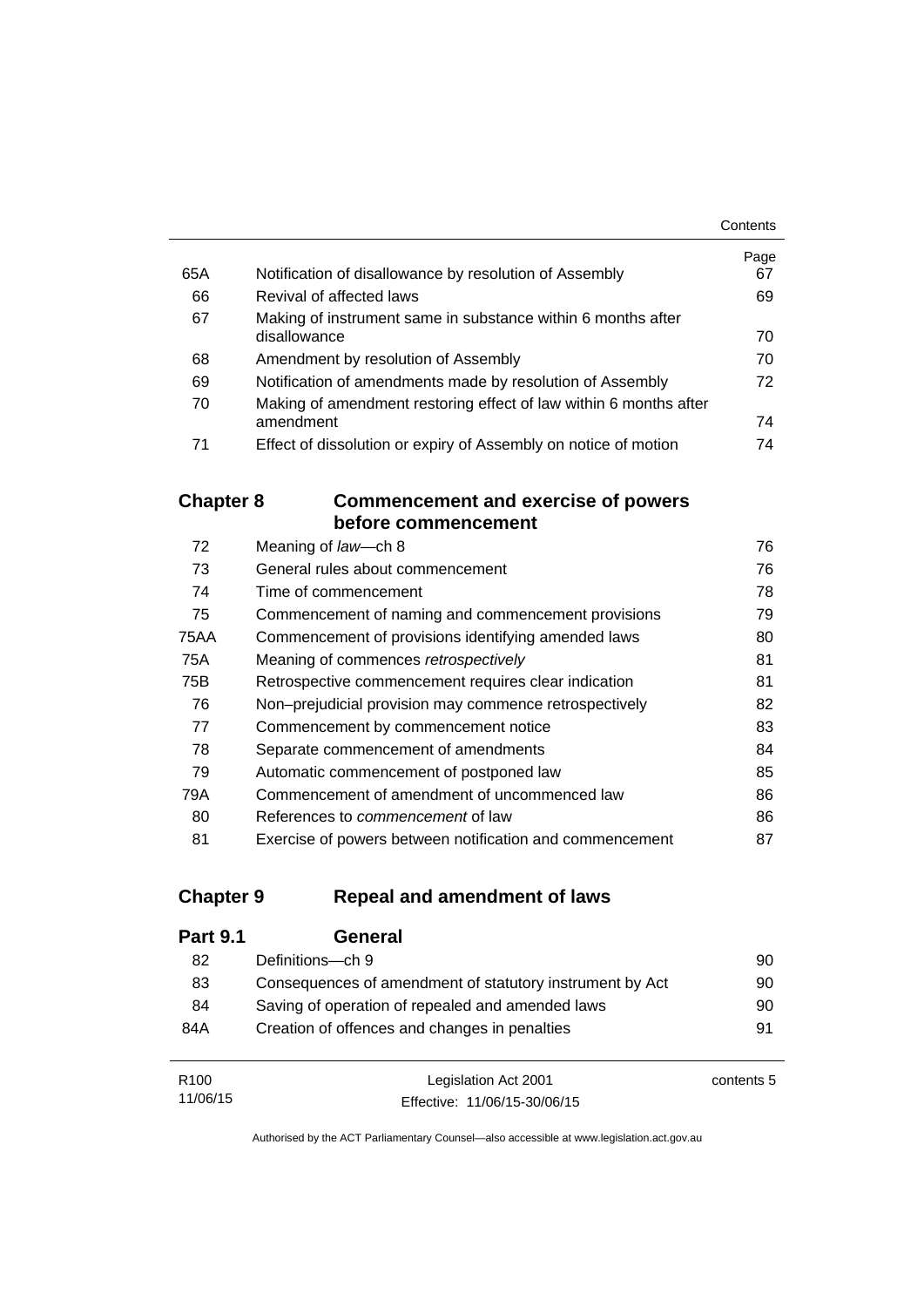| Contents |
|----------|
|----------|

|                 |                                                                                   | Page |
|-----------------|-----------------------------------------------------------------------------------|------|
| <b>Part 9.2</b> | Repeal                                                                            |      |
| 85              | When repeal takes effect                                                          | 93   |
| 86              | Repealed and amended laws not revived on repeal of repealing and<br>amending laws | 93   |
| 87              | Commencement not undone if repealed                                               | 95   |
| 88              | Repeal does not end effect of transitional laws etc                               | 95   |
| 89              | Automatic repeal of certain laws and provisions                                   | 97   |
| <b>Part 9.3</b> | <b>Amendment</b>                                                                  |      |
| 90              | Law and amending laws to be read as one                                           | 102  |
| 91              | Insertion of provisions by amending law                                           | 102  |
| 92              | Amendment to be made wherever possible                                            | 104  |
| 93              | Provisions included in another provision for amendment purposes                   | 105  |
| 94              | Continuance of appointments etc made under amended provisions                     | 106  |
| 95              | Status of modifications                                                           | 107  |

| -96 | Relocated provisions | 108 |
|-----|----------------------|-----|

# **Chapter 10 [Referring to laws](#page-124-0)**

| 97   | Definitions-ch 10                                                      | 109 |
|------|------------------------------------------------------------------------|-----|
| 98   | References to ACT law include law containing reference                 | 110 |
| 99   | References in ACT statutory instruments to the Act                     | 110 |
| 100  | Referring to particular ACT laws                                       | 110 |
| 101  | Referring to particular laws of other jurisdictions etc                | 112 |
| 102  | References to laws include references to laws as in force from time to |     |
|      | time                                                                   | 112 |
| 103  | References to repealed laws                                            | 114 |
| 104  | References to laws include references to instruments under laws        | 114 |
| 105  | Referring to provisions of laws                                        | 115 |
| 106  | References to provisions of laws are inclusive                         | 115 |
| 106A | References to paragraphs etc of laws                                   | 116 |

contents 6 Legislation Act 2001 Effective: 11/06/15-30/06/15

R100 11/06/15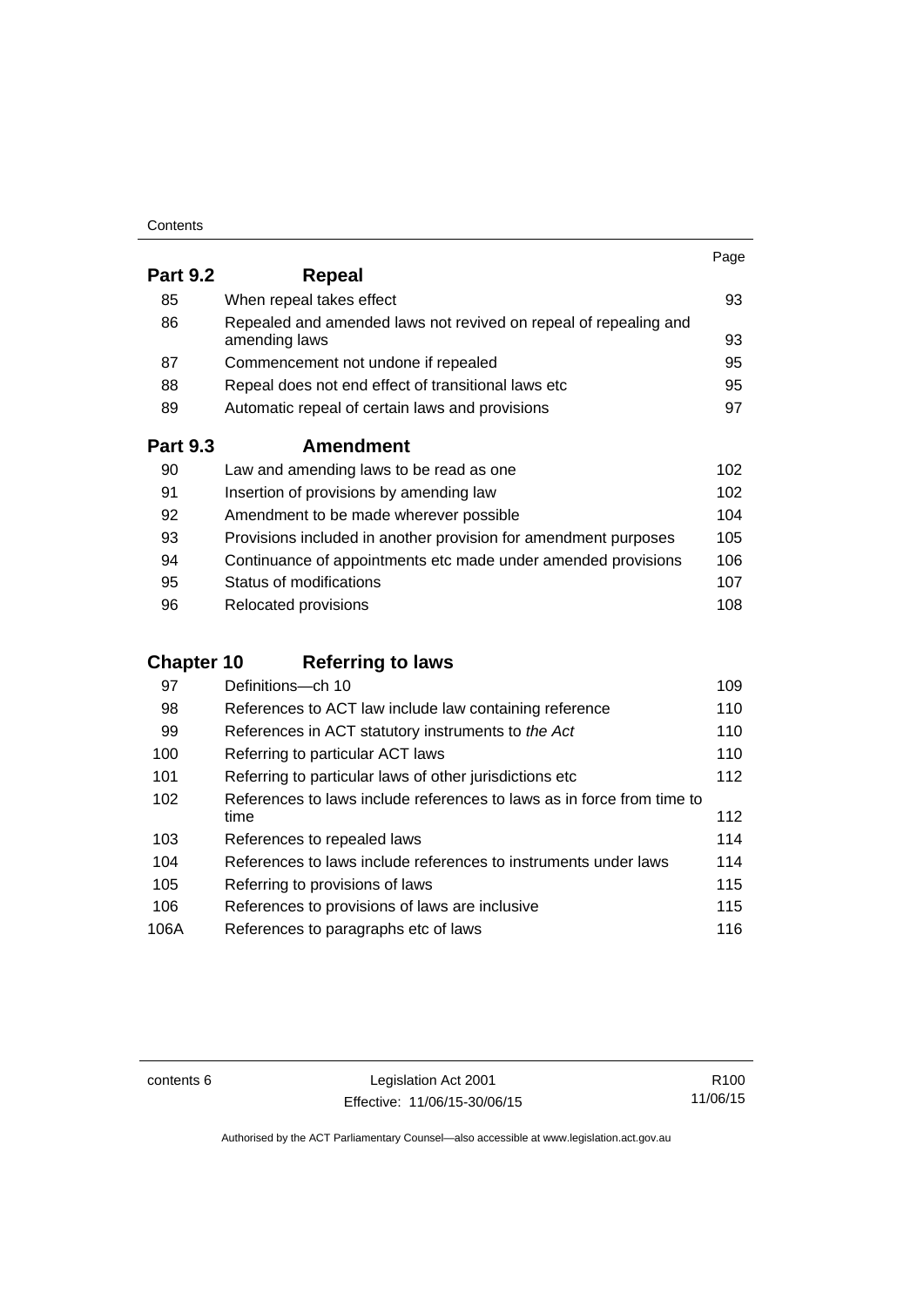| Contents |
|----------|
|----------|

| <b>Chapter 11</b> |                                 | <b>Republication of Acts and statutory</b><br><b>instruments</b>   | Page |
|-------------------|---------------------------------|--------------------------------------------------------------------|------|
| <b>Part 11.1</b>  |                                 | <b>General</b>                                                     |      |
| 107               | Definitions-ch 11               |                                                                    | 117  |
| 108               |                                 | Republication in register                                          | 117  |
| 109               |                                 | Republications may be published with other information             | 117  |
| 110               | <b>Collections of laws</b>      |                                                                    | 118  |
| <b>Part 11.2</b>  |                                 | Substantive amendments made by laws                                |      |
| 111               |                                 | Incorporation of amendments                                        | 119  |
| 112               |                                 | Reference to amending laws                                         | 119  |
| 113               |                                 | Provisions not republished or relocated                            | 119  |
| Part 11.3         |                                 | <b>Editorial changes</b>                                           |      |
| 114               |                                 | Authorisation for parliamentary counsel                            | 121  |
| 115               | Amendments not to change effect |                                                                    | 121  |
| 116               | Ambit of editorial amendments   |                                                                    | 121  |
| 117               |                                 | Legal effect of editorial changes                                  | 124  |
| 118               |                                 | Reference to editorial amendments                                  | 124  |
| <b>Chapter 12</b> |                                 | Scope of Acts and statutory instruments                            |      |
| 120               |                                 | Act to be interpreted not to exceed legislative powers of Assembly | 125  |
| 121               |                                 | <b>Binding effect of Acts</b>                                      | 125  |
| 122               |                                 | Application to Territory                                           | 127  |
| <b>Chapter 13</b> |                                 | <b>Structure of Acts and statutory instruments</b>                 |      |
| Part 13 1         |                                 | General                                                            |      |

| . a.l. v. l | ovnom                                                    |     |
|-------------|----------------------------------------------------------|-----|
| 125         | Meaning of law—ch 13                                     | 128 |
| 126         | Material that is part of Act or statutory instrument     | 128 |
| 127         | Material that is not part of Act or statutory instrument | 129 |
|             |                                                          |     |

| R100     | Legislation Act 2001         | contents 7 |
|----------|------------------------------|------------|
| 11/06/15 | Effective: 11/06/15-30/06/15 |            |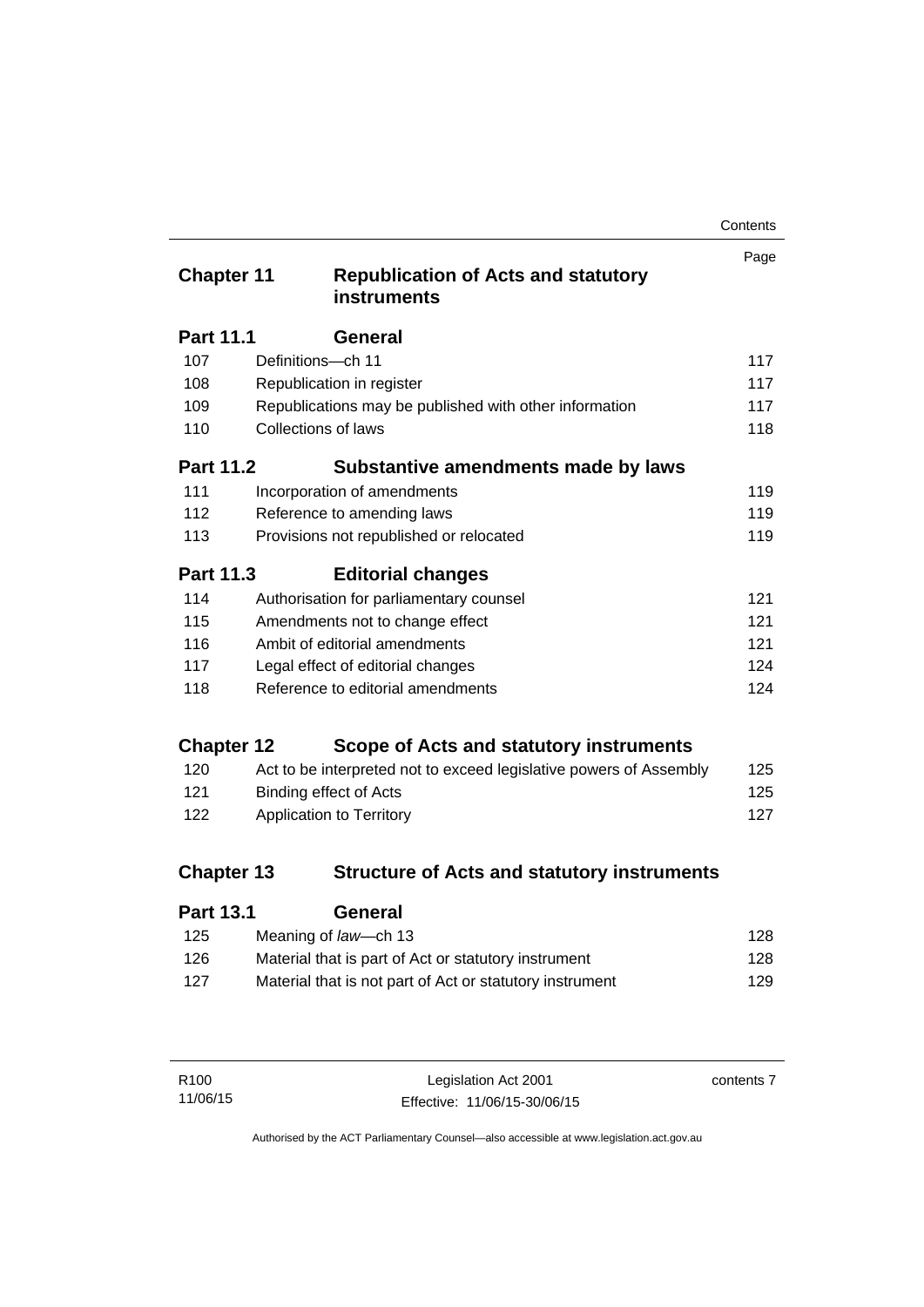| Contents |
|----------|
|----------|

|                   |                                                                        | Page             |
|-------------------|------------------------------------------------------------------------|------------------|
| <b>Part 13.2</b>  | <b>Particular kinds of provisions</b>                                  |                  |
| 130               | What is a definition?                                                  | 131              |
| 131               | Signpost definitions                                                   | 132              |
| 132               | Examples                                                               | 133              |
| 133               | Penalty units                                                          | 134              |
| 134               | Penalties at end of sections and subsections                           | 134              |
| 135               | Penalties not at end of sections and subsections                       | 137              |
| <b>Chapter 14</b> | <b>Interpretation of Acts and statutory</b><br><b>instruments</b>      |                  |
| <b>Part 14.1</b>  | <b>Purpose and scope</b>                                               |                  |
| 136               | Meaning of Act-ch 14                                                   | 139              |
| 137               | Purpose and scope-ch 14                                                | 139              |
| <b>Part 14.2</b>  | Key principles of interpretation                                       |                  |
| 138               | Meaning of working out the meaning of an Act-pt 14.2                   | 140              |
| 139               | Interpretation best achieving Act's purpose                            | 140              |
| 140               | Legislative context                                                    | 141              |
| 141               | Non-legislative context generally                                      | 142              |
| 142               | Non-legislative context-material that may be considered                | 143              |
| 143               | Law stating material for consideration in working out meaning          | 144              |
| <b>Chapter 15</b> | Aids to interpretation                                                 |                  |
| <b>Part 15.1</b>  | <b>General</b>                                                         |                  |
| 144               | Meaning of commonly-used terms                                         | 146              |
| 145               | Gender and number                                                      | 146              |
| 146               | Meaning of may and must                                                | 146              |
| 147               | Changes of drafting practice not to affect meaning                     | 147              |
| 148               | Terms used in instruments have same meanings as in authorising<br>laws | 148              |
| 149               | Age in years                                                           | 148              |
| 150               | Measurement of distance                                                | 148              |
| contents 8        | Legislation Act 2001                                                   | R <sub>100</sub> |

11/06/15

Effective: 11/06/15-30/06/15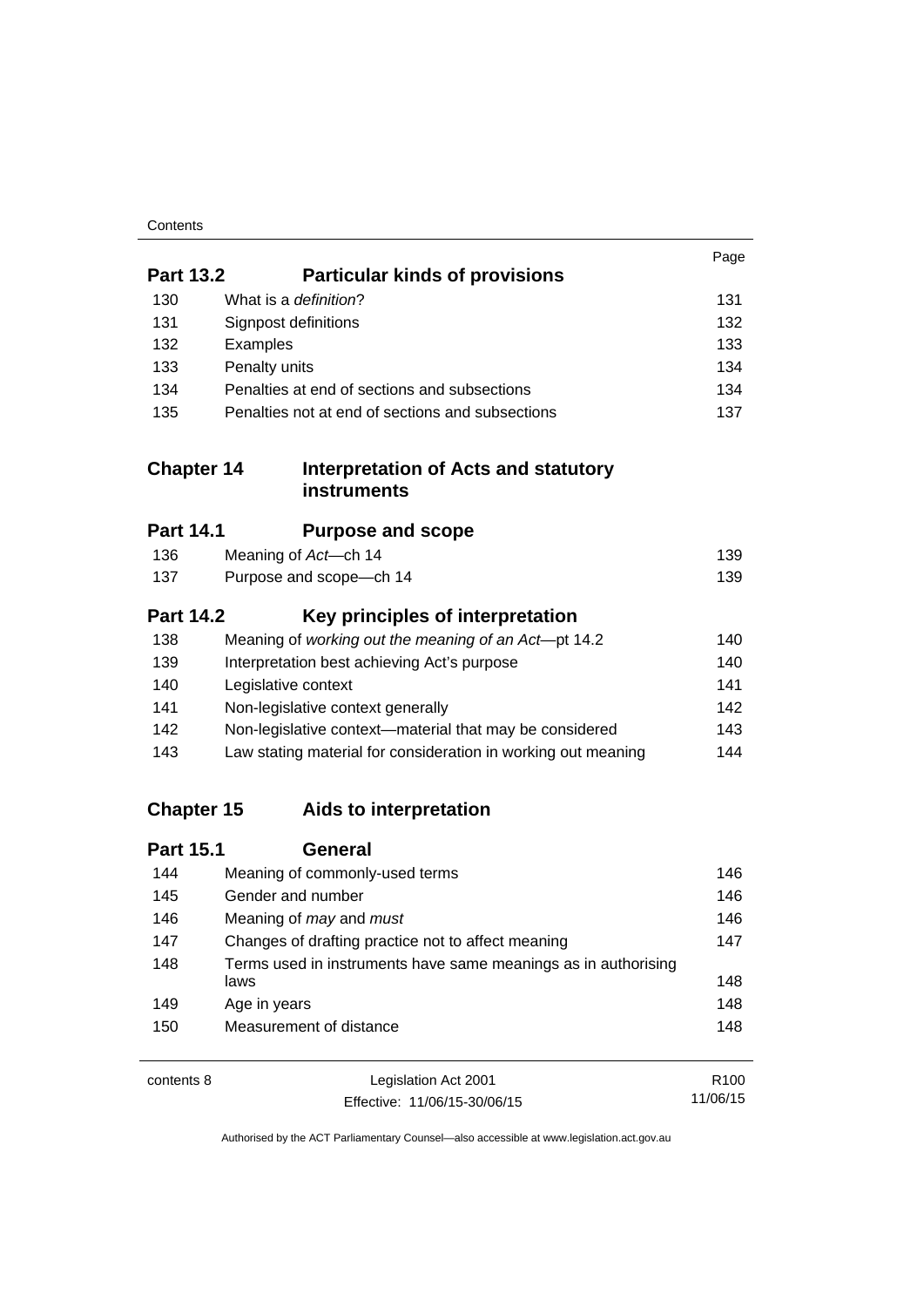|                   |                                                                                                       | Contents   |
|-------------------|-------------------------------------------------------------------------------------------------------|------------|
|                   |                                                                                                       | Page       |
| 151               | Working out periods of time generally                                                                 | 149        |
| 151A              | Periods of time ending on non-working days                                                            | 151        |
| 151 <sub>B</sub>  | Doing things for which no time is fixed                                                               | 152        |
| 151C              | Power to extend time                                                                                  | 153        |
| 152               | Continuing effect of obligations                                                                      | 154        |
| <b>Part 15.2</b>  | <b>Definitions</b>                                                                                    |            |
| 155               | Definitions apply subject to contrary intention                                                       | 155        |
| 156               | Application of definitions in dictionaries and sections                                               | 155        |
| 157               | Defined terms—other parts of speech and grammatical forms                                             | 157        |
| <b>Part 15.3</b>  | References to various entities and things                                                             |            |
| 160               | References to people generally                                                                        | 158        |
| 161               | Corporations liable to offences                                                                       | 159        |
| 162               | References to a Minister or the Minister                                                              | 160        |
| 163               | References to a director-general or the director-general                                              | 161        |
| 164               | References to Australian Standards etc                                                                | 162        |
| 165               | References to Assembly committees that no longer exist                                                | 163        |
| 168               | References to person with interest in land include personal<br>representative etc                     | 163        |
| 169               | References to domestic partner and domestic partnership                                               | 163        |
| 169A              | References to transgender people                                                                      | 164        |
| 169B              | References to intersex people                                                                         | 165        |
| <b>Part 15.4</b>  | <b>Preservation of certain common law</b>                                                             |            |
|                   | privileges                                                                                            |            |
| 170               | Privileges against self-incrimination and exposure to civil penalty                                   | 166        |
| 171               | Client legal privilege                                                                                | 166        |
| <b>Chapter 16</b> | <b>Courts, tribunals and other decision-makers</b>                                                    |            |
| 175               | Meaning of law-ch 16                                                                                  | 167        |
| 176               | Jurisdiction of courts and tribunals                                                                  | 167        |
| 177               |                                                                                                       | 167        |
|                   | Recovery of amounts owing under laws                                                                  | 167        |
| 178               | Power to decide includes power to take evidence etc<br>Content of statements of reasons for decisions | 168        |
| 179               |                                                                                                       |            |
| R <sub>100</sub>  | Legislation Act 2001                                                                                  | contents 9 |
| 11/06/15          | Effective: 11/06/15-30/06/15                                                                          |            |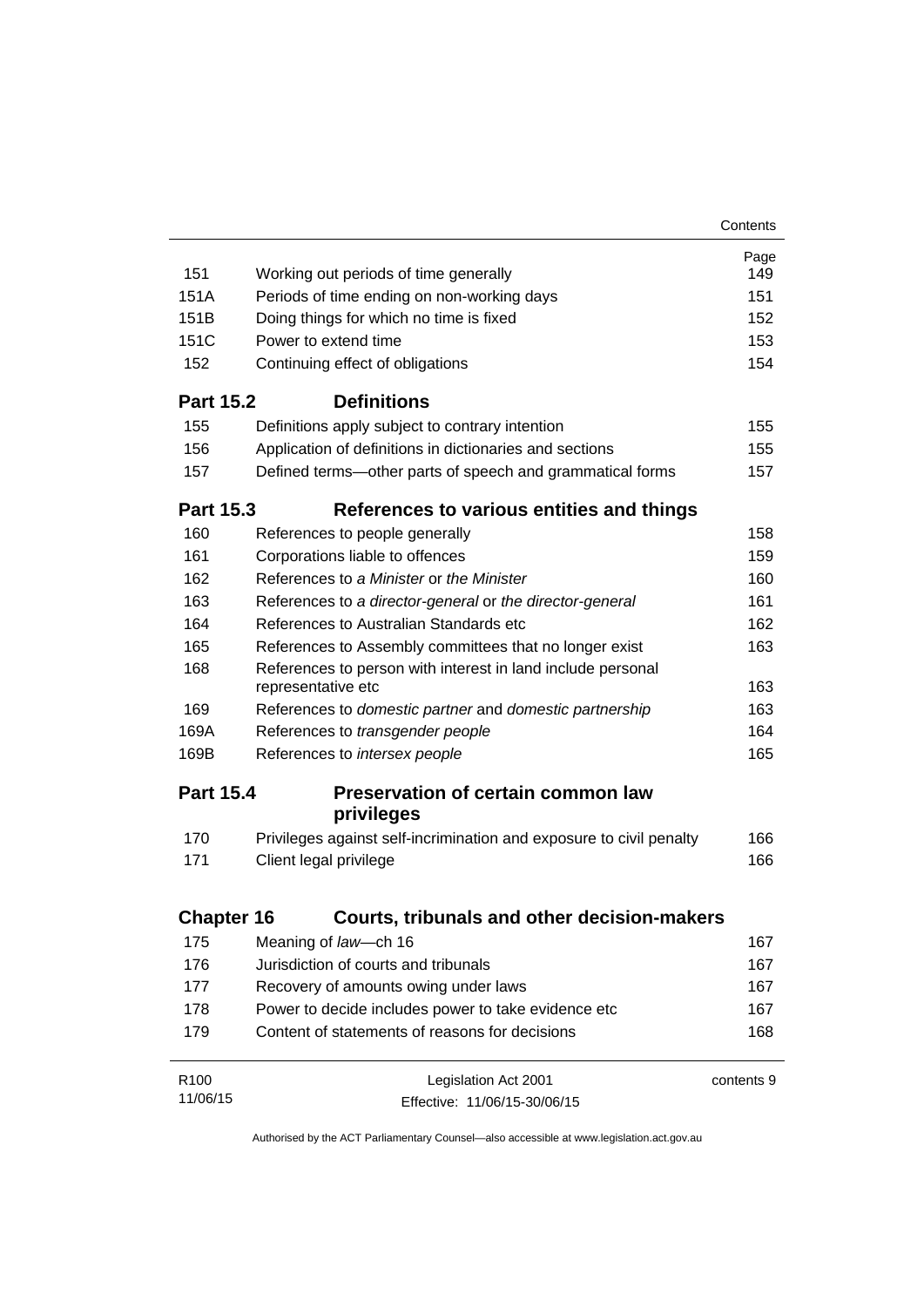#### **Contents**

| 180               | Power to make decision includes power to reverse or change                                          |                                                                       | Page<br>169      |
|-------------------|-----------------------------------------------------------------------------------------------------|-----------------------------------------------------------------------|------------------|
| <b>Chapter 17</b> | <b>Entities and positions</b>                                                                       |                                                                       |                  |
| 182               | Meaning of law-ch 17                                                                                |                                                                       | 170              |
| 183               | Change of name of entity                                                                            |                                                                       | 170              |
| 184               | Change in constitution of entity                                                                    |                                                                       | 170              |
| 184A              | References to entity                                                                                |                                                                       | 171              |
| 185               | References to occupant of position                                                                  |                                                                       | 171              |
| 186               | Change of name of position                                                                          |                                                                       | 172              |
| 187               | Chair and deputy chair etc                                                                          |                                                                       |                  |
| <b>Chapter 18</b> | <b>Offences</b>                                                                                     |                                                                       |                  |
| 188               | Meaning of ACT law-ch 18                                                                            |                                                                       | 173              |
| 189               |                                                                                                     | Reference to offence includes reference to related ancillary offences | 173              |
| 190               | Indictable and summary offences<br>Offences against 2 or more laws<br>When must prosecutions begin? |                                                                       | 174              |
| 191<br>192        |                                                                                                     |                                                                       | 174              |
|                   |                                                                                                     |                                                                       | 175              |
| 193               | Continuing offences                                                                                 |                                                                       |                  |
| <b>Chapter 19</b> |                                                                                                     | <b>Administrative and machinery provisions</b>                        |                  |
| <b>Part 19.1</b>  | <b>Introductory</b>                                                                                 |                                                                       |                  |
| 195               | Meaning of law-ch 19                                                                                |                                                                       | 177              |
| <b>Part 19.2</b>  | <b>Functions</b>                                                                                    |                                                                       |                  |
| 196               | Provision giving function gives power to exercise function                                          |                                                                       | 178              |
| 197               |                                                                                                     | Statutory functions may be exercised from time to time                | 178              |
| 199               | <b>Functions of bodies</b>                                                                          |                                                                       | 178              |
| 200               |                                                                                                     | Functions of occupants of positions                                   |                  |
| <b>Part 19.3</b>  | <b>Appointments</b>                                                                                 |                                                                       |                  |
| Division 19.3.1   | Appointments-general                                                                                |                                                                       |                  |
| 205               | Application-div 19.3.1                                                                              |                                                                       | 181              |
| contents 10       | Legislation Act 2001                                                                                |                                                                       | R <sub>100</sub> |
|                   | Effective: 11/06/15-30/06/15                                                                        |                                                                       | 11/06/15         |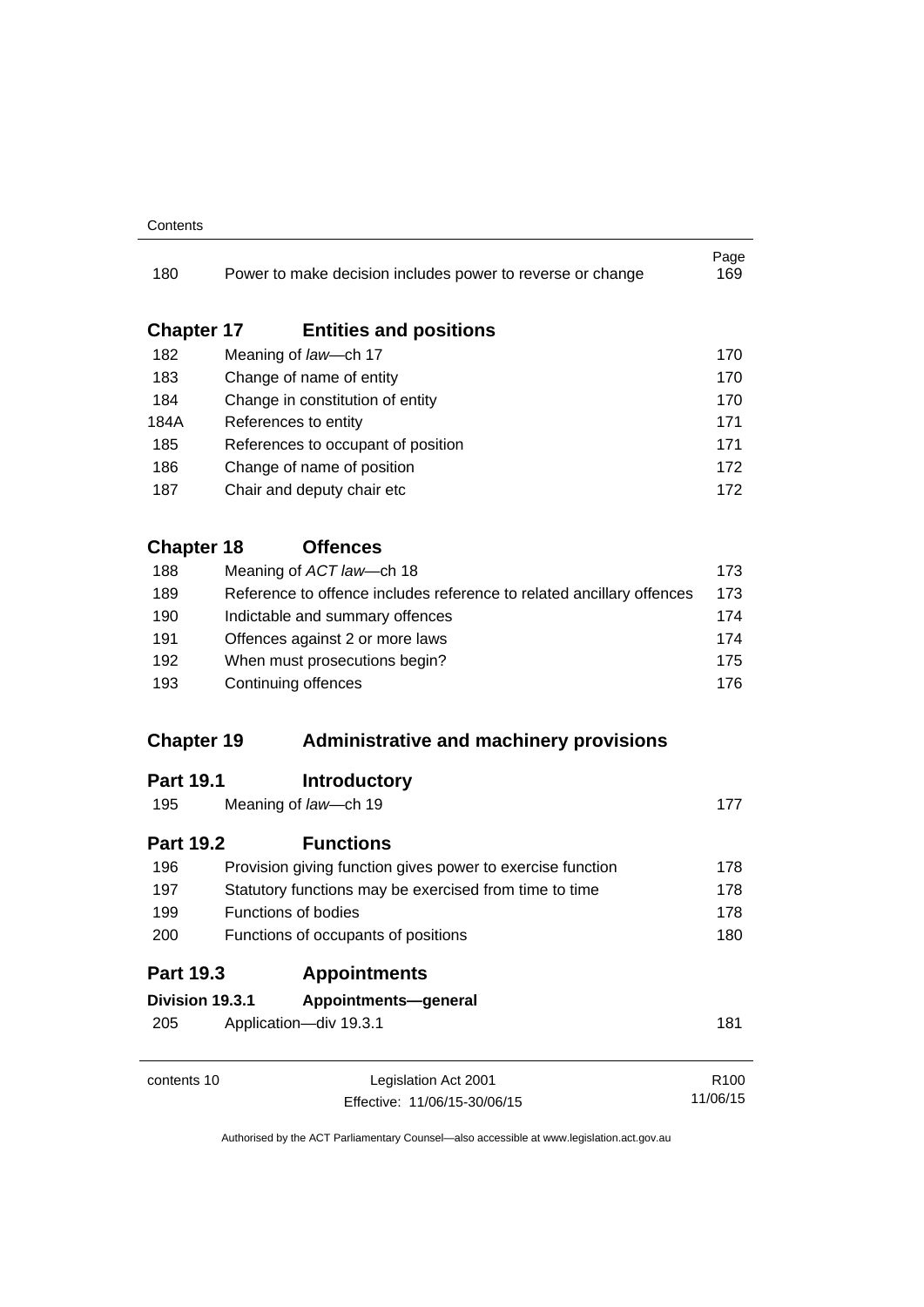|                  |                                                                               | Contents    |
|------------------|-------------------------------------------------------------------------------|-------------|
|                  |                                                                               | Page        |
| 206              | Appointments must be in writing etc                                           | 181         |
| 207              | Appointment may be by name or position                                        | 181         |
| 208              | Power of appointment includes power to suspend etc                            | 182         |
| 209              | Power of appointment includes power to make acting appointment                | 182         |
| 210              | Resignation of appointment                                                    | 184         |
| 211              | Appointment not affected by appointer changes                                 | 184         |
| 212              | Appointment not affected by defect etc                                        | 184         |
| Division 19.3.2  | <b>Acting appointments</b>                                                    |             |
| 215              | Application-div 19.3.2                                                        | 185         |
| 216              | Acting appointments must be in writing etc                                    | 185         |
| 217              | Acting appointment may be made by name or position                            | 185         |
| 218              | Instrument may provide when acting appointment has effect etc                 | 186         |
| 219              | Appointer may decide terms of acting appointment etc                          | 186         |
| 220              | Appointee may exercise functions under acting appointment etc                 | 187         |
| 221              | How long does an acting appointment operate?                                  | 187         |
| 222              | Resignation of acting appointment                                             | 188         |
| 223              | Effect of acting appointment on substantive appointment etc                   | 188         |
| 224              | Acting appointment not affected by appointer changes                          | 189         |
| 225              | Acting appointment not affected by defect etc                                 | 189         |
|                  | Division 19.3.2A<br><b>Standing acting arrangements</b>                       |             |
| 225A             | Application-div 19.3.2A                                                       | 190         |
| 225B             | Person acting under standing acting arrangement may exercise<br>functions etc | 190         |
| Division 19.3.3  | <b>Appointments-Assembly consultation</b>                                     |             |
| 226              | Meaning of statutory position-div 19.3.3                                      | 190         |
| 227              | Application-div 19.3.3                                                        | 191         |
| 228              | Consultation with appropriate Assembly committee                              | 191         |
| 229              | Appointment is disallowable instrument                                        | 192         |
| <b>Part 19.4</b> | <b>Delegations</b>                                                            |             |
| 230              | Application-pt 19.4 generally                                                 | 193         |
| 231              | Application-pt 19.4 to subdelegations                                         | 193         |
| 232              | Delegation must be in writing etc                                             | 193         |
| 233              | Delegation may be made by name or position                                    | 194         |
| R100             | Legislation Act 2001                                                          | contents 11 |

Effective: 11/06/15-30/06/15

11/06/15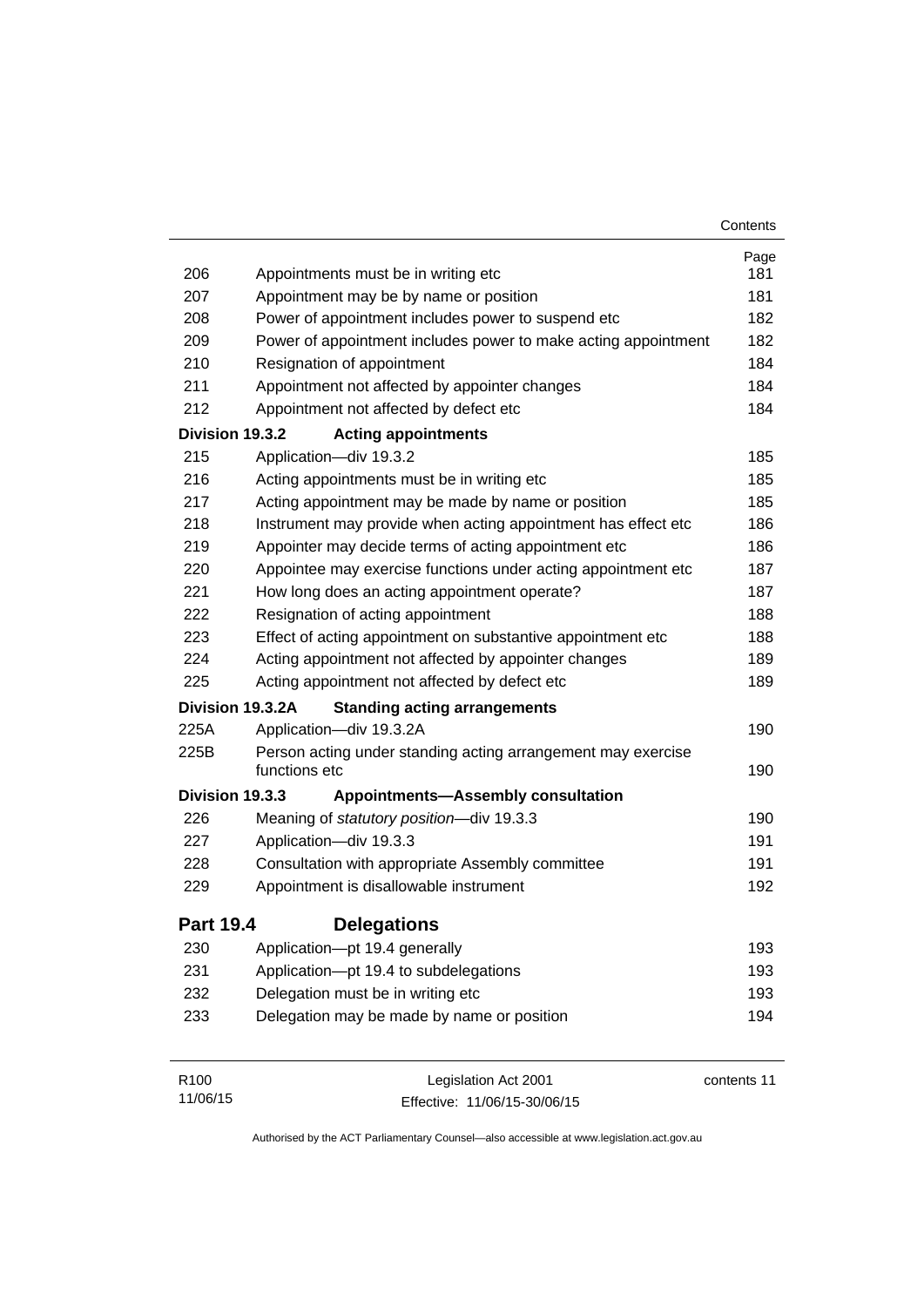| Contents          |                                                       |      |
|-------------------|-------------------------------------------------------|------|
|                   |                                                       | Page |
| 234               | Instrument may provide when delegation has effect etc | 194  |
| 235               | Delegation may be made to 2 or more delegates         | 194  |
| 236               | Power to delegate may not be delegated                | 195  |
| 237               | Delegation may be amended or revoked                  | 195  |
| 238               | Appointer responsible for delegated function          | 196  |
| 239               | Exercise of delegation by delegate                    | 196  |
| 240               | Appointer may exercise delegated function             | 196  |
| 241               | Delegation not affected by appointer changes          | 197  |
| 242               | Delegation not affected by defect etc                 | 197  |
| <b>Part 19.5</b>  | <b>Service of documents</b>                           |      |
| 245               | Application-pt 19.5                                   | 198  |
| 246               | Definitions-pt 19.5                                   | 198  |
| 247               | Service of documents on individuals                   | 200  |
| 248               | Service of documents on corporations                  | 200  |
| 249               | Service of documents on agencies                      | 201  |
| 250               | When document taken to be served                      | 201  |
| 251               | Other laws not affected etc                           | 203  |
| 252               | Powers of courts and tribunals not affected           | 203  |
| <b>Part 19.6</b>  | <b>Functions of Executive and Ministers</b>           |      |
| 253               | Exercise of functions of Executive                    | 204  |
| 254               | Administration of matters not allocated               | 204  |
| 254A              | Delegation by Minister                                | 205  |
| <b>Part 19.7</b>  | <b>Other matters</b>                                  |      |
| 255               | Forms                                                 | 206  |
| 256               | Production of records kept in computers etc           | 208  |
| <b>Chapter 20</b> | <b>Miscellaneous</b>                                  |      |
| 300               | Delegation by parliamentary counsel                   | 209  |
| 301               | References to Administration Act 1989 etc             | 209  |
| 302               | Regulation-making power                               | 209  |
|                   |                                                       |      |
|                   |                                                       |      |

contents 12 Legislation Act 2001

Effective: 11/06/15-30/06/15

R100 11/06/15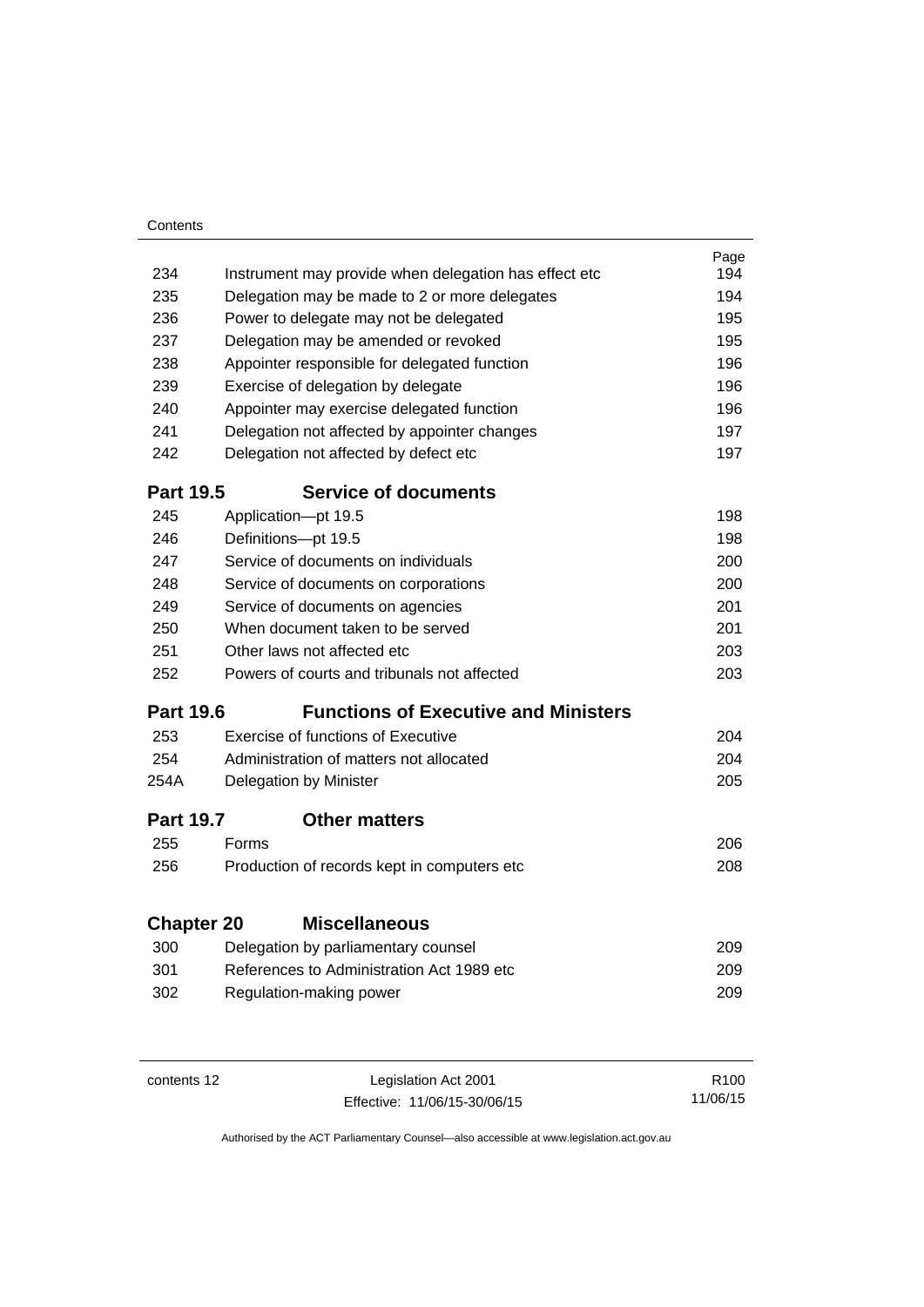|                   |                                                                      | Contents    |
|-------------------|----------------------------------------------------------------------|-------------|
| <b>Schedule 1</b> | Acts included in sources of law in the ACT                           | Page<br>210 |
| <b>Part 1.1</b>   | Former NSW and UK Acts in force before<br>establishment of Territory | 210         |
| <b>Part 1.2</b>   | Former NSW Acts applied after establishment of<br><b>Territory</b>   | 211         |
| <b>Dictionary</b> |                                                                      | 212         |
| Part 1            | Meaning of commonly-used terms                                       | 212         |
| Part 2            | <b>Terms for Legislation Act 2001 only</b>                           | 244         |
| <b>Endnotes</b>   |                                                                      |             |

## 1 [About the endnotes 248](#page-263-1) 2 [Abbreviation key 248](#page-263-2) 3 [Legislation history 249](#page-264-0) 4 [Amendment history 264](#page-279-0) 5 [Earlier republications 303](#page-318-0)

j.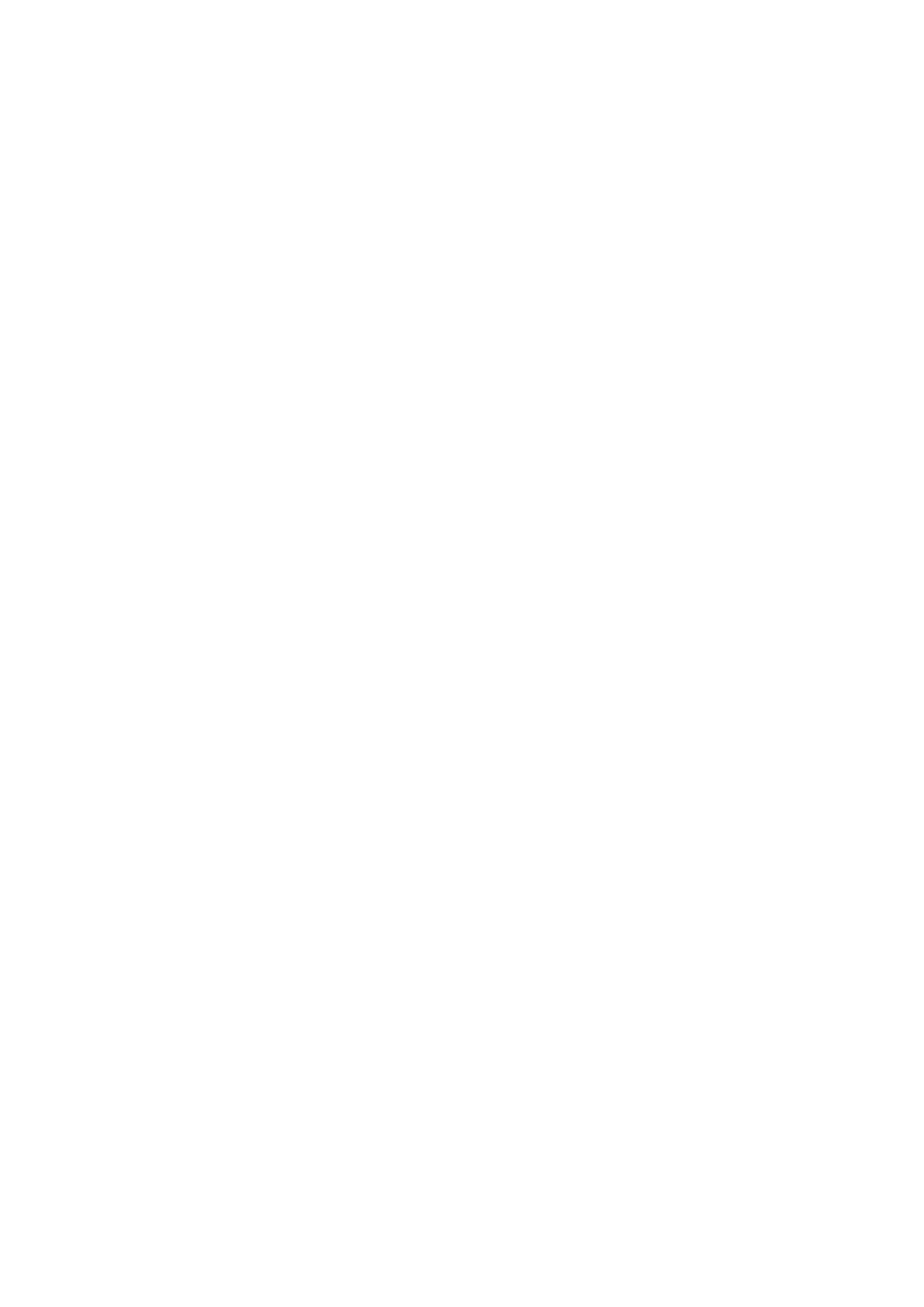

# **Legislation Act 2001**

An Act about legislation

Ī

R100 11/06/15 page 1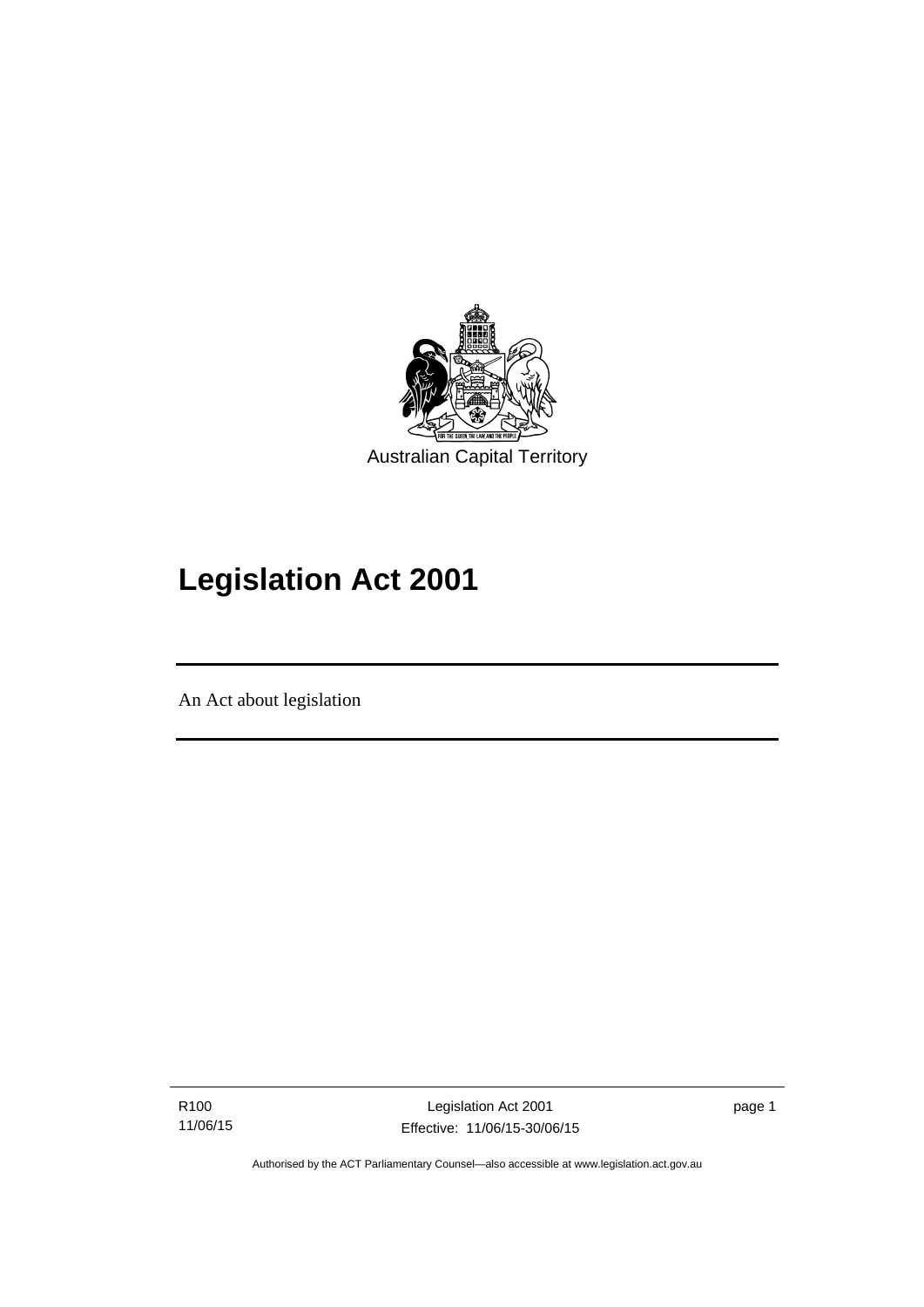**Chapter 1** Preliminary<br>**Part 1.1** General General

Section 1

# <span id="page-17-0"></span>**Chapter 1** Preliminary

# <span id="page-17-1"></span>**Part 1.1 General**

## <span id="page-17-2"></span>**1 Name of Act**

This Act is the *Legislation Act 2001.* 

## <span id="page-17-3"></span>**2 Dictionary**

The dictionary at the end of this Act is part of this Act.

- *Note 1* The dictionary at the end of an Act usually defines certain terms used in the Act, and includes references (*signpost definitions*) to other terms defined elsewhere in the Act. However, in this Act the dictionary is divided into 2 parts.
- *Note 2* Pt 1 defines terms commonly used in Acts (including this Act) and statutory instruments. For example, because of the definition '*calendar month* means one of the 12 months of the year.', the term 'calendar month' has the defined meaning wherever the term is used in an Act or statutory instrument unless the Act or instrument provides otherwise or the contrary intention otherwise appears (see s 144 and s 155).
- *Note 3* Pt 2 defines certain terms used in this Act. For example, the signpost definition '*administrator*, for part 19.5 (Service of documents)—see section 246.' means that the term 'administrator' is defined in s 246 for this Act, pt 19.5. A definition in pt 2 applies to all of this Act unless the definition, or another provision of this Act, provides otherwise or the contrary intention otherwise appears (see s 155 and s 156 (1)).

## <span id="page-17-4"></span>**2A Notes**

A note included in this Act is explanatory and is not part of this Act.

*Note* See s 127 (1), (4) and (5) for the legal status of notes.

R100 11/06/15

Authorised by the ACT Parliamentary Counsel—also accessible at www.legislation.act.gov.au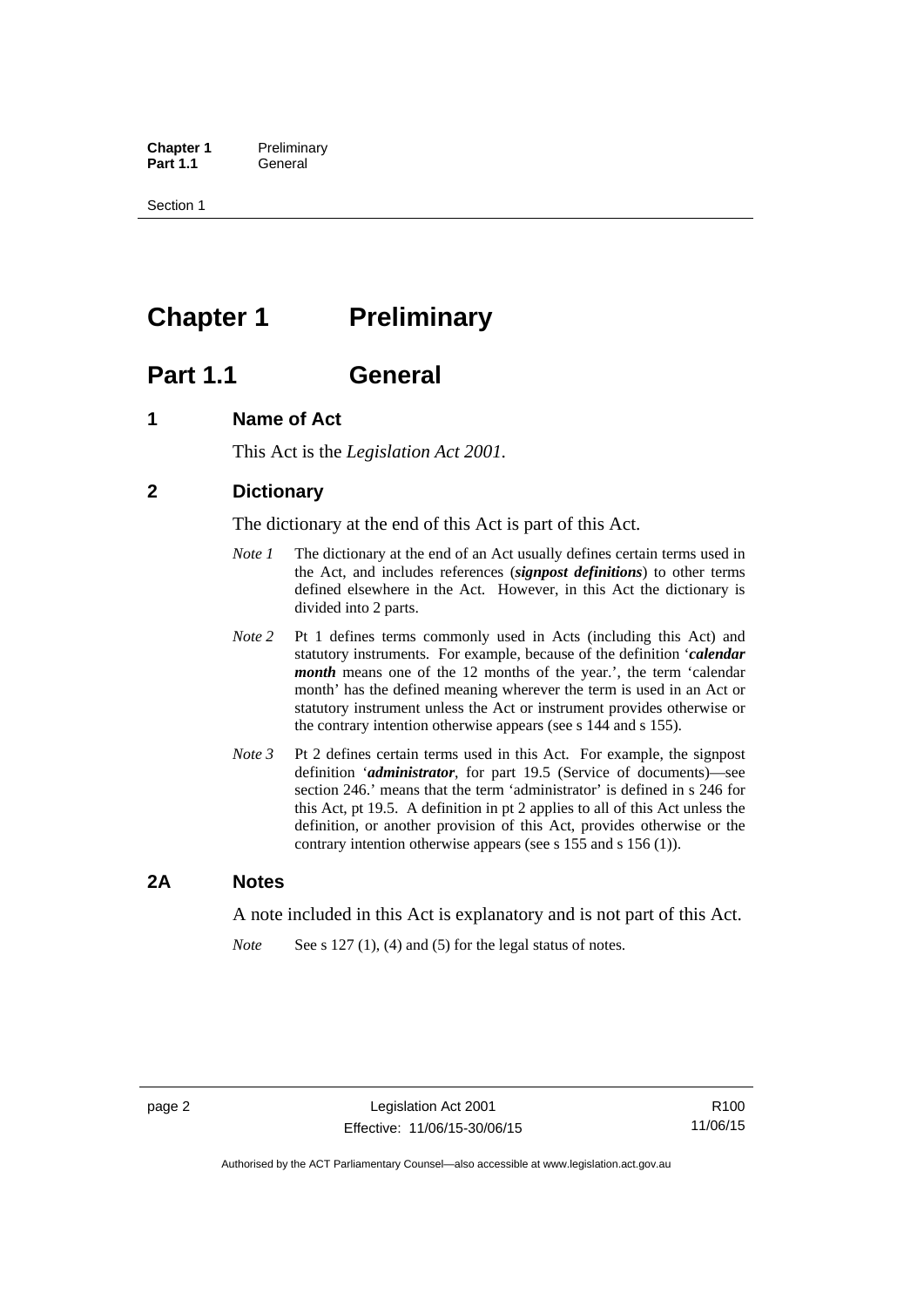## <span id="page-18-0"></span>**3 Objects**

- (1) The main object of this Act is to make legislation more accessible.
- (2) This is to be achieved particularly by—
	- (a) encouraging access to legislation through the internet, while maintaining access to printed legislation; and
	- (b) restating the law dealing with the 'life cycle' of legislation, improving its structure and content, and simplifying its provisions where practicable; and
	- (c) assisting users of legislation to find, read, understand and use legislation by—
		- (i) facilitating the shortening and simplification of legislation; and
		- (ii) promoting consistency in the form and language of legislation; and
		- (iii) providing rules about the interpretation of legislation; and
		- (iv) facilitating the updating and republication of legislation to ensure its ready availability.
- (3) For this section, the '*life cycle*' of legislation includes the making (where relevant), notification, commencement, presentation and disallowance (where relevant), operation, interpretation, proof, republication, amendment and repeal of legislation and instruments made under legislation.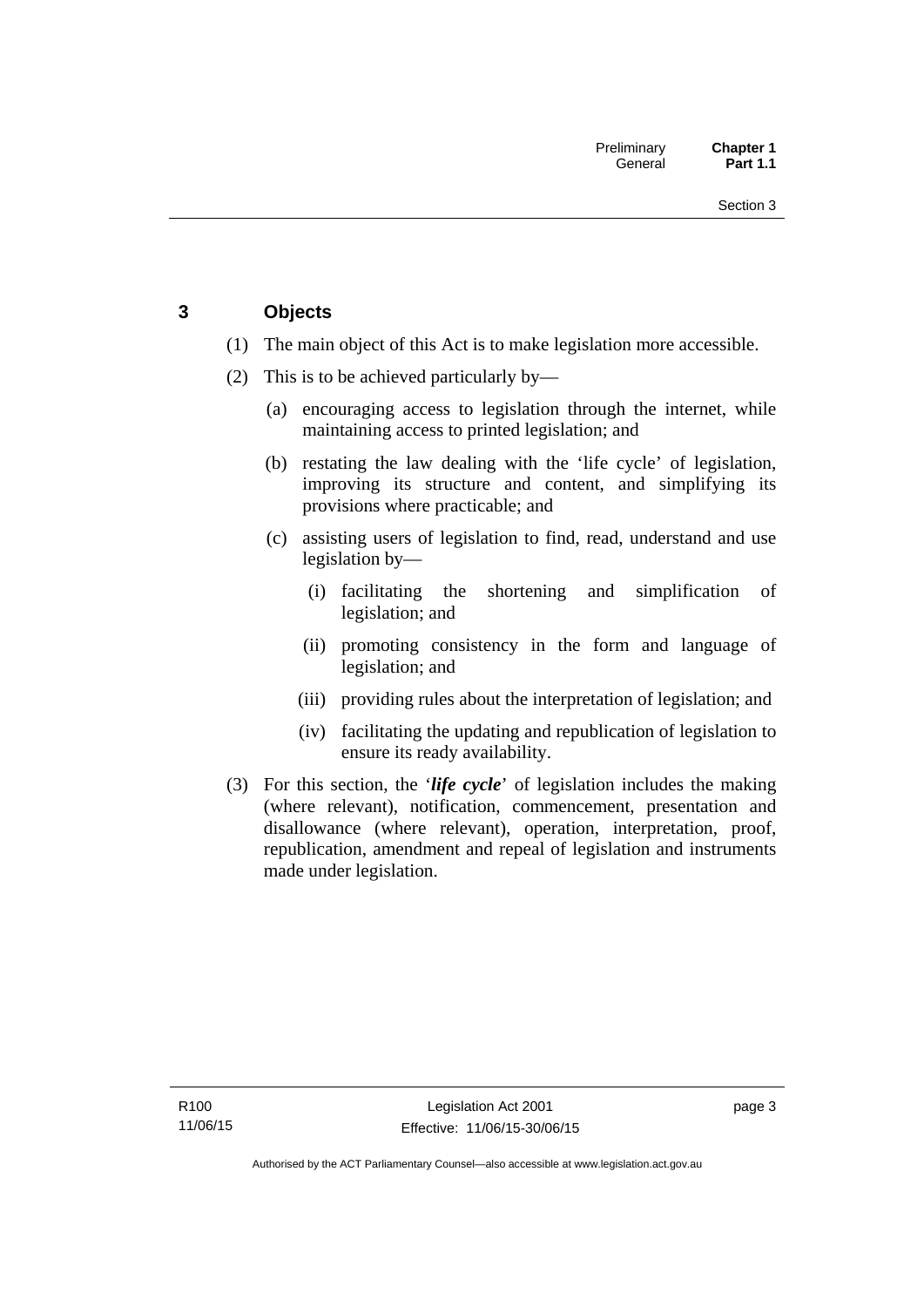## <span id="page-19-0"></span>**4 Application of Act**

- (1) This Act applies to all Acts (including this Act) and statutory instruments.
- (2) In particular, Acts and statutory instruments are taken to be made on the basis that they will operate in conjunction with this Act.

#### **Examples**

- 1 An Act imposes an obligation and provides that people who 'fail' to carry out the obligation are liable to the penalty. The Act does not, however, define 'fail' or indicate that the word is used in a special way. In accordance with this Act, dictionary, pt 1 (see s 144), the word 'fail' includes 'refuse'. In other words, a person who refuses to carry out the obligation will be subject to the penalty in the same way as someone who only neglects the obligation. In this case, the presence in an Act of a word that is defined in this Act attracts the operation of the definition in the dictionary.
- 2 The *XYZ Act 2001* contains the following provision:

The Minister may determine fees for this Act.

Because the XYZ Act authorises a fee to be determined 'for this Act', this Act, s 56 applies and therefore the provisions of pt 6.3 (Making of certain statutory instruments about fees) apply to the determination of fees under the provision. In this case, the operation of provisions of this Act is attracted because the *XYZ Act 2001* contains a provision that triggers the application of the part.

- *Note 1* The determination of a fee by a Minister under an Act is a disallowable instrument and must be in writing (see s 9 (1) (b) and s 42 (2)).
- *Note 2* An example is part of the Act, is not exhaustive and may extend, but does not limit, the meaning of the provision in which it appears (see s 126 and s 132).
- (3) This section is a determinative provision.
	- *Note* See s 5 for the meaning of determinative provisions, and s 6 for their displacement.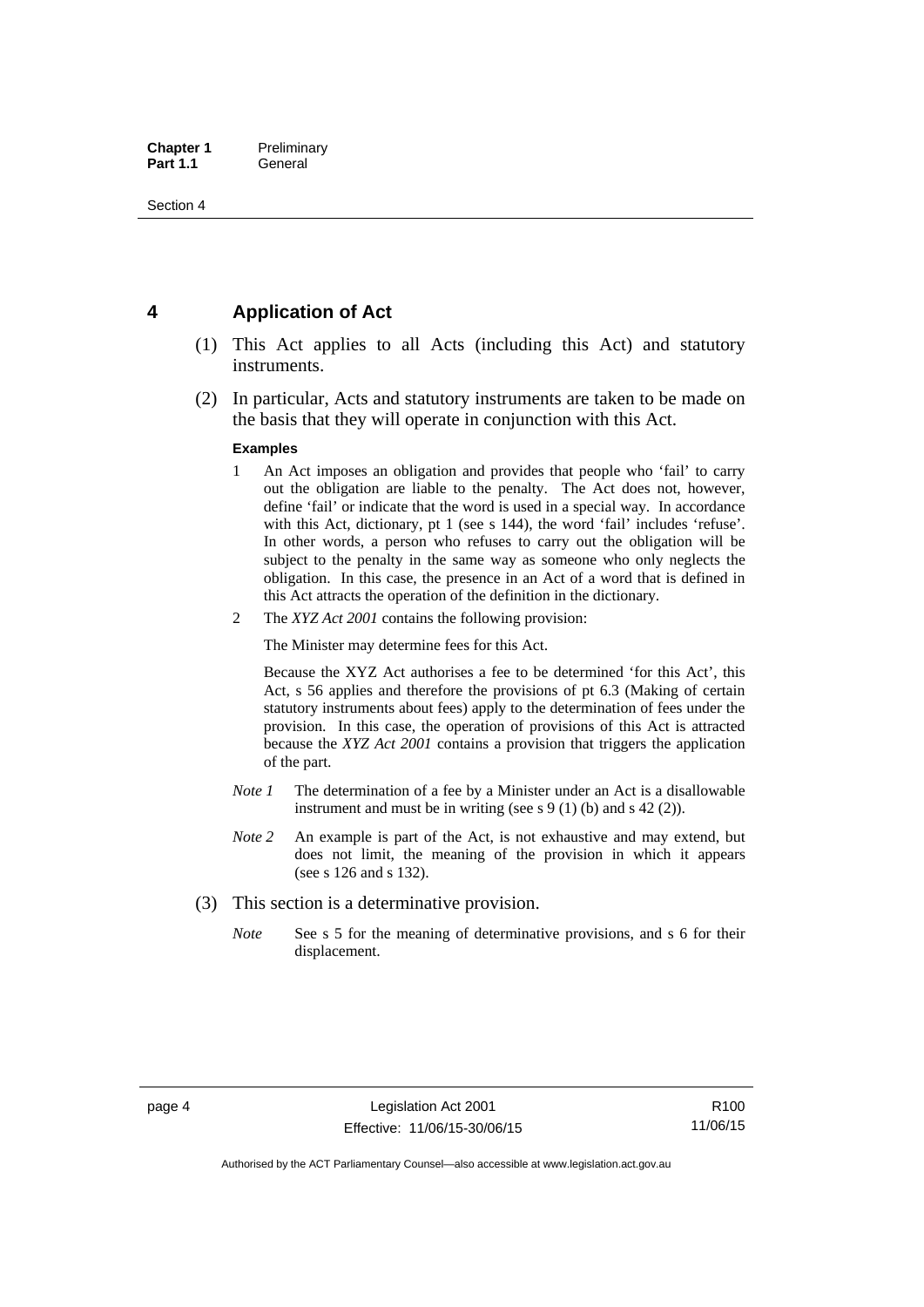## <span id="page-20-0"></span>**5 Determinative and non-determinative provisions**

- (1) This Act consists of determinative and non-determinative provisions.
- (2) A *determinative provision* is a provision of this Act that is declared to be a determinative provision.

#### **Example**

Section 4 (3) provides that s 4 is a determinative provision.

(3) A *non-determinative provision* is any other provision of this Act.

#### **Example**

Section 3 does not contain a provision corresponding to s 4 (3). Therefore, s 3 is not a determinative provision.

*Note* An example is part of the Act, is not exhaustive and may extend, but does not limit, the meaning of the provision in which it appears (see s 126 and s 132).

## <span id="page-20-1"></span>**6 Legislation Act provisions must be applied**

- (1) A provision of this Act must be applied to an Act or statutory instrument, in accordance with the terms of the provision, except so far as it is displaced.
- (2) A determinative provision may be displaced expressly or by a manifest contrary intention.
- (3) A non-determinative provision may be displaced expressly or by a contrary intention.
	- *Note* For the distinction between a 'manifest contrary intention' (see s (2)) and 'contrary intention' (see s (3)), see the examples in this section.
- (4) The declaration of a provision as 'determinative' indicates that it is the intention of the Legislative Assembly that, if the provision is to be displaced at all in a particular case, a more deliberate displacement is required than if the provision were a non-determinative provision.

page 5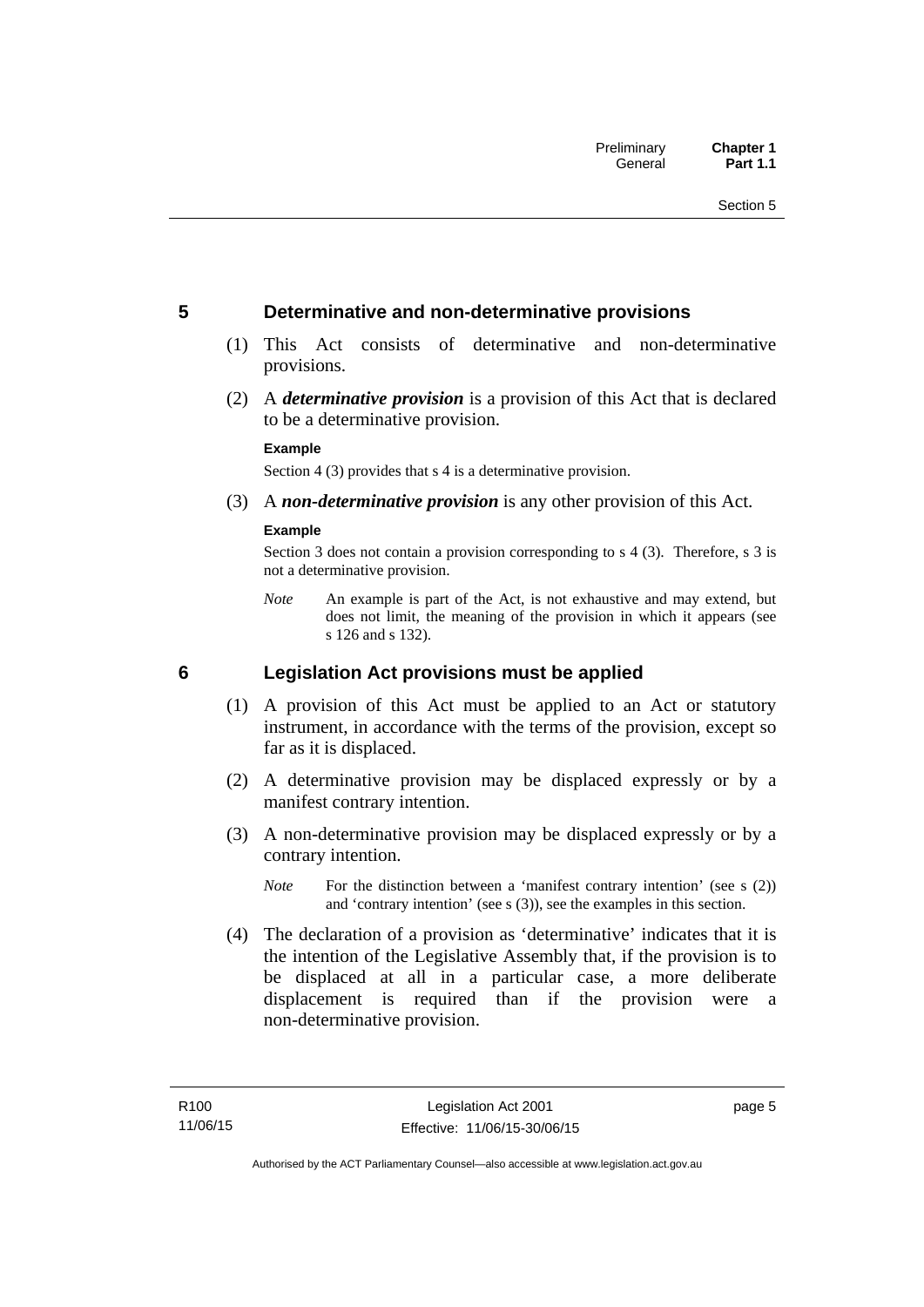- (5) This section applies despite any presumption or rule of interpretation.
- (6) A provision of this Act must not be taken to be displaced by a provision of an Act or statutory instrument so far as the provisions can operate concurrently.
- (7) In particular and without limiting subsection (5), a provision of this Act is not displaced by a provision of an Act or statutory instrument because the provisions deal with the same or a similar subject matter.
- (8) This section is a determinative provision.

#### **Examples—different kinds of displacement**

1 *Determinative provision—express displacement*

The *Collections Regulation Act 1999* (hypothetical), s 83 contains the following provision:

(2) The Legislation Act, section 47 (3) does not apply to a regulation under this Act.

Section 83 (2) illustrates a provision expressly displacing this Act, s 47 (3), a determinative provision.

2 *Determinative provision—manifest contrary intention*

The *Motor Repairers Act 2001* (hypothetical) does not contain a provision like the *Collections Regulation Act 1999*, s 83, but s 79 contains the following provision:

(3) A regulation may apply, adopt or incorporate an instrument or provision of an instrument as in force from time to time.

Section 79 (3) illustrates a provision displacing this Act, s 47 (3), a determinative provision, by a manifest contrary intention because s 79 (3) clearly contradicts s 47 (3).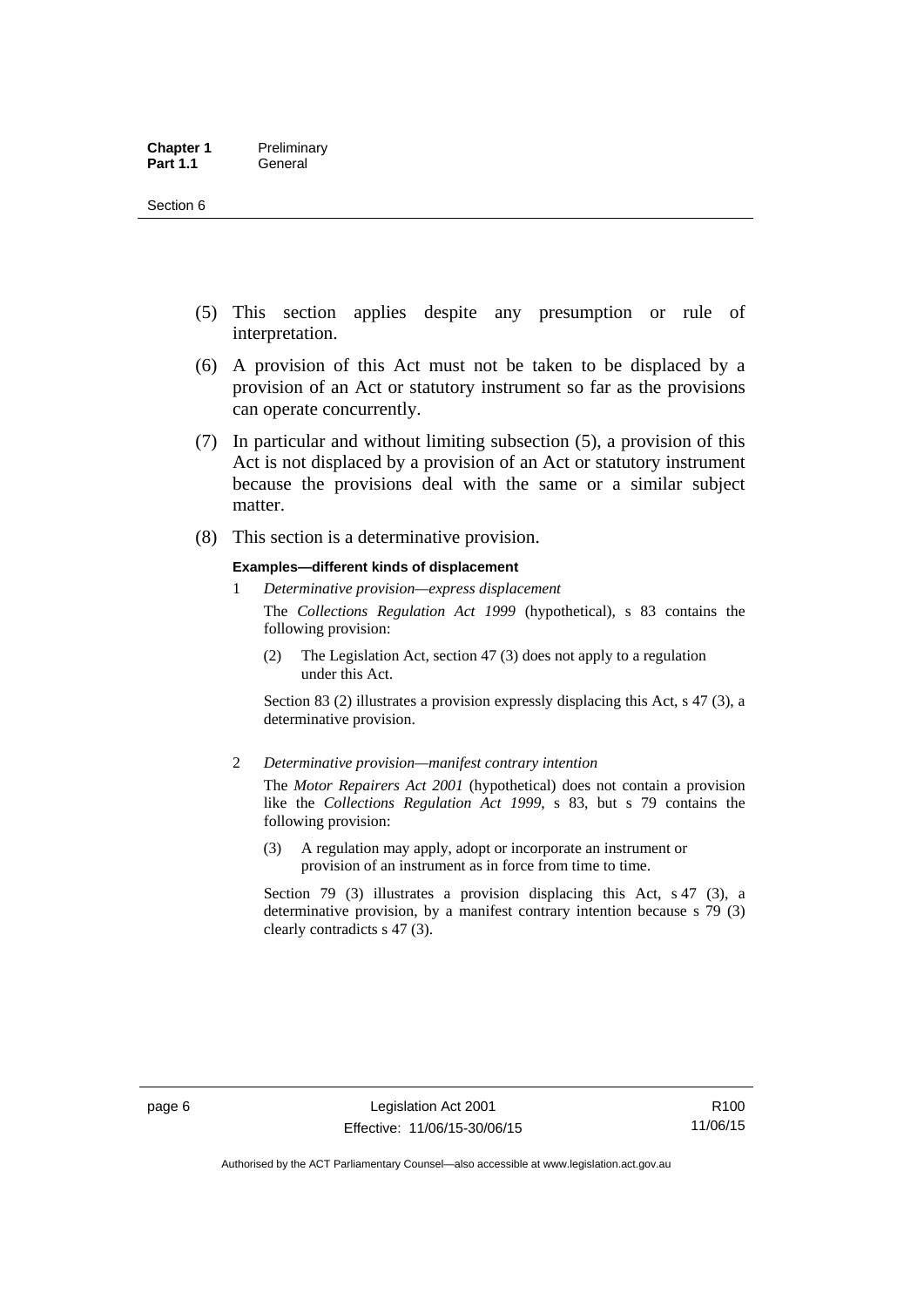#### 3 *Non-determinative provision—contrary intention*

The master of a vessel is charged with contravening the *Liquor Act 2001* (hypothetical), s 126 by selling liquor on or from 'licensed premises' otherwise than at a time authorised by the Act. It is claimed that the sale took place on the vessel. The Act defines 'licensed premises' to mean that part or those parts of a building or buildings and of the land adjoining it or them as defined by the licensing court. It is argued that the complaint is defective in that a vessel cannot be 'licensed premises'. However, s 126 is expressed to apply to 'a licensee, servant, agent or master who sells liquor on or from licensed premises'. In this case, the reference to 'master' indicates a contrary intention indicating that the section is intended to apply to liquor sold on or from vessels.

#### **Example—concurrent operation (no displacement)**

The *Small Clubs Act 2002* (hypothetical) contains the following provision about how notice of the club's annual general meeting may be served on members of a registered small club:

#### **60 Serving notice of annual general meeting**

The executive committee of a registered small club may serve notice of the annual general meeting of the club on members by pinning the notice to a noticeboard in the club house.

This Act, s 247, a non-determinative provision, allows a document to be served on an individual under an Act in a number of ways (by giving the document to the individual, by sending it by prepaid post etc), but does not mention pinning the document to a noticeboard as a method of giving the notice.

Section 247 is not displaced by the *Small Clubs Act 2002*, s 60, because—

- s 60 does not expressly displace section 247 nor does it indicate a contrary intention (see s 6 (1) and (3)) and, in particular, s 60 does not indicate an intention that the method of service it authorises is to be the only method of serving notice of annual general meetings on members of small clubs; and
- the application of s 247 is not displaced by any presumption or rule of interpretation (see s  $6(5)$ ); and
- s 60 and s 247 can operate concurrently (see s 6 (6)) by allowing complementary methods of service; and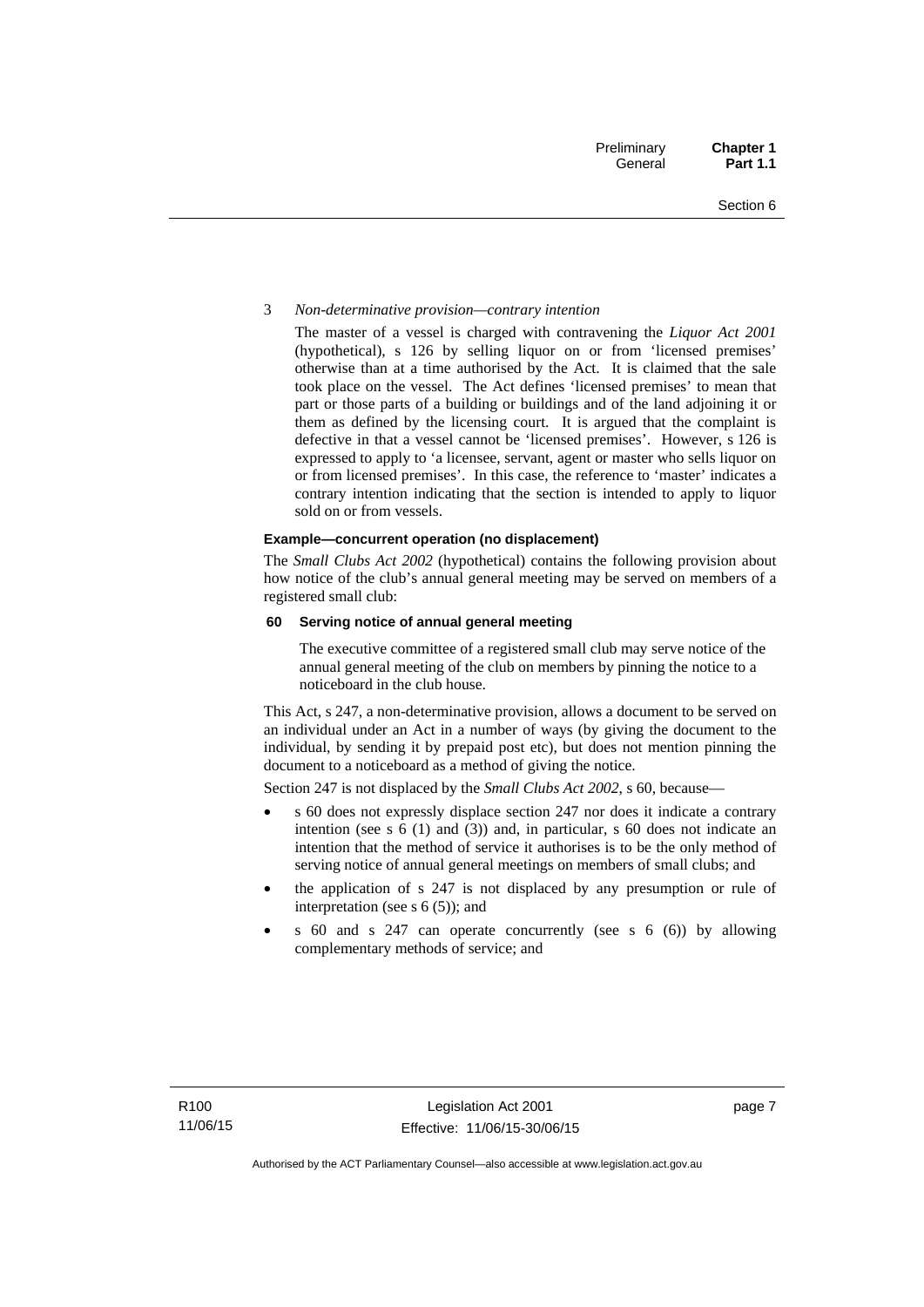Section 6

• the fact that s 60 and s 247 deal with the same (or a similar) subject matter does not of itself displace s 247 (see s 6 (7) and also s 6 (5)).

It follows, therefore, that the executive committee is free to serve notice of the annual general meeting under s 60 or s 247.

*Note* An example is part of the Act, is not exhaustive and may extend, but does not limit, the meaning of the provision in which it appears (see s 126 and s 132).

page 8 Legislation Act 2001 Effective: 11/06/15-30/06/15

R100 11/06/15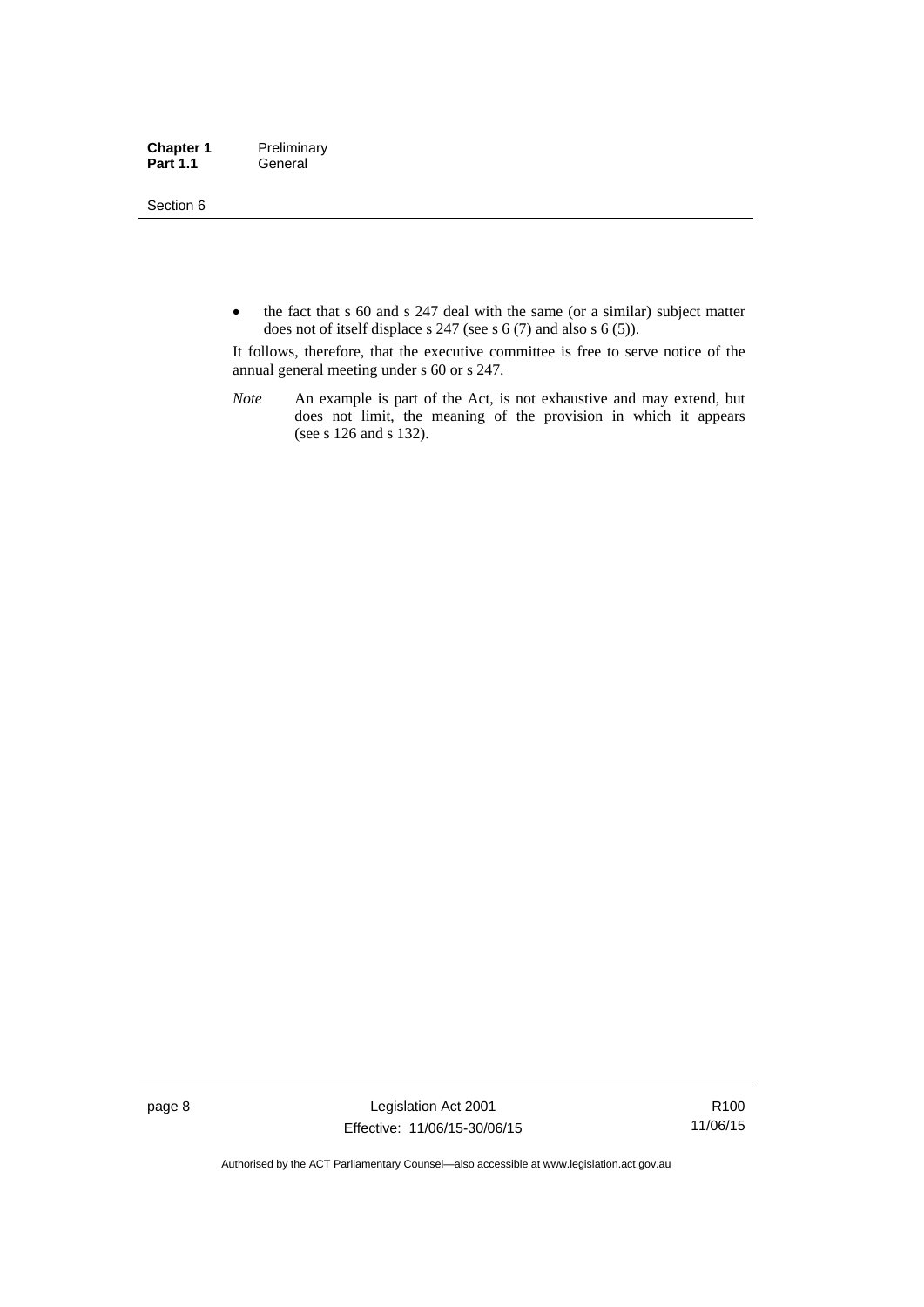# <span id="page-24-0"></span>**Part 1.2 Basic concepts**

## <span id="page-24-1"></span>**7 Meaning of** *Act* **generally**

- (1) An *Act* is an Act of the Legislative Assembly.
- (2) An *Act of the Legislative Assembly* is a law (however described or named) made by the Legislative Assembly under the [Self-Government Act.](http://www.comlaw.gov.au/Series/C2004A03699)
- (3) A reference to an *Act* includes a reference to a provision of an Act.
	- *Note 1* Section 17 deals with former Commonwealth enactments, and former NSW and UK Acts, that have become ACT Acts.
	- *Note 2* Section 100 (1) deals with references to particular Acts.

## <span id="page-24-2"></span>**8 Meaning of** *subordinate law*

- (1) A *subordinate law* is a regulation, rule or by-law (whether or not legislative in nature) made under—
	- (a) an Act; or
	- (b) another subordinate law; or
	- (c) power given by an Act or subordinate law and also power given otherwise by law.
- (2) A reference to a *subordinate law* includes a reference to a provision of a subordinate law.

## <span id="page-24-3"></span>**9 Meaning of** *disallowable instrument*

- (1) A *disallowable instrument* is—
	- (a) a statutory instrument (whether or not legislative in nature) that is declared to be a disallowable instrument by an Act, subordinate law or another disallowable instrument; or

page 9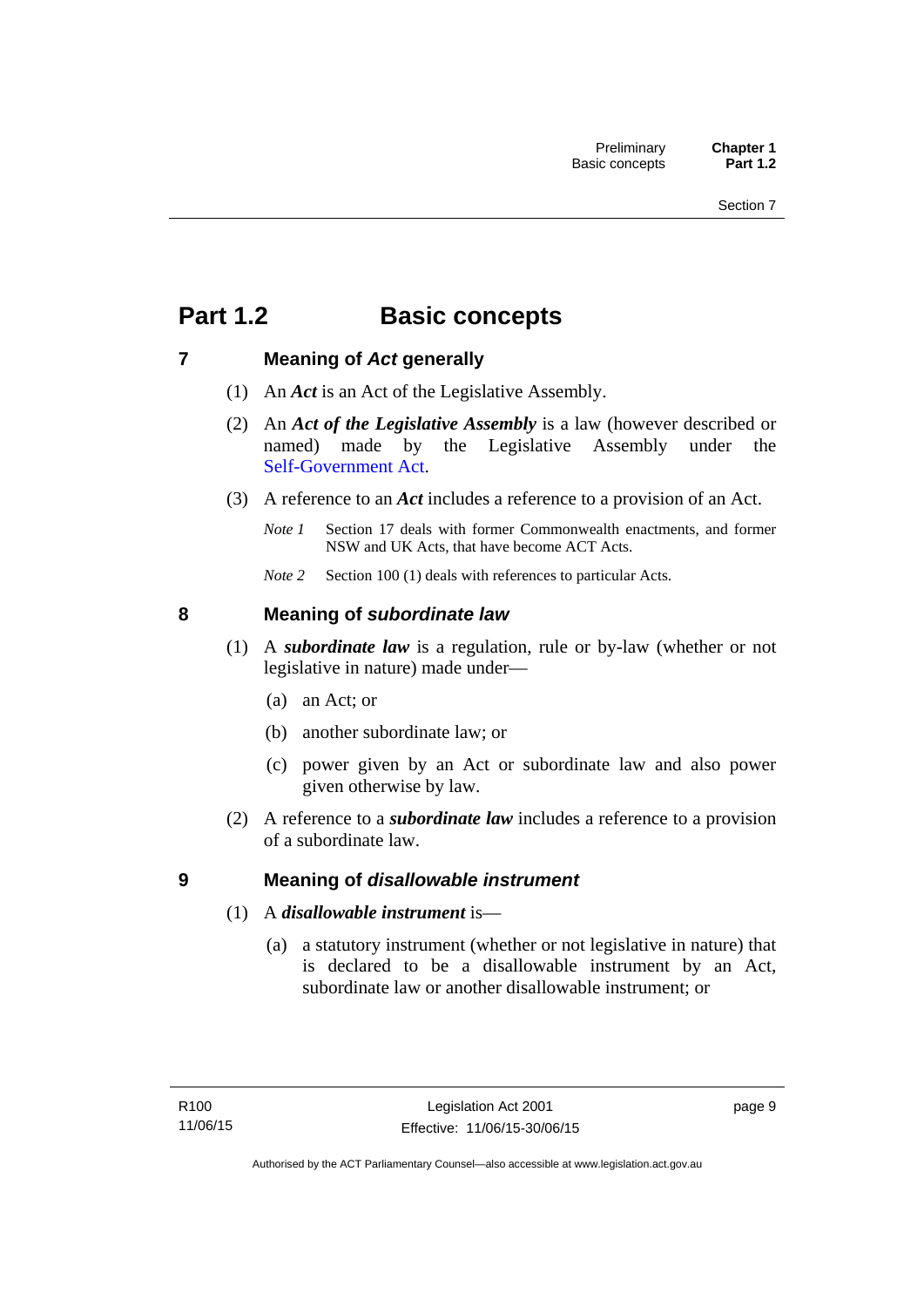(b) a determination of fees or charges by a Minister under an Act or subordinate law.

*Note Statutory instrument* is defined in s 13.

 (2) A reference to a *disallowable instrument* includes a reference to a provision of a disallowable instrument.

## <span id="page-25-0"></span>**10 Meaning of** *notifiable instrument*

- (1) A *notifiable instrument* is a statutory instrument (whether or not legislative in nature) that is declared to be a notifiable instrument by an Act, subordinate law, disallowable instrument or another notifiable instrument.
- (2) A reference to a *notifiable instrument* includes a reference to a provision of a notifiable instrument.

## <span id="page-25-1"></span>**11 Meaning of** *commencement notice*

- (1) A *commencement notice* is a statutory instrument that fixes or otherwise determines the commencement of an Act, subordinate law, disallowable instrument or notifiable instrument.
- (2) A reference to a *commencement notice* includes a reference to a provision of a commencement notice.

## <span id="page-25-2"></span>**12 Meaning of** *legislative instrument*

- (1) A *legislative instrument* is—
	- (a) a subordinate law; or
	- (b) a disallowable instrument; or
	- (c) a notifiable instrument; or
	- (d) a commencement notice.
- (2) A reference to a *legislative instrument* includes a reference to a provision of a legislative instrument.

R100 11/06/15

Authorised by the ACT Parliamentary Counsel—also accessible at www.legislation.act.gov.au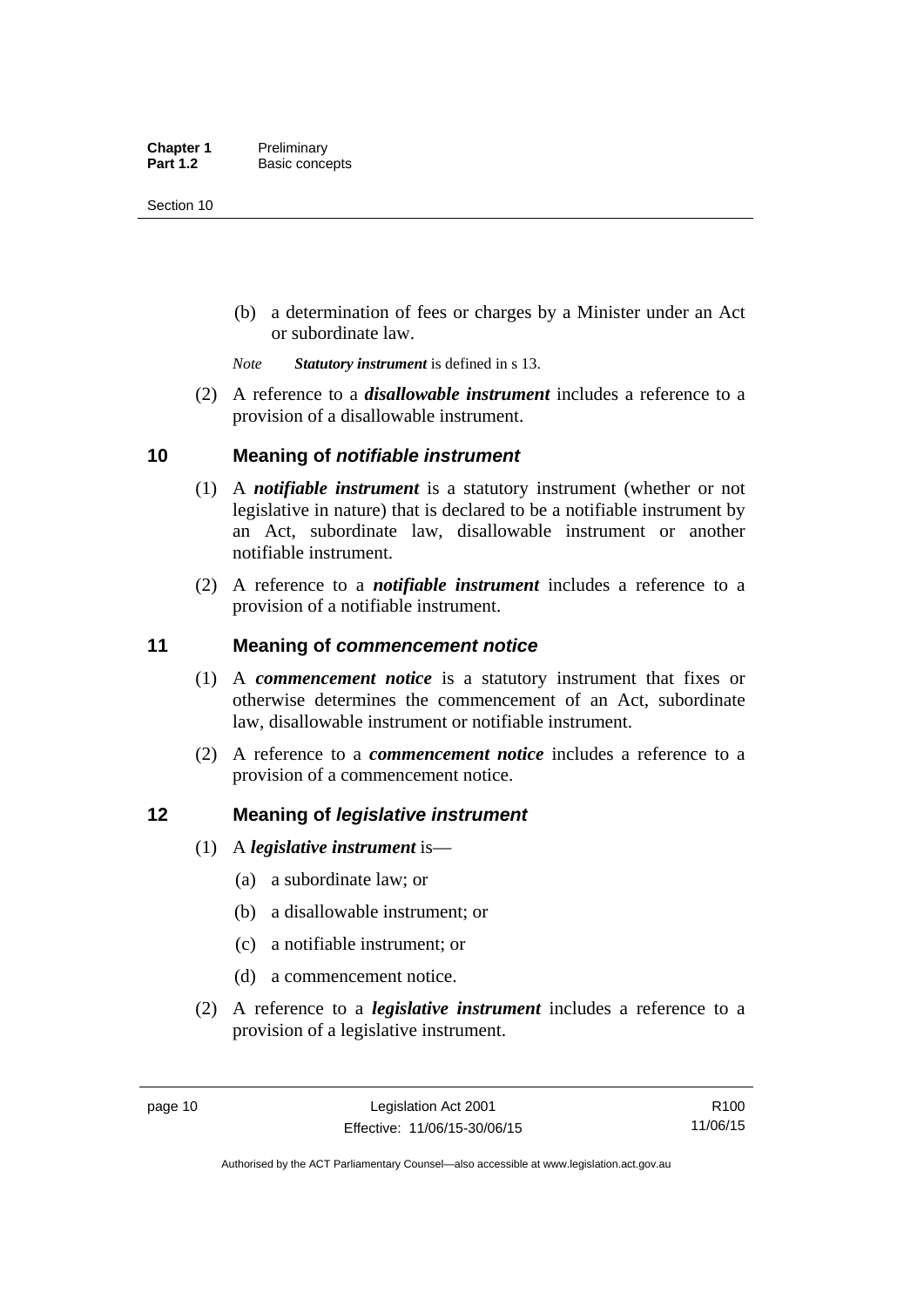## <span id="page-26-0"></span>**13 Meaning of** *statutory instrument*

- (1) A *statutory instrument* is an instrument (whether or not legislative in nature) made under—
	- (a) an Act; or
	- (b) another statutory instrument; or
	- (c) power given by an Act or statutory instrument and also power given otherwise by law.
- (2) A *statutory instrument* includes a subordinate law, disallowable instrument, notifiable instrument and commencement notice.
- (3) A reference to a *statutory instrument* includes a reference to a provision of a statutory instrument.

## <span id="page-26-1"></span>**14 Meaning of** *instrument*

(1) An *instrument* is any writing or other document.

*Note Writing* is defined in the dictionary, pt 1.

 (2) A reference to an *instrument* includes a reference to a provision of an instrument.

## <span id="page-26-2"></span>**15 Meaning of** *authorised republication*

- (1) An *authorised republication* is a republication of a law authorised by the parliamentary counsel under this Act.
- (2) A reference to an *authorised republication* includes a reference to a provision of an authorised republication.
- (3) In this section:

*law*—see section 107 (Definitions—ch 11).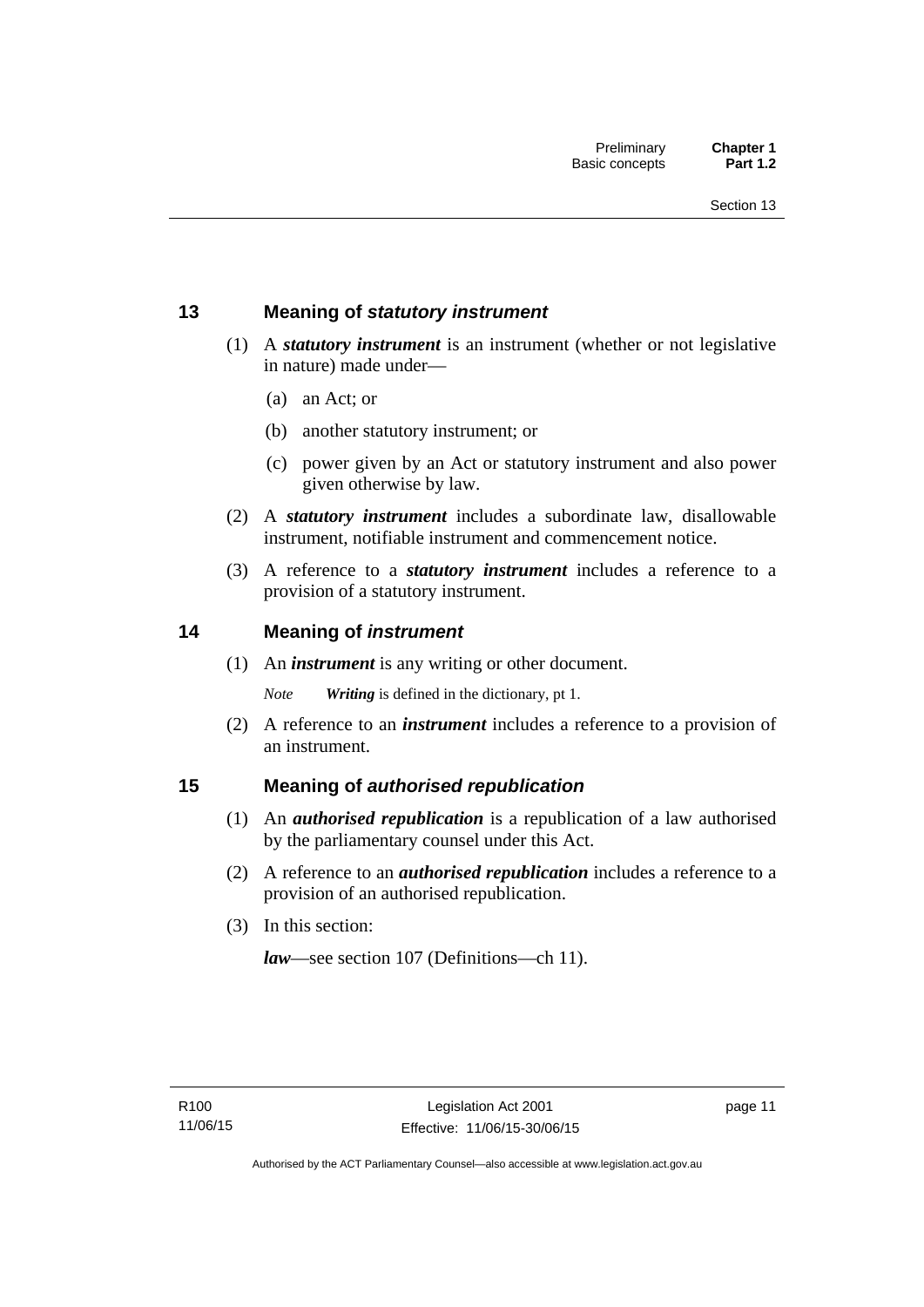## <span id="page-27-0"></span>**16 Meaning of** *provision*

A *provision* of an Act or instrument is any words or anything else that forms part of the Act or instrument.

#### **Examples—provisions consisting of groups of words**

sections, subsections, paragraphs, subparagraphs, sub-subparagraphs, examples

#### **Examples—provisions consisting of groups of other provisions**

chapters, parts, divisions, subdivisions, schedules

- *Note 1* An example is part of the Act, is not exhaustive and may extend, but does not limit, the meaning of the provision in which it appears (see s 126 and s 132).
- *Note 2* See s 126 and s 127 for material that is, or is not, part of an Act or statutory instrument.

R100 11/06/15

Authorised by the ACT Parliamentary Counsel—also accessible at www.legislation.act.gov.au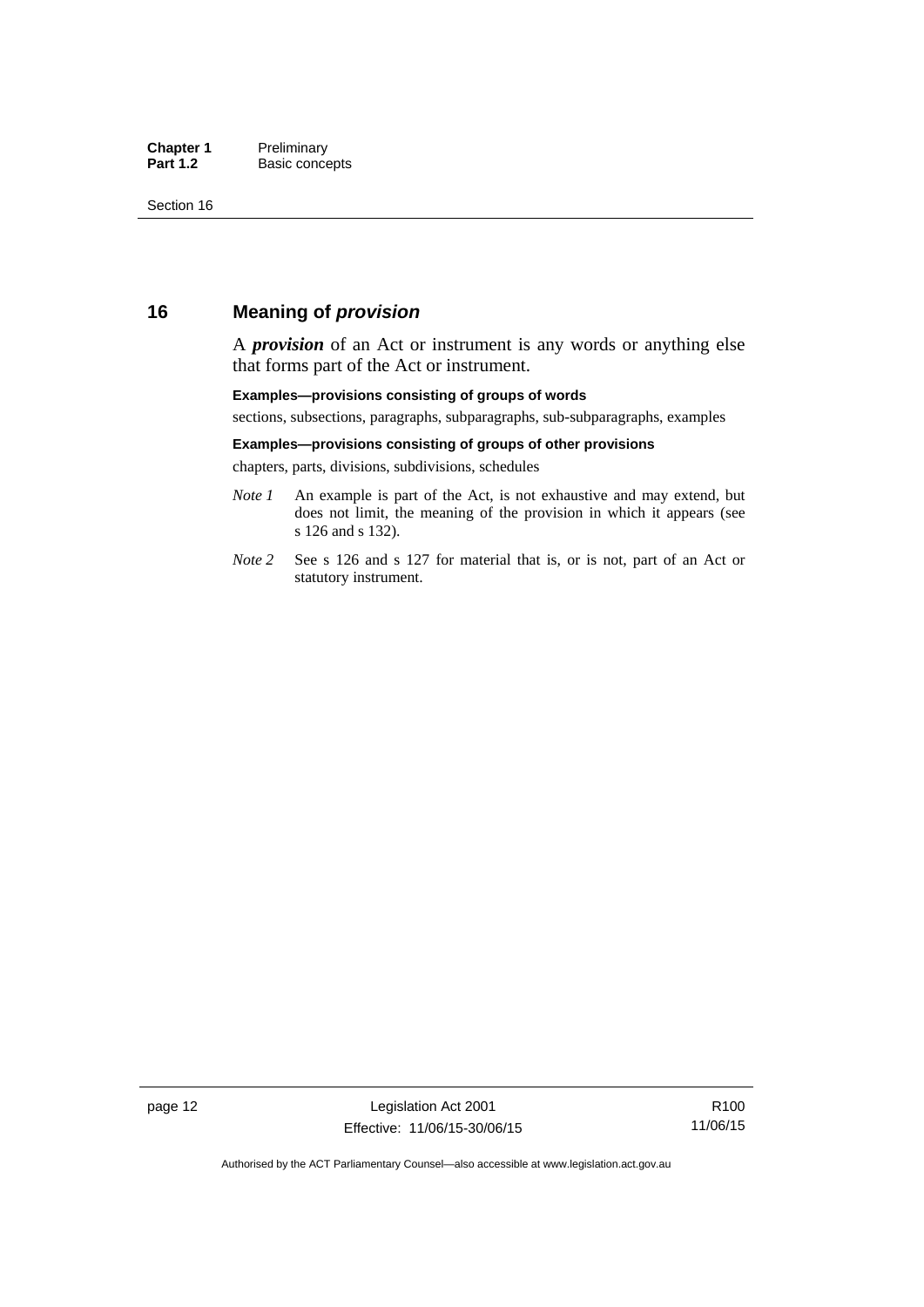## <span id="page-28-0"></span>**Part 1.3 Sources of law in the ACT**

#### **Notes on sources of law**

- *Note 1* The laws in force in the ACT consist of the written law and various unwritten laws known as the principles and rules of common law and equity.
- *Note* 2 The written law of the Territory consists primarily of laws, known as Acts, made by the Legislative Assembly. It also includes regulations, rules of court and other legislative instruments made under specific powers given by Acts. (Written laws made under an Act are commonly called 'subordinate' or 'delegated' legislation.)
- *Note 3* Before self-government, ordinances made by the Governor-General under the *[Seat of Government \(Administration\) Act 1910](http://www.comlaw.gov.au/Series/C2004A07446)* (Cwlth) were the main form of legislation made for the ACT. Most of the ordinances in force at self-government have been converted into Acts (see the [Self-Government Act,](http://www.comlaw.gov.au/Series/C2004A03699) s 34). However, the Governor-General has power to make ordinances for the ACT on a limited number of topics (see *[Seat of Government \(Administration\) Act 1910](http://www.comlaw.gov.au/Series/C2004A07446)* (Cwlth), s 12).
- *Note 4* The written laws in force in the ACT also include the Commonwealth Constitution, Commonwealth Acts, and regulations and other legislative instruments made under Commonwealth Acts. As a general rule, Commonwealth Acts and legislative instruments apply in the ACT in the same way as they apply in other parts of Australia. Commonwealth Acts and instruments prevail over the Acts made by the Legislative Assembly to the extent to which they are inconsistent (see [Self-Government Act](http://www.comlaw.gov.au/Series/C2004A03699), s 28).
- *Note 5* Certain Acts of New South Wales and the United Kingdom also formed part of the written laws in force in the ACT. Because of the *[Interpretation Act 1967](http://www.legislation.act.gov.au/a/1967-48)*, s 65, these are now taken to be laws made by the Legislative Assembly as if they had been enacted by the Assembly. (Section 65 has expired, but its previous operation was saved–see s 65 (3)). These Acts are listed in sch 1.

page 13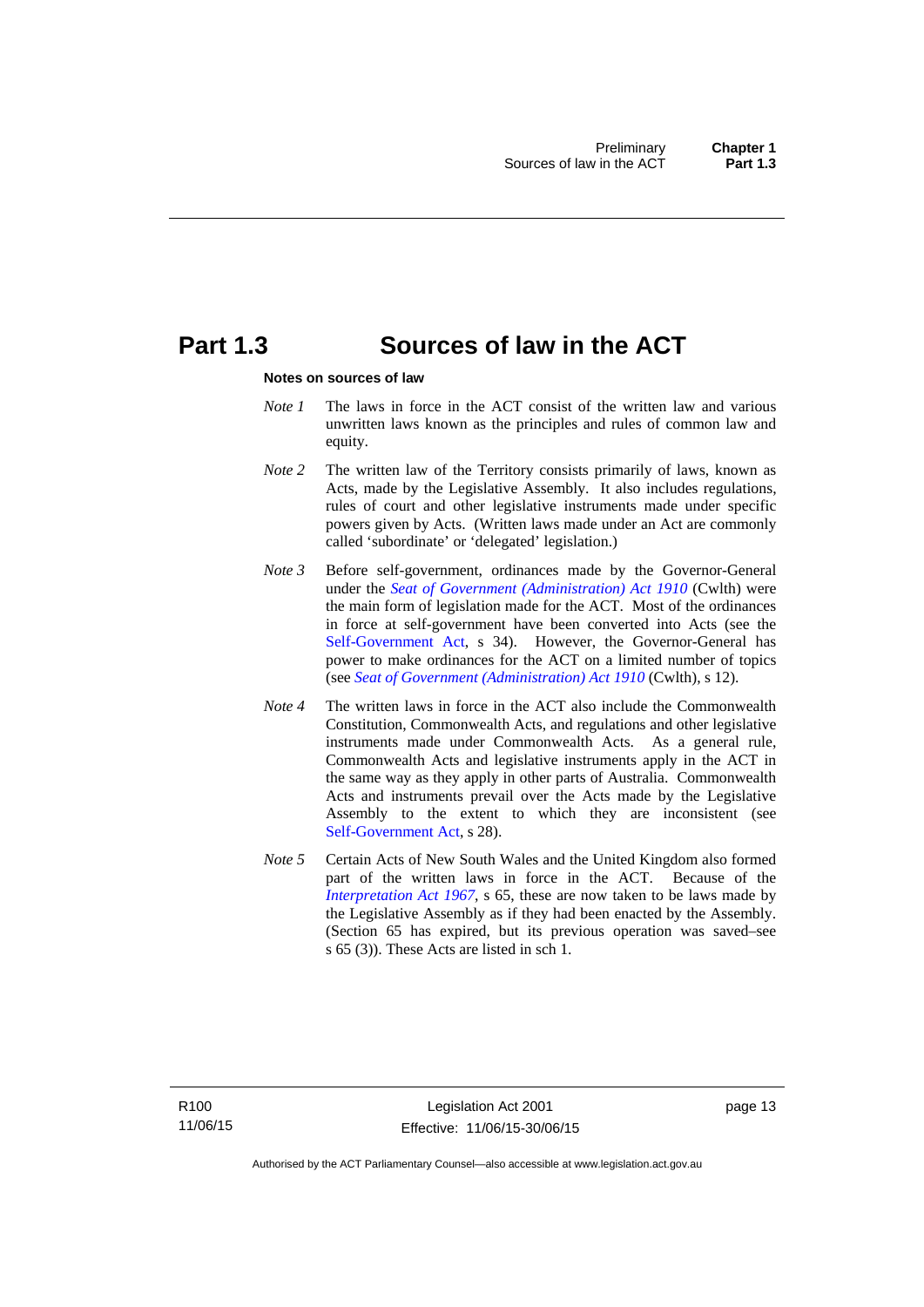## <span id="page-29-0"></span>**17 References to Acts include references to former Cwlth enactments etc**

- (1) A reference to an *Act* includes a reference to a former Commonwealth enactment.
- (2) Without limiting subsection (1), a reference to an *Act* includes a reference to a former NSW Act or former UK Act mentioned in schedule 1.
- (3) In this section:

*former Commonwealth enactment* means a Commonwealth Act or ordinance, a New South Wales Act or Imperial Act that is—

- (a) an enactment within the meaning of the [Self-Government Act](http://www.comlaw.gov.au/Series/C2004A03699) because of that Act, section 34; or
- (b) an enactment because of the *[A.C.T. Self-Government](http://www.comlaw.gov.au/Series/C2004A03702)  [\(Consequential Provisions\) Act 1988](http://www.comlaw.gov.au/Series/C2004A03702)* (Cwlth), section 10 (3) or section 12 (2) or (3).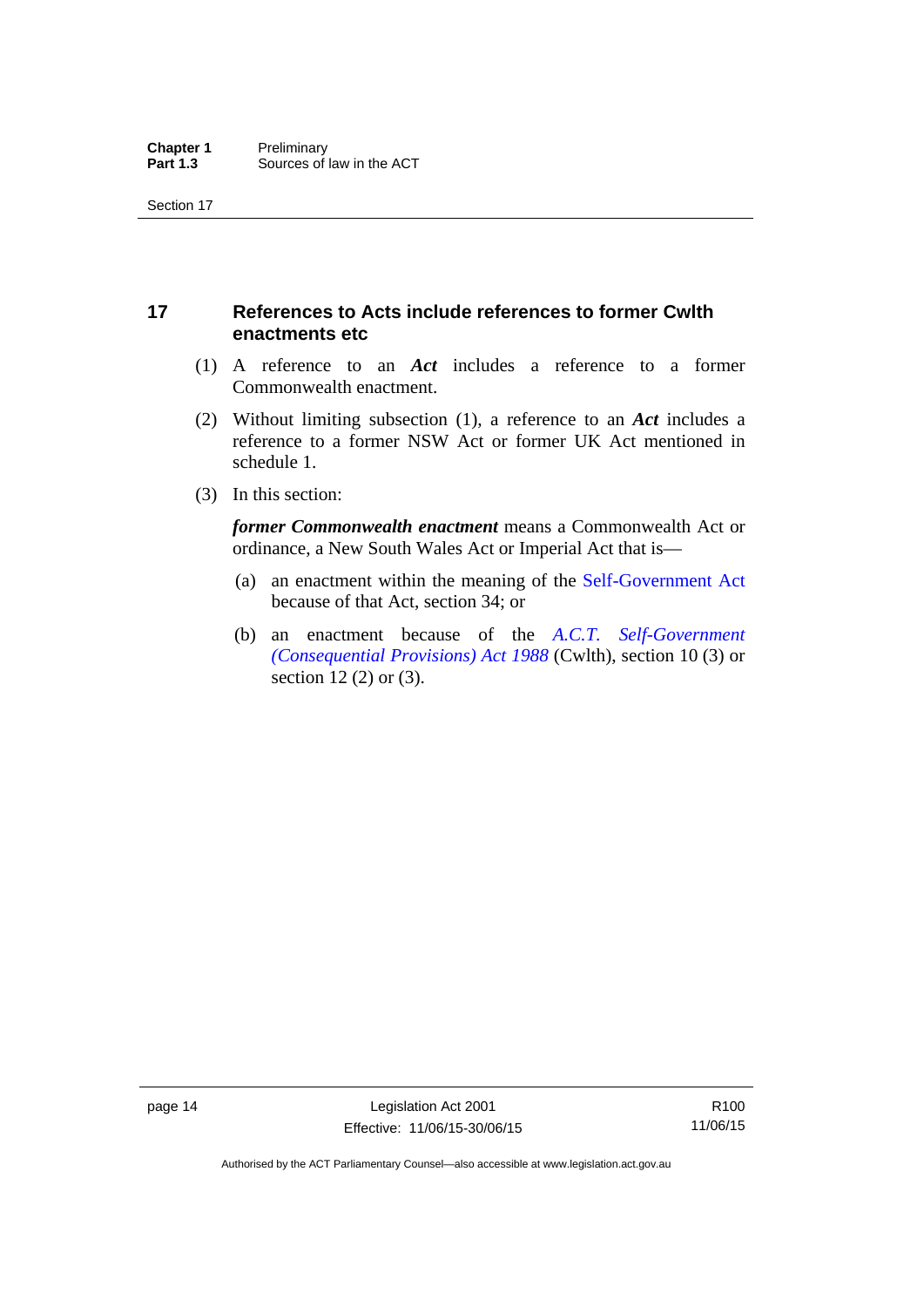# <span id="page-30-0"></span>**Chapter 2 ACT legislation register and website**

## <span id="page-30-1"></span>**18 ACT legislation register**

- (1) The parliamentary counsel must establish and maintain a register of Acts and statutory instruments (the *ACT legislation register*).
- (2) The register must be kept electronically.

### **Example—how register may be kept**

The register may be kept in the form of, or as part of, 1 or more computer databases, and may include data compiled electronically from the databases.

*Note* An example is part of the Act, is not exhaustive and may extend, but does not limit, the meaning of the provision in which it appears (see s 126 and s 132).

## <span id="page-30-2"></span>**19 Contents of register**

- (1) The ACT legislation register must contain the following:
	- (a) authorised republications of laws currently in force;
	- (b) Acts as made;
	- (c) subordinate laws as made;
	- (d) disallowable instruments as made;
	- (e) notifiable instruments as made;
	- (f) commencement notices as made;
	- (g) resolutions passed, or taken to have been passed, by the Legislative Assembly to disallow a subordinate law or disallowable instrument;

page 15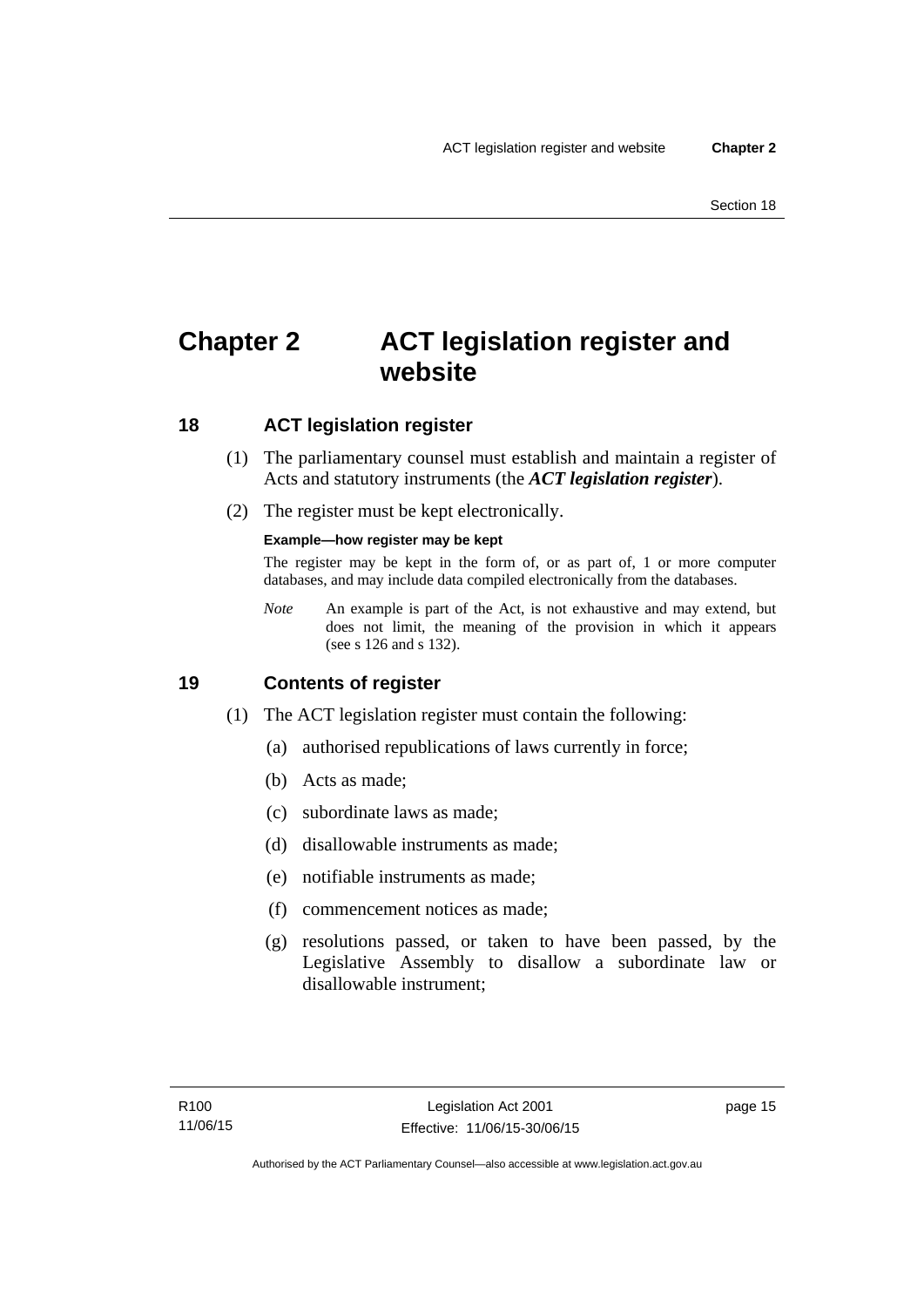- (h) resolutions passed, or taken to have been passed, by the Legislative Assembly to amend a subordinate law or disallowable instrument;
- (i) bills presented to the Legislative Assembly;
- (j) explanatory statements for bills, and amendments of bills, presented to the Legislative Assembly;
- (k) explanatory statements, and regulatory impact statements under chapter 5, for subordinate laws and disallowable instruments.
- (2) The ACT legislation register must also contain the following:
	- (a) notifications of the making of Acts;
	- (b) notifications of the making of subordinate laws;
	- (c) notifications of the making of disallowable instruments;
	- (d) notifications of the making of notifiable instruments;
	- (e) notifications of the making of commencement notices;
	- (f) notifications of the disallowance of subordinate laws or disallowable instruments under section 65 (Disallowance by resolution of Assembly);
	- (g) notifications of the amendment of subordinate laws or disallowable instruments under section 68 (Amendment by resolution of Assembly).
- (3) The parliamentary counsel may enter additional material in the register if the parliamentary counsel considers that it is likely to be useful to users of the register.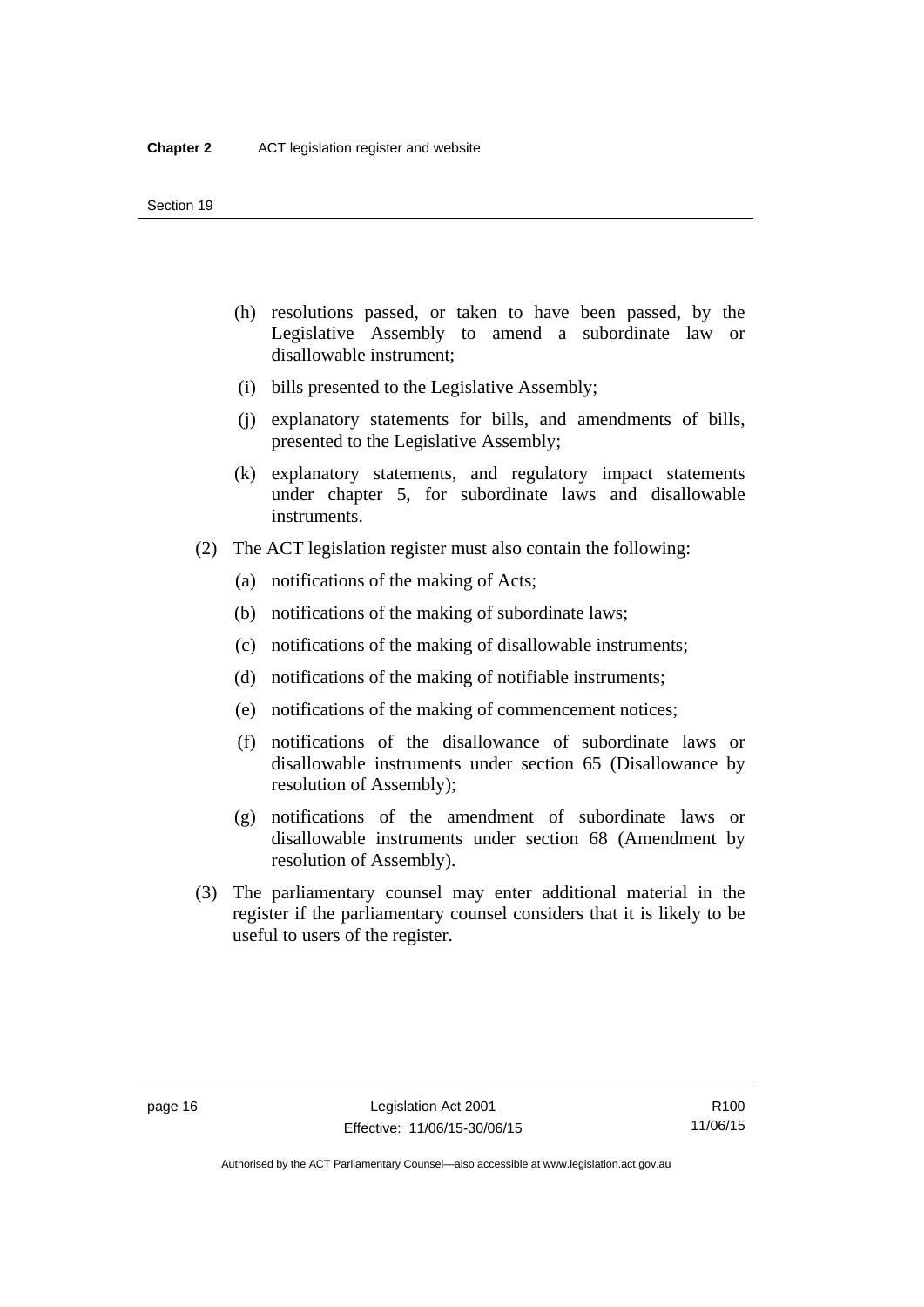- (4) Without limiting subsection (3), the additional material may include the following:
	- (a) unauthorised republications of laws currently in force;
	- (b) past versions of unauthorised republications;
	- (c) past versions of authorised republications;
	- (d) statutory instruments that are not legislative instruments;
	- (e) repealed Acts and statutory instruments;
	- (f) Commonwealth laws that apply in or in relation to the ACT;
	- (g) material relevant to interpreting the rights set out in the *[Human](http://www.legislation.act.gov.au/a/2004-5)  [Rights Act 2004](http://www.legislation.act.gov.au/a/2004-5)*, including documents mentioned in that Act, dictionary, definition of *international law*.
	- *Note* The following sections deal with the entry of material in the register:
		- s 28 (Notification of Acts)
		- s 61 (Notification of legislative instruments)
		- s 65A (Notification of disallowance by resolution of Assembly)
		- s 69 (Notification of amendments made by resolution of Assembly)
		- s 108 (Republication in register).
- (5) The parliamentary counsel may enter additional material in the register in any way the parliamentary counsel considers is likely to be helpful to users of the register.

#### **Examples**

1 A uniform legislative scheme is entered into under heads of agreement signed on behalf of the Commonwealth, States and Territories. The Legislative Assembly later passes an Act to implement the scheme on behalf of the ACT and the Act is notified and entered in the register. The agreement is also entered in the register as a notifiable instrument with a notifiable instrument number even though the instrument is not taken to be a notifiable instrument under s 10 (Meaning of *notifiable instrument*). The page of the register for the Act contains the heading 'Legislative instruments' and the agreement is listed underneath. The page of the register for the agreement gives particulars for the agreement and mentions that it is not a notifiable instrument but is included in the register for information.

page 17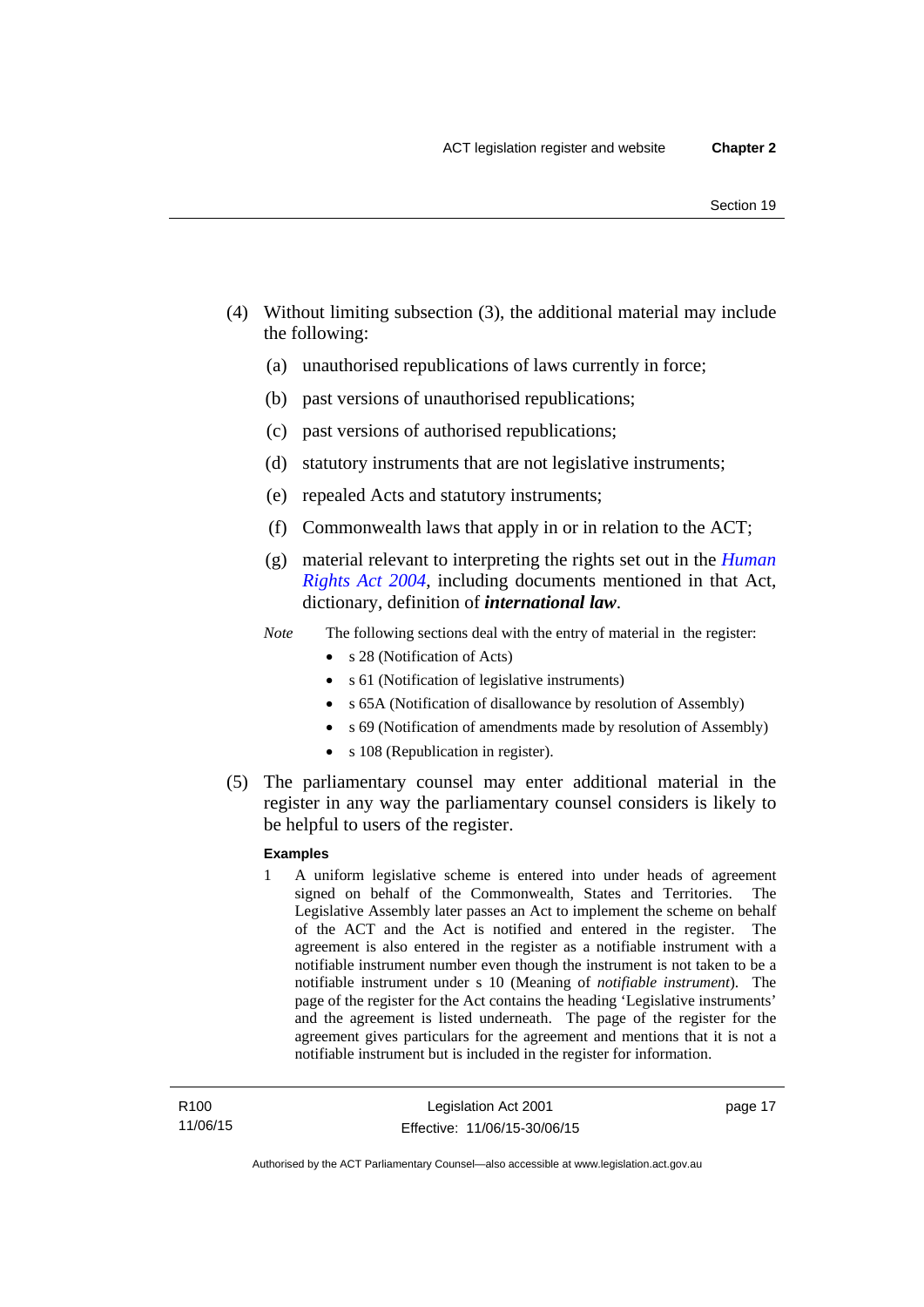- 2 An instrument under the [Self-Government Act](http://www.comlaw.gov.au/Series/C2004A03699) notifying the appointment of Ministers is entered in the register as a notifiable instrument even though the instrument is not taken to be a notifiable instrument under s 10 (Meaning of *notifiable instrument*). The instrument is also numbered as a notifiable instrument. The page of the register for the notification mentions that it is made under the [Self-Government Act](http://www.comlaw.gov.au/Series/C2004A03699) and is not a notifiable instrument but is included in the register for information.
- *Note* An example is part of the Act, is not exhaustive and may extend, but does not limit, the meaning of the provision in which it appears (see s 126 and s 132).
- (6) Without limiting subsection (3) or (5), a regulation may prescribe requirements to be satisfied for additional material to be entered in the register under this section, including, for example, requirements about—
	- (a) the form of the material; and
	- (b) the making of requests for its entry in the register.
- (7) A regulation may also make provision about the following in relation to instruments (other than legislative instruments) to be entered in the register under this section:
	- (a) the numbering of the instruments by the parliamentary counsel, whether in a series of numbers allocated under section 59 (Numbering) or otherwise;
	- (b) the identification of the instruments, including, for example, authorising the parliamentary counsel to—
		- (i) add a name to an unnamed instrument; or
		- (ii) amend an instrument's name; or
		- (iii) add notes to an instrument to assist in its identification; or
		- (iv) do anything else in relation to an instrument to assist users of the register to identify or refer to the instrument.

R100 11/06/15

Authorised by the ACT Parliamentary Counsel—also accessible at www.legislation.act.gov.au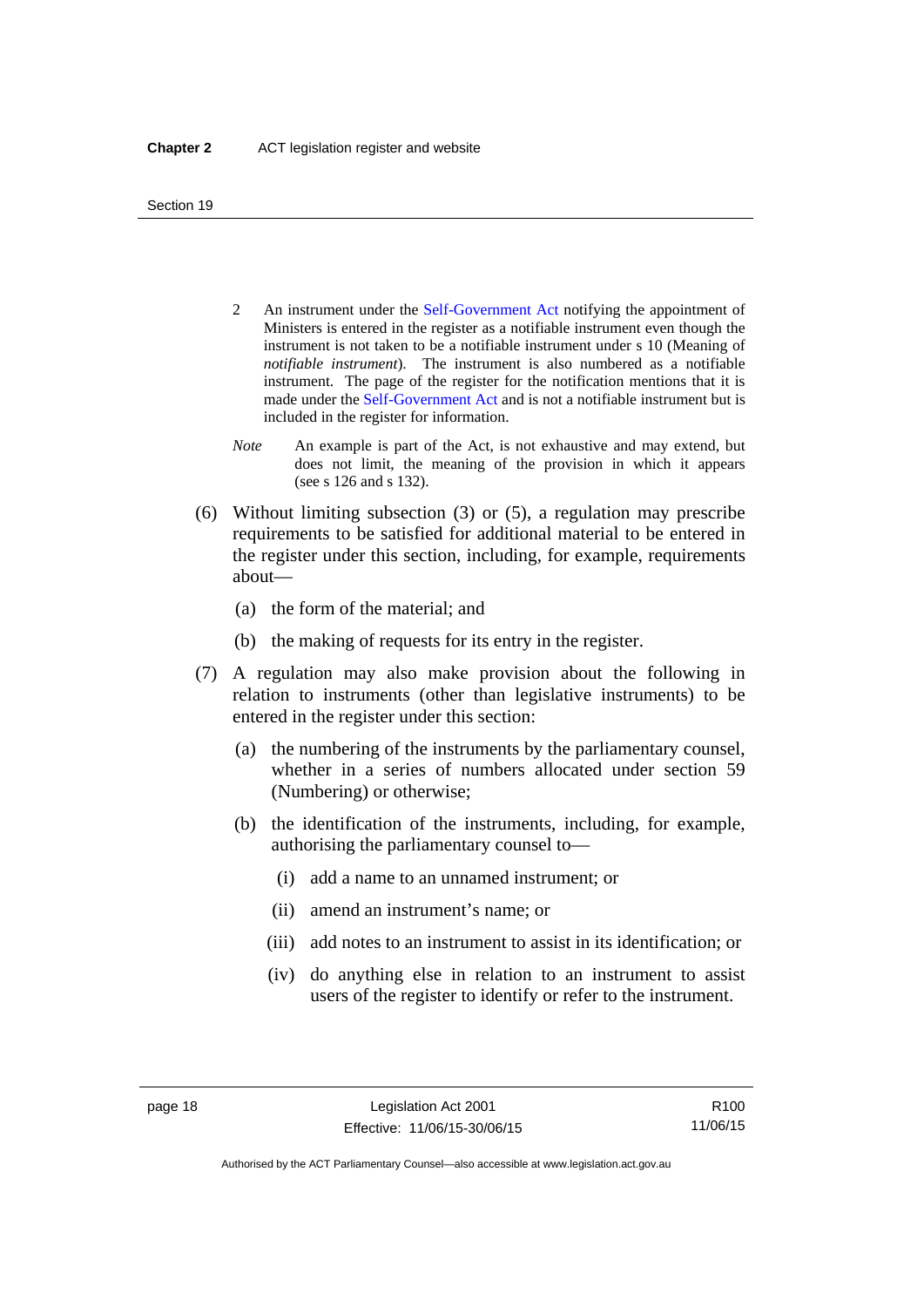- (8) If the register contains an authorised republication of a law currently in force, and the law is amended, the parliamentary counsel must replace the republication with an authorised republication of the law as amended.
- (9) If the register contains an authorised republication of a law, and the law is repealed, expires or, for a subordinate law or disallowable instrument, is disallowed by the Legislative Assembly, the parliamentary counsel must ensure that the republication is no longer shown as a republication of law currently in force.
- (10) If the parliamentary counsel considers it likely to be useful to users of the register to enter information (in any form) in the register, the parliamentary counsel may enter the information at any time.

#### **Example**

guides and indexes to the register

- (11) If an Act passed by the Legislative Assembly, or a legislative instrument made, before the commencement of this Act need not be notified under this Act, the parliamentary counsel may enter the text of the Act or instrument in the register.
- (12) The parliamentary counsel may correct any mistake, error or omission in the register subject to the requirements (if any) of the regulations.
- (13) In this section:

*amended* includes modified.

*law*—see section 107 (Definitions—ch 11).

*repealed* includes lapsed and expired.

## <span id="page-34-0"></span>**20 Prompt registration**

The parliamentary counsel must ensure that anything the parliamentary counsel is required to do in relation to the register is done promptly.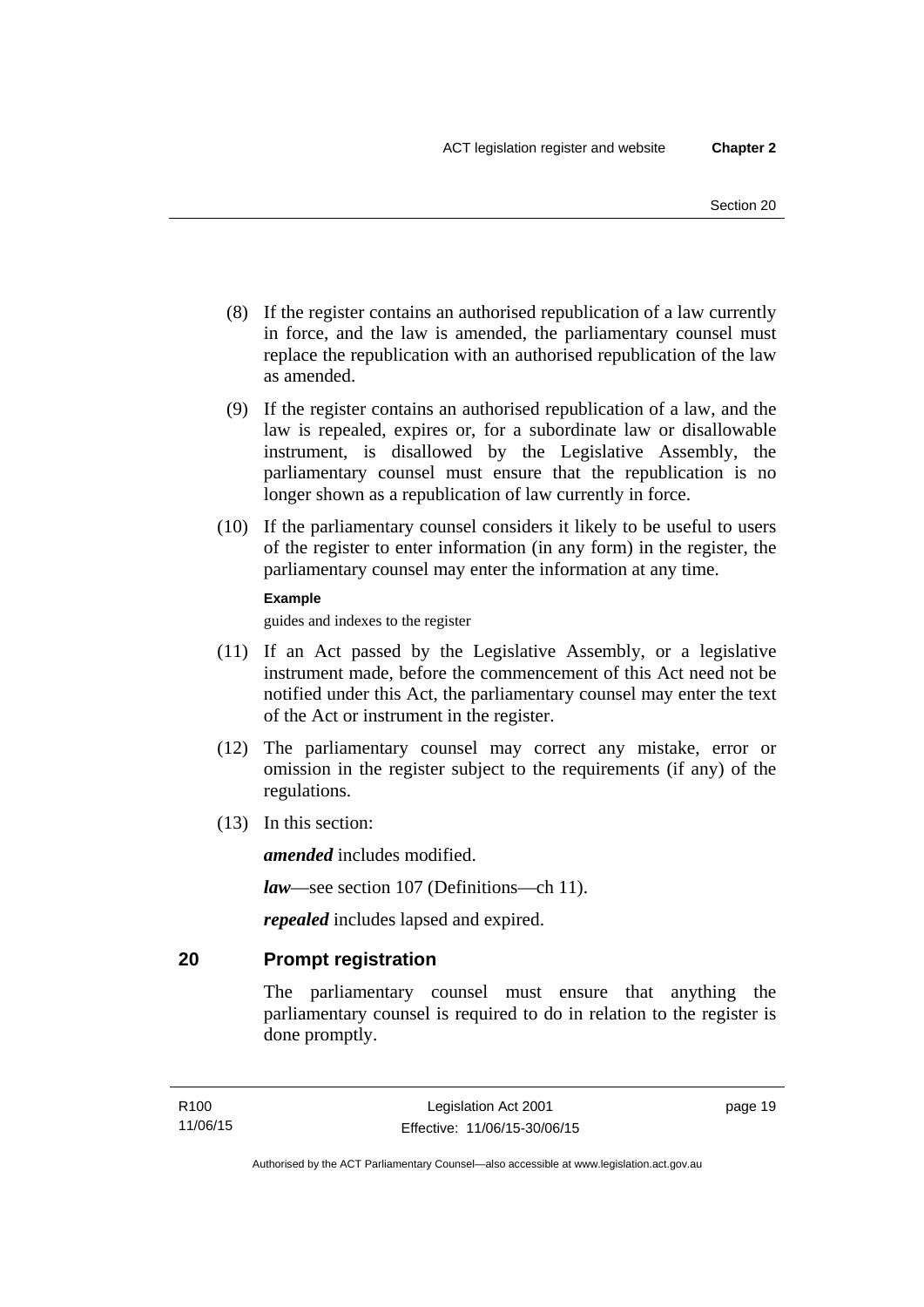Section 21

## <span id="page-35-0"></span>**21 Approved website**

- (1) The parliamentary counsel must approve an internet site, and may approve additional internet sites, for this Act.
- (2) The parliamentary counsel may enter into agreements or arrangements to ensure that users can authenticate an approved website or the material accessible on an approved website.

## <span id="page-35-1"></span>**22 Access to registered material at approved website**

- (1) The parliamentary counsel must ensure, as far as practicable, that a copy of the material mentioned in section 19 (1) and (2) (Contents of register) is accessible at all times on an approved website.
- (2) Access is to be provided without charge by the Territory.

R100 11/06/15

Authorised by the ACT Parliamentary Counsel—also accessible at www.legislation.act.gov.au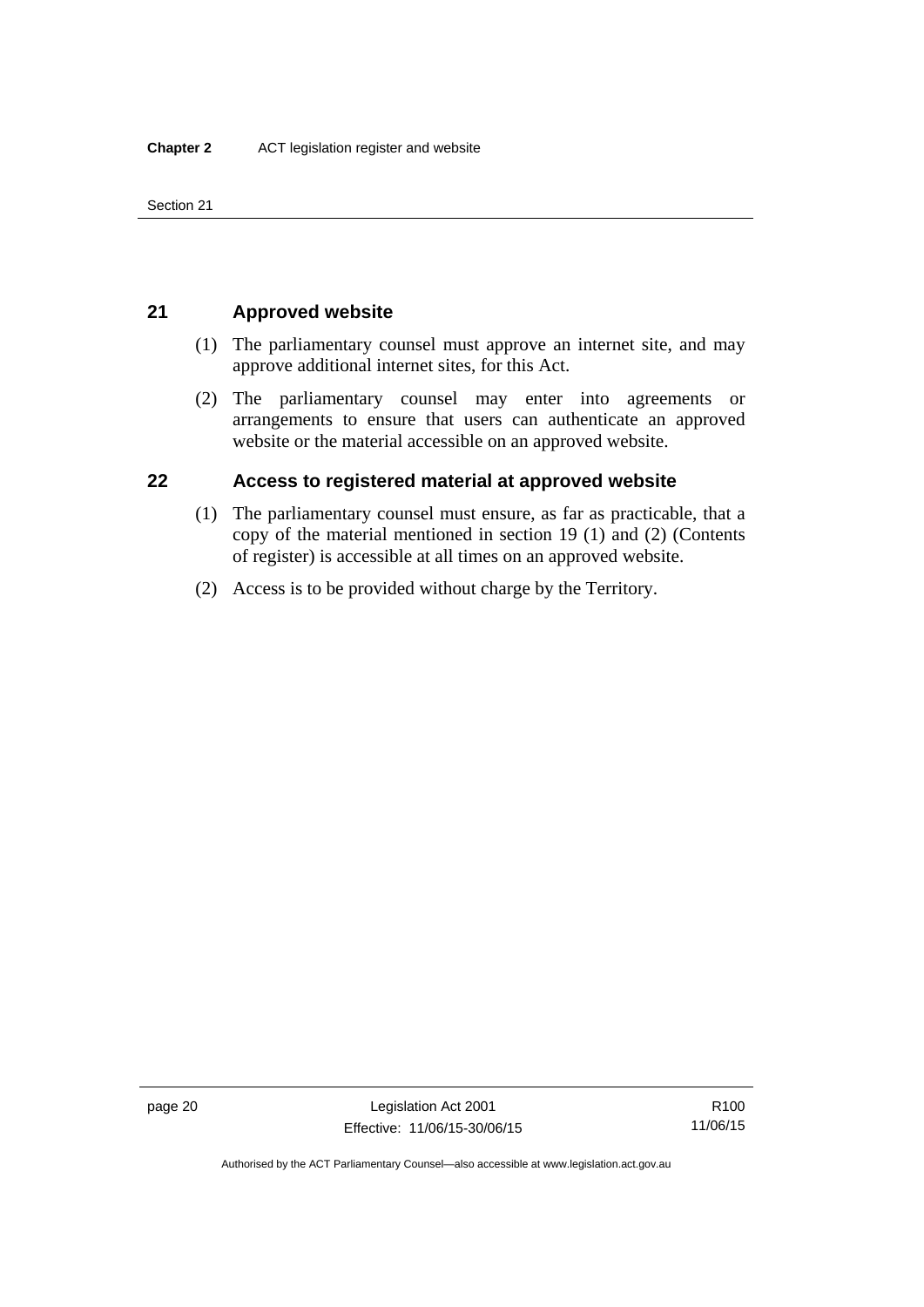# **Chapter 3 Authorised versions and evidence of laws and legislative material**

### **22A Definitions—ch 3**

In this chapter:

*law* means an Act or statutory instrument, whether or not it has been amended, and includes, in relation to a republication—

- (a) a collection of 2 or more Acts or statutory instruments; or
- (b) all or part of an agreement or other instrument that has the force of law or is in, or attached to, an Act or statutory instrument.
- *Note* A reference to an Act or statutory instrument includes a reference to a provision of the Act or instrument (see s 7 and s 13).

*legislative material* means material (other than a law or provision of a law) relating to an Act or statutory instrument.

#### **Examples—legislative material**

- 1 Additional material entered in the register under s 19 (3) (Contents of register) that is not an Act or statutory instrument, for example, appointments of Ministers. Ministers are appointed by the Chief Minister under the [Self-Government Act,](http://www.comlaw.gov.au/Series/C2004A03699) s 41. An instrument notifying an appointment may be entered in the register even though the instrument is not a statutory instrument.
- 2 Material that may be considered under ch 14 in working out the meaning of an Act or statutory instrument, for example, an explanatory statement for the bill that became the relevant Act that was presented to the Legislative Assembly before the Act was passed.
- *Note* An example is part of the Act, is not exhaustive and may extend, but does not limit, the meaning of the provision in which it appears (see s 126 and s 132).

#### *republication* includes part of a republication.

page 21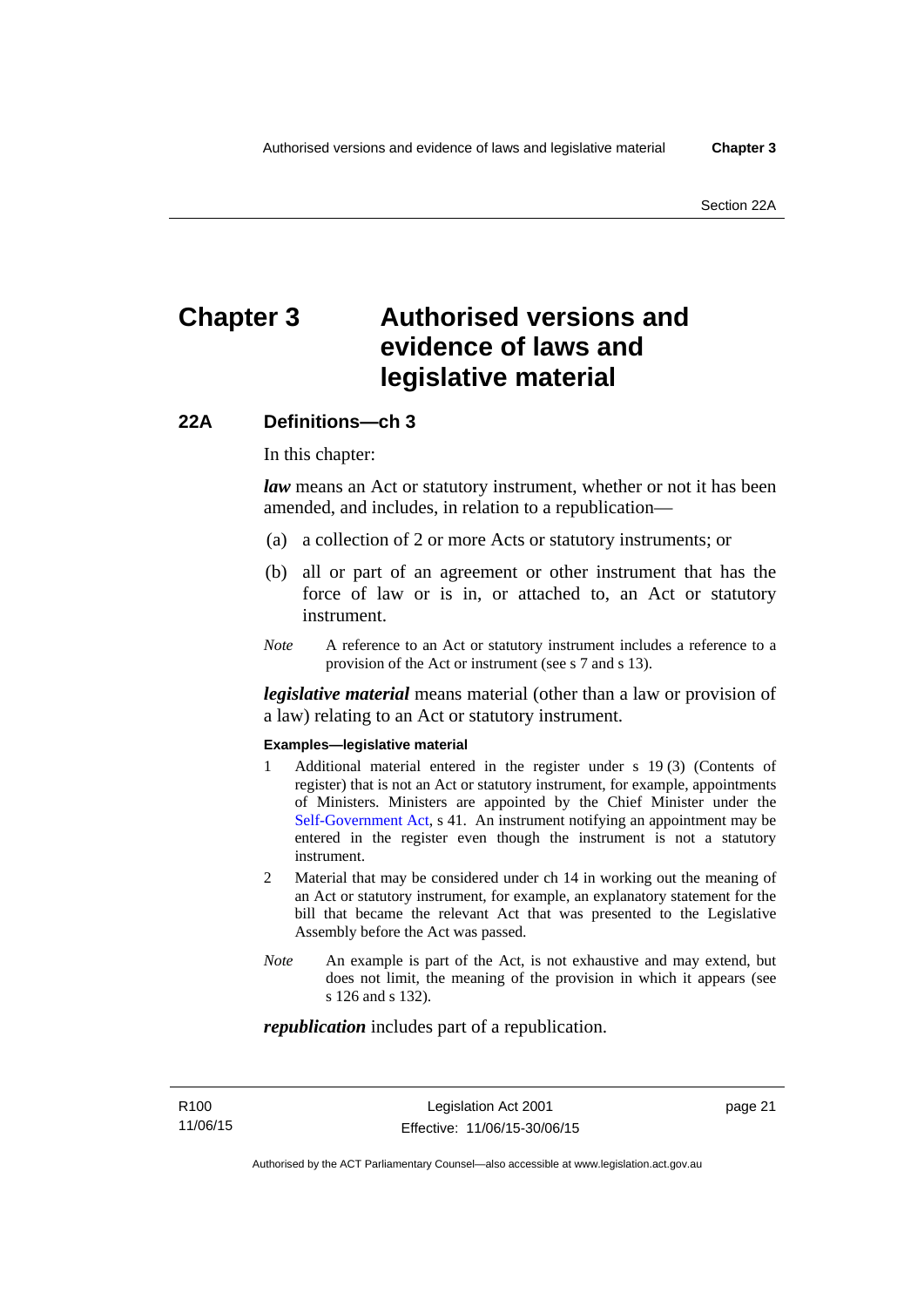### **23 Authorisation of versions by parliamentary counsel**

The parliamentary counsel may authorise written or electronic versions of a law, republication or legislative material.

*Note Written* includes printed (see dict, pt 1, def *writing*).

### **24 Authorised electronic versions**

- (1) An electronic copy of a law, republication or legislative material is an authorised version if—
	- (a) it is accessed at, or downloaded from, an approved website in a format authorised by the parliamentary counsel; or
	- (b) it is authorised by the parliamentary counsel and is in the format in which it is authorised by the parliamentary counsel.

**Example—authorised electronic format**  a locked pdf file

*Note* An example is part of the Act, is not exhaustive and may extend, but does not limit, the meaning of the provision in which it appears (see s 126 and s 132).

- (2) It is presumed, unless the contrary is proved—
	- (a) that an internet site purporting to be an approved website is an approved website; and
	- (b) that an electronic copy of a law, republication or legislative material accessed at, or downloaded from, an approved website and purporting to be authorised by the parliamentary counsel (however expressed) is an authorised version of the law, republication or legislative material; and
	- (c) that any other electronic copy of a law, republication or legislative material purporting to be authorised by the parliamentary counsel (however expressed) is an authorised version of the law, republication or legislative material; and

Authorised by the ACT Parliamentary Counsel—also accessible at www.legislation.act.gov.au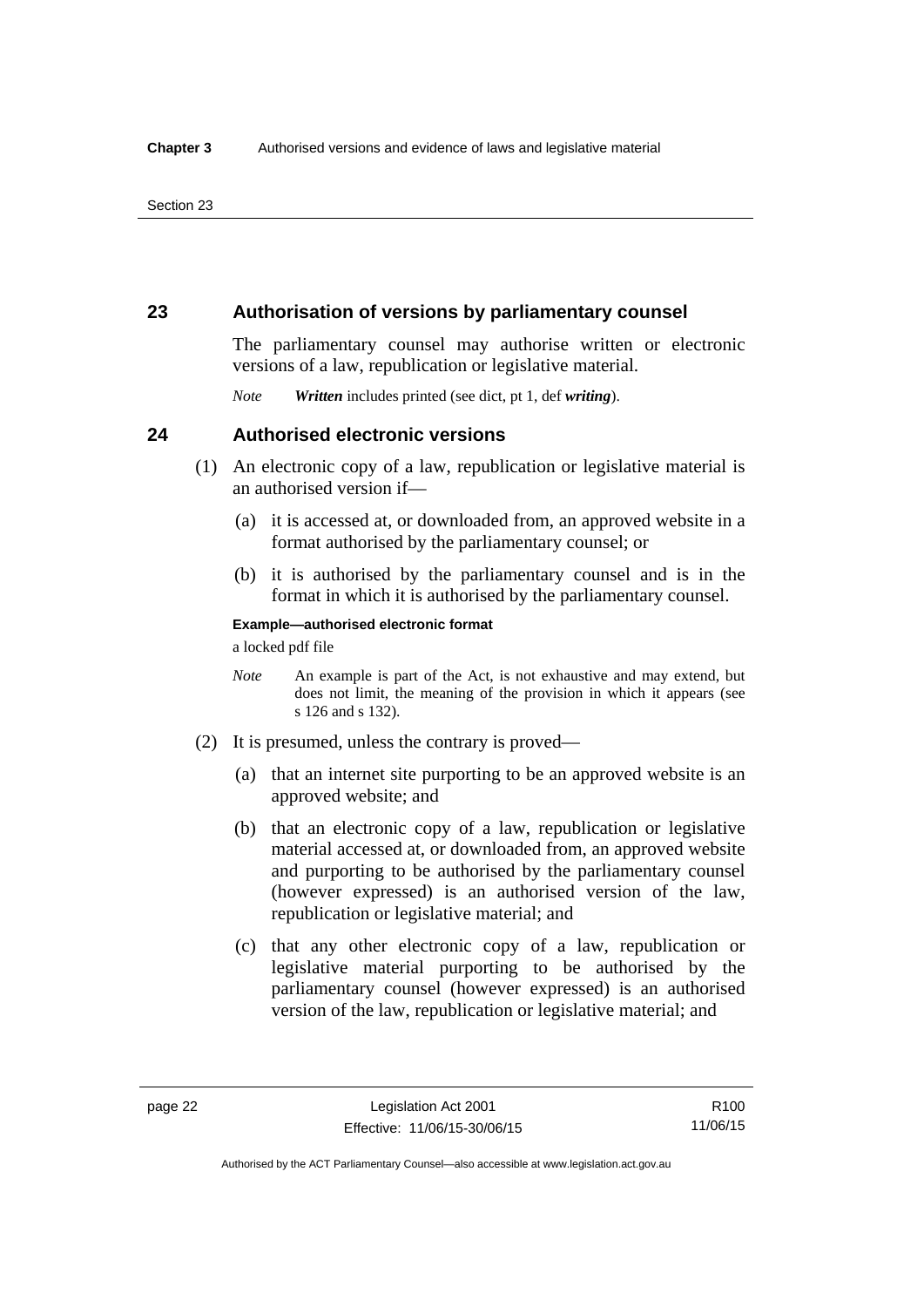- (d) that an authorised electronic version of an Act or statutory instrument correctly shows the Act or instrument; and
- (e) that an authorised electronic version of a republication of a law correctly shows the law as at the republication date; and
- (f) that an authorised electronic version of legislative material correctly shows the material.

#### **Examples—electronic copy of republication purporting to be authorised by parliamentary counsel**

- 1 The republication has the words 'Authorised by the ACT Parliamentary Counsel' on the front cover and the words 'Authorised when accessed at [www.legislation.act.gov.au](http://www.legislation.act.gov.au/) or in authorised printed form' at the foot of each page of the republication.
- 2 The republication has the words 'Authorised by the ACT Parliamentary Counsel' on the front cover and the words 'Authorised by the ACT Parliamentary Counsel—also accessible at [www.legislation.act.gov.au](http://www.legislation.act.gov.au/)' at the foot of each page of the republication.
- *Note* A reference to an Act or statutory instrument includes a reference to a provision of the Act or instrument (see s 7 (3) and s 13 (3)). A reference to a republication includes a reference to part of a republication (see s 22A def *republication*).

### **25 Authorised written versions**

- (1) A written copy of a law, republication or legislative material is an authorised version if—
	- (a) it is a written copy produced directly from an authorised electronic version of the law, republication or legislative material; or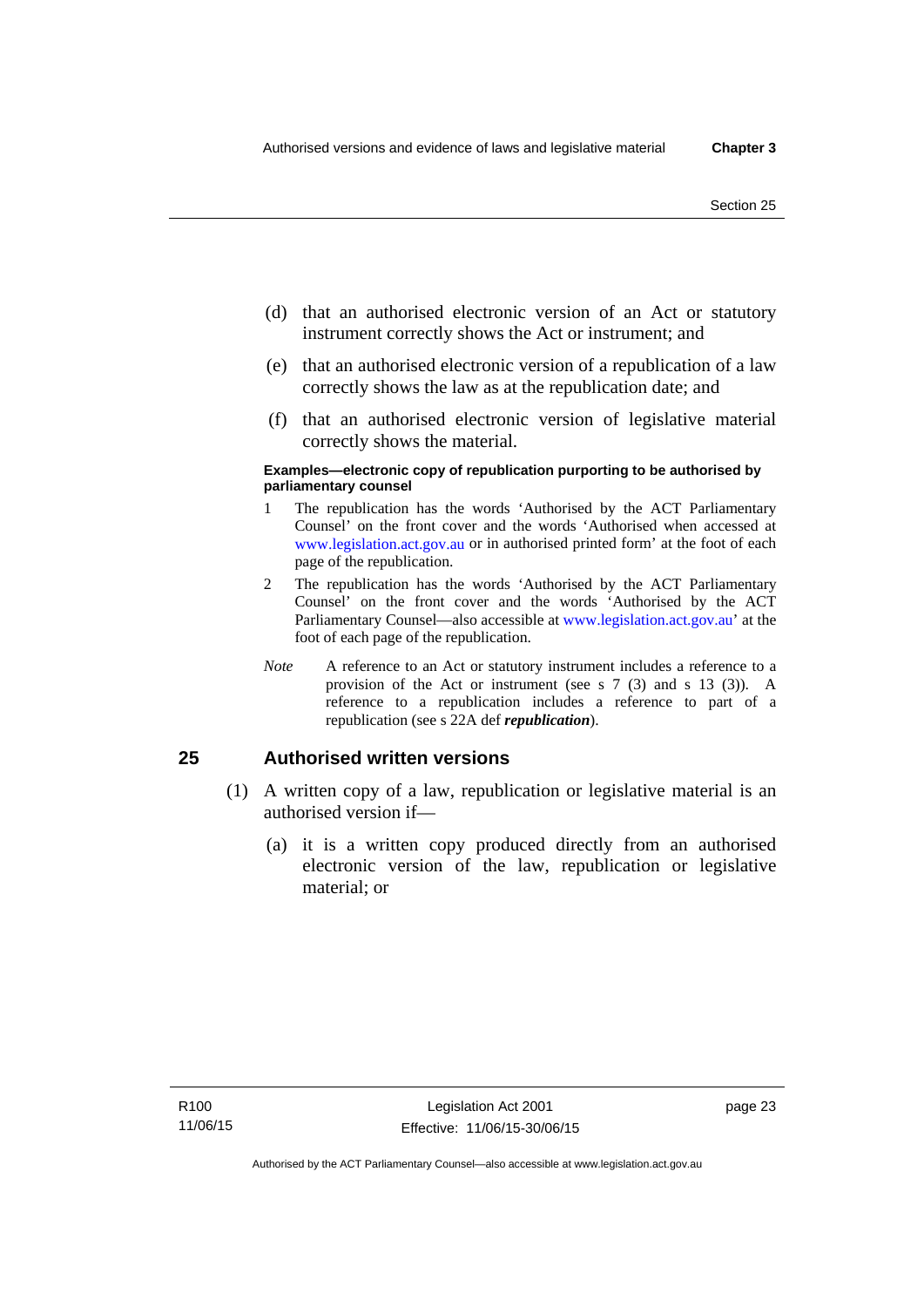(b) it is a written copy of another version of the law, republication or legislative material authorised by the parliamentary counsel.

#### **Example—par (a)**

An authorised electronic version of an Act is downloaded from an approved website and printed. The printed copy is an authorised written version of the Act.

- *Note* An example is part of the Act, is not exhaustive and may extend, but does not limit, the meaning of the provision in which it appears (see s 126 and s 132).
- (2) It is presumed, unless the contrary is proved—
	- (a) that a written copy of a law, republication or legislative material purporting to be authorised by the parliamentary counsel (however expressed) is an authorised version of the law, republication or legislative material; and
	- (b) that an authorised written version of an Act or statutory instrument correctly shows the Act or instrument; and
	- (c) that an authorised written version of a republication of a law correctly shows the law as at the republication date; and
	- (d) that an authorised written version of legislative material correctly shows the material.

#### **Examples—written copy of republication purporting to be authorised by parliamentary counsel**

- 1 The republication has the words 'Authorised by the ACT Parliamentary Counsel' on the front cover and the words 'Authorised by the parliamentary counsel and printed by authority of the ACT Government' at the foot of each page of the republication.
- 2 The republication has the words 'Authorised by the ACT Parliamentary Counsel and printed by authority of the ACT Government' on the front cover and the words 'Authorised by the ACT Parliamentary Counsel—also accessible at [www.legislation.act.gov.au'](http://www.legislation.act.gov.au/) at the foot of each page of the republication.
- 3 The republication has the words 'Authorised by the ACT Parliamentary Counsel' on the front cover and the words 'Authorised by the ACT Parliamentary Counsel—also accessible at [www.legislation.act.gov.au](http://www.legislation.act.gov.au/)' at the foot of each page of the republication.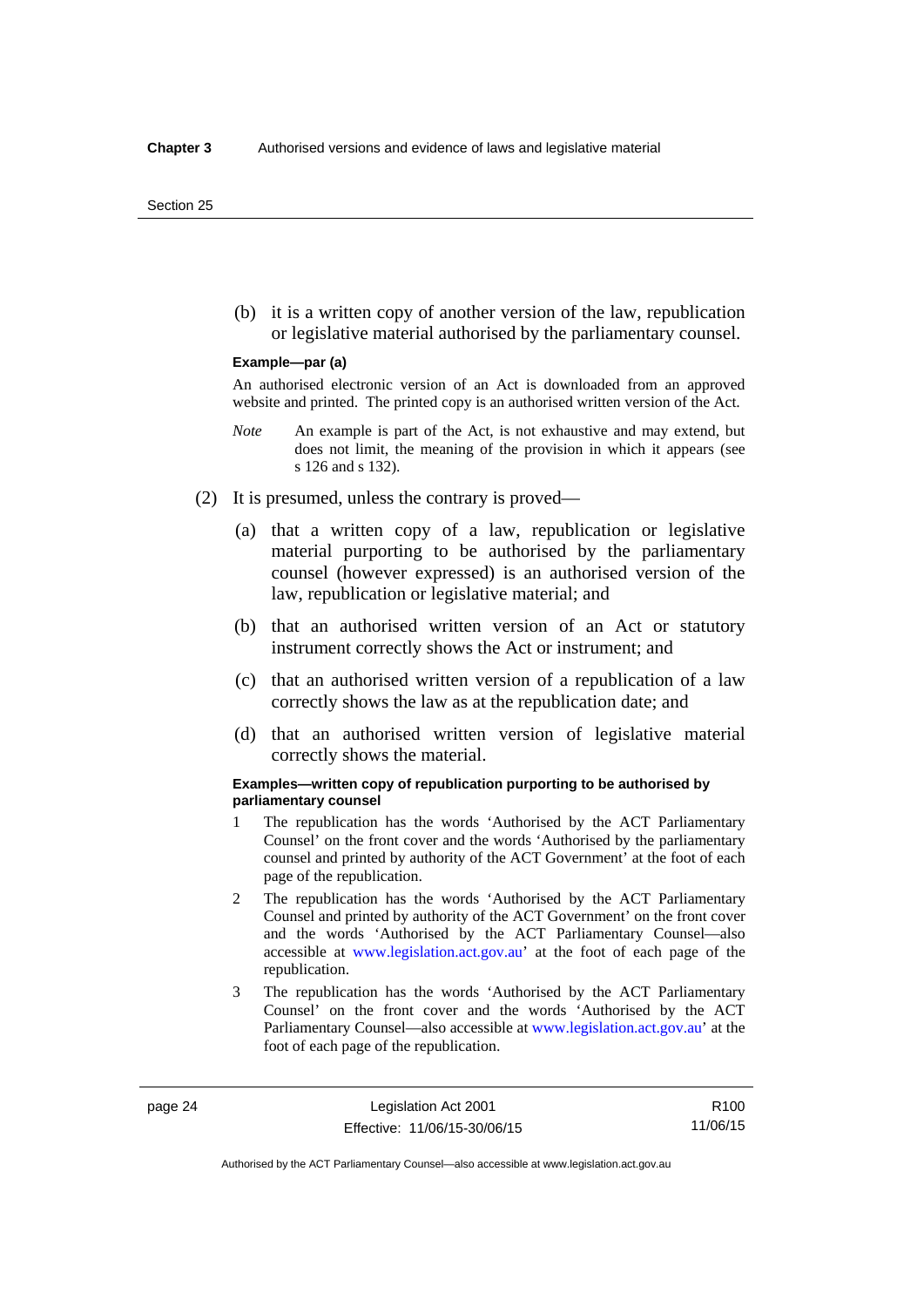*Note* A reference to an Act or statutory instrument includes a reference to a provision of the Act or instrument (see s 7 (3) and s 13 (3)). A reference to a republication includes a reference to part of a republication (see s 22A def *republication*).

### **26 Judicial notice of certain matters**

- (1) Proof is not required about—
	- (a) the passing of a proposed law by the Legislative Assembly or its notification in the register, the gazette or otherwise under section 28 (2) (b); or
	- (b) the making, or notification or publication in the register, the gazette or otherwise under section 61 (2) (b), of a subordinate law, disallowable instrument, notifiable instrument, commencement notice or any other statutory instrument; or
	- (c) the approval (however described) of a statutory instrument by the Executive, a Minister or any other entity; or
	- (d) the provisions of an Act, subordinate law, disallowable instrument, notifiable instrument, commencement notice or any other statutory instrument; or
	- (e) the commencement of an Act, subordinate law, disallowable instrument, notifiable instrument, or any other statutory instrument; or
	- (f) the presentation of a subordinate law, disallowable instrument or any other statutory instrument to the Legislative Assembly; or
	- (g) anything done or not done by or in the Legislative Assembly in relation to a subordinate law, disallowable instrument or any other statutory instrument; or
	- (h) amendments or other changes made under chapter 11 (Republication of Acts and statutory instruments); or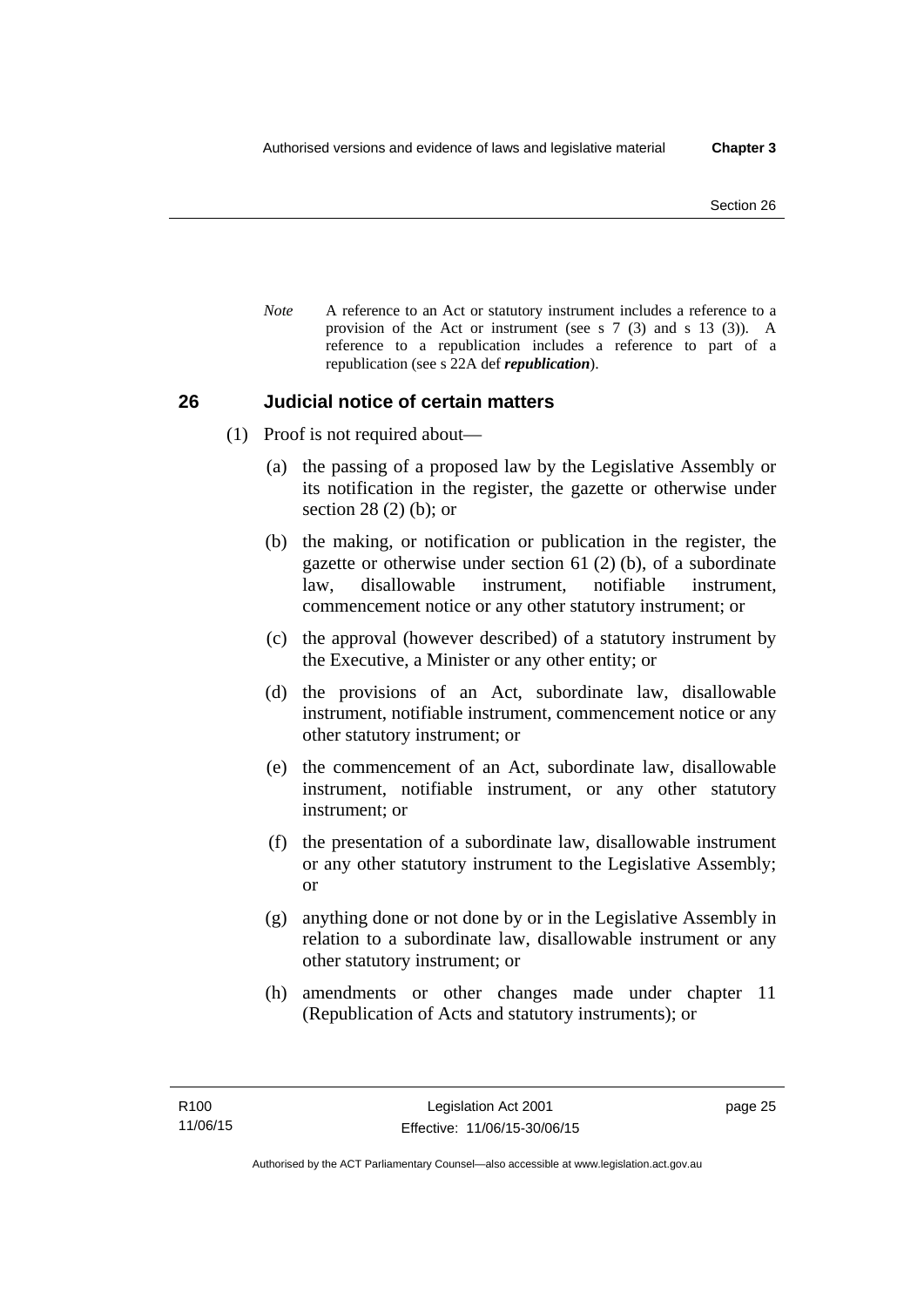#### Section 26

- (i) the authorisation of a republication under this Act, the provisions of an authorised republication or the republication date of an authorised republication.
- (2) A court or tribunal may inform itself of anything mentioned in subsection (1) in any way it considers appropriate.

#### **Examples—ways that may be appropriate**

- 1 using a version of an Act downloaded from an approved website using the internet
- 2 using information obtained from an approved website using the internet
- 3 using an authorised written version of a republication
- *Note* An example is part of the Act, is not exhaustive and may extend, but does not limit, the meaning of the provision in which it appears (see s 126 and s 132).
- (3) However, the court or tribunal must consider whether the source it intends to use appears to be a reliable source of information.
- (4) For subsection (3), an authorised version of a law, republication or legislative material is a reliable source of information.
- (5) This section does not limit any other law providing how a court or tribunal may be informed about a matter mentioned in subsection  $(1)$ .

R100 11/06/15

Authorised by the ACT Parliamentary Counsel—also accessible at www.legislation.act.gov.au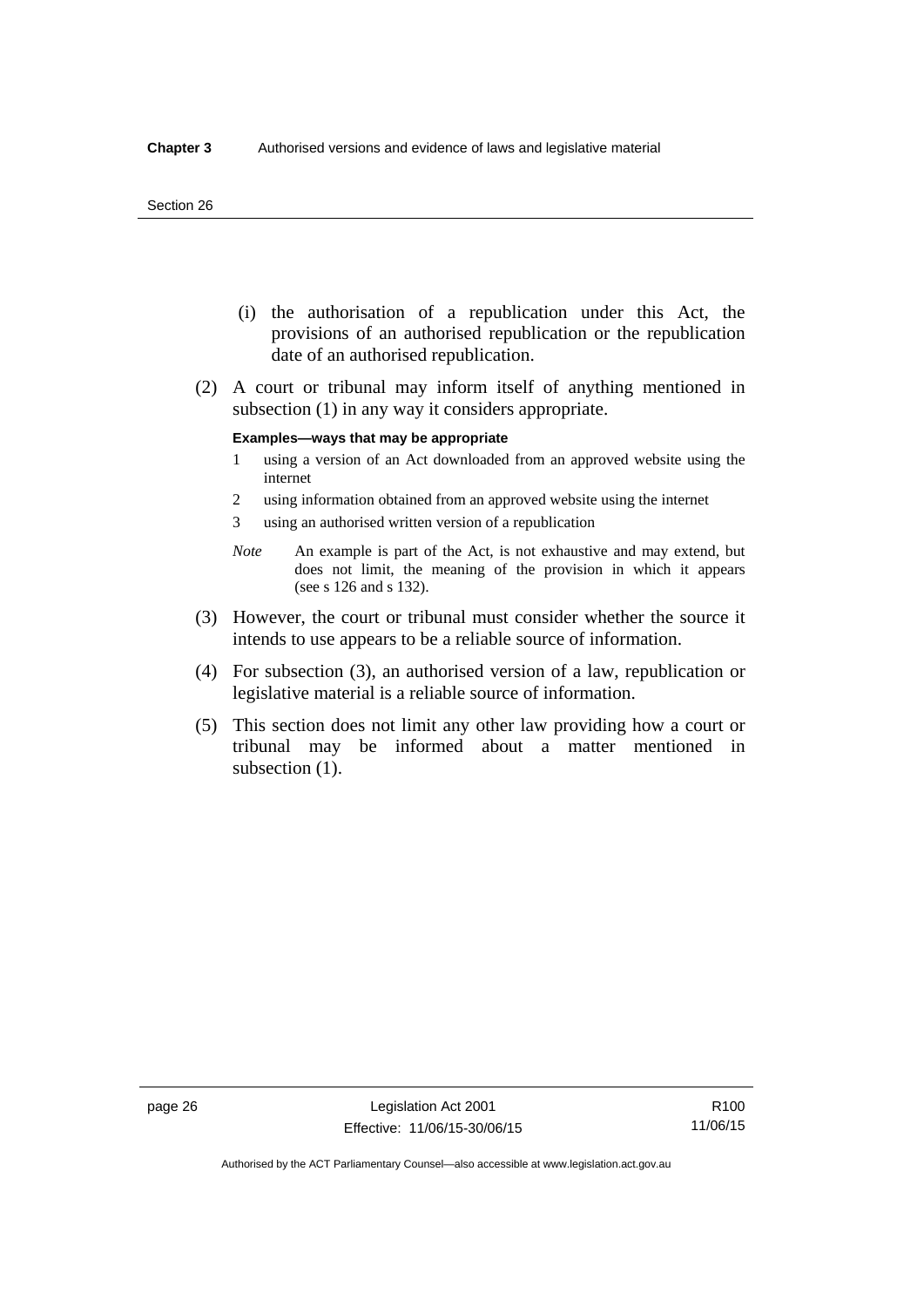# **Chapter 4 Numbering and notification of Acts**

### **27 Numbering of Acts**

The Acts passed in each year are to be numbered as nearly as practicable in the order in which they are passed.

### **28 Notification of Acts**

- (1) If a proposed law is passed by the Legislative Assembly, the Speaker must ask the parliamentary counsel to notify the making of the law.
- (2) If the Speaker asks the parliamentary counsel to notify the making of the proposed law, the parliamentary counsel must—
	- (a) notify the making of the law in the register; or
	- (b) if it is not practicable to notify the making of the proposed law in the register—notify the making of the law in another place the parliamentary counsel considers appropriate.

### **Examples—other places**

- 1 another government website
- 2 outside the Legislative Assembly
- *Note* An example is part of the Act, is not exhaustive and may extend, but does not limit, the meaning of the provision in which it appears (see s 126 and s 132).
- (3) If the Speaker asks the parliamentary counsel to notify the making of the proposed law on a particular day, the parliamentary counsel must notify the making of the law on that day unless it is impracticable to do so.
- (4) The making of the proposed law is notified in the register by entering in the register—

page 27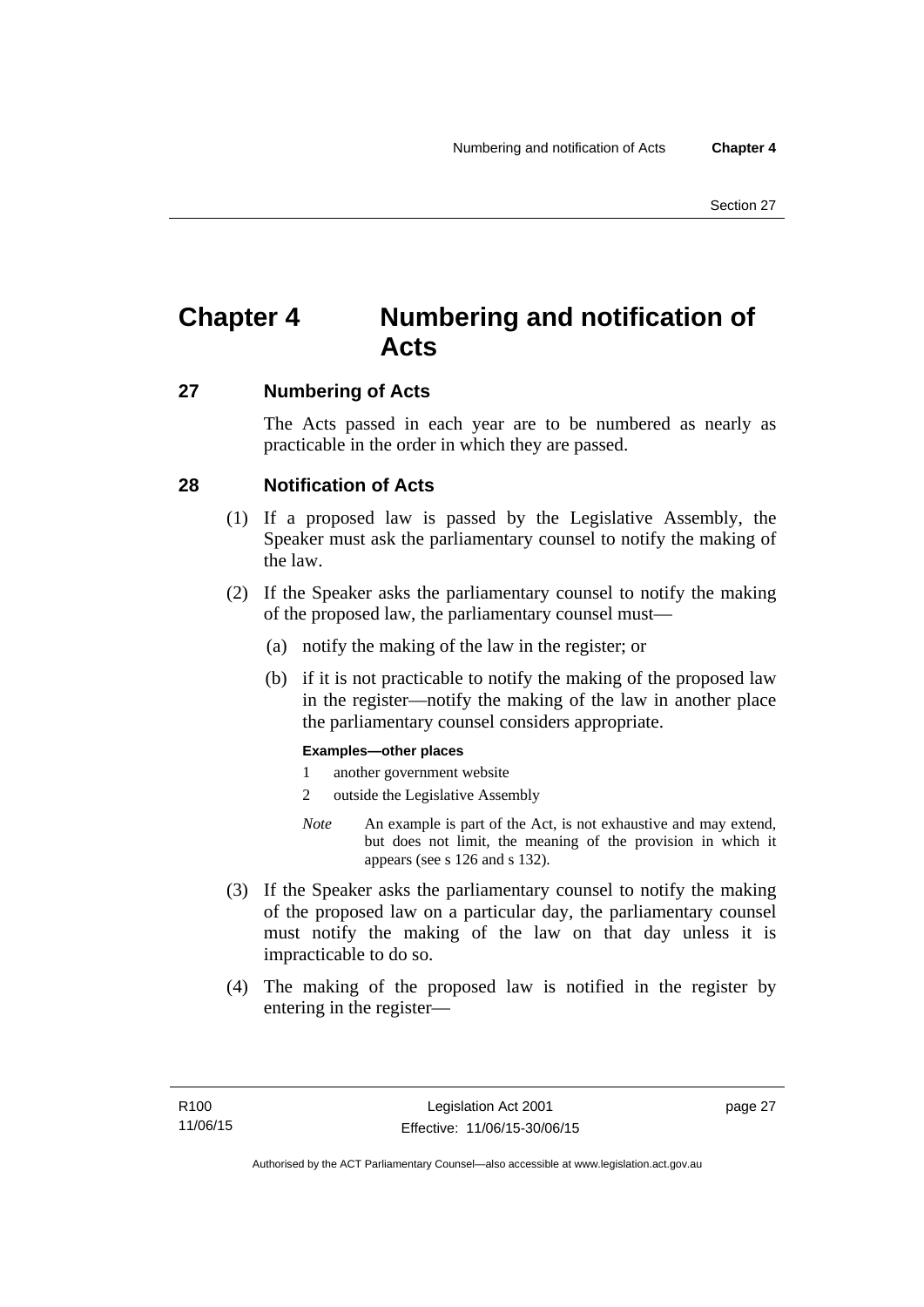- (a) a statement that the law has been passed by the Legislative Assembly; and
- (b) the text of the law.
- (5) The making of the proposed law is notified under subsection (2) (b)  $by-$ 
	- (a) publishing the text of the law in the place decided by the parliamentary counsel under subsection (2) (b); or
	- (b) publishing in that place a statement that—
		- (i) the law has been passed by the Legislative Assembly; and
		- (ii) copies of the law can be obtained at a stated place or stated places (whether by purchase or otherwise).
- (6) If the making of the proposed law is notified under subsection  $(2)$  (b), the parliamentary counsel must as soon as practicable enter in the register—
	- (a) a statement that the law—
		- (i) has been passed by the Legislative Assembly; and
		- (ii) was notified in the stated place on a stated date; and
	- (b) the text of the law.
- (7) If the making of the proposed law is notified by publishing the statement mentioned in subsection (5) (b), copies of the law must be available on the day of publication, or as soon as practicable after that day, at the stated place or each of the stated places.
- (8) If on that day no copies of the law are available at the stated place or any of the stated places, the parliamentary counsel must give the Minister a statement—
	- (a) that copies of the law were not available; and
	- (b) explaining why they were not available.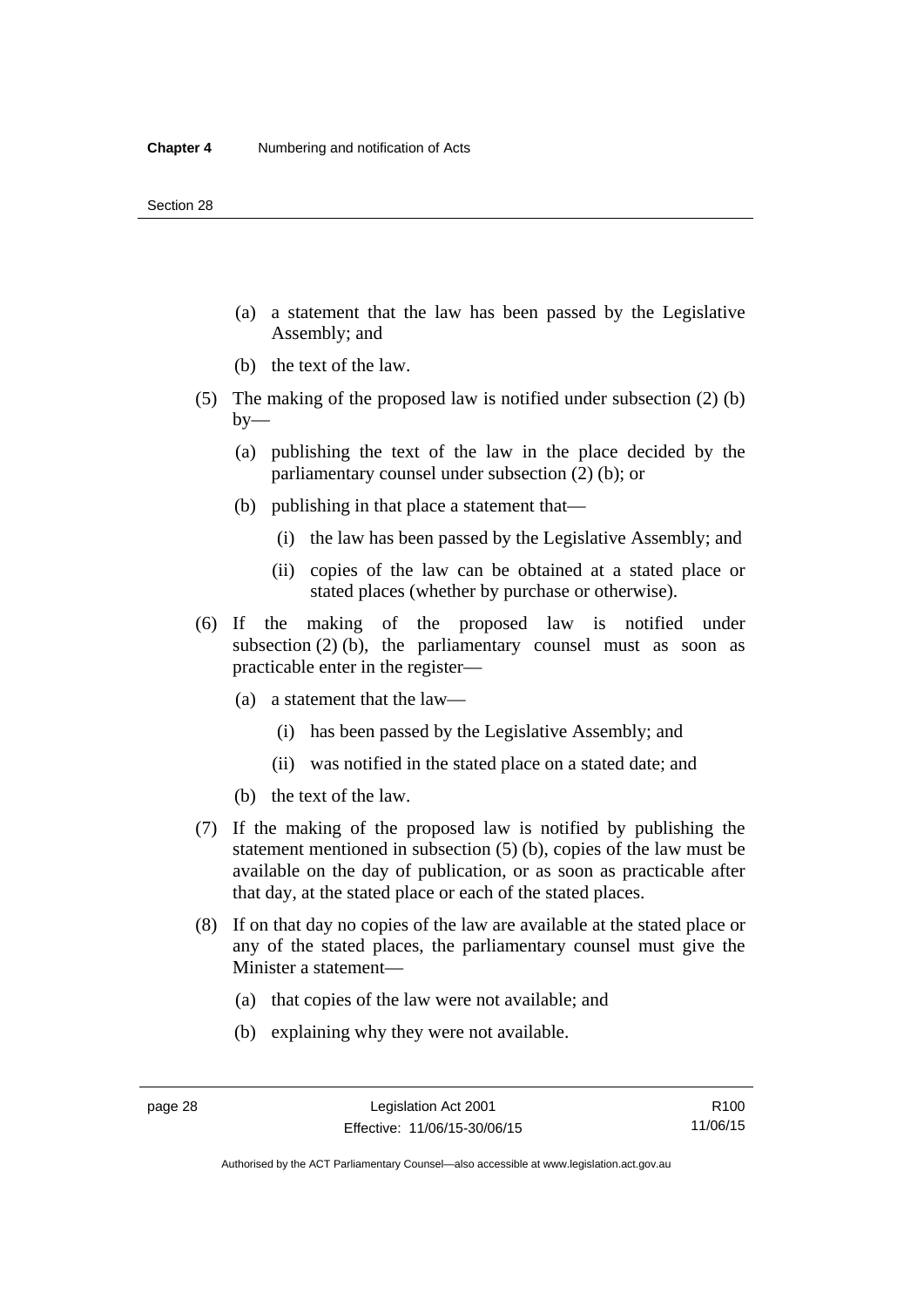- (9) The Minister must present the statement to the Legislative Assembly not later than 6 sitting days after receiving it.
- (10) This section is a determinative provision.
	- *Note* See s 5 for the meaning of determinative provisions, and s 6 for their displacement.

### **29 References to** *enactment* **or** *passing* **of Acts**

In an Act or statutory instrument, a reference to the *enactment* or *passing* of an Act is a reference to the making of the Act having been notified in the register, the gazette or otherwise under section 28 (2) (b).

### **30 References to** *notification* **of Acts**

In an Act or statutory instrument, a reference to the *notification* of an Act is a reference to the making of the Act having been notified in the register, the gazette or otherwise under section 28 (2) (b).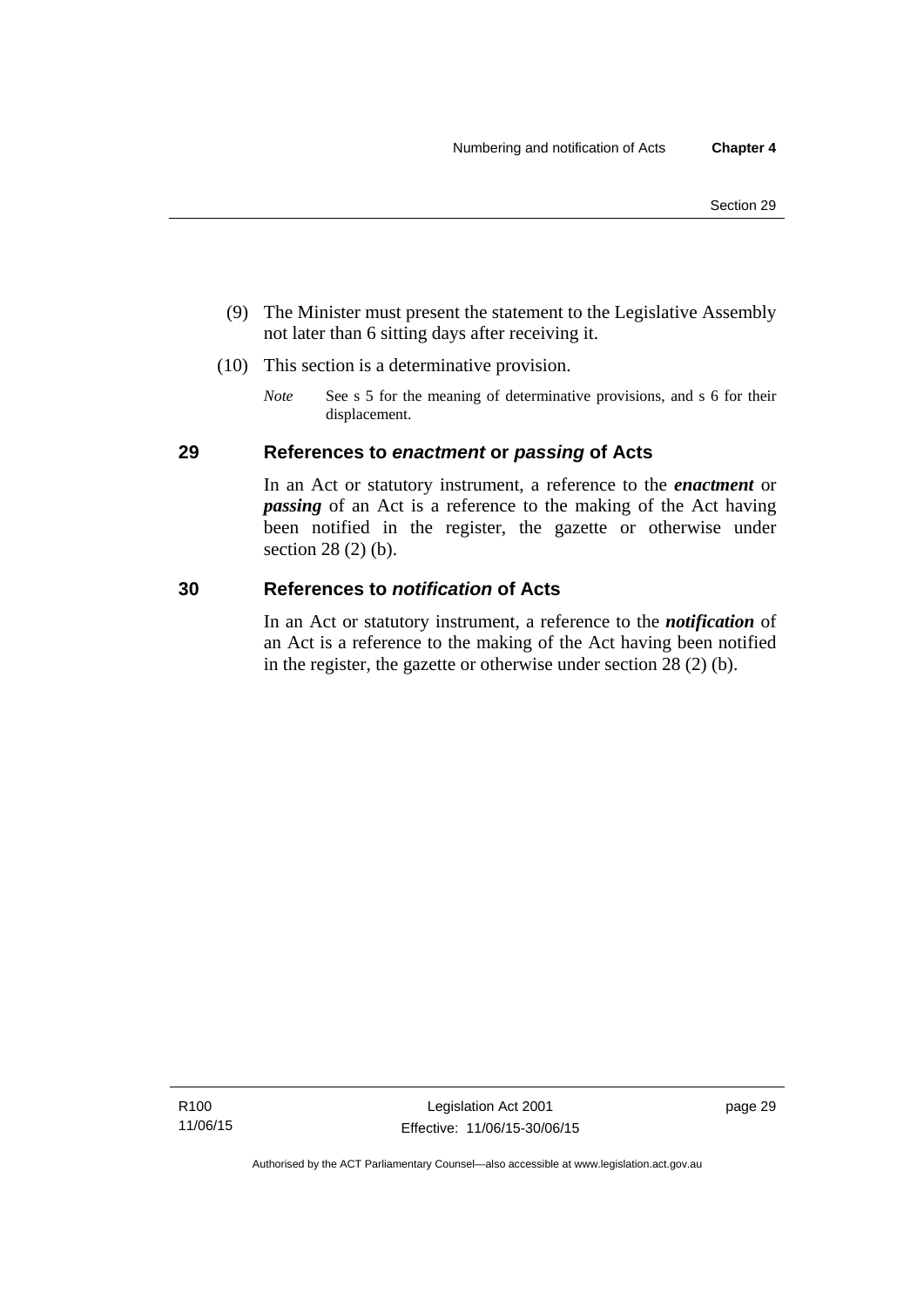#### **Chapter 5** Regulatory impact statements for subordinate laws and disallowable instruments Part 5.1 **Preliminary**

Section 31

# **Chapter 5 Regulatory impact statements for subordinate laws and disallowable instruments**

# **Part 5.1** Preliminary

### **31 Definitions—ch 5**

In this chapter:

*authorising law*, in relation to a proposed subordinate law or disallowable instrument (the *proposed law*), means the Act or statutory instrument (and, if appropriate, the provision of the Act or statutory instrument) under which the proposed law will be made.

*benefits* includes—

- (a) advantages; and
- (b) direct and indirect economic, environmental and social benefits.

*costs* includes—

- (a) burdens and disadvantages; and
- (b) direct and indirect economic, environmental and social costs.

*scrutiny committee principles* means the terms of reference of the Legislative Assembly standing committee performing the duties of a scrutiny of bills and subordinate legislation committee that apply to subordinate laws and disallowable instruments.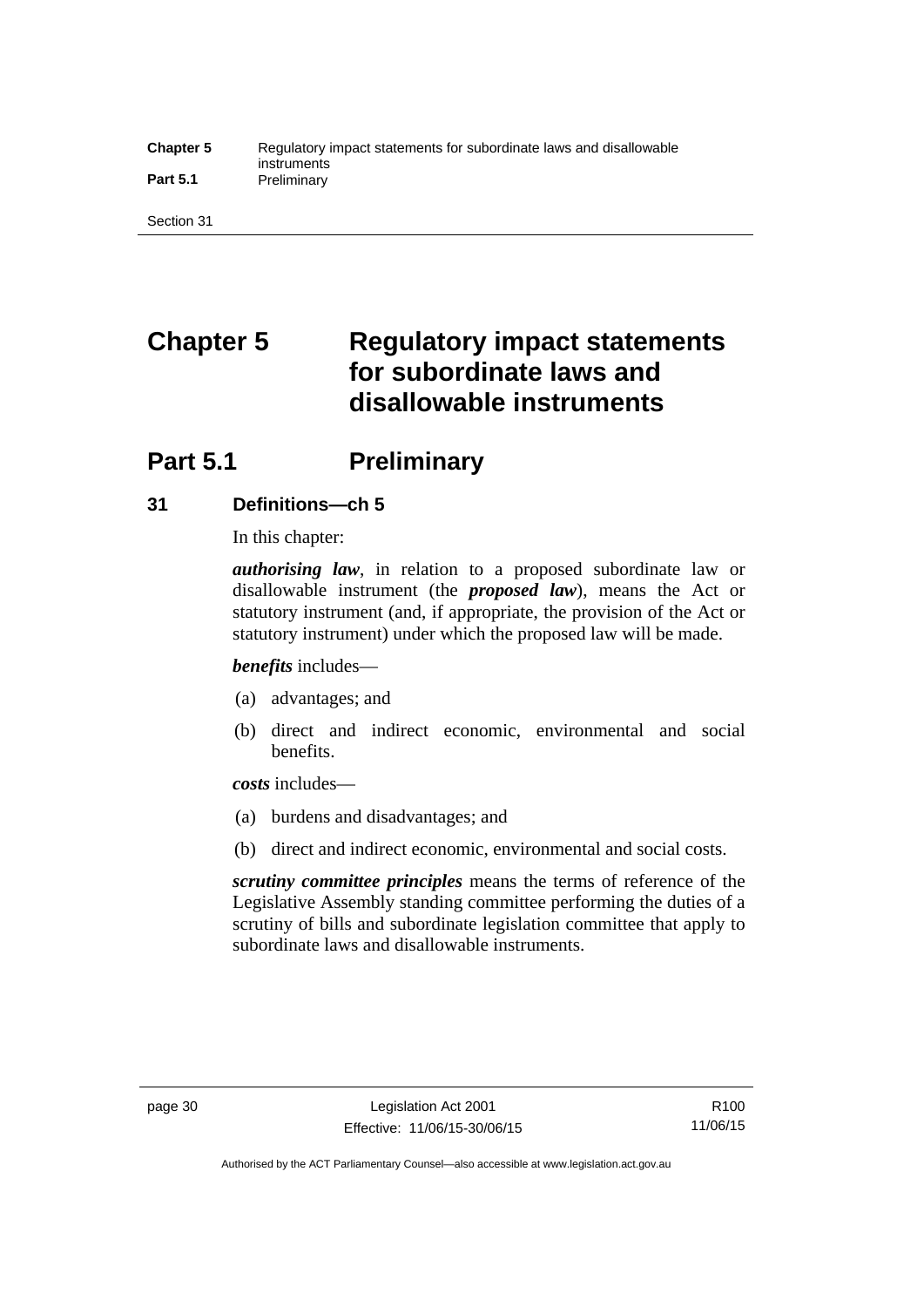### **32 Other publication or consultation requirements not affected**

- (1) Part 5.2 (Requirements for regulatory impact statements) does not affect any requirements in any other territory law for publication or consultation about a proposal to make a subordinate law or disallowable instrument.
- (2) Part 5.2 does not apply to the subordinate law or disallowable instrument if the requirements are of a comparable level to publication and consultation under the part.

### **33 Guidelines about costs of proposed subordinate laws and disallowable instruments**

- (1) The Minister may issue guidelines to be applied in deciding whether a proposed subordinate law or disallowable instrument is, or is not, likely to impose appreciable costs on the community or a part of the community.
- (2) A guideline is a disallowable instrument.
	- *Note* A disallowable instrument must be notified, and presented to the Legislative Assembly, under this Act.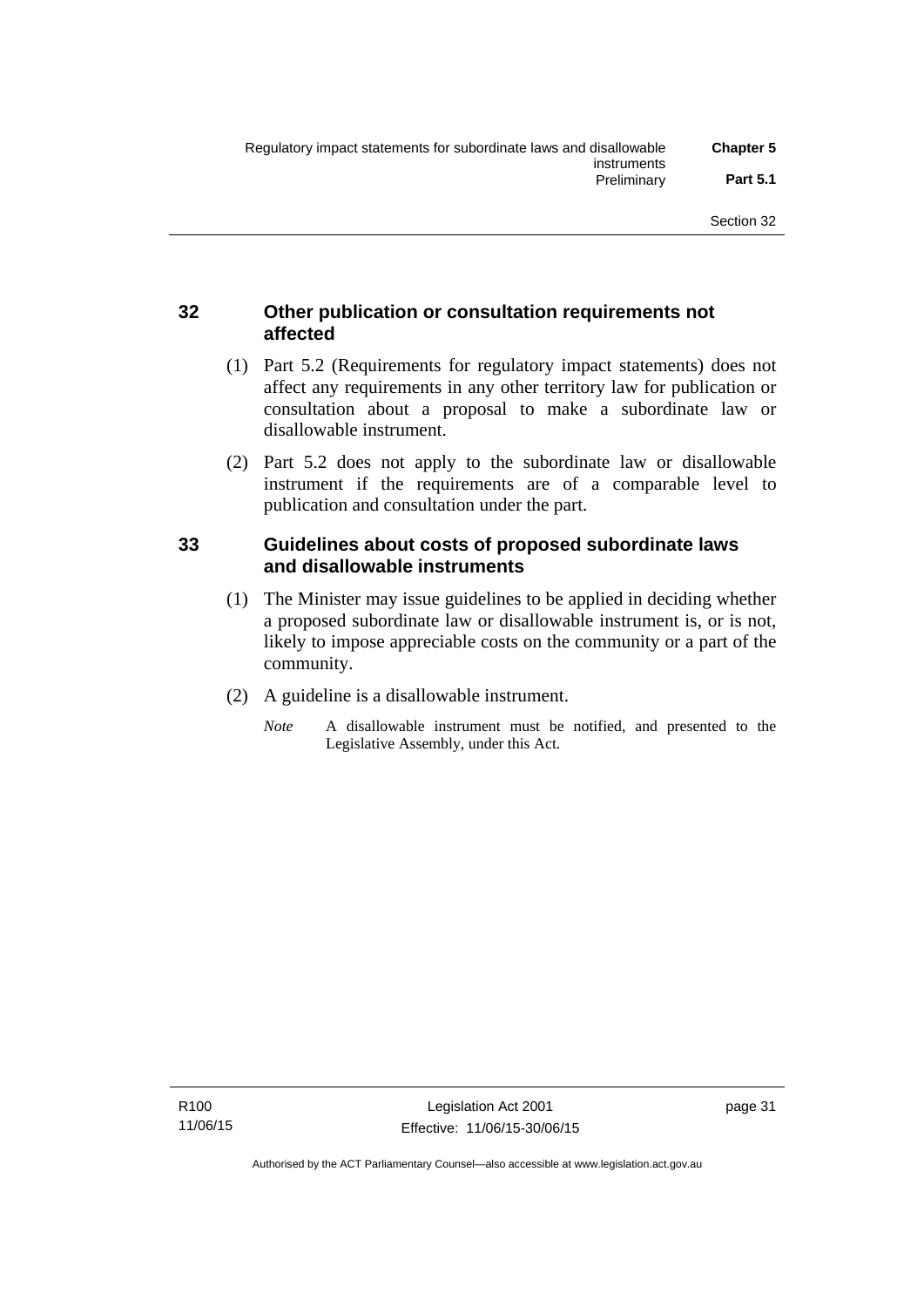# **Part 5.2 Requirements for regulatory impact statements**

### **34 Preparation of regulatory impact statements**

- (1) If a proposed subordinate law or disallowable instrument (the *proposed law*) is likely to impose appreciable costs on the community, or a part of the community, then, before the proposed law is made, the Minister administering the authorising law (the *administering Minister*) must arrange for a regulatory impact statement to be prepared for the proposed law.
- (2) However, this section does not apply to the proposed law if the administering Minister exempts the proposed law from subsection  $(1)$ .

*Note* Section 32 and s 36 also state other circumstances when a regulatory impact statement is not required.

- (3) An exemption under subsection (2) (the *RIS exemption*) is a disallowable instrument.
	- *Note* A disallowable instrument must be notified, and presented to the Legislative Assembly, under this Act.
- (4) If the RIS exemption is disallowed under this Act after the proposed law has been made, the administering Minister must arrange for a regulatory impact statement to be prepared for the subordinate law or disallowable instrument.
- (5) The regulatory impact statement prepared under subsection (4) must be presented to the Legislative Assembly not later than 5 sitting days after the day the RIS exemption is disallowed.
- (6) This chapter (other than section 37 (When must regulatory impact statement be presented?)) applies to the law as if the law were a proposed subordinate law or disallowable instrument.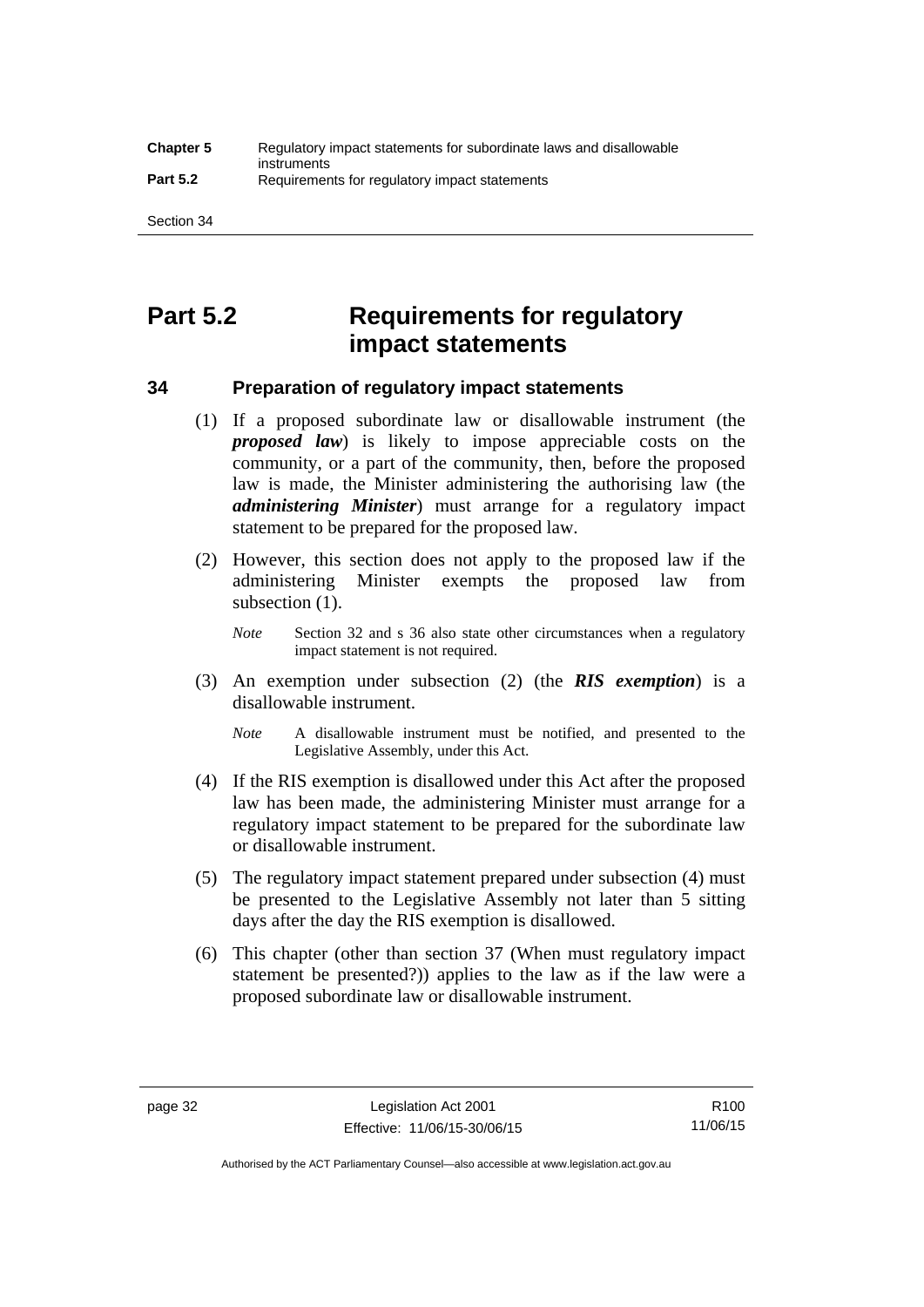### **35 Content of regulatory impact statements**

A regulatory impact statement for a proposed subordinate law or disallowable instrument (the *proposed law*) must include the following information about the proposed law in clear and precise language:

- (a) the authorising law;
- (b) a brief statement of the policy objectives of the proposed law and the reasons for them;
- (c) a brief statement of the way the policy objectives will be achieved by the proposed law and why this way of achieving them is reasonable and appropriate;
- (d) a brief explanation of how the proposed law is consistent with the policy objectives of the authorising law;
- (e) if the proposed law is inconsistent with the policy objectives of another territory law—
	- (i) a brief explanation of the relationship with the other law; and
	- (ii) a brief explanation for the inconsistency;
- (f) if appropriate, a brief statement of any reasonable alternative way of achieving the policy objectives (including the option of not making a subordinate law or disallowable instrument) and why the alternative was rejected;
- (g) a brief assessment of the benefits and costs of implementing the proposed law that—
	- (i) if practicable and appropriate, quantifies the benefits and costs; and
	- (ii) includes a comparison of the benefits and costs with the benefits and costs of any reasonable alternative way of achieving the policy objectives stated under paragraph (f);

page 33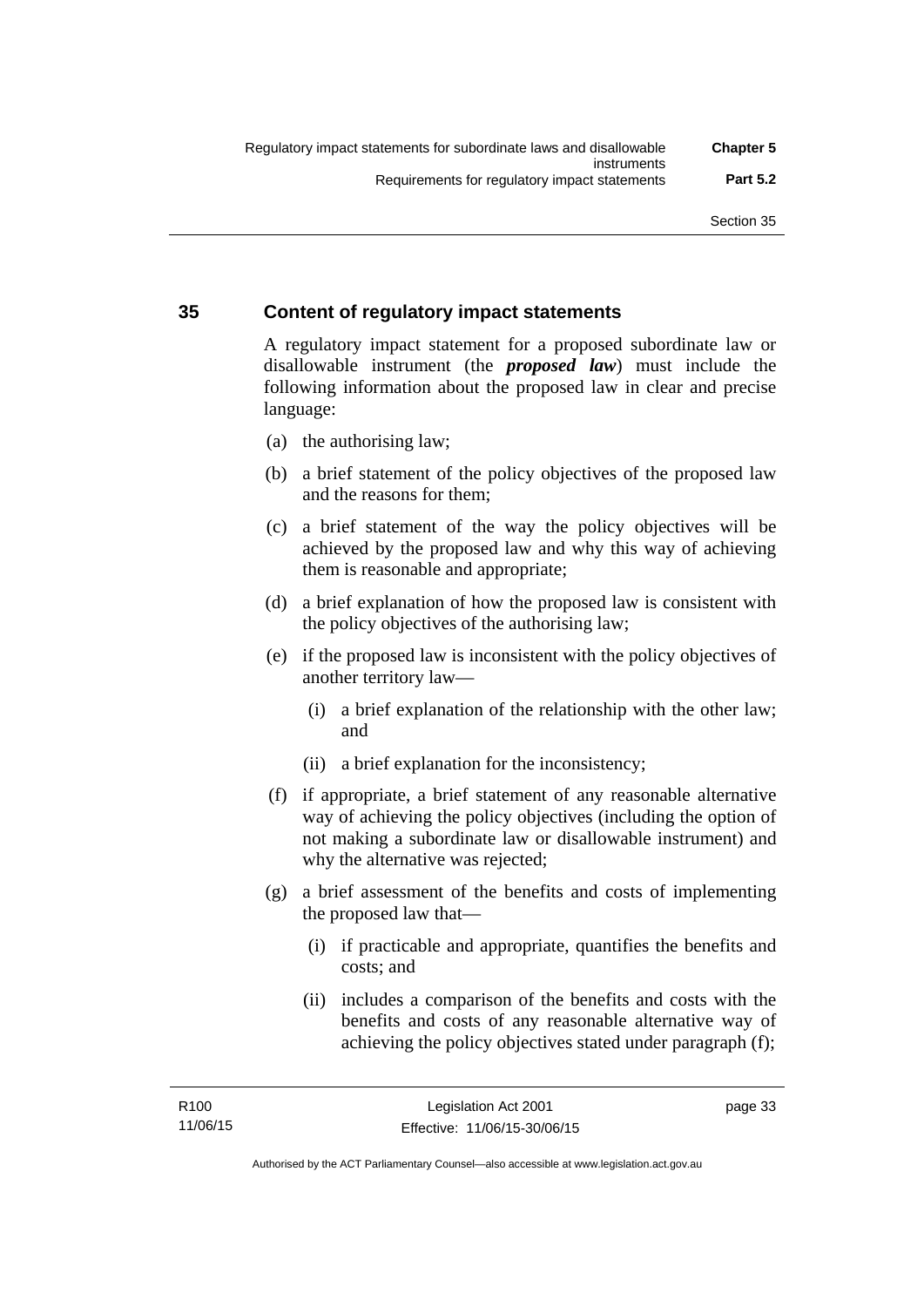| <b>Chapter 5</b> | Regulatory impact statements for subordinate laws and disallowable |
|------------------|--------------------------------------------------------------------|
| <b>Part 5.2</b>  | instruments<br>Requirements for regulatory impact statements       |

Section 36

 (h) a brief assessment of the consistency of the proposed law with the scrutiny committee principles and, if it is inconsistent with the principles, the reasons for the inconsistency.

### **36 When is preparation of regulatory impact statement unnecessary?**

- (1) A regulatory impact statement need not be prepared for a proposed subordinate law or disallowable instrument (the *proposed law*) if the proposed law only provides for, or to the extent it only provides for, any of the following:
	- (a) a matter that is not of a legislative nature, including, for example, a matter of a machinery, administrative, drafting or formal nature;
	- (b) a matter that does not operate to the disadvantage of anyone (other than the Territory or a territory authority or instrumentality) by—
		- (i) adversely affecting the person's rights; or
		- (ii) imposing liabilities on the person;
	- (c) an amendment of a territory law to take account of current legislative drafting practice;
	- (d) the commencement of an Act or statutory instrument;
		- *Note* A reference to an Act or statutory instrument includes a reference to a provision of the Act or instrument (see s 7 and s 13).
	- (e) an amendment of a territory law that does not fundamentally affect the law's application or operation;
	- (f) a matter of a transitional character;
	- (g) a matter arising under a territory law that is part of a uniform scheme of legislation or complementary with legislation of the Commonwealth, a State or New Zealand;

Authorised by the ACT Parliamentary Counsel—also accessible at www.legislation.act.gov.au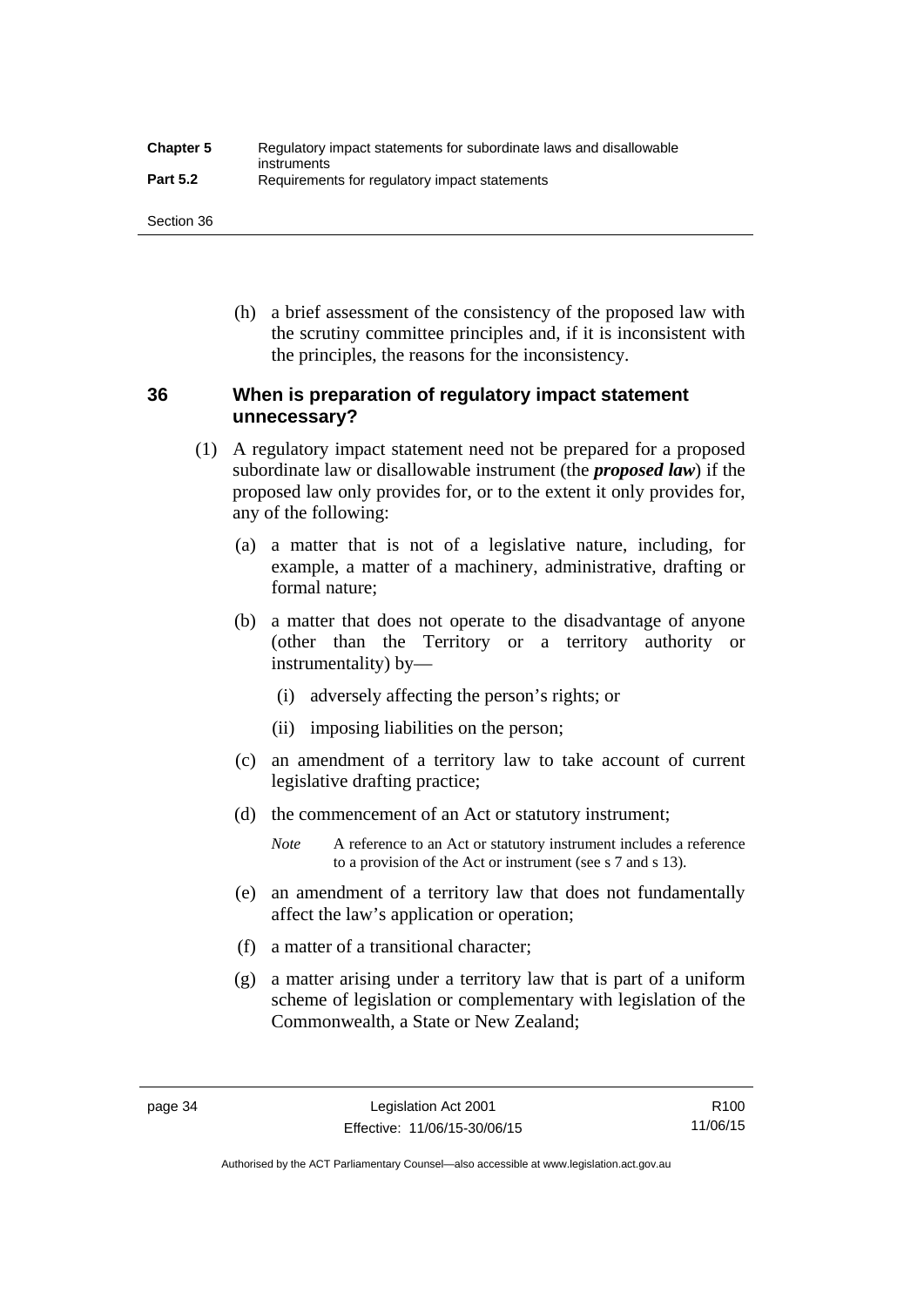- (h) a matter involving the adoption of an Australian or international protocol, standard, code, or intergovernmental agreement or instrument, if an assessment of the benefits and costs has already been made and the assessment was made for, or is relevant to, the ACT;
- (i) a proposal to make, amend or repeal rules of court;
- (j) a matter advance notice of which would enable someone to gain unfair advantage;
- (k) an amendment of a fee, charge or tax consistent with announced government policy.
- (2) A regulatory impact statement also need not be prepared for the proposed law if, or to the extent that, it would be against the public interest because of the nature of the proposed law or the circumstances in which it is made.

### **Example**

A law may need to be made urgently for controlling the spread of a disease or dealing with another urgent situation.

- *Note 1* An example is part of the Act, is not exhaustive and may extend, but does not limit, the meaning of the provision in which it appears (see this Act, s 126 and s 132).
- *Note* 2 Section 32 and s 34 also state other circumstances when a regulatory impact statement is not required.

### **37 When must regulatory impact statement be presented?**

- (1) This section applies if a regulatory impact statement for a proposed subordinate law or disallowable instrument (the *proposed law*) has been prepared and the proposed law is made.
- (2) The statement must be presented to the Legislative Assembly with the subordinate law or disallowable instrument.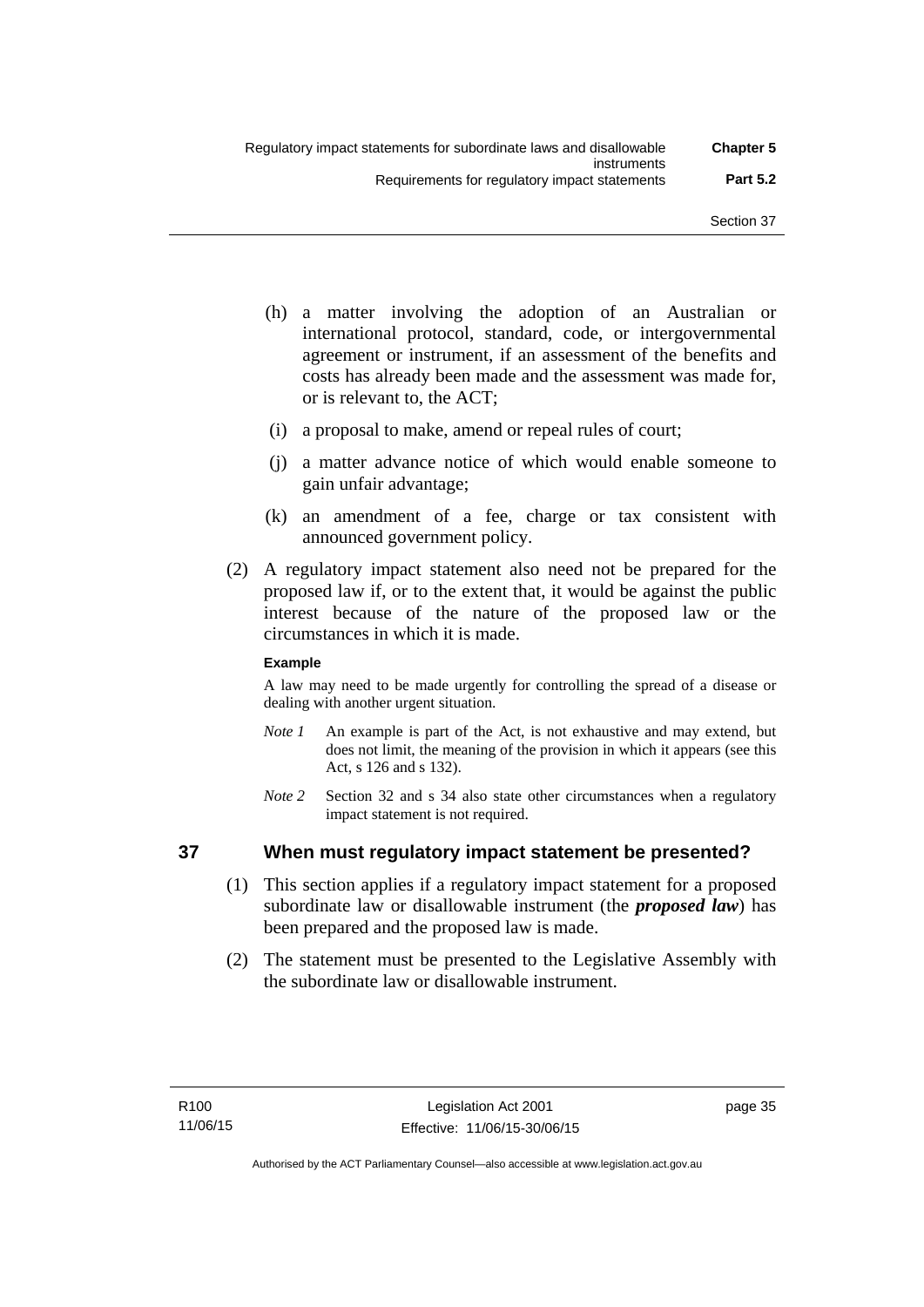#### **Chapter 5** Regulatory impact statements for subordinate laws and disallowable instruments **Part 5.3** Failure to comply with requirements for regulatory impact statements

Section 38

# **Part 5.3 Failure to comply with requirements for regulatory impact statements**

### **38 Effect of failure to comply with pt 5.2**

- (1) Failure to comply with part 5.2 (Requirements for regulatory impact statements) in relation to a subordinate law or disallowable instrument (the *law*) does not—
	- (a) affect the law's validity; or
	- (b) create rights or impose legally enforceable obligations on the Territory, a Minister or anyone else.
- (2) In addition, a decision made, or appearing to be made, under part 5.2 is final and conclusive.
- (3) In this section:

*decision* includes—

- (a) conduct engaged in to make a decision; and
- (b) conduct related to making a decision; and
- (c) failure to make a decision.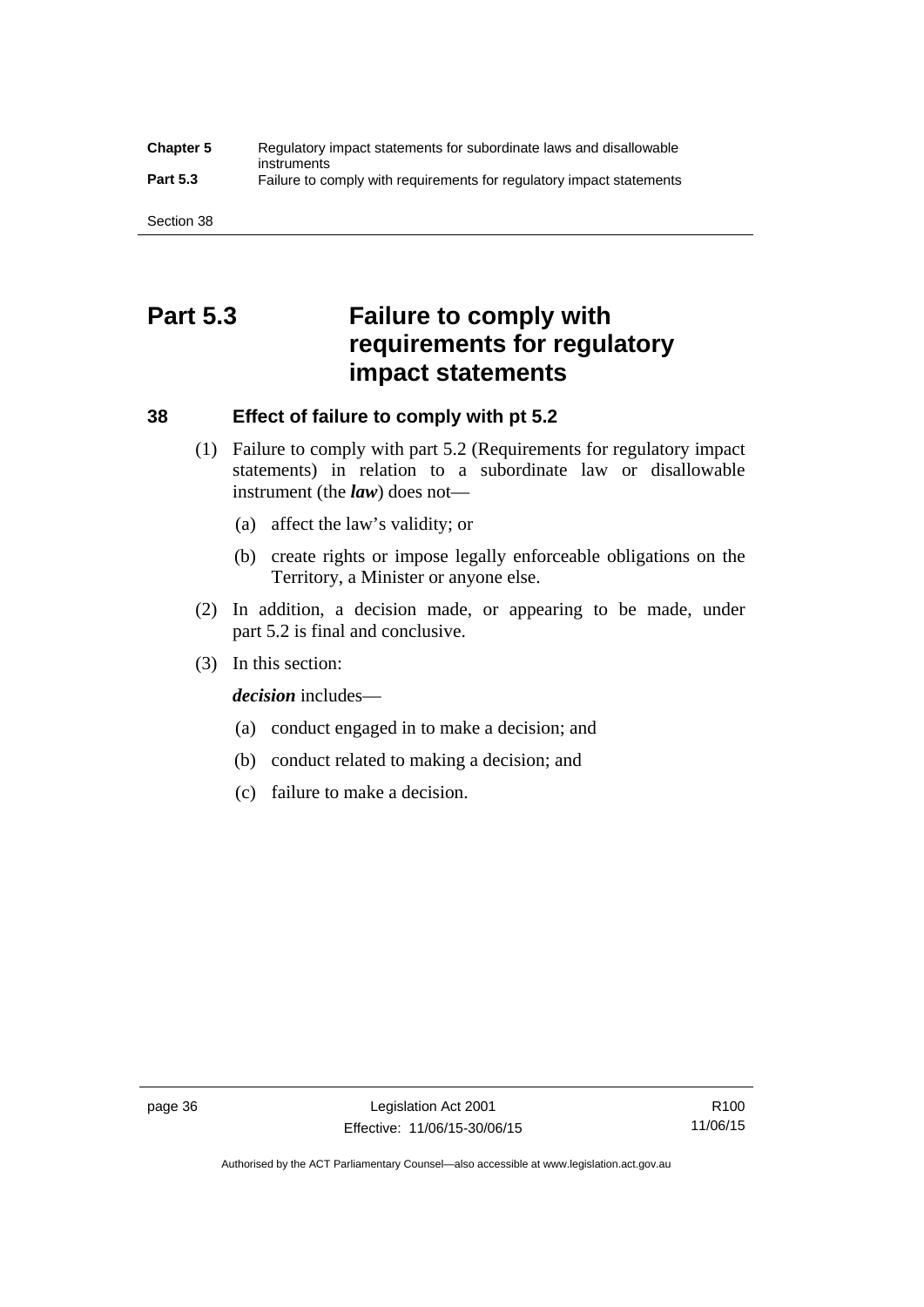# **Chapter 6 Making, notification and numbering of statutory instruments**

# **Part 6.1 General**

## **39 Meaning of** *matter***—ch 6**

In this chapter:

*matter*, in relation to a statutory instrument, includes circumstance, person, place and purpose.

## **40 Presumption of validity**

It is presumed, unless the contrary is proved, that all conditions and steps required for the making of a statutory instrument have been satisfied and carried out.

## **41 Making of certain statutory instruments by Executive**

- (1) This section applies if an Act authorises or requires the Executive to make a subordinate law or disallowable instrument.
- (2) The subordinate law or disallowable instrument is taken to be made by the Executive if—
	- (a) it is signed by 2 or more Ministers who are members of the Executive; and
	- (b) 1 of the signing Ministers is the responsible Minister.
- (3) A subordinate law or disallowable instrument made in accordance with subsection (2) is taken to be made when it is signed by the second Minister signing.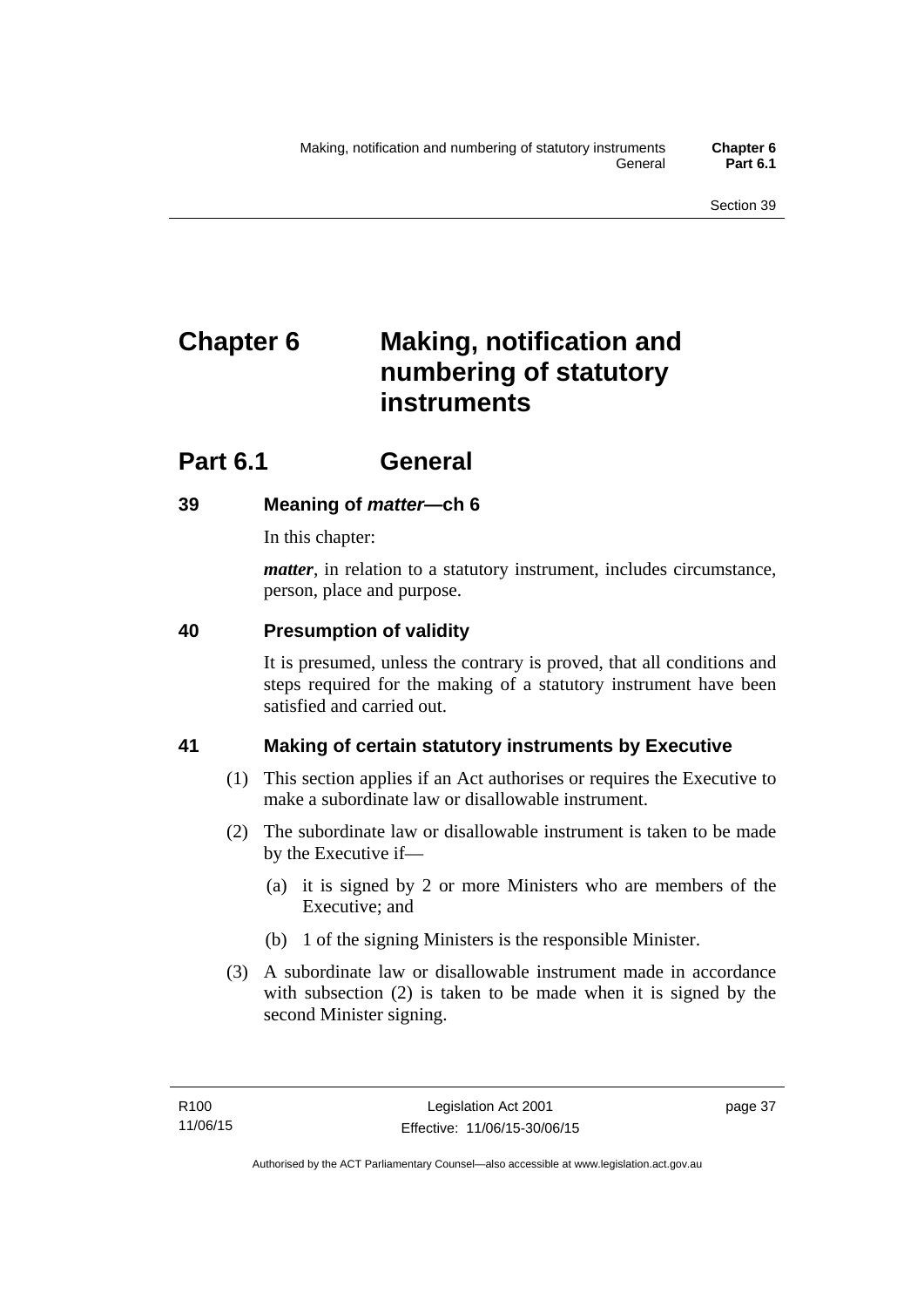- (4) Subsection (2) (b) does not apply if the responsible Minister cannot sign because he or she is absent from the ACT, ill or on leave.
- (5) In this section:

*responsible Minister* means—

- (a) the Minister for the time being administering the Act; or
- (b) if, for the time being, different Ministers administer the Act in relation to different matters—
	- (i) if only 1 Minister administers the Act in relation to the relevant matter—that Minister; or
	- (ii) if 2 or more Ministers administer the Act in relation to the relevant matter—any of the Ministers; or
	- (iii) if subparagraph (ii) does not apply and, for the time being, 2 or more Ministers administer the Act—any of the Ministers;

but does not include a Minister for the time being acting on behalf of the Minister or 2 or more Ministers.

R100 11/06/15

Authorised by the ACT Parliamentary Counsel—also accessible at www.legislation.act.gov.au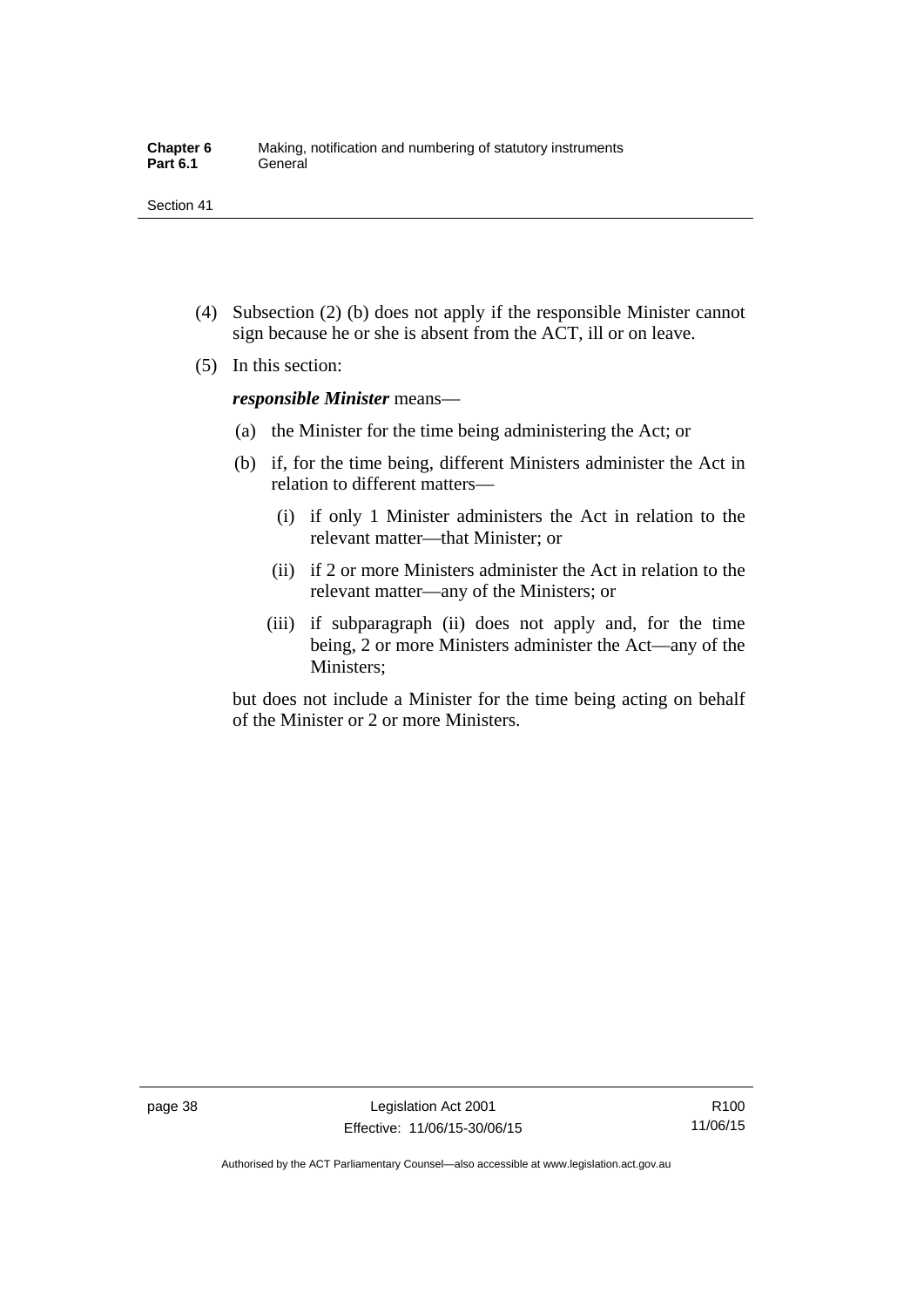# **Part 6.2 Making of statutory instruments generally**

### **42 Power to make statutory instruments**

 (1) If an Act or statutory instrument gives a power that can be exercised by making an instrument, the Act or statutory instrument gives power to make the instrument.

#### **Example**

An Act gives a Minister power to approve codes of practice, but does not require the approval to be in writing or to be given by a particular instrument. The power can be exercised by giving a written approval. The Act, therefore, gives power to make an instrument, namely, a written approval.

- *Note* An example is part of the Act, is not exhaustive and may extend, but does not limit, the meaning of the provision in which it appears (see s 126 and s 132).
- (2) If an Act or statutory instrument gives power to make an instrument that would be a legislative instrument, the power can only be exercised by making an instrument.

#### **Examples**

See examples to s 56 (3) and s 255 (3).

- (3) If an Act or statutory instrument gives power to make an instrument, the power may be exercised from time to time.
- (4) This section is a determinative provision.
	- *Note* See s 5 for the meaning of determinative provisions, and s 6 for their displacement.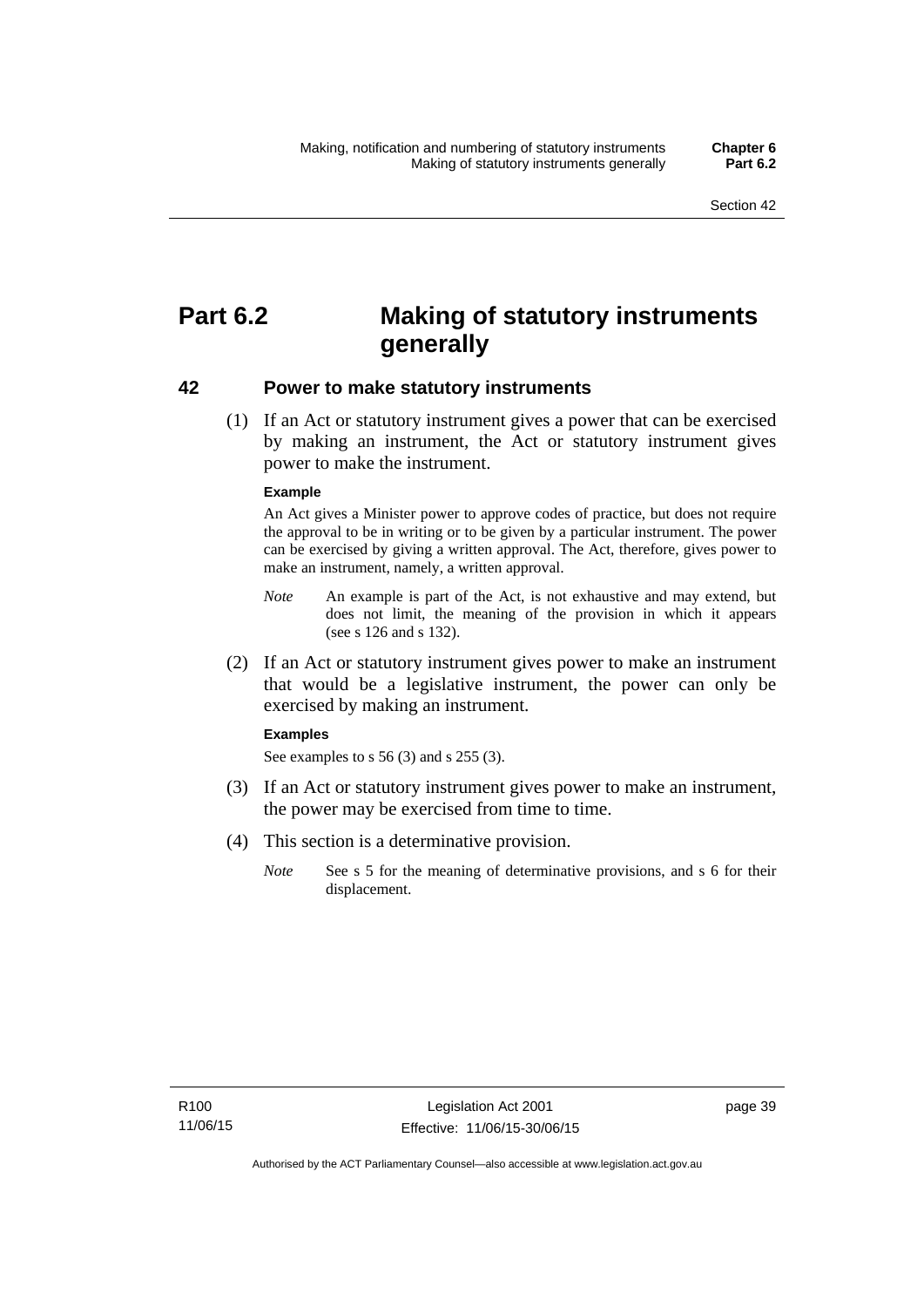### **43 Statutory instruments to be interpreted not to exceed powers under authorising law**

- (1) A statutory instrument is to be interpreted as operating to the full extent of, but not to exceed, the power given by the Act or statutory instrument under which it is made (the *authorising law*).
- (2) Without limiting subsection (1), if a provision of a statutory instrument would, apart from this section, be interpreted as exceeding power—
	- (a) the provision is valid to the extent to which it does not exceed power; and
	- (b) the remainder of the instrument is not affected.

#### **Example 1**

The *Agriculture Services Determination* 2001, pt 4 exceeds the determination– making power given by the *Agriculture Services Act 2000* (hypothetical). The other provisions of the determination are within power.

The determination (apart from pt 4) operates effectively. Pt 4 is treated as if it did not form part of the determination and is disregarded.

*Note* The kind of interpretation indicated in example 1 is known as a divisible interpretation of the determination.

#### **Example 2**

The *Goats Regulation 2001* (hypothetical) is made under the *Goats Act 2001*. The *Goats Regulation 2001*, s 39 seeks to impose rules about the care of 'animals', but the Act only gives power to make regulations about goats.

Section 39 is read restrictively ('read down') as if it mentioned goats. In other words, the section is effective but treated as if it applied only to goats.

*Note* The kind of interpretation indicated in example 2 is known as a distributive interpretation of the regulation.

R100 11/06/15

Authorised by the ACT Parliamentary Counsel—also accessible at www.legislation.act.gov.au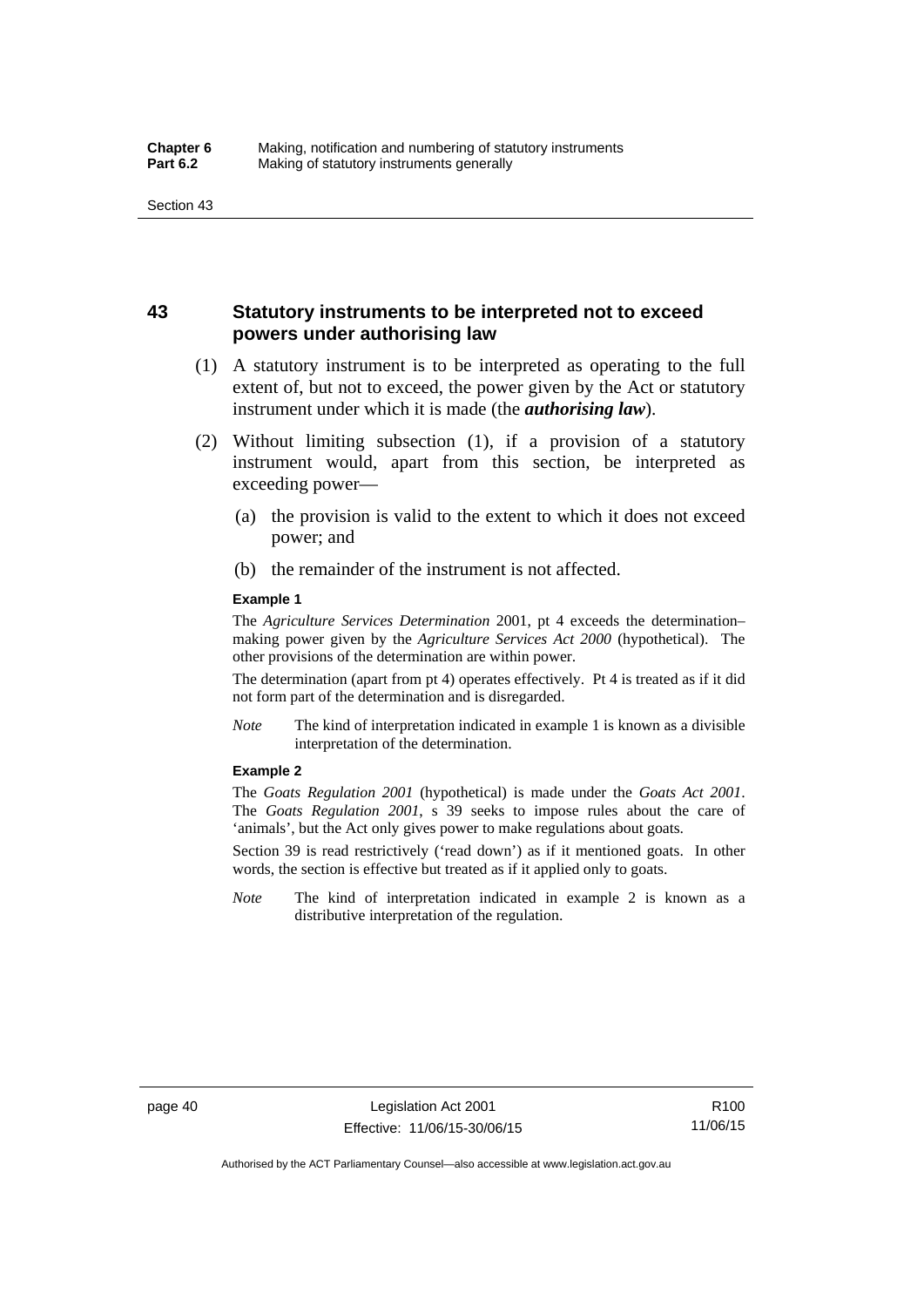#### **Example 3**

The *Wombat Protection Act 2003* (hypothetical) provides that the Minister may appoint a Wombat Advocate. The instrument making the appointment states that the appointment is for 5 years, but the maximum term of appointment authorised under the Act is 4 years.

The instrument is read restrictively ('read down') as if it referred to 4 years. In other words, the instrument is effective but the appointment is only valid for 4 years.

- *Note 1* The kind of interpretation indicated in example 3 is known as a distributive interpretation of the instrument.
- *Note 2* An example is part of the Act, is not exhaustive and may extend, but does not limit, the meaning of the provision in which it appears (see s 126 and s 132).
- (3) Without limiting subsection (1), if the application of a provision of a statutory instrument to a matter would, apart from this section, be interpreted as exceeding power, the provision's application to other matters is not affected.

#### **Example**

The *Community Safety Order 2001* is expressed to apply to all members of the community without qualification although it is in fact made under the *Building Industry (Safety) Act 2000* (hypothetical). That Act is restricted in its operation to the building industry. The order is cast in such wide terms that it cannot be interpreted divisibly or distributively. However, the order applies to entities such as XYZ Constructions Pty Ltd because it is a company in the construction industry.

- (4) This section is in addition to any provision of the statutory instrument or authorising law.
- (5) This section is a determinative provision.
	- *Note* See s 5 for the meaning of determinative provisions, and s 6 for their displacement.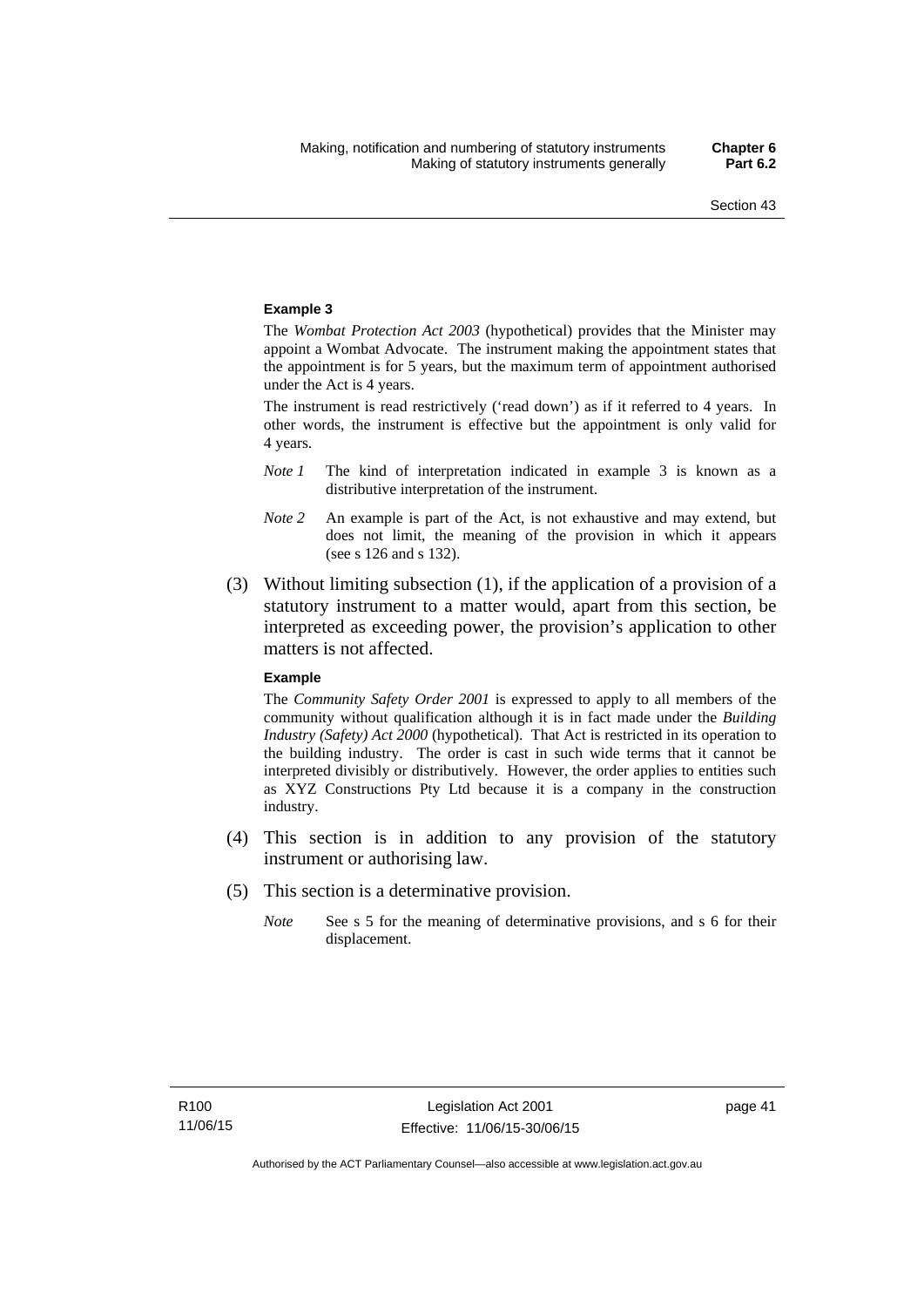### **44 Power to make statutory instruments for Act etc**

- (1) If an Act or statutory instrument (the *authorising law*) authorises or requires the making of a statutory instrument for the authorising law or another Act or statutory instrument (the *other law*), the power authorises a statutory instrument to be made in relation to any matter that—
	- (a) is required or permitted to be prescribed by the authorising law or other law; or
	- (b) is necessary or convenient to be prescribed for carrying out or giving effect to the authorising law or other law.
- (2) Subsection (1) applies to the authorising law even though the authorising law—
	- (a) only authorises the making of a statutory instrument for the authorising law; or
	- (b) also authorises or requires the making of a statutory instrument about a particular matter.
- (3) Power given by the authorising law to make a statutory instrument about a particular matter does not limit power given by the authorising law or other law to make a statutory instrument (whether or not of the same kind) about any other matter.
- (4) This section is a determinative provision.
	- *Note* See s 5 for the meaning of determinative provisions, and s 6 for their displacement.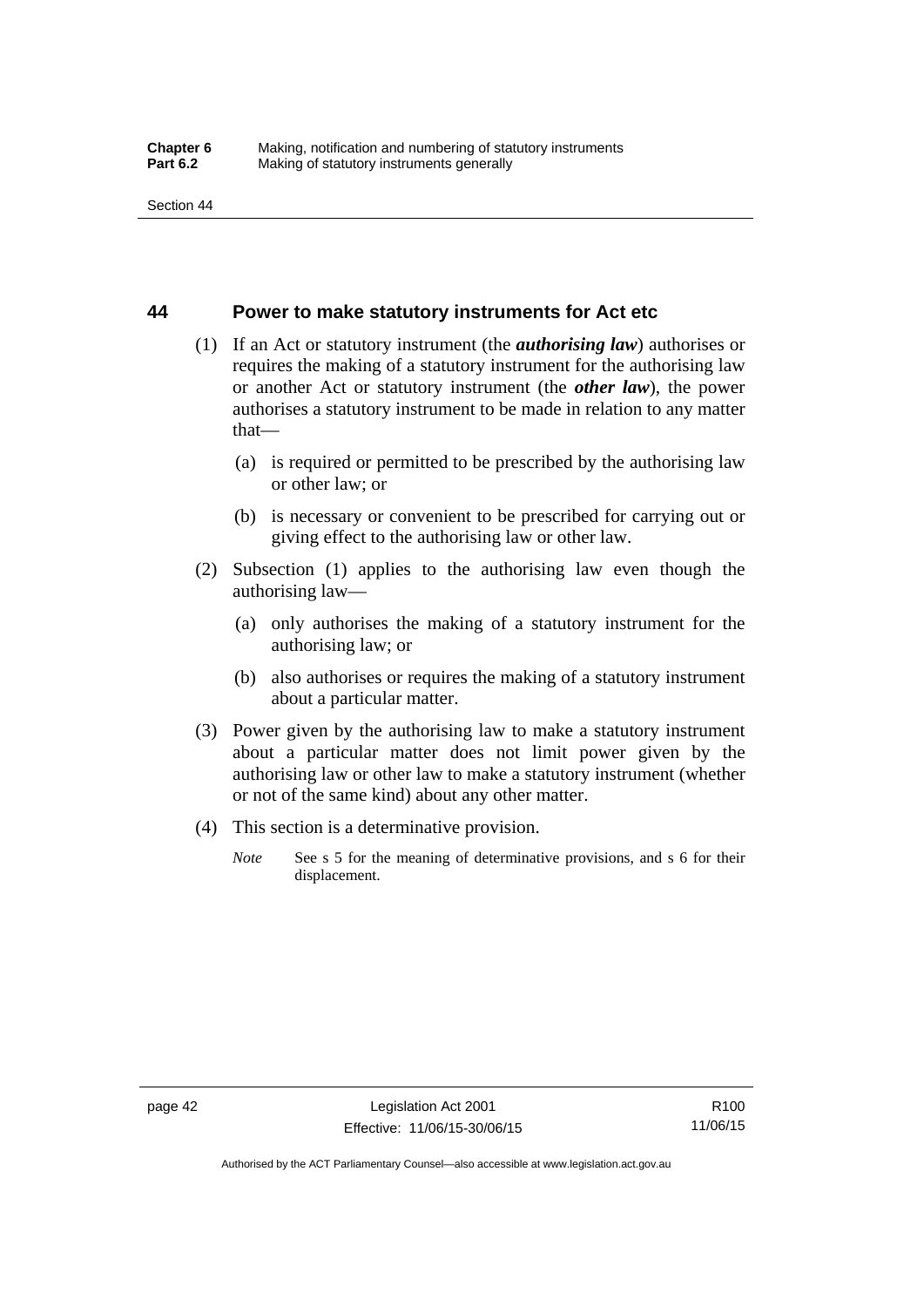### **45 Power to make court rules**

- (1) The power of an entity to make rules for a court includes power to make rules in relation to any matter necessary or convenient to be prescribed for carrying out or giving effect to the court's jurisdiction under any law that authorises or requires anything to be done in or in relation to the court.
- (2) This section is additional to section 44.
- (3) This section is a determinative provision.
	- *Note* See s 5 for the meaning of determinative provisions, and s 6 for their displacement.
- (4) In this section:

*court* includes a tribunal*.*

*disallowable instrument*, for a Commonwealth Act, means an instrument that can be disallowed under the *[Legislative Instruments](http://www.comlaw.gov.au/Series/C2004A01224)  [Act 2003](http://www.comlaw.gov.au/Series/C2004A01224)* (Cwlth), part 5 (Parliamentary scrutiny of legislative instruments), including that part, or provisions of that part, applied by another Commonwealth law.

*law* means—

- (a) an Act, subordinate law or disallowable instrument; or
	- *Note* A reference to an Act, subordinate law or disallowable instrument includes a reference to a provision of the Act, law or instrument (see s 7, s 8 and s 9).
- (b) a Commonwealth Act or a disallowable instrument under a Commonwealth Act (or a provision of such an Act or instrument).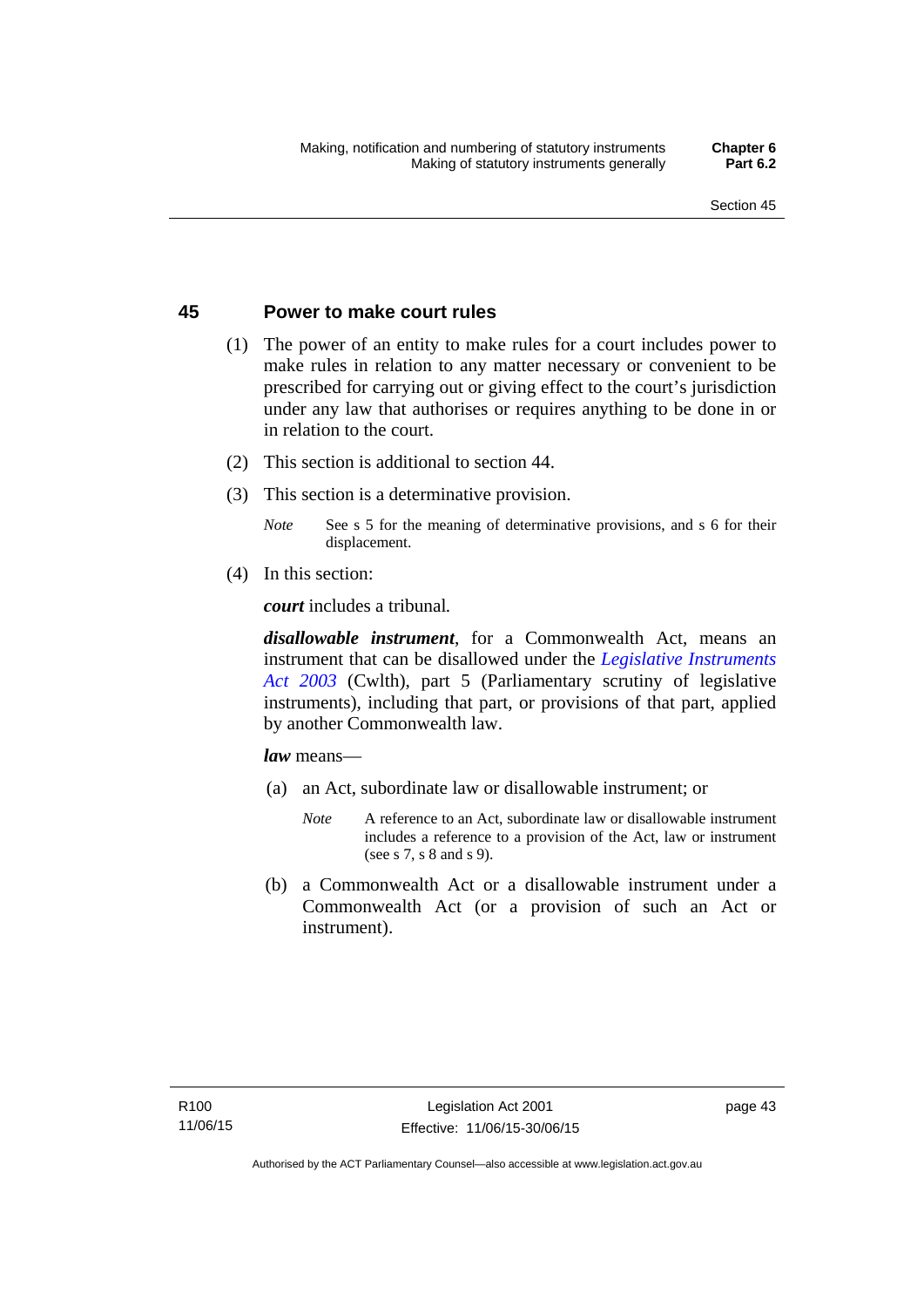### **46 Power to make instrument includes power to amend or repeal**

- (1) Power given under an Act or statutory instrument (the *authorising law*) to make a statutory instrument includes power to amend or repeal the instrument.
- (2) The power to amend or repeal the instrument is exercisable in the same way, and subject to the same conditions, as the power to make the instrument.

#### **Examples**

- 1 If the instrument is a disallowable instrument, an amendment or repeal of the instrument is also a disallowable instrument.
- 2 If the instrument is a notifiable instrument, an amendment or repeal of the instrument is also a notifiable instrument.
- 3 If notice of the making of the instrument must be published in a newspaper, notice of an amendment or repeal of the instrument must also be published in the newspaper.
- *Note* An example is part of the Act, is not exhaustive and may extend, but does not limit, the meaning of the provision in which it appears (see s 126 and s 132).
- (3) Despite subsection (1), a form that is a legislative instrument may be repealed or repealed and remade (with or without changes), but may not be amended.
- (4) This section is a determinative provision.
	- *Note* See s 5 for the meaning of determinative provisions, and s 6 for their displacement.

### **47 Statutory instrument may make provision by applying law or instrument**

 (1) This section applies if an Act, subordinate law or disallowable instrument (the *authorising law*) authorises or requires the making of a statutory instrument (the *relevant instrument*) about a matter.

Authorised by the ACT Parliamentary Counsel—also accessible at www.legislation.act.gov.au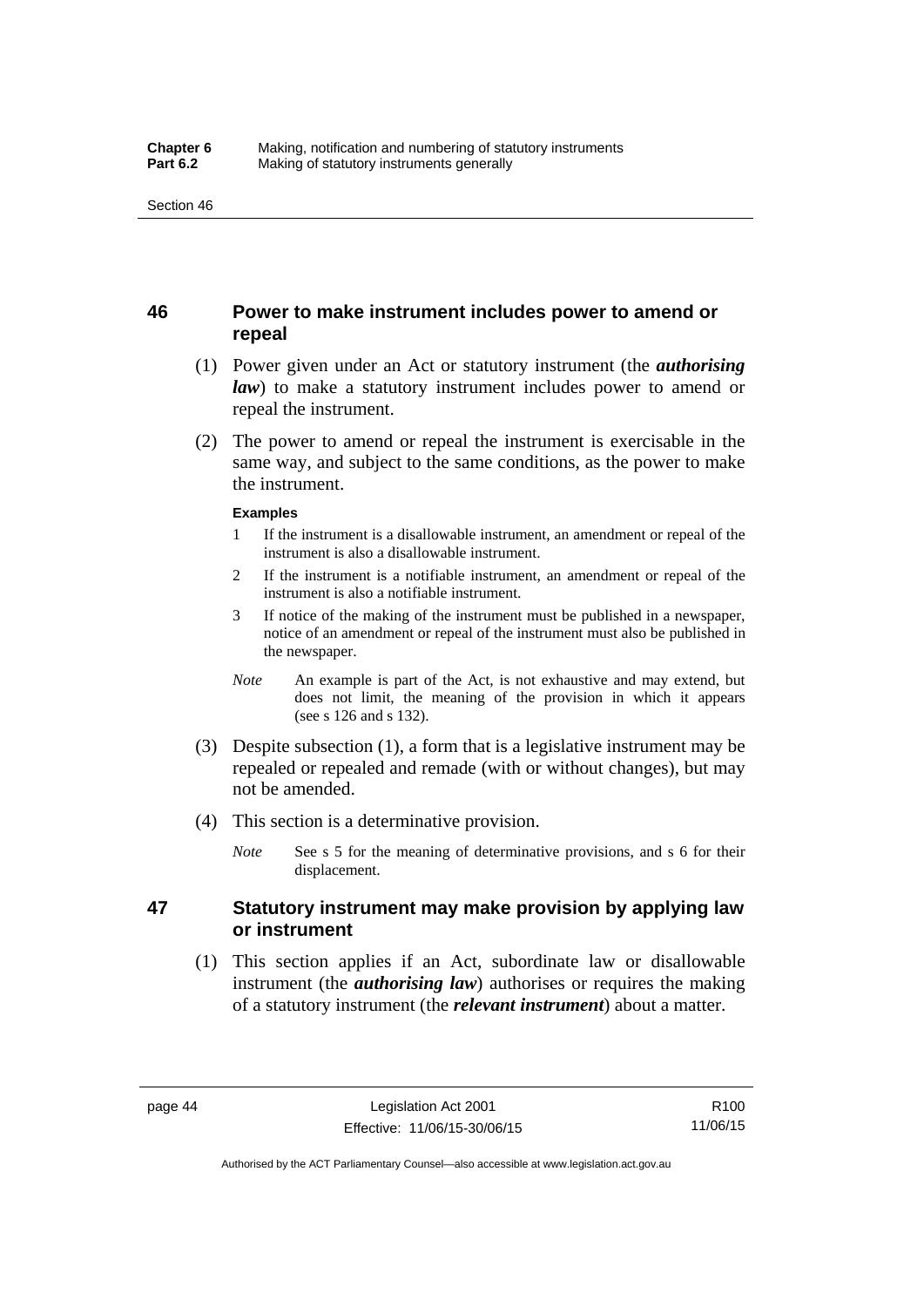- (2) The relevant instrument may make provision about the matter by applying an ACT law—
	- (a) as in force at a particular time; or
	- (b) as in force from time to time.
- (3) The relevant instrument may make provision about the matter by applying a law of another jurisdiction, or an instrument, as in force only at a particular time.

*Note* For information on the operation of s (3), see the examples to s (9).

- (4) If the relevant instrument makes provision about the matter by applying a law of another jurisdiction or an instrument, the following provisions apply:
	- (a) if subsection (3) is displaced by, or under authority given by, an Act or the authorising law—the law of the other jurisdiction or instrument is applied as in force from time to time;
		- *Note* For the displacement of s (3), see s 6, examples 1 and 2.
	- (b) if subsection (3) is not so displaced and the relevant instrument does not provide that the law of the other jurisdiction or instrument is applied as in force at a particular time—the law or instrument is taken to be applied as in force when the relevant instrument is made.

### **Examples—s (4) (b)**

1 The *Locust Damage Compensation Determination 2003* (a hypothetical disallowable instrument) provides for the making of claims against a compensation fund. Section 43 states that disputes about claims must be decided in accordance with the *[Commercial Arbitration Act 1984](http://www.legislation.nsw.gov.au/maintop/view/repealed/act+160+1984+cd+0+Y)* (NSW) (the *NSW Act*) as in force from time to time. The determination is made on 1 August 2003. The Act under which the determination is made does not displace s (3). Therefore, even though s 43 purports to apply the [NSW Act](http://www.legislation.nsw.gov.au/maintop/view/repealed/act+160+1984+cd+0+Y) as in force from time to time, the [NSW Act](http://www.legislation.nsw.gov.au/maintop/view/repealed/act+160+1984+cd+0+Y) as in force on 1 August 2003 is applied by the determination.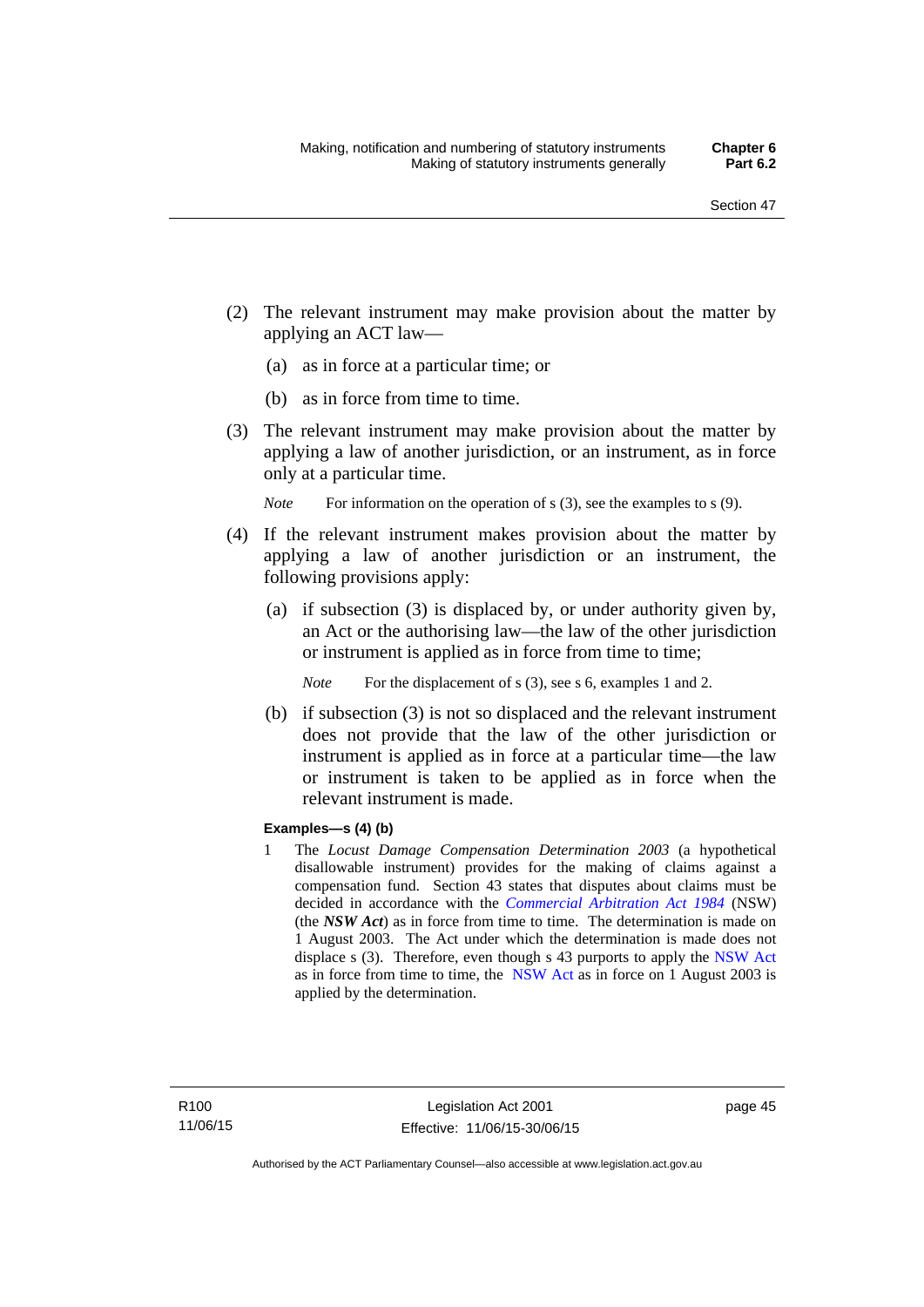Section 47

- 2 The *Locust Damage Compensation Determination 2003* (mentioned in example 1), s 43 states that disputes about claims must be decided in accordance with the *[Commercial Arbitration Act 1984](http://www.legislation.nsw.gov.au/maintop/view/repealed/act+160+1984+cd+0+Y)* (NSW) (the *NSW Act*), but does not state that the [NSW Act](http://www.legislation.nsw.gov.au/maintop/view/repealed/act+160+1984+cd+0+Y) is to be applied as in force from time to time or at a particular time. The determination is made on 1 August 2003. The Act under which the determination is made does not displace s (3). Therefore, the [NSW Act](http://www.legislation.nsw.gov.au/maintop/view/repealed/act+160+1984+cd+0+Y) as in force on 1 August 2003 is applied by the determination.
- *Note* An example is part of the Act, is not exhaustive and may extend, but does not limit, the meaning of the provision in which it appears (see s 126 and s 132).
- (5) If a law of another jurisdiction or an instrument is applied as in force at a particular time, the text of the law or instrument (as in force at that time) is taken to be a notifiable instrument made under the relevant instrument by the entity authorised or required to make the relevant instrument.
- (6) If subsection (3) is displaced and a law of another jurisdiction or an instrument is applied as in force from time to time, the text of each of the following is taken to be a notifiable instrument made under the relevant instrument by the entity authorised or required to make the relevant instrument:
	- (a) the law or instrument as in force at the time the relevant instrument is made;
	- (b) each subsequent amendment of the law or instrument;
	- (c) if the law or instrument is repealed and remade (with or without changes)—the law or instrument as remade and each subsequent amendment of the law or instrument;
	- (d) if a provision of the law or instrument is omitted and remade (with or without changes) in another law or instrument—the provision as remade and each subsequent amendment of the provision.

R100 11/06/15

Authorised by the ACT Parliamentary Counsel—also accessible at www.legislation.act.gov.au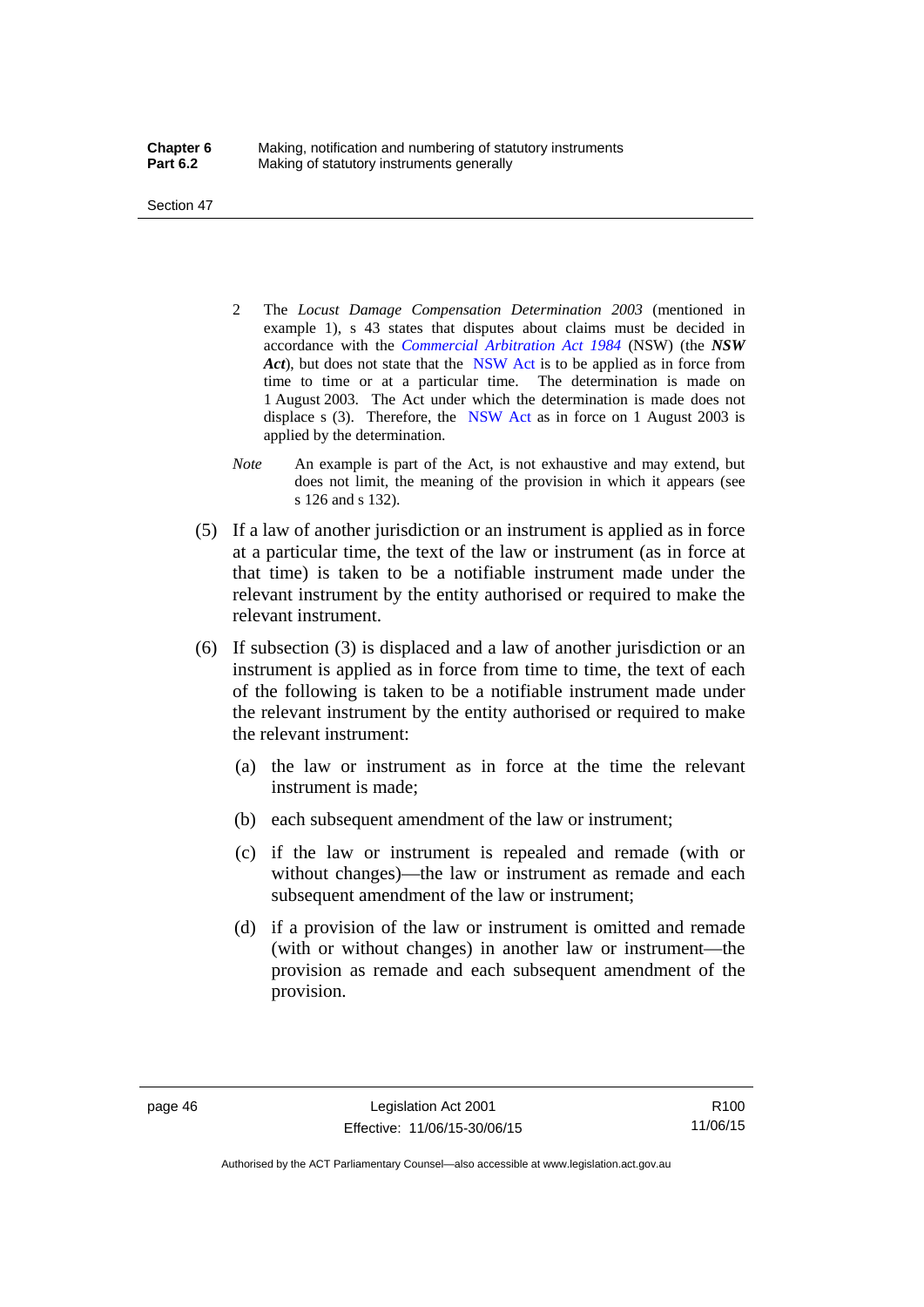- (7) The authorising law or, if the relevant instrument is a subordinate law or disallowable instrument, the relevant instrument may provide that—
	- (a) subsection (5) or (6) does not apply to the relevant instrument; or
	- (b) subsection (5) or (6) applies with the modifications stated in the authorising law or relevant instrument.
- (8) If a provision of an Act, subordinate law or disallowable instrument authorises or requires the application of a law or instrument, the provision authorises the making of changes or modifications to the law or instrument for that application.
- (9) This section is a determinative provision.

#### **Examples—s (3) and s (9)**

Here are 2 examples about the operation of s (3) and (9): the first illustrates how s (3) might be displaced and the second illustrates how a law of another jurisdiction that applies as in force from time to time would operate—

- 1 The effect of s (3) and s (9), and s (10), def *applying*, is that if it is intended to apply, adopt or incorporate a law or instrument as in force from time to time, the authorising law would need to expressly displace s (3) (as illustrated in s 6, examples of different kinds of displacement, example 1) *or* indicate a manifest contrary intention (as illustrated in example 2 in those examples).
- 2 The *ABC Regulation 2001* (made under a provision like those illustrated in s 6, examples of different kinds of displacement, examples 1 and 2) provides that noise measurements are to be taken in accordance with the NSW noise control manual as in force from time to time. The effect of the *ABC Regulation 2001* is that whenever the NSW noise control manual is amended in future, the noise measurements must be taken in accordance with the manual as last amended.
- *Note* See s 5 for the meaning of determinative provisions, and s 6 for their displacement.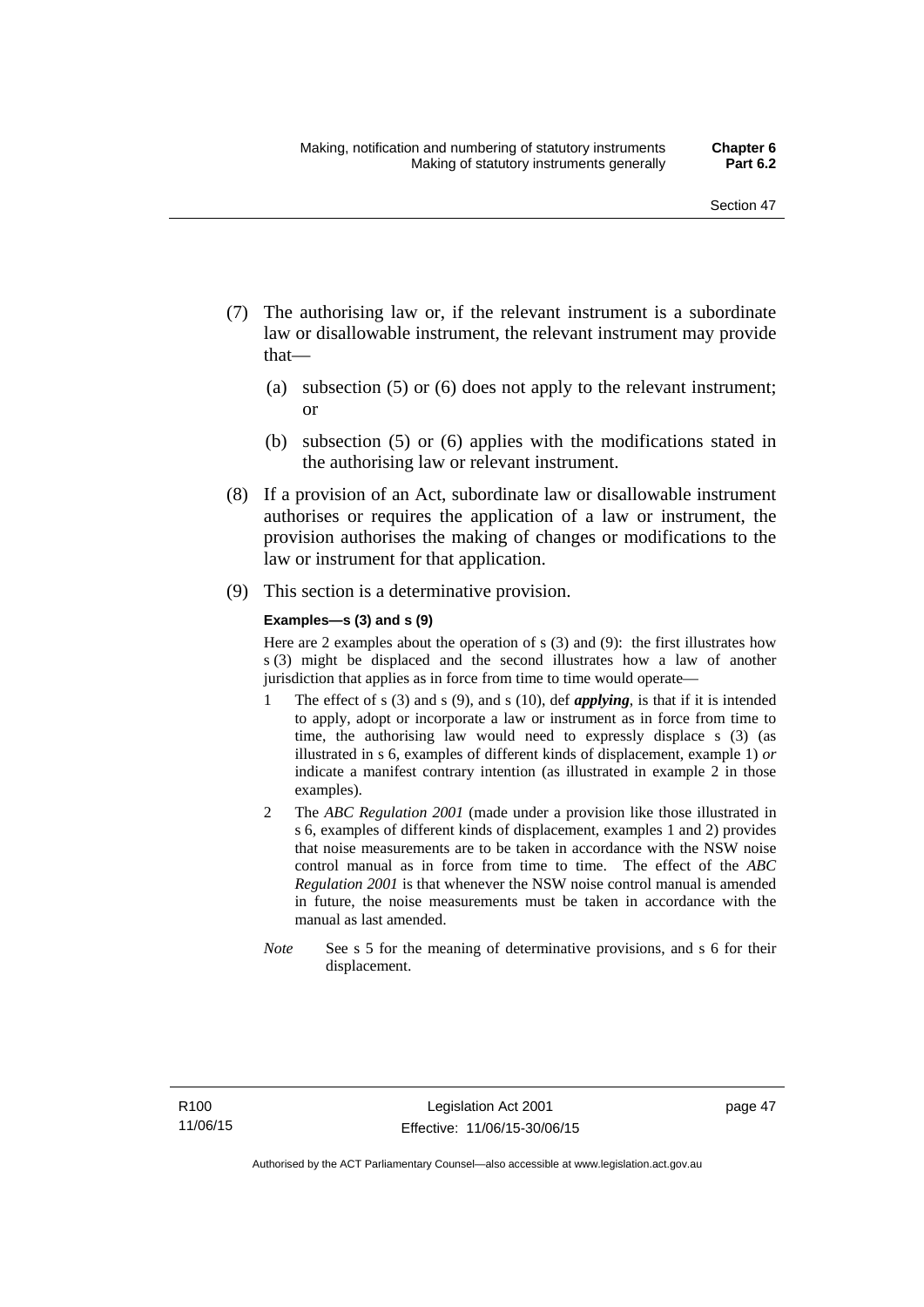(10) In this section:

*ACT law* means an Act, subordinate law or disallowable instrument.

*Note* A reference to an Act, subordinate law or disallowable instrument includes a reference to a provision of the Act, law or instrument (see s 7, s 8 and s 9).

*applying* includes adopting or incorporating.

*Note* See also s 157 (Defined terms–other parts of speech and grammatical forms).

*disallowable instrument*, for a Commonwealth Act, means an instrument that can be disallowed under the *[Legislative Instruments](http://www.comlaw.gov.au/Series/C2004A01224)  [Act 2003](http://www.comlaw.gov.au/Series/C2004A01224)* (Cwlth), part 5 (Parliamentary scrutiny of legislative instruments), including that part, or provisions of that part, applied by another Commonwealth law.

*instrument* includes a provision of an instrument, but does not include an ACT law or a law of another jurisdiction.

*law of another jurisdiction* means—

- (a) a Commonwealth Act or a disallowable instrument under a Commonwealth Act; or
- (b) a State Act, or any regulation or rule under a State Act; or
- (c) a New Zealand or Norfolk Island Act, or any regulation or rule under a New Zealand or Norfolk Island Act; or
- (d) a provision of a law mentioned in paragraphs (a) to (c).

Authorised by the ACT Parliamentary Counsel—also accessible at www.legislation.act.gov.au

R100 11/06/15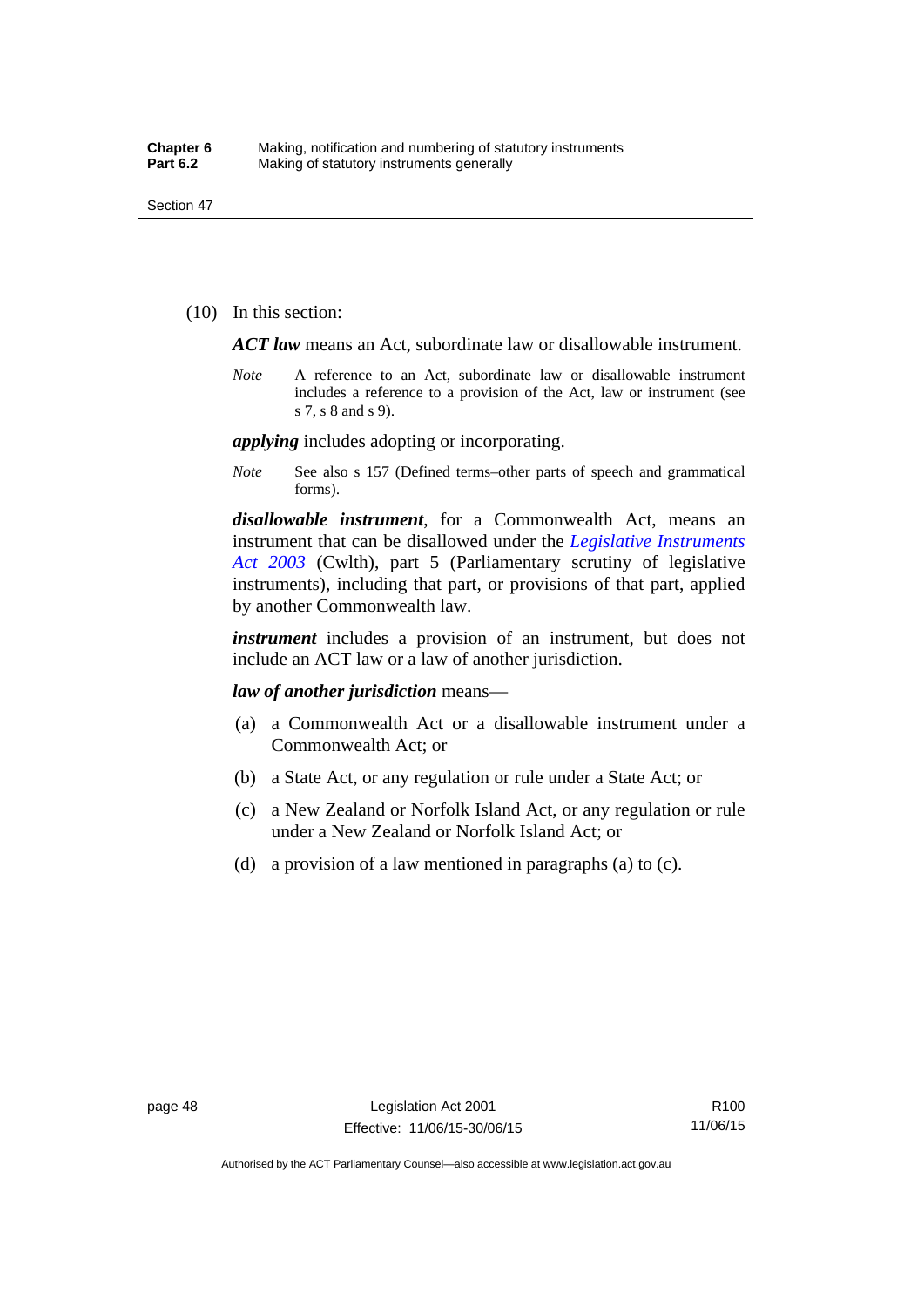## **48 Power to make instrument includes power to make different provision for different categories etc**

- (1) Power given under an Act or statutory instrument to make a statutory instrument includes power—
	- (a) to make different provision in relation to different matters or different classes of matters; or
	- (b) to make an instrument that applies differently by reference to stated exceptions or factors.
- (2) Without limiting subsection (1), power given under an Act or statutory instrument to make a statutory instrument about particular matters includes power to make a statutory instrument about any 1 or more of the matters or a particular class of the matters.
- (3) For this section, a class may consist of a single matter.
- (4) This section is a determinative provision.
	- *Note* See s 5 for the meaning of determinative provisions, and s 6 for their displacement.

### **49 Single instrument may exercise several powers or satisfy several requirements**

- (1) Power given under an Act or statutory instrument may be exercised with any other power to make a single instrument—
	- (a) whether or not the powers are exercised in relation to separate provisions, some of the same provisions, or all of the provisions, of the instrument; or
	- (b) whether or not the other powers are given under the same Act or statutory instrument, another Act or statutory instrument or any other territory law.
- (2) A statutory instrument is taken—
	- (a) to be made under each power given under territory law under which it could be made; and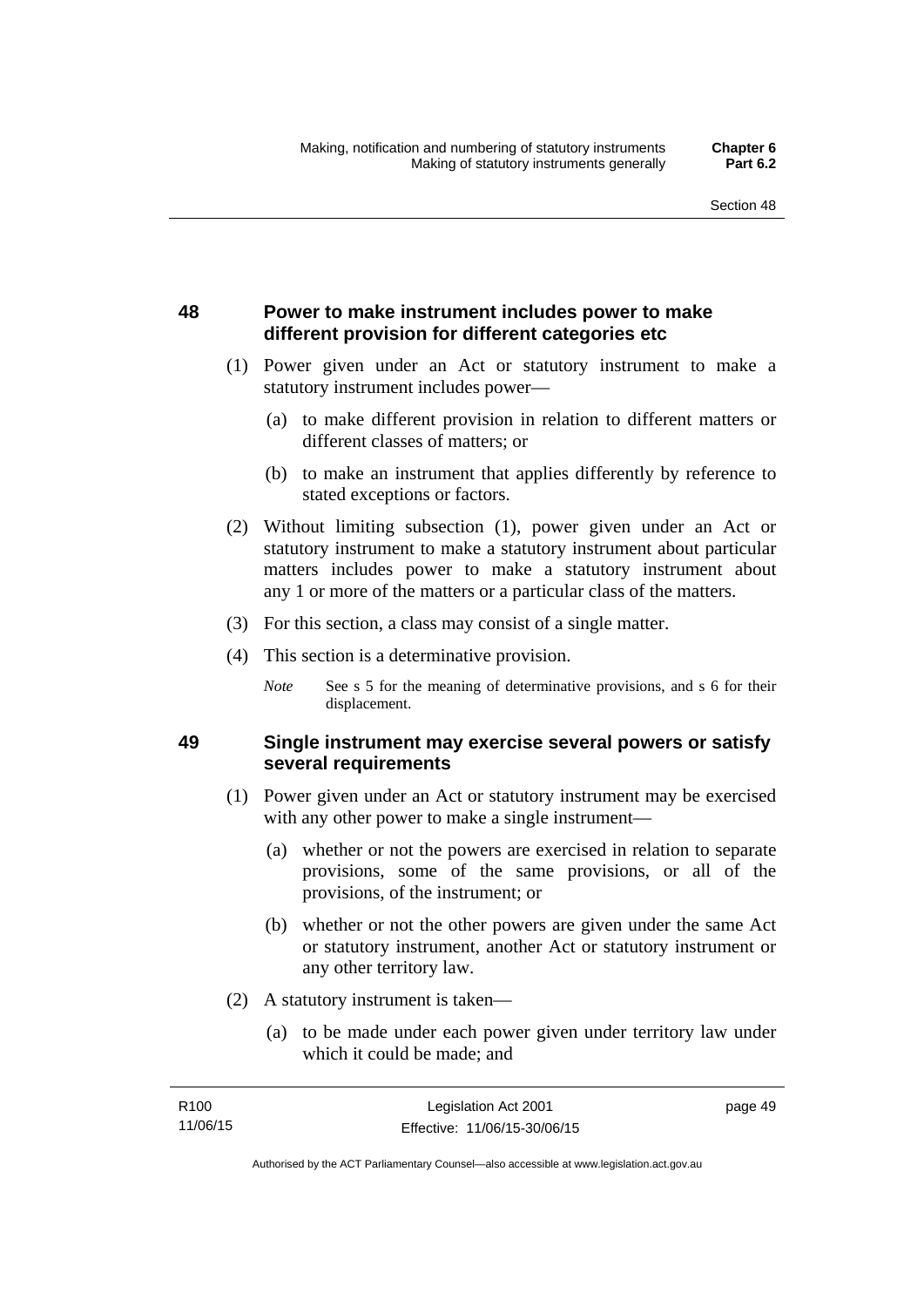- (b) to satisfy each requirement under territory law that it could satisfy.
- (3) Without limiting subsection (2), that subsection applies to an instrument even though—
	- (a) it is stated to be made under a particular territory law (the *authorising law*) or a particular provision of the authorising law; and
	- (b) it is stated to be made for a particular territory law (the *requiring law*) or a particular provision of the requiring law.
- (4) This section is a determinative provision.
	- *Note* See s 5 for the meaning of determinative provisions, and s 6 for their displacement.

### **50 Relationship between authorising law and instrument dealing with same matter**

- (1) If an Act or statutory instrument (the *authorising law*) gives power to make a statutory instrument about a matter, the instrument may make provision in relation to a particular aspect of the matter even though provision is made by the authorising law in relation to another aspect of the matter or in relation to another matter.
- (2) This section is a determinative provision.
	- *Note* See s 5 for the meaning of determinative provisions, and s 6 for their displacement.

### **51 Instrument may make provision in relation to land by reference to map etc**

- (1) This section applies if an Act or statutory instrument authorises or requires provision to be made by statutory instrument in relation to land or waters.
- (2) Provision may be made by reference to—
	- (a) a particular map or plan held by an entity; or

Authorised by the ACT Parliamentary Counsel—also accessible at www.legislation.act.gov.au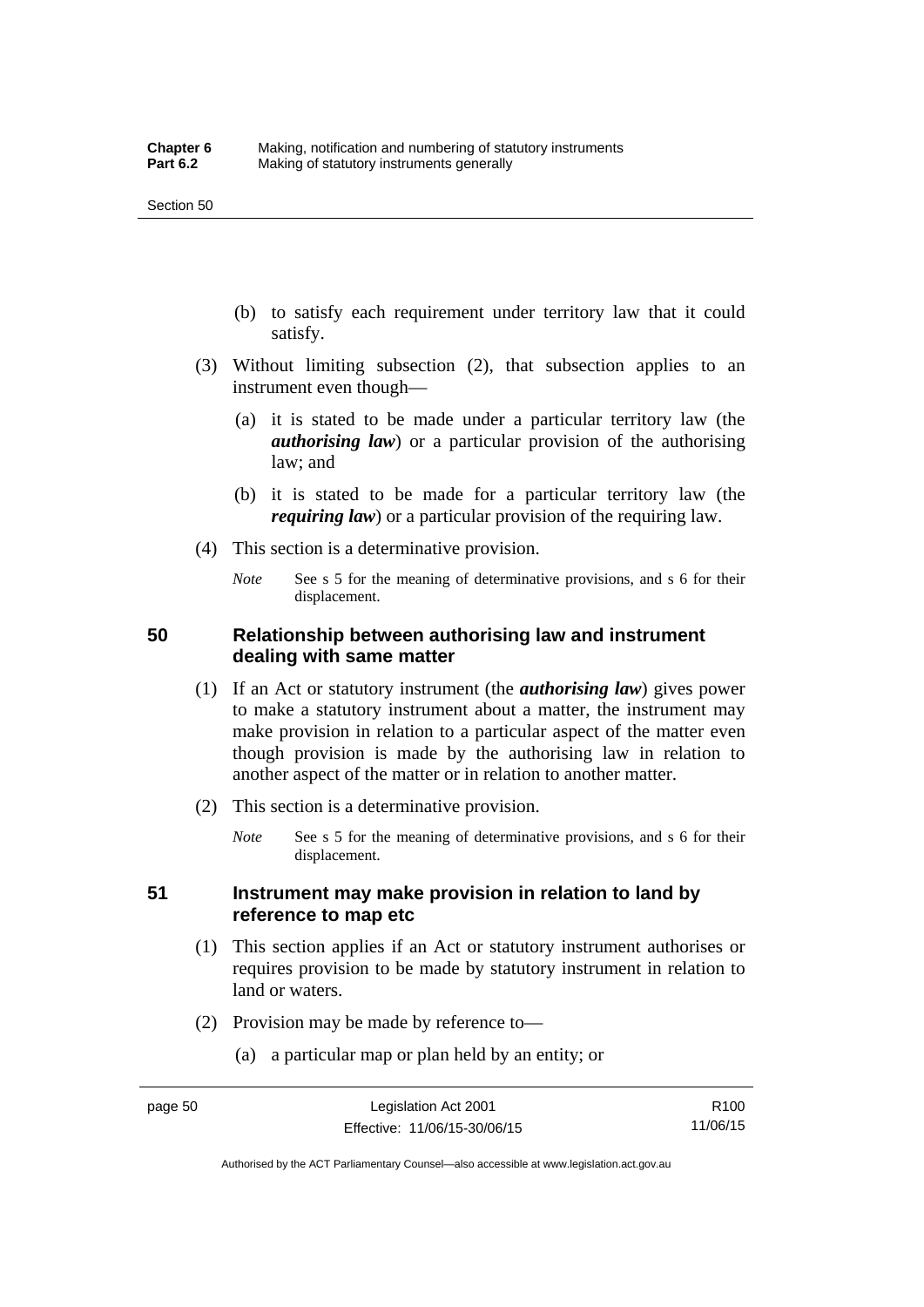(b) a particular entry in a register kept by an entity;

if the map, plan or register is available for inspection (on the internet or otherwise) by members of the public, whether or not on payment of a fee.

### **52 Instrument may authorise determination of matter etc**

- (1) This section applies if an Act or statutory instrument (the *authorising law*) authorises or requires provision to be made about a matter by statutory instrument.
- (2) A statutory instrument made under the authorising law may make provision about the matter by authorising or requiring a stated entity to make provision about the matter, or any aspect of the matter, whether or not from time to time.
- (3) This section is a determinative provision.
	- *Note* See s 5 for the meaning of determinative provisions, and s 6 for their displacement.
- (4) In this section:

*provision*, for a matter, includes determining or regulating the matter, applying the instrument to the matter, being satisfied or forming an opinion about anything relating to the matter, or doing anything else in relation to the matter.

#### **Example**

If an Act provides that an application is to be in a prescribed form, a regulation made under the Act may provide that the form is to be a form approved by the Minister.

*Note* An example is part of the Act, is not exhaustive and may extend, but does not limit, the meaning of the provision in which it appears (see s 126 and s 132).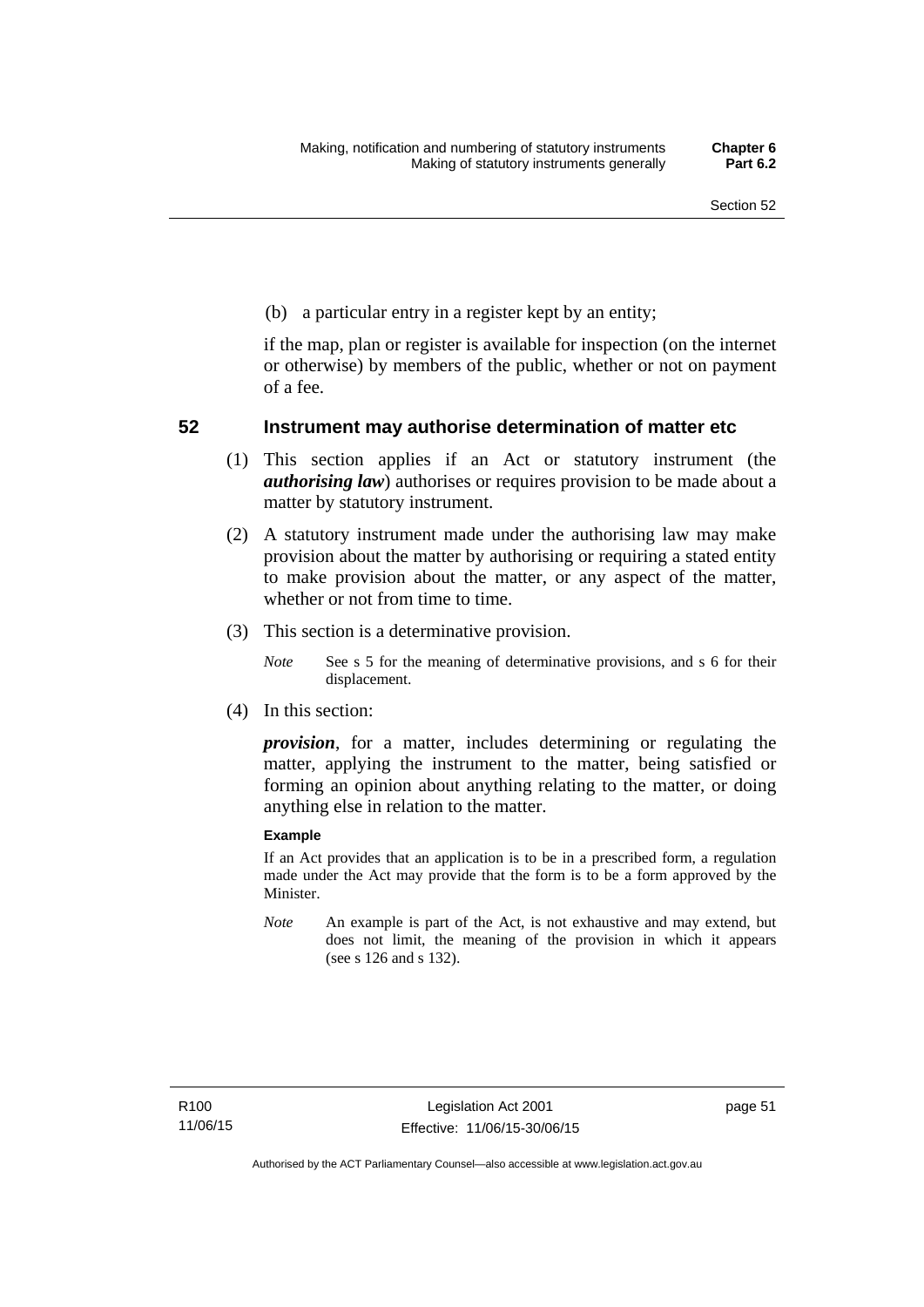### **53 Instrument may prohibit**

- (1) If an Act or statutory instrument authorises or requires a matter to be regulated (however described) by statutory instrument, the power may be exercised by prohibiting by statutory instrument the matter or any aspect of the matter.
- (2) This section is a determinative provision.
	- *Note* See s 5 for the meaning of determinative provisions, and s 6 for their displacement.

### **54 Instrument may require making of statutory declaration**

- (1) If an Act or statutory instrument (the *authorising law*) gives power to make a statutory instrument, the instrument may require the making of a statutory declaration.
	- *Note* The *[Statutory Declarations Act 1959](http://www.comlaw.gov.au/Series/C2004A07365)* (Cwlth) applies to the making of statutory declarations under territory laws (see that Act, s 5).
- (2) Subsection (1) applies—
	- (a) whether or not the authorising law authorises or requires penalties to be prescribed by instrument; and
	- (b) if the authorising law authorises or requires penalties to be prescribed by instrument—irrespective of the level of penalties that may be prescribed.
- (3) This section is a determinative provision.
	- *Note* See s 5 for the meaning of determinative provisions, and s 6 for their displacement.

R100 11/06/15

Authorised by the ACT Parliamentary Counsel—also accessible at www.legislation.act.gov.au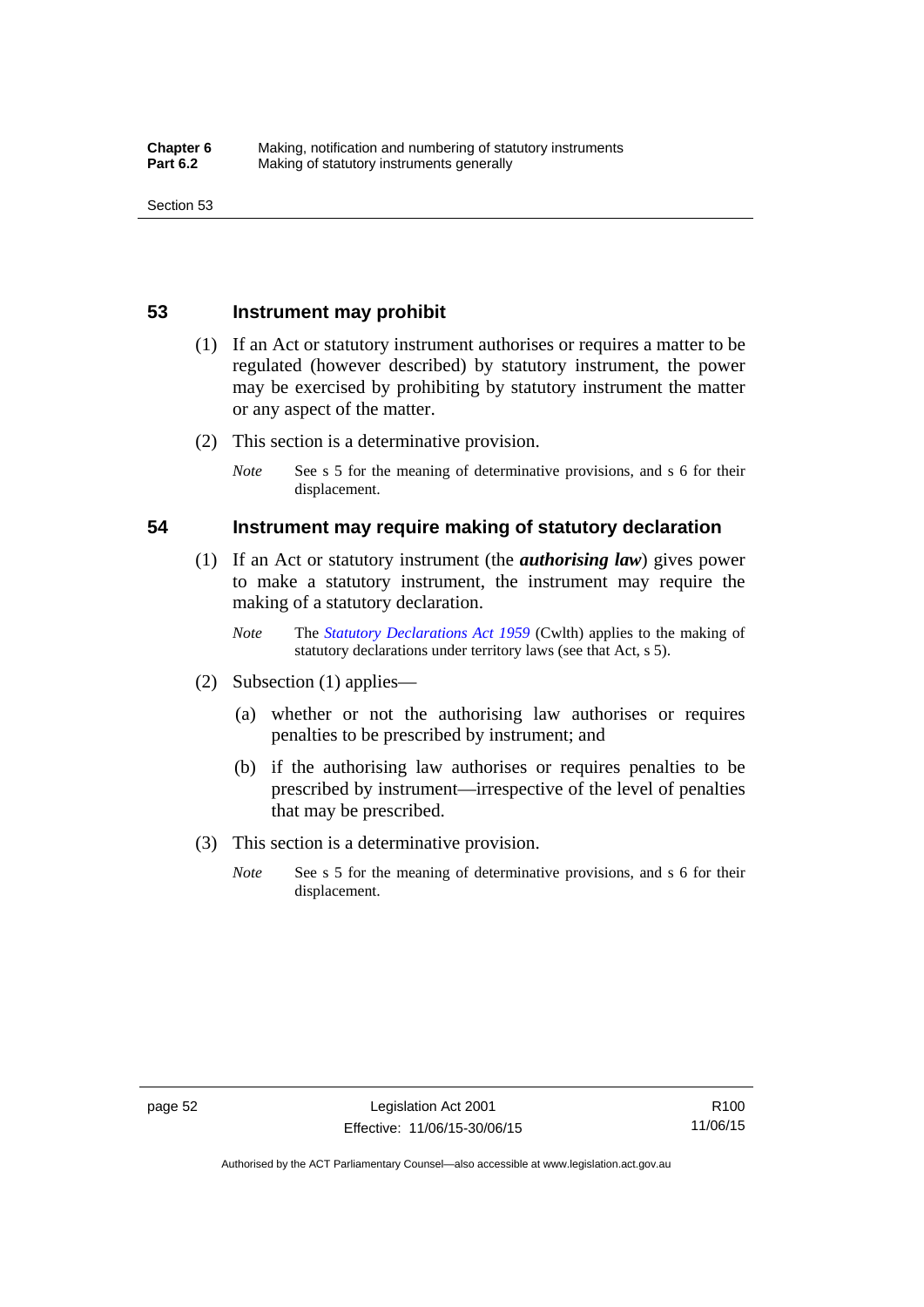# **Part 6.3 Making of certain statutory instruments about fees**

### **55 Definitions—pt 6.3**

In this part:

*fee* includes a charge or other amount.

*provide* a service includes exercise a function.

*service* includes a function or facility.

### **56 Determination of fees by disallowable instrument**

- (1) This section applies if an Act (the *authorising law*) authorises fees to be determined for an Act or statutory instrument (the *relevant law*).
- (2) The authorising law authorises a fee to be determined in relation to any matter under or related to the relevant law.
- (3) To remove any doubt, a fee may be determined for a provision of the relevant law even though the provision does not mention a fee.

#### **Example**

The X Act, s 15 provides for a person to apply for an approval but makes no mention of a fee for the approval. However, the Act, s 79 (1) provides:

(1) The Minister may determine fees for this Act.

Because s 79 (1) permits a fee to be determined 'for this Act', this Act, s 56 applies in relation to s 15 and the Minister may, in writing, determine an application fee for the approval.

- *Note 1* The determination of a fee by a Minister under an Act is a disallowable instrument and must be in writing (see s 9 (1) (b) and s 42 (2)).
- *Note 2* An example is part of the Act, is not exhaustive and may extend, but does not limit, the meaning of the provision in which it appears (see s 126 and s 132).

page 53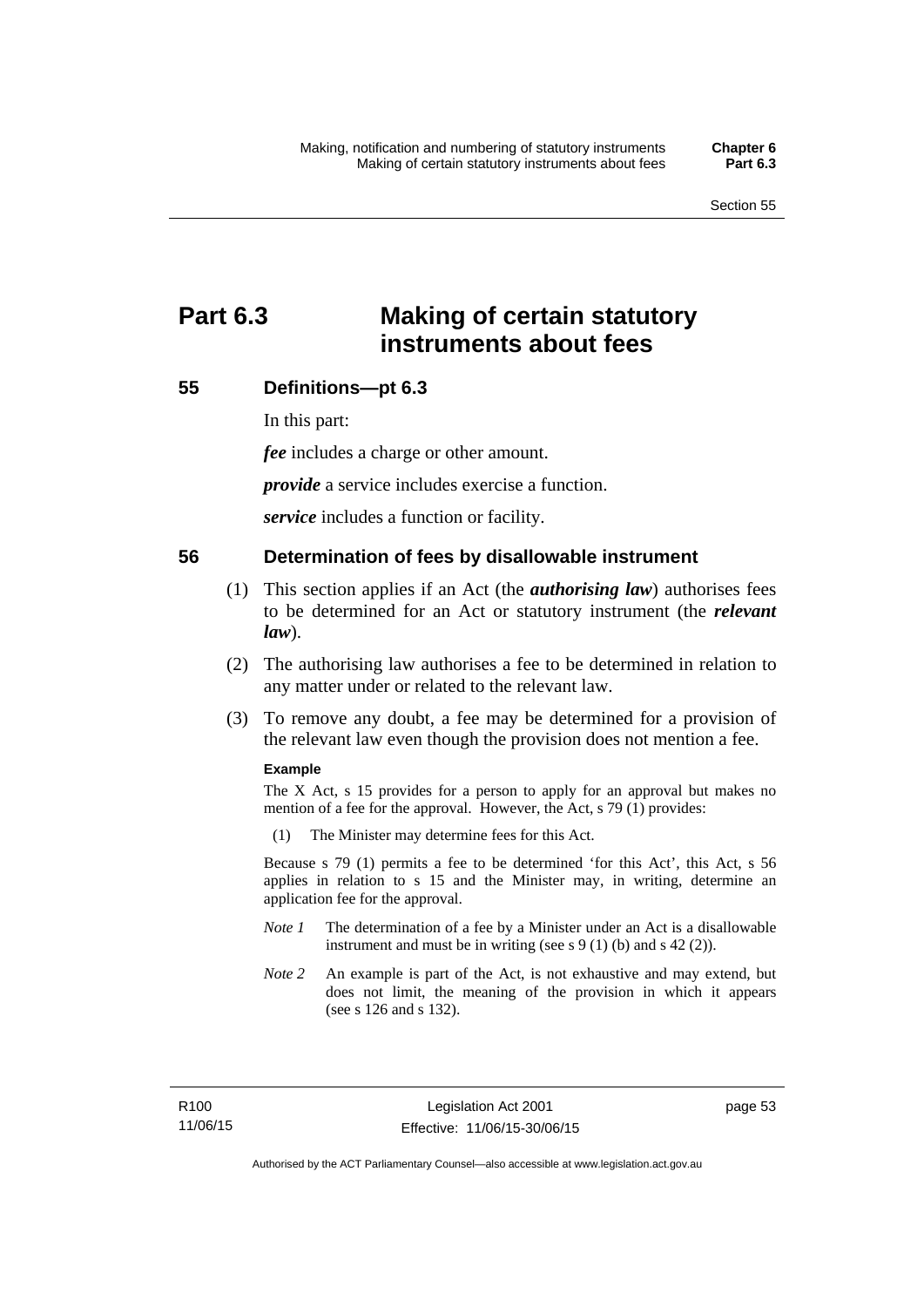- (4) A fee may be determined—
	- (a) by stating the fee; or
	- (b) by setting a rate, or providing a formula or other method, by which the fee is to be worked out; or
	- (c) by a combination of a stated fee and a rate, formula or other method.

#### **Examples—different methods of determining fees**

An instrument may determine a fee by stating an amount (eg \$250), or a rate (eg \$7.50 per kilogram). An instrument may also determine a fee by providing a formula. For example, the fee for a licence issued for part of a year could be worked out using the following formula:

annual fee  $\times$  whole and part months for which licence issued  $\frac{12}{\sqrt{12}}$ 

- (5) The determination—
	- (a) must provide by whom the fee is payable; and
	- (b) must provide to whom the fee is to be paid; and
	- (c) may make provision about the circumstances in which the fee is payable; and
	- (d) may make provision about exempting a person from payment of the fee; and
	- (e) may make provision about when the fee is payable and how it is to be paid (for example, as a lump sum or by instalments); and
	- (f) may mention the service for which the fee is payable; and
	- (g) may make provision about waiving, postponing or refunding the fee (completely or partly); and
	- (h) may make provision about anything else relating to the fee.

Authorised by the ACT Parliamentary Counsel—also accessible at www.legislation.act.gov.au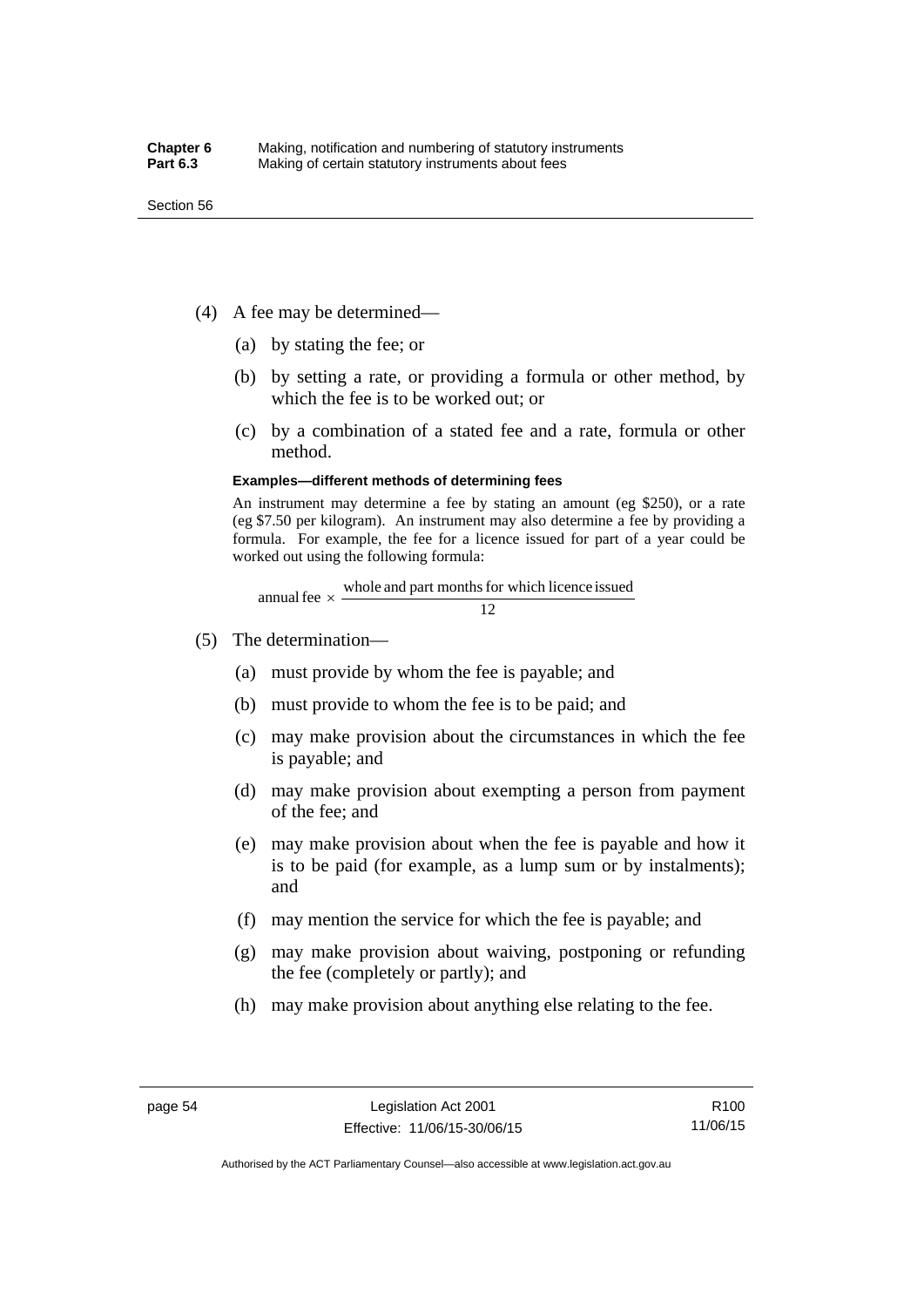### **Example—par (a)**

a provision that the owner for the time being of a vehicle is liable for any unpaid registration fee

#### **Examples—par (c)**

- 1 a provision that a document prepared and submitted in accordance with a condition imposed under the Act be accompanied by a fee
- 2 a provision that royalty ceases to be payable if the percentage of recoverable minerals is less than the prescribed limit

#### **Examples—par (e)**

- 1 a provision that a levy is payable within 30 days after the day goods are sold
- 2 a provision that, if a licensee fails to pay an instalment payable in the financial year within 14 days after the day it is payable, all remaining instalments payable in the financial year become payable

#### **Example—par (g)**

a provision that a stated official may waive all or part of a charge in stated circumstances, including if the official is satisfied about a stated circumstance

- (6) This section is a determinative provision.
	- *Note* See s 5 for the meaning of determinative provisions, and s 6 for their displacement.

- **57 Fees payable in accordance with determination etc**  (1) A fee determined by a disallowable instrument is payable by the
	- person by whom the fee is payable under the determination, in relation to the service (if any) mentioned in the determination and in accordance with the determination, to the person to whom the fee is payable under the determination.
	- (2) If a service is mentioned in the determination, the fee is payable before the service is provided unless the determination provides otherwise.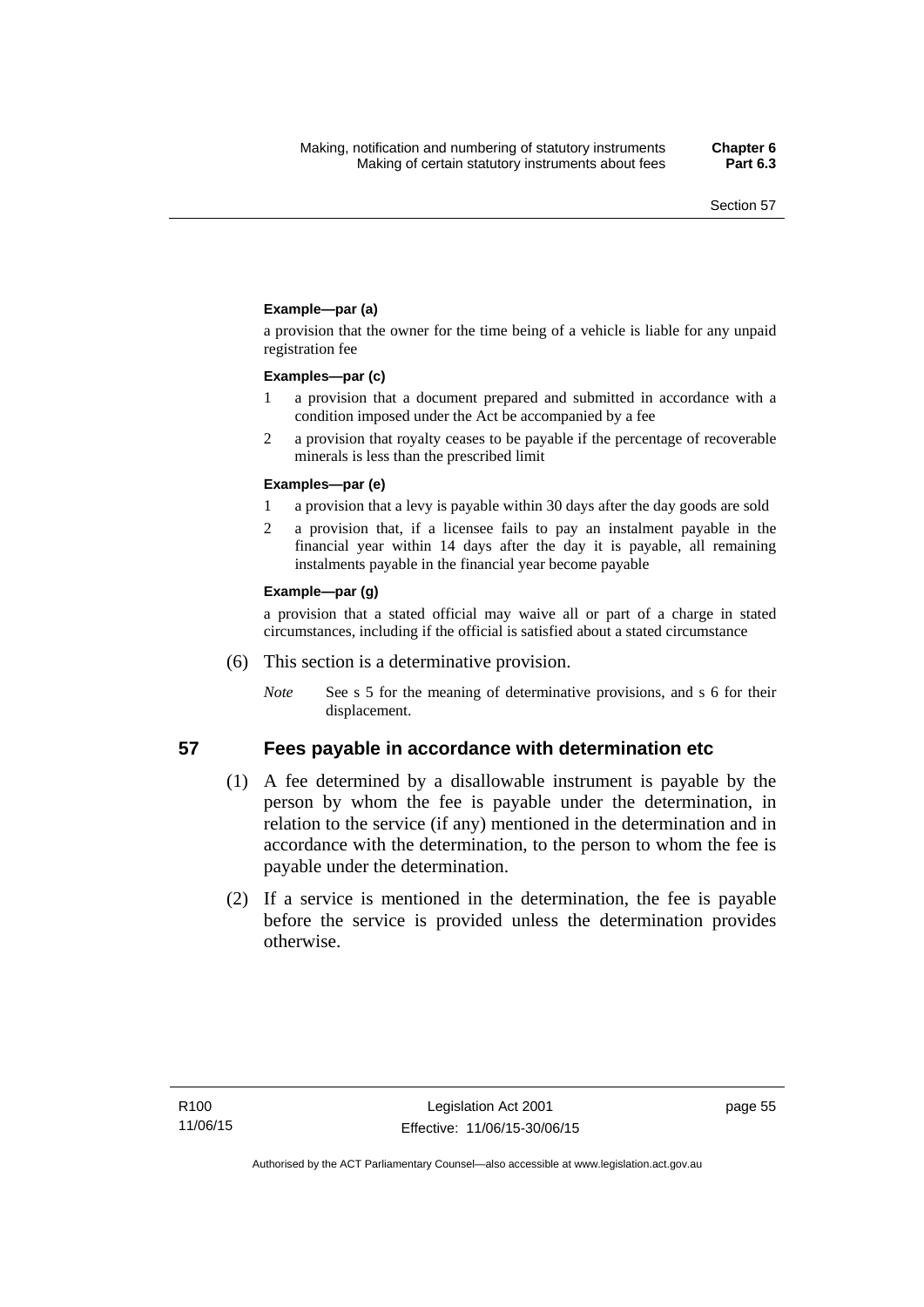#### Section 58

 (3) If the fee is payable in relation to a service mentioned in the determination and the fee has not been paid in accordance with the determination, no-one is obliged to provide the service.

#### **Examples**

- 1 If a fee for a service is payable in advance under a disallowable instrument and the fee is not paid, there is no obligation to provide the service.
- 2 If fees for services over a period of time are payable by instalment under a disallowable instrument and the person paying the fees falls behind in payments on the instalments, there is no obligation to provide further services for the person.
- *Note* An example is part of the Act, is not exhaustive and may extend, but does not limit, the meaning of the provision in which it appears (see s 126 and s 132).
- (4) Subsection (3) applies to a service even though, apart from that subsection, someone is under a duty to provide the service.

#### **Example**

A provision of an Act provides that a registrar 'must' renew a licence if the holder of the licence applies to the registrar for its renewal before the end of the licence term. If a fee is determined for renewal of the licence, the registrar is not required to renew the licence unless the fee is paid.

- (5) This section is a determinative provision.
	- *Note* See s 5 for the meaning of determinative provisions, and s 6 for their displacement.

## **58 Regulations may make provision about fees**

- (1) This section applies if an Act (the *authorising law*)—
	- (a) authorises or requires fees to be determined for the authorising law, or another Act or a statutory instrument (the *fees law*); and
	- (b) the authorising law authorises the making of regulations by the Executive.

Authorised by the ACT Parliamentary Counsel—also accessible at www.legislation.act.gov.au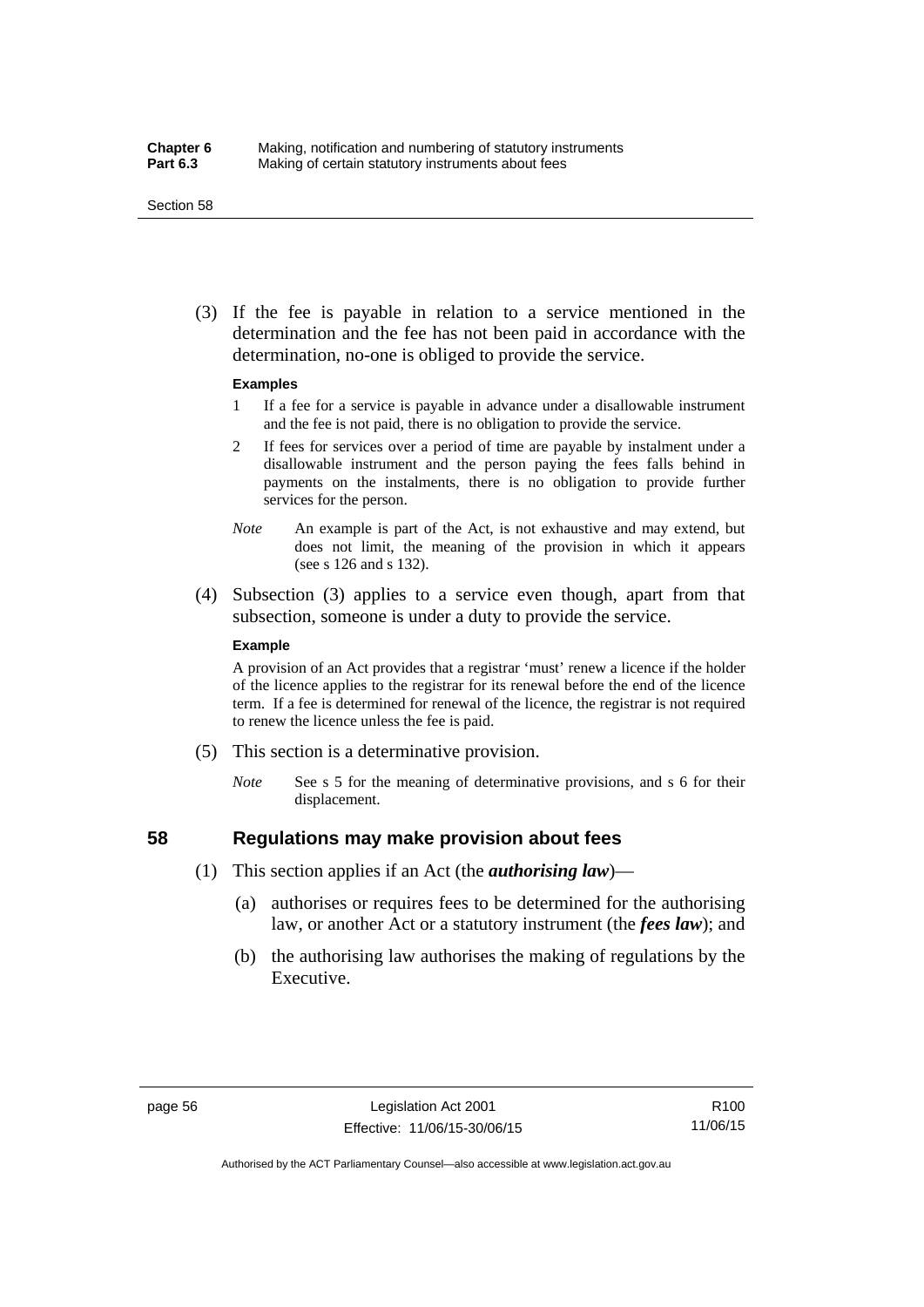- (2) A regulation under the authorising law may make provision in relation to—
	- (a) the payment, collection and recovery of determined fees; and
	- (b) the waiver, postponement or refund of the fees (completely or partly); and
	- (c) anything else about which provision may, under section 56 (Determination of fees by disallowable instrument), be made by determination in relation to determined fees.
- (3) The power mentioned in subsection (2) (b) includes power to make provision in relation to an entitlement to a waiver, postponement or refund of determined fees in circumstances prescribed by regulation (including the removal of a statutory capacity).
- (4) A regulation or the authorising law may make provision in relation to the payment of determined fees by cheque or credit card, including, for example, the consequences of a cheque not being honoured on presentation or a credit card transaction not being honoured.
- (5) A regulation or the authorising law may make provision in relation to the removal of a statutory capacity if any determined fee—
	- (a) is not paid when it is required to be paid; or
	- (b) is paid by cheque and the cheque is not honoured on presentation; or
	- (c) is paid by credit card and the credit card transaction is not honoured.
- (6) A regulation or the authorising law may make provision in relation to the restoration of a statutory capacity (whether prospectively or during any past period).
- (7) This section is in addition to any provision of the authorising law or fees law.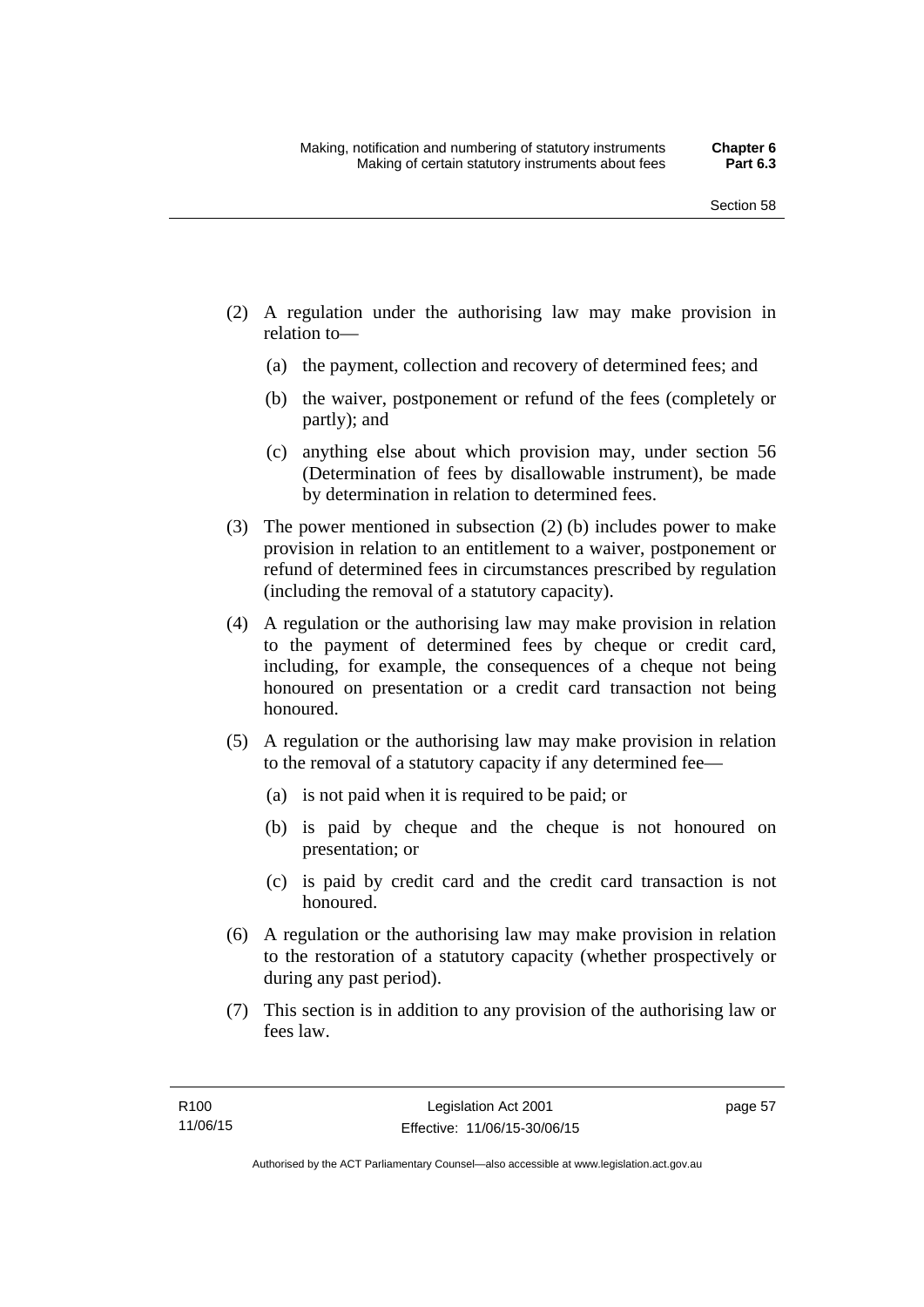- (8) This section is a determinative provision.
	- *Note* See s 5 for the meaning of determinative provisions, and s 6 for their displacement.
- (9) In this section:

*credit card* includes debit card.

*removal*, of a statutory capacity, includes suspension, cancellation, revocation, withdrawal, surrender or other prescribed restriction or termination of a statutory capacity under the fees law or authorising law.

*statutory capacity* includes an accreditation, approval, assessment, authority, certificate, condition, decision, determination, exemption, licence, permission, permit, registration or other prescribed thing giving a status, privilege or benefit under the fees law or authorising law (whether or not required under either law for doing anything).

page 58 Legislation Act 2001 Effective: 11/06/15-30/06/15

R100 11/06/15

Authorised by the ACT Parliamentary Counsel—also accessible at www.legislation.act.gov.au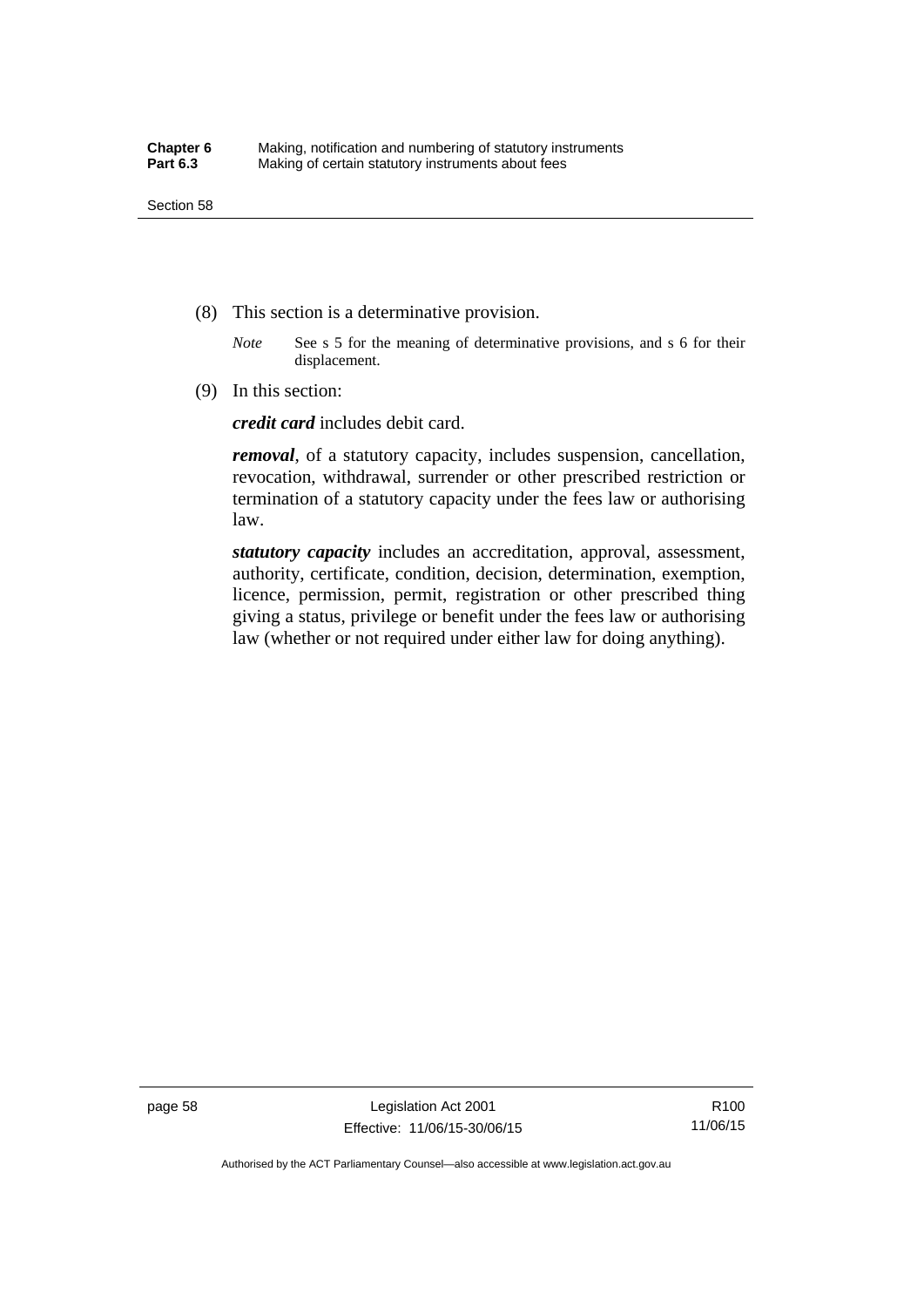# **Part 6.4 Numbering and notification of legislative instruments**

## **59 Numbering**

- (1) The legislative instruments registered in each year must be numbered by the parliamentary counsel as nearly as practicable in the order in which they are notified.
- (2) However, the parliamentary counsel may—
	- (a) allocate different kinds of legislative instruments to different series for numbering purposes; or
	- (b) add distinguishing letters to numbers to indicate the kind of legislative instrument.

## **Examples**

- 1 The parliamentary counsel may number subordinate laws, disallowable instruments, commencement notices and other legislative instruments in different series.
- 2 The parliamentary counsel may add the letters 'SL' to the numbers of registered subordinate laws, the letters 'DI' to the numbers of registered disallowable instruments and the letters 'CN' to the numbers of registered commencement notices.
- *Note* An example is part of the Act, is not exhaustive and may extend, but does not limit, the meaning of the provision in which it appears (see s 126 and s 132).
- (3) Also, a regulation may provide that this section does not apply to a notifiable instrument of a kind prescribed by regulation.

## **60 Correction etc of name of instrument**

- (1) This section applies if a legislative instrument, or a statutory instrument entered on the register under section 19 (3), is unnamed or the name it gives to itself—
	- (a) includes a year that is not the year in which the instrument was notified; or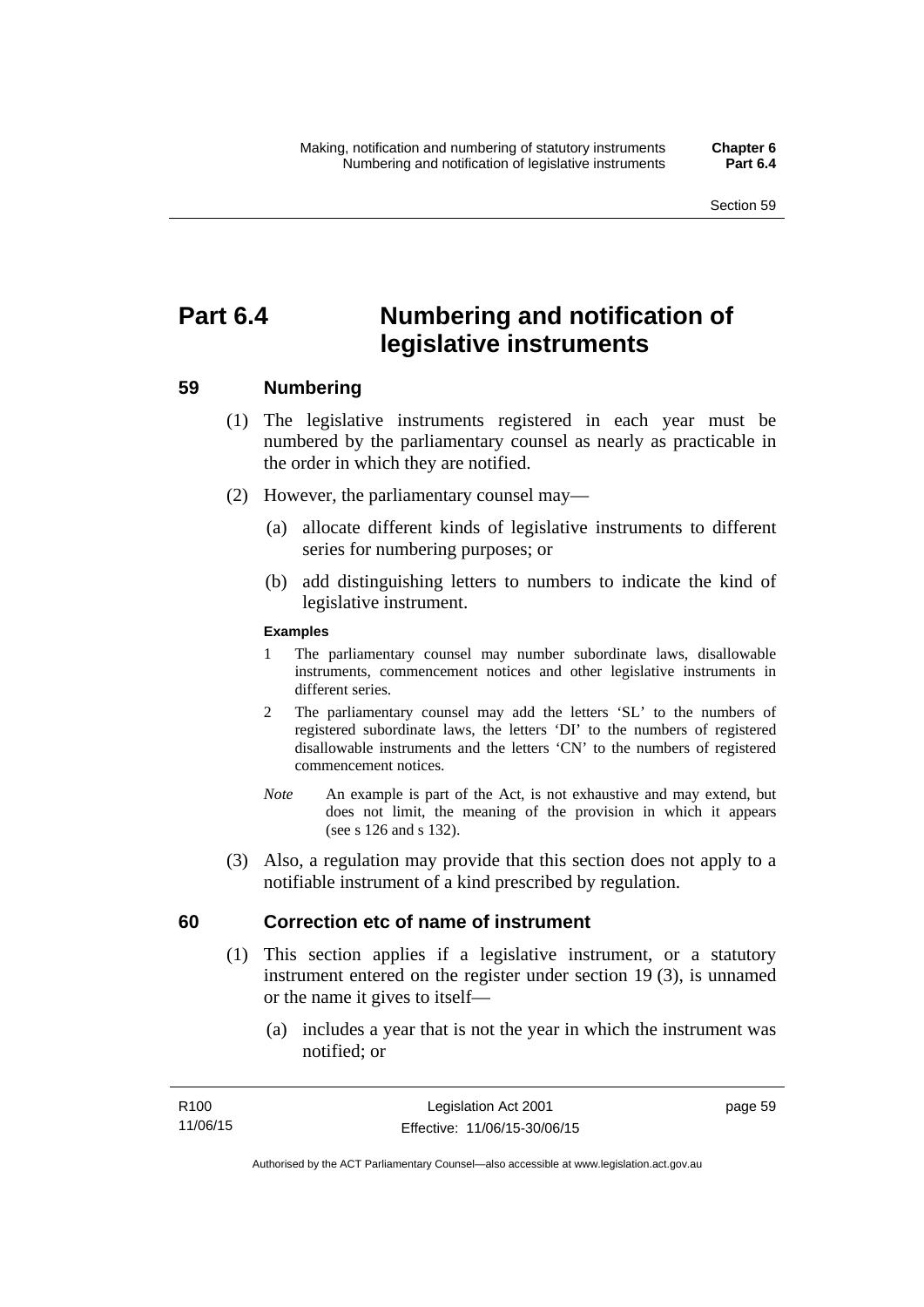#### Section 60

- (b) is the same as another instrument that has been, or is to be, notified under this Act; or
- (c) includes a number that is not consecutive with other instruments that have been notified under this Act; or
- (d) does not include a number that would give the instrument a unique name; or
- (e) is otherwise not in accordance with current legislative drafting practice.

## **Example—par (c)**

A legislative instrument has the name '*XYZ Amendment Rule 2000* (*No 5*)'. Legislative instruments with the names '*XYZ Amendment Rule 2000 (No 1)*', '*XYZ Amendment Rule 2000 (No 2)*' and '*XYZ Amendment Rule 2000 (No 3)*' have already been notified under the Act

#### **Example—par (d)**

A legislative instrument has the name '*XYZ Amendment Rule 2000 (No )*'.

#### **Example—par (e)**

A legislative instrument has the name '*XYY Amendment Order 2002 (No 1)*'. The instrument was made under the *XYZ Act 2000* (the *authorising Act*). The name of the instrument does not correctly reflect the name of the authorising Act.

- *Note* An example is part of the Act, is not exhaustive and may extend, but does not limit, the meaning of the provision in which it appears (see s 126 and s 132).
- (2) The parliamentary counsel may, before notifying the instrument under this Act—
	- (a) add a name to an unnamed instrument; or
	- (b) amend the instrument's name to bring it into line with current legislative drafting practice.
- (3) If the name of an instrument is added or amended under this section, the instrument has effect for all purposes as if the instrument were made with the name as added or amended.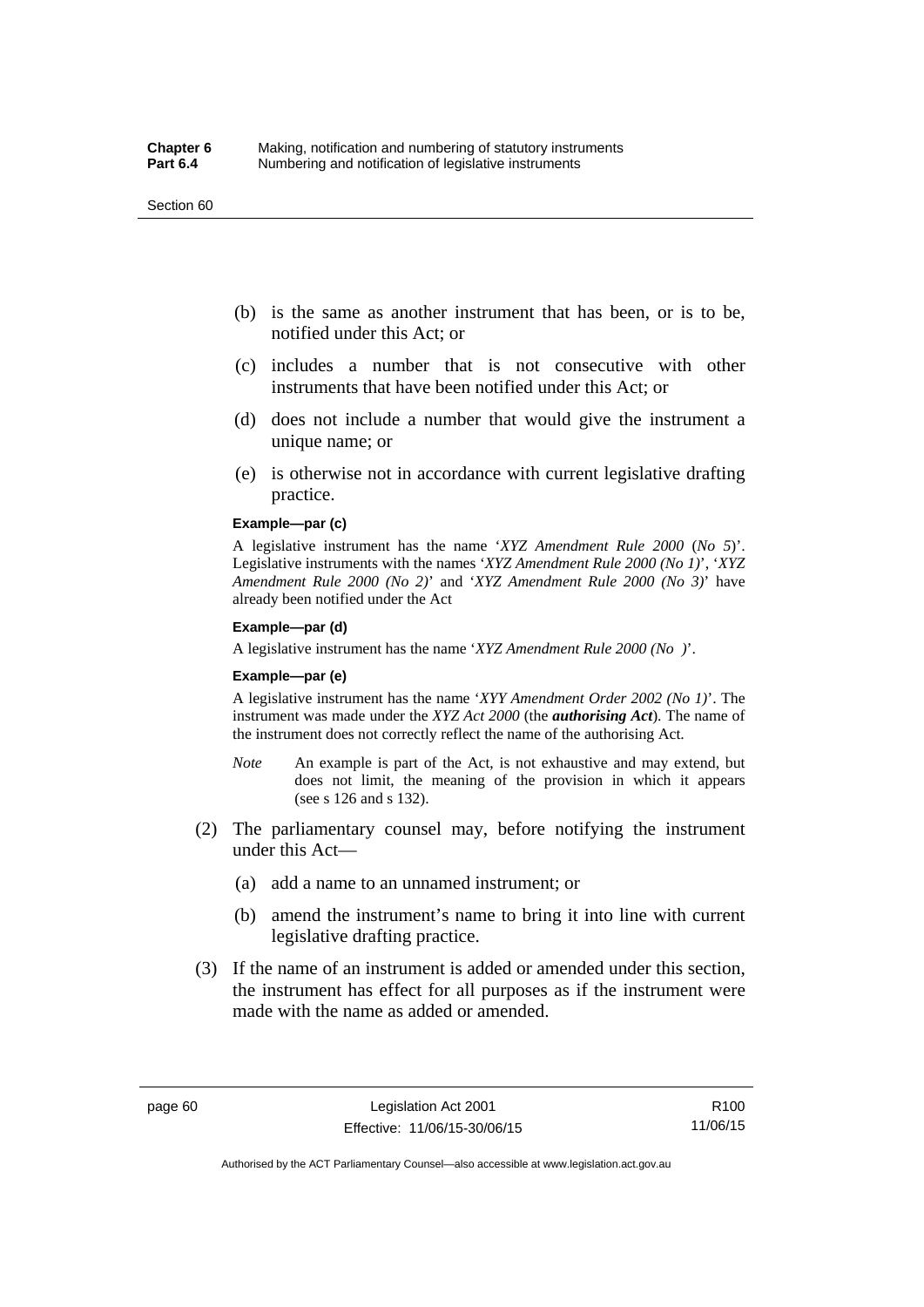(4) If the name of an instrument is added or amended under this section, the parliamentary counsel may make a corresponding change to any explanatory statement or regulatory impact statement for the instrument.

## **60A Correction of name of explanatory statement etc**

- (1) This section applies if an explanatory statement or regulatory impact statement for a legislative instrument—
	- (a) does not include the instrument's number or name in an appropriate place; or
	- (b) includes a reference to the instrument's number or name that is incorrect.
- (2) The parliamentary counsel may, before entering the statement in the register—
	- (a) include the instrument's number or name in an appropriate place in the statement; or
	- (b) correct the reference to the instrument's number or name.

## **61 Notification of legislative instruments**

- (1) If a legislative instrument is made, an authorised person for making a notification request for the instrument may ask the parliamentary counsel to notify the making of the instrument.
- (2) If an authorised person for making a notification request for a legislative instrument asks the parliamentary counsel to notify the making of the instrument and complies with the requirements (if any) prescribed by regulation (whether in relation to the form of the instrument, in relation to the making of the request or otherwise), the parliamentary counsel must—
	- (a) notify the making of the instrument in the register; or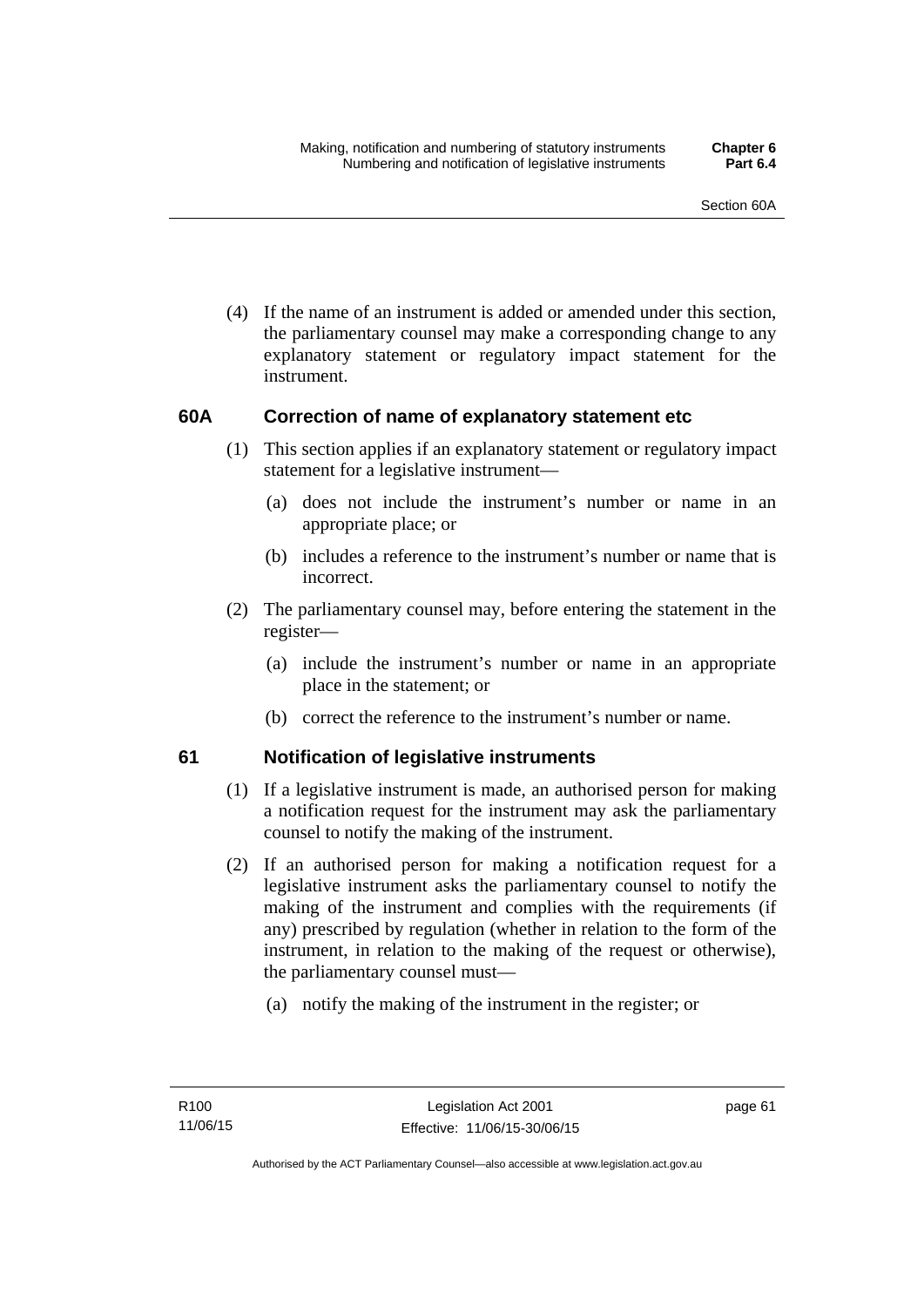#### Section 61

 (b) if it is not practicable to notify the making of the instrument in the register—notify the making of the instrument in another place the parliamentary counsel considers appropriate.

#### **Examples—other places**

- 1 another government website
- 2 outside the Legislative Assembly
- *Note* An example is part of the Act, is not exhaustive and may extend, but does not limit, the meaning of the provision in which it appears (see s 126 and s 132).
- (3) The making of the legislative instrument is notified in the register by entering in the register—
	- (a) a statement that the instrument has been made; and
	- (b) the text of the instrument.
- (4) The making of the legislative instrument is notified under subsection  $(2)$  (b) by—
	- (a) publishing the text of the instrument in the place decided by the parliamentary counsel under subsection (2) (b); or
	- (b) publishing in that place a statement that—
		- (i) the instrument has been made; and
		- (ii) copies of the instrument can be obtained at a stated place or stated places (whether by purchase or otherwise).
- (5) If the making of the legislative instrument is notified under subsection  $(2)$  (b), the parliamentary counsel must as soon as practicable enter in the register—
	- (a) a statement that the instrument—
		- (i) has been made; and
		- (ii) was notified in the stated place on a stated date; and
	- (b) the text of the instrument.

Authorised by the ACT Parliamentary Counsel—also accessible at www.legislation.act.gov.au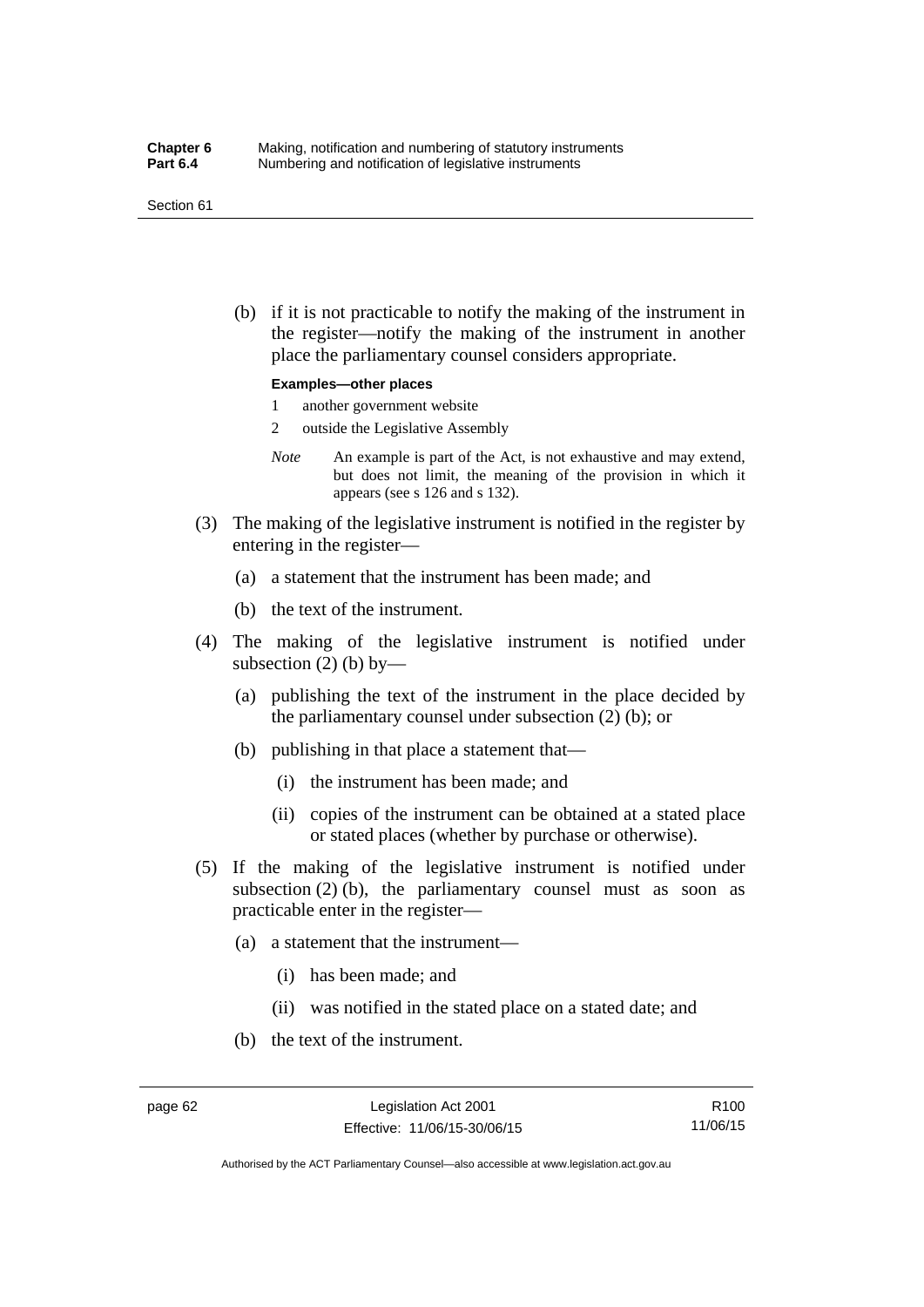- (6) If the making of the legislative instrument is notified by publishing the statement mentioned in subsection (4) (b), copies of the instrument must be available on the day of publication, or as soon as practicable after that day, at the stated place or each of the stated places.
- (7) If on that day no copies of the legislative instrument are available at the stated place or any of the stated places, the parliamentary counsel must give the Minister a statement—
	- (a) that copies of the instrument were not available; and
	- (b) explaining why they were not available.
- (8) The Minister must present the statement to the Legislative Assembly not later than 6 sitting days after receiving it.
- (9) Despite subsection (2), the parliamentary counsel may notify the making of a legislative instrument even though a requirement prescribed by regulation for subsection (2) (a *prescribed requirement*) is not complied with.
- (10) The notification of a legislative instrument is valid even if—
	- (a) a prescribed requirement was not complied with; or
	- (b) the notification was made on the request of a person who was not, or was no longer, a delegate of an authorised person for making a notification request for the instrument.
- (11) This section is a determinative provision.
	- *Note* See s 5 for the meaning of determinative provisions, and s 6 for their displacement.
- (12) In this section:

*authorised person*, for making a notification request for a legislative instrument, means—

(a) the maker of the instrument; or

page 63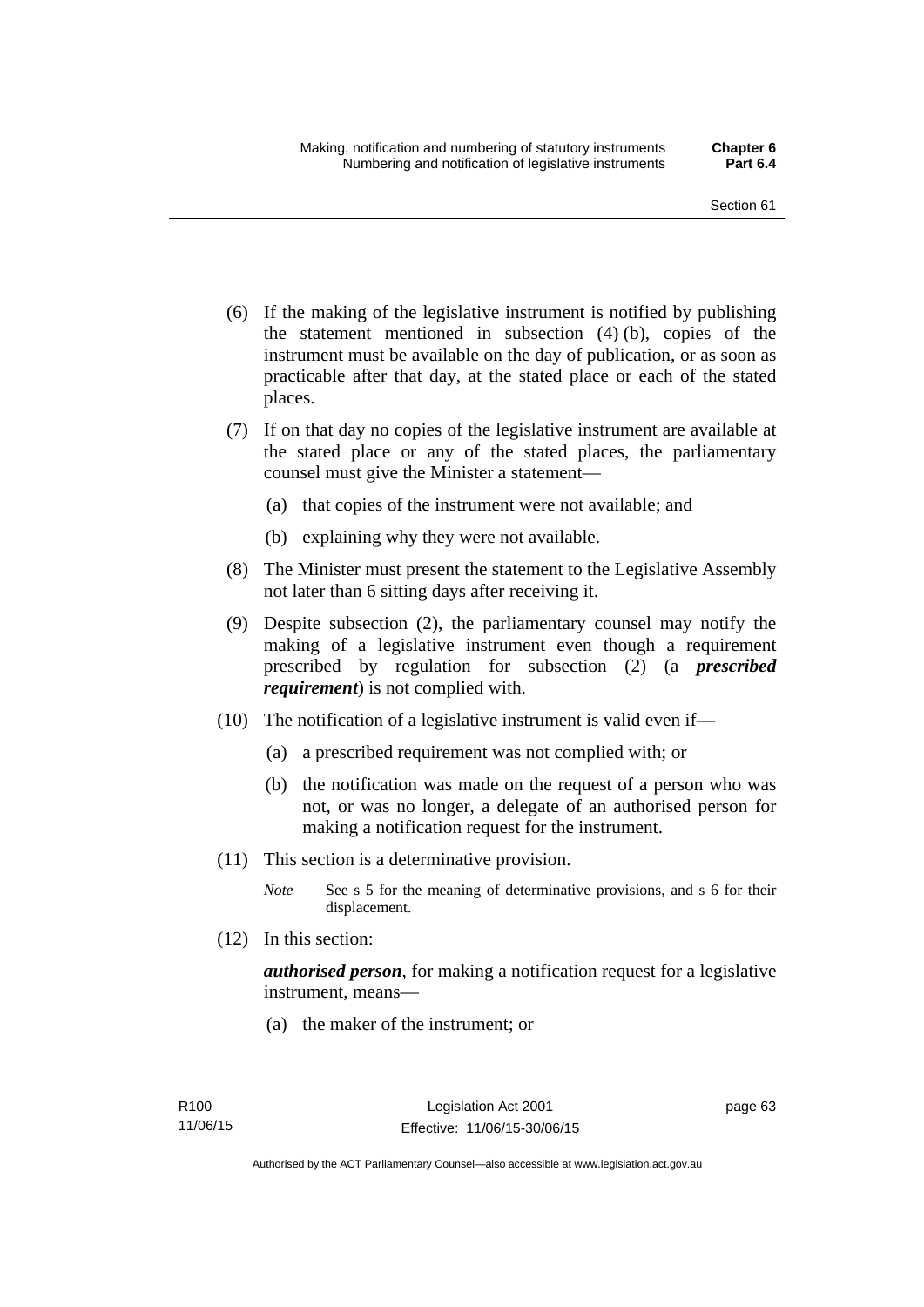- (b) for a legislative instrument made by the Executive—a Minister or director-general; or
- (c) for a legislative instrument made by a Minister—a director-general; or
- (d) for a legislative instrument made by the rule-making committee—
	- (i) the secretary of the committee; or
	- (ii) the registrar of a court or tribunal in relation to which the instrument applies; or
- (e) for any other legislative instrument made by a court or tribunal, or by a member (however described) of a court or tribunal the registrar of the court or tribunal; or
- (f) for any other legislative instrument (other than an instrument prescribed by regulation for this paragraph)—a director-general; or
- (g) for a legislative instrument prescribed by regulation for this paragraph—a person prescribed by regulation as an authorised person for making a notification request for the instrument.

*rule-making committee* means the rule-making committee established under the *[Court Procedures Act 2004](http://www.legislation.act.gov.au/a/2004-59)*.

## **62 Effect of failure to notify legislative instrument**

- (1) A legislative instrument is not enforceable by or against the Territory or anyone else unless it is notified.
- (2) This section is a determinative provision.
	- *Note* See s 5 for the meaning of determinative provisions, and s 6 for their displacement.

R100 11/06/15

Authorised by the ACT Parliamentary Counsel—also accessible at www.legislation.act.gov.au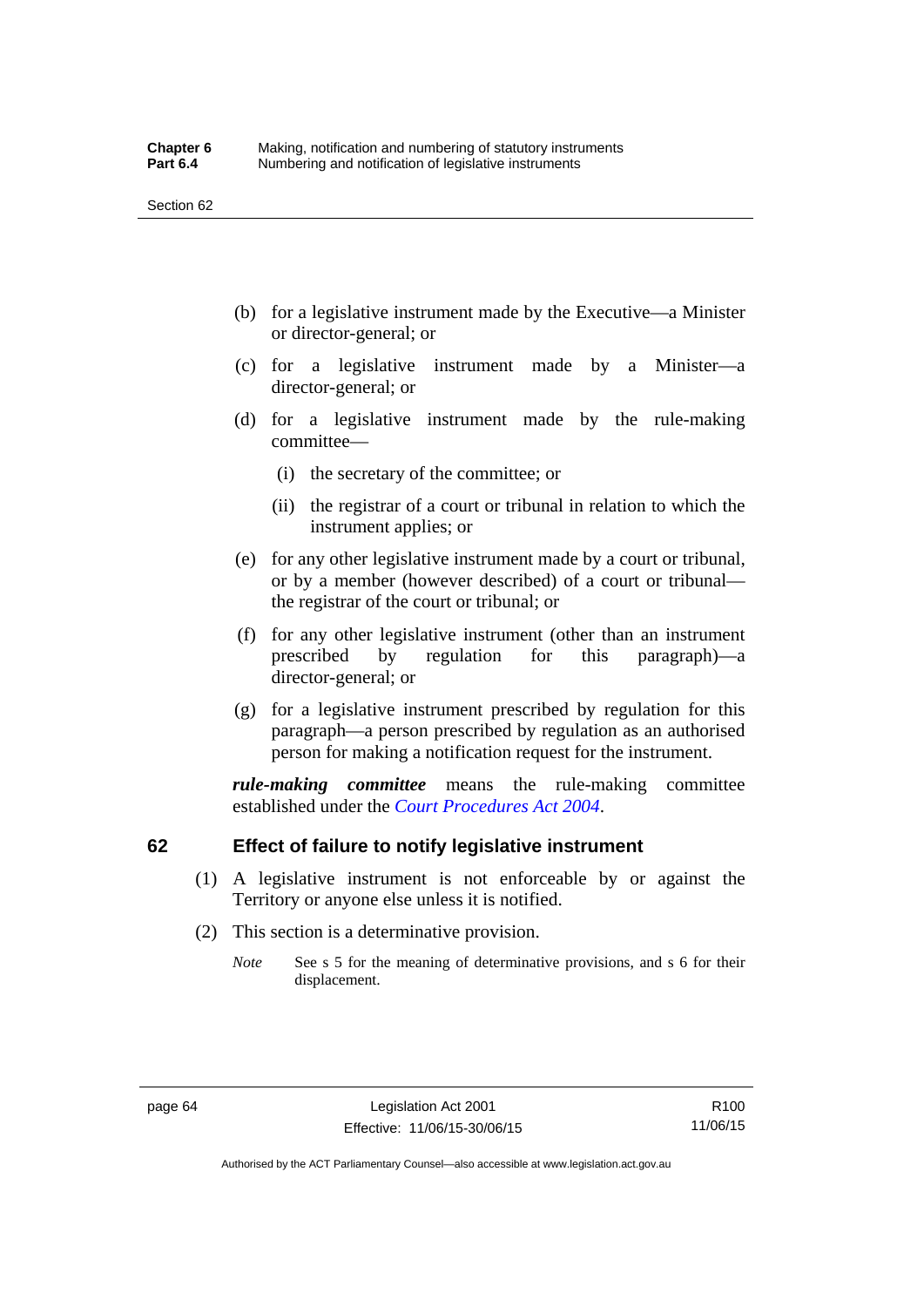## **63 References to** *notification* **of legislative instruments**

In an Act or statutory instrument, a reference to the *notification* of a legislative instrument is a reference to the instrument having been notified in the register, the gazette or otherwise under section  $61$  (2) (b).

Authorised by the ACT Parliamentary Counsel—also accessible at www.legislation.act.gov.au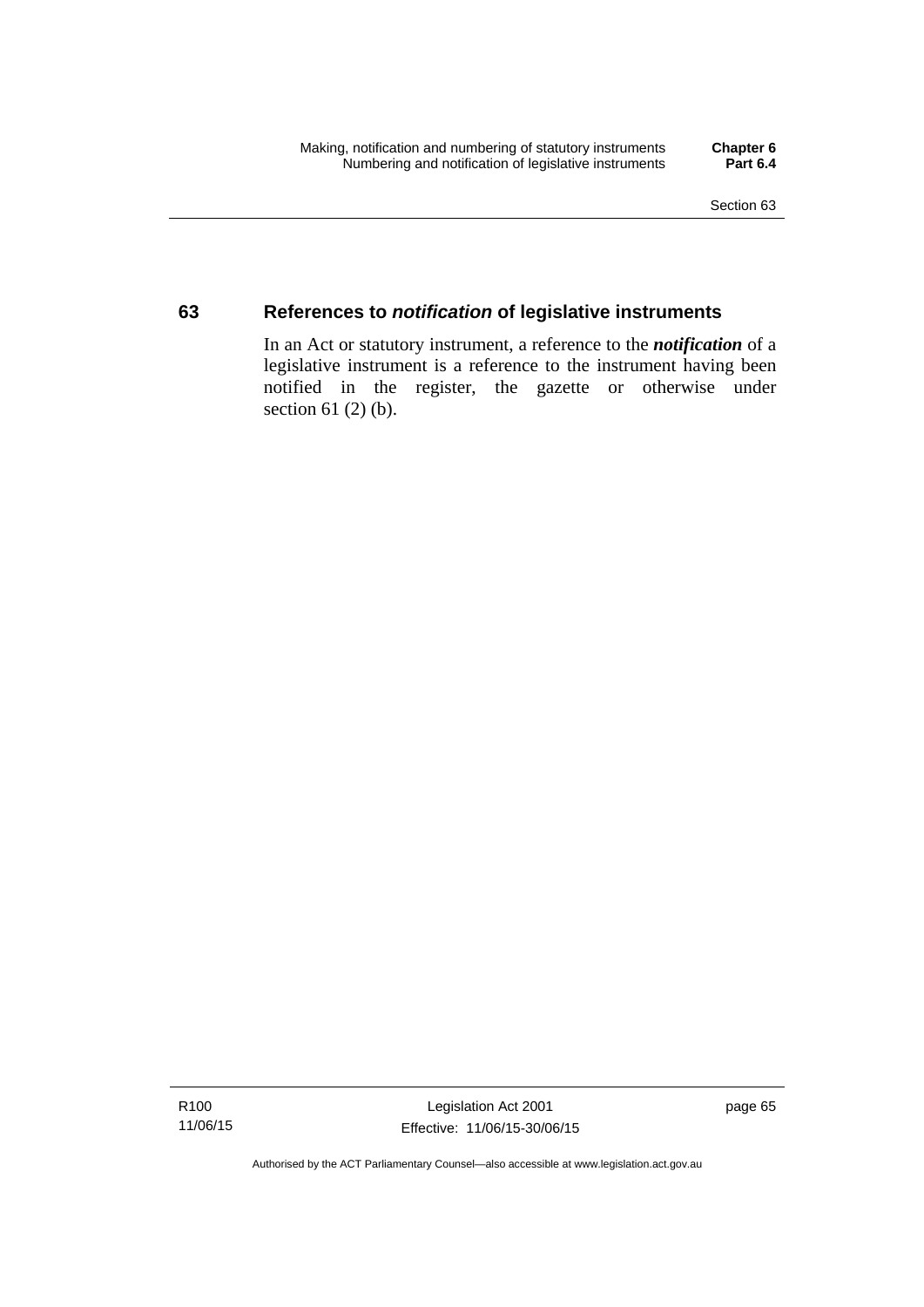#### **Chapter 7** Presentation, amendment and disallowance of subordinate laws and disallowable instruments

# **Chapter 7** Presentation, amendment and **disallowance of subordinate laws and disallowable instruments**

*Note* In this chapter, a reference to a subordinate law or disallowable instrument includes a reference to a provision of a subordinate law or disallowable instrument (see s 8 (2) and s 9 (2)).

## **64 Presentation of subordinate laws and disallowable instruments**

- (1) A subordinate law or disallowable instrument must be presented to the Legislative Assembly not later than 6 sitting days after its notification day.
- (2) If a subordinate law or disallowable instrument is not presented in accordance with subsection (1), it is taken to be repealed.
- (3) This section is a determinative provision.
	- *Note* See s 5 for the meaning of determinative provisions, and s 6 for their displacement.

## **65 Disallowance by resolution of Assembly**

- (1) This section applies if notice of a motion to disallow a subordinate law or disallowable instrument is given in the Legislative Assembly not later than 6 sitting days after the day it is presented to the Assembly.
- (2) If the Legislative Assembly passes a resolution to disallow the subordinate law or disallowable instrument, it is taken to be repealed—
	- (a) on the day after the day the disallowance is notified; or

Authorised by the ACT Parliamentary Counsel—also accessible at www.legislation.act.gov.au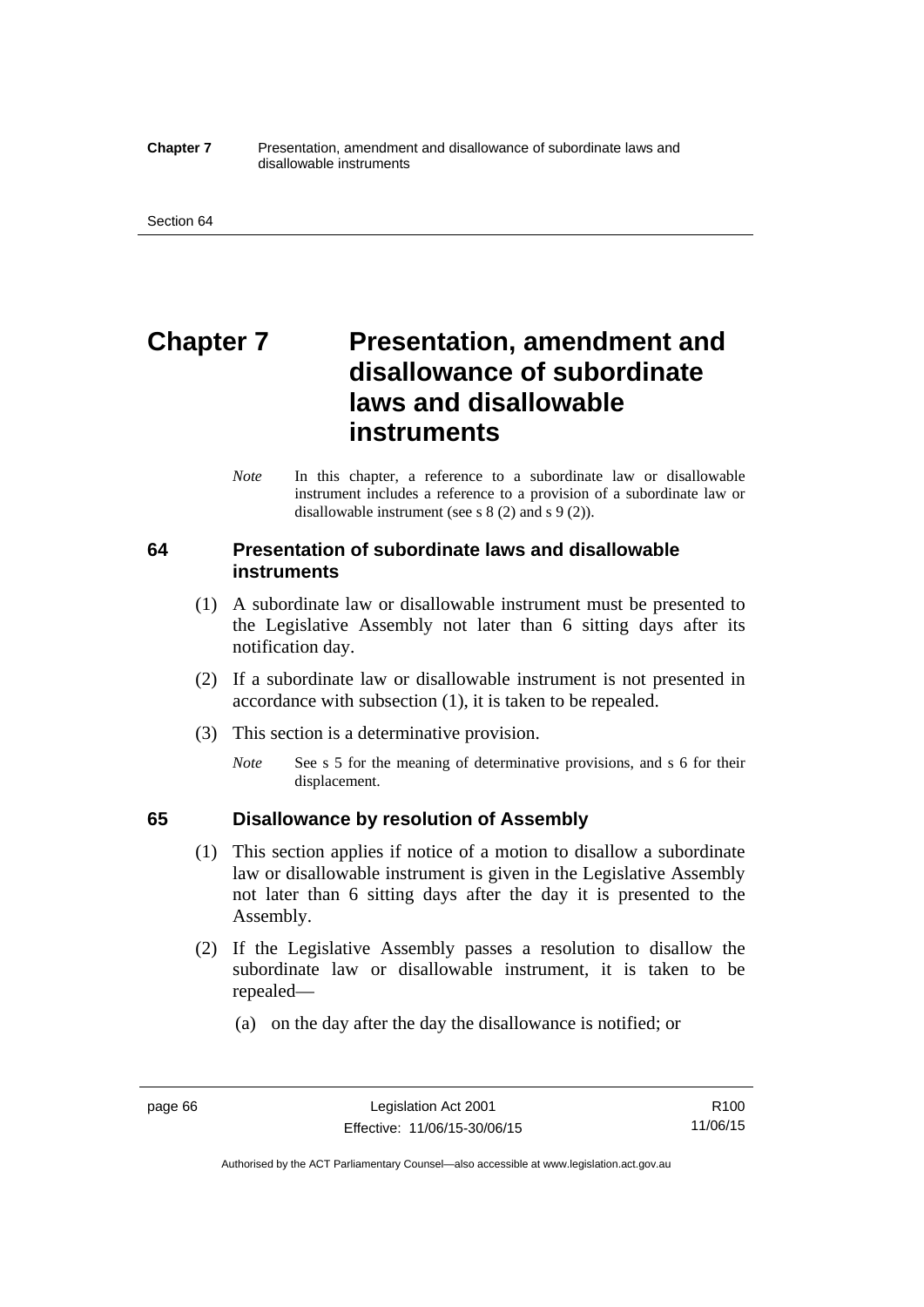- (b) if the resolution provides that it takes effect on the day the resolution is passed—that day.
- (3) For this chapter, the Legislative Assembly is taken to have passed a resolution to disallow the subordinate law or disallowable instrument if, at the end of 6 sitting days after the day the notice is given—
	- (a) the notice has not been withdrawn and the motion has not been called on; or
	- (b) the motion has been called on and moved, but has not been withdrawn or otherwise disposed of.
- (4) If subsection (3) applies, the resolution is taken to be the resolution set out in the motion for the resolution.
- (5) A disallowance under this section has effect for all purposes as if it were a repeal made by an Act.
- (6) This section is a determinative provision.
	- *Note* See s 5 for the meaning of determinative provisions, and s 6 for their displacement.

## **65A Notification of disallowance by resolution of Assembly**

- (1) If a subordinate law or disallowable instrument is disallowed, or taken to have been disallowed, under section 65, the Speaker must ask the parliamentary counsel to notify the disallowance.
- (2) If the Speaker asks the parliamentary counsel to notify the disallowance, the parliamentary counsel must—
	- (a) notify the disallowance in the register; or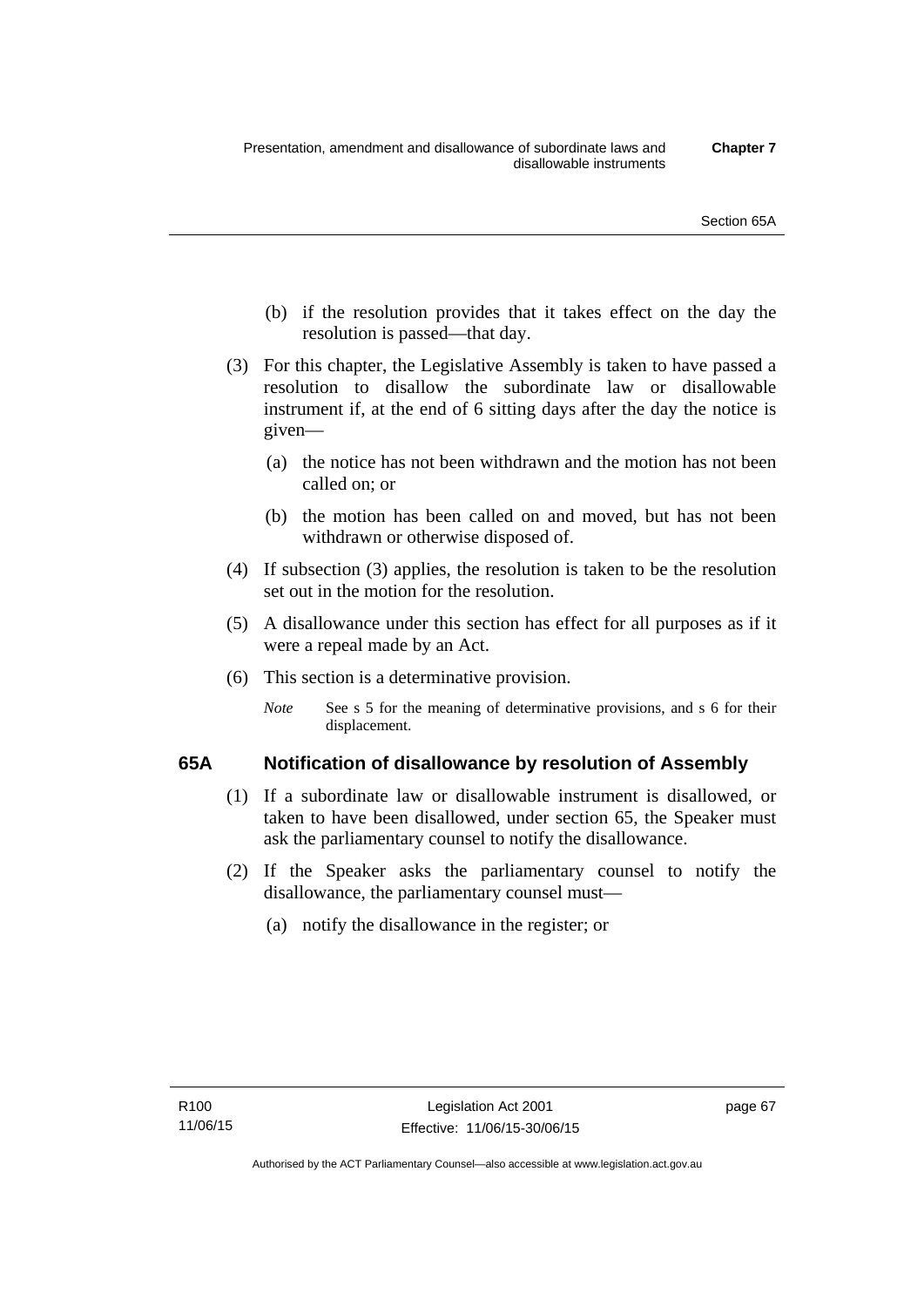#### **Chapter 7** Presentation, amendment and disallowance of subordinate laws and disallowable instruments

#### Section 65A

 (b) if it is not practicable to notify the disallowance in the register—notify the disallowance in another place the parliamentary counsel considers appropriate.

#### **Examples—other places**

- 1 another government website
- 2 outside the Legislative Assembly
- *Note* An example is part of the Act, is not exhaustive and may extend, but does not limit, the meaning of the provision in which it appears (see s 126 and s 132).
- (3) If the Speaker asks the parliamentary counsel to notify the disallowance on a particular day, the parliamentary counsel must notify the disallowance on that day unless it is impracticable to do so.
- (4) The disallowance is notified in the register by entering in the register—
	- (a) a statement that the subordinate law or disallowable instrument has been disallowed under section 65; and
	- (b) the text of the resolution passed, or taken to have been passed, by the Legislative Assembly under section 65; and
	- (c) the day when the resolution was passed or taken to have been passed; and
	- (d) the day when the subordinate law or disallowable instrument is taken to be repealed because of the resolution.
- (5) The disallowance is notified under subsection (2) (b) by publishing in the place decided by the parliamentary counsel under that subsection—
	- (a) a statement that the subordinate law or disallowable instrument has been disallowed under section 65; and
	- (b) the text of the resolution passed, or taken to have been passed, by the Legislative Assembly under section 65; and

R100 11/06/15

Authorised by the ACT Parliamentary Counsel—also accessible at www.legislation.act.gov.au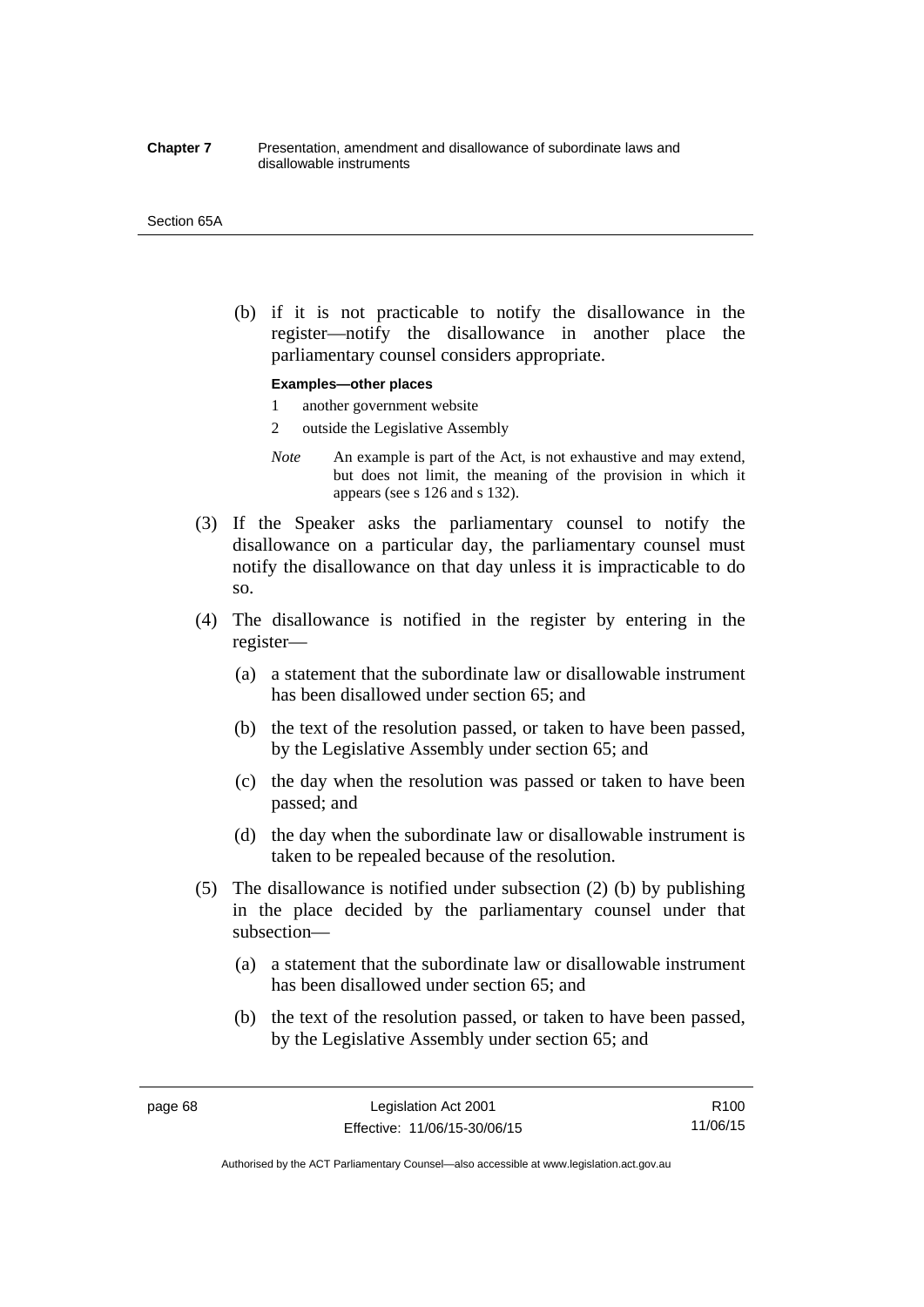- (c) the day when the resolution was passed or taken to have been passed; and
- (d) the day when the subordinate law or disallowable instrument is taken to be repealed because of the resolution.
- (6) If the disallowance is notified under subsection (2) (b), the parliamentary counsel must enter in the register—
	- (a) a statement that the subordinate law or disallowable instrument has been disallowed under section 65; and
	- (b) a statement that the disallowance was notified under subsection (2) (b) in a stated place on a stated date; and
	- (c) the text of the resolution passed, or taken to have been passed, under section 65; and
	- (d) the day when the resolution was passed or taken to have been passed; and
	- (e) the day when the subordinate law or disallowable instrument is taken to be repealed because of the resolution.
- (7) This section is a determinative provision.
	- *Note* See s 5 for the meaning of determinative provisions, and s 6 for their displacement.

## **66 Revival of affected laws**

- (1) This section applies if—
	- (a) a subordinate law or disallowable instrument (the *disallowed law*) is taken to be repealed under section 64 (Presentation of subordinate laws and disallowable instruments) or section 65 (Disallowance by resolution of Assembly); and
	- (b) the disallowed law repealed or amended an Act or statutory instrument (the *affected law*); and
	- (c) the repeal or amendment has commenced.

page 69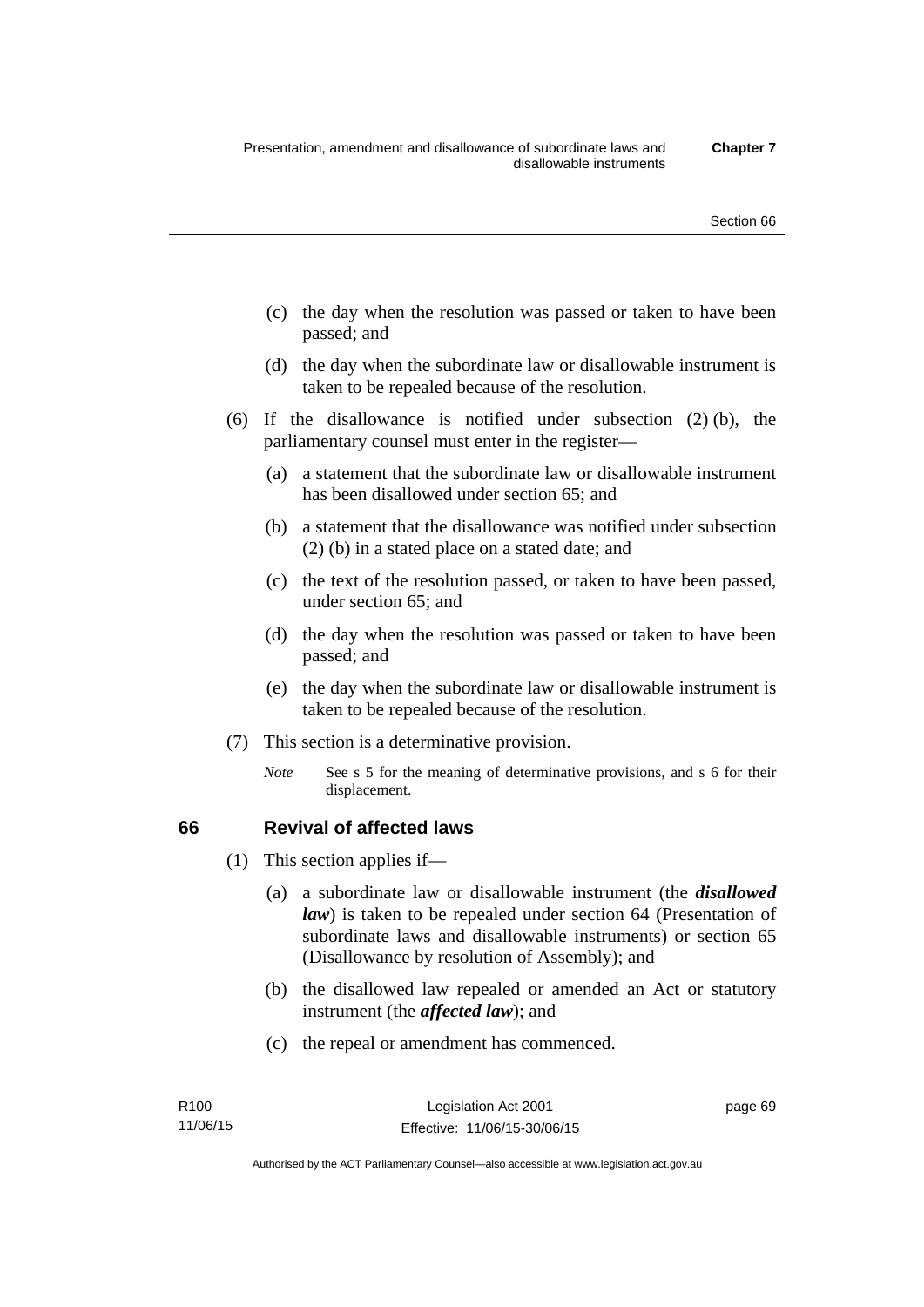#### **Chapter 7** Presentation, amendment and disallowance of subordinate laws and disallowable instruments

#### Section 67

- (2) The affected law is revived, from the beginning of the day after the disallowed law is taken to have been repealed, as if the disallowed law had never been made.
- (3) This section is a determinative provision.
	- *Note* See s 5 for the meaning of determinative provisions, and s 6 for their displacement.

## **67 Making of instrument same in substance within 6 months after disallowance**

- (1) This section applies if a subordinate law or disallowable instrument (the *disallowed law*) is disallowed under section 65 (Disallowance by resolution of Assembly).
- (2) A subordinate law or disallowable instrument the same in substance must not be made within 6 months beginning on the day of the disallowance unless the Legislative Assembly has—
	- (a) rescinded the resolution that disallowed the disallowed law; or
	- (b) by resolution, approved the making of—
		- (i) a subordinate law or disallowable instrument in those terms; or
		- (ii) a subordinate law or disallowable instrument the same in substance as the disallowed law.
- (3) A subordinate law or disallowable instrument made in contravention of this section is void.
- (4) This section is a determinative provision.
	- *Note* See s 5 for the meaning of determinative provisions, and s 6 for their displacement.

## **68 Amendment by resolution of Assembly**

(1) In this section:

page 70 Legislation Act 2001 Effective: 11/06/15-30/06/15

R100 11/06/15

Authorised by the ACT Parliamentary Counsel—also accessible at www.legislation.act.gov.au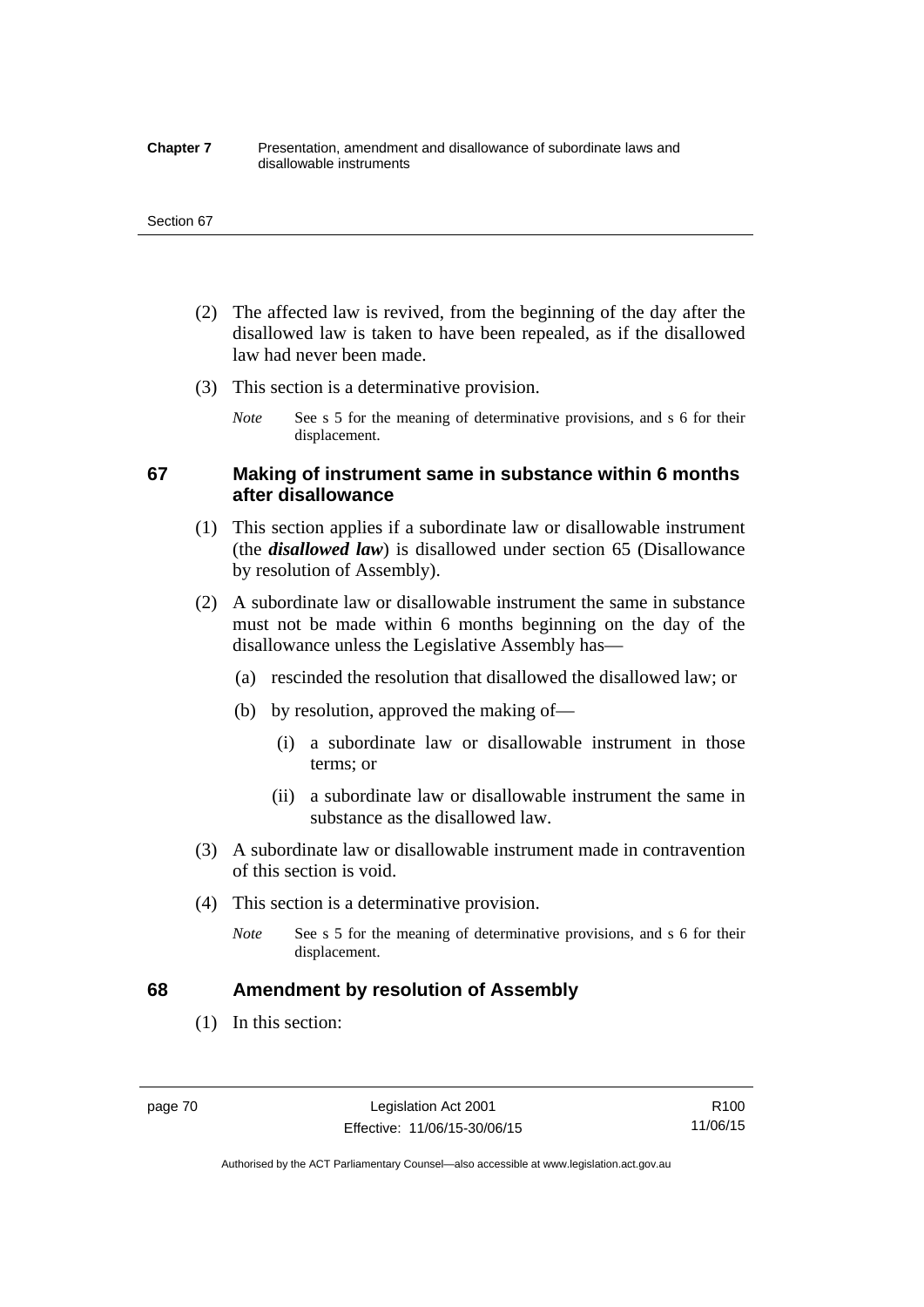*amendment* does not include an amendment that would have the effect of waiving or changing any fee, charge, penalty or other amount payable to the Territory.

*disallowable instrument* does not include a determination of fees or charges by a Minister under an Act or subordinate law.

- (2) This section applies if notice of a motion to amend a subordinate law or disallowable instrument is given in the Legislative Assembly not later than 6 sitting days after the day it is presented to the Assembly.
- (3) If the Legislative Assembly passes a resolution to amend the subordinate law or disallowable instrument, it is amended accordingly—
	- (a) on the day after the day the amendment is notified; or
	- (b) if the resolution provides that it takes effect on the day the resolution is passed—that day.
- (4) For this chapter, the Legislative Assembly is taken to have passed a resolution to amend the subordinate law or disallowable instrument if, at the end of 6 sitting days after the day the notice is given—
	- (a) the notice has not been withdrawn and the motion has not been called on; or
	- (b) the motion has been called on and moved, but has not been withdrawn or otherwise disposed of.
- (5) If subsection (4) applies, the resolution is taken to be the resolution set out in the motion for the resolution.
- (6) An amendment under this section has effect for all purposes as if it had been made by an Act.
- (7) Without limiting subsection (6), section 83 (Consequences of amendment of statutory instrument by Act) applies to the amendment as if it had been made by an Act.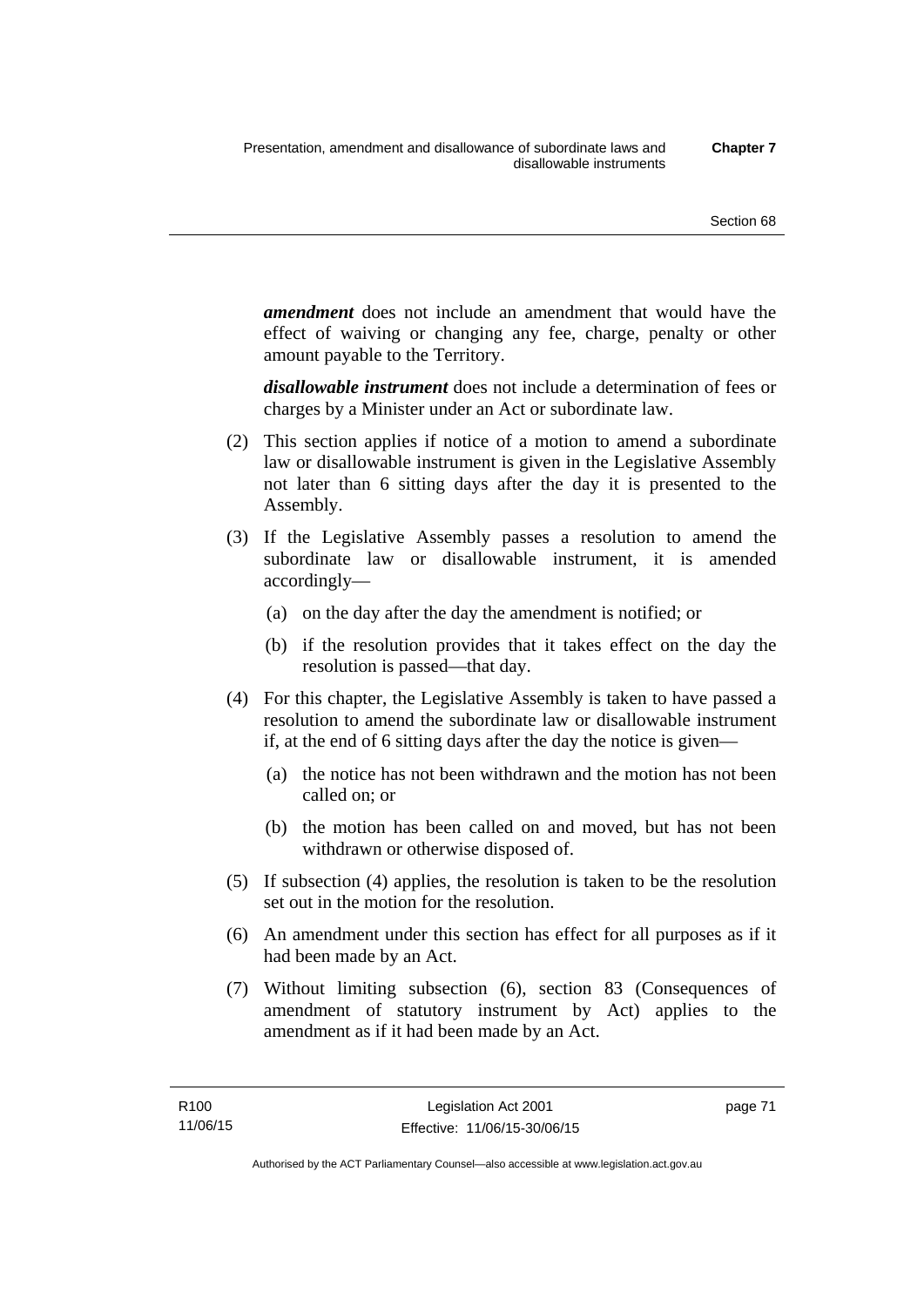#### **Chapter 7** Presentation, amendment and disallowance of subordinate laws and disallowable instruments

#### Section 69

- (8) This section is a determinative provision.
	- *Note* See s 5 for the meaning of determinative provisions, and s 6 for their displacement.

## **69 Notification of amendments made by resolution of Assembly**

- (1) If a subordinate law or disallowable instrument (the *amended law*) is amended under section 68, the Speaker must ask the parliamentary counsel to notify the amendment.
- (2) If the Speaker asks the parliamentary counsel to notify the amendment, the parliamentary counsel must—
	- (a) notify the amendment in the register; or
	- (b) if it is not practicable to notify the amendment in the register notify the amendment in another place the parliamentary counsel considers appropriate.

### **Examples—other places**

- 1 another government website
- 2 outside the Legislative Assembly
- *Note* An example is part of the Act, is not exhaustive and may extend, but does not limit, the meaning of the provision in which it appears (see s 126 and s 132).
- (3) If the Speaker asks the parliamentary counsel to notify the amendment on a particular day, the parliamentary counsel must notify the amendment on that day unless it is impracticable to do so.
- (4) The amendment is notified in the register by entering in the register—
	- (a) a statement that the amendment of the amended law has been made under section 68; and
	- (b) the text of the resolution passed, or taken to have been passed, by the Legislative Assembly under section 68; and

Authorised by the ACT Parliamentary Counsel—also accessible at www.legislation.act.gov.au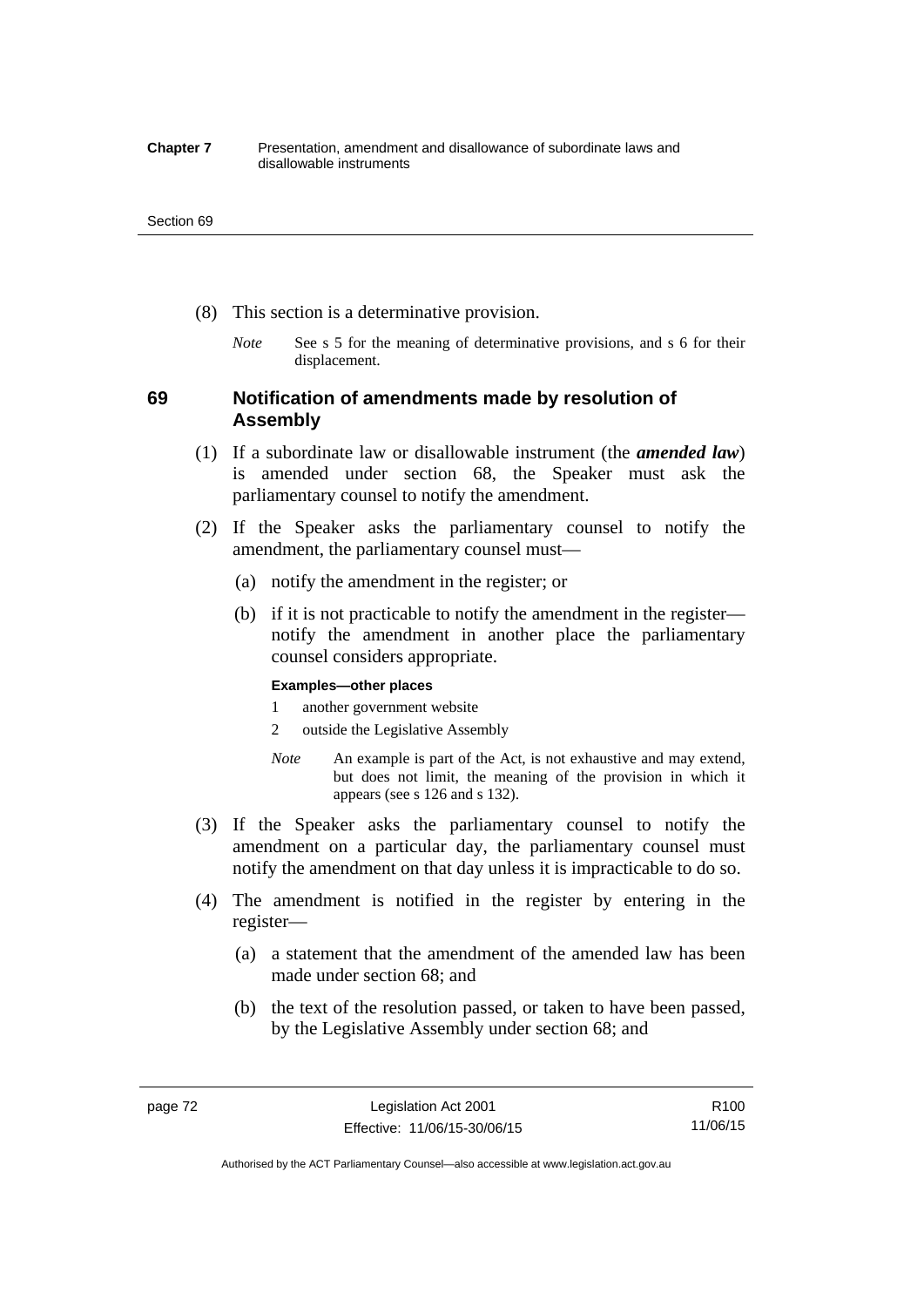- (c) the day when the resolution was passed or taken to have been passed; and
- (d) the day when the subordinate law or disallowable instrument is taken to be amended because of the resolution.
- (5) The amendment is notified under subsection (2) (b) by publishing in the place decided by the parliamentary counsel under that subsection—
	- (a) a statement that the amendment of the amended law has been made under section 68; and
	- (b) the text of the resolution passed, or taken to have been passed, by the Legislative Assembly under section 68; and
	- (c) the day when the resolution was passed or taken to have been passed; and
	- (d) the day when the subordinate law or disallowable instrument is taken to be amended because of the resolution.
- (6) If the amendment is notified under subsection (2) (b), the parliamentary counsel must enter in the register—
	- (a) a statement that the amendment of the amended law has been made under section 68; and
	- (b) a statement that the amendment was notified under subsection (2) (b) in a stated place on a stated date; and
	- (c) the text of the resolution passed, or taken to have been passed, by the Legislative Assembly under section 68; and
	- (d) the day when the resolution was passed or taken to have been passed; and
	- (e) the day when the subordinate law or disallowable instrument is taken to be amended because of the resolution.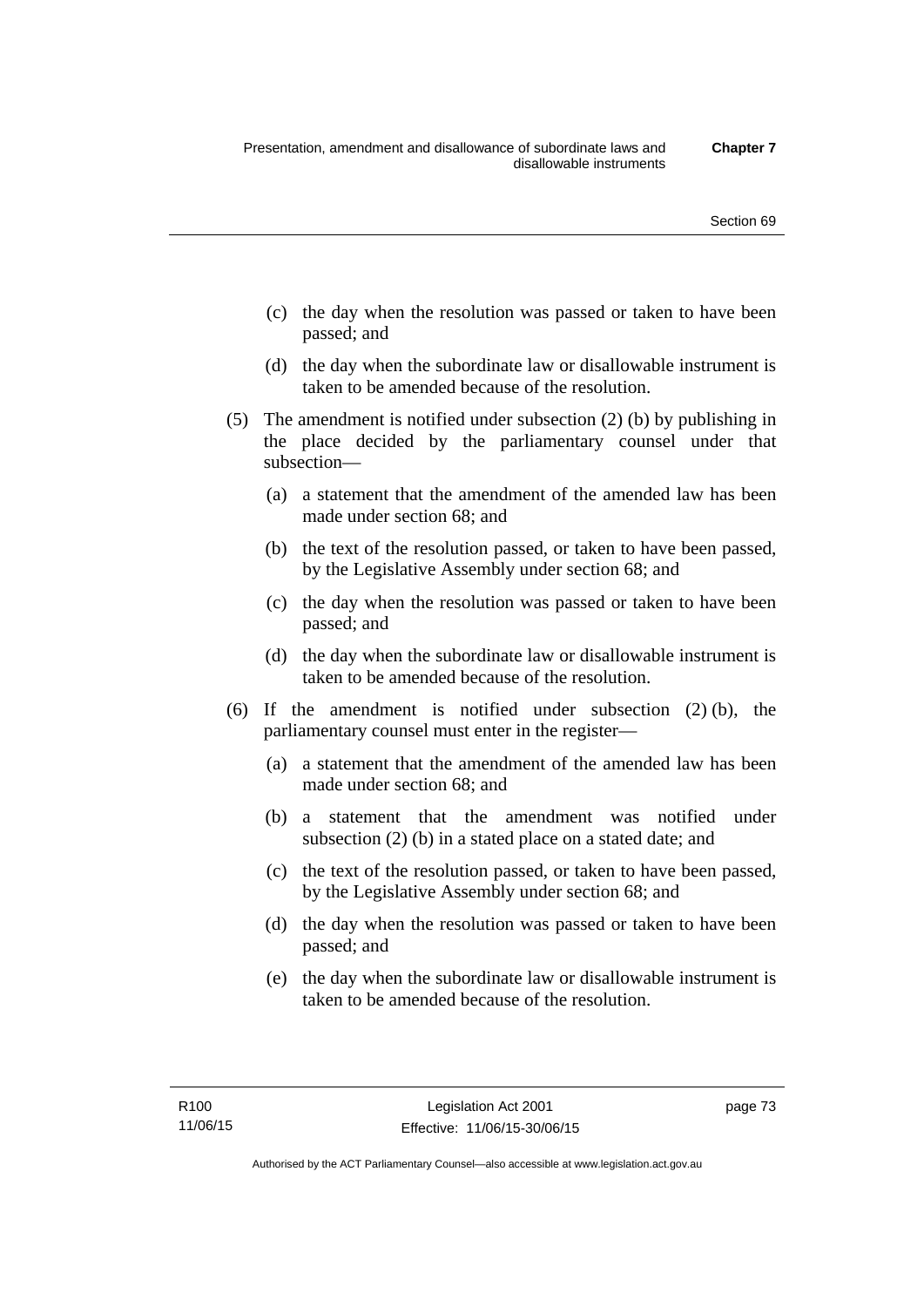#### **Chapter 7** Presentation, amendment and disallowance of subordinate laws and disallowable instruments

#### Section 70

- (7) This section is a determinative provision.
	- *Note* See s 5 for the meaning of determinative provisions, and s 6 for their displacement.

## **70 Making of amendment restoring effect of law within 6 months after amendment**

- (1) This section applies if a subordinate law or disallowable instrument (the *amended law*) is amended under section 68 (Amendment by resolution of Assembly).
- (2) A subordinate law or disallowable instrument the same in substance as the amended law before the amendment (the *earlier law*) must not be made within 6 months beginning on the day the amendment is made unless the Legislative Assembly has—
	- (a) rescinded the resolution that made the amendment; or
	- (b) by resolution approved the making of—
		- (i) a subordinate law or disallowable instrument in those terms; or
		- (ii) a subordinate law or disallowable instrument the same in substance as the earlier law.
- (3) A subordinate law or disallowable instrument made in contravention of this section is void.
- (4) This section is a determinative provision.
	- *Note* See s 5 for the meaning of determinative provisions, and s 6 for their displacement.

## **71 Effect of dissolution or expiry of Assembly on notice of motion**

- (1) This section applies if—
	- (a) notice of motion to disallow or amend a subordinate law or disallowable instrument is given in the Legislative Assembly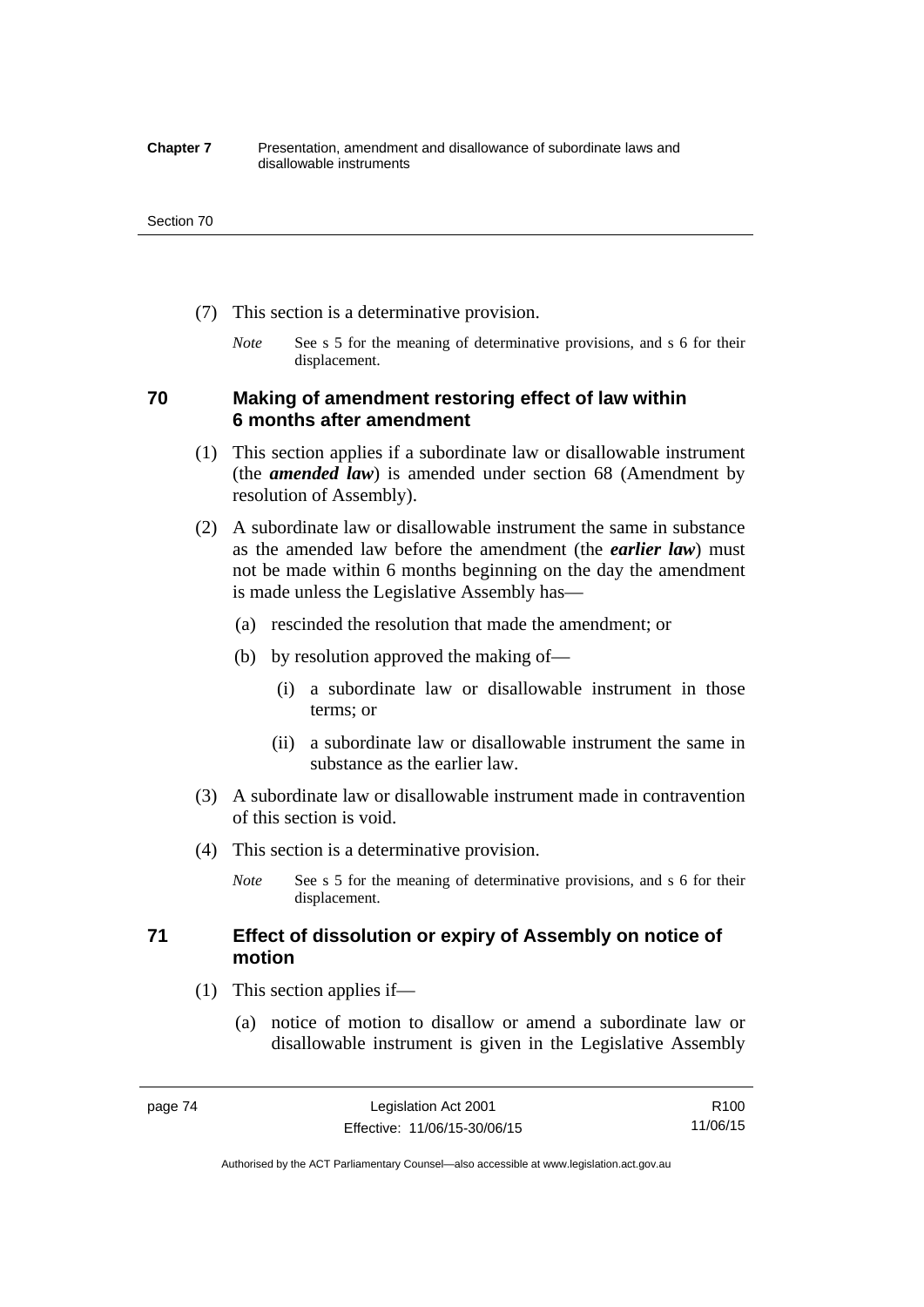not later than 6 sitting days after the day the instrument is presented to the Assembly; and

- (b) not later than 6 sitting days after the day the notice is given, the Assembly is dissolved or expires; and
- (c) at the time of the dissolution or expiry—
	- (i) the notice has not been withdrawn and the motion has not been called on; or
	- (ii) the motion has been called on and moved, but has not been withdrawn or otherwise disposed of.
- (2) For this chapter, the subordinate law or disallowable instrument is taken to have been presented to the Legislative Assembly on the first sitting day of the Assembly after the next general election of members of the Assembly.
- (3) This section is a determinative provision.
	- *Note* See s 5 for the meaning of determinative provisions, and s 6 for their displacement.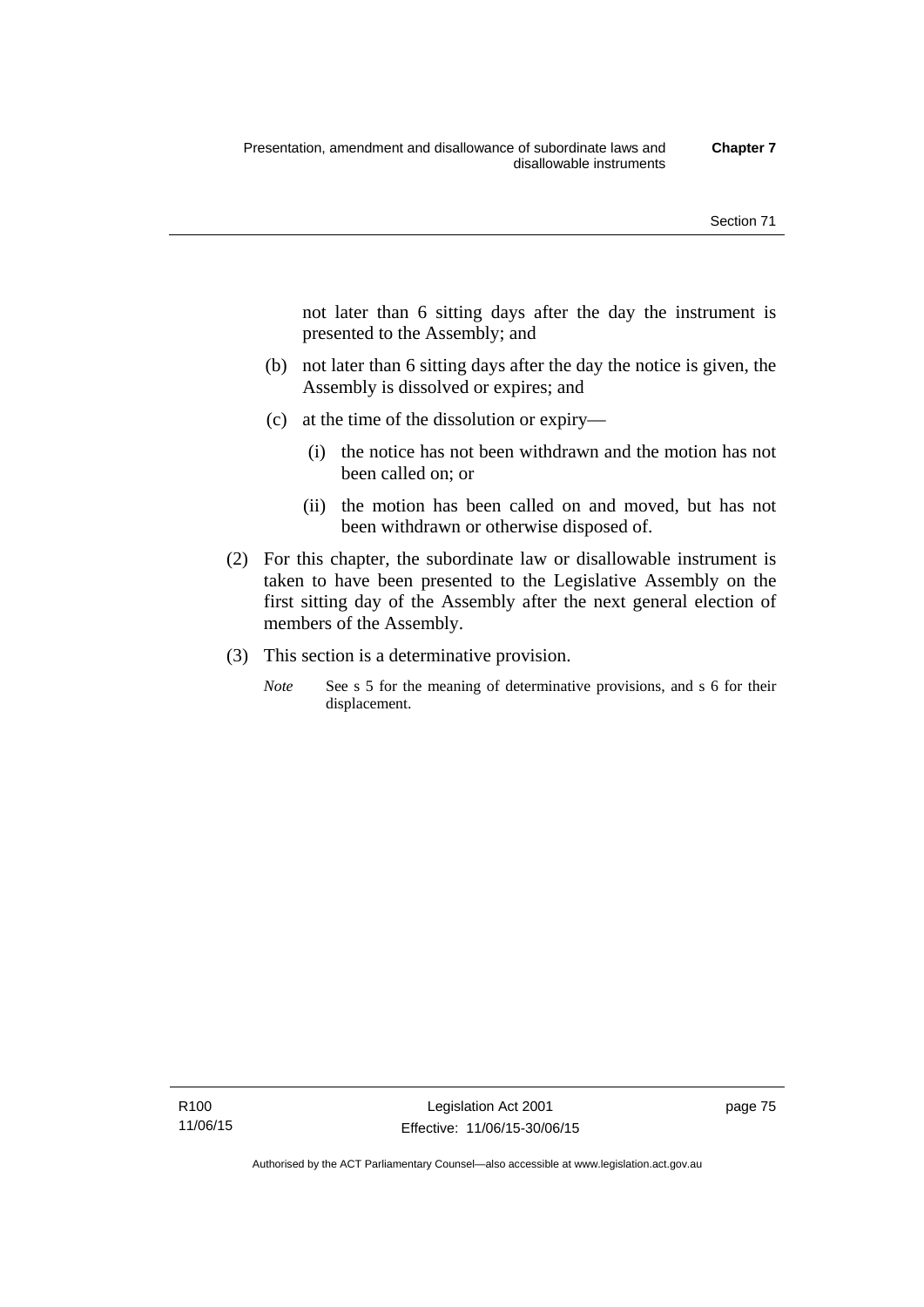# **Chapter 8 Commencement and exercise of powers before commencement**

### **72 Meaning of** *law***—ch 8**

In this chapter:

*law* means an Act or statutory instrument.

*Note* A reference to an Act or statutory instrument includes a reference to a provision of the Act or instrument (see s 7 and s 13).

## **73 General rules about commencement**

- (1) An Act commences—
	- (a) on the day after its notification day; or
	- (b) if the Act or another Act provides for a different date or time of commencement—on that date or at that time.
- (2) A legislative instrument commences—
	- (a) on the day after its notification day; or
	- (b) if an Act or the instrument provides for a later date or time of commencement—on that date or at that time; or
	- (c) if an Act provides for an earlier date or time of commencement—on that date or at that time; or
	- (d) if the instrument, under authority given by an Act, provides for an earlier date or time—on that date or at that time.

#### **Examples—par (b)**

- 1 A subordinate law may provide that it commences on a stated future date or at a stated time on a stated future date.
- 2 A disallowable instrument may provide that it commences on the commencement of a stated law or a stated provision of a stated law.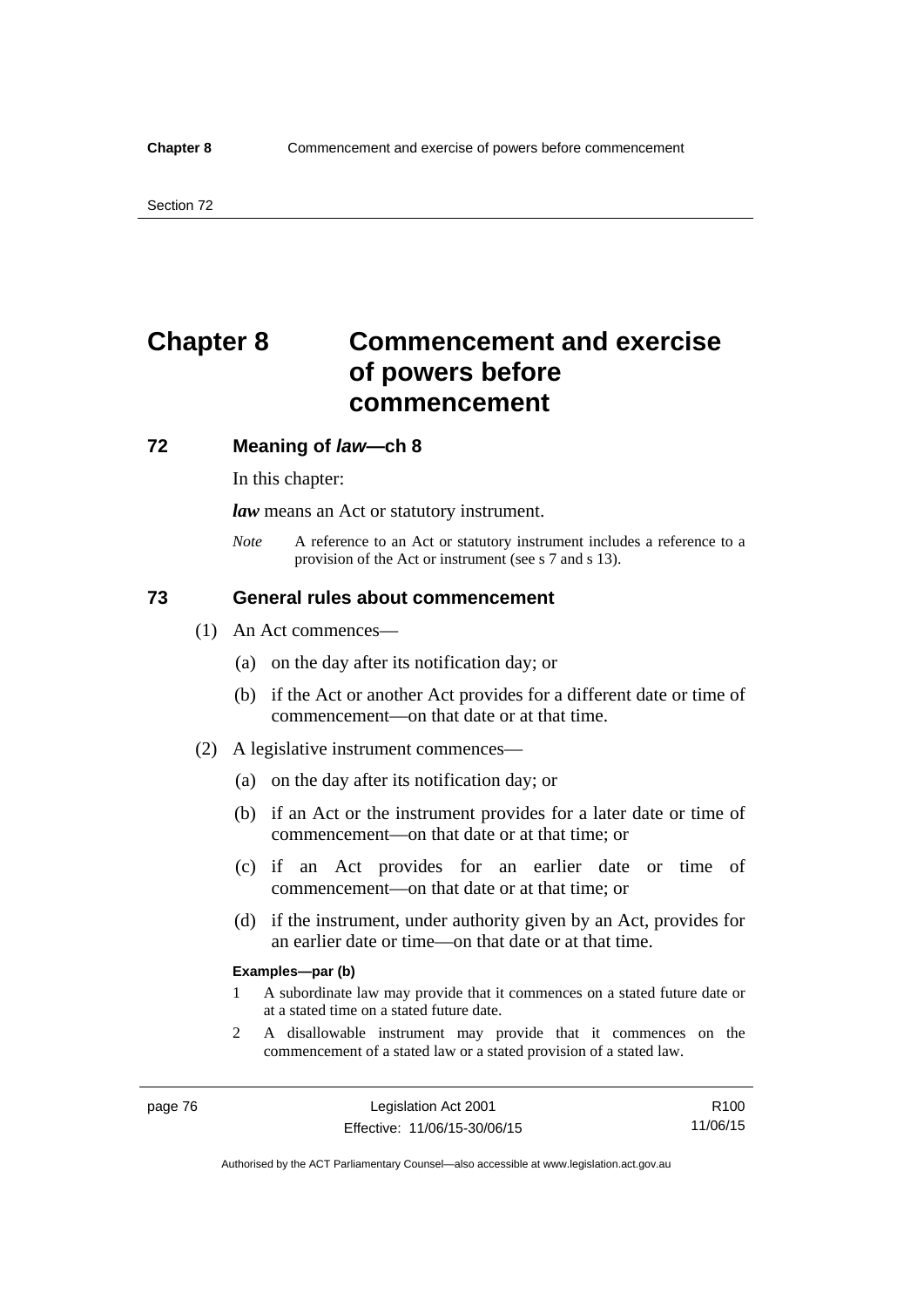- 3 A notifiable instrument may provide that it commences on the expiry of a stated statutory instrument.
- 4 A notifiable instrument may provide that it commences on the date fixed by a Commonwealth Minister, by notice in the Commonwealth gazette, under a stated Commonwealth Act.
- *Note* An example is part of the Act, is not exhaustive and may extend, but does not limit, the meaning of the provision in which it appears (see s 126 and s 132).
- (3) Without limiting subsection (2), if a legislative instrument is notified on a day after the day or time provided by the instrument for its commencement, and subsection (2) (c) or (d) does not apply to the instrument—
	- (a) the instrument is valid; but
	- (b) the instrument commences on the day after its notification day.
- (4) A statutory instrument that is not a legislative instrument commences—
	- (a) on the day after the day it is made or, if it is required under an Act or statutory instrument to be approved (however described) by the Executive, a Minister or any other entity, the day after the day it is approved; or
	- (b) if an Act or the instrument provides for a later date or time of commencement—on that date or at that time; or
	- (c) if an Act provides for an earlier date or time of commencement—on that date or at that time; or
	- (d) if the instrument, under authority given by an Act, provides for an earlier date or time—on that date or at that time.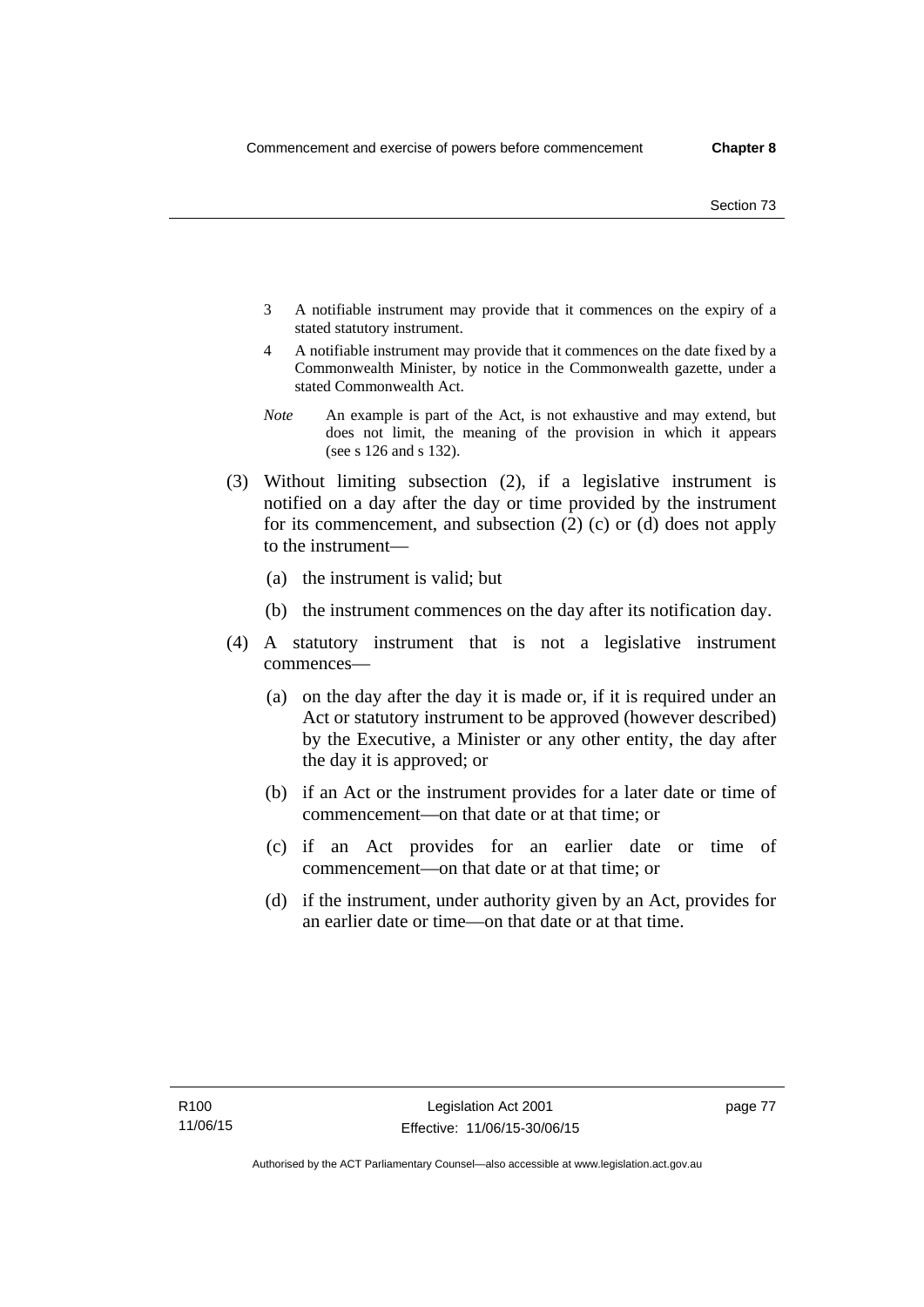- (5) This section is subject to the following sections:
	- (a) section 75 (Commencement of naming and commencement provisions);
	- (b) section 76 (Non-prejudicial provision may commence retrospectively);
	- (c) section 79 (Automatic commencement of postponed law);
	- (d) section 79A (Commencement of amendment of uncommenced law);
	- (e) section 81 (Exercise of powers between notification and commencement).
- (6) This section is a determinative provision.
	- *Note* See s 5 for the meaning of determinative provisions, and s 6 for their displacement.

## **74 Time of commencement**

- (1) If an Act commences on a day, it commences at the beginning of the day unless a different time of commencement is provided by the Act, another Act, or a commencement notice providing for the commencement of the Act.
- (2) If a statutory instrument commences on a day, it commences at the beginning of the day unless a different time of commencement is provided by the instrument, an Act, or a commencement notice providing for the commencement of the instrument.

Authorised by the ACT Parliamentary Counsel—also accessible at www.legislation.act.gov.au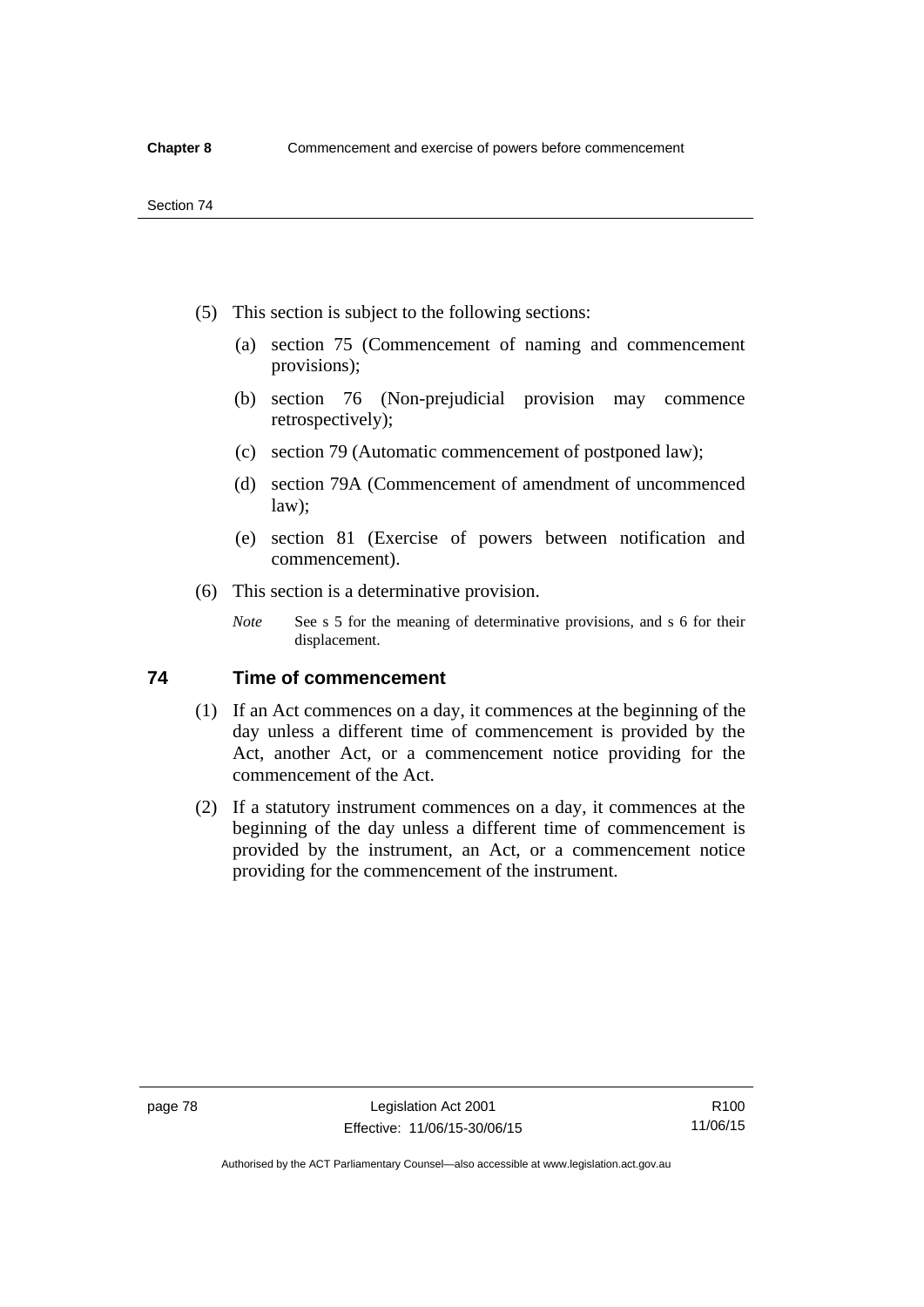## **75 Commencement of naming and commencement provisions**

 (1) The provisions of a law providing for its name and commencement automatically commence on its notification day.

#### **Example**

The *XYZ Act 2002* was notified on 1 October 2002. It contains the following provision:

#### **2 Commencement**

This Act commences on 1 December 2002.

The provisions of the *XYZ Act 2002* providing for its name and commencement commence on 1 October 2002.

- *Note* An example is part of the Act, is not exhaustive and may extend, but does not limit, the meaning of the provision in which it appears (see s 126 and s 132).
- (2) However, if a provision of the law commences before the law's notification day, the naming and commencement provisions are taken to have automatically commenced—
	- (a) on that commencement; or
	- (b) if 2 or more provisions of the law commence at different times before the notification day—on the earlier or earliest of the commencements.

## **Example**

#### **2 Commencement**

- (1) This Act, other than section 9 and section 10, commences on a day fixed by the Minister by written notice.
- (2) Section 9 is taken to have commenced on 1 July 2001.
- (3) Section 10 is taken to have commenced on 1 August 2001.

The provisions of the *XYZ Act 2001* providing for its name and commencement are taken to have commenced on 1 July 2001.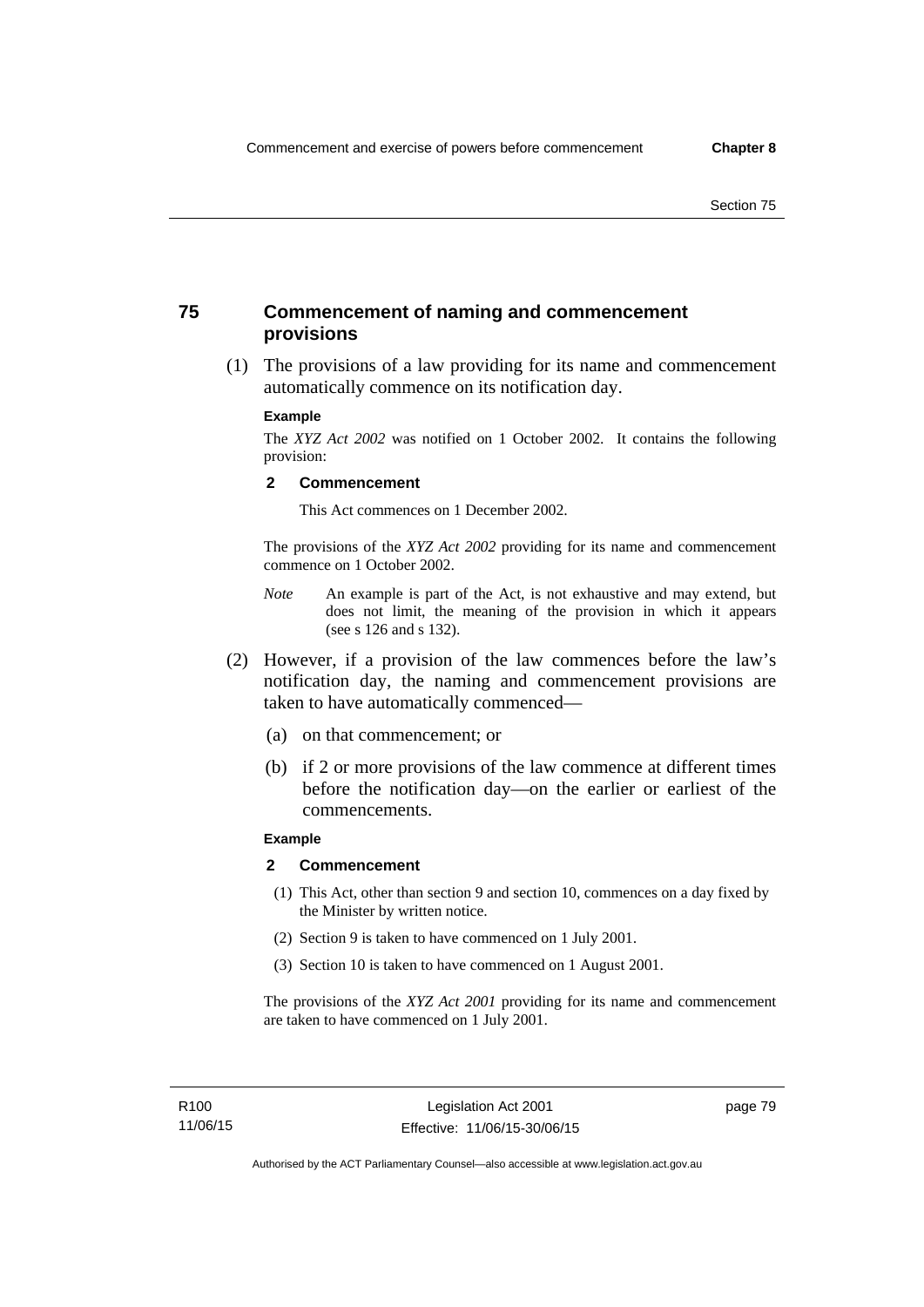- (3) In the application of this section to a statutory instrument that is not a legislative instrument, a reference to the instrument's *notification*  day is a reference to the day after the day it is made or, if it is required under an Act or statutory instrument to be approved (however described) by the Executive, a Minister or any other entity, the day after the day it is approved.
- (4) This section is a determinative provision.
	- *Note* See s 5 for the meaning of determinative provisions, and s 6 for their displacement.

## **75AA Commencement of provisions identifying amended laws**

- (1) This section applies if a law amends another law and includes a provision (a *legislation amended provision*) identifying the amended law.
- (2) The legislation amended provision automatically commences (or is taken to have automatically commenced)—
	- (a) on the commencement of the amendments; or
	- (b) if the amendments commence at different times—on the commencement of the earlier or earliest of the amendments.
- (3) This section is a determinative provision.
	- *Note* See s 5 for the meaning of determinative provision, and s 6 for their displacement.

R100 11/06/15

Authorised by the ACT Parliamentary Counsel—also accessible at www.legislation.act.gov.au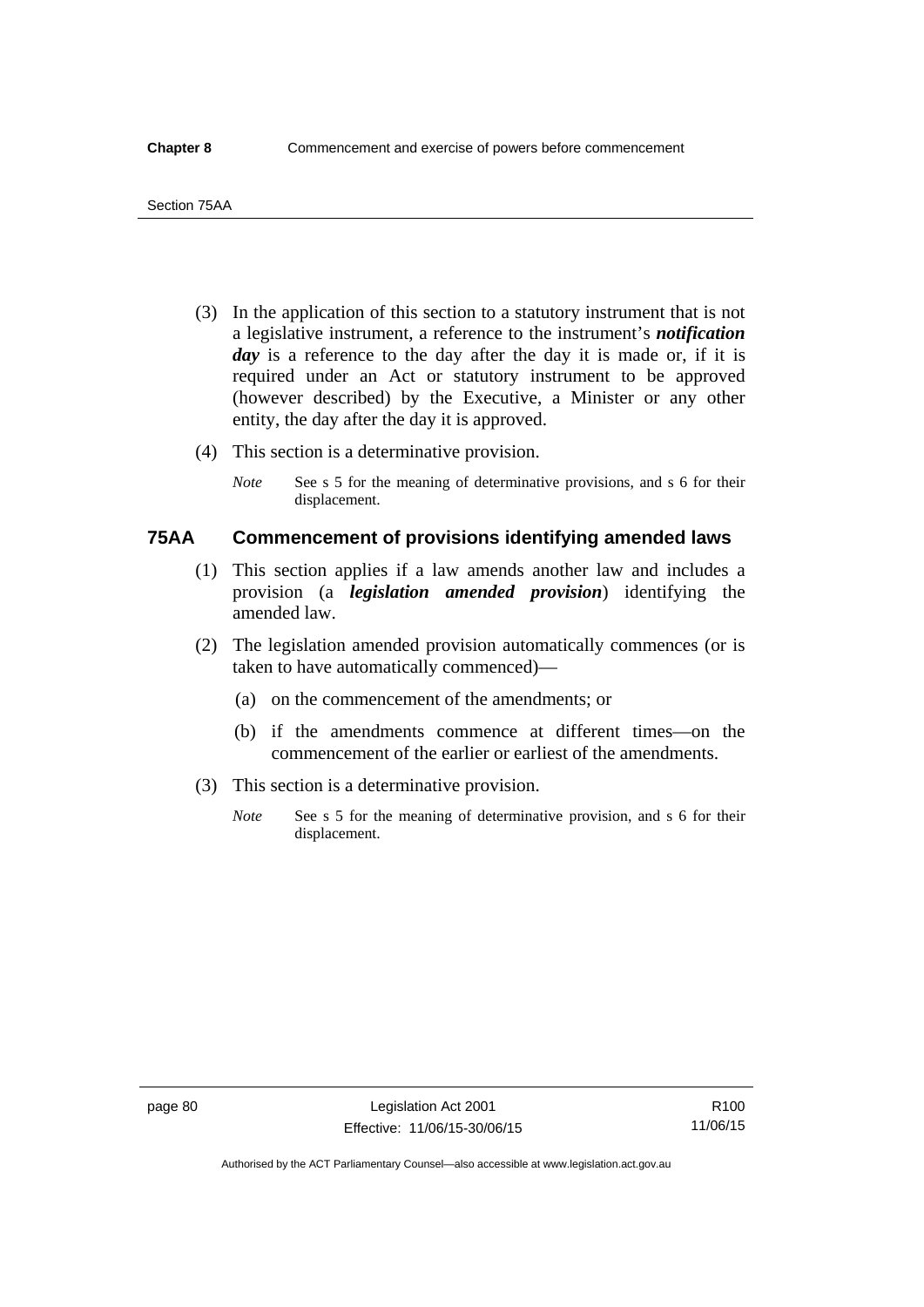## **75A Meaning of commences** *retrospectively*

- (1) An Act or legislative instrument commences *retrospectively* if it commences on a day or at a time earlier than the day after its notification day.
	- *Note* A reference to an Act or legislative instrument includes a reference to a provision of an Act or legislative instrument (see s 7 (3) and s 12 (2)).
- (2) A statutory instrument that is not a legislative instrument commences *retrospectively* if it commences on a day or at a time earlier than the day after the day it is made or, if it is required under an Act or statutory instrument to be approved (however described) by the Executive, a Minister or any other entity, the day after the day it is approved.

## **75B Retrospective commencement requires clear indication**

(1) A law must not be taken to provide for the law (or another law) to commence retrospectively unless the law clearly indicates that it is to commence retrospectively.

### **Example**

The *XYZ Act 2003* was notified on 1 July 2003. It contains the following provision:

### **2 Commencement**

This Act is taken to have commenced on 17 October 2001.

Section 2 clearly indicates that the Act is to commence retrospectively.

- *Note* An example is part of the Act, is not exhaustive and may extend, but does not limit, the meaning of the provision in which it appears (see s 126 and s 132).
- (2) This section is a determinative provision.
	- *Note* See s 5 for the meaning of determinative provisions, and s 6 for their displacement.

page 81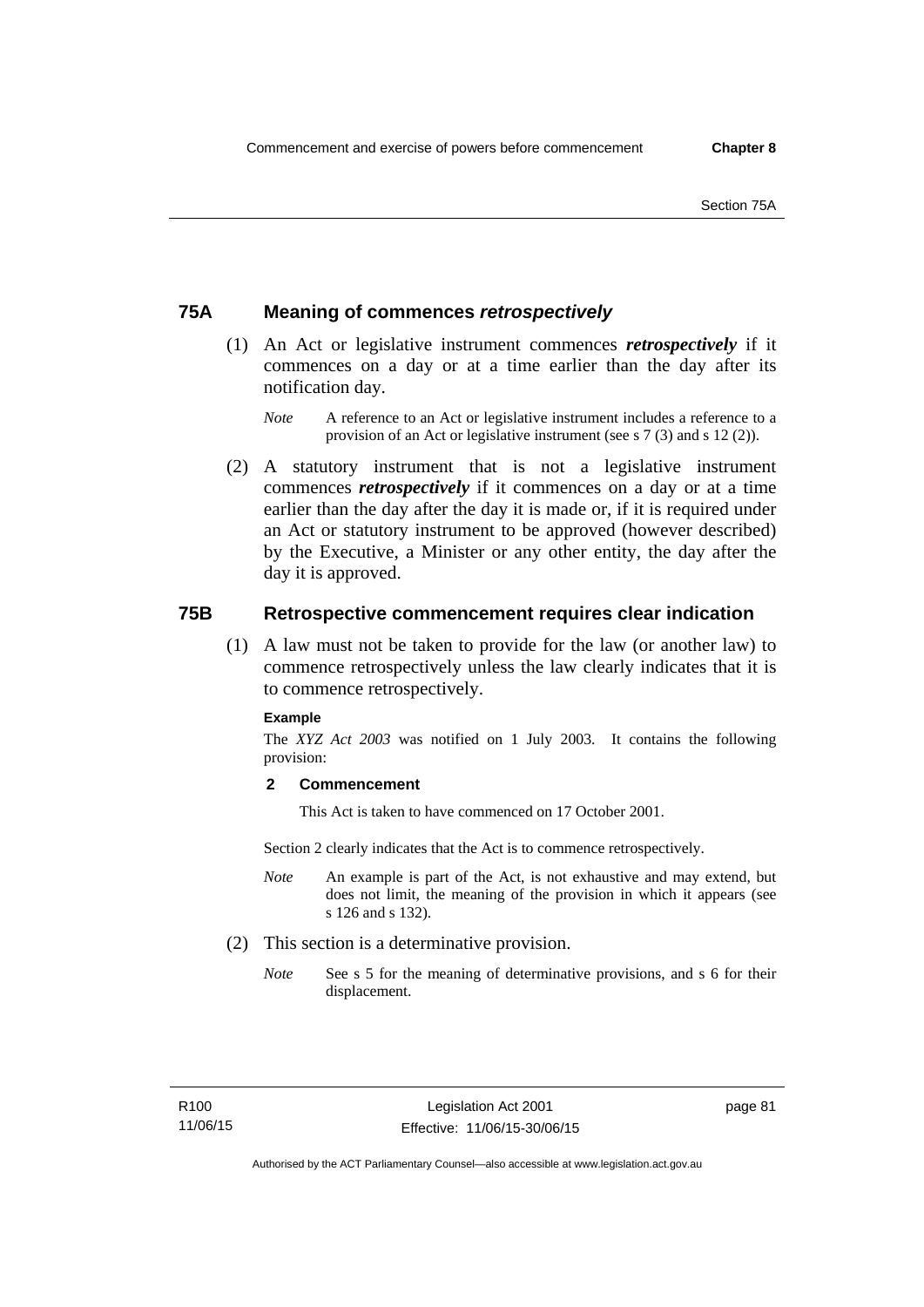## **76 Non–prejudicial provision may commence retrospectively**

- (1) A statutory instrument may provide that a non-prejudicial provision of the instrument commences retrospectively.
- (2) Unless this subsection is displaced by, or under authority given by, an Act, a statutory instrument cannot provide that a prejudicial provision of the instrument commences retrospectively.

#### **Example**

The *Locust Damage Compensation Determination 2003* (a hypothetical disallowable instrument) sets out (among other things) the people who are eligible for compensation under a compensation fund. Previously, there was no restriction on who was eligible. The determination provides that it is taken to have commenced on 1 July 2003, but it is not notified until 15 August 2003. There is nothing in the Act under which the determination is made (or any other Act) that authorises the retrospective commencement.

The provision of the determination that limits who can apply for compensation is a prejudicial provision (ie it adversely affects some people's right to receive compensation) and cannot commence retrospectively. Instead, it would commence on the day after the determination's notification day (see s 73 (3)).

- (3) This section is a determinative provision.
	- *Note* See s 5 for the meaning of determinative provisions, and s 6 for their displacement.
- (4) In this section:

*non-prejudicial provision* means a provision that is not a prejudicial provision.

*prejudicial provision* means a provision that operates to the disadvantage of a person (other than the Territory or a territory authority or instrumentality) by—

- (a) adversely affecting the person's rights; or
- (b) imposing liabilities on the person.

R100 11/06/15

Authorised by the ACT Parliamentary Counsel—also accessible at www.legislation.act.gov.au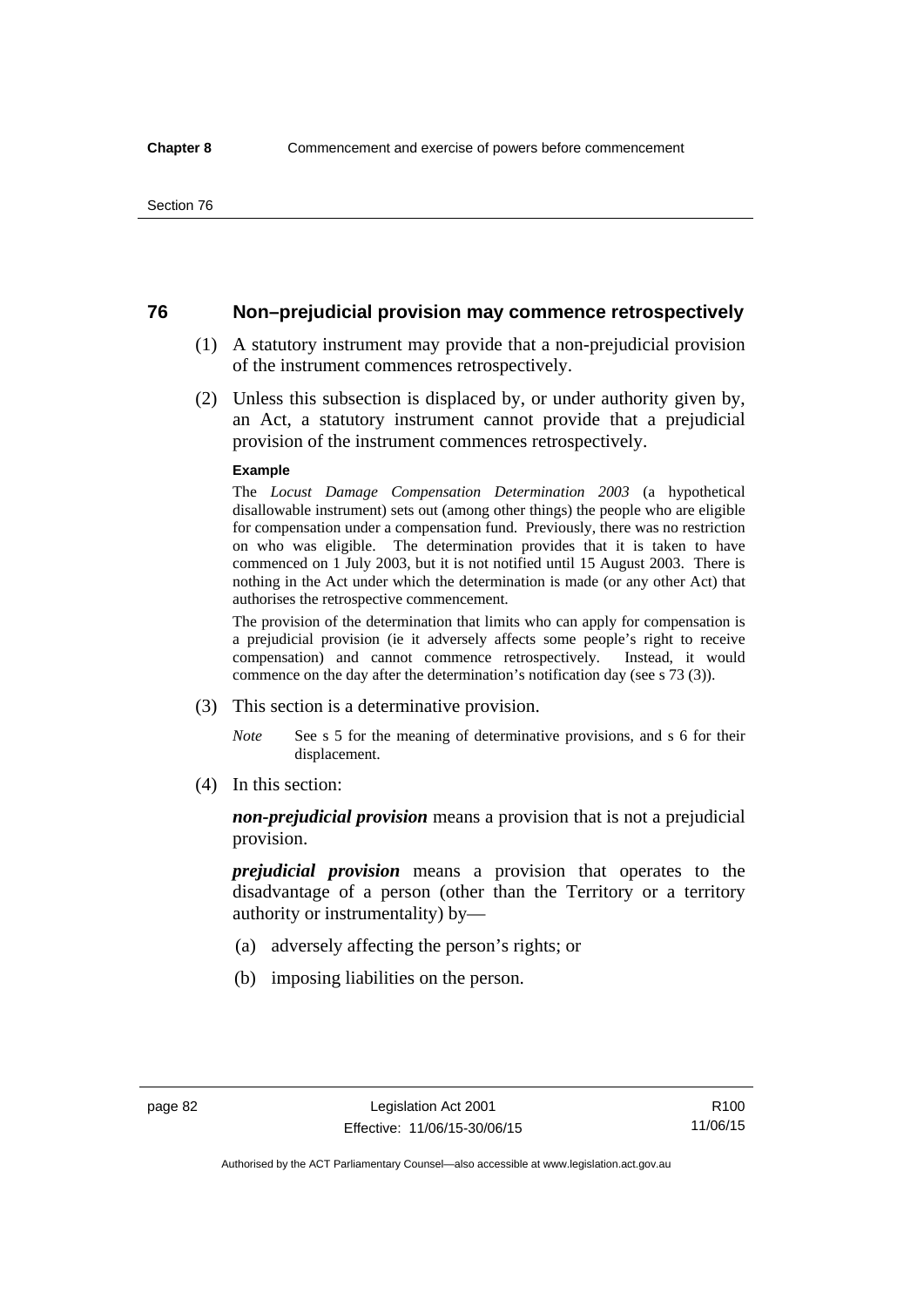## **77 Commencement by commencement notice**

- (1) If a law is expressed to commence on a day fixed or otherwise determined by a notice—
	- (a) a single day, or a time on a single day, may be fixed or determined; or
	- (b) different days or times may be fixed or determined for different provisions.

#### **Example**

The *Hypothetical Act 2001* is expressed to commence on a day to be fixed by the Minister by written notice. Unless the Act has commenced automatically in accordance with s 79 (Automatic commencement of postponed law), any of the following arrangements for commencement would be possible:

- (a) a notice could fix a single day (eg 5 June 2001) for the entire Act to commence;
- (b) a notice could fix a time on a single day (eg 8 pm on 5 June 2001) for the entire Act to commence;
- (c) a notice could fix different days or times for the different provisions of the Act to commence (eg pt 7, pt 9 and sch 4 commence on 5 June 2001, pt 11 commences at 5 pm on 30 June 2001, and the remaining provisions of the Act commence on 1 July 2001);
- (d) a notice could fix a single day (eg 5 June 2001) or a time on a single day (eg 8 pm on 5 June 2001) for the provisions of the Act not already commenced to come into operation.
- *Note* An example is part of the Act, is not exhaustive and may extend, but does not limit, the meaning of the provision in which it appears (see s 126 and s 132).
- (2) A commencement notice for a law is valid even if the day or time fixed or otherwise determined by the notice happens before the notice's notification day.
- (3) If the day or time fixed or otherwise determined by a commencement notice for a law happens on or before the notice's notification day, the law commences on the day after the notice's notification day.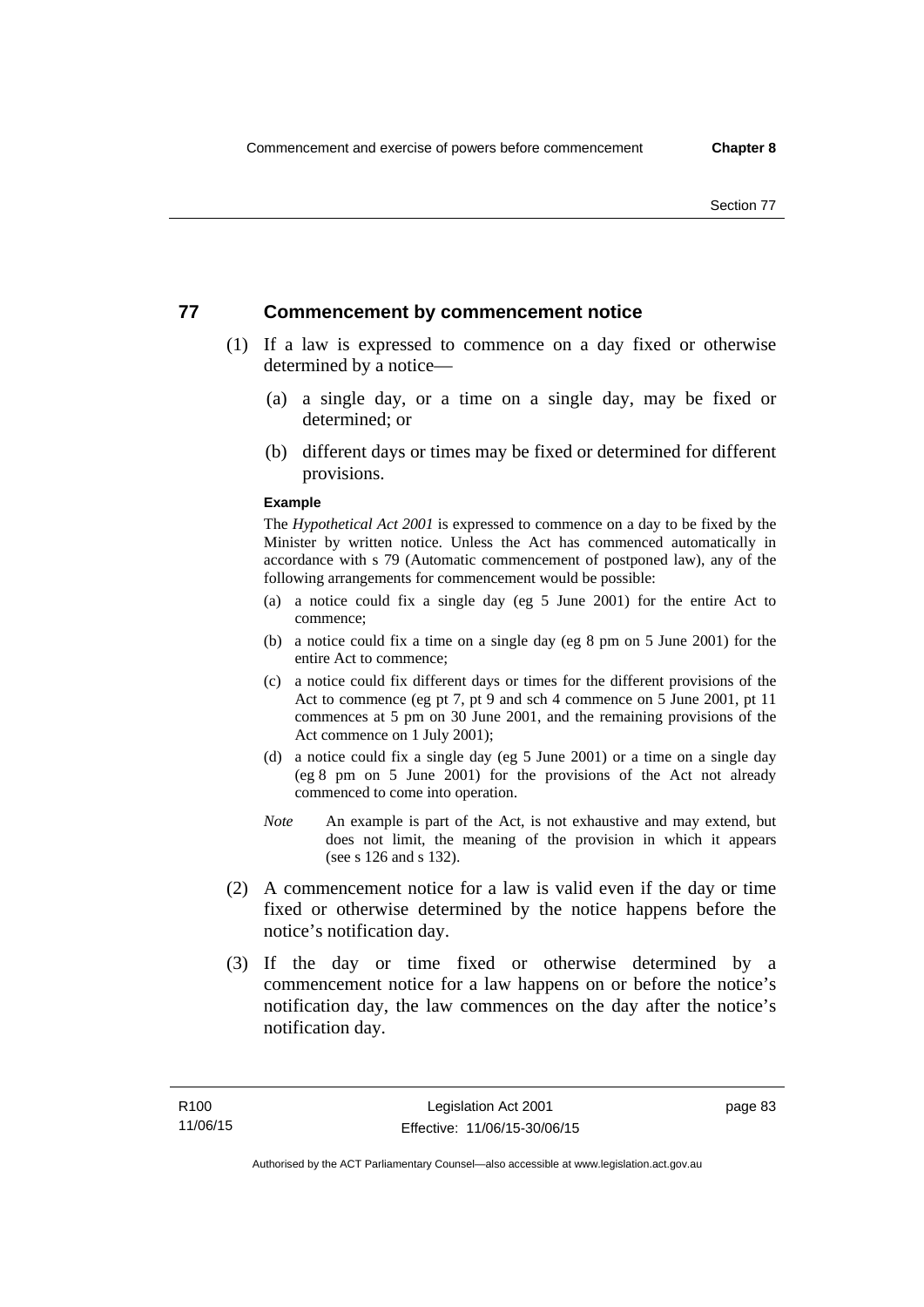- (4) However, subsection (3) does not apply to the commencement notice if—
	- (a) the notice clearly indicates that the law is to commence at an earlier date or time; and
	- (b) the notice provides for the earlier date or time under authority given by an Act.

### **Example—par (a)**

the commencement notice provides that the law or statutory instrument is 'taken to have commenced' at the earlier date or time

- (5) This section is a determinative provision.
	- *Note* See s 5 for the meaning of determinative provisions, and s 6 for their displacement.

## **78 Separate commencement of amendments**

 (1) Amendments made by a provision of a law may be given separate commencements, whether or not the provision is self-contained.

#### **Examples**

- 1 A provision of an amending law inserts 2 sections. The sections may be given separate commencements.
- 2 A provision of an amending law inserts a section that is divided into paragraphs. The paragraphs may be given separate commencements.
- *Note* An example is part of the Act, is not exhaustive and may extend, but does not limit, the meaning of the provision in which it appears (see s 126 and s 132).
- (2) This section is a determinative provision.
	- *Note* See s 5 for the meaning of determinative provisions, and s 6 for their displacement.

R100 11/06/15

Authorised by the ACT Parliamentary Counsel—also accessible at www.legislation.act.gov.au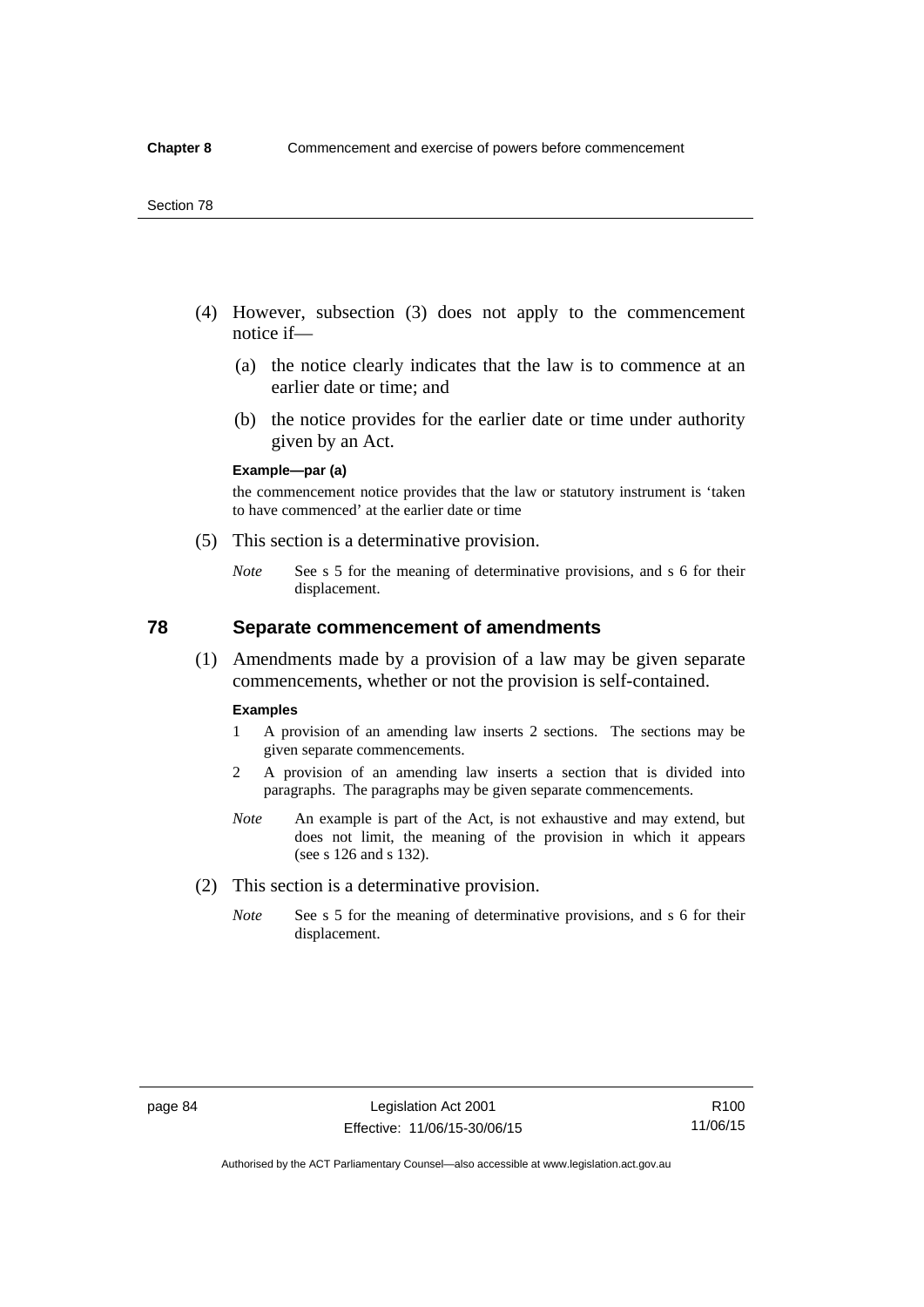## **79 Automatic commencement of postponed law**

 (1) If a postponed law has not commenced within 6 months beginning on its notification day, it automatically commences on the first day after that period.

#### **Example**

The *Hypothetical Act 2001* was notified on 5 July 2001 and was expressed to commence on a day to be fixed by the Minister by written notice. If the Act had not commenced by notice on or before 4 January 2002, it would automatically commence on 5 January 2002.

- *Note* An example is part of the Act, is not exhaustive and may extend, but does not limit, the meaning of the provision in which it appears (see s 126 and s 132).
- (2) This section applies to a law unless it is displaced by, or under authority given by, an Act or, if the postponed law is a subordinate law or disallowable instrument, the postponed law.
- (3) This section is a determinative provision.
	- *Note* See s 5 for the meaning of determinative provisions, and s 6 for their displacement.
- (4) In this section:

*enact* includes make.

*law* means an Act, subordinate law, disallowable instrument or notifiable instrument.

*Note* A reference to an Act, subordinate law, disallowable instrument or notifiable instrument includes a reference to a provision of the Act, law or instrument (see s 7, s 8, s 9 and s 10).

*notification day*, for a postponed law, means the notification day  $of$ 

- (a) if the postponed law is a law—the law; or
- (b) if the postponed law is a provision of a law—the law that enacts the provision.

page 85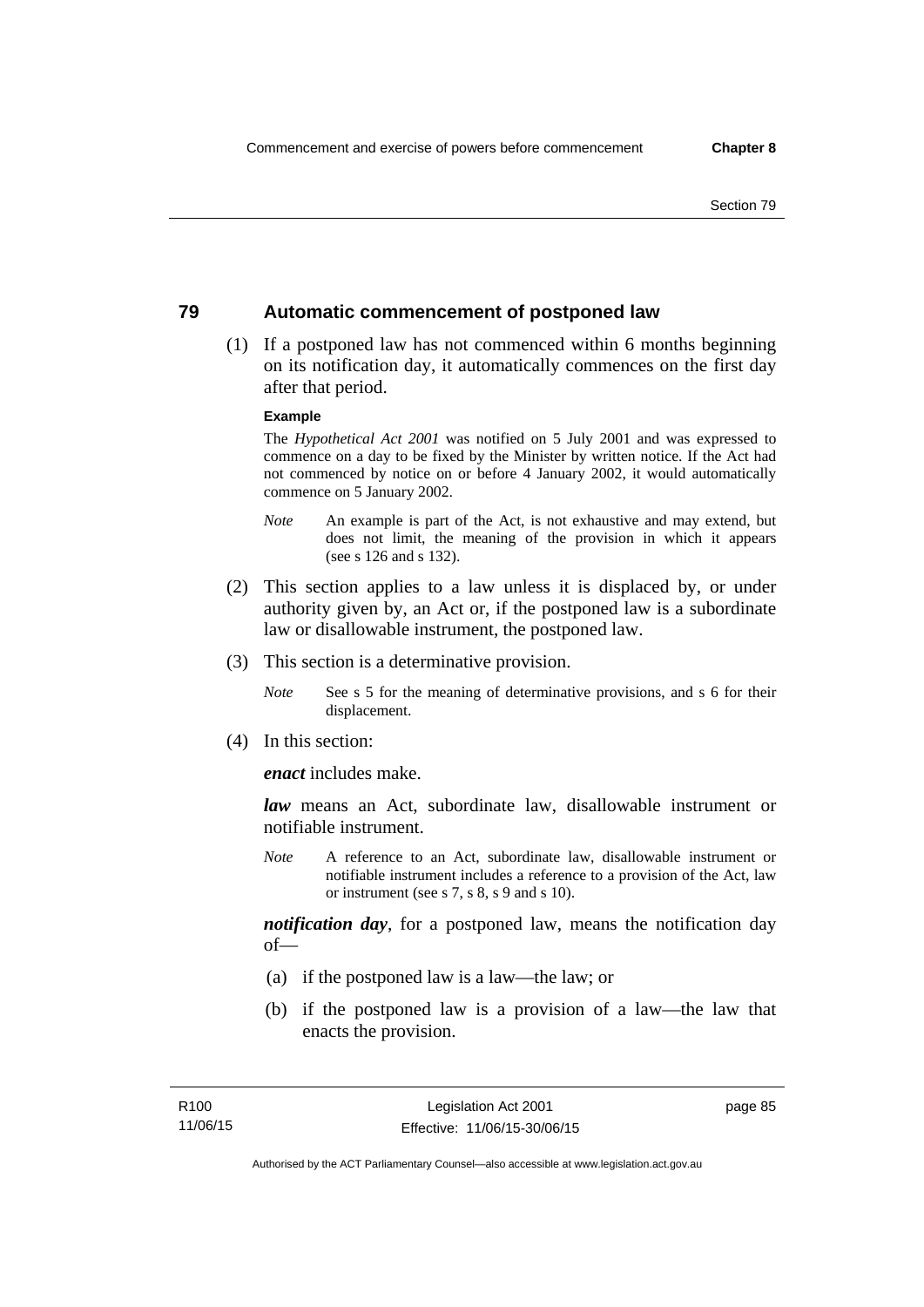#### Section 79A

*postponed law* means a law that does not commence on its notification day because a law postpones its commencement until a day or time fixed or determined by a commencement notice.

## **79A Commencement of amendment of uncommenced law**

- (1) This section applies if a law (the *amending law*) amends a law that has not commenced (the *uncommenced law*).
- (2) The amendment of the uncommenced law does not of itself commence that law.
- (3) The amendment made by the amending law commences on the commencement of the uncommenced law.
- (4) This section is a determinative provision.
	- *Note* See s 5 for the meaning of determinative provisions, and s 6 for their displacement.

## **80 References to** *commencement* **of law**

In a law, a reference to the *commencement* of the law, or another law, (the *law concerned*) is a reference to—

- (a) if the provisions of the law concerned (other than those providing for its name and commencement) commence, or are required to commence, on a single day or at a single time—the commencement of the remaining provisions; or
- (b) if paragraph (a) does not apply and the reference is in a provision of the law concerned—the commencement of the provision; or
- (c) in any other case—the commencement of the relevant provision of the law concerned.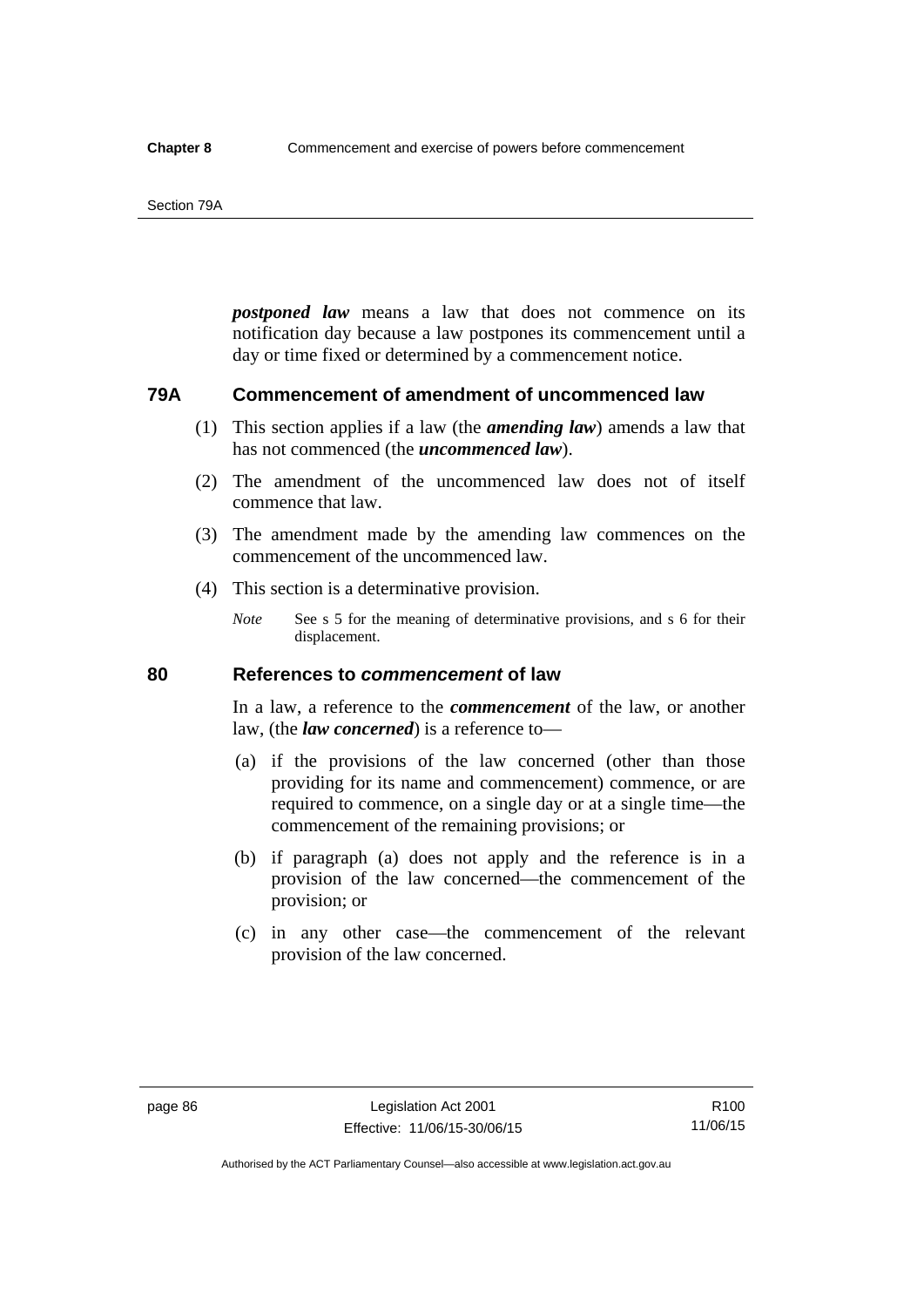## **81 Exercise of powers between notification and commencement**

- (1) This section applies to a power to make an appointment or statutory instrument, or to do anything else, in the following situations:
	- (a) the power is given by a law (the *authorising law*) that has been notified but has not commenced;
	- (b) the power is given by a law (the *authorising law*) as amended by another law (the *amending law*) and the laws have been notified, but all or any of them have not commenced.

### **Examples—powers to which section applies**

- 1 power to delegate a function
- 2 power to give or issue an approval, consent, licence, permit or other authority (however described)
- 3 power to make an acting appointment
- 4 power to issue guidelines
- *Note* An example is part of the Act, is not exhaustive and may extend, but does not limit, the meaning of the provision in which it appears (see s 126 and s 132).
- (2) To remove any doubt and without limiting subsection (1), this section applies to any of the following powers if the power is to be exercised in relation to an entity to be established by the authorising law or the authorising law as amended by the amending law:
	- (a) a power to make an appointment to the entity;
	- (b) a power to make a statutory instrument for the purposes of the entity;
	- (c) a power to do anything else in relation to the entity.

#### **Example**

This section applies to powers under an authorising law to be exercised in relation to the conduct of an election for members of a board to be established as a corporation by the authorising law.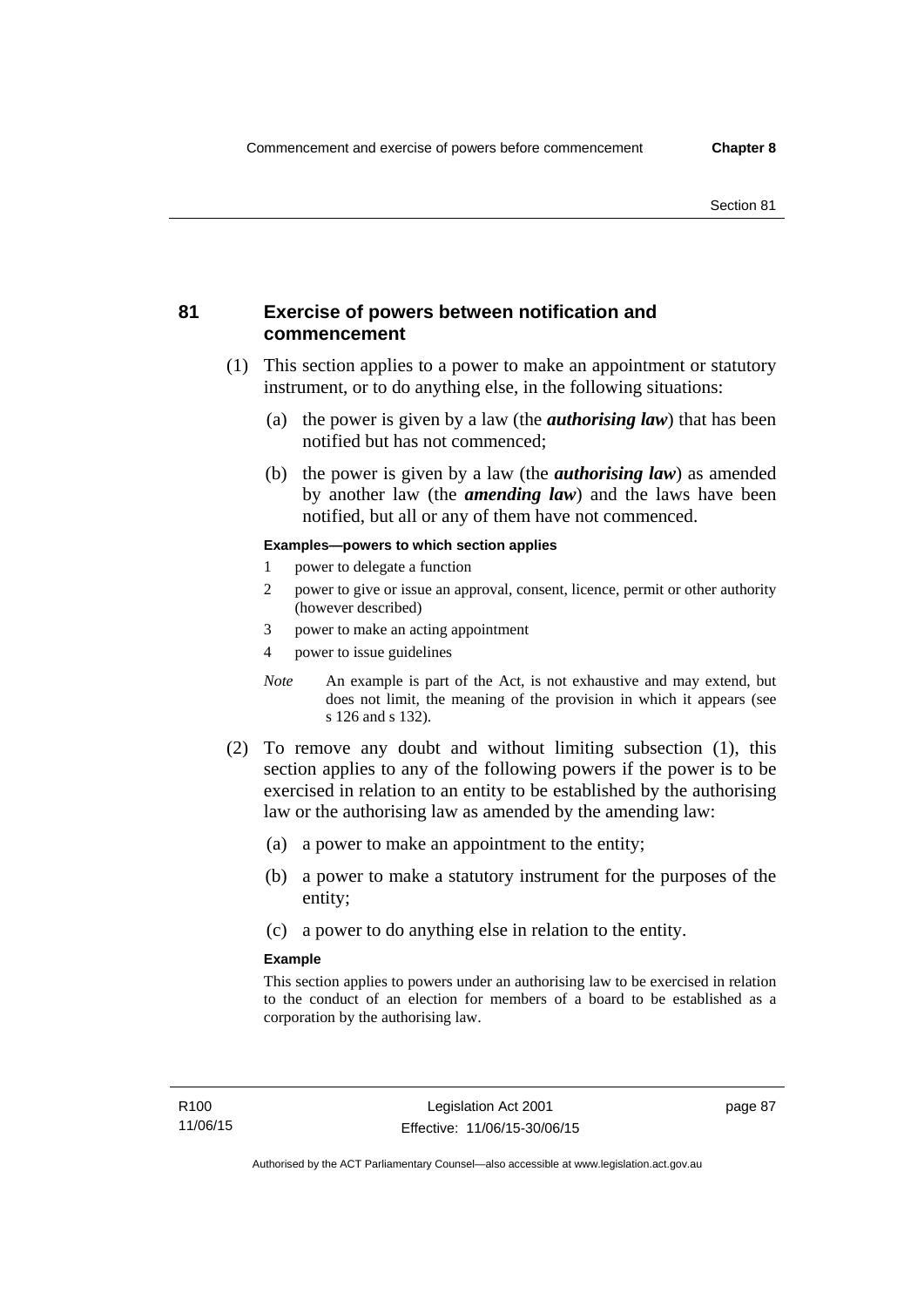#### Section 81

- (3) The power may be exercised at any time even though the authorising law, or the authorising law and amending law (or either of them), is not in force at the time.
- (4) For the exercise of the power, the authorising law, or the authorising law and amending law, are taken to be in force at the time of the exercise of the power.
- (5) Also, anything else may be done under the power at any time for the purpose of bringing, or in relation to bringing, the authorising law, or the authorising law as amended by the amending law, into operation.
- (6) If an appointment or statutory instrument made under this section declares that this subsection applies to it, then, unless the appointment or instrument commences on a different date or at a different time under another provision of this chapter, the appointment or instrument commences on—
	- (a) for an appointment or statutory instrument that is a legislative instrument—the day after its notification day; or
	- (b) for any other appointment or statutory instrument—the day after the day it is made or, if it is required under an Act or statutory instrument to be approved (however described) by the Executive, a Minister or any other entity, the day after the day it is approved.
- (7) In any other case, an appointment or statutory instrument made under this section commences on the latest of the following:
	- (a) the commencement of the authorising law or, if subsection (1) (b) applies and the amending law commences after the authorising law, the commencement of the amending law;
	- (b) on the day or at the time the appointment or instrument would have commenced if it had not been made under this section.

R100 11/06/15

Authorised by the ACT Parliamentary Counsel—also accessible at www.legislation.act.gov.au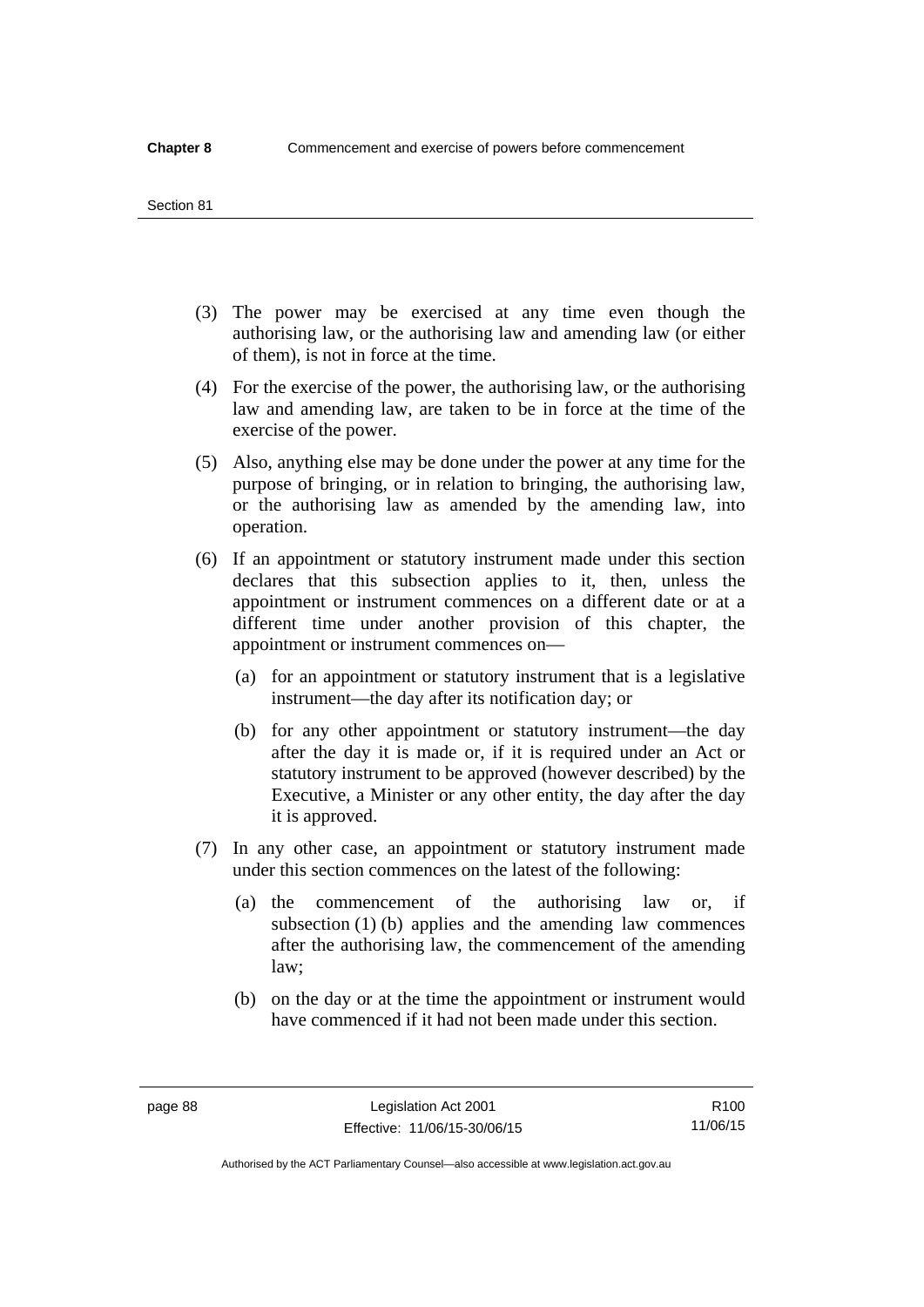- (8) In the application of this section to a statutory instrument that is not a legislative instrument, a reference to the instrument being *notified*  is a reference to the instrument being made or, if it is required under an Act or statutory instrument to be approved (however described) by the Executive, a Minister or any other entity, to the instrument being approved.
- (9) This section is a determinative provision.
	- *Note* See s 5 for the meaning of determinative provisions, and s 6 for their displacement.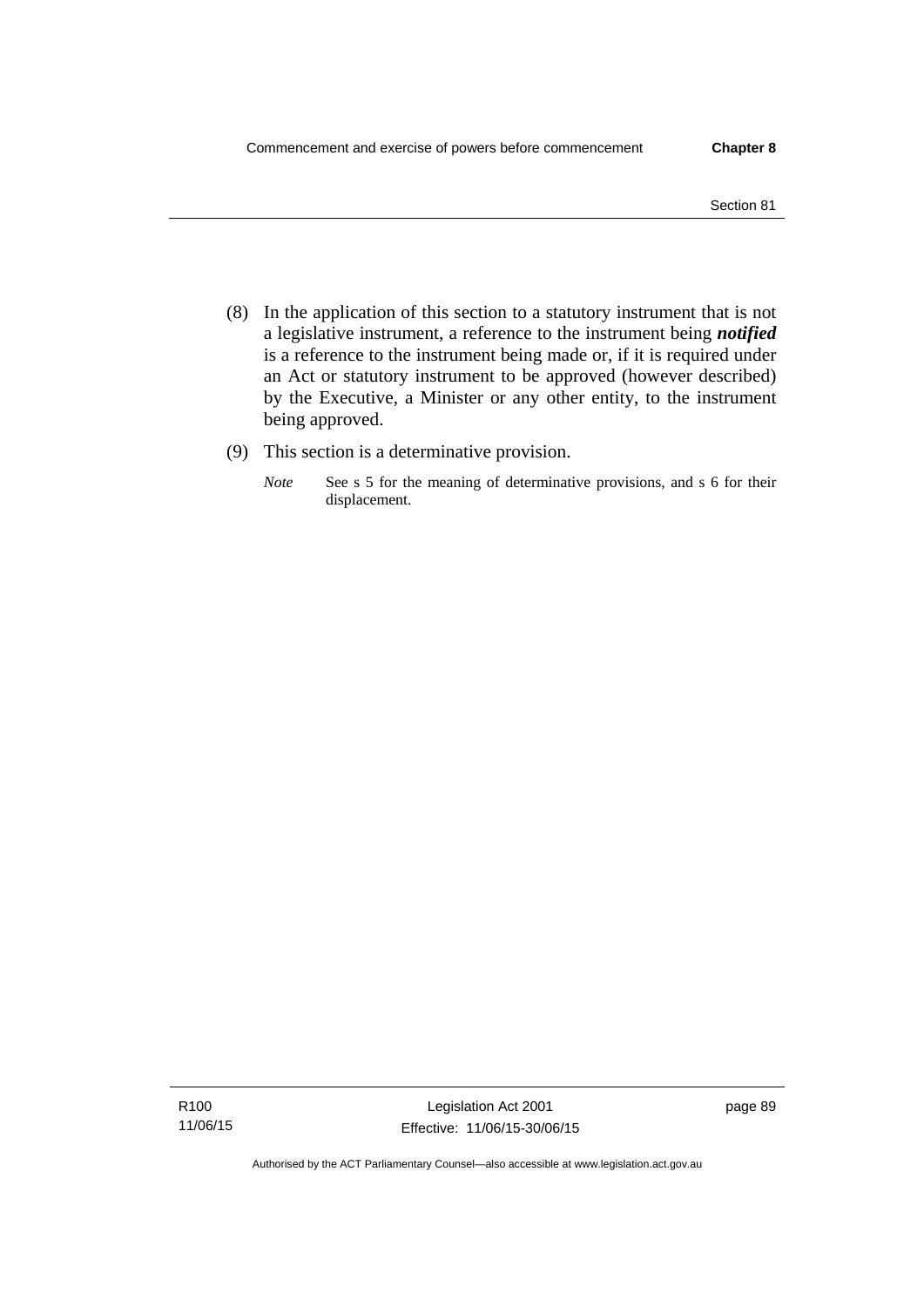Section 82

# **Chapter 9 Repeal and amendment of laws**

# **Part 9.1 General**

## **82 Definitions—ch 9**

In this chapter:

*amend* includes modify.

*law* means an Act or statutory instrument.

*Note* A reference to an Act or statutory instrument includes a reference to a provision of the Act or instrument (see s 7 and s 13).

*repeal* includes lapse and expire.

## **83 Consequences of amendment of statutory instrument by Act**

- (1) If an Act amends a statutory instrument, the instrument may be amended or repealed as if the amendment had been made by another statutory instrument of that kind.
- (2) This section is a determinative provision.
	- *Note* See s 5 for the meaning of determinative provisions, and s 6 for their displacement.

## **84 Saving of operation of repealed and amended laws**

- (1) The repeal or amendment of a law does not—
	- (a) revive anything not in force or existing when the repeal or amendment takes effect; or
	- (b) affect the previous operation of the law or anything done, begun or suffered under the law; or
	- (c) affect an existing right, privilege or liability acquired, accrued or incurred under the law.

page 90 Legislation Act 2001 Effective: 11/06/15-30/06/15

R100 11/06/15

Authorised by the ACT Parliamentary Counsel—also accessible at www.legislation.act.gov.au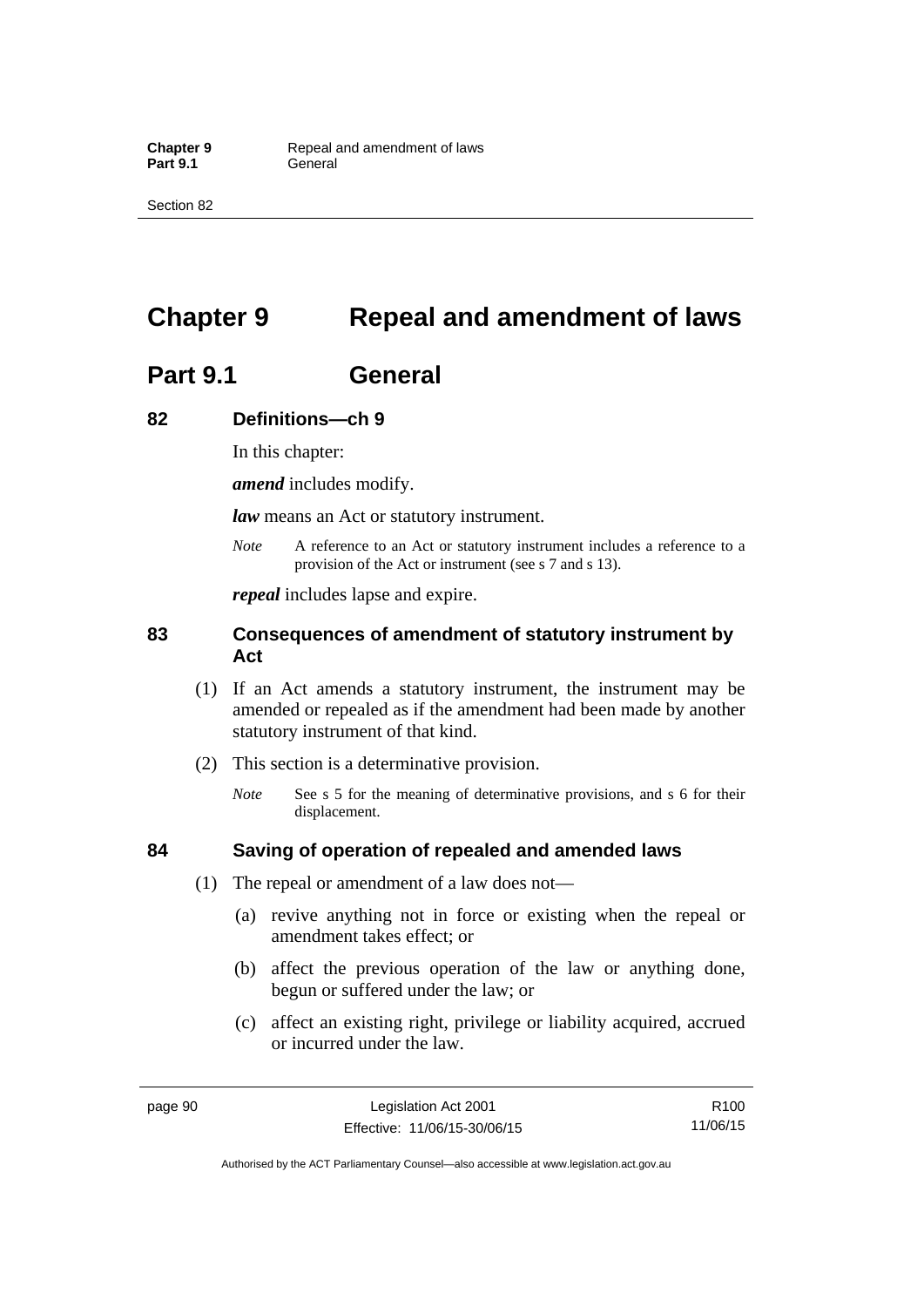- (2) An investigation, proceeding or remedy in relation to an existing right, privilege or liability under the law may be started, exercised, continued or completed, and the right, privilege or liability may be enforced and any penalty imposed, as if the repeal or amendment had not happened.
- (3) Without limiting subsections (1) and (2), the repeal or amendment of a law does not affect—
	- (a) the proof of anything that has happened; or
	- (b) any right, privilege or liability saved by the law.
- (4) This section does not limit any other provision of this chapter and is in addition to any provision of the law by which the repeal or amendment is made.
- (5) This section is a determinative provision.
	- *Note* See s 5 for the meaning of determinative provisions, and s 6 for their displacement.
- (6) In this section:

*liability* includes liability to penalty for an offence against the law.

*penalty* includes punishment and forfeiture.

*privilege* includes immunity.

right includes capacity, interest, status and title.

## **84A Creation of offences and changes in penalties**

- (1) If a law makes an act or omission an offence, the act or omission is only an offence if done or not done after the law commences.
- (2) If a law increases the maximum or minimum penalty, or the penalty, for an offence, the increase applies only to an offence committed after the law commences.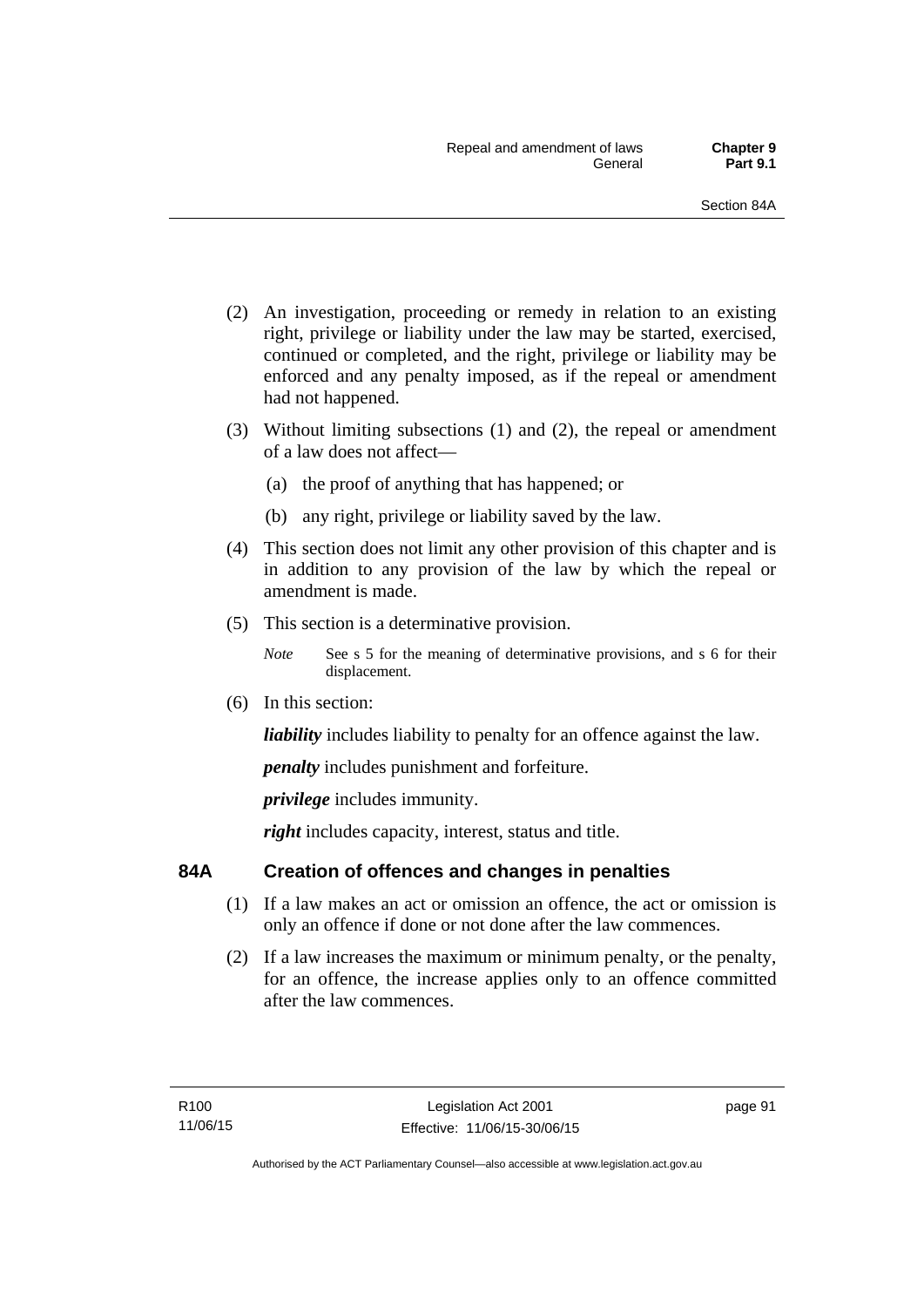- (3) If a law reduces the maximum or minimum penalty, or the penalty, for an offence, the reduction applies to an offence committed before or after the law commences, but does not affect any penalty imposed before the law commences.
- (4) In this section:

*law* means an Act or subordinate law.

- *Note* A reference to an Act or statutory instrument includes a reference to a provision of the Act or instrument (see s 7 and s 8).
- (5) This section is a determinative provision.
	- *Note* See s 5 for the meaning of determinative provisions, and s 6 for their displacement.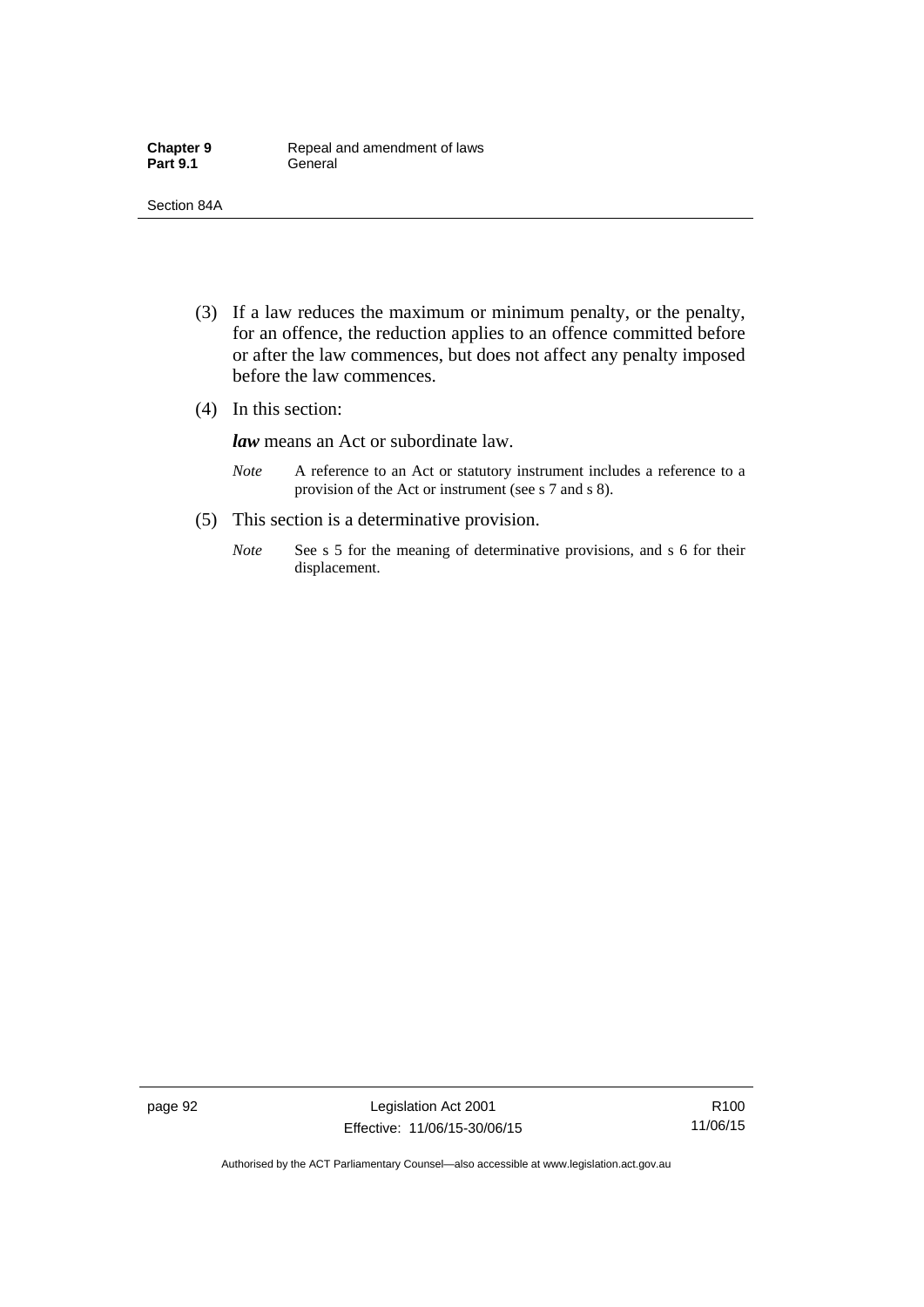## **Part 9.2 Repeal**

## **85 When repeal takes effect**

- (1) This section applies if a law is repealed on a day.
- (2) If the law is remade on that day (with or without changes), the repeal takes effect when the remade law commences.

 (3) If the law is not remade on that day (with or without changes), the law continues in force until the end of the day and the repeal takes effect at midnight on the day.

## **86 Repealed and amended laws not revived on repeal of repealing and amending laws**

 (1) If a law (the *first law*) is repealed by another law (the *other law*), the first law is not revived only because the other law is repealed.

#### **Examples**

- 1 Act A repeals Act B. Act A is repealed. The repeal of Act A does not revive Act B.
- 2 Act A repeals Act B. Act A is automatically repealed under this Act, section 89 (Automatic repeal of certain laws and provisions). The repeal of Act A does not revive Act B.
- *Note* An example is part of the Act, is not exhaustive and may extend, but does not limit, the meaning of the provision in which it appears (see s 126 and s 132).

*Note* Under s 74, if a law commences on a day, it commences at the beginning of the day unless otherwise provided.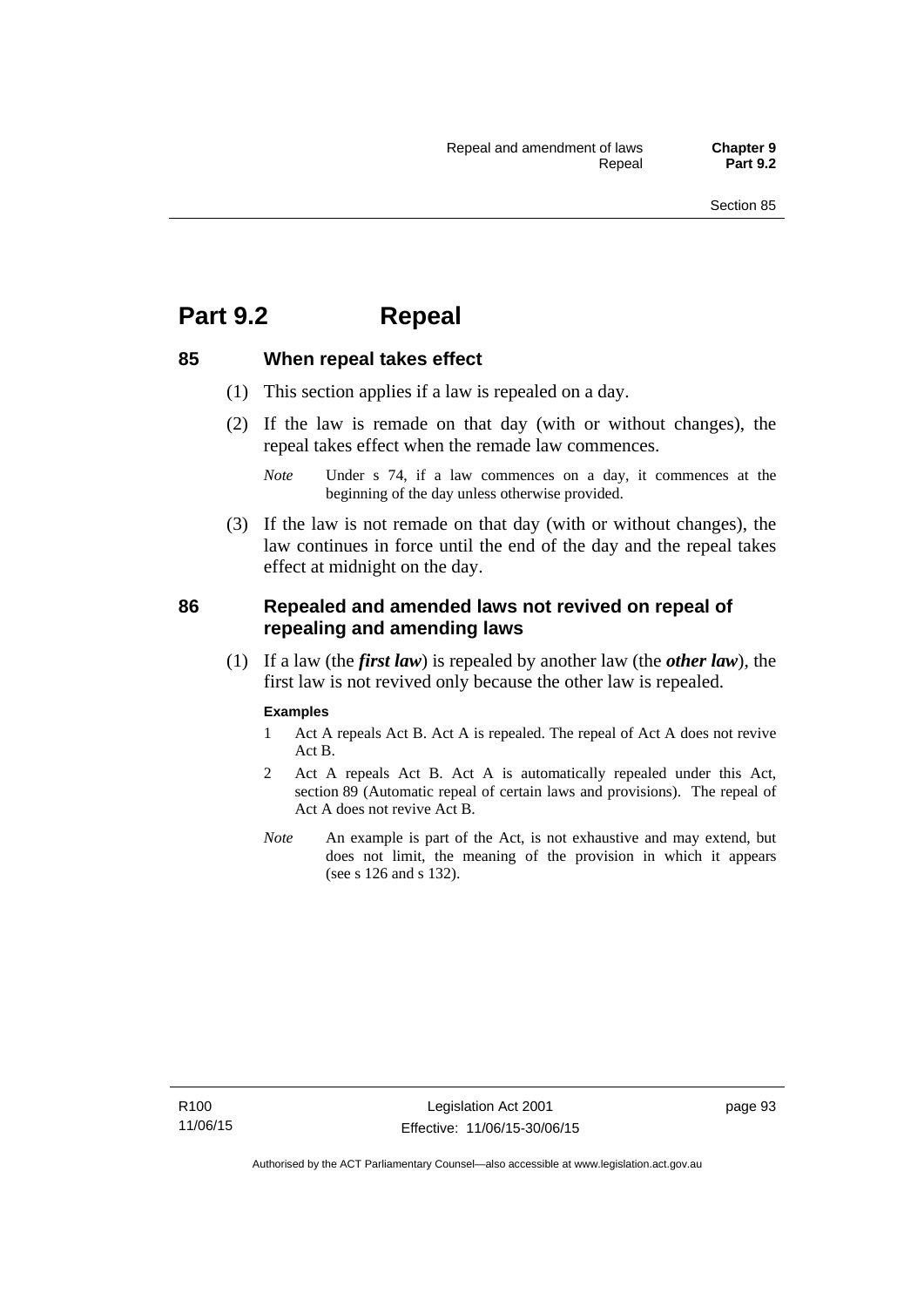(2) If a law (the *first law*) is amended by another law (the *other law*), the continuing operation of the amendments made by the other law is not affected only because the other law is repealed and, in particular, the first law is not revived in the form in which it was in before the amendments took effect only because of the repeal.

#### **Examples**

- 1 Act A amends Act B. Act A is repealed after it has commenced by a later Act C. The amendments made by Act A continue to operate, even though Act A has been repealed.
- 2 Act A amends Act B. Act A is automatically repealed under this Act, section 89. The amendments made by Act A continue to operate, even though Act A has been repealed.
- (3) This section does not limit any other provision of this chapter and is in addition to any provision of the law by which the repeal is made.
- (4) This section is a determinative provision.
	- *Note* See s 5 for the meaning of determinative provisions, and s 6 for their displacement.
- (5) In this section:

*amended* does not include modified.

*law* includes a rule of the common law (including equity).

#### **Examples**

- 1 a common law offence
- 2 a common law rule of practice or procedure
- 3 a right to equitable relief

R100 11/06/15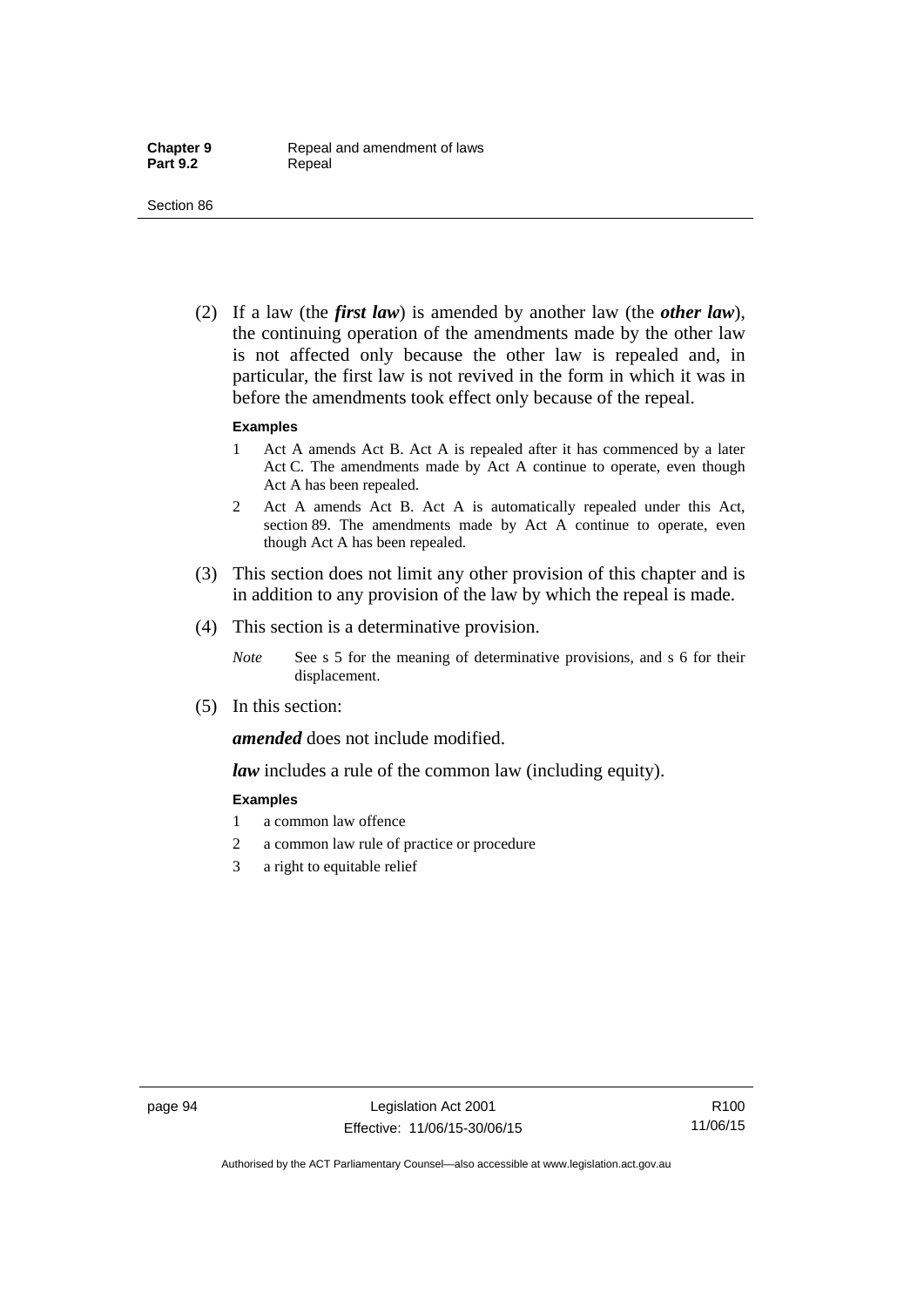## **87 Commencement not undone if repealed**

- (1) If a provision of a law providing for the commencement of the law is repealed after the law has commenced, the repeal of the provision does not affect the continuing operation of the law.
- (2) If a commencement notice providing for the commencement of a law is repealed after the law has commenced, the repeal of the notice does not affect the continuing operation of the law.
- (3) This section does not limit any other provision of this chapter and is in addition to any provision of the law by which the repeal is made.
- (4) This section is a determinative provision.
	- *Note* See s 5 for the meaning of determinative provisions, and s 6 for their displacement.

## **88 Repeal does not end effect of transitional laws etc**

- (1) The continuing operation of a transitional law or validating law is not affected only because the law is repealed.
- (2) Subsection (1) does not apply to a law that is a transitional law or validating law because of modifications that it makes to another law.
- (3) If a law (the *savings law*) declares a law (the *declared law*) to be a law to which this section applies—
	- (a) the effect of the declared law does not end only because of its repeal; and
	- (b) the effect of the savings law does not end only because of its repeal.
- (4) A declaration may be made for subsection (3) about a law whether or not the Act is a law to which subsection (1) applies.
- (5) A declaration made for subsection (3) about a law does not imply that, in the absence of a declaration about it, another law is not a law to which this section applies.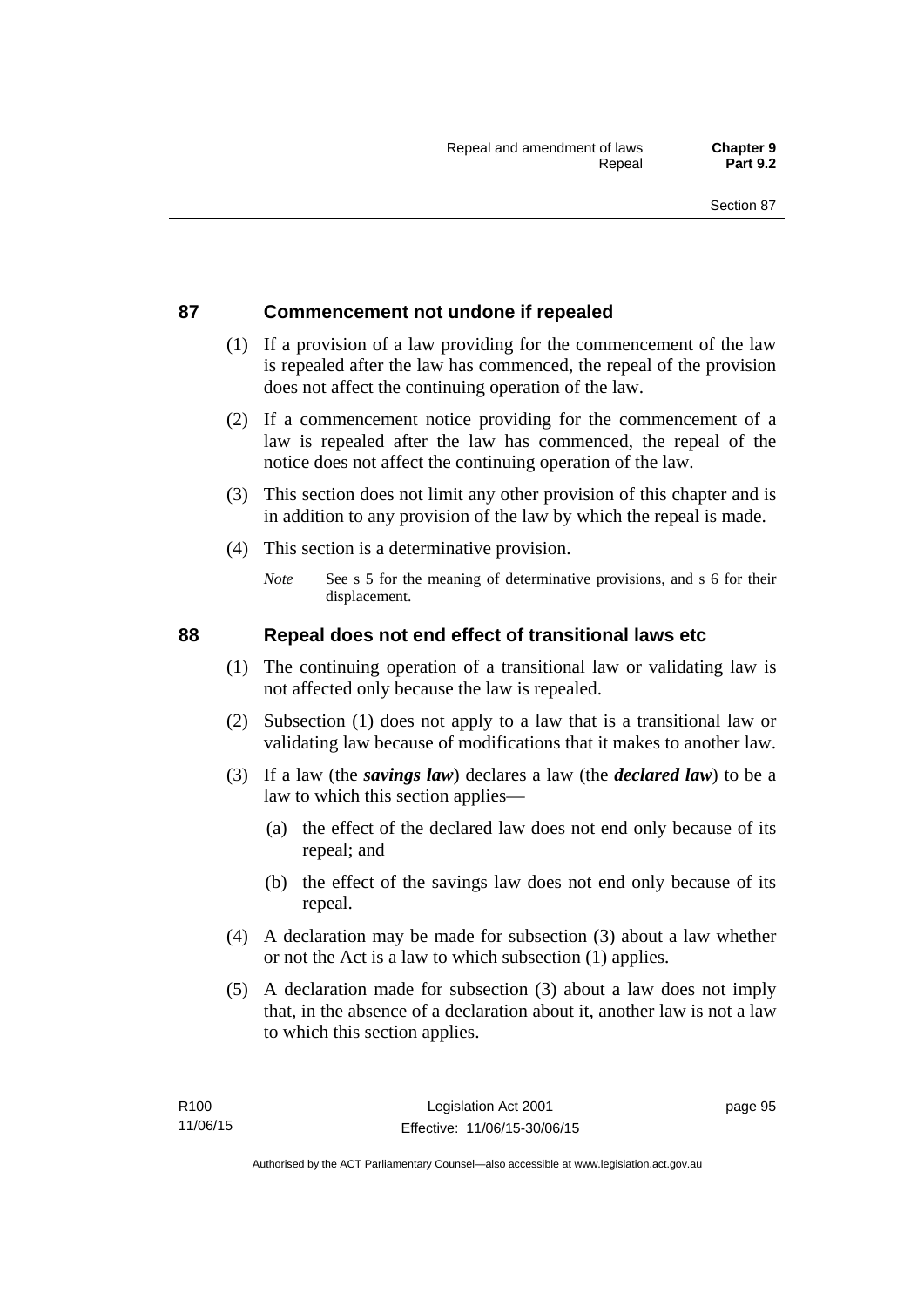- (6) This section does not limit any other provision of this chapter and is in addition to any provision of the law by which the repeal is made.
- (7) This section is a determinative provision.
	- *Note* See s 5 for the meaning of determinative provisions, and s 6 for their displacement.
- (8) To remove any doubt and without limiting section 6 (Legislation Act provisions must be applied), the application of this section to a law is not displaced only because the law is repealed and, in particular, the repeal of the law does not of itself imply an intention to displace the application of this section to the law.
- (9) In this section:

*transitional law* means—

- (a) a law made or expressed to be made for a transitional purpose; or
- (b) a law that makes provision consequential on a law mentioned in paragraph (a).

#### **Examples**

- 1 a provision stating that an existing licence under a repealed Act is taken to be a licence of a particular kind under another Act and authorising the imposition of conditions under the other Act
- 2 a provision stating that a provision applies to certain applications made before the commencement of an amendment or only to applications made after the commencement of an amendment
- 3 a declaration made for s (3)
- *Note 1 Transitional* is defined in the dictionary to include application and savings.
- *Note 2* An example is part of the Act, is not exhaustive and may extend, but does not limit, the meaning of the provision in which it appears (see s 126 and s 132).

R100 11/06/15

Authorised by the ACT Parliamentary Counsel—also accessible at www.legislation.act.gov.au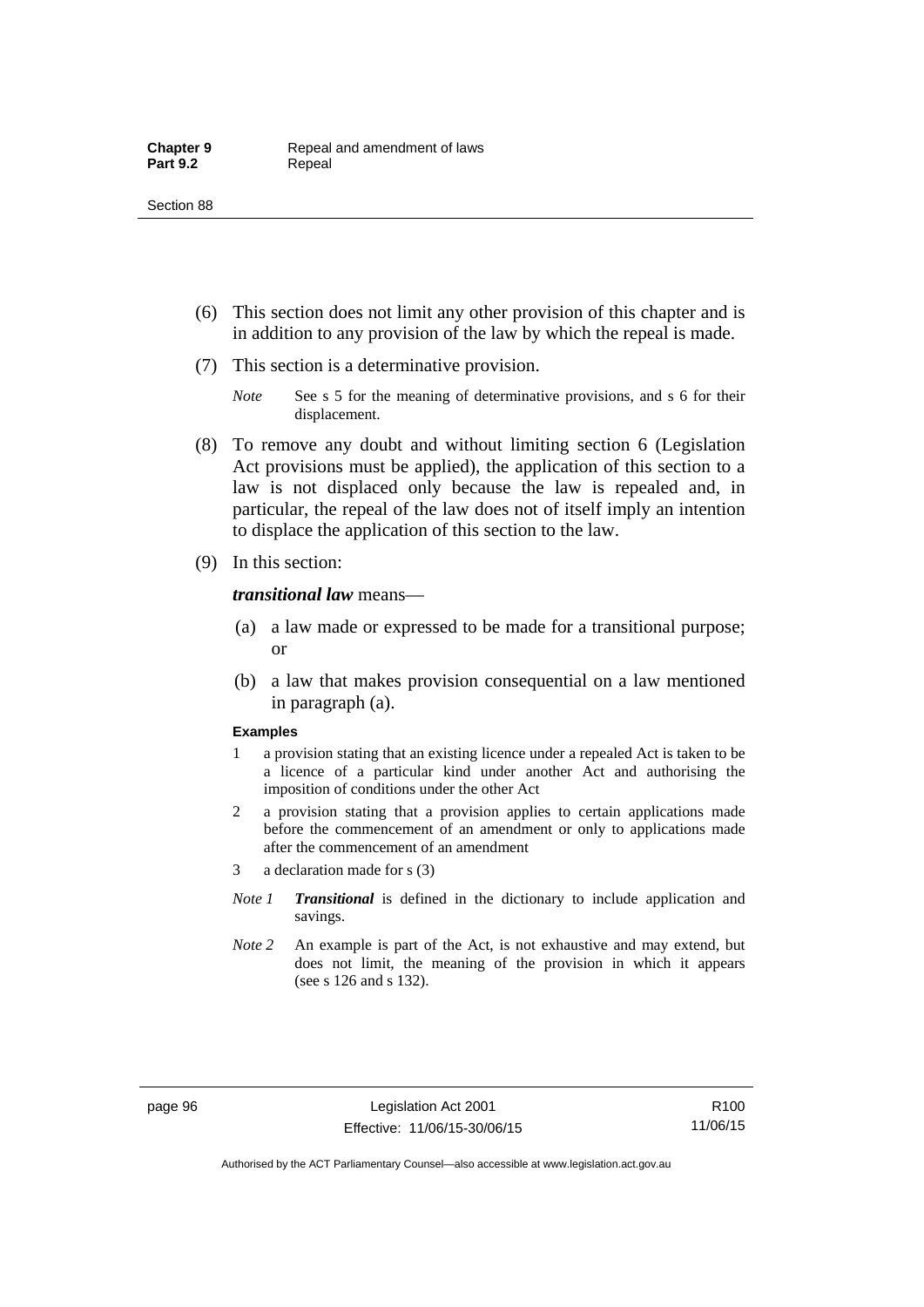#### *validating law* means—

- (a) a law that validates something that is or may be invalid; or
- (b) a law that makes provision consequential on a law mentioned in paragraph (a).

#### **Examples**

- 1 a provision declaring an instrument to have been validly made and acts done in reliance on the instrument to have been validly done
- 2 a provision stating that an instrument that is declared valid is taken to have been amended in a particular way

## **89 Automatic repeal of certain laws and provisions**

- (1) An amending law is automatically repealed on the day after—
	- (a) all of its provisions have commenced; or
	- (b) the last of its provisions that have not commenced are omitted or cannot commence.

#### **Example—provision that can no longer commence**

The *ABC Act 2005* includes a provision that amends the *XYZ Act 2000*. Before the provision commences, the *XYZ Act 2000* is repealed. The provision can, therefore, no longer commence.

- *Note* An example is part of the Act, is not exhaustive and may extend, but does not limit, the meaning of the provision in which it appears (see s 126 and s 132).
- (2) An appropriation Act is automatically repealed on the last day of the financial year for which it makes appropriations.
- (3) An amending provision of a law is automatically repealed immediately after all of the amendments and repeals made by it (or to which it relates) have commenced.
- (4) A commencement provision of a law is automatically repealed immediately after all of the provisions of the law have commenced.

page 97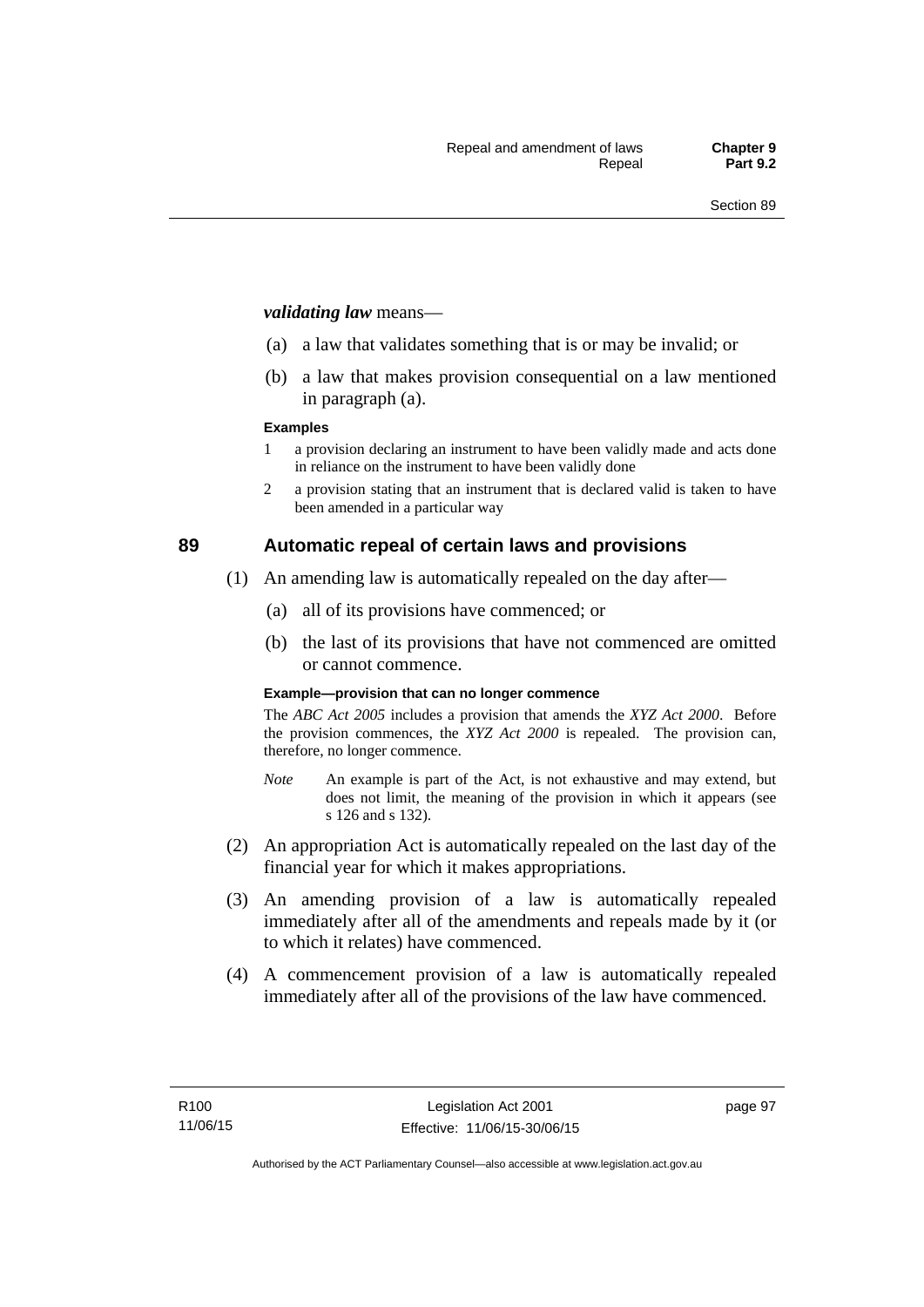- (5) A commencement notice is automatically repealed on the day after the day, or the last of the days, fixed or otherwise determined by the notice for the commencement of a law.
- (6) If an instrument making, or evidencing, an appointment (including an acting appointment) is a legislative instrument, the instrument is automatically repealed—
	- (a) on the day the appointment ends; or
	- (b) if the instrument makes 2 or more appointments that end on different days—on the day the last-ending appointment ends.
- (7) A repeal under this section has effect for all purposes, including, for example, any other provisions of this chapter about repeals.
- (8) If apart from this subsection a law would be automatically repealed on a day that is earlier than its notification day, the law is instead automatically repealed on the day after its notification day.
- (9) In the application of subsection (8) to a statutory instrument that is not a legislative instrument, a reference to the instrument's *notification day* is a reference to the day after the day it is made or, if it is required under an Act or statutory instrument to be approved (however described) by the Executive, a Minister or any other entity, the day after the day it is approved.
- (10) This section does not limit any other provision of this chapter.
- (11) This section is a determinative provision.
	- *Note* See s 5 for the meaning of determinative provisions, and s 6 for their displacement.
- (12) In this section:

*amend* does not include modify.

*amending law* means a law that consists only of provisions of the following kinds:

(a) for an Act—the Act's long title;

Authorised by the ACT Parliamentary Counsel—also accessible at www.legislation.act.gov.au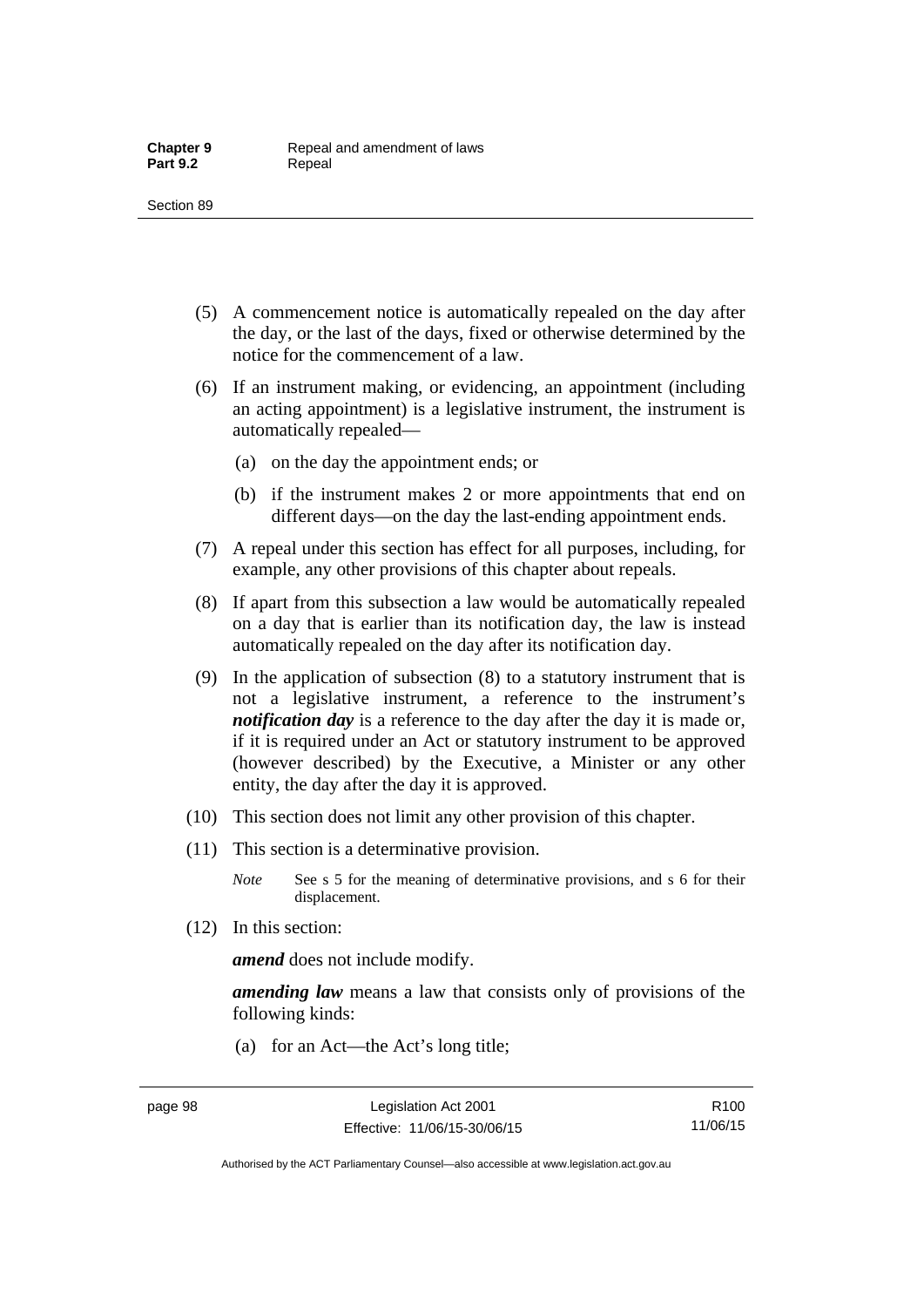- (b) a preamble or recital (however described);
- (c) a provision about the law's name;
- (d) a provision about the law's commencement;
- (e) a provision about the purposes of the law or any of its provisions;

#### **Example**

an objects provision

(f) a provision about the effect of notes;

- (g) a provision providing for the amendment or repeal of a law (including a provision identifying the amended or repealed law);
- (h) a provision declaring a law to be a law to which section 88 (Repeal does not end effect of transitional laws etc) applies;
- (i) a provision about the renumbering of a law;
- (j) a provision authorising or requiring something to be done under chapter 11 (Republication of Acts and statutory instruments).

*amending provision*, of a law, means a provision of the law that only amends or repeals a law, and includes—

- (a) any other provision (for example, a schedule) of the law that only identifies the law amended or repealed; and
- (b) any other provision (for example, a part heading) of the law that only identifies (or groups) provisions that are amended or repealed.

*Note* A note itself is not part of an Act or statutory instrument (see s 127).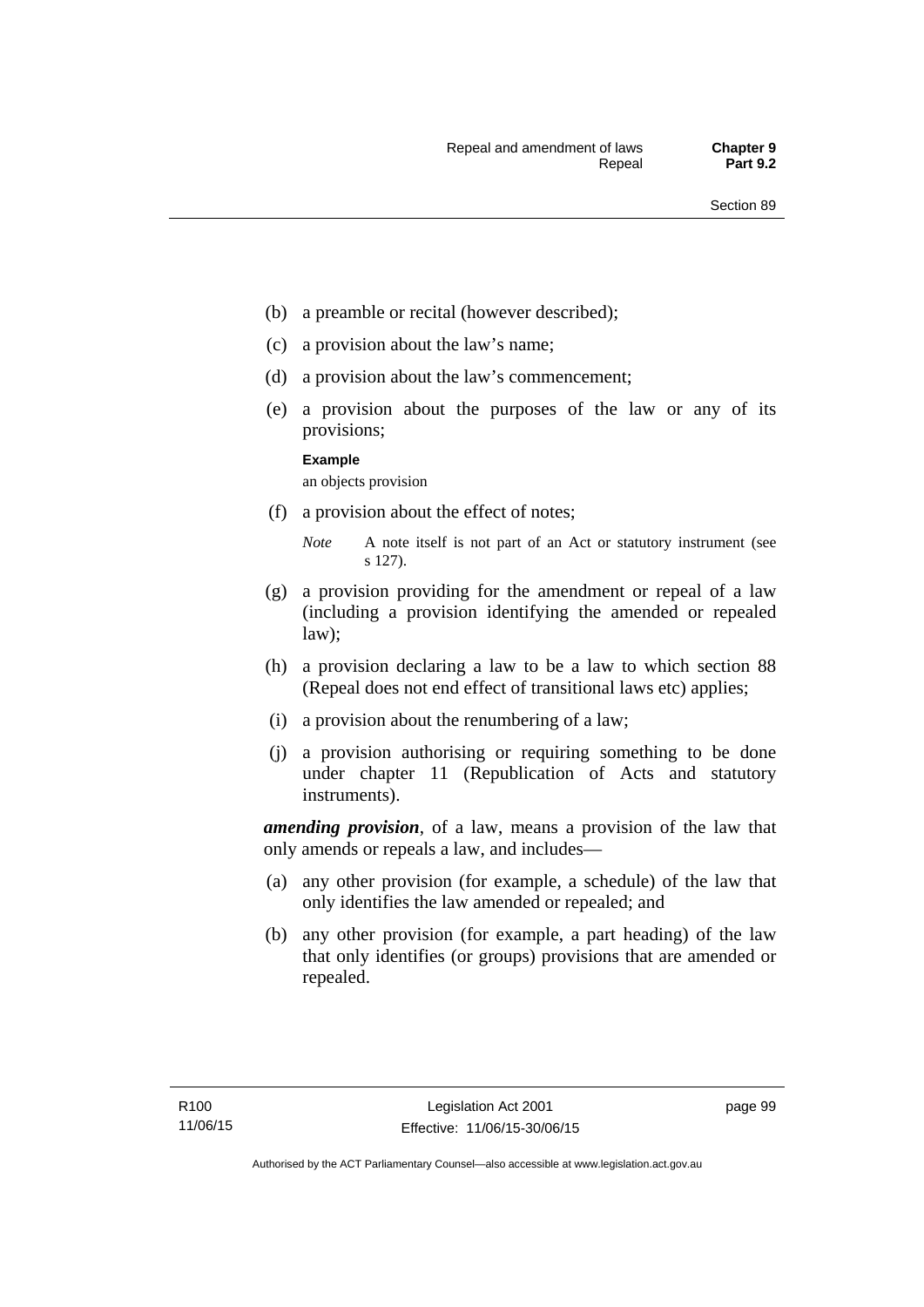#### *appropriation Act*—see the *[Financial Management Act 1996](http://www.legislation.act.gov.au/a/1996-22)*, dictionary.

*commencement provision*, of a law, means a provision of the law that only provides for the commencement of the law.

#### **Example 1—s 89**

The *Hypothetical Amending Act 2002* repeals and amends a number of Acts. The Act contains the following provisions:

- a long title
- a provision about the Act's name
- a provision about the Act's commencement
- repealing provisions (that is, a provision stating that the Act repeals the Acts mentioned in sch 1 and a schedule (sch 1) setting out the names of the repealed Acts)
- amending provisions (that is, a provision stating that the Act amends the Acts mentioned in sch 2 and a schedule (sch 2) setting out the amended Acts and the amendments of them)
- a provision about the application of this Act, s 88 (Repeal does not end effect of transitional laws etc) to a provision being repealed
- a provision requiring an amended Act (the *XYZ Act 1990*), or a provision of the *XYZ Act 1990*, to be renumbered in the next republication of the Act under this Act.

The Act contains no other provisions. Its repealing provisions, and its other provisions apart from the naming provision, the commencement provision and the amending provisions, commence on the day after its notification day, 22 March 2002. Its amending provisions commence on a date fixed by the Minister by written notice, 12 April 2002. The Act is automatically repealed under s 89 on the day after all of its provisions have commenced, 13 April 2002.

#### **Example 2—s 89**

The *Example Act 2001* contains provisions establishing a new licensing scheme. It also amends several Acts and repeals others. Because it contains the scheme provisions, it is not an amending law covered by s (1). It is, therefore, not automatically repealed under s 89.

page 100 Legislation Act 2001 Effective: 11/06/15-30/06/15

R100 11/06/15

Authorised by the ACT Parliamentary Counsel—also accessible at www.legislation.act.gov.au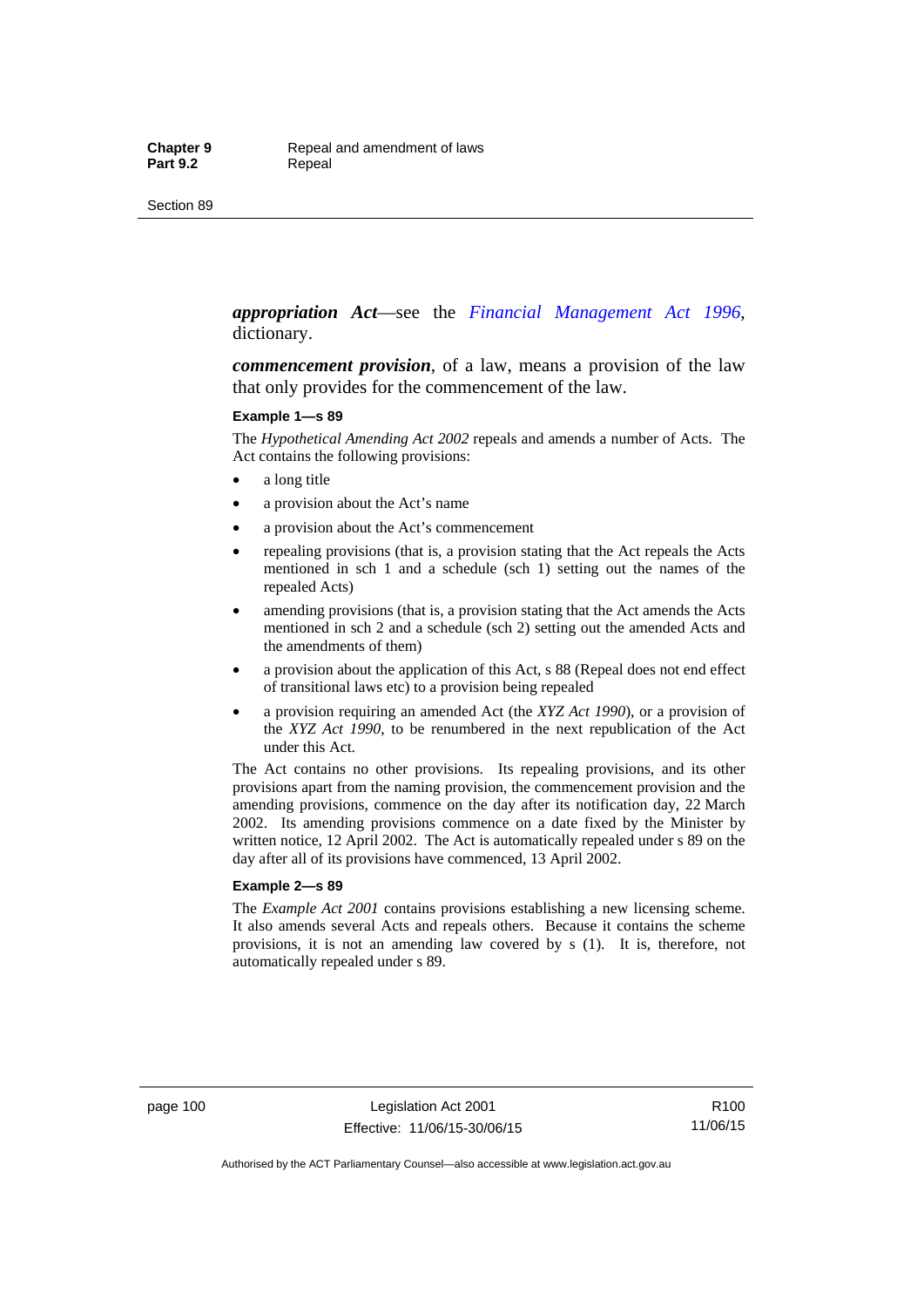#### **Example 3—s 89—see s (12), def** *amending provision*

The *Plant Diseases Act 2003* (hypothetical), pt 6 is as follows:

#### **Part 6 Repeals and consequential amendment**

#### **42 Repeal of Plant Diseases Act 1934**

The *Plant Diseases Act 1934* A1934-21 is repealed.

#### **43 Repeal of Plant Diseases Regulations 1938**

The *Plant Diseases Regulations 1938* (made on 11 February 1938) is repealed.

#### **44 Administrative Decisions (Judicial Review) Act 1989, schedule 1, new item 6**

*insert* 

6 This Act does not apply to decisions of the Minister under the *Plant Diseases Act 2003*, part 3 (Measures for the control of diseases and pests).

Under the definition of *amending provision*, the heading to pt 6, as well as the contents of pt 6, are automatically repealed under s 89.

*Note* An example is part of the Act, is not exhaustive and may extend, but does not limit, the meaning of the provision in which it appears (see s 126 and s 132).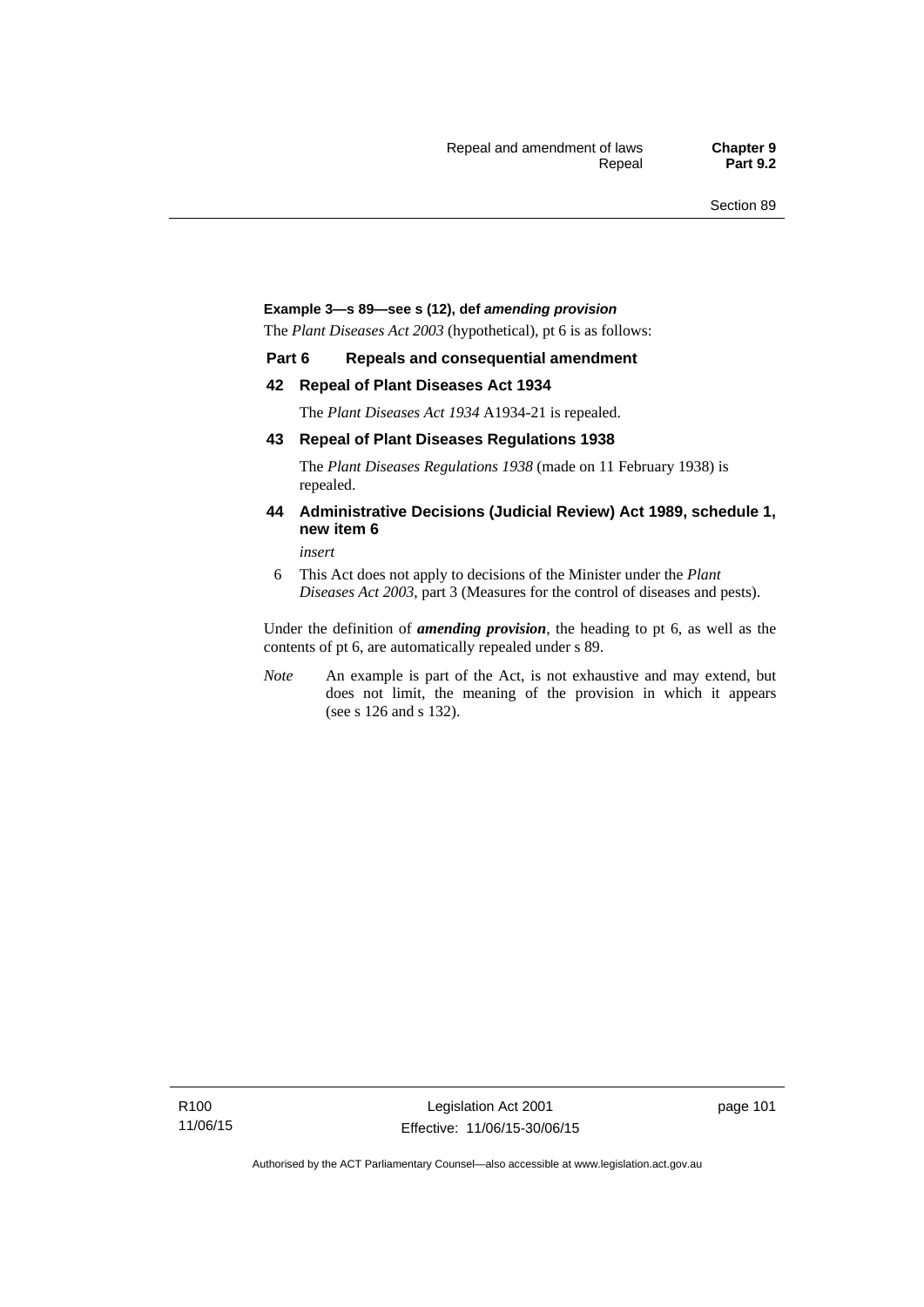## **Part 9.3 Amendment**

### **90 Law and amending laws to be read as one**

A law and all laws amending it are to be read as one.

### **91 Insertion of provisions by amending law**

- (1) This section applies if a law (the *amending law*) amends another law (the *amended law*) by inserting any of the following provisions, and does not exactly specify the position in the amended law where it is to be inserted:
	- (a) a chapter, part, division, subdivision, section or subsection (an *inserted chapter, part, division, subdivision, section* or *subsection*);
	- (b) a paragraph (an *inserted paragraph*);
	- (c) a subparagraph (an *inserted subparagraph*);
	- (d) a sub-subparagraph (an *inserted sub-subparagraph*);
	- (e) a definition (an *inserted definition*);
	- (f) any other provision (a *miscellaneous inserted provision*).
- (2) An inserted chapter, part, division, subdivision, section or subsection is inserted in the appropriate numerical or alphanumerical position in the amended law.
- (3) An inserted paragraph is inserted in the appropriate alphabetical position in the amended law.
- (4) An inserted subparagraph is inserted in the appropriate numerical or alphanumerical position in the amended law.
- (5) An inserted sub-subparagraph is inserted in the appropriate alphabetical position in the amended law.

Authorised by the ACT Parliamentary Counsel—also accessible at www.legislation.act.gov.au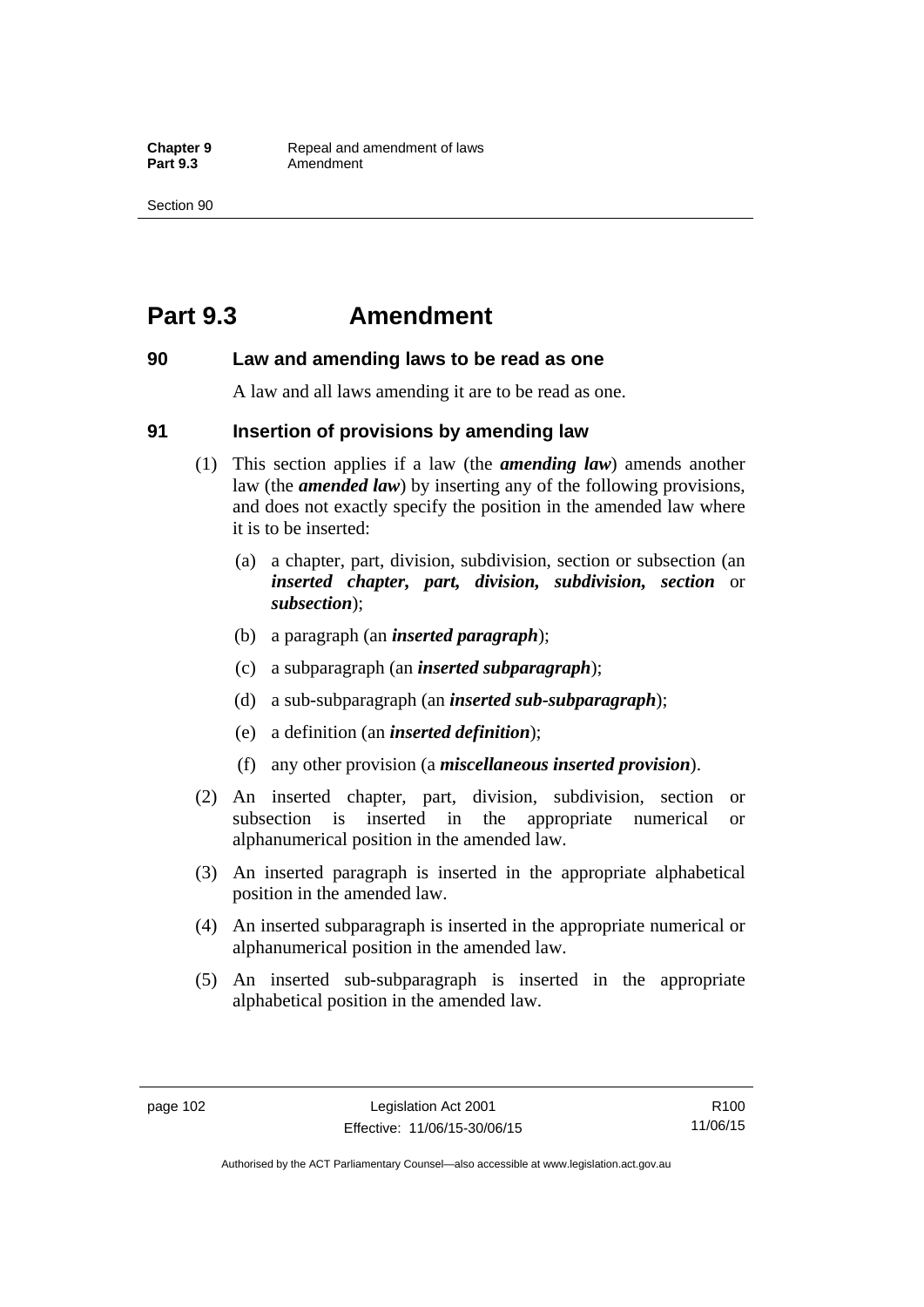- (6) An inserted definition is inserted in the appropriate alphabetical position (worked out on a letter-by-letter basis) in a series of definitions in the amended law.
- (7) A miscellaneous inserted provision is inserted in the appropriate position in the amended law.
- (8) In applying this section to a law that is divided otherwise than into sections, a reference to a section or subsection is a reference to a corresponding provision of the law.
- (9) In working out the appropriate position where a provision is to be inserted in the amended law, regard may be had to the following:
	- (a) the provision number or letter;
	- (b) the heading of the relevant amending provision of the amending law;
	- (c) any other amendments in the amending law including the order of amendments;
	- (d) anything else in the amending law or amended law;
	- (e) current legislative drafting practice.

#### **Examples**

- 1 If a part numbered '3' is to be inserted into an amended law with an existing sequence of parts 'part 1—part 2—part 4', inserted part 3 is inserted between parts 2 and 4.
- 2 If a division numbered '2.2A' is to be inserted into an amended law with an existing sequence of divisions in part 2 'division 2.1—division 2.2 division 2.3', inserted division 2.2A is inserted between divisions 2.2 and 2.3.
- 3 If a section numbered '6AA' is to be inserted into an amended law with an existing sequence of sections 'section 6—section 6A—section 6B', inserted section 6AA is inserted between sections 6A and 6B.
- 4 If a section numbered '7A' is to be inserted (by an amending section headed 'New section 7A', with the command '*in division 2.2, insert*') into an amended law with an existing sequence 'section 7 [in division 2.2] division 2.3 heading—section 8', inserted section 7A is inserted between section 7 and the division 2.3 heading (that is, at the end of division 2.2).

page 103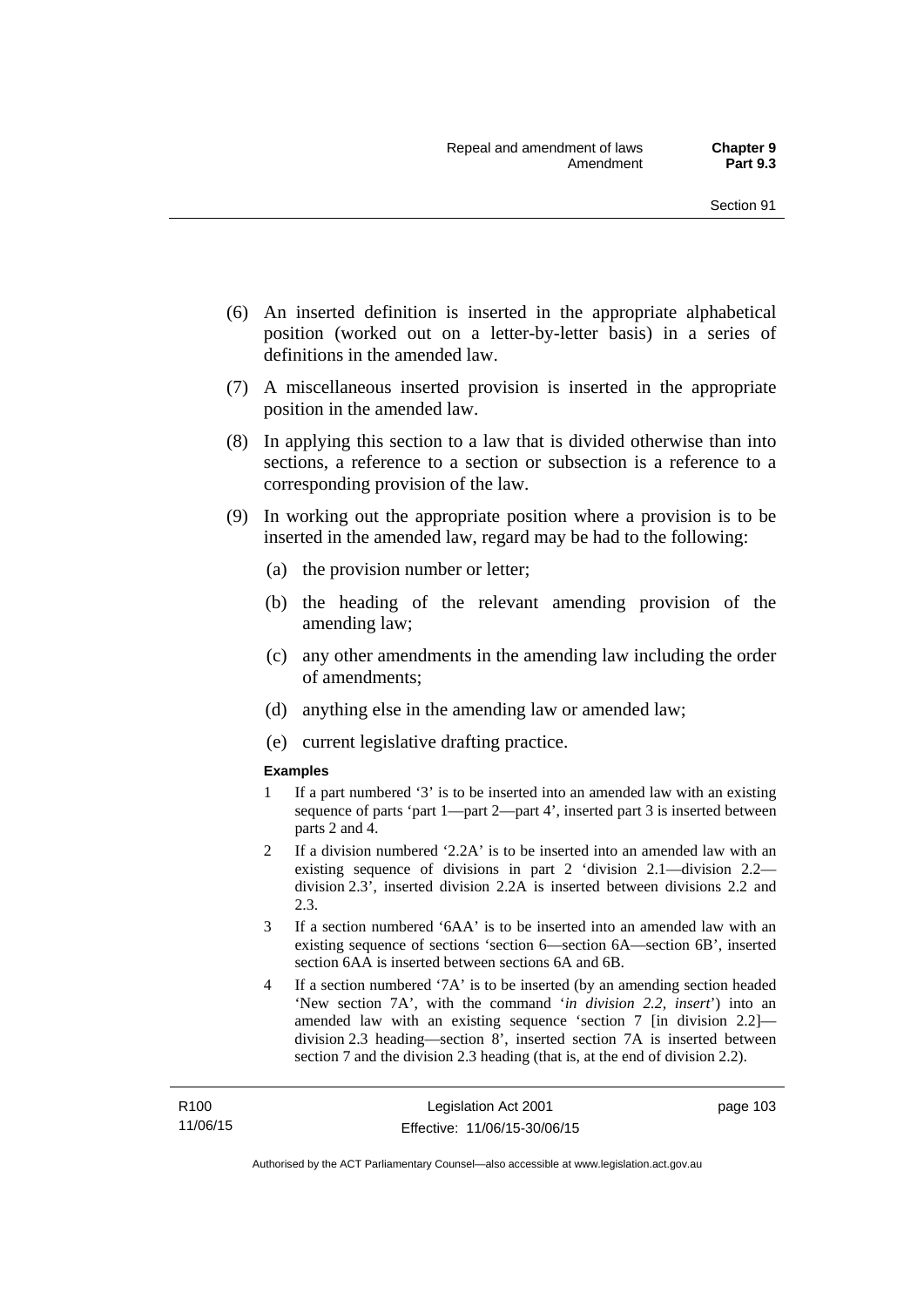- 5 If a section numbered '7A' is to be inserted (by an amending section headed 'New section 7A', with the command '*in division 2.3, insert*') into an amended law with an existing sequence 'section 7 [in division 2.2] division 2.3 heading—section 8', inserted section 7A is inserted between the division 2.3 heading and section 8 (that is, at the beginning of division 2.3).
- *Note* An example is part of the Act, is not exhaustive and may extend, but does not limit, the meaning of the provision in which it appears (see s 126 and s 132).
- (10) This section is a determinative provision.
	- *Note* See s 5 for the meaning of determinative provisions, and s 6 for their displacement.
- (11) In this section:

*insert* includes relocate.

#### **92 Amendment to be made wherever possible**

- (1) If a law amends another law—
	- (a) by omitting a word; or
	- (b) by substituting a word for another word; or
	- (c) by inserting a word before or after a particular word;

the amendment is to be made wherever possible in the other law.

#### **Example**

The *XYZ Amendment Act 2002* is expressed to omit the word 'authorised' from the *ABC Act 1998*, s 20. The word 'authorised' is used once in the heading to s 20, 3 times in s 20 (1), twice in s 20 (3), once in an example to s 20 (4) and twice in a note to s 20 (5). The amendment omits each of those references to the word 'authorised'.

- *Note* An example is part of the Act, is not exhaustive and may extend, but does not limit, the meaning of the provision in which it appears (see s 126 and s 132).
- (2) This section is a determinative provision.
	- *Note* See s 5 for the meaning of determinative provisions, and s 6 for their displacement.

page 104 Legislation Act 2001 Effective: 11/06/15-30/06/15

R100 11/06/15

Authorised by the ACT Parliamentary Counsel—also accessible at www.legislation.act.gov.au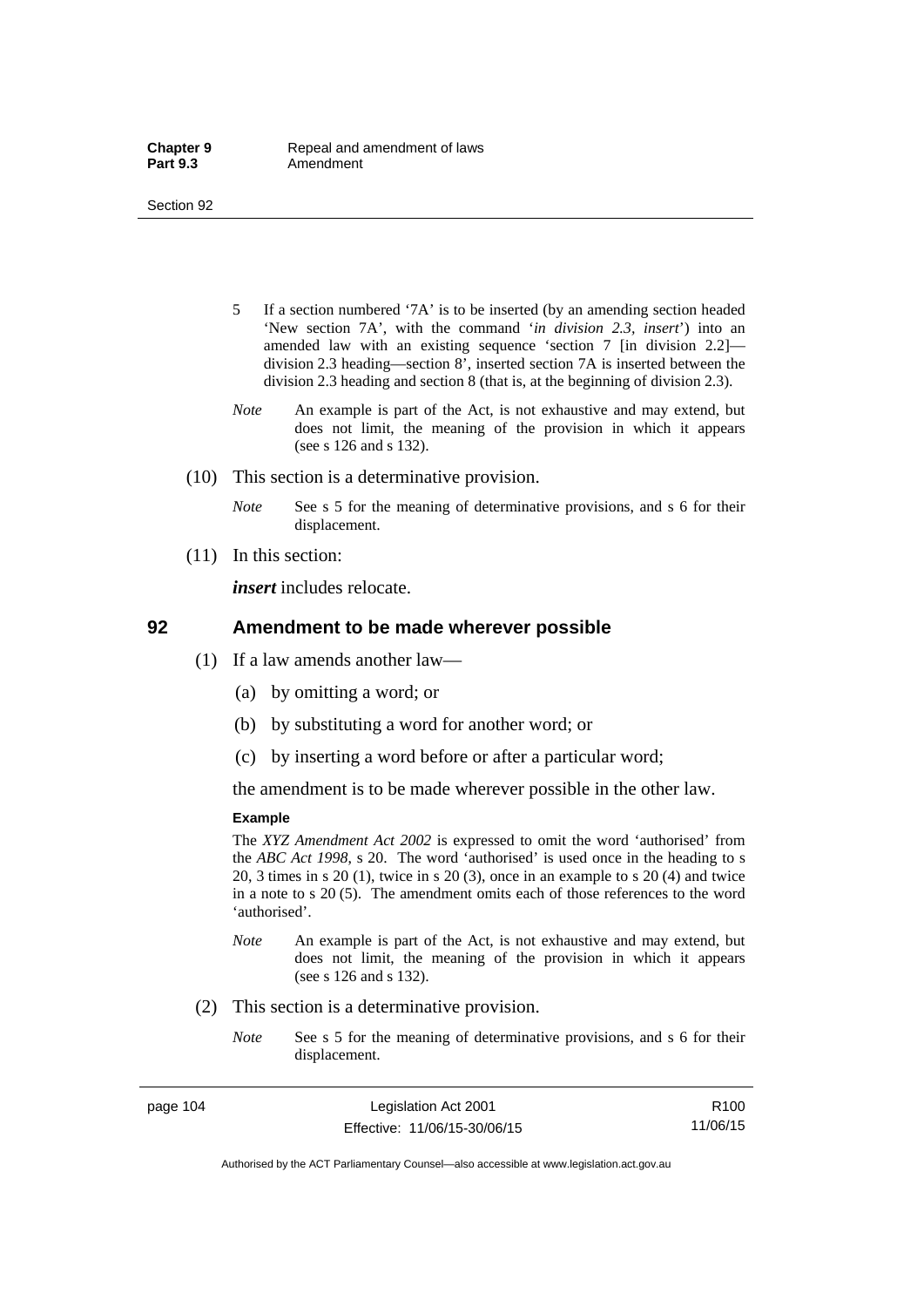## **93 Provisions included in another provision for amendment purposes**

- (1) This section applies for the purpose of amending a law.
- (2) The heading to a chapter, part, division, subdivision, schedule, dictionary, section or any other provision of the law forms part of the provision to which it is a heading.
- (3) An example at the end of a provision of the law is part of the provision unless the example is expressed in a way that indicates that it applies only to another provision.
- (4) A note at the end of a provision of the law is taken, for this section, to be part of the provision unless the note is expressed in a way that indicates that it applies only to another provision.
- (5) However, a note in a law is not, for any other purpose, part of the law.

*Note* Section 127 (Material that is not part of Act or statutory instrument) deals with the status of notes.

- (6) A penalty at the end of a subsection of the law—
	- (a) is part of the subsection unless the penalty is expressed in a way that indicates that it applies only to other subsections of the section; or
	- (b) if the penalty is expressed in a way that indicates that it applies only to other subsections—is part of the section.
- (7) A penalty at the end of a section of the law that is not divided into subsections is part of the section.
- (8) The word 'and', 'or' or 'but', or a similar word, at the end of a paragraph, subparagraph, sub-subparagraph or another provision of the law is part of the provision.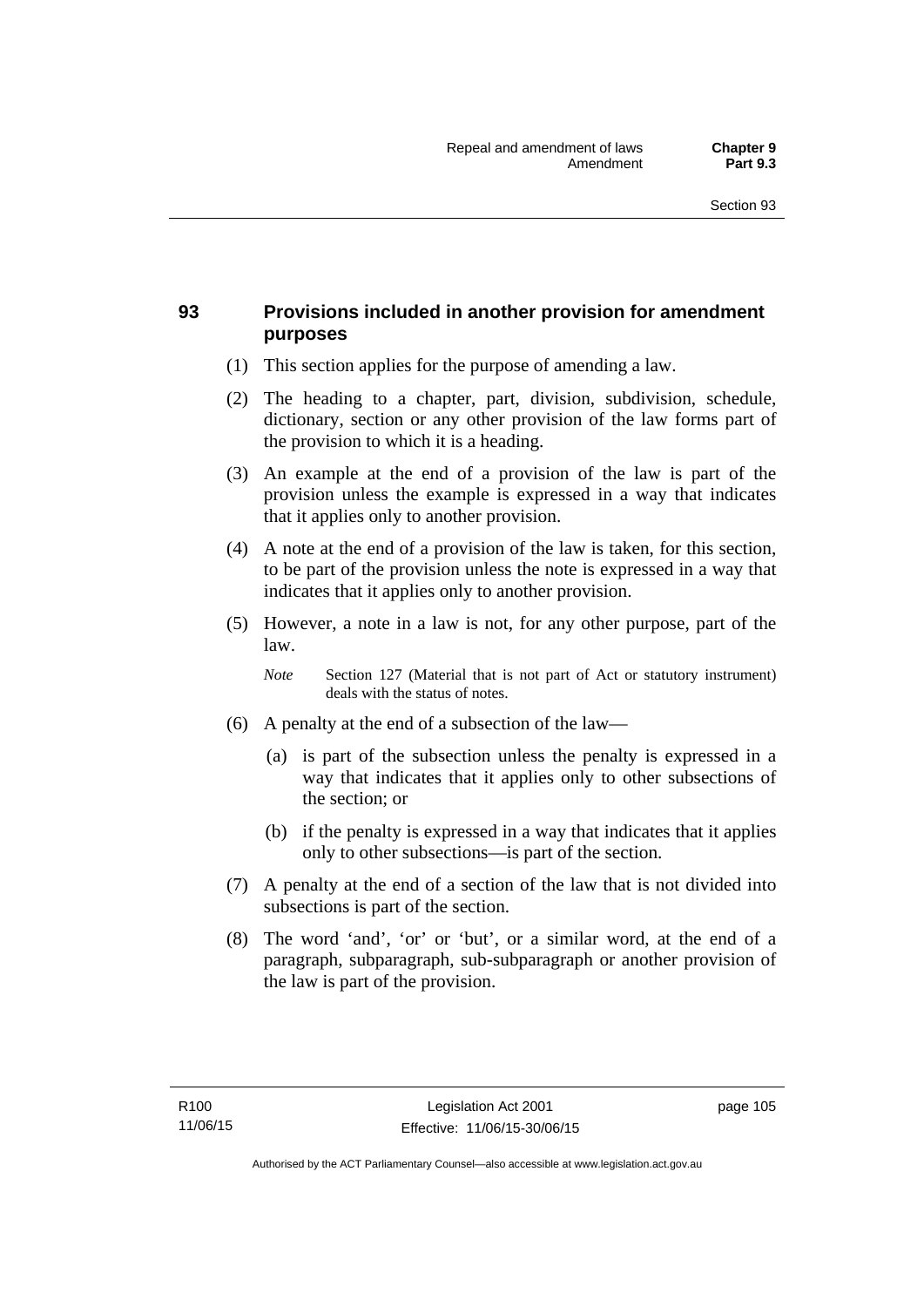- (9) In working out whether an example or note is at the end of a provision of the law, any penalty is to be disregarded, and, for an example, any note is to be disregarded.
	- *Note* According to current legislative drafting practice, examples, notes and penalties to a provision are arranged in the following order at the end of provisions:
		- 1 penalty (first)
		- 2 examples
		- 3 notes (last).
- (10) In applying this section to a law that is divided otherwise than into sections, a reference to a section or subsection is a reference to a corresponding provision of the law.
- (11) This section is a determinative provision.
	- *Note* See s 5 for the meaning of determinative provisions, and s 6 for their displacement.

### **94 Continuance of appointments etc made under amended provisions**

- (1) This section applies if—
	- (a) a law expressly or impliedly authorises or requires—
		- (i) the making of an appointment or statutory instrument; or
		- (ii) the delegation of a function; or
		- (iii) the issue of a licence or permit (however described); or
		- (iv) the doing (however described) of anything else; and
	- (b) the law is amended by another law; and
	- (c) under the amended law—
		- (i) the appointment or statutory instrument may be made; or
		- (ii) the function may be delegated; or

R100 11/06/15

Authorised by the ACT Parliamentary Counsel—also accessible at www.legislation.act.gov.au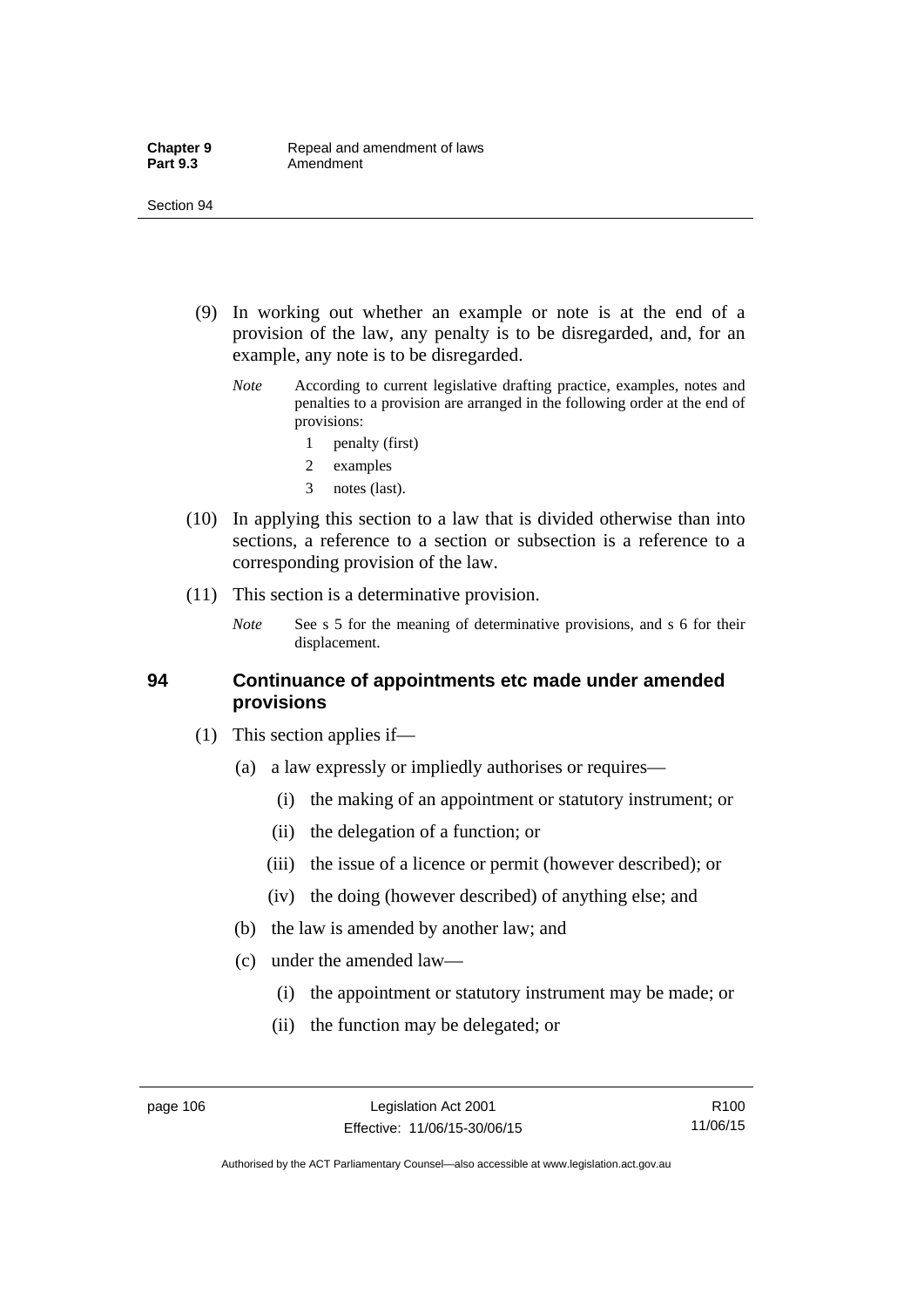- (iii) the licence or permit may be issued; or
- (iv) the thing may be done;

whether by the same or a different entity.

#### **Examples—par (a) (iv)**

- 1 the giving of an approval, consent or permission
- 2 the making of a recommendation
- *Note* An example is part of the Act, is not exhaustive and may extend, but does not limit, the meaning of the provision in which it appears (see s 126 and s 132).
- (2) An appointment, statutory instrument, delegation, licence, permit or anything else mentioned in subsection (1) that was in force immediately before the commencement of the amendment continues to have effect as if it had been made, issued or done (however described) under the amended law.
- (3) This section is a determinative provision.
	- *Note* See s 5 for the meaning of determinative provisions, and s 6 for their displacement.
- (4) In this section:

*amend* includes omit and re-enact in the same law (with or without changes), but does not include omit and re-enact in another law.

*appointment* includes acting appointment.

## **95 Status of modifications**

- (1) If a law is modified by another law, the law operates as modified but the modification does not amend the text of the law.
- (2) This section is a determinative provision.
	- *Note* See s 5 for the meaning of determinative provisions, and s 6 for their displacement.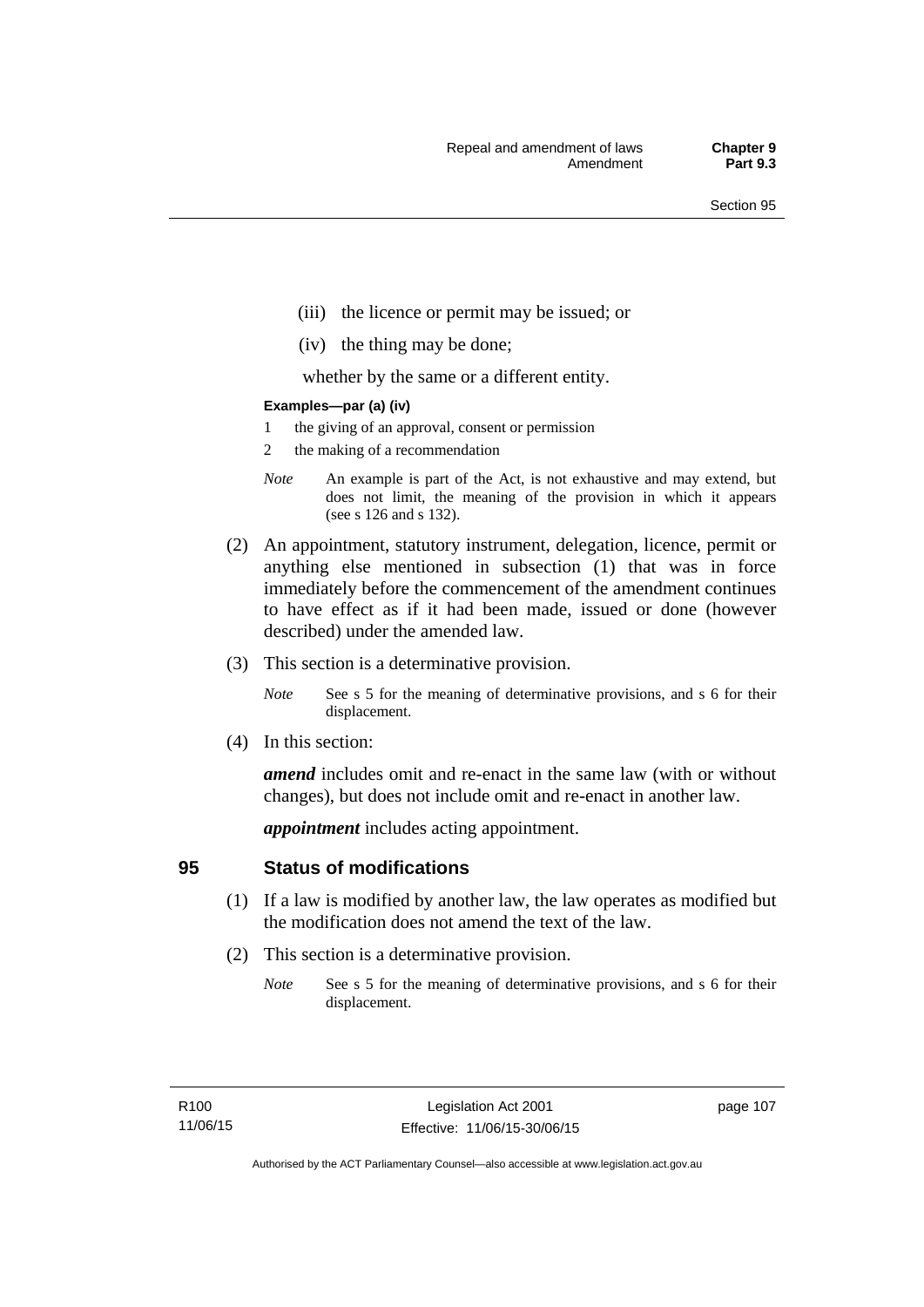## **96 Relocated provisions**

- (1) This section applies if a provision of a law is relocated (with or without changes) to a different place in the same law or to a different law.
- (2) The operation or meaning of the provision is not affected only because of the provision's relocation.
- (3) Without limiting subsection (2), if before its relocation the provision was to be interpreted in a particular way, it is to be interpreted in that way in its new location.

#### **Example**

If a provision of an Act is to be interpreted as if it were a law consolidating the provisions of other laws and it is relocated into another Act, it is to be interpreted in the same way in its new location.

- *Note* An example is part of the Act, is not exhaustive and may extend, but does not limit, the meaning of the provision in which it appears (see s 126 and s 132).
- (4) However, the provision has effect subject to any changes made to, or in relation to, it.
- (5) This section is a determinative provision.
	- *Note* See s 5 for the meaning of determinative provisions, and s 6 for their displacement.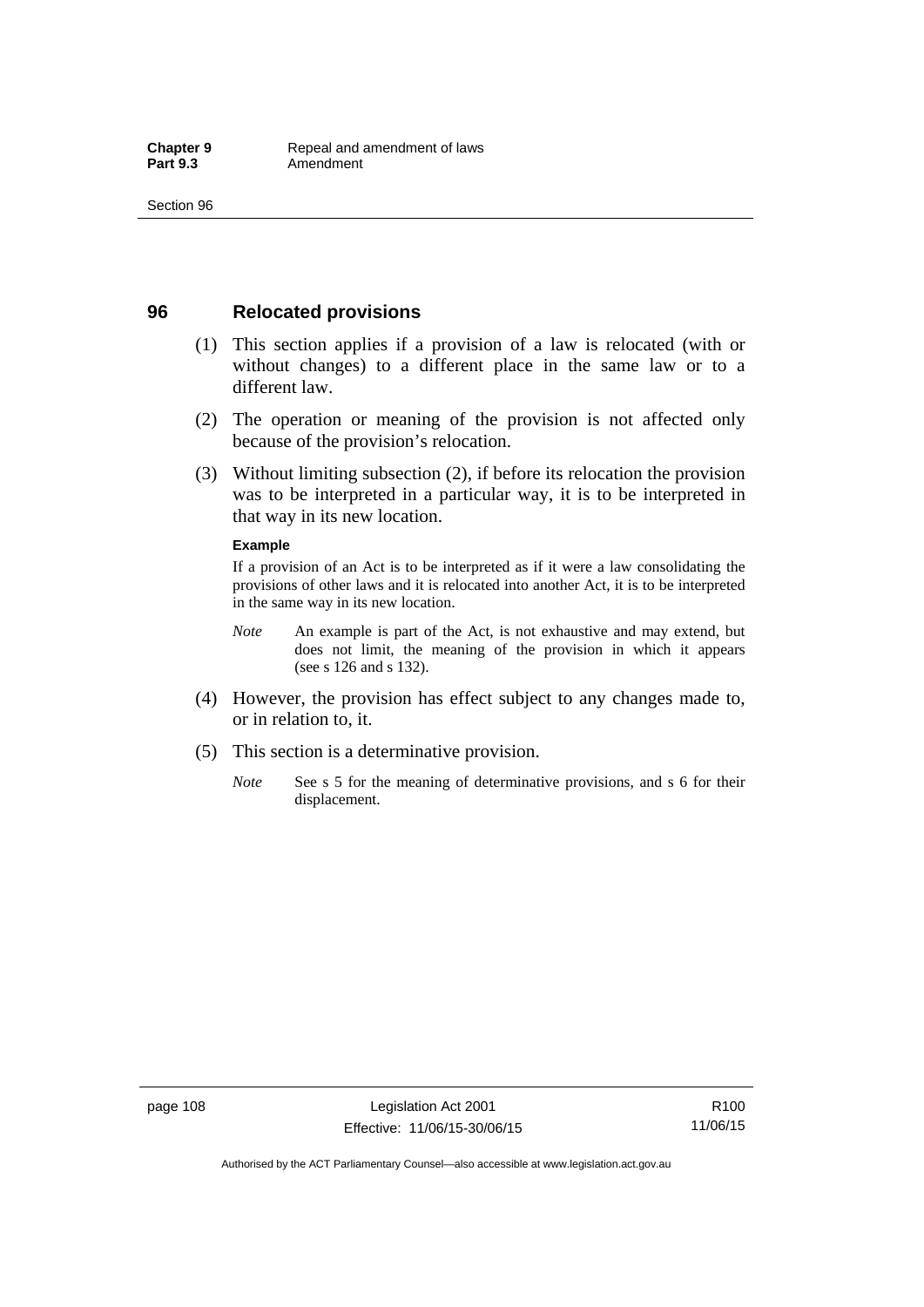## **Chapter 10 Referring to laws**

## **97 Definitions—ch 10**

(1) In this chapter:

*ACT law* means an Act or statutory instrument.

*Note* A reference to an Act or statutory instrument includes a reference to a provision of the Act or instrument (see s 7 and s 13).

*law* means an ACT law or a law of another jurisdiction.

*law of another jurisdiction* means an Act or statutory instrument of another jurisdiction, and includes a provision of an Act or statutory instrument of another jurisdiction.

- *Note Another jurisdiction* means the Commonwealth, a State, another Territory, the United Kingdom or New Zealand (see dict, pt 2).
- (2) In this section:

*Act*, in relation to another Territory, includes ordinance.

*statutory instrument*, of another jurisdiction, means an instrument (whether or not legislative in nature) made under—

- (a) an Act of the other jurisdiction; or
- (b) another statutory instrument of the other jurisdiction; or
- (c) power given by an Act or statutory instrument of the other jurisdiction and also power given otherwise by law.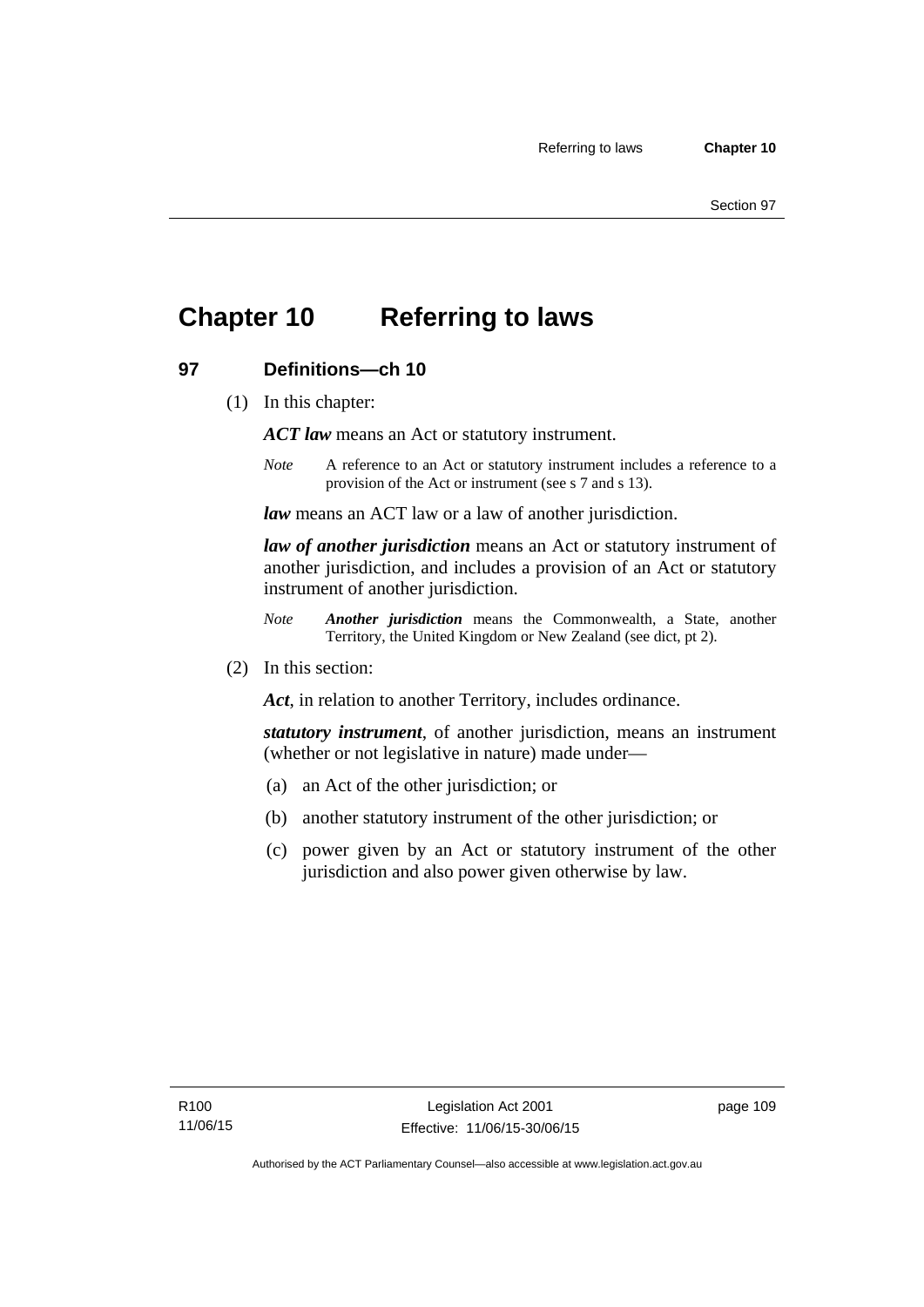### **98 References to ACT law include law containing reference**

In an ACT law, a reference in general terms to an ACT law of the same kind includes a reference to the law itself.

#### **Example**

The *ABC Act 2001*, s 27 gives a power to confiscate property under certain circumstances. Section 93 of the same Act provides 'If an Act authorises the confiscation of property, the owner of the property has a right of appeal to the Magistrates Court.' The right of appeal under s 93 also applies to the power given by s 27 because the reference to 'an Act' in s 93 includes a reference to the *ABC Act 2001*.

*Note* An example is part of the Act, is not exhaustive and may extend, but does not limit, the meaning of the provision in which it appears (see s 126 and s 132).

### **99 References in ACT statutory instruments to** *the Act*

In a statutory instrument, a reference to *Act* or *the Act*, without mentioning a particular Act, is a reference to the Act under which the instrument is made or in force.

### **100 Referring to particular ACT laws**

- (1) An Act may be referred to by—
	- (a) the name the Act gives to itself; or
	- (b) the year it was passed and its number, together with a reference (if necessary) to indicate that it is an Act.

#### **Example—reference to indicate Act**

An Act may be referred to using the word Act or the letter 'A' (eg 'A1993-1' is a reference to Act No 1 of 1993).

*Note* An example is part of the Act, is not exhaustive and may extend, but does not limit, the meaning of the provision in which it appears (see s 126 and s 132).

R100 11/06/15

Authorised by the ACT Parliamentary Counsel—also accessible at www.legislation.act.gov.au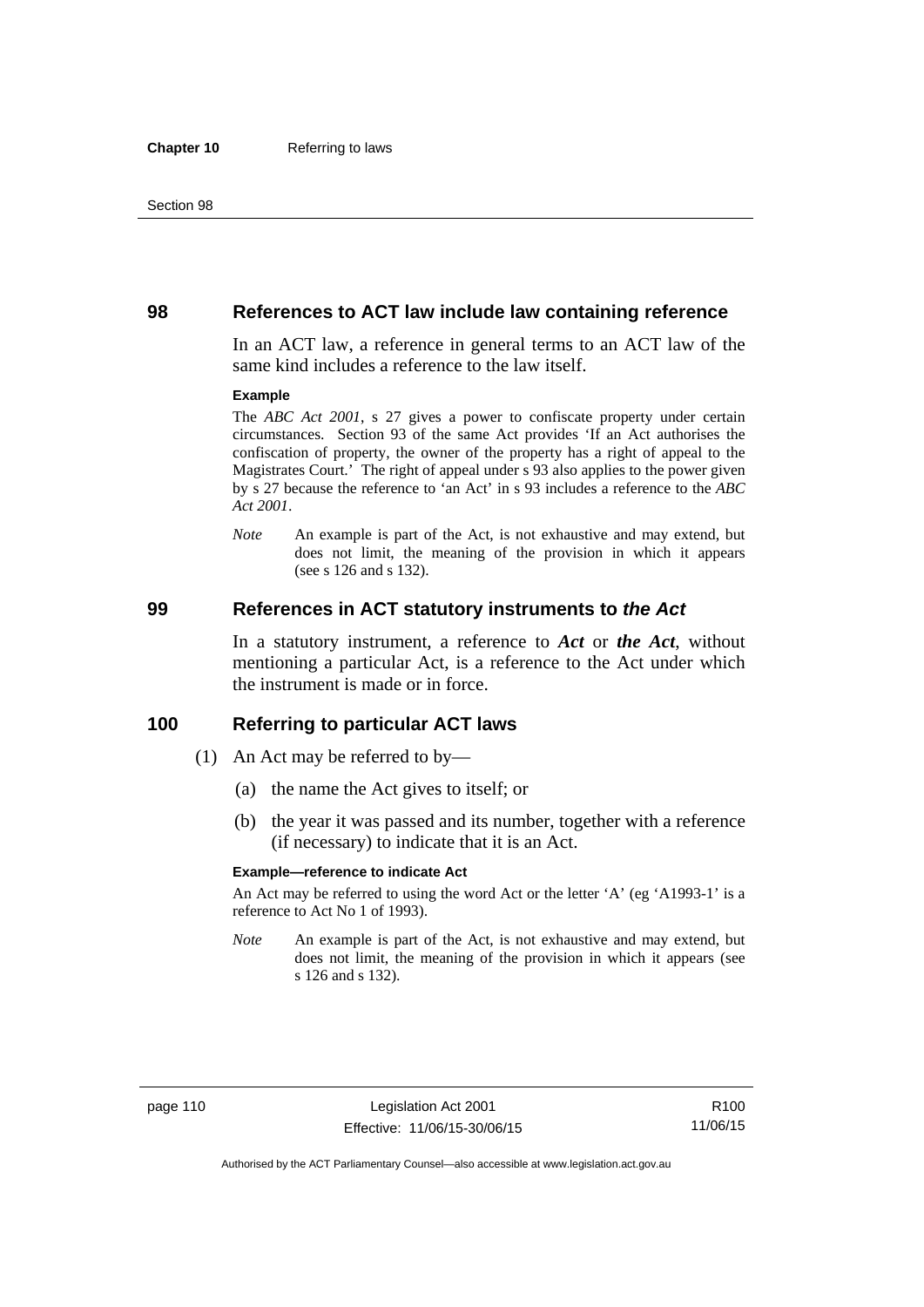- (2) A statutory instrument may be referred to by—
	- (a) any name the instrument gives to itself; or
	- (b) if the instrument was notified in the register, the gazette or otherwise under section 61 (2) (b) and was numbered under this Act or another territory law—the year it was notified and its number, together with a reference (if necessary) to the kind of instrument; or
	- (c) if the instrument was not notified but was numbered under a territory law—the year it was made and its number, together with a reference (if necessary) to the kind of instrument; or
	- (d) if the instrument was notified in the gazette before the commencement of this Act—the number, date and page of the gazette where it was notified; or
	- (e) the date it was made, together with a reference to the Act or statutory instrument under which it was made.

#### **Examples—references to kind of instrument—par (b)**

- 1 A subordinate law may be referred to using the letters 'SL' (eg 'SL2000-11' is a reference to subordinate law No 11 of 2000).
- 2 A disallowable instrument may be referred to using the letters 'DI' (eg 'DI1997-101' is a reference to disallowable instrument No 101 of 1997).
- 3 A notifiable instrument that is not an approved form may be referred to using the letters 'NI' (eg 'NI2002-226' is a reference to notifiable instrument No 226 of 2002).
- 4 An approved form may be referred to using the letters 'AF' (eg 'AF2003-1' is a reference to approved form No 1 of 2003).
- 5 A commencement notice may be referred to using the letters 'CN' (eg 'CN2002-3' is a reference to commencement notice No 3 of 2002).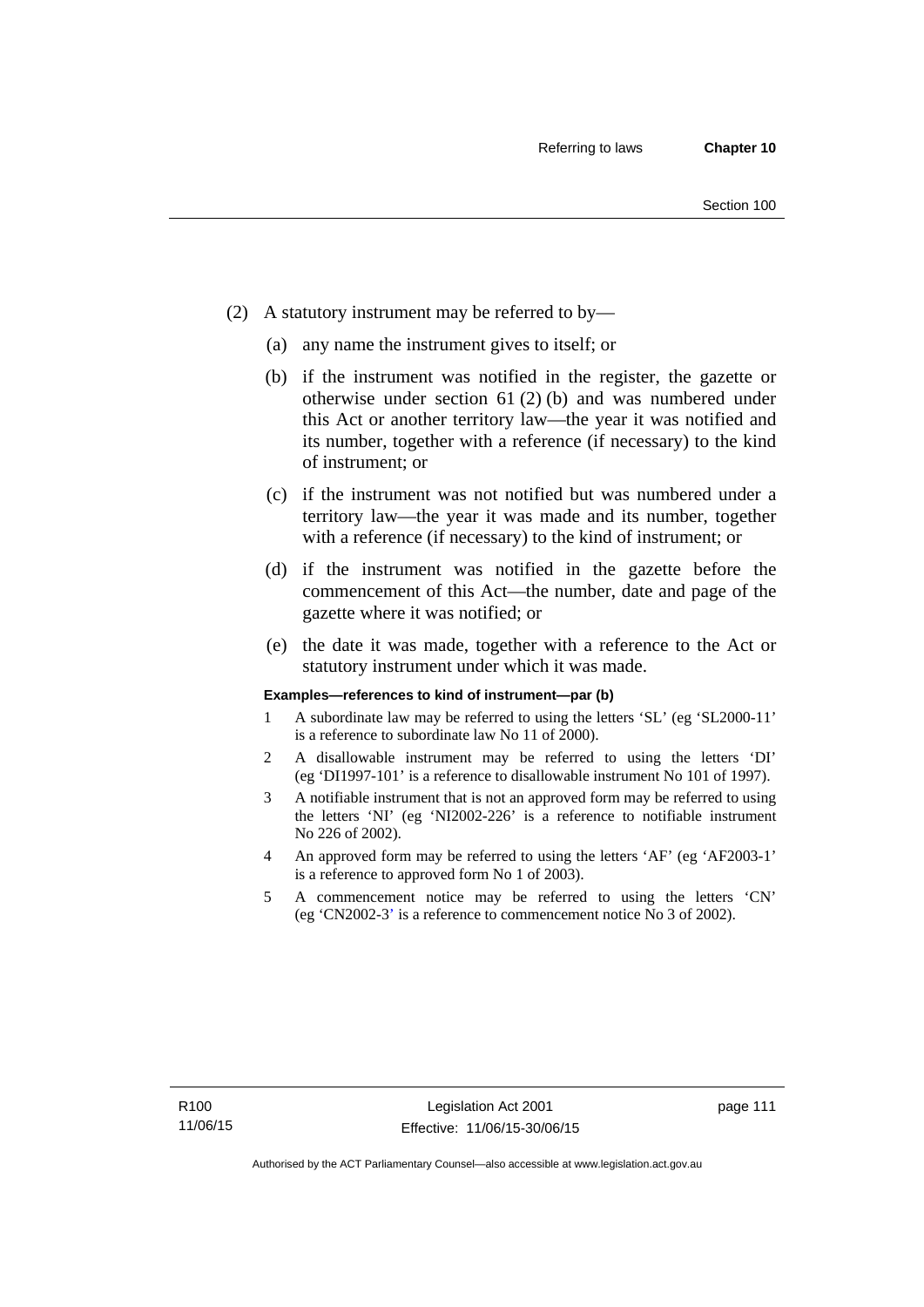## **101 Referring to particular laws of other jurisdictions etc**

- (1) In an ACT law, a law of another jurisdiction (the *relevant law*) may be referred to—
	- (a) by the name the relevant law gives to itself; or
	- (b) in any other way sufficient in a law of the other jurisdiction for referring to the relevant law; or
	- (c) in any way that, under current legislative drafting practice, would be sufficient for referring to the relevant law if it were an ACT law;

together with a reference to the jurisdiction (or an abbreviation of the jurisdiction).

- (2) In an ACT law, a provision of a law of another jurisdiction may be referred to—
	- (a) in a way sufficient in a law of the other jurisdiction for referring to the provision; or
	- (b) in any way that, under current legislative drafting practice, would be sufficient for referring to the provision if it were a provision of an ACT law.
- (3) Subsection (2) does not limit any other provision of this chapter.

## **102 References to laws include references to laws as in force from time to time**

- (1) In an ACT law, a reference to a law includes a reference to the following:
	- (a) the law as originally made, and as amended from time to time since it was originally made;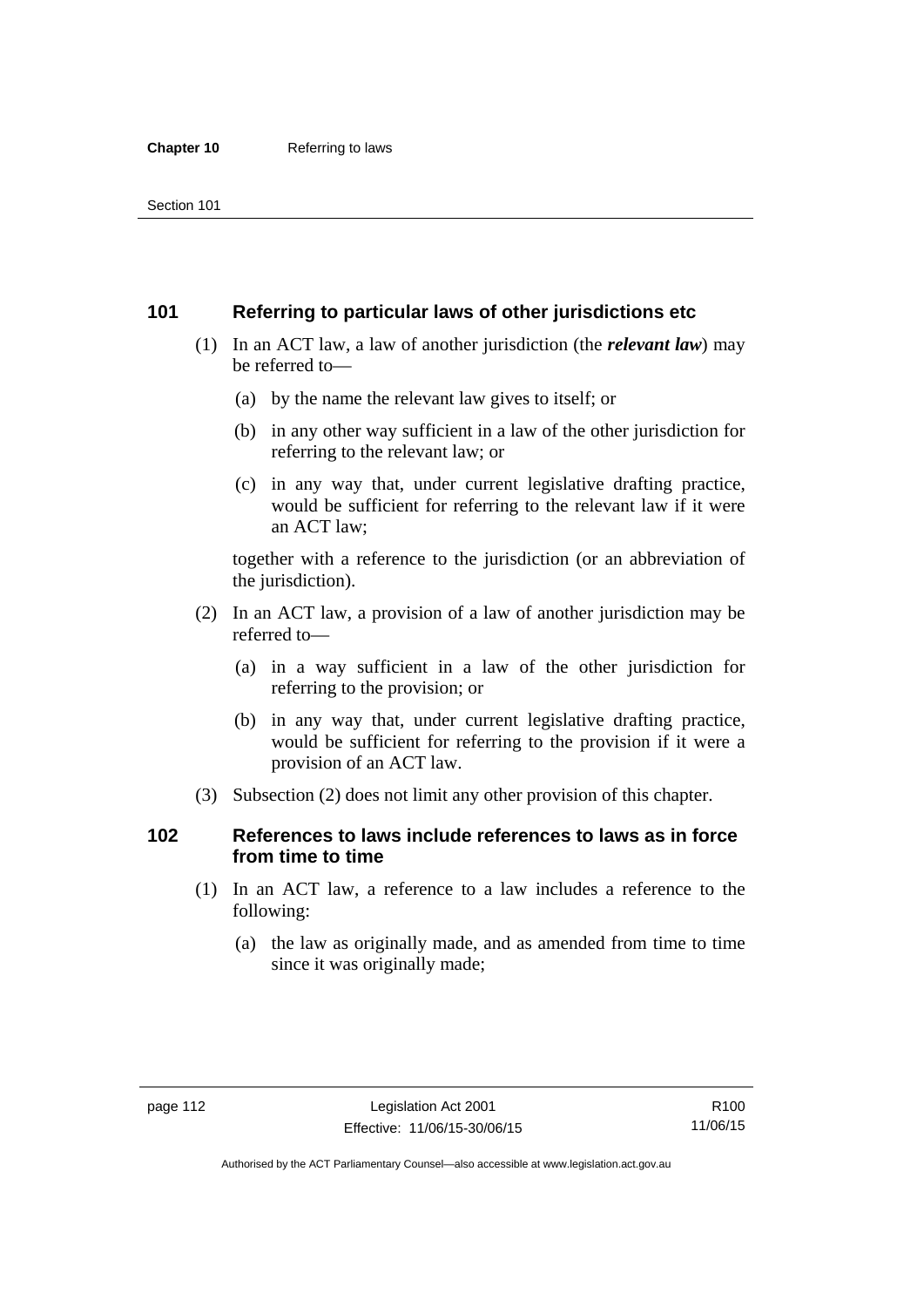- (b) if the law has been repealed and remade (with or without changes) since the reference was made—the law as remade (or last remade), and as amended from time to time since it was remade (or last remade);
- (c) if a relevant provision of the law has been omitted and remade (with or without changes) in another law since the reference was made—the law in which the provision was remade (or last remade), as in force when the provision was remade (or last remade), and as amended from time to time since the provision was remade (or last remade).
- (2) In an ACT law, a reference to a provision of a law includes a reference to the following:
	- (a) the provision as originally made, and as amended from time to time since it was originally made;
	- (b) if the provision has been omitted and remade (with or without changes and whether in the law or another law) since the reference was made—the provision as remade (or last remade), and as amended from time to time since it was remade (or last remade).
- (3) To remove any doubt, if the name of a law is amended, a reference in an ACT law to the law by its name before the amendment includes a reference to the law by its name as amended.
- (4) This section is subject to section 47 (Statutory instrument may make provision by applying law or instrument).
- (5) In this section:

*made* includes enacted.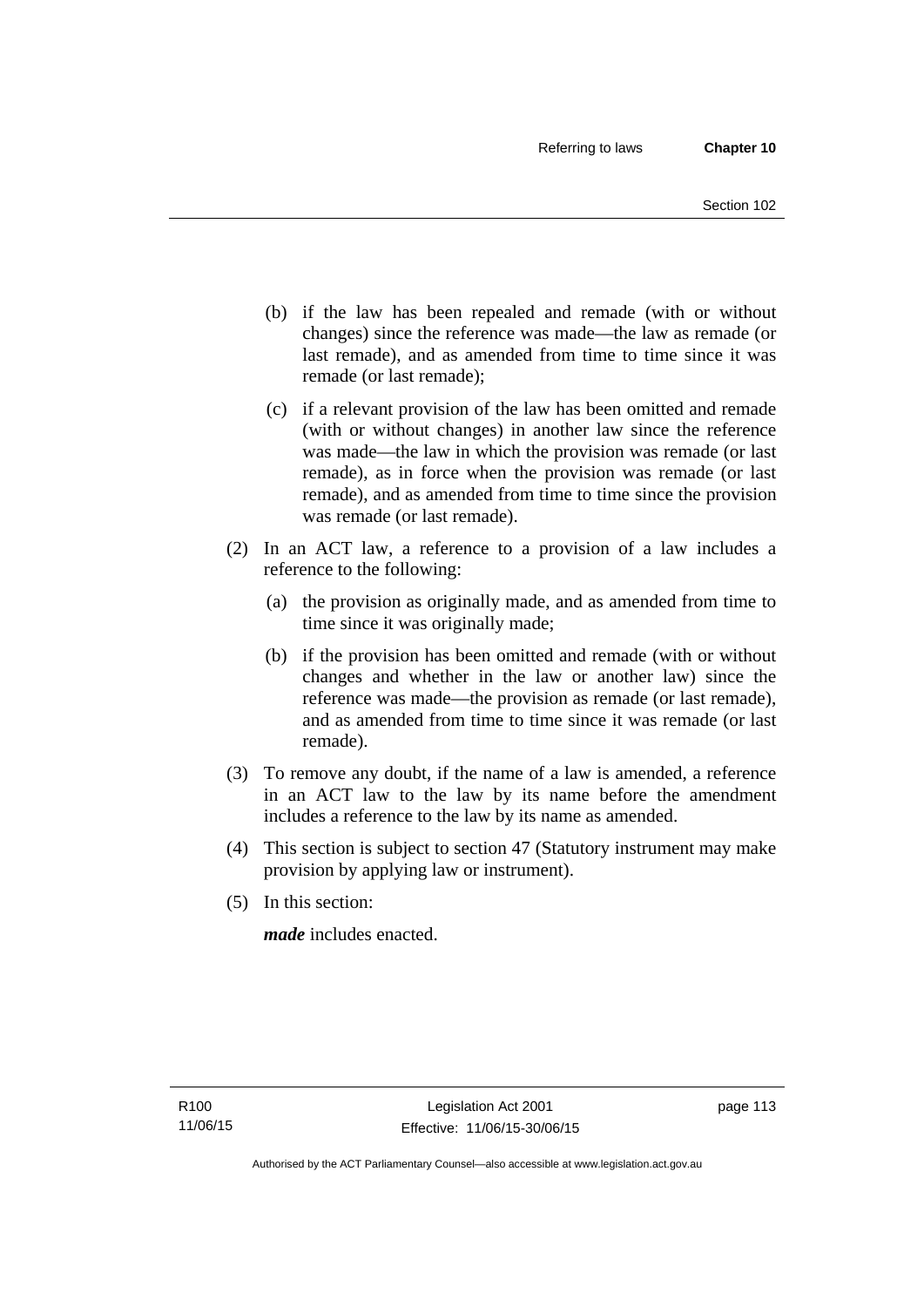## **103 References to repealed laws**

In an ACT law, a reference to a law as repealed is a reference to the law as in force immediately before it was repealed.

#### **Example**

A reference to the '*XYZ Act 2000* (repealed)' is a reference to the *XYZ Act 2000* immediately before it was repealed.

*Note* An example is part of the Act, is not exhaustive and may extend, but does not limit, the meaning of the provision in which it appears (see s 126 and s 132).

## **104 References to laws include references to instruments under laws**

- (1) In an ACT law, a reference (either generally or specifically) to a law includes a reference to the statutory instruments made or in force under the law.
- (2) In subsection (1), a reference to the statutory instruments made or in force under the law includes a reference to any law or instrument applied, adopted or incorporated (with or without change) under the law.
- (3) This chapter applies to an instrument applied, adopted or incorporated under a law as if—
	- (a) the instrument were a law; and
	- (b) any other necessary changes were made.
- (4) In this section:

*statutory instrument*, of another jurisdiction—see section 97 (2).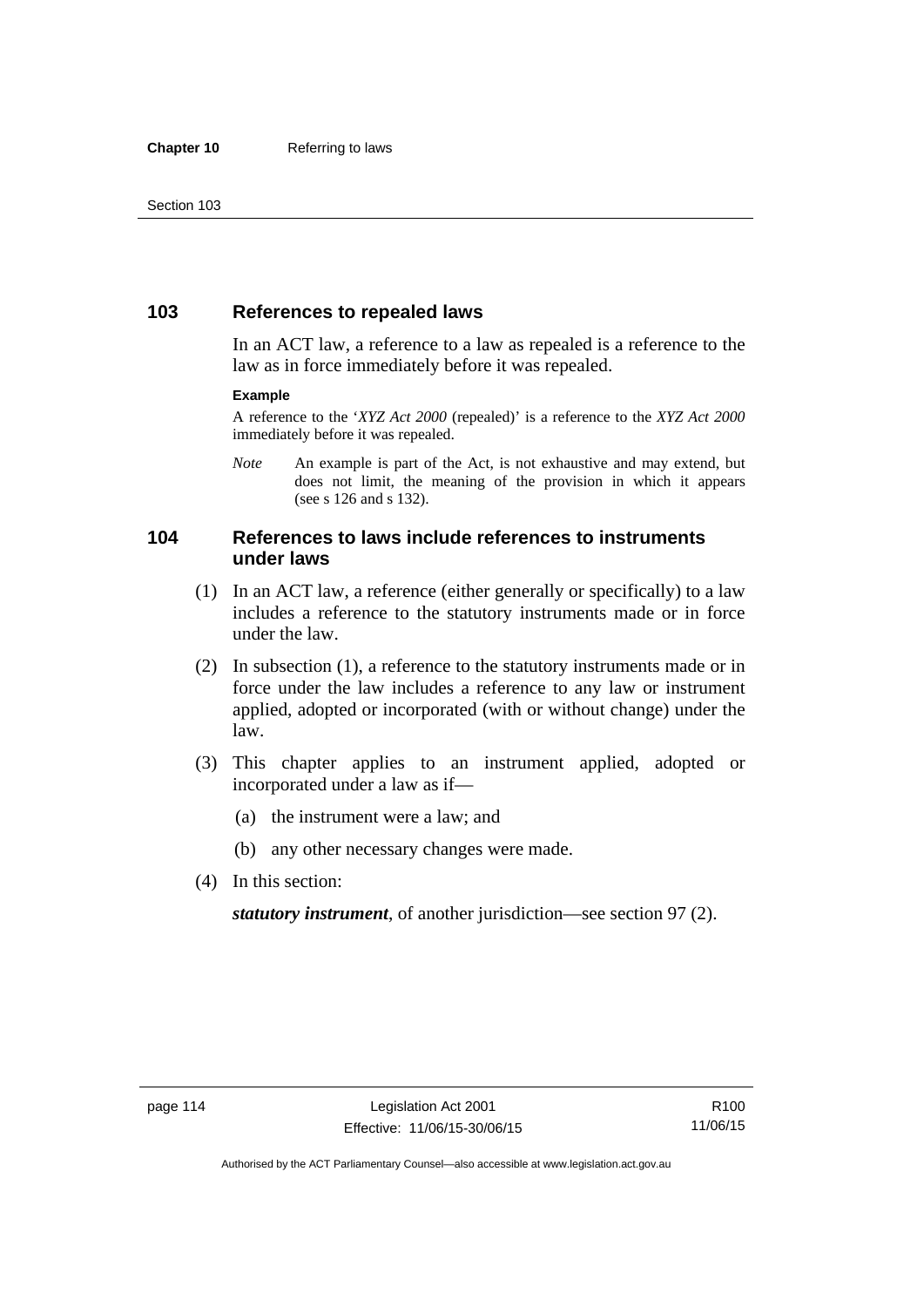## **105 Referring to provisions of laws**

In an ACT law, a provision of a law may be referred to by reference to the provision of the law in which it is contained.

#### **Example**

Paragraph (b) of subsection (2) of section 10 of an Act may be referred to by reference to the section, subsection and paragraph, that is, as section 10 (2) (b).

*Note* An example is part of the Act, is not exhaustive and may extend, but does not limit, the meaning of the provision in which it appears (see s 126 and s 132).

### **106 References to provisions of laws are inclusive**

In an ACT law, a reference to any part of a law is a reference to the following:

- (a) the provision of the law that begins the part;
- (b) the provision of the law that ends the part;
- (c) any provision of the law between the beginning and end of the part.

#### **Examples**

- 1 A reference to 'sections 5 to 9' includes both section 5 and section 9.
- 2 A reference to 'sections 260 to 264' includes a provision such as a part heading between section 260 and section 261.
- 3 A reference to '*from* child *to* adult' includes both the word 'child' and the word 'adult'.
- *Note* An example is part of the Act, is not exhaustive and may extend, but does not limit, the meaning of the provision in which it appears (see s 126 and s 132).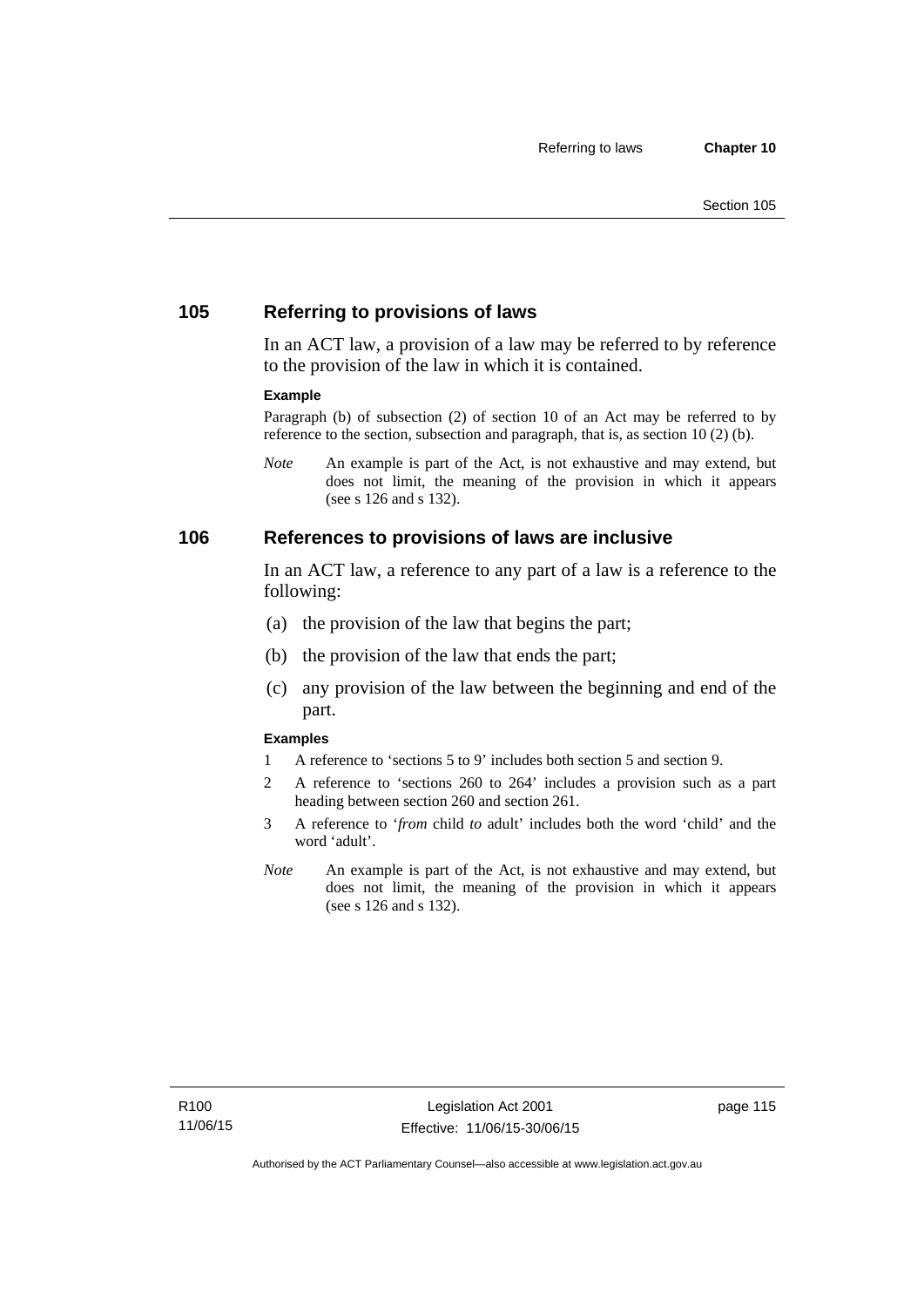#### **Chapter 10** Referring to laws

## **106A References to paragraphs etc of laws**

 (1) In an ACT law, a reference to a paragraph of a provision of a law includes any words in the provision before or after the paragraph that are necessary or desirable to make the reference meaningful.

#### **Example**

A subsection may be divided into paragraphs as follows:

- '(2) An application must be—
	- (a) in writing; and
	- (b) accompanied by a copy of the advertisement of the applicant's intention to apply.'

Paragraphs form part of the sentence in which they are contained. A reference to paragraph (a) in this example that did not include the preceding words 'An application must be' would be meaningless. Section 106A therefore allows the paragraph to be read with those words so that it makes sense.

- *Note 1* Although this section contains a reference to an ACT law and a reference to a law, s 98 makes it clear that the references can be to the same law.
- *Note 2* An example is part of the Act, is not exhaustive and may extend, but does not limit, the meaning of the provision in which it appears (see s 126 and s 132).
- (2) In this section:

*paragraph* includes a subparagraph and a sub-subparagraph.

R100 11/06/15

Authorised by the ACT Parliamentary Counsel—also accessible at www.legislation.act.gov.au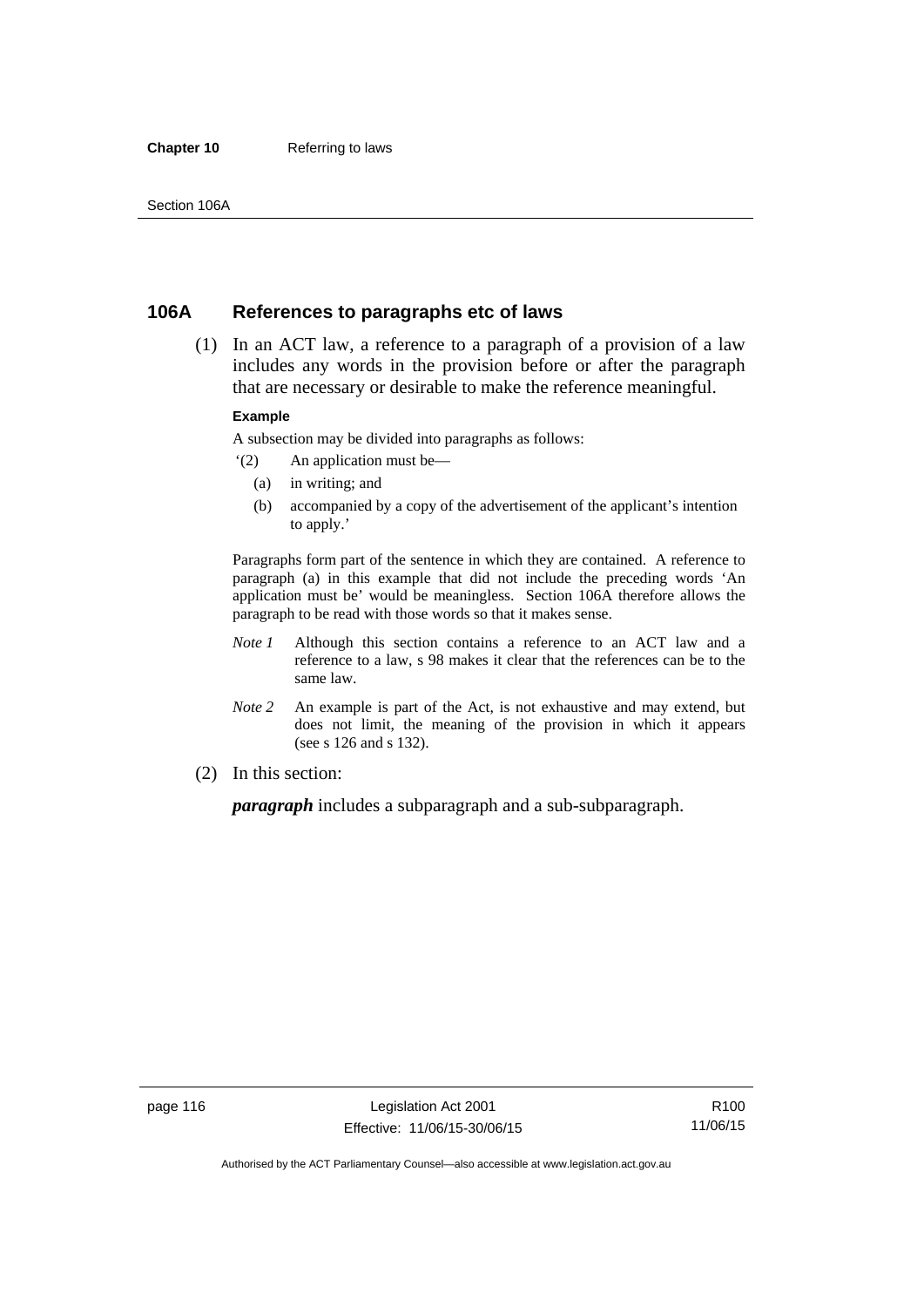# **Chapter 11 Republication of Acts and statutory instruments**

## Part 11.1 General

## **107 Definitions—ch 11**

In this chapter:

*law* means an Act or statutory instrument, whether or not it has been amended, and includes—

- (a) a collection of 2 or more Acts or statutory instruments; or
- (b) all or part of an agreement or other instrument that has the force of law or is in, or attached to, an Act or statutory instrument.
- *Note* A reference to an Act or statutory instrument includes a reference to a provision of the Act or instrument (see s 7 and s 13).

*republication* means a republication of a law.

## **108 Republication in register**

- (1) The parliamentary counsel may republish a law by entering the text of the law in the register.
- (2) This section does not limit the ways in which the parliamentary counsel may republish a law.

## **109 Republications may be published with other information**

The parliamentary counsel may publish information not required by this chapter with a written or electronic version of an authorised republication if the parliamentary counsel considers that the information is likely to be useful to users of the republication.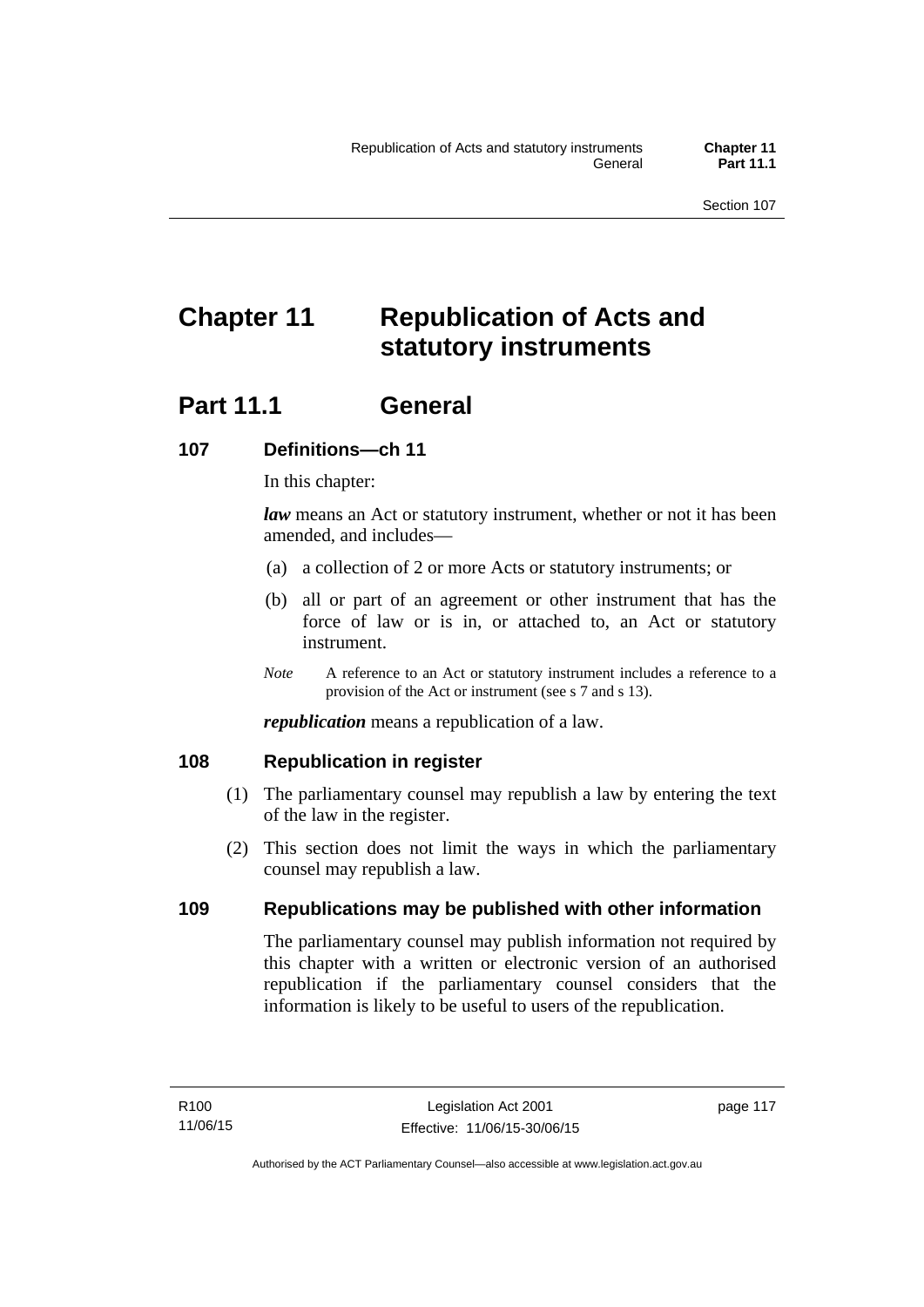## **110 Collections of laws**

- (1) If the parliamentary counsel authorises under this Act the republication of 2 or more laws in a collection, this chapter applies to each of the laws in the collection as if it were republished separately.
- (2) This section does not prevent the use of—
	- (a) a single contents for the collection; or
	- (b) information applying to 2 or more laws in the collection.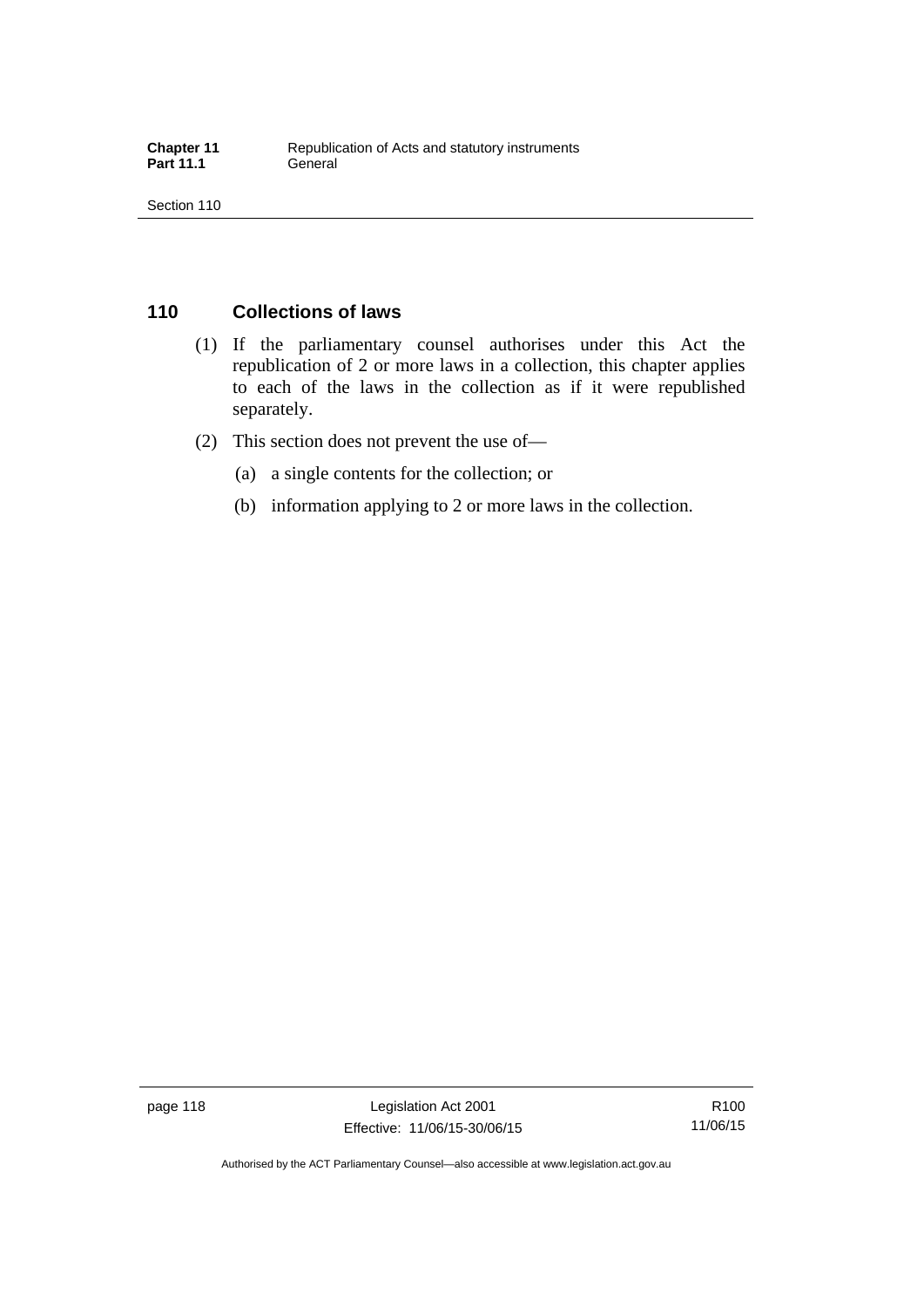## **Part 11.2 Substantive amendments made by laws**

## **111 Incorporation of amendments**

- (1) This section applies to a law if the law has been amended by another law by the omission, insertion, substitution, renumbering or relocation of provisions.
- (2) An authorised republication of the law must show the law as amended by all amendments that commenced on or before the day stated in the republication as the republication date.
- (3) This section does not prevent an authorised republication of the law showing the law as it would be amended by amendments that have not commenced on or before the republication date if the republication indicates, in a suitable place, that the amendments have not commenced.

## **112 Reference to amending laws**

An authorised republication of a law that shows the law as amended must include, in a suitable place, a reference to the law by which each amendment was made.

## **113 Provisions not republished or relocated**

- (1) This part does not require—
	- (a) every provision of a law to be shown in an authorised republication of the law; or
	- (b) each provision of a law to be shown in an authorised republication of the law in the place in the law where it was located when the provision was made.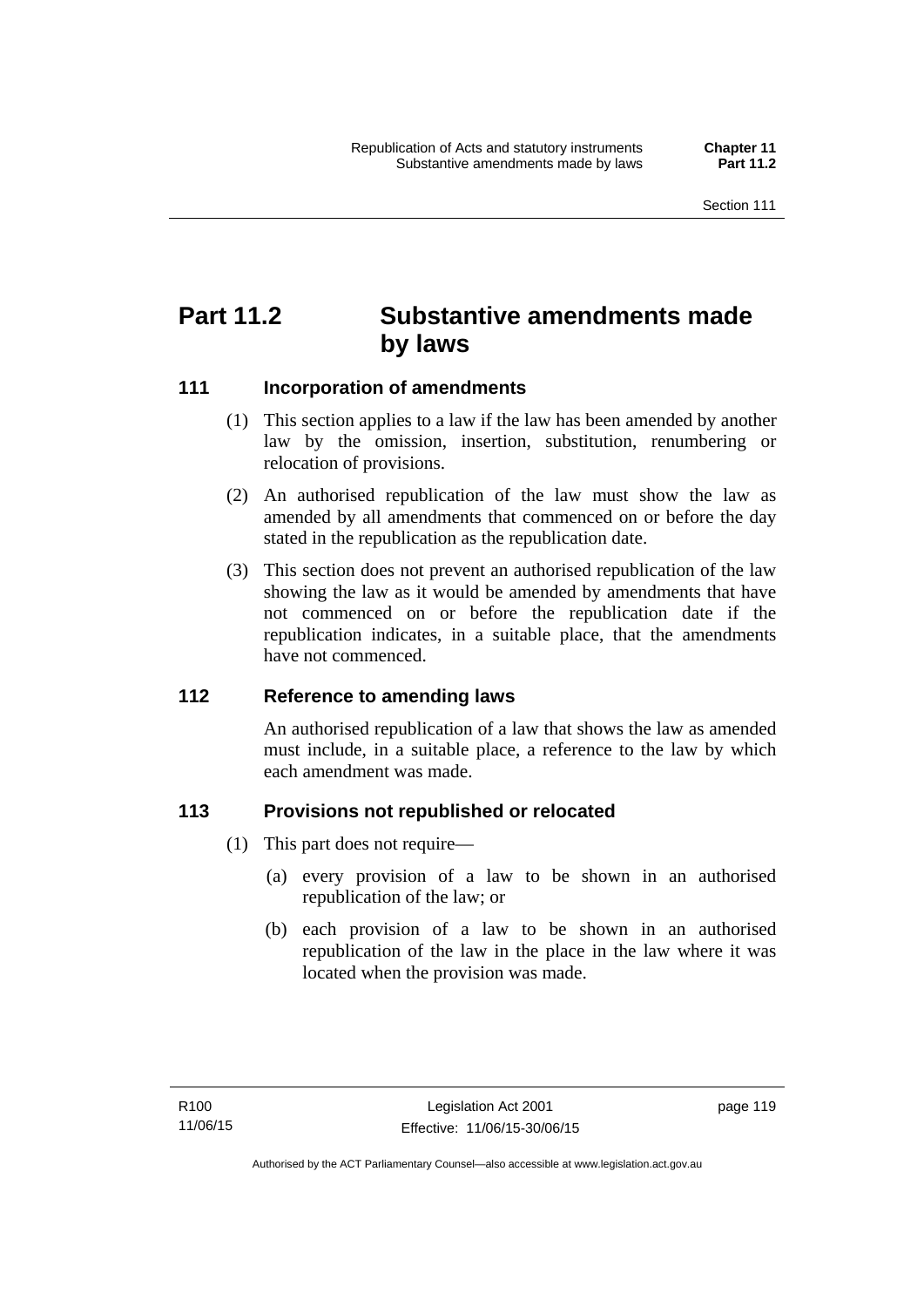- (2) If a provision of a law is not shown in an authorised republication, the republication must indicate that fact in a suitable place.
- (3) If a provision of a law is shown in an authorised republication in a different place in the law to the place where it was located when the provision was made, the republication must indicate that fact in a suitable place.

page 120 Legislation Act 2001 Effective: 11/06/15-30/06/15

R100 11/06/15

Authorised by the ACT Parliamentary Counsel—also accessible at www.legislation.act.gov.au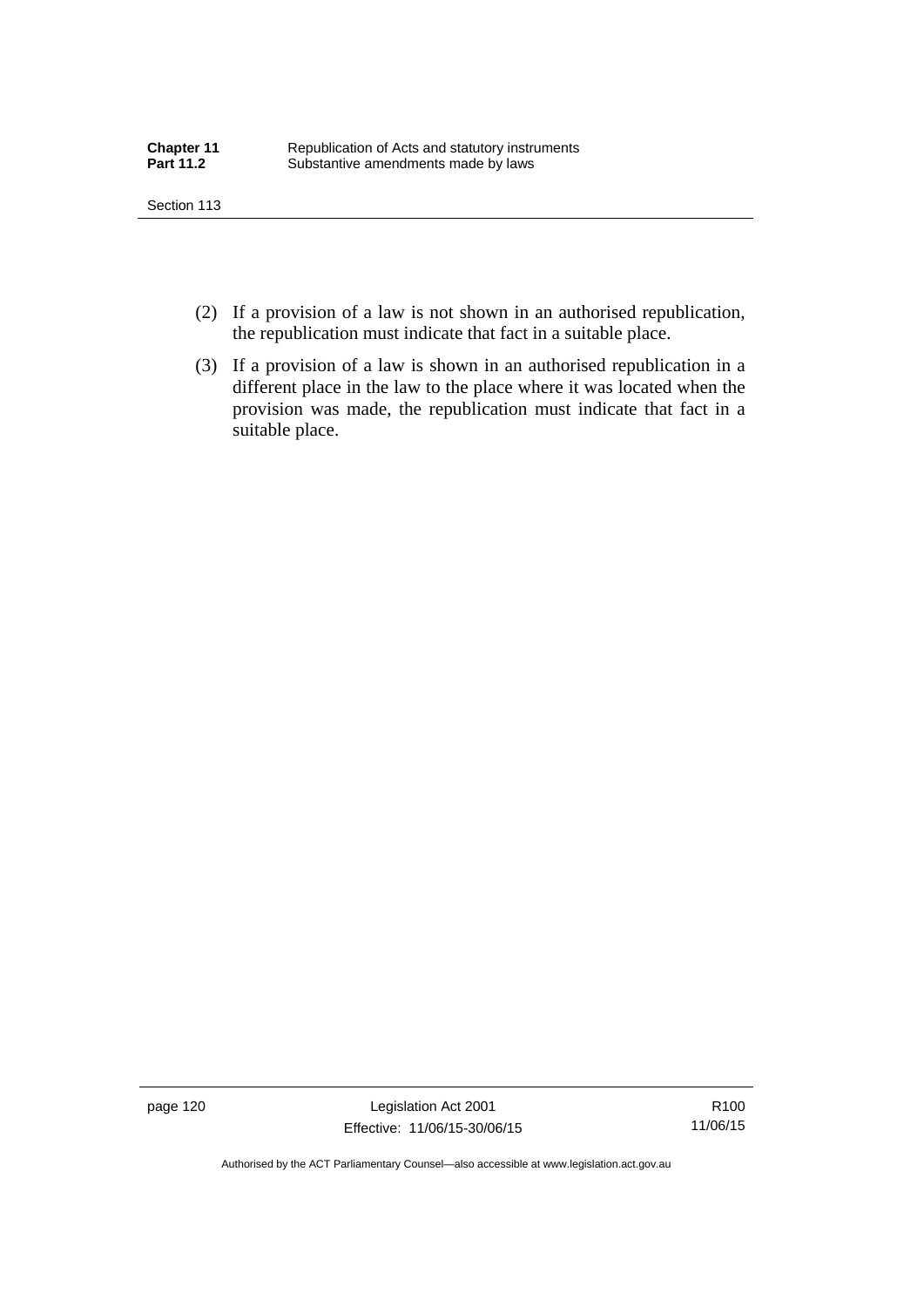## **Part 11.3 Editorial changes**

## **114 Authorisation for parliamentary counsel**

In preparing a law for republication, the parliamentary counsel is authorised—

- (a) to make editorial amendments and other textual amendments of a formal nature that the parliamentary counsel considers desirable to bring the law into line, or more closely into line, with current legislative drafting practice; and
- (b) to make other editorial changes by way of format, layout or printing style, or in any other presentational respect, that the parliamentary counsel considers desirable to bring the law into line, or more closely into line, with current legislative drafting practice.

## **115 Amendments not to change effect**

This part does not permit the making of an amendment of a law that would change the effect of the law.

## **116 Ambit of editorial amendments**

- (1) An *editorial amendment* of a law is an amendment that—
	- (a) corrects a typographical error; or
	- (b) corrects or updates a reference to a law, position, entity, place or thing; or
	- (c) goes only to a matter of spelling, punctuation, grammar or syntax or the use of conjunctives and disjunctives; or
	- (d) changes the name of the law or a provision of the law; or
	- (e) numbers or renumbers a provision of the law; or
	- (f) changes the order of definitions or other provisions of the law; or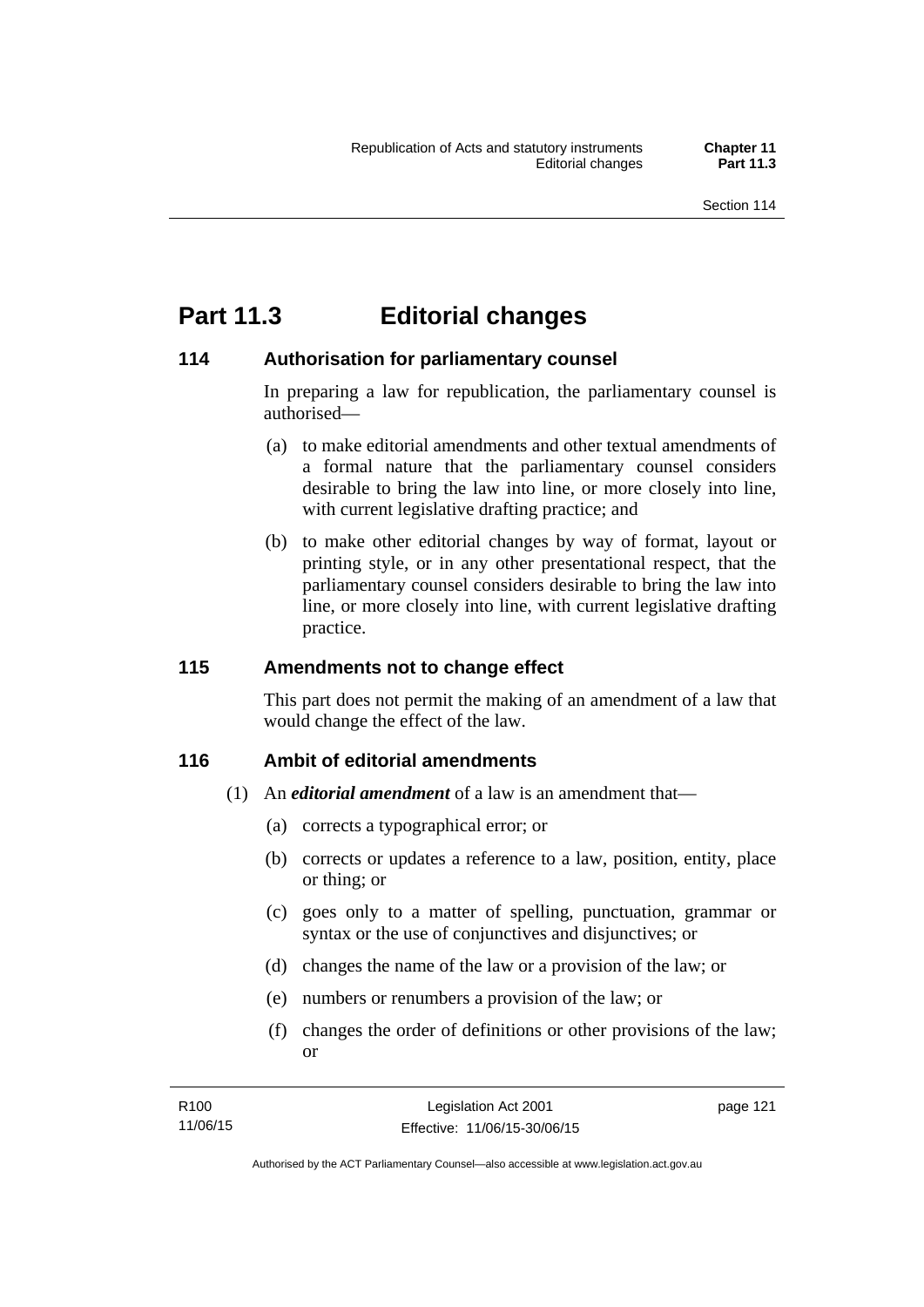- (g) replaces a reference to a provision of a law with a different form of reference to the provision; or
- (h) changes the way of referring to or expressing a number, year, date, time, amount of money, penalty, quantity, measurement, or other matter, idea or concept; or
- (i) replaces a word indicating gender or that could be taken to indicate gender in accordance with current legislative drafting practice; or
- (j) replaces a reference to the Queen, the King or the Crown with a reference to the Sovereign or the Territory; or
- (k) omits—
	- (i) the enacting words or the law-making words (including any signatures); or
	- (ii) a provision that consists only of a description of how the law is arranged into groups of provisions; or
	- (iii) a provision that has expired, the operation of which is exhausted or spent or that is otherwise obsolete or redundant; or
- (l) omits, inserts or changes a referential term; or
- (m) inserts, omits or changes a note; or
- (n) updates a reference to the heading to a provision; or
- (o) is consequential on any amendment made to the law by another law; or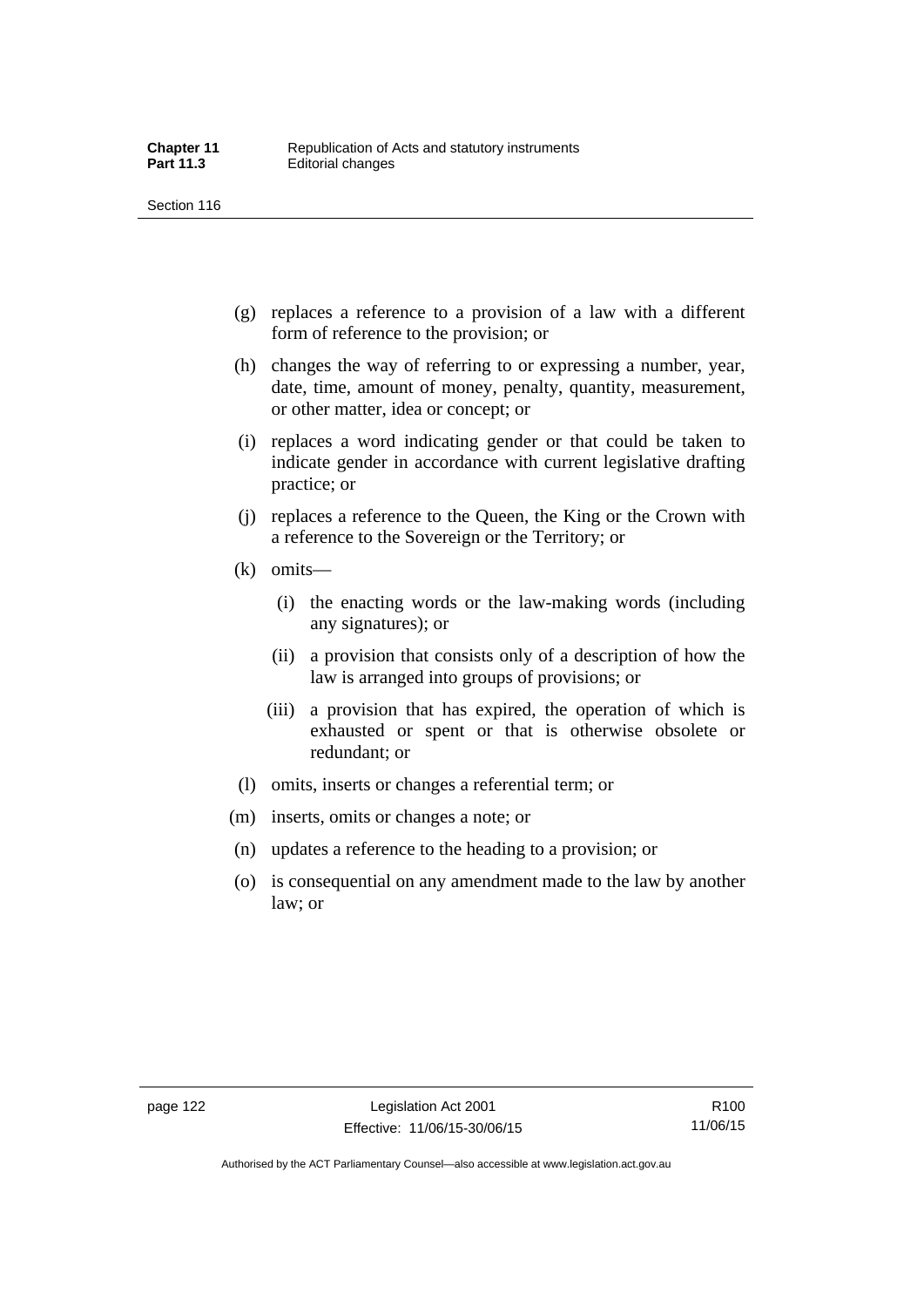(p) is consequential on any other editorial amendment (whether made to that law or another law).

#### **Examples—consequential amendments—par (o)**

- 1 If an amendment adds 1 or more subsections to a section that is not already divided into subsections, the subsection number (1) may be inserted.
- 2 If an amendment omits subsection (1) from a section with 2 subsections, the subsection number (2) may be omitted.
- 3 If an amendment omits subsection (2) from a series of 4 subsections (subsections  $(1)$  to  $(4)$ ), subsections  $(3)$  and  $(4)$  may be renumbered as subsections (2) and (3).
- 4 If an amendment adds a new subsection (3A) to a series of 5 subsections (subsections  $(1)$  to  $(5)$ ), the new subsection and subsections  $(4)$  and  $(5)$  may be renumbered as subsections (4), (5), and (6).
- 5 If an amendment omits paragraph (b) from a series of 4 paragraphs (paragraphs (a) to (d)), paragraphs (c) and (d) may be renumbered as paragraphs (b) and (c).
- 6 If an amendment adds a new paragraph (aa) to a series of 3 paragraphs (paragraphs (a) to (c)), the paragraphs may be renumbered as paragraphs (a), (b), (c) and (d).
- 7 If an amendment makes a change mentioned in any of examples 1 to 6, a cross-reference in any law to any of the provisions that have been renumbered may be correspondingly renumbered.
- 8 If an amendment adds a paragraph as the last paragraph in a series of paragraphs that end in a full stop, the full stop may be changed to a semicolon and, if the series of paragraphs is joined by a conjunction (eg 'and'), the conjunction may be added after the semicolon.
- 9 If an amendment omits a section example from a section that has 2 section examples, the number of the remaining example may be omitted.
- 10 If an amendment adds a subsection note to a subsection that already has a subsection note, the notes may be numbered.
- *Note* An example is part of the Act, is not exhaustive and may extend, but does not limit, the meaning of the provision in which it appears (see s 126 and s 132).
- (2) In this section:

*law* includes a law of another jurisdiction.

*law of another jurisdiction*—see section 97 (1).

page 123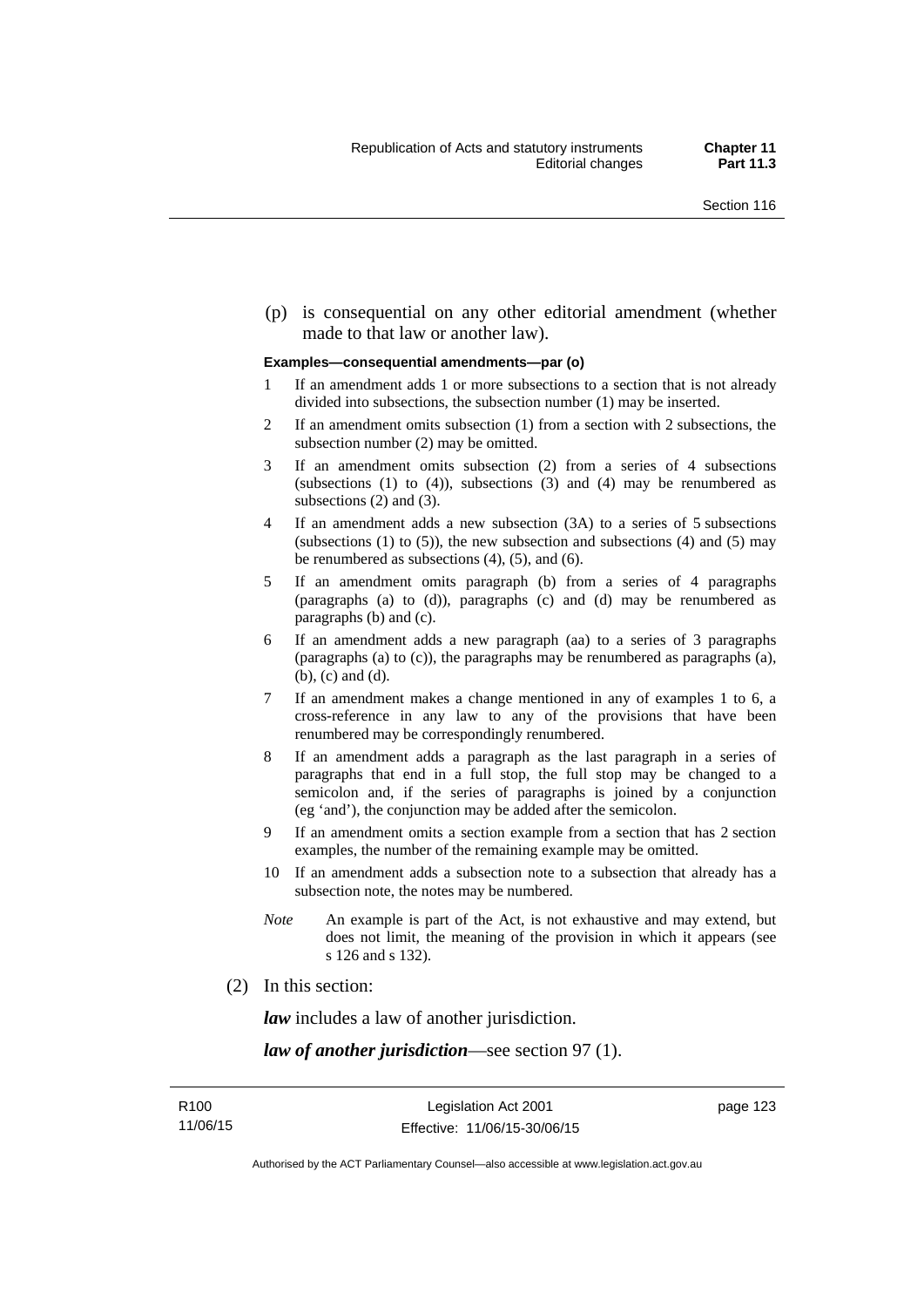*referential term* means a term that identifies a provision as a provision, or part of a provision, of the Act, statutory instrument or provision in which it appears.

#### **Examples**

- 1 of this Act
- 2 of this section
- 3 hereof
- 4 said
- *Note* An example is part of the Act, is not exhaustive and may extend, but does not limit, the meaning of the provision in which it appears (see s 126 and s 132).

## **117 Legal effect of editorial changes**

- (1) A law that is amended or otherwise changed under this part in preparing an authorised republication of the law has effect for all purposes, on and after the republication date, as if the changes had been made by an Act that commenced on the republication date.
- (2) Without limiting subsection (1), section 83 (Consequences of amendment of statutory instrument by Act) applies to an amendment made under this part as if the amendment had been made by an Act.
- (3) This section is subject to section 115 (Amendments not to change effect).

### **118 Reference to editorial amendments**

If a law is amended under this part in preparing an authorised republication of the law, the republication must indicate that fact in a suitable place.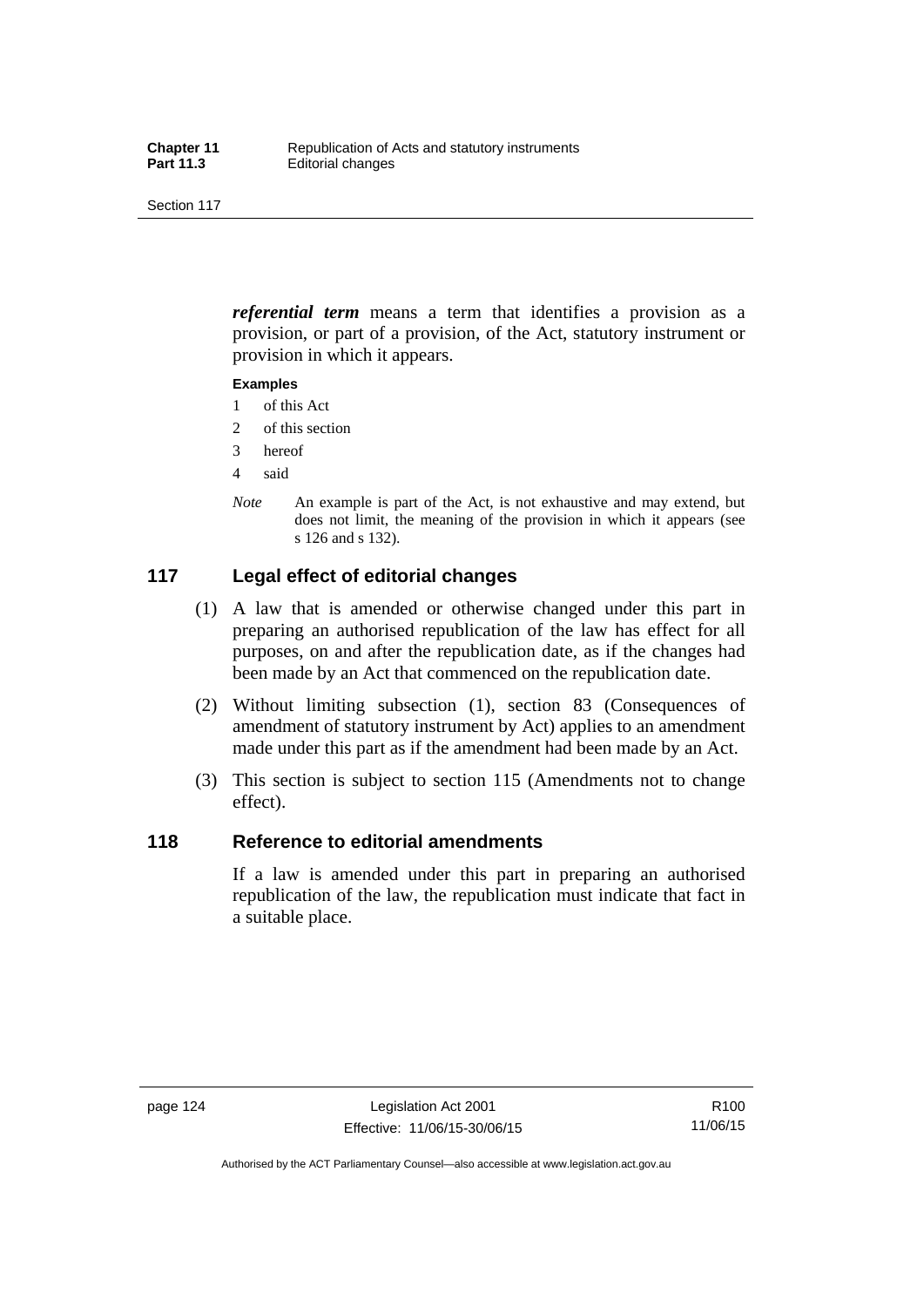## **Chapter 12 Scope of Acts and statutory instruments**

## **120 Act to be interpreted not to exceed legislative powers of Assembly**

- (1) An Act is to be interpreted as operating to the full extent of, but not to exceed, the legislative power of the Legislative Assembly.
- (2) Without limiting subsection (1), if a provision of an Act would, apart from this section, be interpreted as exceeding the legislative power of the Legislative Assembly—
	- (a) the provision is valid to the extent to which it does not exceed power; and
	- (b) the remainder of the Act is not affected.
- (3) Without limiting subsection (1), if the application of a provision of an Act to a matter would, apart from this section, be interpreted as exceeding power, the provision's application to other matters is not affected.
- (4) This section is in addition to any provision of the Act itself.

*Note* For the equivalent provision for statutory instruments, see s 43.

- (5) This section is a determinative provision.
	- *Note* See s 5 for the meaning of determinative provisions, and s 6 for their displacement.

## **121 Binding effect of Acts**

- (1) An Act binds everyone, including people who are not Australian citizens and all governments.
	- *Note* See the [Self-Government Act](http://www.comlaw.gov.au/Series/C2004A03699), s 27 which provides that, except as provided by the regulations under that Act, an ACT enactment does not bind the Crown in right of the Commonwealth. See also s 120.

page 125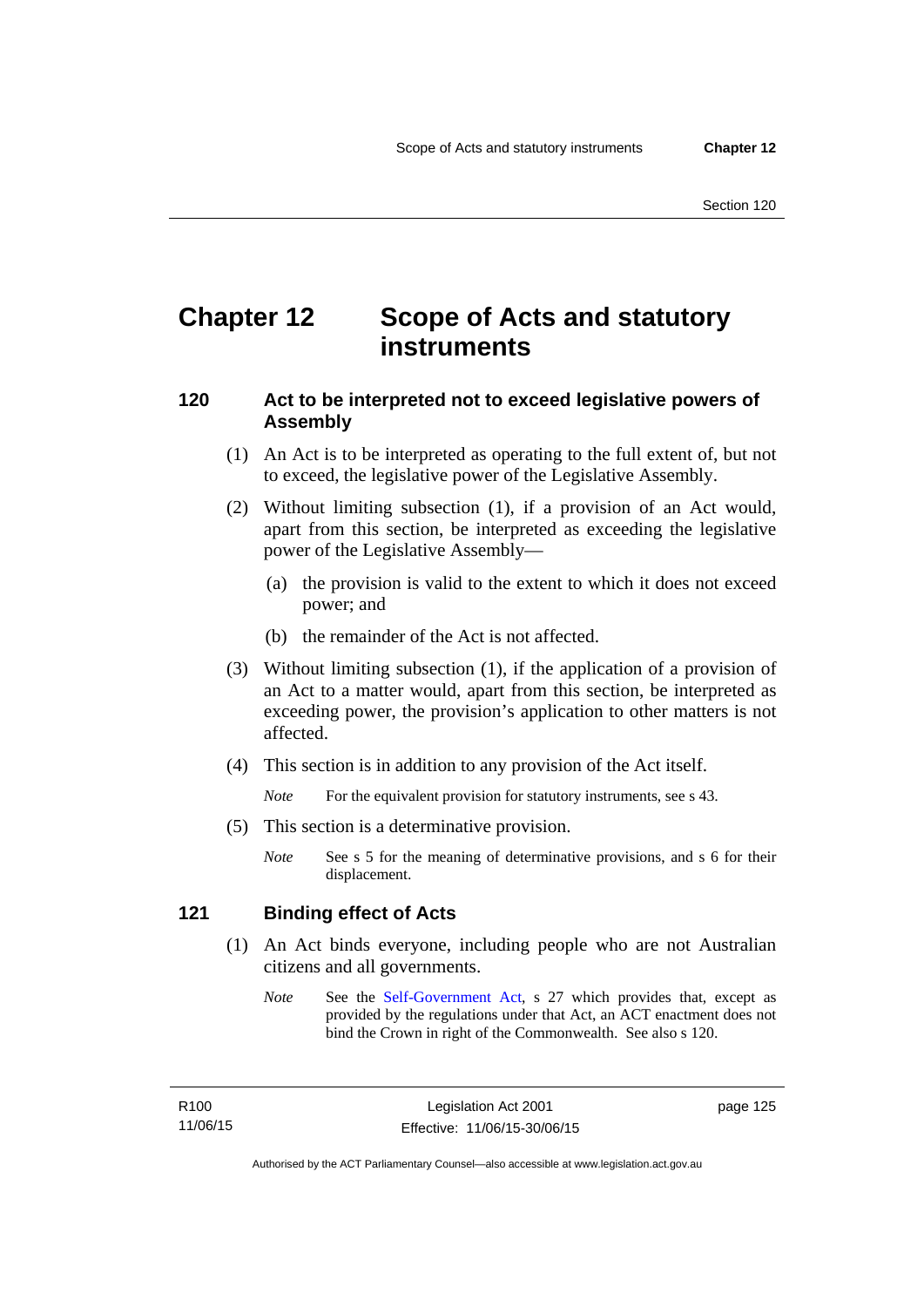- (2) However, an Act does not bind the Territory to the extent that it requires or otherwise provides for the payment of money that, on payment, would form part of the public money of the Territory.
- (3) Also, subsection (1) does not make a government liable to be prosecuted for an offence.
- (4) To the extent that an Act does not bind a government, the same degree of immunity extends to a government entity in relation to an authorised act or omission of the entity.
- (5) This section is a determinative provision.

*Note* See s 5 for the meaning of determinative provisions, and s 6 for their displacement.

(6) In this section:

*authorised*—an act or omission of a government entity is *authorised* if—

- (a) for an instrumentality—the act or omission relates to a matter within the scope of the instrumentality's functions; and
- (b) for an officer or employee of the government—the act or omission relates to a matter within the scope of the duties of the officer or employee; and
- (c) for a contractor who exercises a function on behalf of the government—the act or omission relates to a matter within the scope of the contract; and
- (d) for anyone else who exercises a function on behalf of the government—the act or omission relates to a matter within the scope of the person's engagement.

*government* includes the Territory, the Commonwealth, a State, another Territory or New Zealand.

*government entity* includes—

(a) an instrumentality, officer or employee of the government; and

Authorised by the ACT Parliamentary Counsel—also accessible at www.legislation.act.gov.au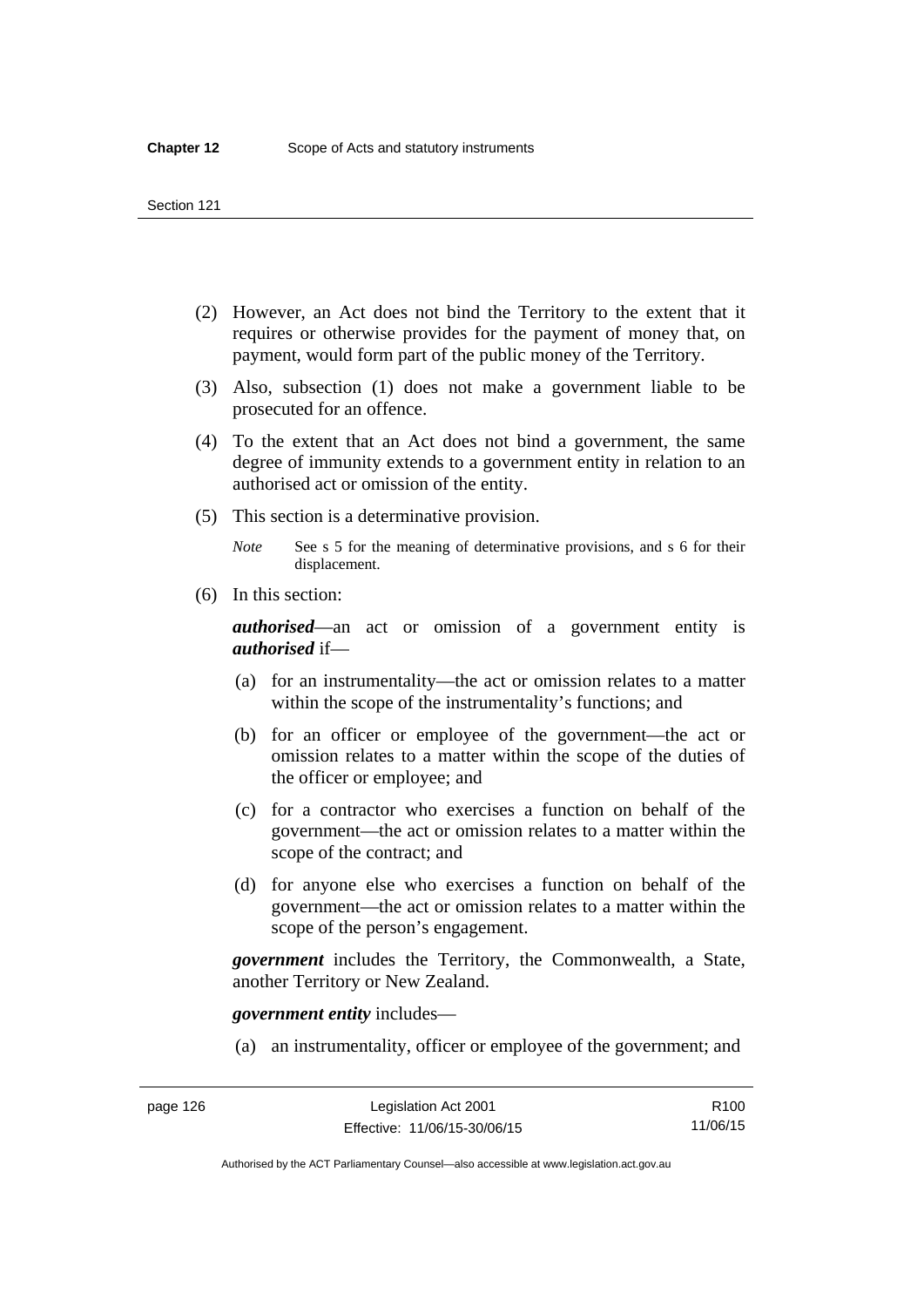- Section 122
- (b) a contractor or anyone else who exercises a function on behalf of the government.

## **122 Application to Territory**

- (1) In an Act or statutory instrument—
	- (a) a reference to an entity or position by name or description is a reference to the entity or position of that name or description in or for the Territory; and
	- (b) a reference to a place, jurisdiction or anything else by name or description is a reference to the place, jurisdiction or thing of that name or description in or for the Territory.
- (2) If the name of an entity or position established under an Act or statutory instrument includes the words 'of the Australian Capital Territory', 'for the Australian Capital Territory', '(ACT)', or words having a similar effect, a reference in an Act or statutory instrument to the entity or position need not include the words.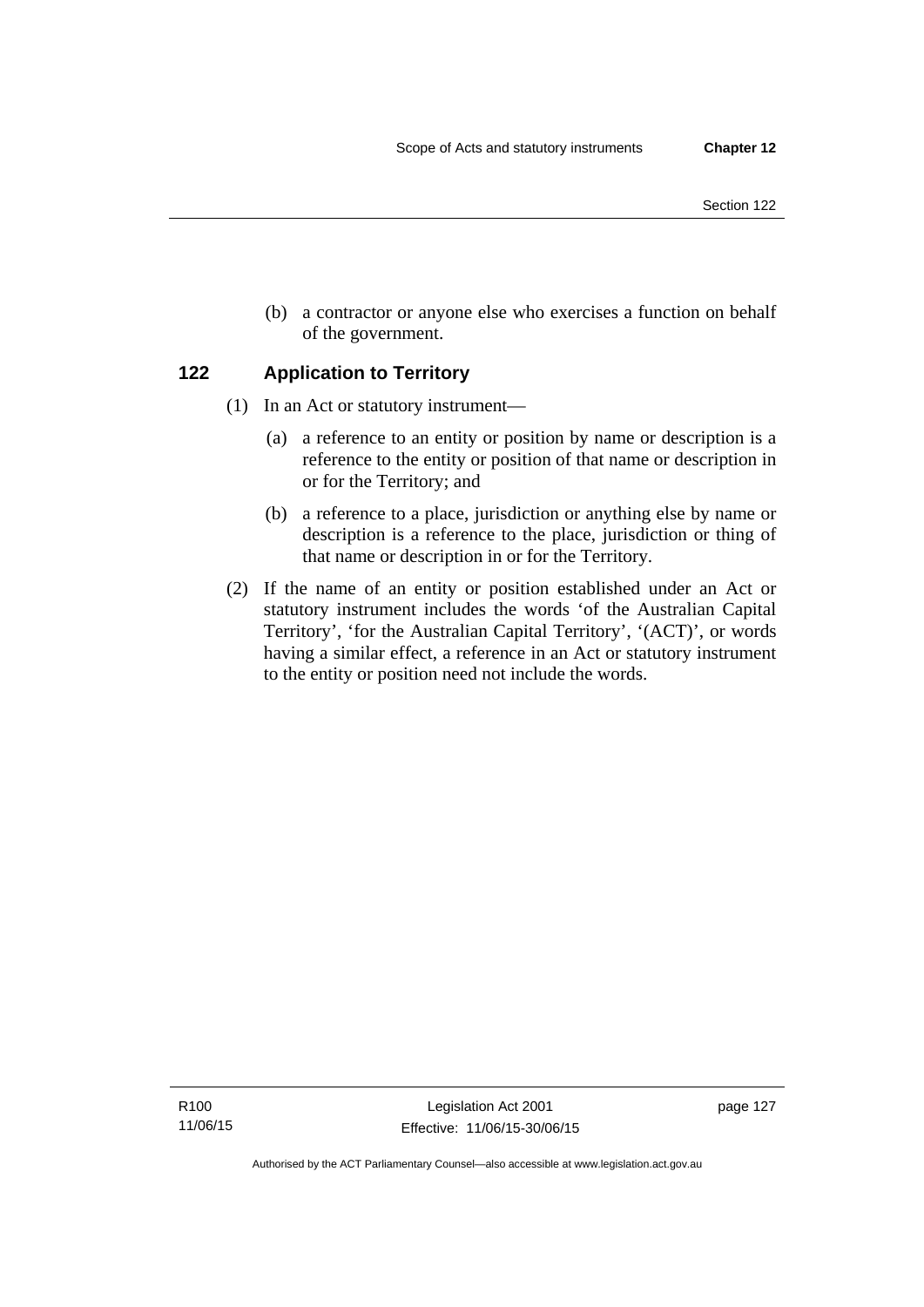## **Chapter 13 Structure of Acts and statutory instruments**

## **Part 13.1 General**

### **125 Meaning of** *law***—ch 13**

In this chapter:

*law* means an Act, subordinate law or disallowable instrument.

*Note* A reference to an Act, subordinate law or disallowable instrument includes a reference to a provision of the Act, law or instrument (see s 7, s 8 and s 9).

### **126 Material that is part of Act or statutory instrument**

- (1) A heading to a chapter, part, division, subdivision, schedule, or another provision (other than a section or subsection), of or to an Act or statutory instrument is part of the Act or instrument.
- (2) A heading to a section or subsection of an Act or statutory instrument is part of the Act or instrument if—
	- (a) the Act was enacted, or the instrument was made, after 1 January 2000; or
	- (b) the heading was amended or inserted into the Act or instrument after 1 January 2000.
- (3) A preamble or other recital to an Act or statutory instrument is part of the Act or instrument.
- (4) An example or diagram in an Act or statutory instrument is part of the Act or instrument.
- (5) A schedule, dictionary or appendix to an Act or statutory instrument is part of the Act or instrument.

R100 11/06/15

Authorised by the ACT Parliamentary Counsel—also accessible at www.legislation.act.gov.au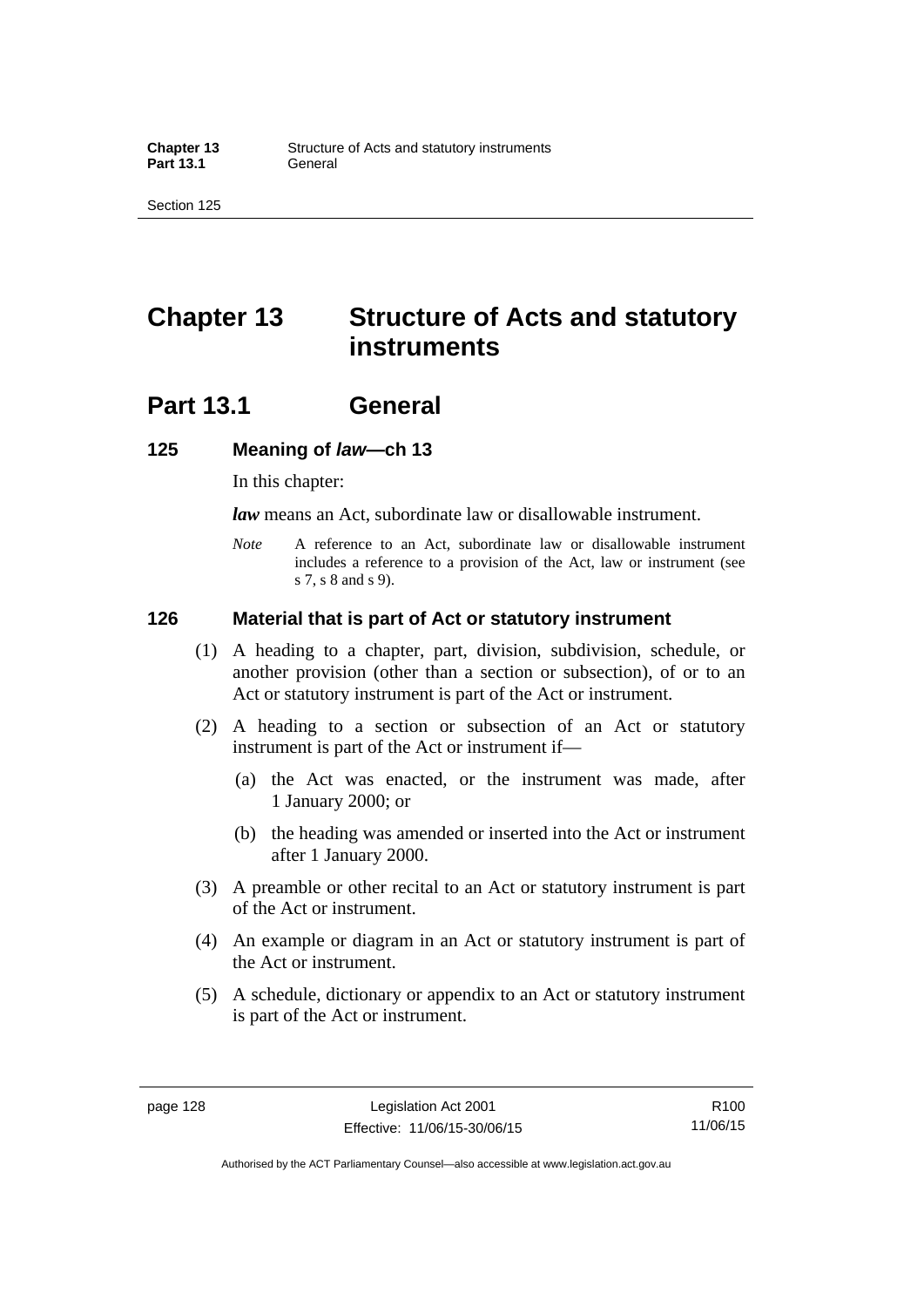- (6) Punctuation in an Act or statutory instrument is part of the Act or instrument.
- (7) A provision number in an Act or statutory instrument is part of the Act or instrument.
- (8) In applying this section to an Act or statutory instrument that is divided otherwise than into sections, a reference to a section or subsection is a reference to a corresponding provision of the Act or instrument.
	- *Note* A reference to an Act or statutory instrument includes a reference to a provision of the Act or instrument (see s 7 and s 13).
- (9) This section is a determinative provision.
	- *Note* See s 5 for the meaning of determinative provisions, and s 6 for their displacement.

### **127 Material that is not part of Act or statutory instrument**

- (1) A footnote, endnote, or other note, in or to an Act or statutory instrument is not part of the Act or instrument.
- (2) A table of contents (however described), or reader's guide or index, in or to an Act or statutory instrument is not part of the Act or instrument.
- (3) A heading to a section or subsection of an Act or statutory instrument is not part of the Act or instrument if section 126 (2) does not apply to the heading.
- (4) This section does not prevent the amendment of a note, table, guide, index or heading mentioned in subsection (1), (2) or (3).
- (5) However, such a note, table, guide or index does not become part of the Act or statutory instrument because it is amended or inserted by an Act or instrument.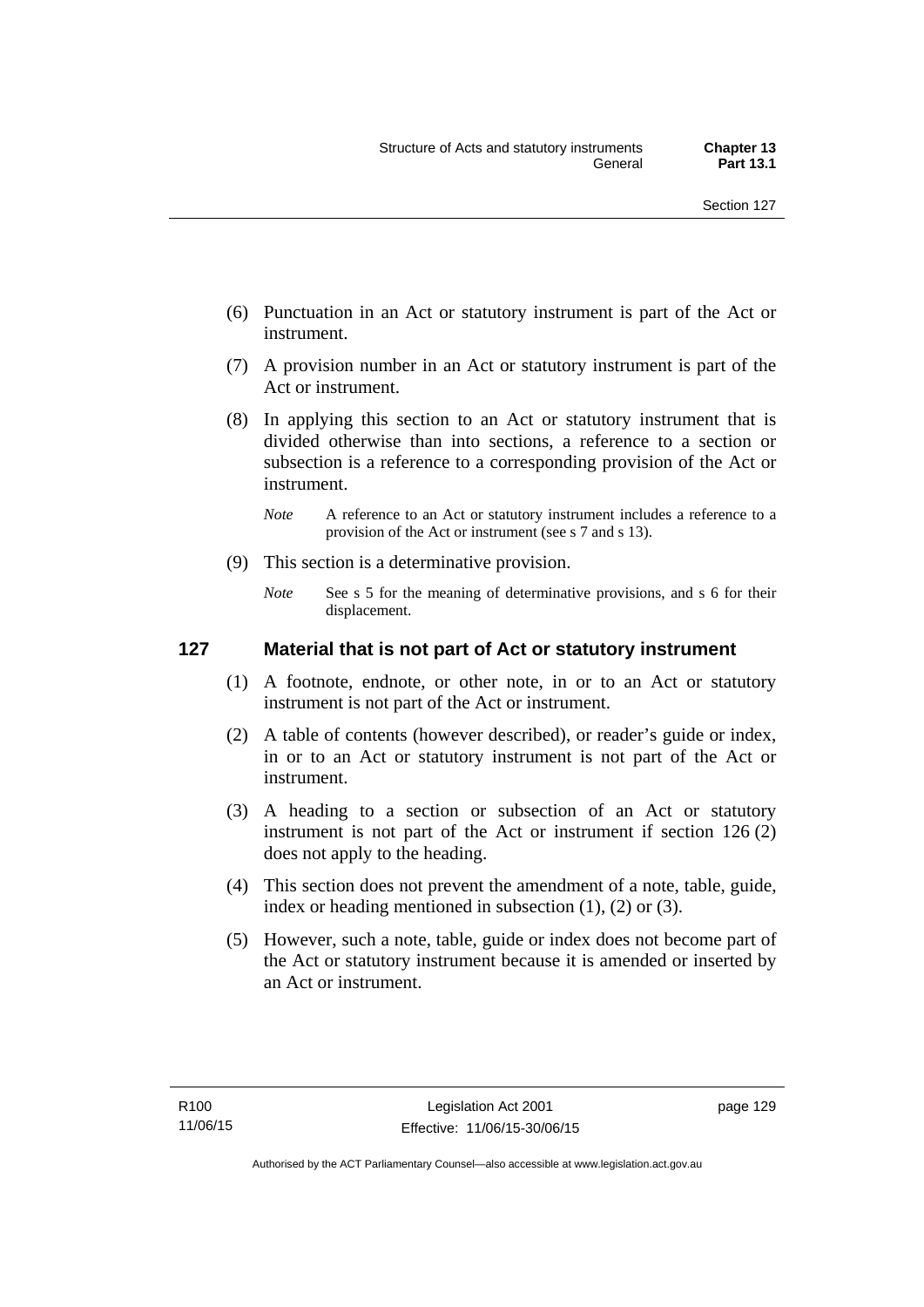| <b>Chapter 13</b> | Structure of Acts and statutory instruments |
|-------------------|---------------------------------------------|
| <b>Part 13.1</b>  | General                                     |

- (6) In applying this section to an Act or statutory instrument that is divided otherwise than into sections, a reference to a section or subsection is a reference to a corresponding provision of the Act or instrument.
	- *Note* A reference to an Act or statutory instrument includes a reference to a provision of the Act or instrument (see s 7 and s 13).
- (7) This section is a determinative provision.
	- *Note* See s 5 for the meaning of determinative provisions, and s 6 for their displacement.

page 130 Legislation Act 2001 Effective: 11/06/15-30/06/15

R100 11/06/15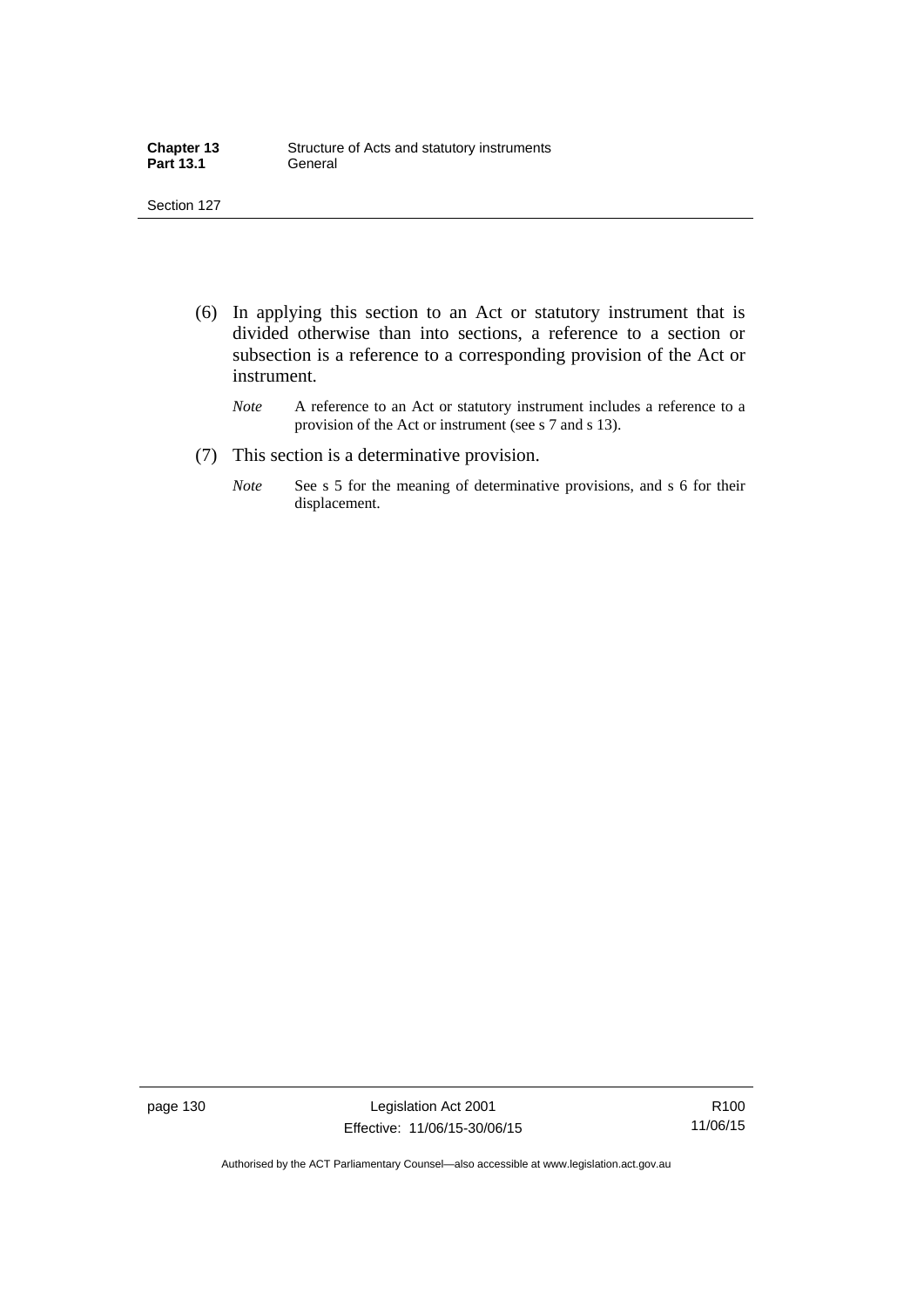page 131

## **Part 13.2 Particular kinds of provisions**

#### **130 What is a** *definition***?**

A *definition* is a provision (however expressed) of an Act or statutory instrument that—

- (a) gives a meaning to a term; or
- (b) limits or extends the meaning of a term.

#### **Examples—definitions**

- 1 *X* means Y.
- 2 *X* includes Y.
- 3 *X* means Y, and includes Z.
- 4 A reference to *X* is a reference to Y.
- 5 *X*—see section Y.
- 6 *X*—see the *XYZ Act 1999*, section Y.
- 7 In a proceeding against a person (the *retailer*), it is a defence if the retailer establishes that the goods were bought honestly.
- 8 *excluded*—a claim is *excluded* if the claim is not brought within 1 year after the day the claimant becomes aware of the failure to account to which the claim relates.
- 9 A term used in the *XYZ Act 2003* has the same meaning in this Act.
- 10 A term defined in the *XYZ Act 2003* has the same meaning in this Act.
- *Note 1* Examples 5 and 6 illustrate signpost definitions, that is, definitions that do not themselves directly define a term but point the reader to the place where the term is defined (see s 131).
- *Note 2* Example 7 illustrates a tagged-term definition (*retailer*) that takes its meaning from the context of the provision where the defined term is found.
- *Note 3* Example 8 illustrates a definition that does not begin with the defined term.
- *Note 4* For other provisions about definitions, see pt 15.2.
- *Note 5* An example is part of the Act, is not exhaustive and may extend, but does not limit, the meaning of the provision in which it appears (see s 126 and s 132).

| R100     | Legislation Act 2001         |
|----------|------------------------------|
| 11/06/15 | Effective: 11/06/15-30/06/15 |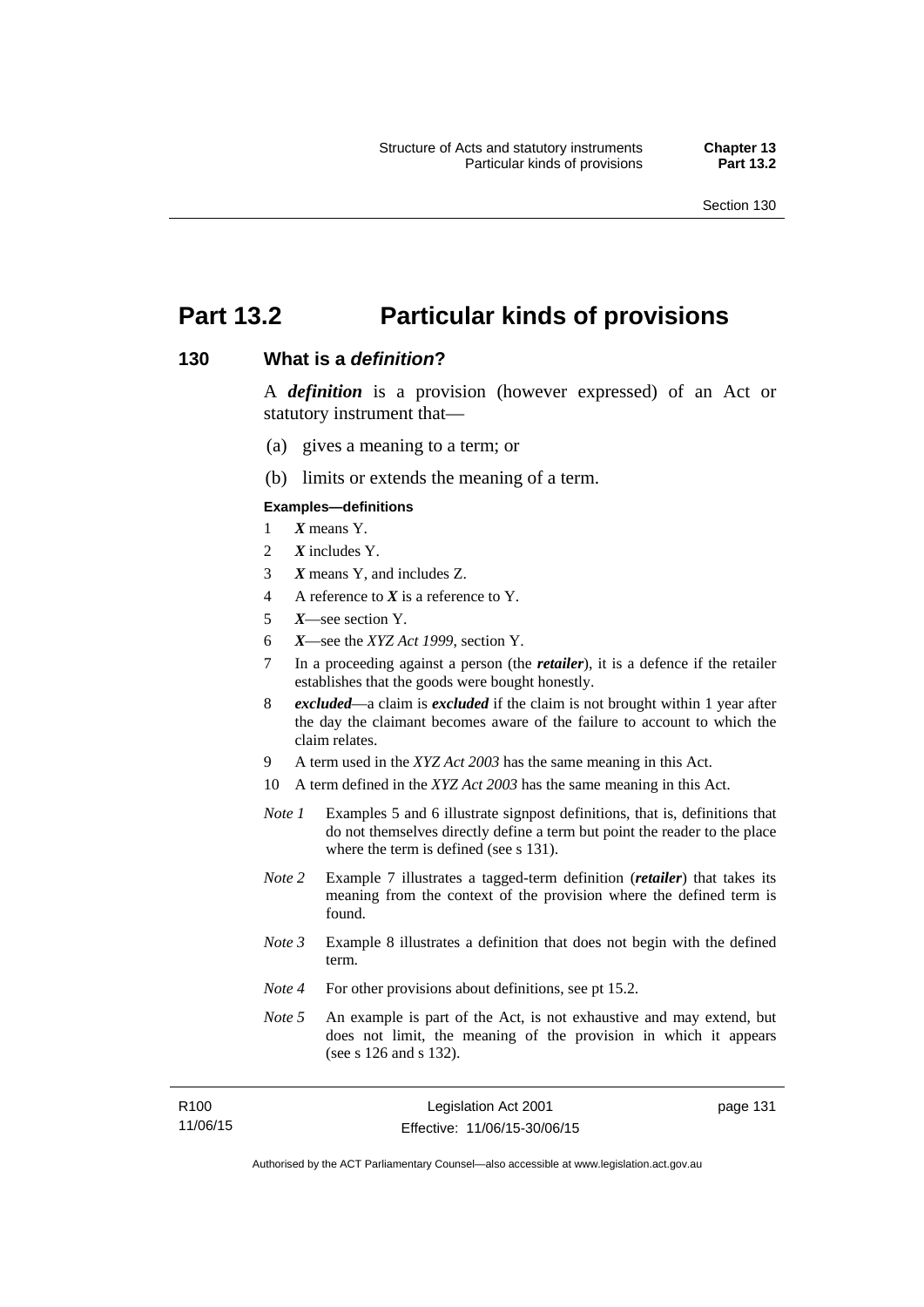### **131 Signpost definitions**

 (1) In an Act or statutory instrument, a definition of a term that includes the word 'see' followed by a reference to a law or instrument (a *signpost definition*) means the term has the same meaning as the term (or, if the reference includes a reference to the definition of another term, that term) has in the law or instrument, as in force from time to time.

#### **Examples**

- 1 A signpost definition '*food*—see section 10.' in the dictionary to an Act means that the word 'food' when used in the Act has the same meaning as it has in section 10, as in force from time to time.
- 2 A signpost definition '*injury*—see the *XYZ Act 2001*, dictionary.' in the dictionary to another Act means that the word 'injury', when used in the other Act, has the same meaning as it has in the definition of *injury* in the *XYZ Act 2001*, dictionary, as in force from time to time.
- 3 A signpost definition 'Work Safety Council—see the *XYZ Act 2000*, dictionary, definition of *council*.' means that the expression 'Work Safety Council' has the same meaning as the word 'council' has in the definition of *council* in the *XYZ Act 2000*, dictionary, as in force from time to time.
- *Note* An example is part of the Act, is not exhaustive and may extend, but does not limit, the meaning of the provision in which it appears (see s 126 and s 132).
- (2) This section is subject to section 47 (Statutory instrument may make provision by applying law or instrument).
- (3) In this section:

*instrument* includes a provision of an instrument.

*law* includes a law, or a provision of a law, of the Commonwealth, a State or another Territory.

*Note* For other provisions about definitions, see pt 15.2.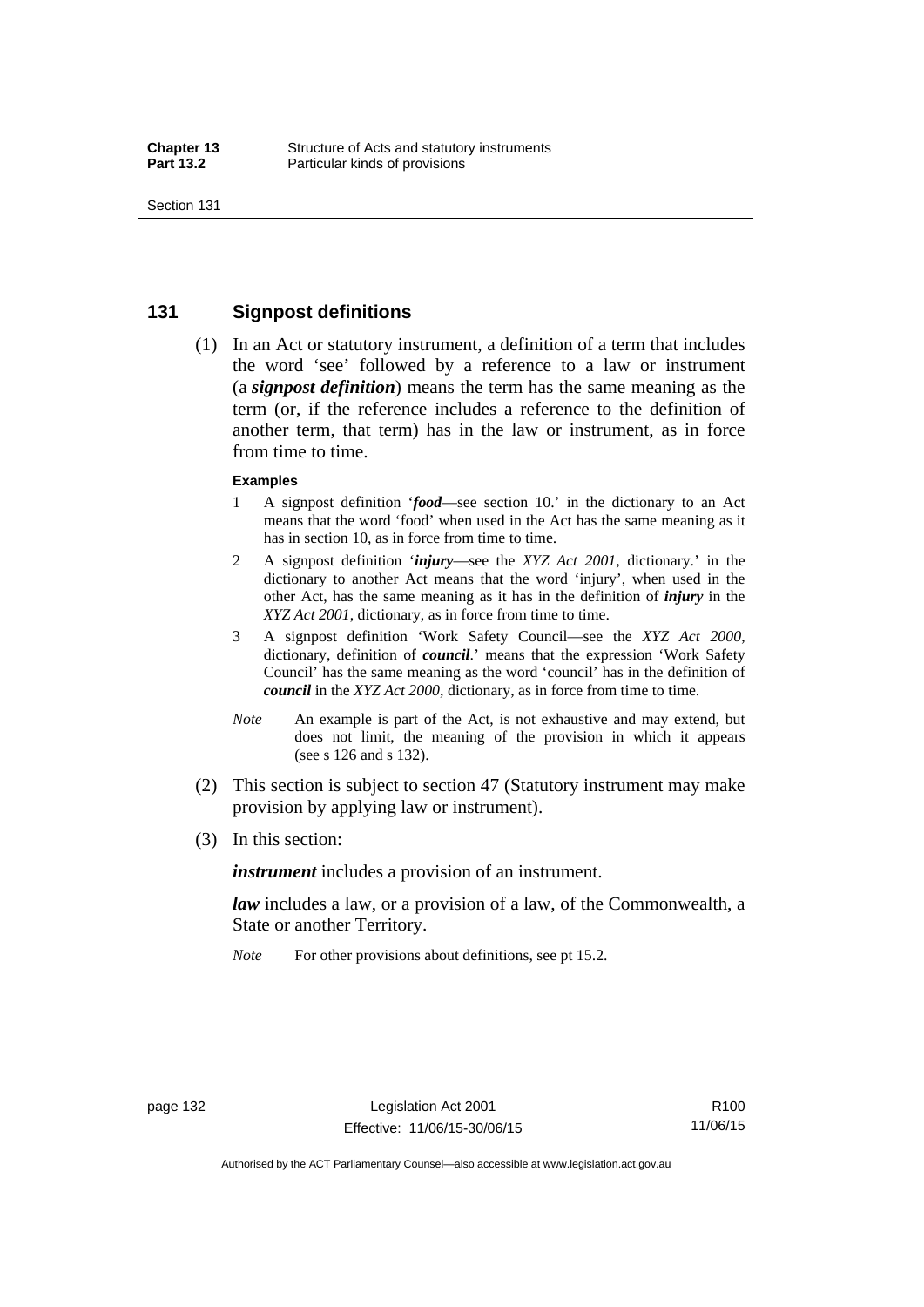### **132 Examples**

- (1) An example in an Act or statutory instrument—
	- (a) is not exhaustive; and
	- (b) may extend, but does not limit, the meaning of the Act or instrument, or the particular provision to which it relates.

#### **Examples**

- 1 A specific case (which may be fictional) that helps to give meaning to the more abstract language of a provision. See the examples in s 43.
- 2 An example (which may be fictional) that clarifies the scope of a provision by illustrating cases that fall within the provision or cases that fall outside the provision, or both. See the examples in s 86.
- *Note 1* These examples may overlap.
- *Note* 2 An example in an Act or statutory instrument is part of the Act or instrument (see s 126 (4)).
- (2) An example may take either of the following forms:
	- (a) a statement at the end of the provision it illustrates (or at the end of a provision containing the provision it illustrates);
	- (b) a statement forming part of the text of a provision that illustrates the operation of the provision, whether or not the words 'for example' are used.

**Examples—par (a)** 

the examples in s 130 or this section, s (1)

#### **Example—par (b)**

the statement beginning 'for example' in s 36 (1) (a)

- (3) Subsection (2) does not limit the form that an example may take.
- (4) This section is a determinative provision.
	- *Note* See s 5 for the meaning of determinative provisions, and s 6 for their displacement.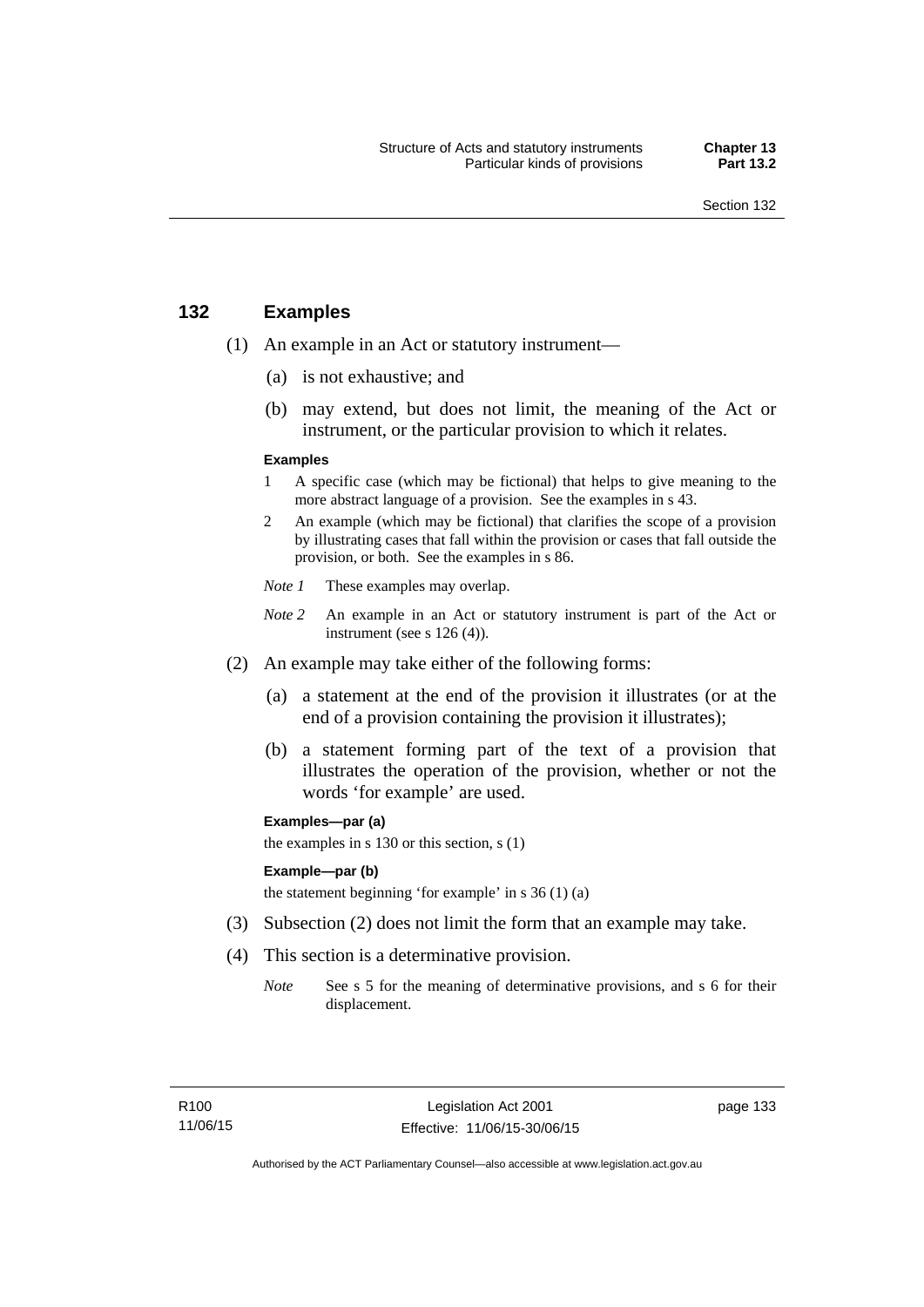### **133 Penalty units**

- (1) In a law, if a penalty for an offence is expressed as a number (whether whole or fractional) of penalty units, the penalty for the offence is a fine of that number of penalty units.
- (2) A *penalty unit* is—
	- (a) for an offence committed by an individual—\$150; or
	- (b) for an offence committed by a corporation—\$750.

#### **Example**

'Maximum penalty: 10 penalty units.' means that a person who is convicted of the relevant offence is liable to a maximum fine of 10 penalty units.

- If the person is an individual, the maximum fine is, therefore, \$1 500 (\$150 x 10).
- If the person is a corporation, the maximum fine is, therefore, \$7 500 (\$750 x 10).
- *Note* An example is part of the Act, is not exhaustive and may extend, but does not limit, the meaning of the provision in which it appears (see [Legislation Act,](http://www.legislation.act.gov.au/a/2001-14) s 126 and s 132).
- (3) The Attorney-General must review the amount of a penalty unit at least once every 4 years after the day this subsection commences.
- (4) This section is a determinative provision.
	- *Note* See s 5 for the meaning of determinative provisions, and s 6 for their displacement.

### **134 Penalties at end of sections and subsections**

- (1) This section applies if a penalty (however expressed) is stated in a law—
	- (a) at the end of a section (whether or not the section is divided into subsections) and not expressed in a way that indicates that it applies only to a provision of the section; or

Authorised by the ACT Parliamentary Counsel—also accessible at www.legislation.act.gov.au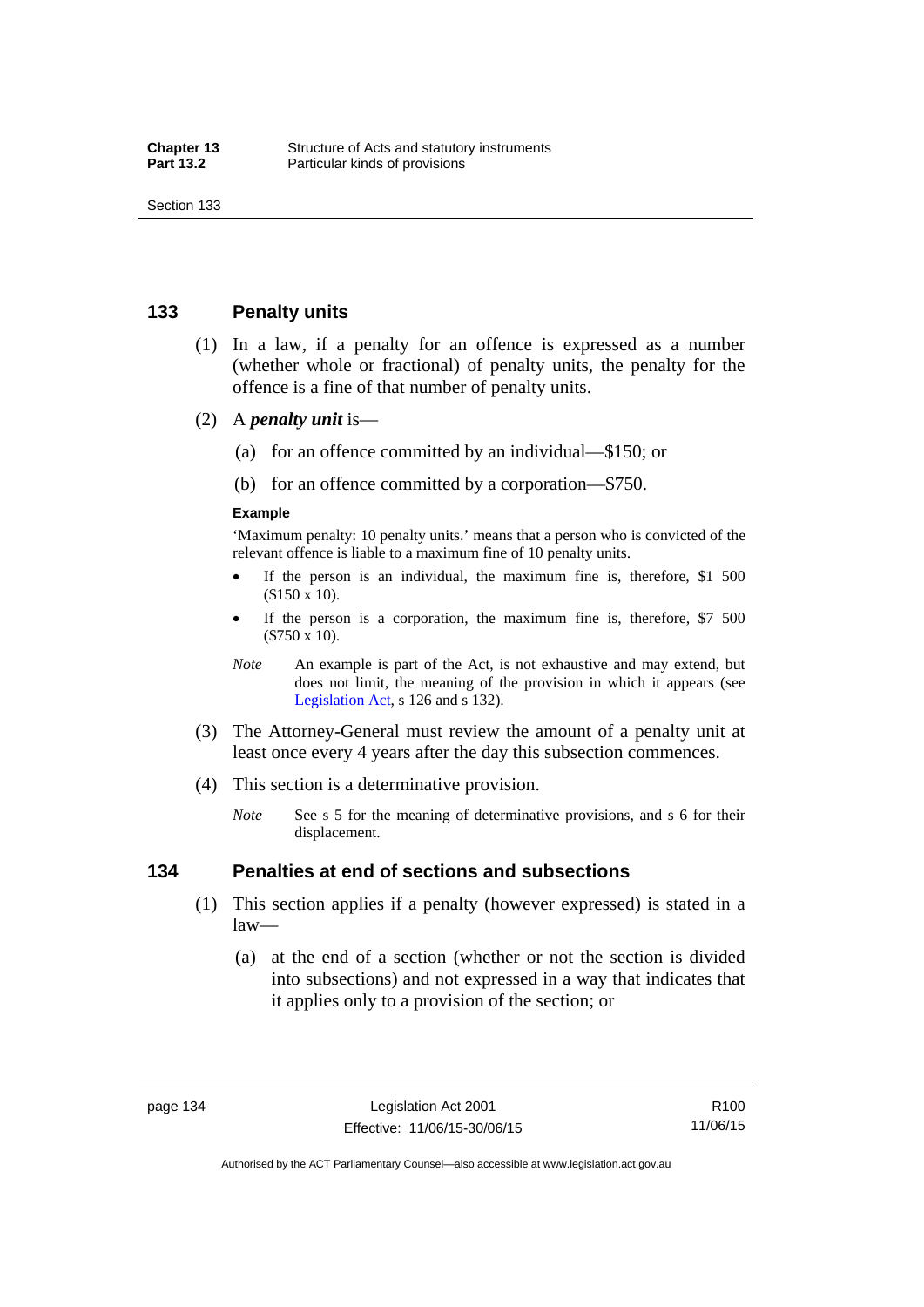- (b) at the end of a subsection (but not at the end of a section) and not expressed in a way that indicates that it applies only to a provision of the subsection; or
- (c) at the end of a section or subsection and expressed in a way that indicates that it applies only to a provision of the section or subsection (the *relevant provision*).

#### **Example—par (a)**

the following penalty at the end of a section: 'Maximum penalty: 20 penalty units.'

#### **Example—par (b)**

the following penalty at the end of a subsection, but not at the end of a section: 'Maximum penalty: 20 penalty units.'

#### **Examples—par (c)**

- 1 the following penalty at the end of a section divided into subsections: 'Maximum penalty (subsection (3)): 20 penalty units.'.
- 2 the following penalty at the end of a subsection, but not at the end of a section:

'Maximum penalty:

- (a) for paragraph (b)—20 penalty units; or
- (b) for another paragraph—50 penalty units, imprisonment for 6 months or both.'
- *Note* An example is part of the Act, is not exhaustive and may extend, but does not limit, the meaning of the provision in which it appears (see s 126 and s 132).
- (2) If an offence is not expressly mentioned in the section, subsection or relevant provision, the penalty indicates that contravention of the section, subsection or relevant provision is an offence punishable on conviction as provided by subsection (4).

#### **Example—penalty applying to entire section or subsection**

A person must not contravene a notice.

Maximum penalty: 20 penalty units.

**Example—penalty applying to a stated provision** 

(2) The register of transactions—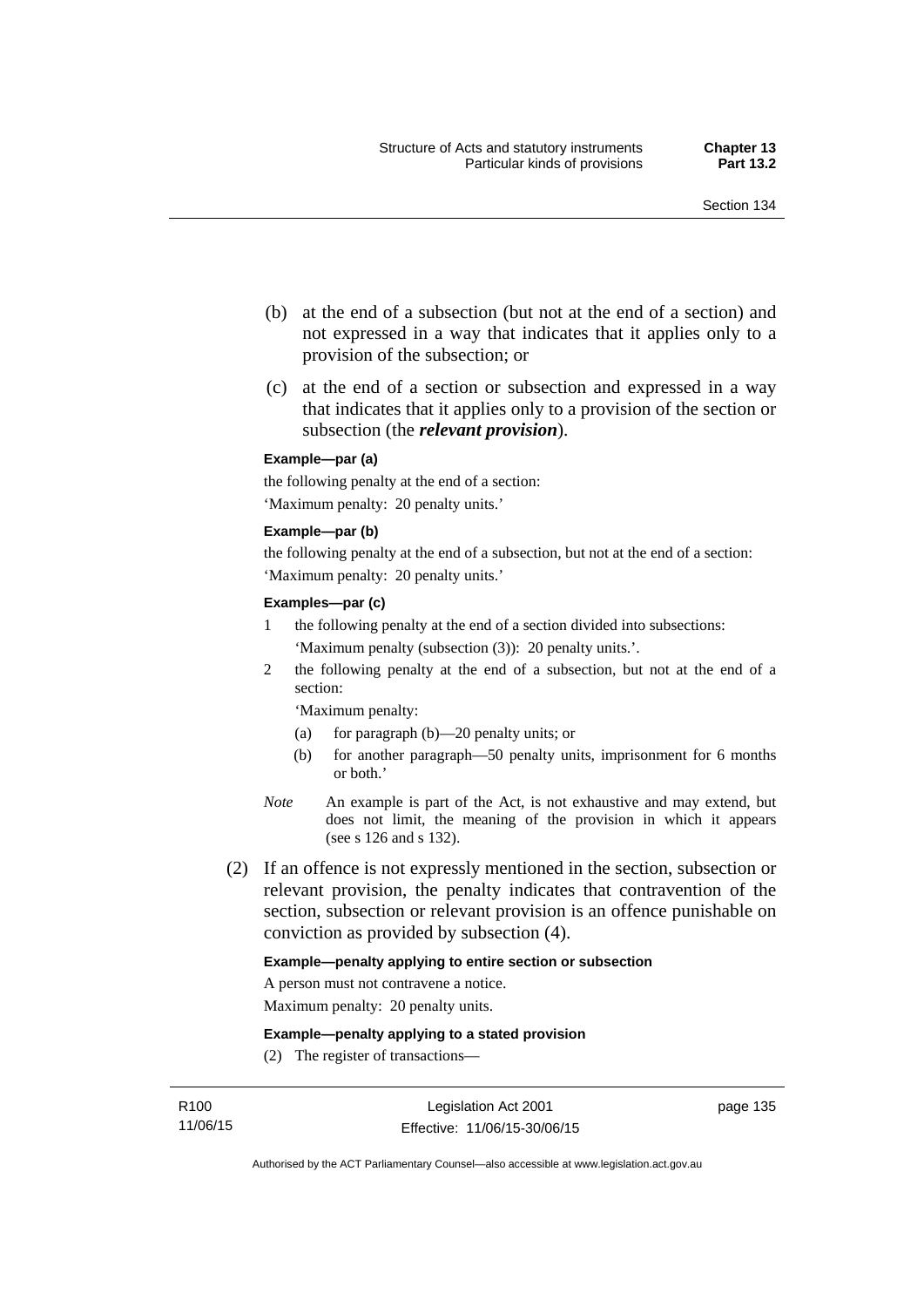Section 134

- (a) may be kept in electronic form; and
- (b) must contain the particulars mentioned in section 91C.

Maximum penalty (paragraph (b)): 20 penalty units.

 (3) If an offence is expressly mentioned in the section, subsection or relevant provision, the penalty indicates that the offence is punishable on conviction as provided by subsection (4).

### **Example—penalty applying to entire section or subsection**

A person who contravenes a notice commits an offence. Maximum penalty: 20 penalty units.

**Example—penalty applying to a stated provision** 

- (2) If a person keeps the person's identity card after ceasing to be an officer—
	- (a) the person commits an offence; and
	- (b) the identity card is forfeited to the Territory.

Maximum penalty (paragraph (a)): 20 penalty units.

- (4) The penalty that may be imposed for the offence is—
	- (a) if only a single penalty is stated (whether as a maximum penalty or a penalty)—not more than the stated penalty; or
	- (b) if a minimum as well as a maximum penalty is stated—not less than the minimum and not more than the maximum.
- $(5)$  If—
	- (a) a penalty (however expressed) is stated in a law at the end of a section divided into subsections; and
	- (b) another penalty (however expressed) is stated at the end of another subsection of the section; and
	- (c) the first penalty is not expressed in a way that indicates that it applies only to a particular provision of the last subsection;

the first penalty is taken, for this section, to be expressed in a way that indicates that it applies only to the last subsection.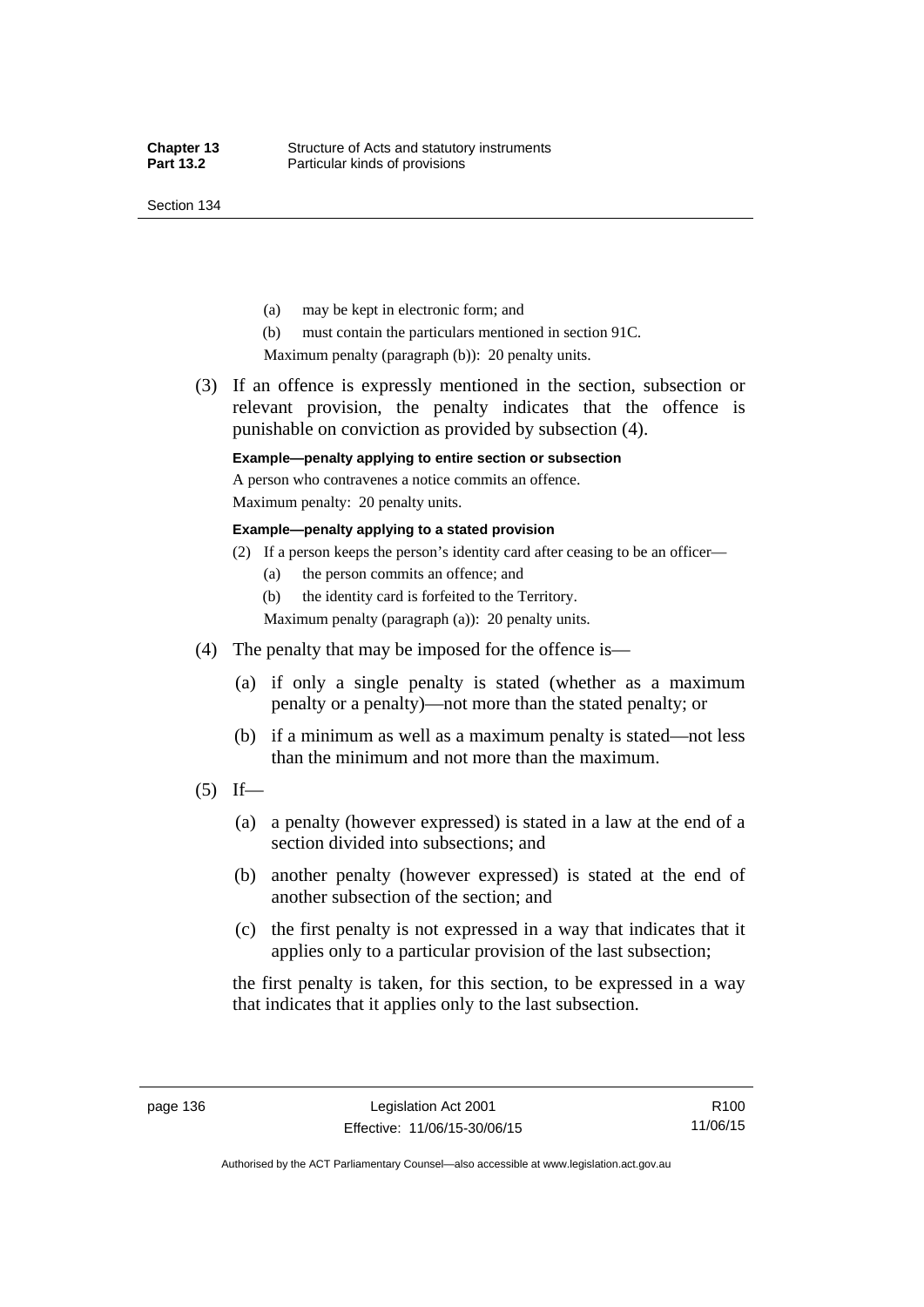#### **Example**

In the following example, s (4) is the last subsection and the penalty stated at the end applies only to that subsection:

'(2) A permit holder must record all transactions under this Act.

Maximum penalty: 20 penalty units.

- (3) If a permit holder is convicted of an offence against subsection (2), the registrar must cancel the permit.
- (4) A permit holder must not sell a declared substance in contravention of this Act.

Maximum penalty: 100 penalty units, imprisonment for 1 year or both.'.

- (6) In working out for this section whether a penalty is at the end of a section or subsection, the position of any example or note is to be disregarded.
- (7) This section is a determinative provision.
	- *Note* See s 5 for the meaning of determinative provisions, and s 6 for their displacement.

### **135 Penalties not at end of sections and subsections**

- (1) This section applies if a penalty (however expressed) is stated in a provision of a law other than at the end of a section or subsection.
- (2) If an offence is expressly mentioned in the provision, the penalty indicates that the offence is punishable on conviction as provided by subsection (4).

#### **Example**

A person who contravenes s (3) commits an offence punishable by a fine of not more than 20 penalty units.

- *Note* An example is part of the Act, is not exhaustive and may extend, but does not limit, the meaning of the provision in which it appears (see s 126 and s 132).
- (3) If an offence is not expressly mentioned in the provision, the penalty indicates that contravention of the provision (or a stated part of the provision) is an offence punishable on conviction as provided by subsection (4).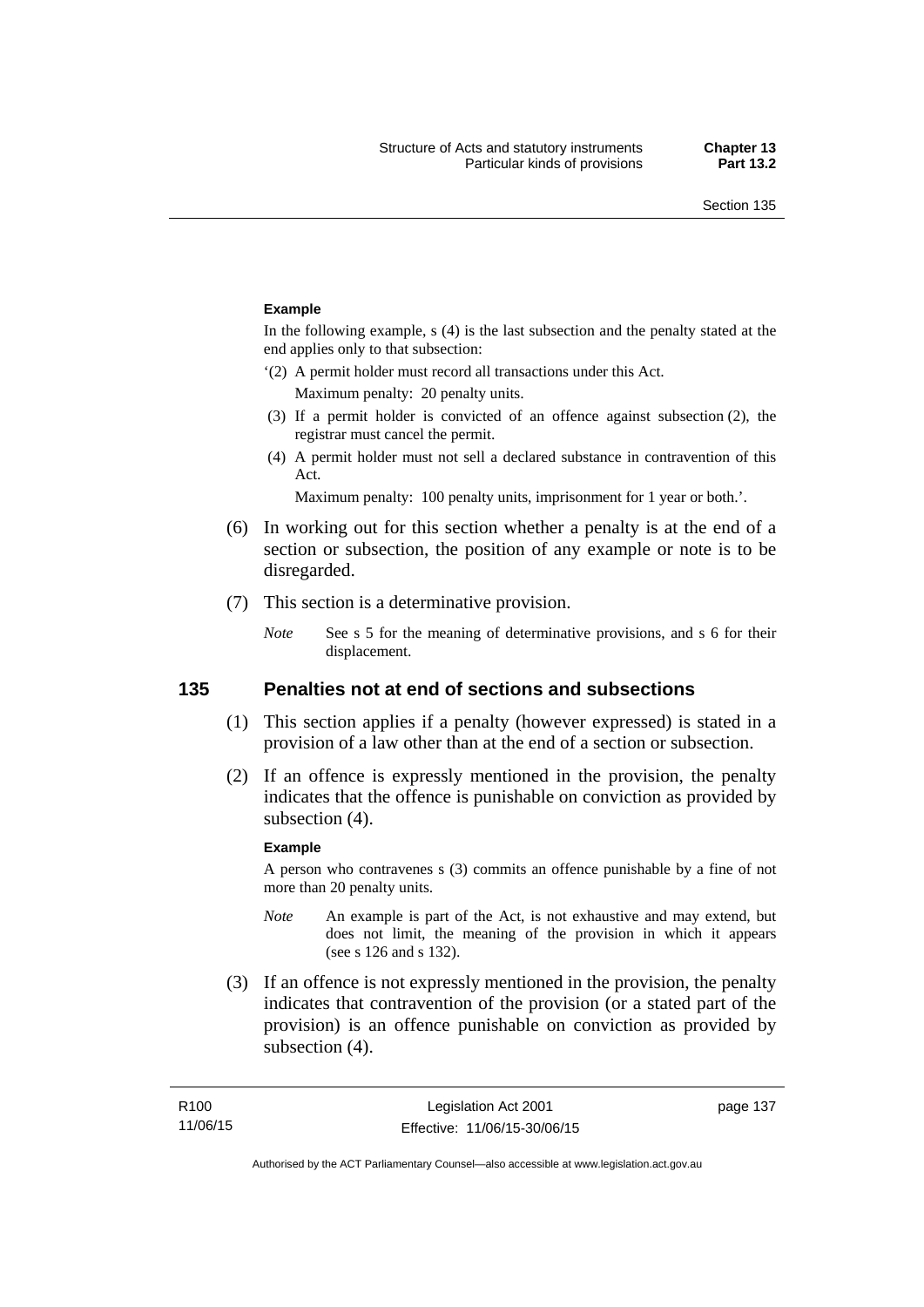Section 135

#### **Example**

A person who contravenes s (3) must pay a fine of not more than 20 penalty units.

- (4) The penalty that may be imposed for the offence is—
	- (a) if only a single penalty is stated (whether as a maximum penalty or a penalty)—not more than the stated penalty; or
	- (b) if a minimum as well as a maximum penalty is stated—not less than the minimum and not more than the maximum.
- (5) In working out for this section whether a penalty is at the end of a section or subsection, the position of any example or note is to be disregarded.
- (6) This section is a determinative provision.
	- *Note* See s 5 for the meaning of determinative provisions, and s 6 for their displacement.

R100 11/06/15

Authorised by the ACT Parliamentary Counsel—also accessible at www.legislation.act.gov.au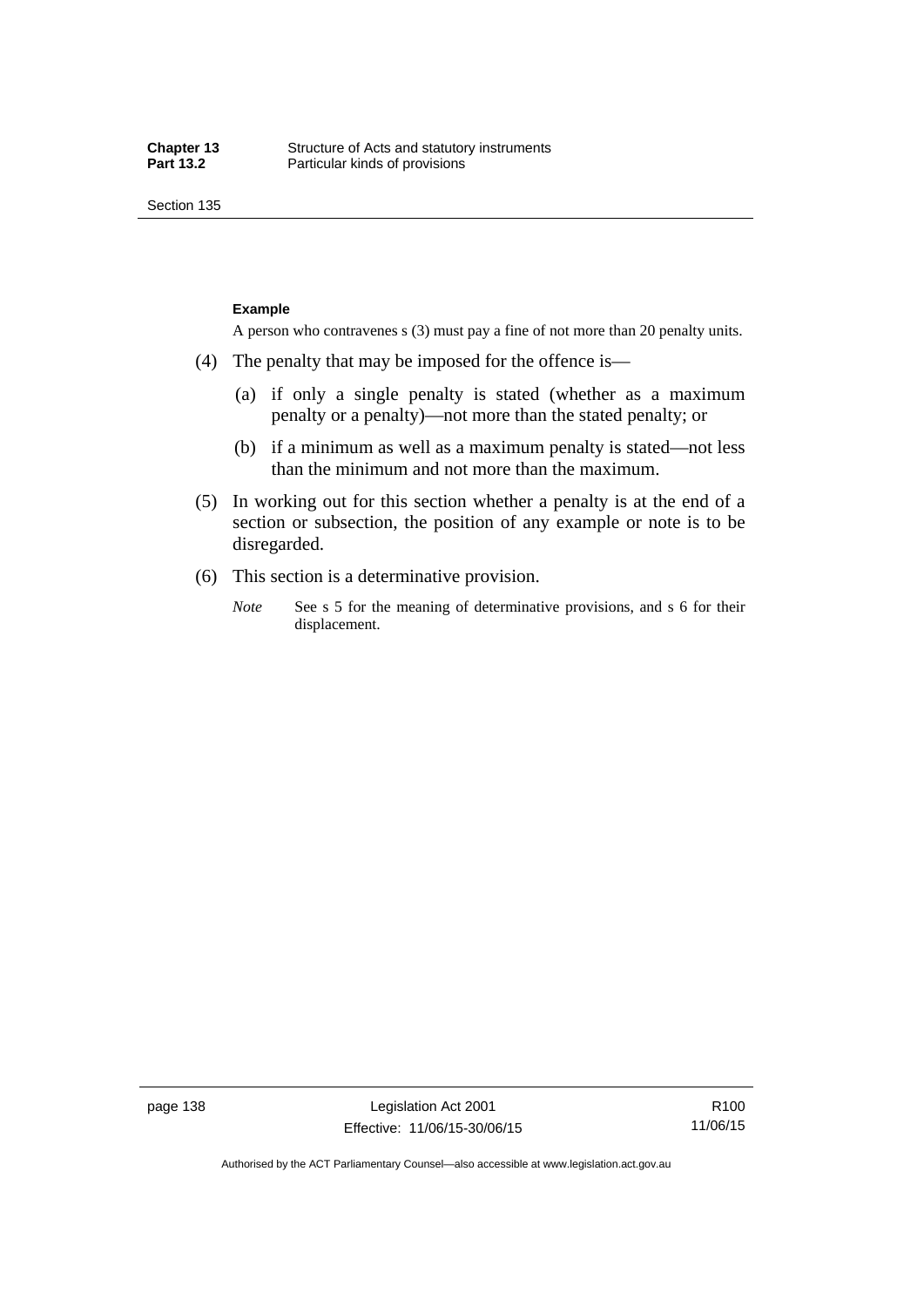# **Chapter 14 Interpretation of Acts and statutory instruments**

## **Part 14.1 Purpose and scope**

### **136 Meaning of** *Act***—ch 14**

In this chapter:

*Act* includes a statutory instrument.

*Note* Section 7 (3) provides that a reference to an Act includes a reference to a provision of an Act. Section 13 (3) provides that a reference to a statutory instrument includes a reference to a provision of a statutory instrument.

### **137 Purpose and scope—ch 14**

- (1) The purpose of this chapter is to provide guidance about the interpretation of Acts.
- (2) This chapter is not intended to be a comprehensive statement of the law of interpretation applying to Acts.
- (3) In particular, this chapter assumes that common law presumptions operate in conjunction with this chapter.
- (4) Subsection (3) also applies to common law presumptions that come into existence after the commencement of this chapter.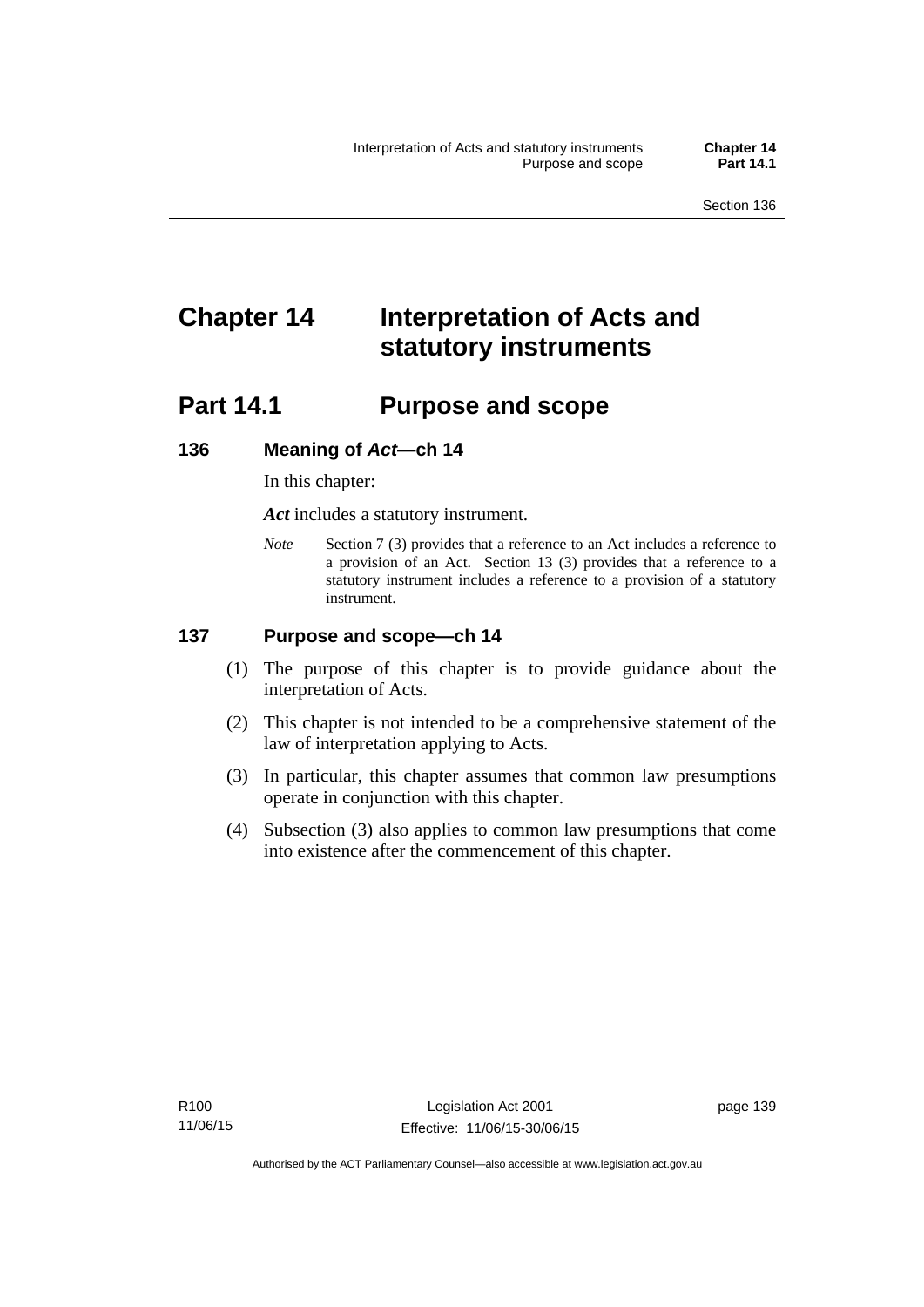## **Part 14.2 Key principles of interpretation**

### **138 Meaning of** *working out the meaning of an Act***—pt 14.2**

In this part:

*working out the meaning of an Act* means—

- (a) resolving an ambiguous or obscure provision of the Act; or
- (b) confirming or displacing the apparent meaning of the Act; or
- (c) finding the meaning of the Act when its apparent meaning leads to a result that is manifestly absurd or is unreasonable; or
- (d) finding the meaning of the Act in any other case.

### **139 Interpretation best achieving Act's purpose**

- (1) In working out the meaning of an Act, the interpretation that would best achieve the purpose of the Act is to be preferred to any other interpretation.
- (2) This section applies whether or not the Act's purpose is expressly stated in the Act.
	- *Note* The *[Human Rights Act 2004](http://www.legislation.act.gov.au/a/2004-5)*, s 30 (1) (which is about interpreting legislation to be consistent with human rights) is also relevant to interpreting territory laws.

R100 11/06/15

Authorised by the ACT Parliamentary Counsel—also accessible at www.legislation.act.gov.au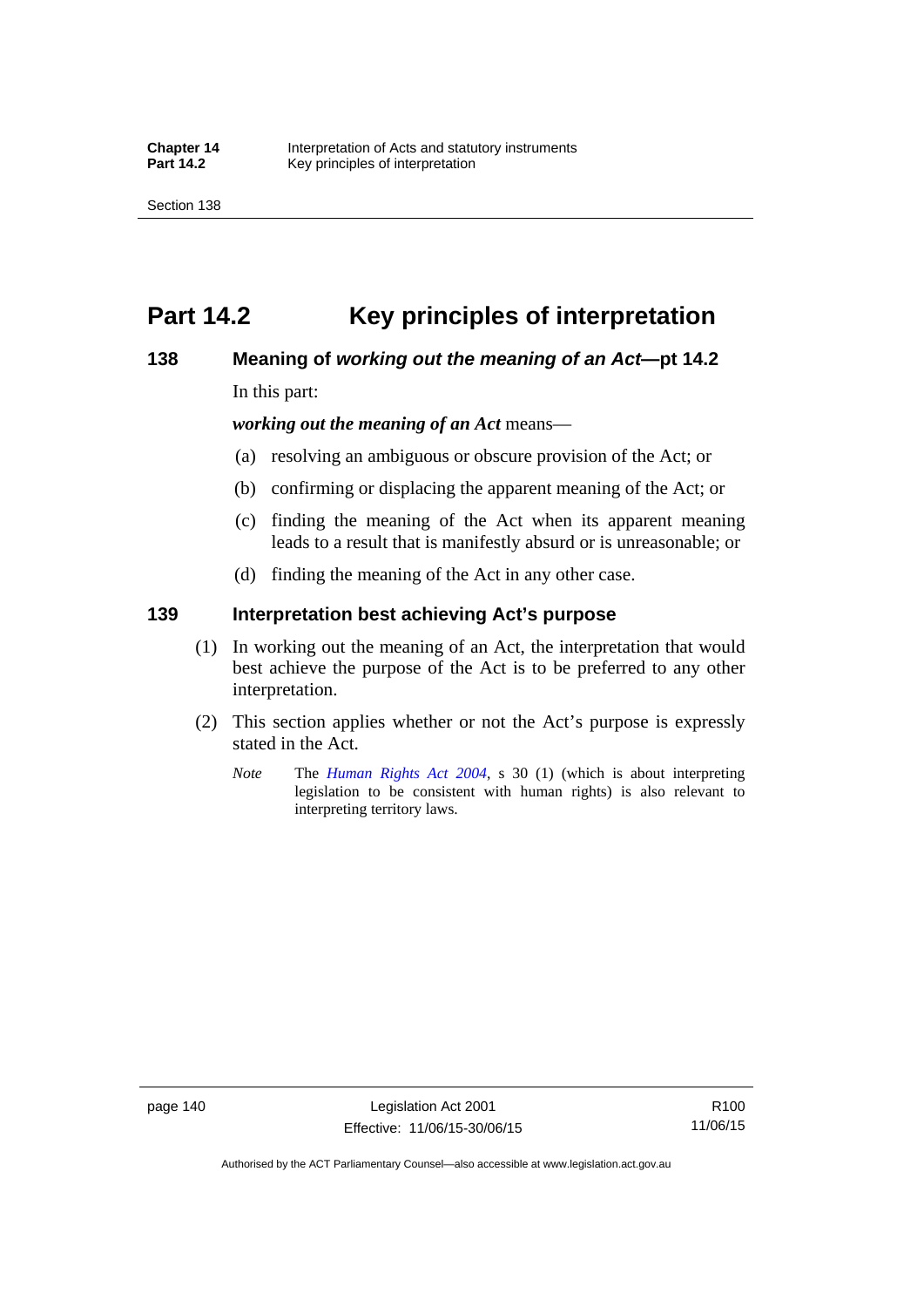### **140 Legislative context**

In working out the meaning of an Act, the provisions of the Act must be read in the context of the Act as a whole.

#### **Examples**

- 1 The long title of an Act provides that it is an Act to give certain benefits to the holders of pensioner cards. Section 4 provides 'This Act applies to a holder of a pensioner card'. Section 22 provides that the commissioner may grant 'a person' an exemption from payment of rates. The Act does not contain a definition of 'person'. Section 22 must be read in the context of the Act as a whole so that the commissioner may only grant exemptions to people who are holders of pensioner cards.
- 2 The *Drug Testing Regulation 2001* (made under the *Drug Testing Act 2000* (hypothetical)), s 6 contains the following heading:

#### **6 Corresponding law—Act, s 100, def** *corresponding law*

The heading indicates that the section has been made for the definition of *corresponding law* in the *Drug Testing Act 2000*, s 100.

- 3 Section 12 (1) of a subordinate law refers to 'a non-conviction order under the *[Crimes \(Sentencing\) Act 2005](http://www.legislation.act.gov.au/a/2005-58)*'. No other kind of order is mentioned in the section and the word 'order' is not otherwise defined in the subordinate law. Subsections (2), (4), (7) and (9) of the same section, which only refer to 'the order', are to be understood as referring to the order mentioned in s (1).
- *Note 1* See s 126 and s 127 for material that is, or is not, part of an Act or statutory instrument.
- *Note 2* An example is part of the Act, is not exhaustive and may extend, but does not limit, the meaning of the provision in which it appears (see s 126 and s 132).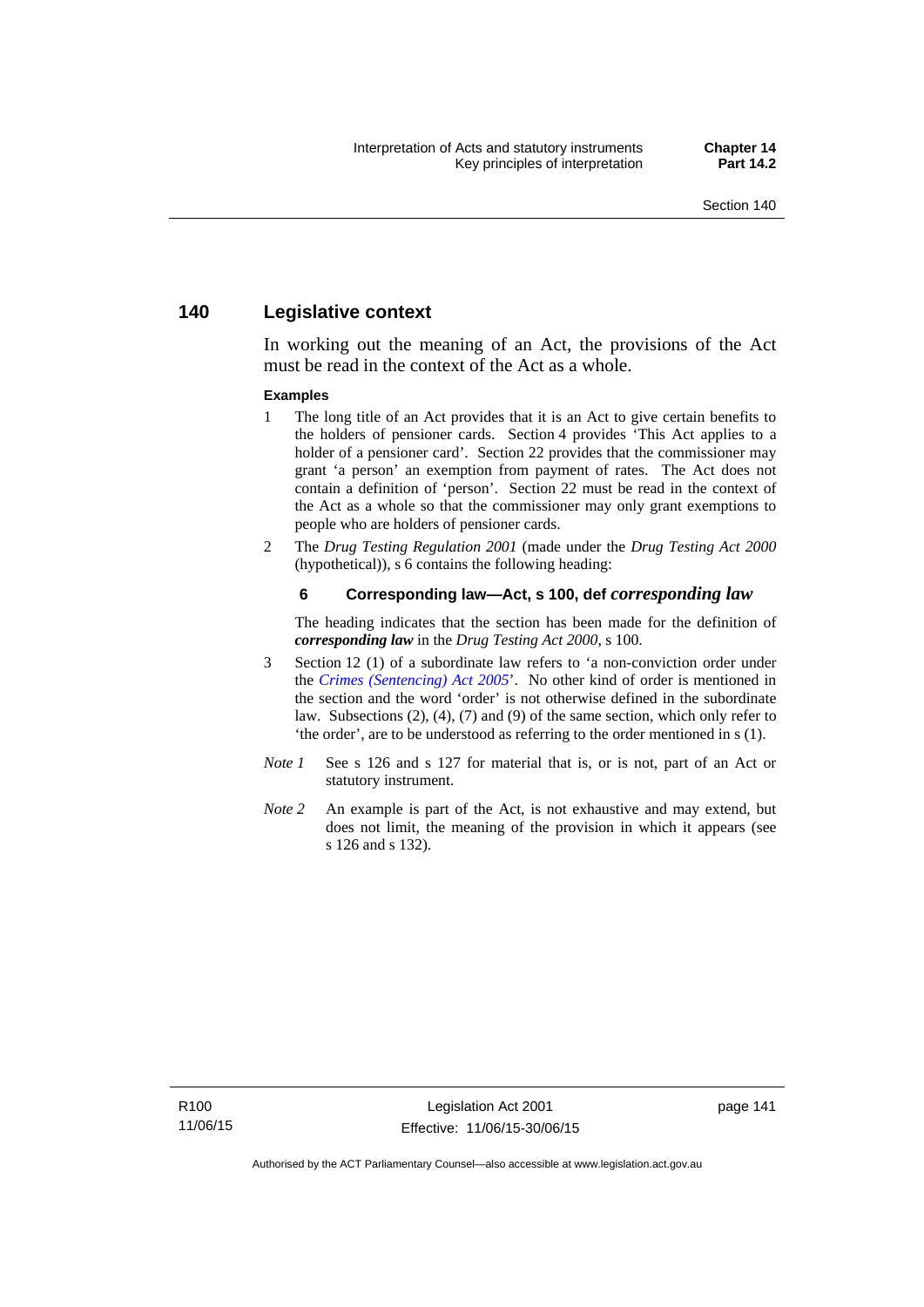Section 141

### **141 Non-legislative context generally**

- (1) In working out the meaning of an Act, material not forming part of the Act may be considered.
	- *Note 1* See s 146 for the meaning of *may* and *must*.
	- *Note* 2 See s 126 and s 127 for material that is, or is not, part of an Act or statutory instrument.
	- *Note 3* See s 142 for material that may be considered in working out the meaning of an Act or statutory instrument.
- (2) In deciding whether material not forming part of an Act should be considered in working out the meaning of the Act, and the weight to be given to the material, the following matters must be taken into account:
	- (a) the desirability of being able to rely on the ordinary meaning of the Act, having regard to the purpose of the Act and the provisions of the Act read in the context of the Act as a whole;
	- (b) the undesirability of prolonging proceedings without compensating advantage;
	- (c) the accessibility of the material to the public.
- (3) Subsection (2) does not limit the matters that may be taken into account.
- (4) For subsection (2) (c), material in the register is taken to be accessible to the public.
	- *Note* The register is the ACT legislation register (see dict, pt 2, def *register*).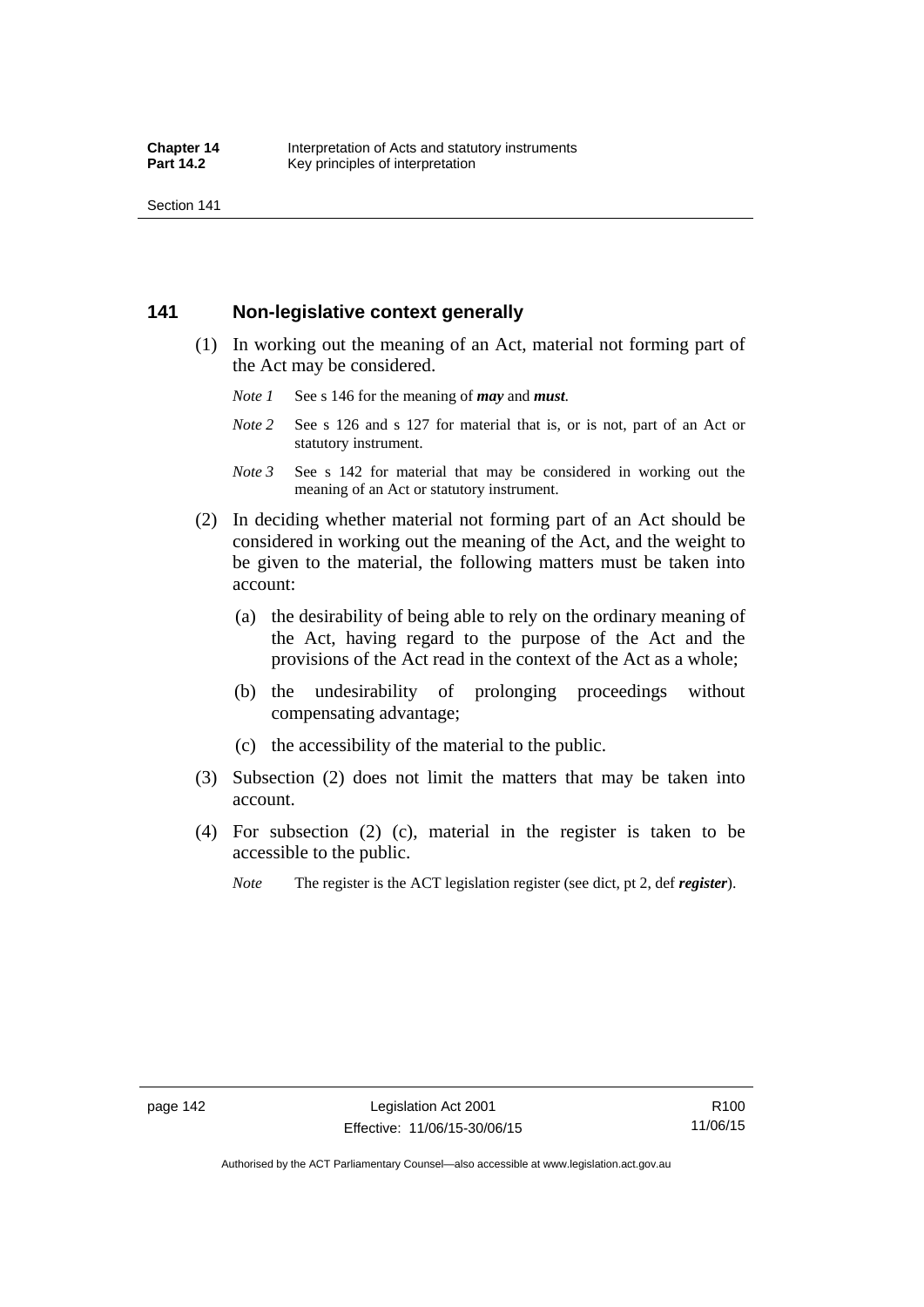### **142 Non-legislative context—material that may be considered**

- (1) In working out the meaning of an Act, material mentioned in table 142, column 2 may be considered.
- (2) In working out the meaning of a statutory instrument, material mentioned in table 142, column 3 may be considered.
- (3) This section does not limit the material that may be considered in working out the meaning of an Act or statutory instrument.

| column 1 | column 2                                                                                                                                                                                                  | column 3                                                                                                                                                                                                                                                                                                                                                |  |
|----------|-----------------------------------------------------------------------------------------------------------------------------------------------------------------------------------------------------------|---------------------------------------------------------------------------------------------------------------------------------------------------------------------------------------------------------------------------------------------------------------------------------------------------------------------------------------------------------|--|
| item     | Act                                                                                                                                                                                                       | statutory instrument                                                                                                                                                                                                                                                                                                                                    |  |
| 1        | material not forming part of the<br>Act contained in an authorised<br>version of the Act                                                                                                                  | material not forming part of the statutory<br>instrument contained in an authorised version<br>of the instrument                                                                                                                                                                                                                                        |  |
|          | <i>Note</i> See ch 3 (Authorised versions<br>and evidence of laws and<br>legislative material).                                                                                                           | <i>Note</i> See ch 3 (Authorised versions and evidence<br>of laws and legislative material).                                                                                                                                                                                                                                                            |  |
| 2        | any relevant report of a royal<br>commission, law reform<br>commission, committee of inquiry<br>or other similar entity that was<br>presented to the Legislative<br>Assembly before the Act was<br>passed | any relevant report of a royal commission,<br>law reform commission, committee of<br>inquiry or other similar entity that was<br>presented to the Legislative Assembly—<br>if the statutory instrument was<br>(a)<br>presented to the Assembly-before<br>the end of 6 sitting days after the<br>day the instrument was presented to<br>the Assembly; or |  |
|          |                                                                                                                                                                                                           | in any other case—before the<br>(b)<br>instrument was made                                                                                                                                                                                                                                                                                              |  |

**Table 142** 

R100 11/06/15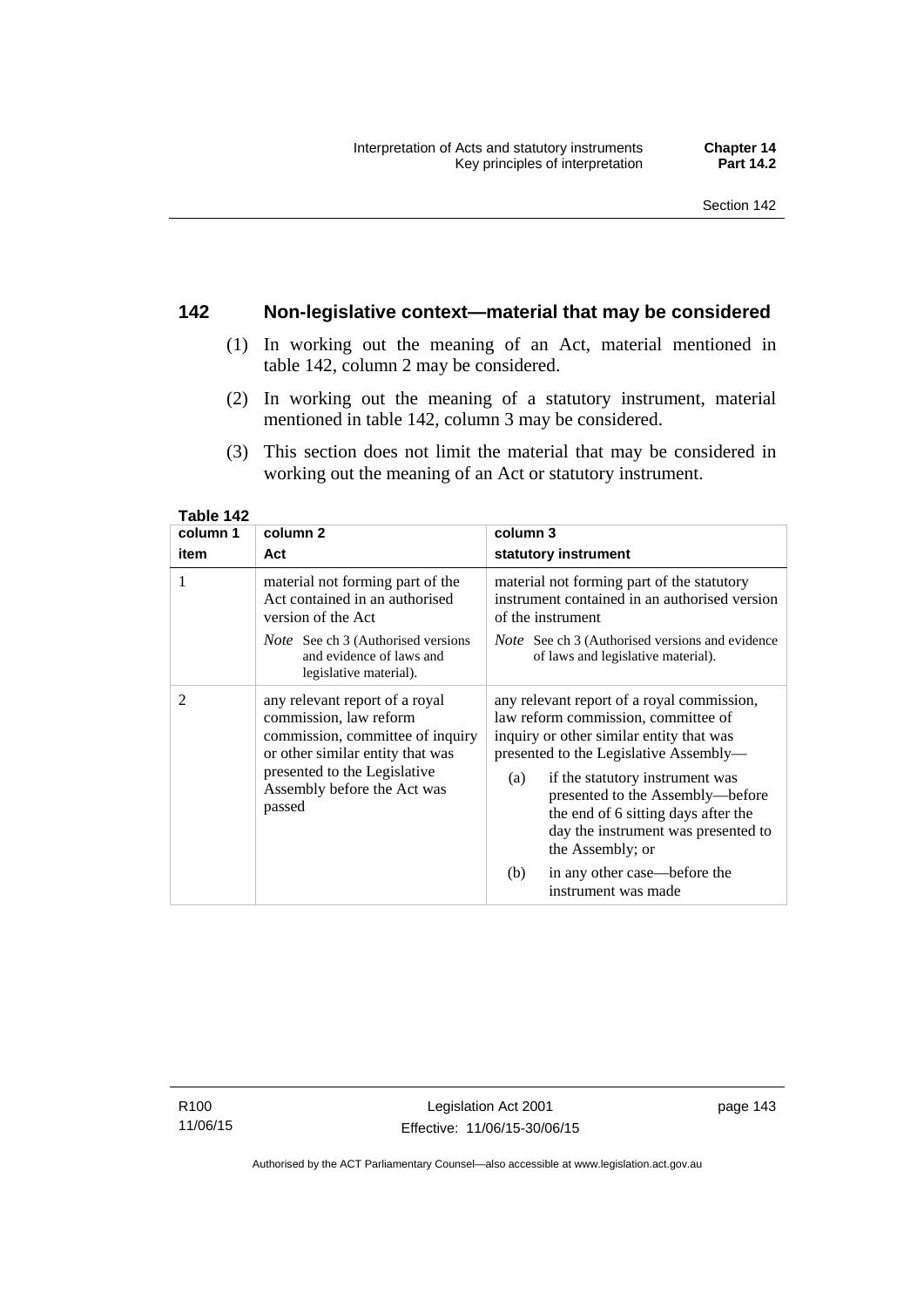**Chapter 14** Interpretation of Acts and statutory instruments<br>**Part 14.2** Key principles of interpretation Key principles of interpretation

Section 143

| column 1       | column <sub>2</sub>                                                                                                                                                                                        | column 3                                                                                                                                                                                                                                                                                                                                          |  |
|----------------|------------------------------------------------------------------------------------------------------------------------------------------------------------------------------------------------------------|---------------------------------------------------------------------------------------------------------------------------------------------------------------------------------------------------------------------------------------------------------------------------------------------------------------------------------------------------|--|
| item           | Act                                                                                                                                                                                                        | statutory instrument                                                                                                                                                                                                                                                                                                                              |  |
| 3              | any relevant report of a committee<br>of the Legislative Assembly that<br>was made to the Assembly before<br>the Act was passed                                                                            | any relevant report of a committee of the<br>Legislative Assembly that was made to the<br>Assembly-<br>(a)<br>if the statutory instrument was<br>presented to the Assembly-before<br>the end of 6 sitting days after the<br>day the instrument was presented to<br>the Assembly; or<br>in any other case—before the<br>(b)<br>instrument was made |  |
| $\overline{4}$ | any explanatory statement<br>(however described) for the bill<br>that became the Act, or any other<br>relevant document, that was<br>presented to the Legislative<br>Assembly before the Act was<br>passed | if the statutory instrument was presented to<br>the Legislative Assembly—any explanatory<br>statement (however described) for the<br>instrument, or any other relevant document,<br>that was presented to the Legislative<br>Assembly before the end of 6 sitting days<br>after the instrument was presented to the<br>Assembly                   |  |
| 5              | the presentation speech made to<br>the Legislative Assembly during<br>the passage of the bill that became<br>the Act                                                                                       | if the statutory instrument was presented to<br>the Legislative Assembly by a member of the<br>Assembly—any presentation speech made to<br>the Assembly                                                                                                                                                                                           |  |
| 6              | official reports of proceedings in<br>the Legislative Assembly in<br>relation to the bill that became the<br>Act                                                                                           | if the statutory instrument was presented to<br>the Legislative Assembly-official reports of<br>proceedings in the Legislative Assembly in<br>relation to the statutory instrument                                                                                                                                                                |  |
| 7              | any relevant treaty or other<br>international agreement to which<br>Australia is a party                                                                                                                   | any relevant treaty or other international<br>agreement to which Australia is a party                                                                                                                                                                                                                                                             |  |

## **143 Law stating material for consideration in working out meaning**

 (1) If a relevant law provides that stated material may or must be considered in working out the meaning of an Act or statutory instrument, that does not by implication prevent other material of

page 144 Legislation Act 2001 Effective: 11/06/15-30/06/15

R100 11/06/15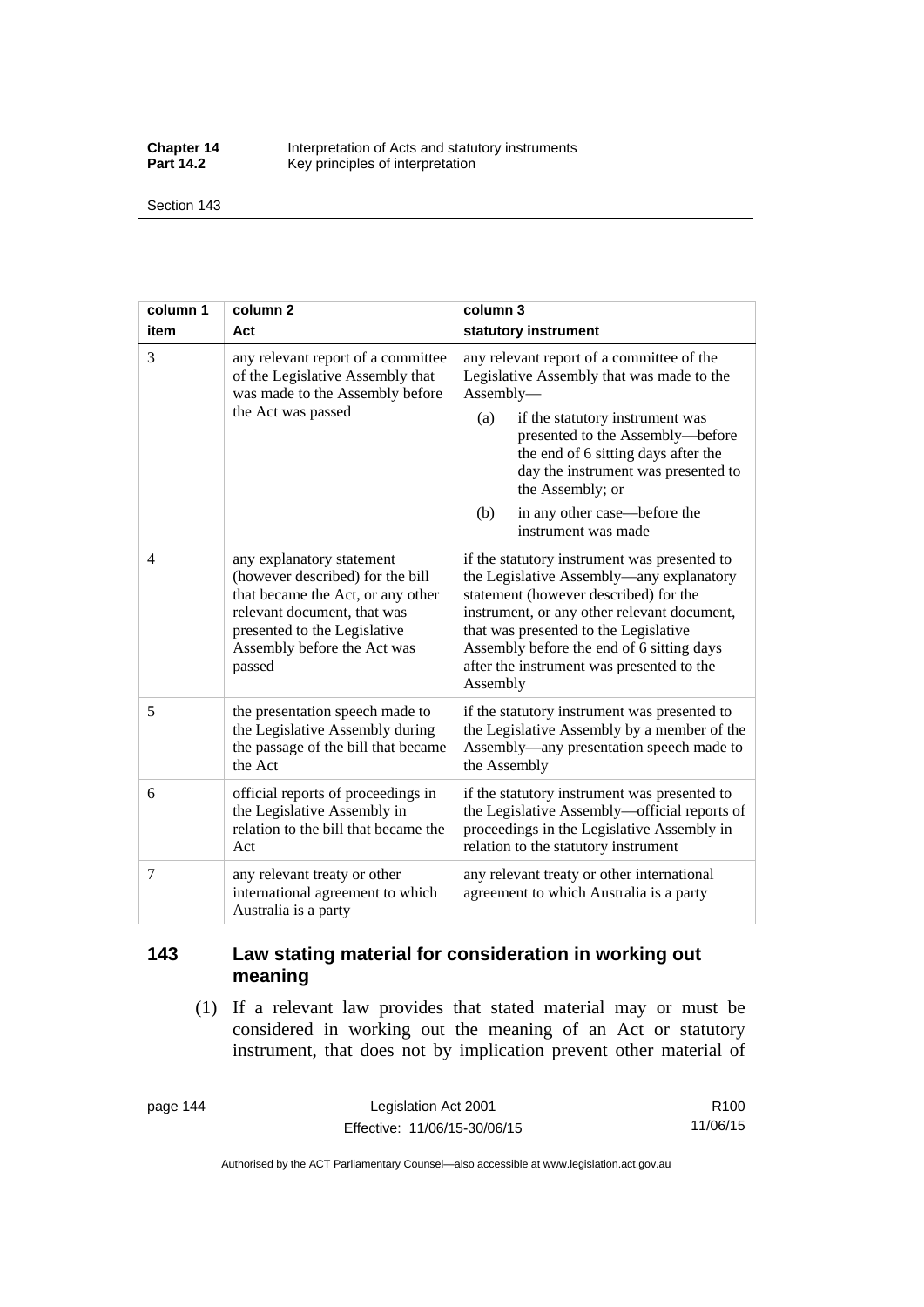the same or similar kind being considered in working out the meaning of the Act or instrument.

#### **Example**

The *Computer Crime Act 2000* (hypothetical) contains the following provision:

#### **4 Report may be used as an aid to interpretation**

The *Community Law Reform Report on Computer Crime* (CLRC No X) may be considered in working out the meaning of this Act.

This does not limit access to other non-legislative material of the same or a similar kind for working out the meaning of the *Computer Crime Act 2000*.

- *Note* An example is part of the Act, is not exhaustive and may extend, but does not limit, the meaning of the provision in which it appears (see s 126 and s 132).
- (2) In this section:

*relevant law* means—

- (a) in working out the meaning of an Act—the Act or another Act; or
- (b) in working out the meaning of a statutory instrument made under an Act—the Act, another Act or the instrument; or
- (c) in working out the meaning of a statutory instrument made under another statutory instrument—an Act or either instrument.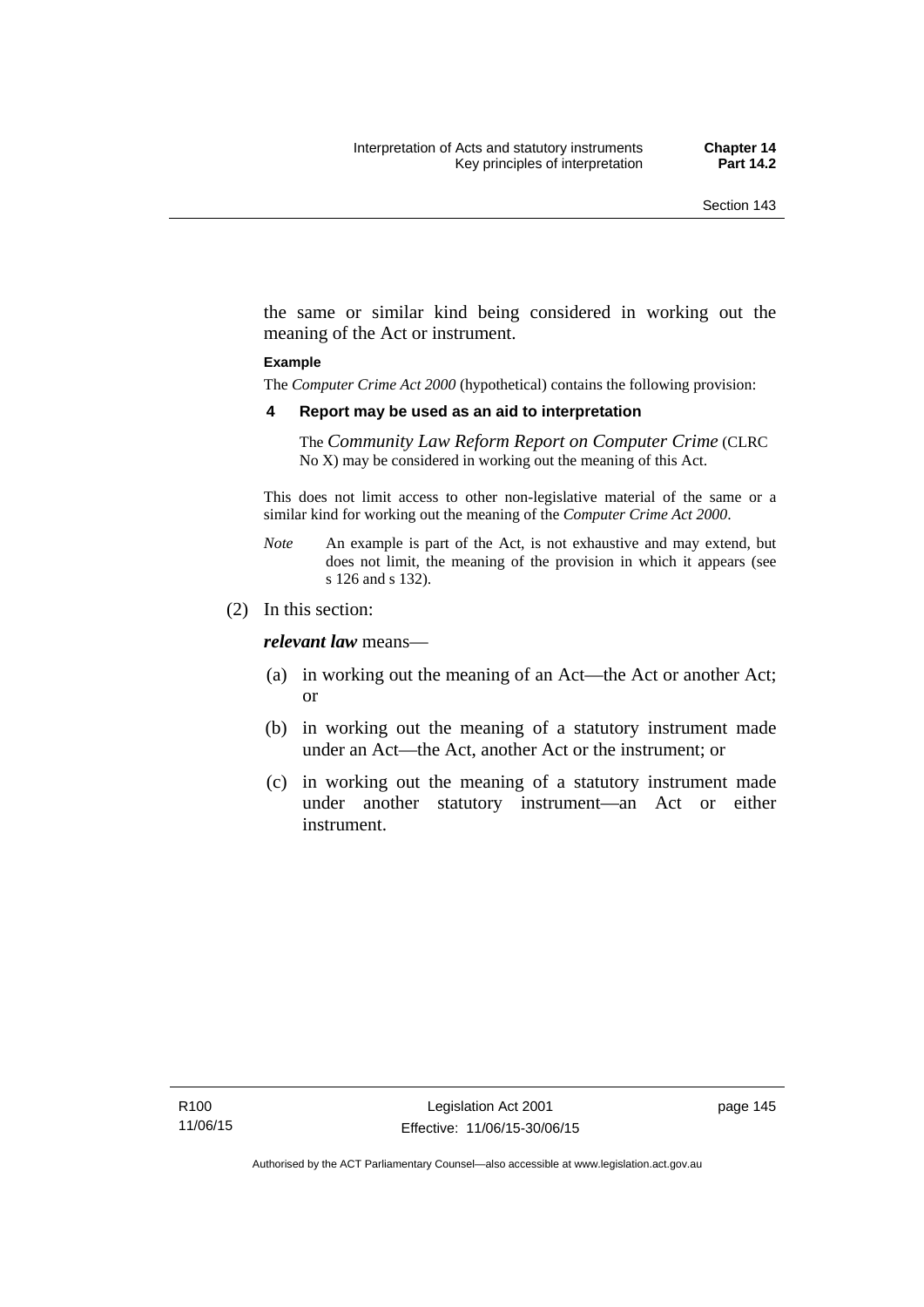**Part 15.1** 

Section 144

# **Chapter 15 Aids to interpretation**

## **Part 15.1 General**

### **144 Meaning of commonly-used terms**

A definition in the dictionary, part 1 applies to all Acts and statutory instruments.

*Note* See s 130 for the def *definition* and s 131 for provisions about signpost definitions.

### **145 Gender and number**

In an Act or statutory instrument—

- (a) words indicating a gender include every other gender; and
- (b) words in the singular number include the plural and words in the plural number include the singular.

### **146 Meaning of** *may* **and** *must*

- (1) In an Act or statutory instrument, the word *may*, or a similar term, used in relation to a function indicates that the function may be exercised or not exercised, at discretion.
	- *Note Function* is defined in the dictionary, pt 1 to include authority, duty and power.
- (2) In an Act or statutory instrument, the word *must*, or a similar term, used in relation to a function indicates that the function is required to be exercised.
- (3) This section is a determinative provision so far as it applies to an applicable law or an applicable provision.
	- *Note* See s 5 for the meaning of determinative provisions, and s 6 for their displacement.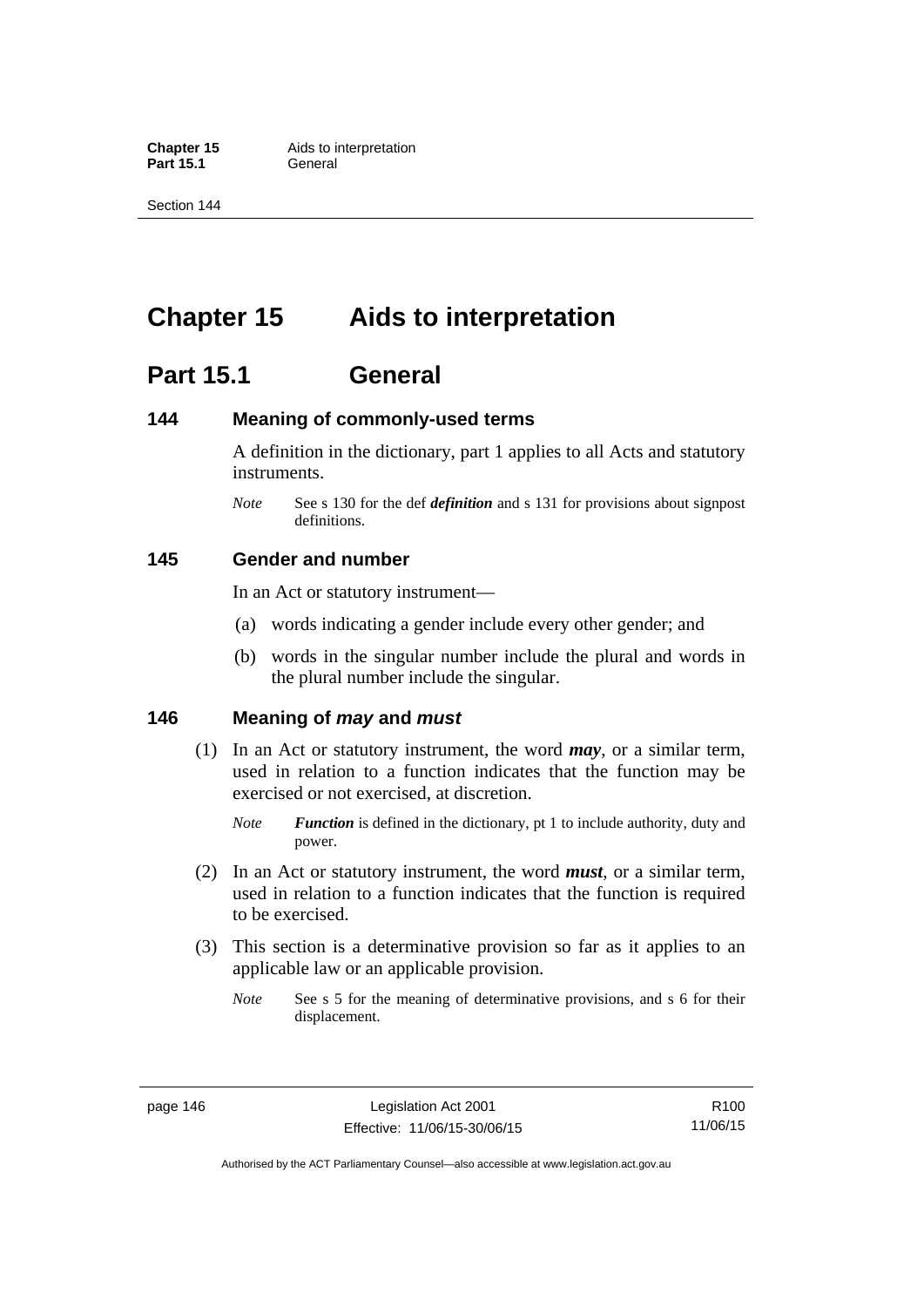(4) In this section:

*applicable law* means an Act enacted, or statutory instrument made, after the application date.

*applicable provision* means a provision inserted after the application date into an Act or statutory instrument that is not an applicable law.

*application date* means—

- (a) for an Act, subordinate law or disallowable instrument— 1 January 2000; and
- (b) for any other statutory instrument—1 January 2006.

*inserted*, for a provision, includes inserted in substitution for another provision.

### **147 Changes of drafting practice not to affect meaning**

(1) The purpose of this section is to encourage the making of progressive improvements in the form of the statute book without inadvertently changing the substantive effect of the law.

*Note* See also s 96 (Relocated provisions).

- (2) This is to be achieved particularly by updating the language and structure of Acts and statutory instruments to replace older forms of legislative expression with forms reflecting current legislative drafting practice.
- (3) If an Act or statutory instrument is amended so that it contains an older form of legislative expression in a provision and a newer form in another, the ideas in the 2 provisions must not be regarded as different only because different words are used or the provisions are structured in different ways.
- (4) Subsection (3) also applies if the provisions are in different Acts or statutory instruments.

page 147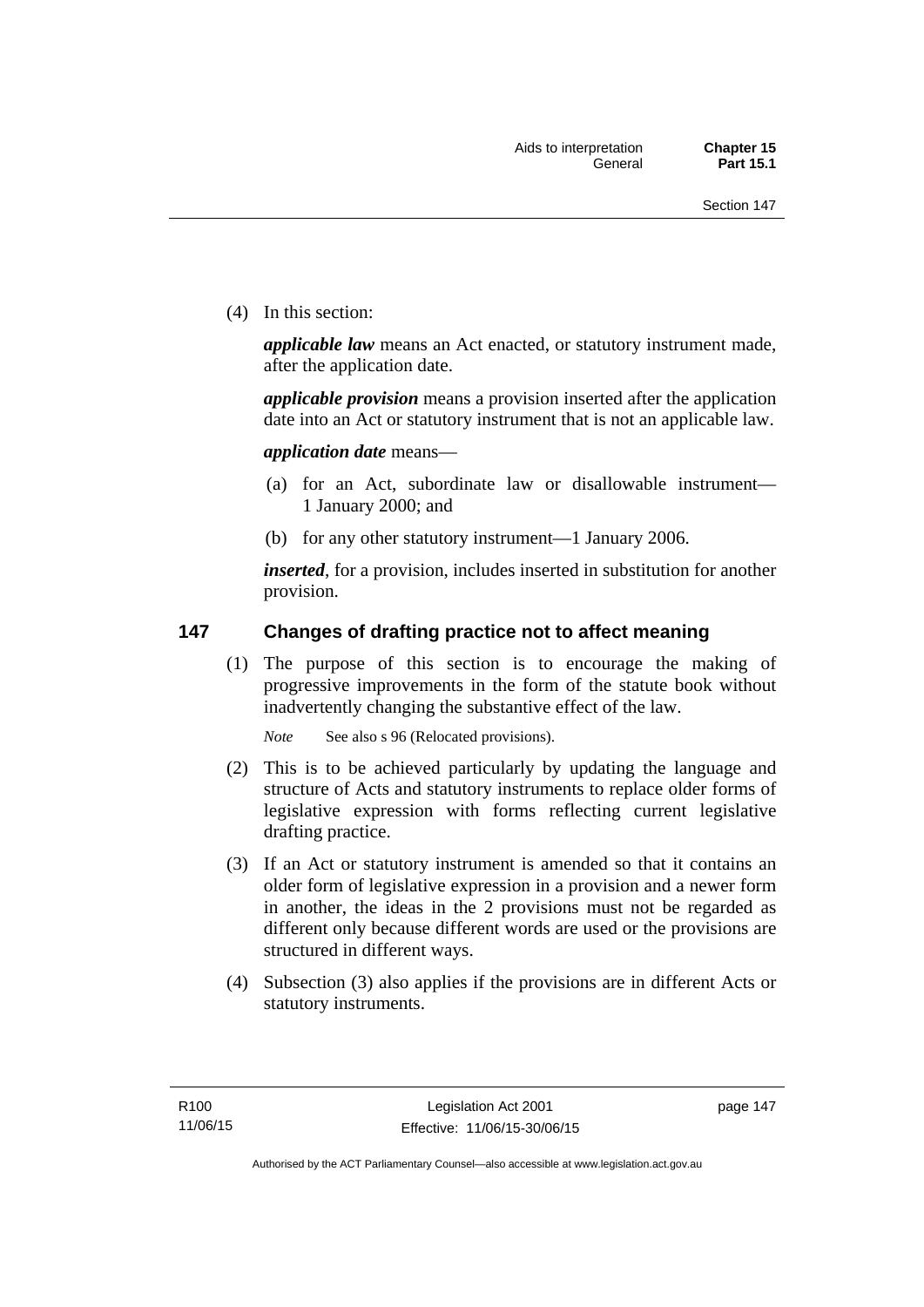- (5) Also, if an Act or statutory instrument is amended so that a provision containing an older form of legislative expression is replaced (whether or not in the same position) by a provision in a newer form, the ideas in the 2 provisions must not be regarded as different only because different words are used or the provisions are structured in different ways.
- (6) In deciding whether the ideas are different, regard must be had to the context and history of the 2 provisions.
- (7) Subsection (6) does not limit the matters to which regard may be had.
- (8) This section is a determinative provision.
	- *Note* See s 5 for the meaning of determinative provisions, and s 6 for their displacement.

### **148 Terms used in instruments have same meanings as in authorising laws**

Terms used in a statutory instrument have the same meanings as they have, from time to time, in the Act or statutory instrument (the *authorising law*), or the relevant provisions of the authorising law, under which the instrument is made or in force.

### **149 Age in years**

For an Act or statutory instrument, a person is an age in years at the beginning of the person's birthday for the age.

### **150 Measurement of distance**

In applying an Act or statutory instrument, distance is to be measured in a straight line on a horizontal plane.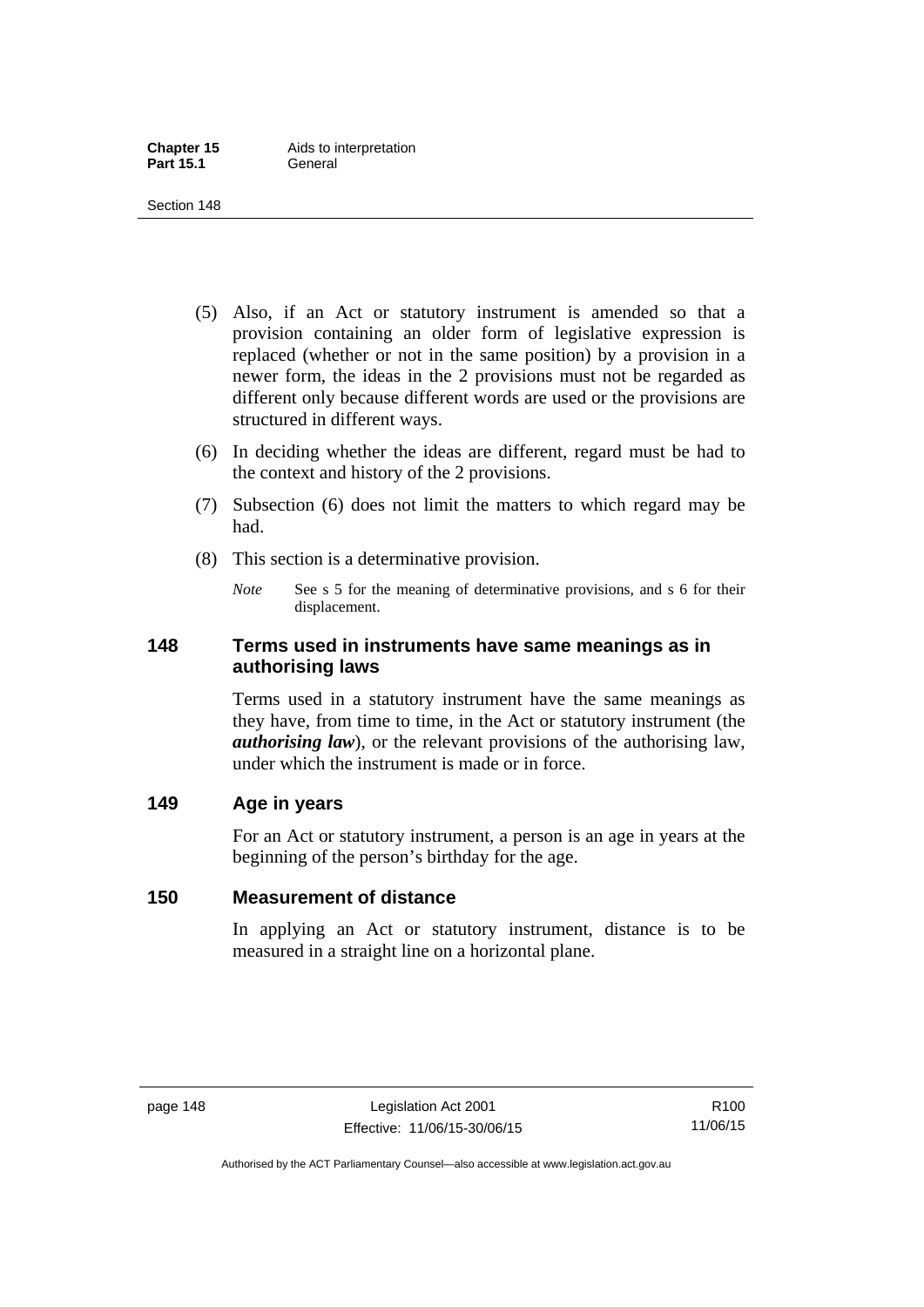### **151 Working out periods of time generally**

- (1) This section applies in working out periods of 1 day or longer for an Act or statutory instrument, whether the period is a period in the future or the past.
	- *Note 1* The following definitions in the dictionary, pt 1 are also relevant to periods of time:
		- *business day*
		- *calendar month*
		- *calendar year*
		- *financial year*
		- *midnight*
		- *month*
		- *quarter*
		- *working day*
		- *year*.
	- *Note 2* The *[Standard Time and Summer Time Act 1972](http://www.legislation.act.gov.au/a/1972-34)* deals with the meaning of a reference to a time.
- (2) A period of time mentioned in an Act or statutory instrument that is of a kind mentioned in an item in the following table is to be worked out according to the rule mentioned in column 3 of the item:

| column 1<br>item | column 2<br>If the period of time-                                                                     | column 3<br>then the period-                                                |
|------------------|--------------------------------------------------------------------------------------------------------|-----------------------------------------------------------------------------|
|                  | is described as beginning at, on or with a stated<br>day, act or event                                 | includes the stated day or<br>the day of the stated act or<br>event         |
|                  | is described as beginning from or after a stated<br>day, act or event                                  | does not include the stated<br>day or the day of the stated<br>act or event |
| 3                | is described as ending at, by, on or with, or as<br>continuing to or until, a stated day, act or event | includes the stated day or<br>the day of the stated act or<br>event         |

| Table 151 |  | Working out periods of time |
|-----------|--|-----------------------------|
|-----------|--|-----------------------------|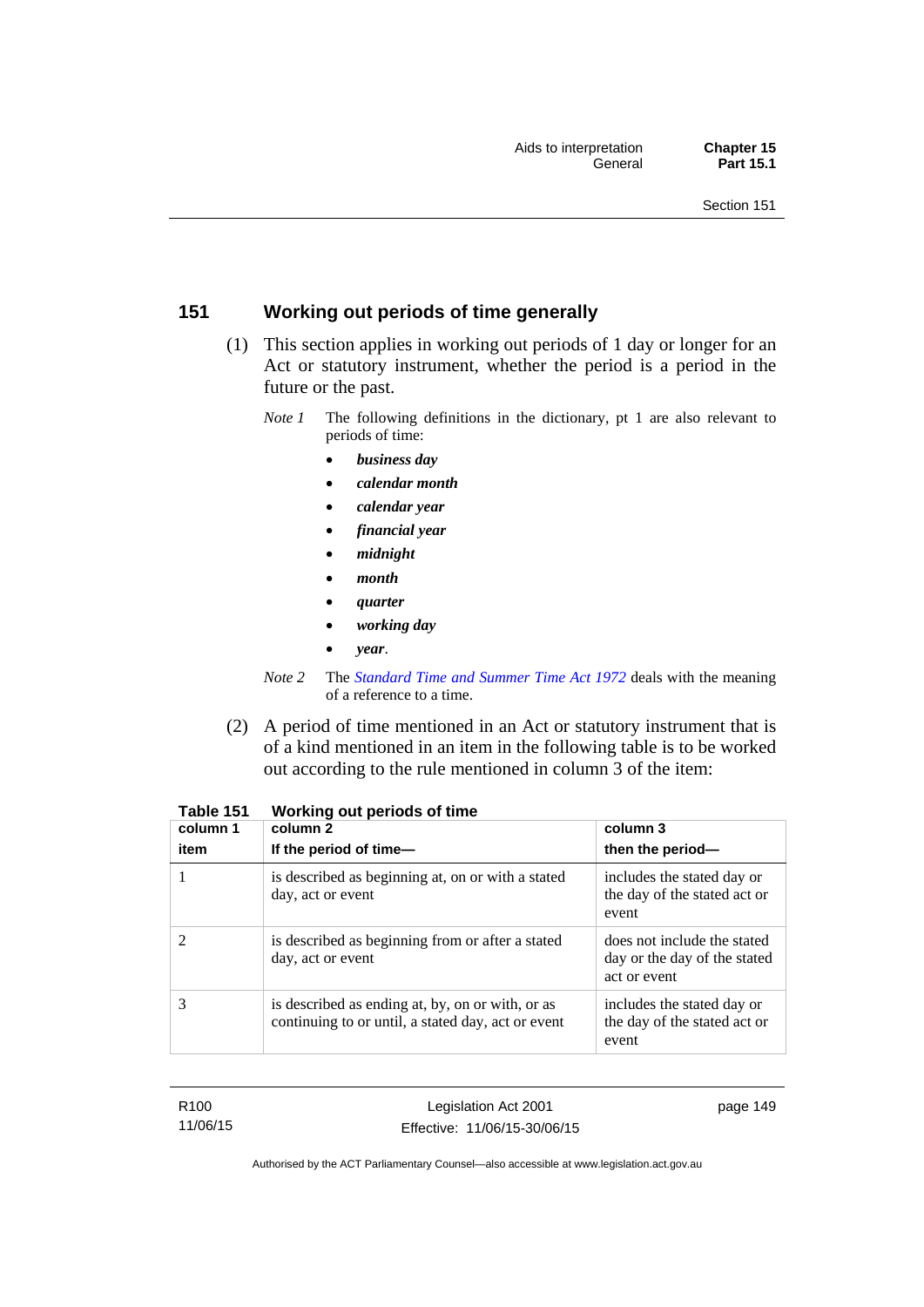**Chapter 15** Aids to interpretation Part 15.1 **General** 

Section 151

| column 1<br>item | column 2<br>If the period of time-                          | column 3<br>then the period-                                                |
|------------------|-------------------------------------------------------------|-----------------------------------------------------------------------------|
|                  | is described as ending before a stated day, act or<br>event | does not include the stated<br>day or the day of the stated<br>act or event |
|                  | is described as occurring between 2 events                  | does not include the days<br>when the events happen                         |

#### **Example—item 1**

If a licence begins on the first day of a financial year, the licence is in force on that day.

#### **Example—item 2**

If a disallowable instrument is described as beginning from 30 June, the instrument starts to operate on 1 July.

#### **Example—item 3**

If a person's right to apply for review of a decision ends on the last day of a financial year, the person may apply for review of the decision on that day.

#### **Example—item 4**

If a person may apply for renewal of accreditation not later than 6 months before the day the accreditation period ends, and the accreditation period ends on 2 November, the person may apply for renewal at any time during the 6-month period ending on 1 November.

#### **Example—item 5**

A court rule requires a notice of motion to be served 2 days before the return date for the application. If the return date is Friday, that day and the day the application is served are not counted in working out the 2 days. For service to be valid, the application must be served on or before the Tuesday before the return date.

- *Note* An example is part of the Act, is not exhaustive and may extend, but does not limit, the meaning of the provision in which it appears (see [Legislation Act](http://www.legislation.act.gov.au/a/2001-14), s 126 and s 132).
	- (3) Despite table 151, item 2, if, under an Act or statutory instrument, something must or may be done within a particular period of time after a stated day, the thing may be done on the stated day.
	- (4) This section is a determinative provision so far as it applies to an applicable law or applicable provision.
		- *Note* See s 5 for the meaning of determinative provisions, and s 6 for their displacement.

page 150 Legislation Act 2001 Effective: 11/06/15-30/06/15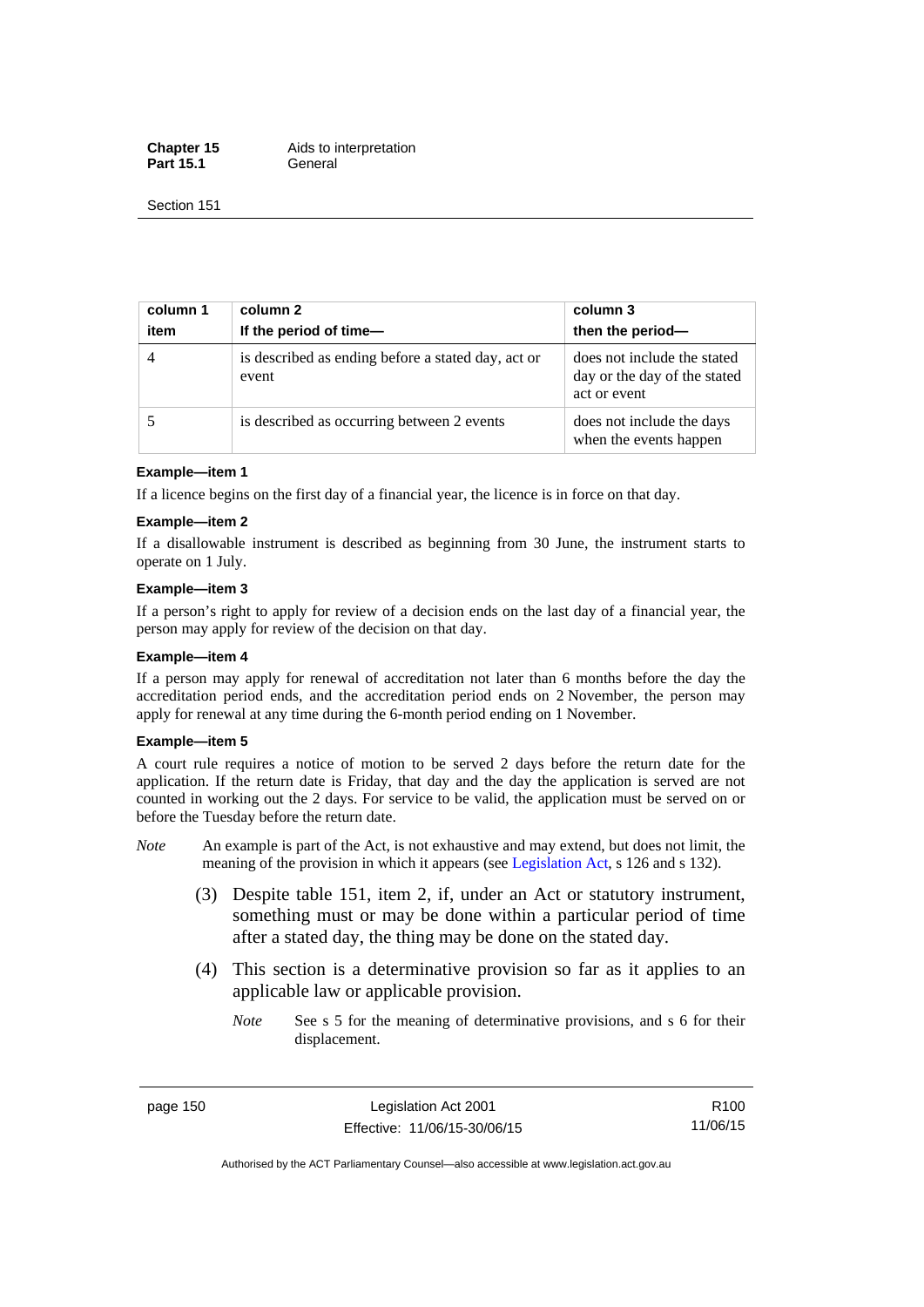(5) In this section:

*applicable law* means an Act enacted, or statutory instrument made, after 1 January 2006.

*applicable provision* means a provision inserted after 1 January 2006 into an Act or statutory instrument that is not an applicable law.

*inserted*, for a provision, includes inserted in substitution for another provision.

### **151A Periods of time ending on non-working days**

- (1) This section applies if—
	- (a) under an Act or statutory instrument, something must or may be done on a particular day or within a particular period of time; and
	- (b) the day, or the last day of the period, is not a working day.
- (2) The thing must or may be done on the next day that is a working day.
- (3) This section is a determinative provision so far as it applies to an applicable law or applicable provision.

(4) In this section:

*applicable law* means an Act enacted, or statutory instrument made, after 1 January 2006.

*applicable provision* means a provision inserted after 1 January 2006 into an Act or statutory instrument that is not an applicable law.

*inserted*, for a provision, includes inserted in substitution for another provision.

*Note* See s 5 for the meaning of determinative provisions, and s 6 for their displacement.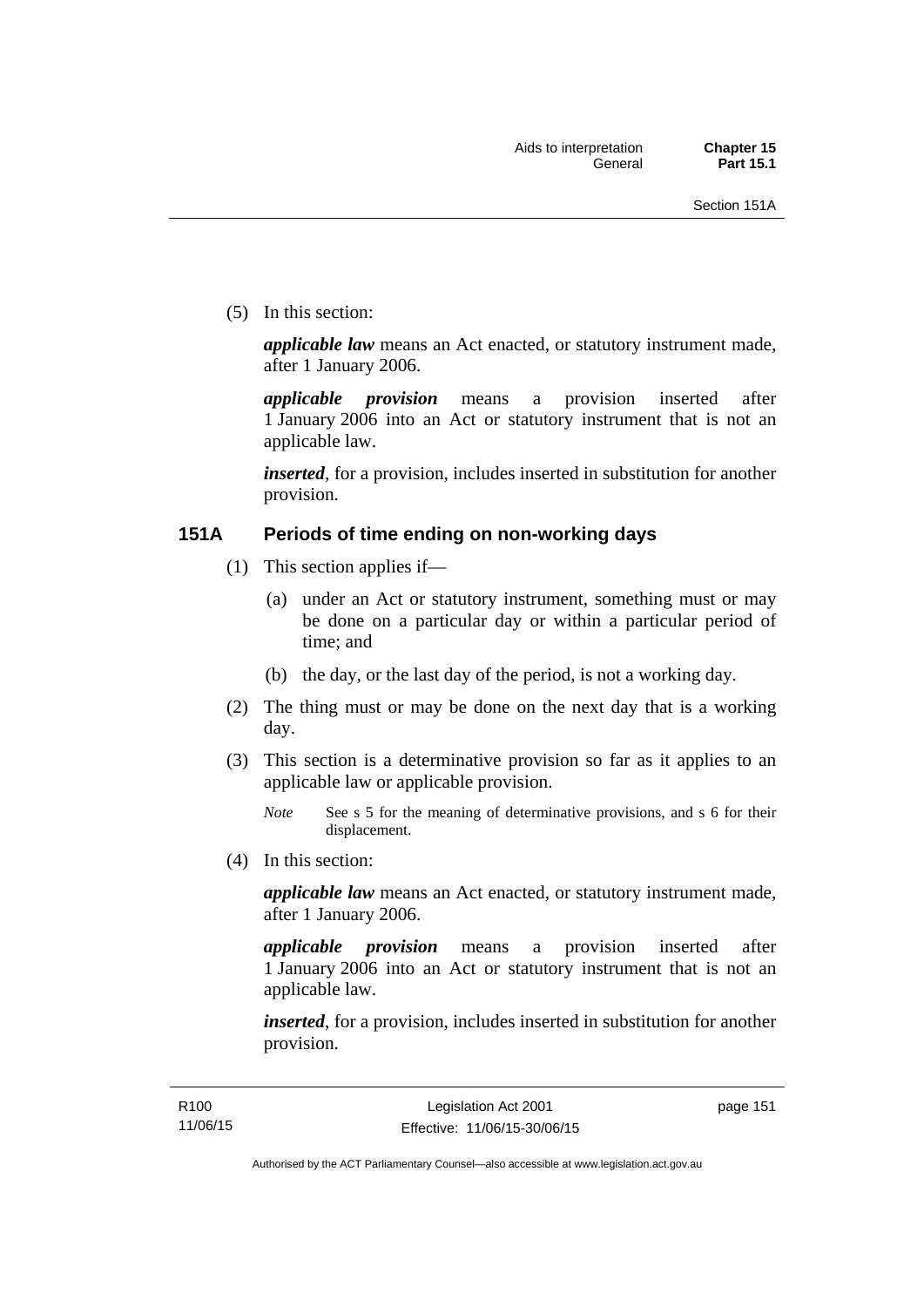Section 151B

#### *public entity* means—

- (a) a court or tribunal; or
- (b) an administrative unit; or
- (c) a statutory-office holder; or
- (d) any other entity established for a public purpose under a law.

#### *working day* means—

- (a) for doing something at an office (however described) of a public entity where the thing must or may be done—a day when the office is open; and
- (b) for doing anything else—a day that is not—
	- (i) a Saturday or Sunday; or
	- (ii) a public holiday at the place where the thing must or may be done; or
	- (iii) if the thing is to be done by or in relation to an authorised deposit-taking institution—a day observed by the institution as a bank holiday at the place where the thing must or may be done.

#### **Example—par (a)**

filing a document at a court registry

*Note* An example is part of the Act, is not exhaustive and may extend, but does not limit, the meaning of the provision in which it appears (see s 126 and s 132).

### **151B Doing things for which no time is fixed**

- (1) This section applies if—
	- (a) under an Act or statutory instrument, something must or may be done; but
	- (b) no time is provided for doing the thing.

R100 11/06/15

Authorised by the ACT Parliamentary Counsel—also accessible at www.legislation.act.gov.au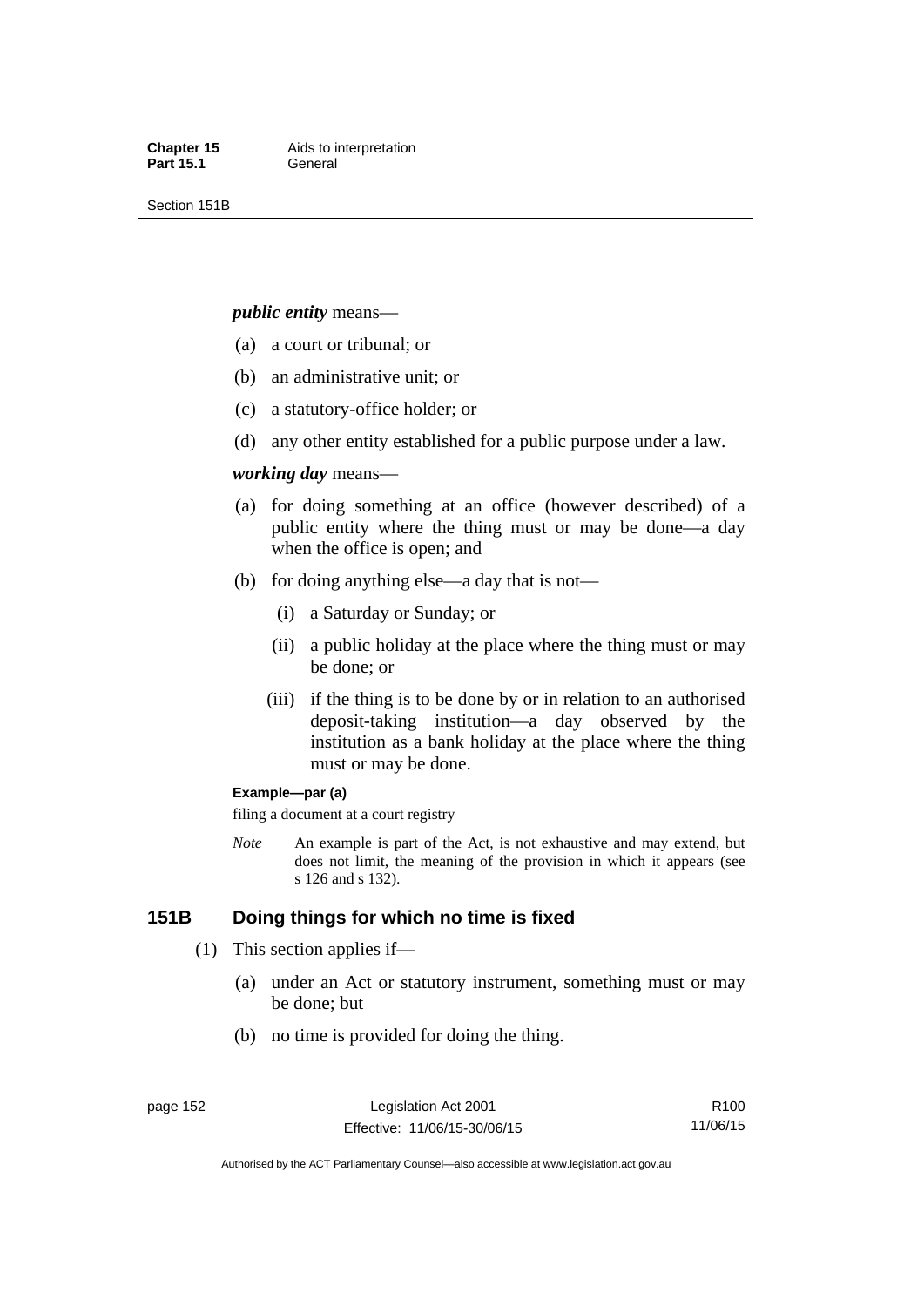(2) The thing must or may be done as soon as possible and as often as needed.

### **151C Power to extend time**

- (1) This section applies if, under an Act or statutory instrument—
	- (a) something must or may be done on a particular day or within a particular period of time; but
	- (b) a court or other entity has power to extend the time (the *relevant time*) for doing the thing.
- (2) A person may apply to the court or other entity for the relevant time to be extended even though the relevant time has ended.
- (3) The court or other entity may extend the relevant time even though the relevant time has ended.
- (4) This section is a determinative provision.

*Note* See s 5 for the meaning of determinative provisions, and s 6 for their displacement.

- (5) This section applies only to an applicable law or applicable provision.
- (6) In this section:

*applicable law* means an Act enacted, or statutory instrument made, after 1 January 2006.

*applicable provision* means a provision inserted after 1 January 2006 into an Act or statutory instrument that is not an applicable law.

*inserted*, for a provision, includes inserted in substitution for another provision.

page 153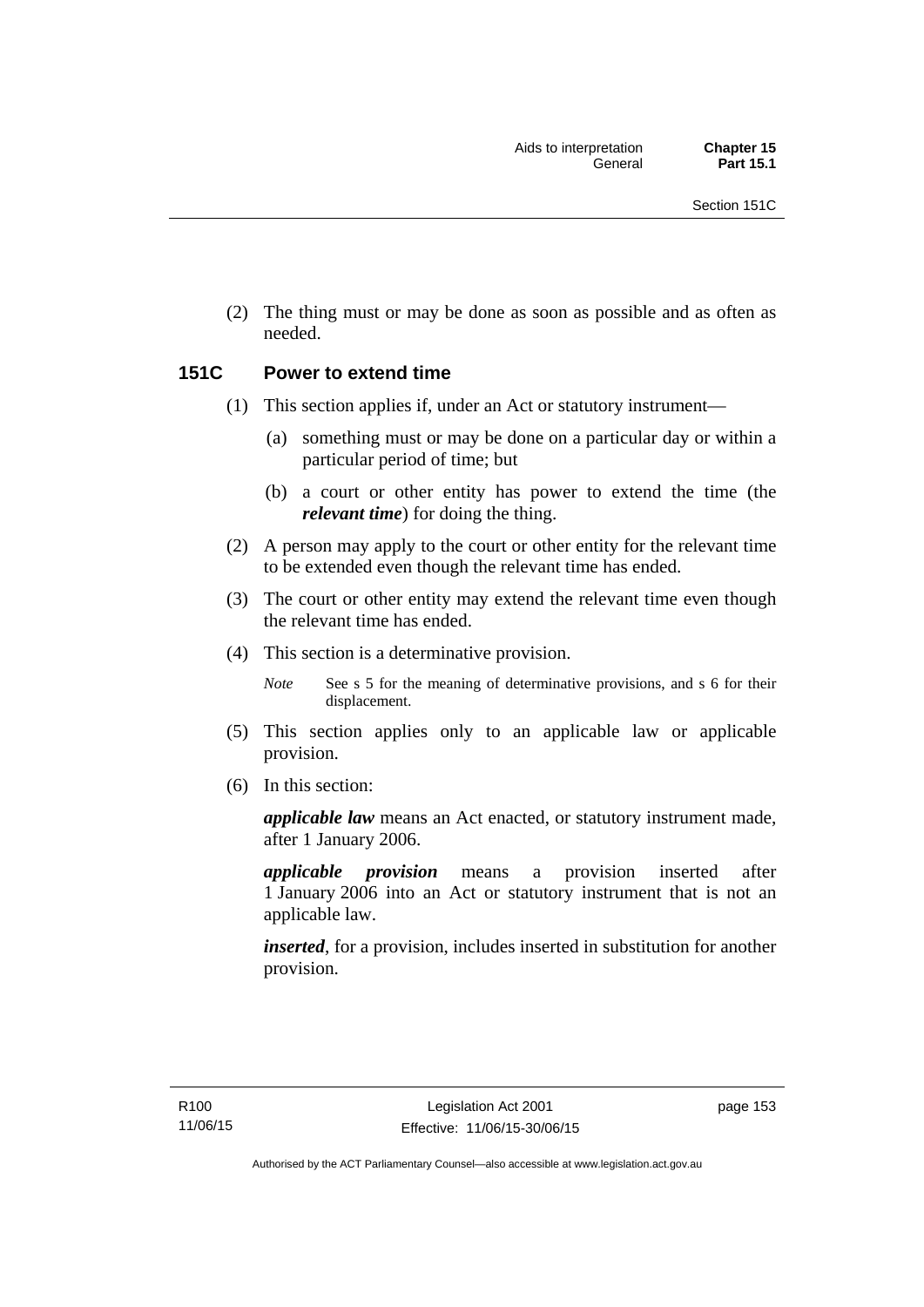### **152 Continuing effect of obligations**

If, under a provision of an Act or statutory instrument, an act is required to be done, the obligation to do the act continues until the act is done even if—

- (a) the provision required the act to be done within a particular period or before a particular time, and the period has ended or the time has passed; or
- (b) someone has been convicted of an offence in relation to failure to do the act.

page 154 Legislation Act 2001 Effective: 11/06/15-30/06/15

R100 11/06/15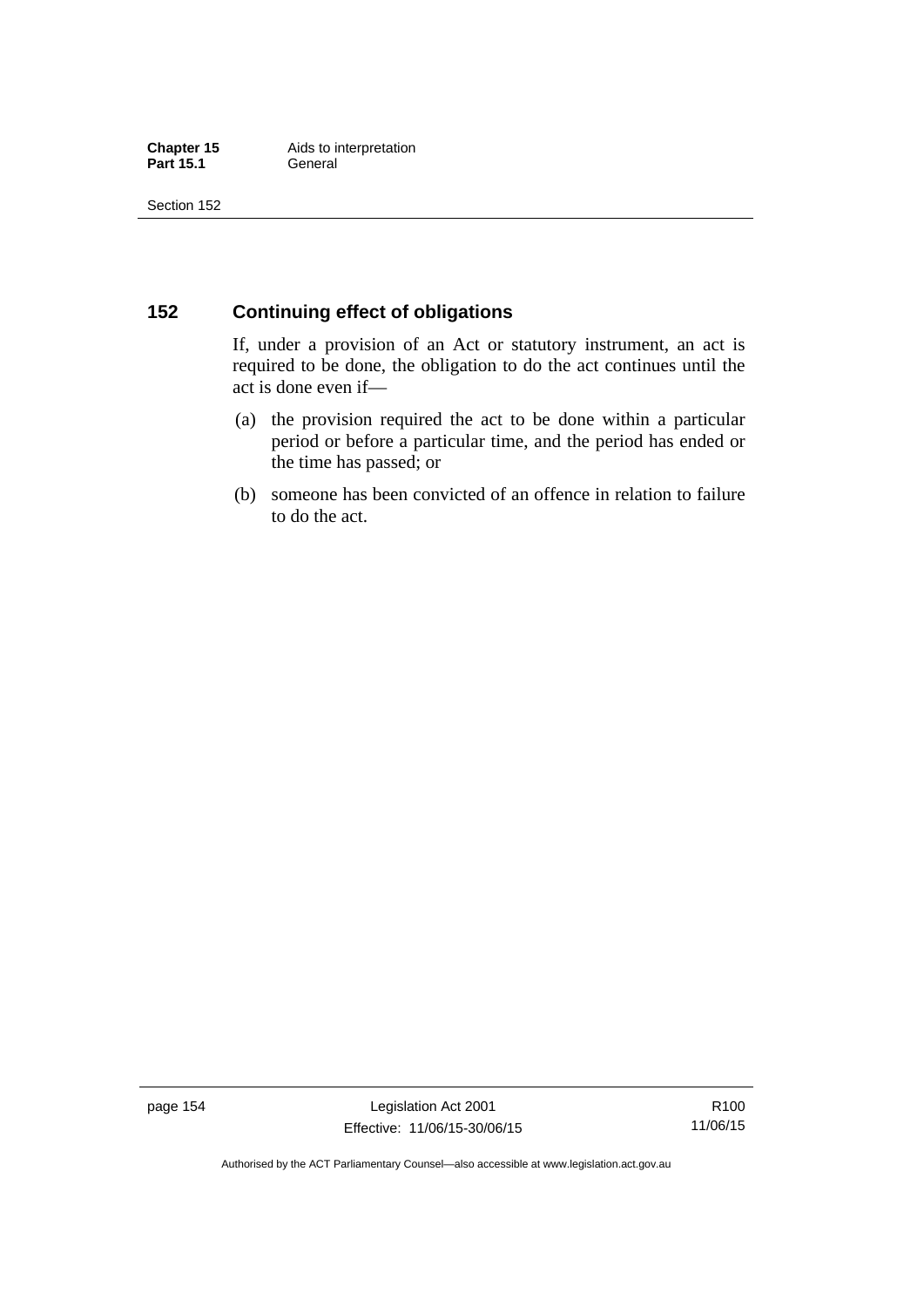## **Part 15.2 Definitions**

*Note* See also s 130 (What is a definition?), s 131 (Signpost definitions) and s 148 (Terms used in instruments have same meanings as in authorising laws).

### **155 Definitions apply subject to contrary intention**

- (1) A definition in an Act or statutory instrument applies except so far as the contrary intention appears.
- (2) This section is a determinative provision.
	- *Note* See s 5 for the meaning of determinative provisions, and s 6 for their displacement.

### **156 Application of definitions in dictionaries and sections**

 (1) A definition in the dictionary to an Act or statutory instrument applies to the entire Act or instrument unless the Act or instrument provides for the definition to have a more limited application.

#### **Examples**

- 1 The dictionary to the *ABC Act 1999* includes the signpost definition '*x*—see the *XYZ Act 1998*, section 3.'. There is nothing in the *ABC Act 1999* indicating the intended application of the definition of  $x$ . The definition of  $x$ in the *XYZ Act 1998*, s 3, therefore, applies to the entire *ABC Act 1999*.
- 2 In an Act, the word *z* is defined in the dictionary. The definition provides, in part, that '*z*, in part 4 (Registration of vehicles), means ...'. The definition of *z* applies only to pt 4.
- 3 In pt 6 of an Act (which is headed 'Part 6 Complaints'), the word *a* is defined in s 50. The section is not divided into subsections but contains a number of definitions. Section 50 begins with the words 'In this part:'. However, the dictionary to the Act contains the following definition:

*a*—see section 50.

The definition of *a* applies to the entire Act (compare s (2) example 2).

- *Note 1* See s 144 (Meaning of commonly-used terms) for the application of the definitions in this Act, dict, pt 1.
- *Note 2* Section 148 (Terms used in instruments have same meanings as in authorising laws) provides that terms used in a statutory instrument

| R100     | Legislation Act 2001         | page 155 |
|----------|------------------------------|----------|
| 11/06/15 | Effective: 11/06/15-30/06/15 |          |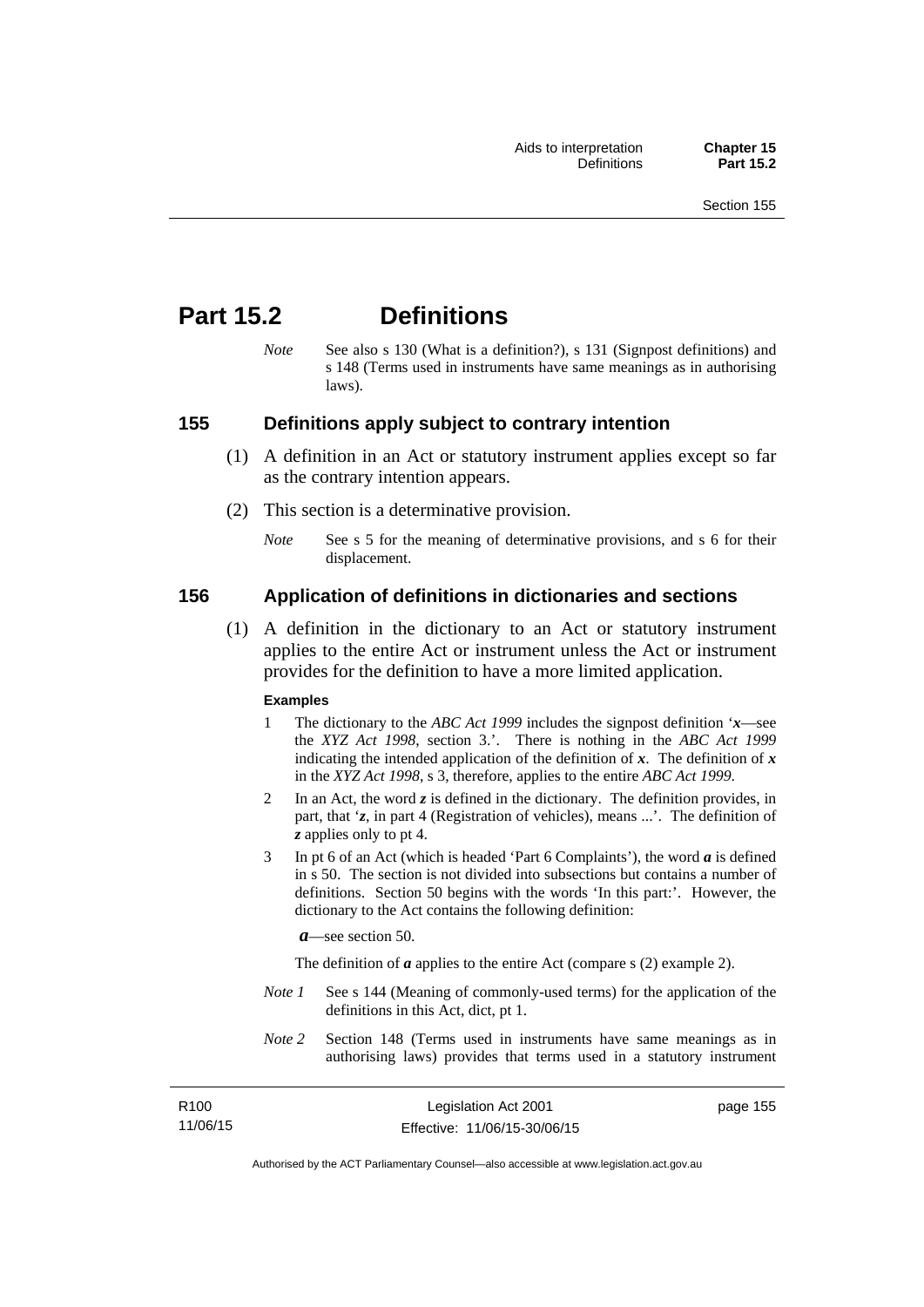Section 156

have the same meaning as they have in the Act or statutory instrument under which the statutory instrument is made.

- *Note 3* An example is part of the Act, is not exhaustive and may extend, but does not limit, the meaning of the provision in which it appears (see s 126 and s 132).
- (2) A definition in a section of an Act or statutory instrument applies only to the section unless the Act or instrument provides for the definition to have a broader application.

#### **Examples**

- 1 This Act, s 255 (7) (Forms) contains definitions of *form 1* and *form 2* as tagged terms. There is nothing in this Act indicating that the definitions apply outside s 255. The definitions apply only to s 255.
- 2 In pt 6 of an Act (which is headed 'Part 6 Complaints'), the word *a* is defined in s 50. The section is not divided into subsections but contains a number of definitions. Section 50 begins with the words 'In this part:'. However, the dictionary to the Act contains the following definition:

*a*, for part 6 (Complaints)—see section 50.

The definition of *a* applies to all of pt 6, but not to provisions of the Act outside pt 6 (compare s (1) example 3).

- 3 In an Act, the word *b* is defined in a section, which is not divided into subsections but contains a number of definitions. The section begins with the words 'In this Act:'. The definition of *b* applies to the entire Act.
- (3) A definition in a section of an Act or statutory instrument applies to the entire section unless the Act or instrument provides for the definition to have a more limited application.

#### **Example**

In a subsection of a section of an Act, the word  $c$  is defined. The subsection begins with the words 'In subsection  $(3)$ :'. The definition of  $c$  applies only to s (3) of that section.

- (4) In applying this section to an Act or statutory instrument that is divided otherwise than into sections, a reference to a section is a reference to a corresponding provision of the Act or instrument.
	- *Note* A reference to an Act or statutory instrument includes a reference to a provision of the Act or instrument (see s 7 and s 13).

page 156 Legislation Act 2001 Effective: 11/06/15-30/06/15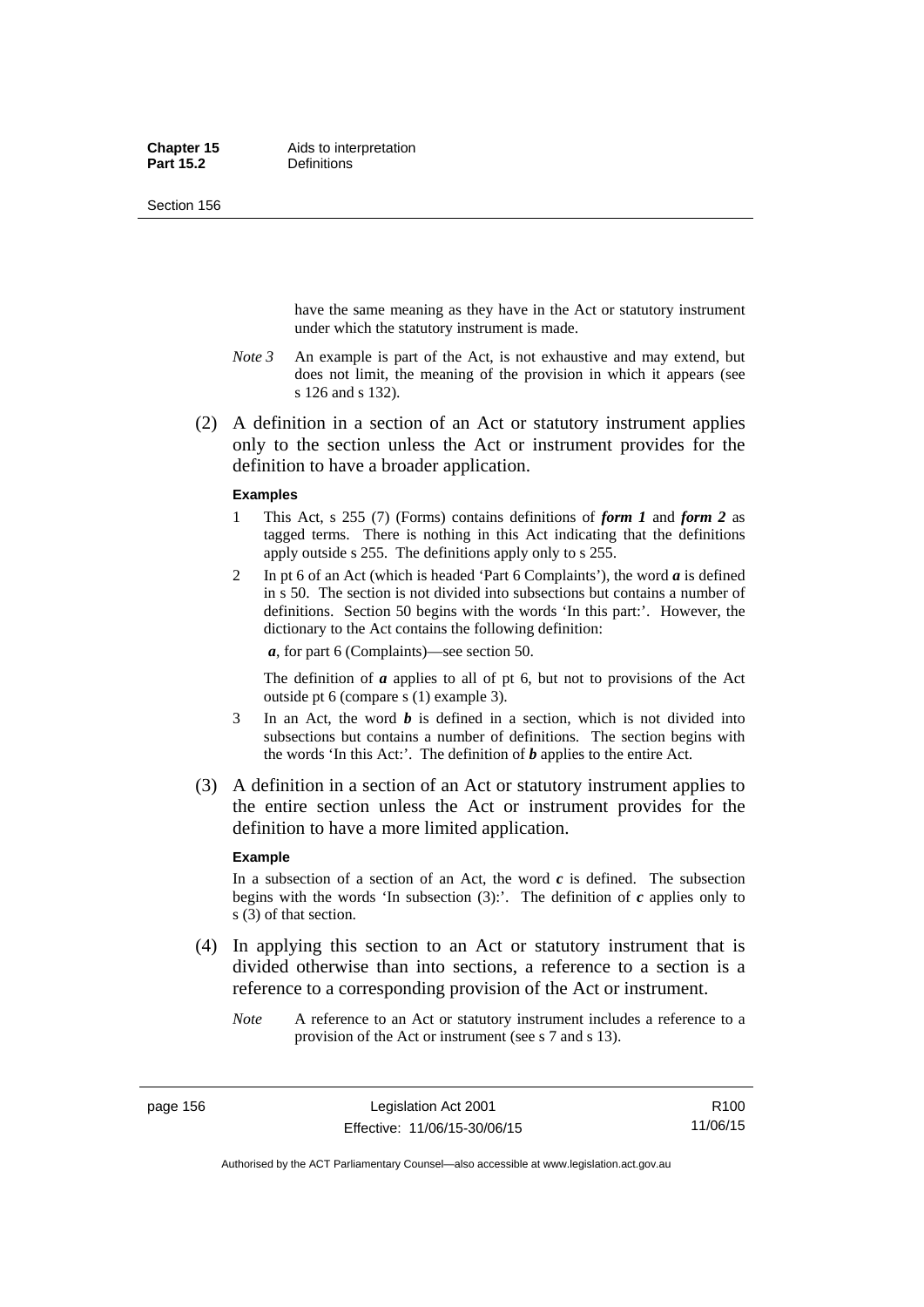### **157 Defined terms—other parts of speech and grammatical forms**

If an Act or statutory instrument defines a term, other parts of speech and grammatical forms of the term have corresponding meanings.

#### **Example**

The *Publication (Grants) Act 2001* contains a definition of *publish* and also contains other forms of the same word ('published', 'publisher', 'publishes', 'publishing' and 'publication'). Because of this section, all forms of the word will have the same meaning except so far as the Act otherwise expressly provides or a contrary intention appears (see s 6 (3)).

*Note* An example is part of the Act, is not exhaustive and may extend, but does not limit, the meaning of the provision in which it appears (see s 126 and s 132).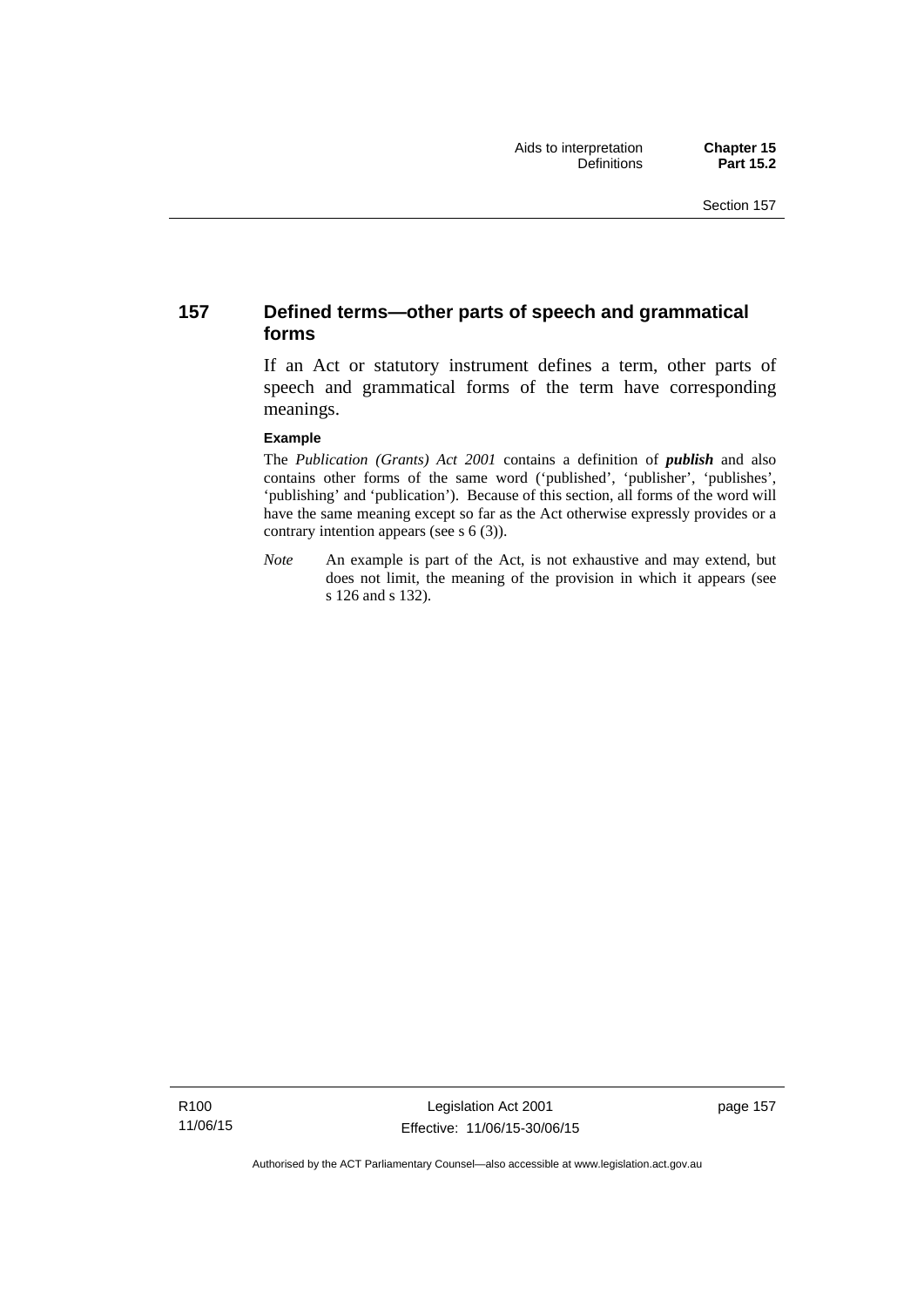Section 160

## **Part 15.3 References to various entities and things**

*Note* See also ch 10 (Referring to laws).

### **160 References to people generally**

- (1) In an Act or statutory instrument, a reference to a *person* generally includes a reference to a corporation as well as an individual.
- (2) Subsection (1) is not displaced only because there is an express reference to either an individual or a corporation elsewhere in the Act or statutory instrument.

#### **Examples—references to a person generally**

- 1 another person
- 2 anyone else
- 3 party
- 4 someone else
- 5 employer

#### **Examples—express references to a corporation**

- 1 body corporate
- 2 company

#### **Examples—express references to an individual**

- 1 adult
- 2 child
- 3 spouse
- 4 driver
- *Note* An example is part of the Act, is not exhaustive and may extend, but does not limit, the meaning of the provision in which it appears (see s 126 and s 132).
- (3) Subsection (2) does not limit the operation of section 6.
	- *Note* Section 6 deals with the displacement of a provision of this Act.

R100 11/06/15

Authorised by the ACT Parliamentary Counsel—also accessible at www.legislation.act.gov.au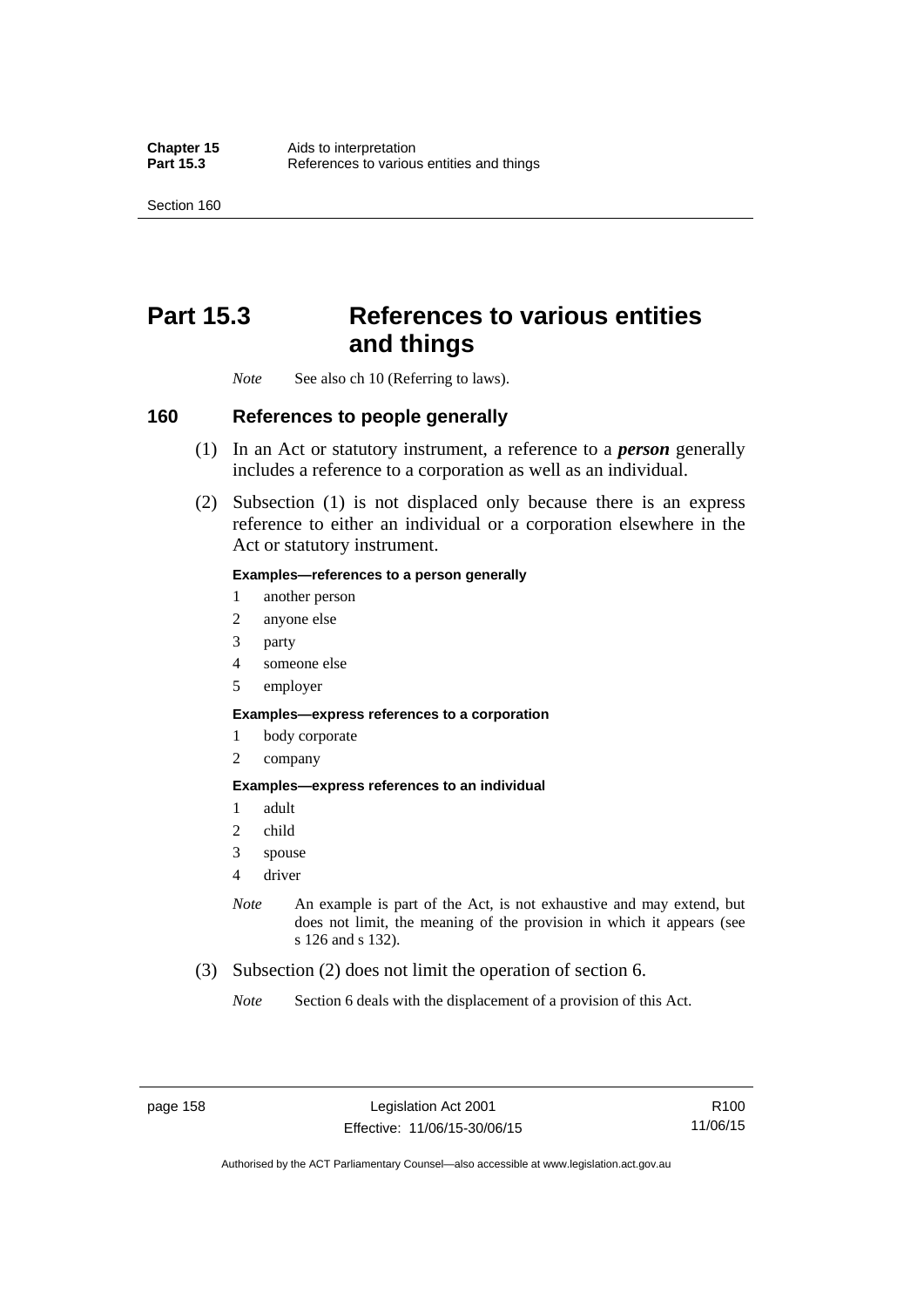### **161 Corporations liable to offences**

- (1) A provision of a law that creates an offence (whether indictable or summary) applies to corporations as well as to individuals.
- (2) A provision of a law that creates an offence can apply to a corporation even though contravention of the provision is punishable by imprisonment (with or without another penalty).

#### **Example**

A provision of an Act contains the following penalty:

'Maximum penalty: 100 penalty units, imprisonment for 1 year or both.' The provision can apply to a corporation.

- *Note* An example is part of the Act, is not exhaustive and may extend, but does not limit, the meaning of the provision in which it appears (see s 126 and s 132).
- (3) If a corporation is convicted of an offence and, apart from this subsection, the penalty for the offence is a period of imprisonment only, the court may impose a maximum penalty of—
	- (a) if the period of imprisonment is not longer than 6 months— 50 penalty units; and
	- (b) if the period of imprisonment is longer than 6 months but not longer than 1 year—100 penalty units; and
	- (c) if the period of imprisonment is longer than 1 year but not longer than 2 years—200 penalty units; and
	- (d) if the period of imprisonment is longer than 2 years but not longer than 5 years—500 penalty units; and
	- (e) if the period of imprisonment is longer than 5 years but not longer than 10 years—1 000 penalty units; and
	- (f) if the period of imprisonment is longer than 10 years—1 500 penalty units.
	- *Note* Section 133 explains the meaning and value of penalty units.

page 159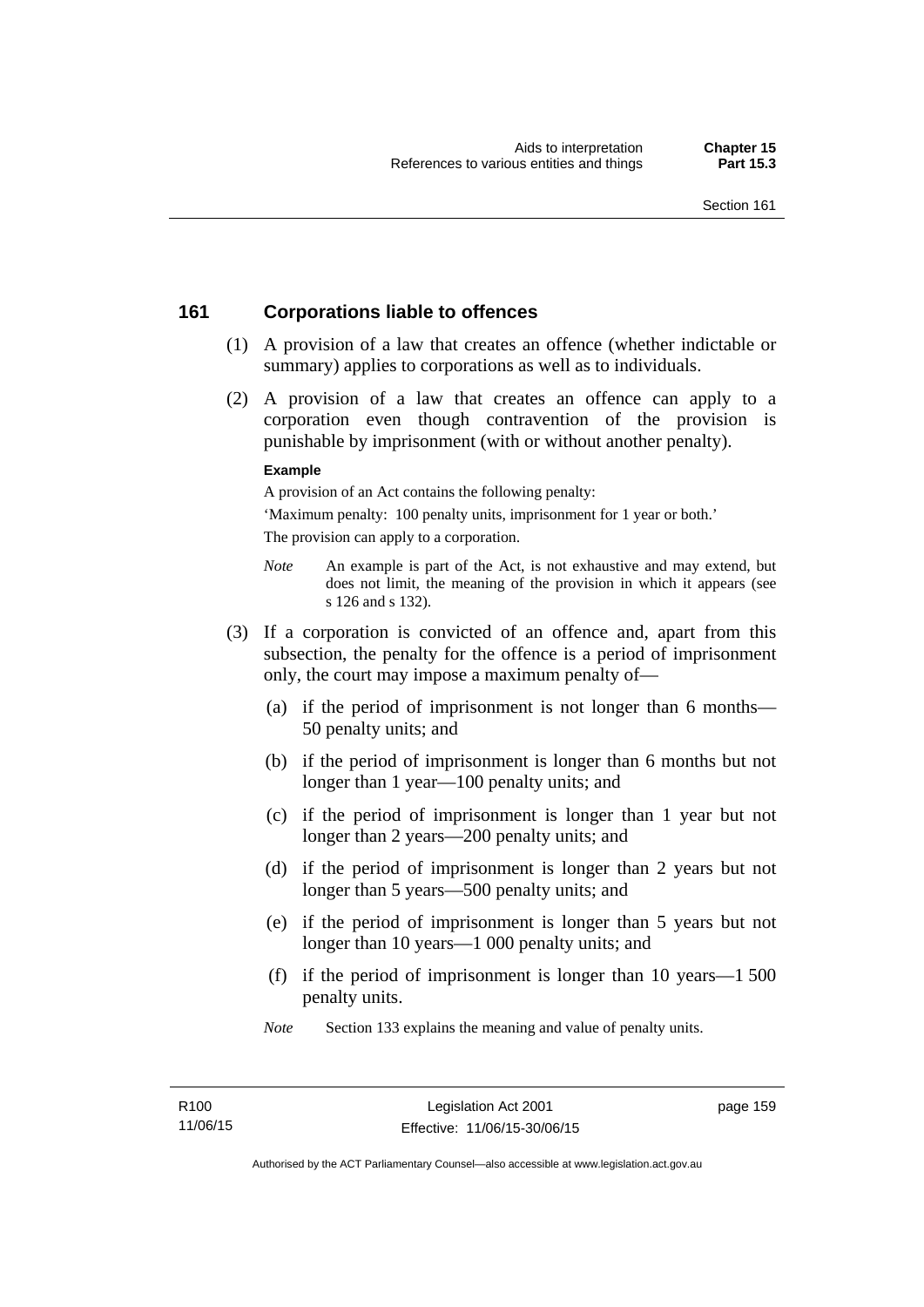(4) In this section:

*law* means an Act, subordinate law or disallowable instrument.

#### **162 References to** *a Minister* **or** *the Minister*

 (1) In an Act or statutory instrument, a reference to *a Minister* is a reference to the Chief Minister or a Minister appointed under the [Self-Government Act,](http://www.comlaw.gov.au/Series/C2004A03699) section 41.

*Note Chief Minister*—see the dictionary, pt 1.

- (2) In a provision of an Act or statutory instrument, a reference to *the Minister* without identifying the Minister's title or portfolio is a reference to—
	- (a) the Minister for the time being administering the provision; or
	- (b) if, for the time being, different Ministers administer the provision in relation to different matters—
		- (i) if only 1 Minister administers the provision in relation to the relevant matter—the Minister; or
		- (ii) if 2 or more Ministers administer the provision in relation to the relevant matter—any of the Ministers; or
	- (c) if paragraph (b) does not apply and, for the time being, 2 or more Ministers administer the provision—any of the Ministers.
- (3) In subsection (2):

*Minister* includes a Minister for the time being acting on behalf of the Minister or 2 or more Ministers.

 (4) If an Act or statutory instrument mentions a Minister and identifies the Minister by reference to the fact that the Minister administers a stated Act, statutory instrument or provision, subsection (2) applies as if references in paragraphs (a) to (c) to the provision were references to the stated Act, instrument or provision.

*Note Attorney-General* and *Treasurer*—see the dictionary, pt 1.

page 160 Legislation Act 2001 Effective: 11/06/15-30/06/15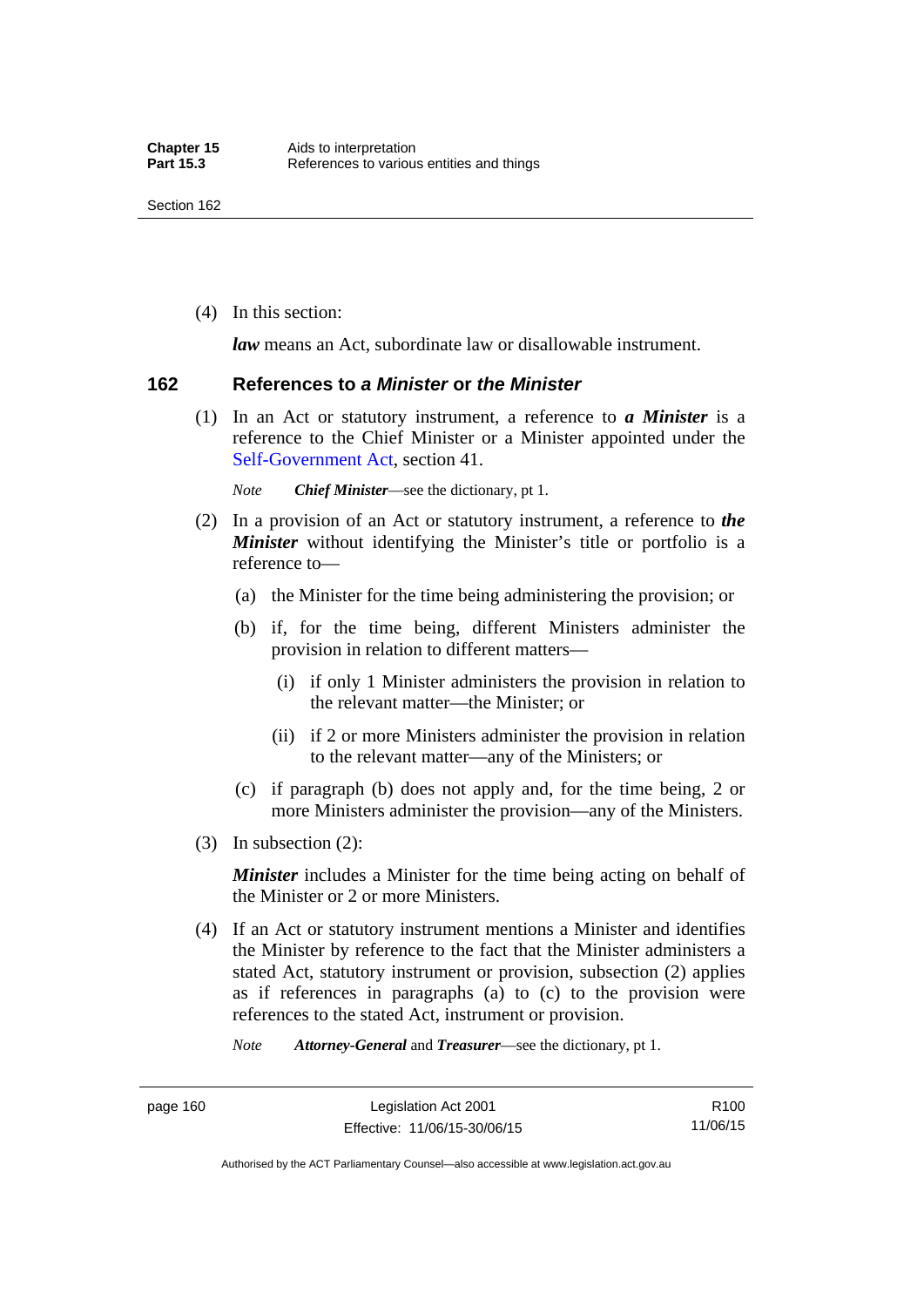### **163 References to** *a director-general* **or** *the director-general*

- (1) In an Act or statutory instrument, a reference to *a director-general* is a reference to a person employed under the [Public Sector](http://www.legislation.act.gov.au/a/1994-37)  [Management Act,](http://www.legislation.act.gov.au/a/1994-37) section 28 (Directors-general—engagement) or section 30 (Directors-general—temporary contracts) to perform the duties of an office of director-general.
- (2) In a provision of an Act or statutory instrument, a reference to *the director-general* without identifying the director-general's title is a reference to—
	- (a) the director-general of the administrative unit responsible for the provision; or
	- (b) if, for the time being, different administrative units are responsible for the provision in relation to different matters—
		- (i) if only 1 administrative unit is responsible for the provision in relation to the relevant matter—the director-general of the administrative unit; or
		- (ii) if 2 or more administrative units are responsible for the provision in relation to the relevant matter—the director-general of any of the administrative units; or
	- (c) if paragraph (b) does not apply and, for the time being, 2 or more administrative units are responsible for the provision the director-general of any of the administrative units.
	- *Note Administrative unit*—see the dictionary, pt 1.
- (3) If an Act or statutory instrument mentions a director-general and identifies the director-general by reference to the fact that the director-general is the director-general of the administrative unit responsible for a stated Act, statutory instrument or provision, subsection (2) applies as if references in paragraphs (a) to (c) to the provision were references to the stated Act, instrument or provision.

page 161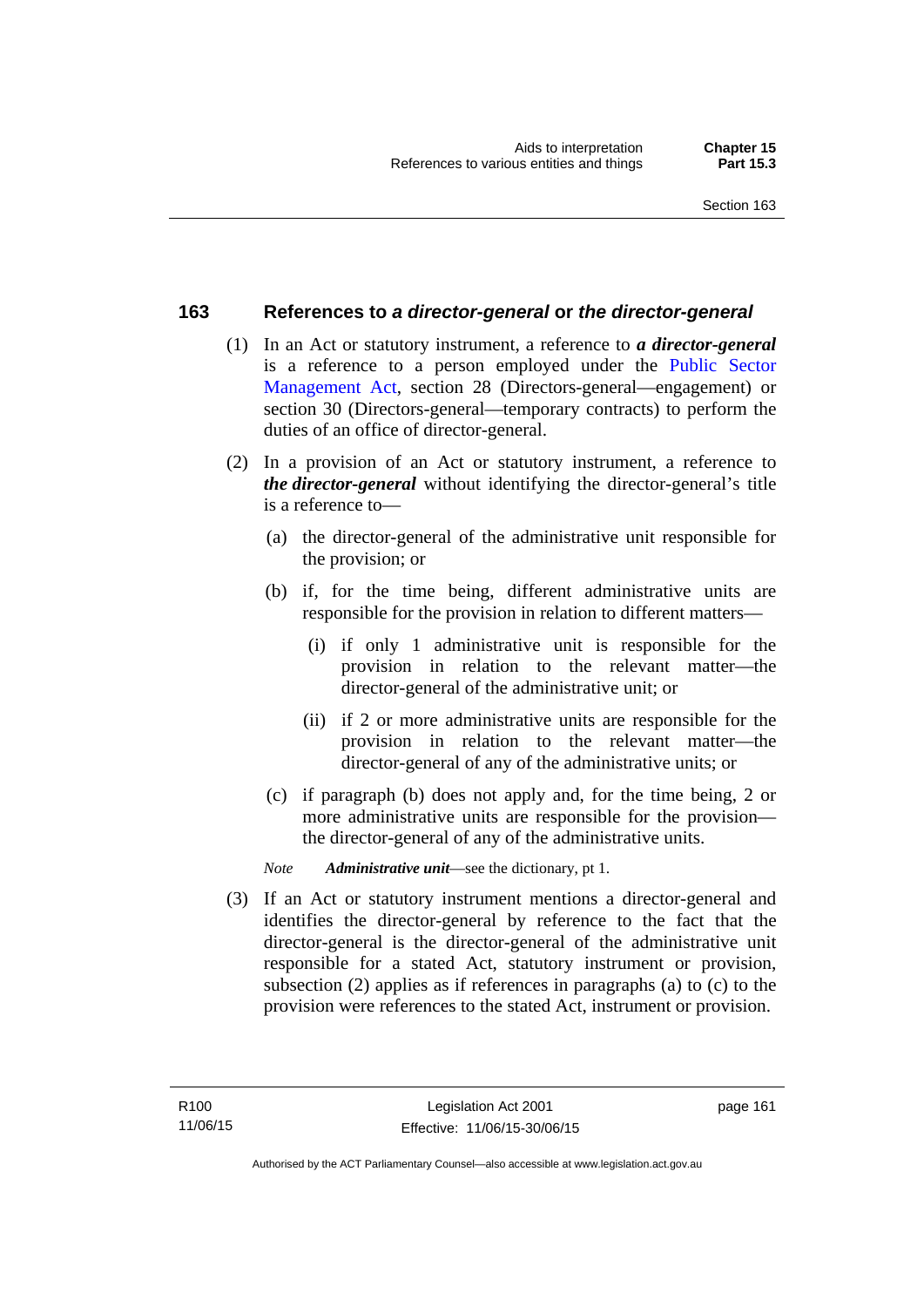(4) In this section:

*director-general*, of an administrative unit, means the person who is employed under the [Public Sector Management Act,](http://www.legislation.act.gov.au/a/1994-37) section 28 or section 30 to perform the duties of the office of director-general in the administrative unit.

*Public Sector Management Act* means the *[Public Sector](http://www.legislation.act.gov.au/a/1994-37)  [Management Act 1994](http://www.legislation.act.gov.au/a/1994-37)*.

*responsible*, for a provision, means allocated responsibility for the provision under the [Public Sector Management Act](http://www.legislation.act.gov.au/a/1994-37), section 14 (1) (b) (Ministerial responsibility and functions of administrative units).

### **164 References to Australian Standards etc**

- (1) In an Act or statutory instrument, a reference consisting of the words 'Australian Standard' or 'AS' followed by a number is a reference to the standard so numbered published by or on behalf of Standards Australia.
- (2) In an Act or statutory instrument, a reference consisting of the words 'Australian/New Zealand Standard' or 'AS/NZS' followed by a number is a reference to the standard so numbered published jointly by or on behalf of Standards Australia and Standards New Zealand.

#### **Examples—s 164**

- 1 AS 4608-1999
- 2 AS/NZS 4906: 1994
- *Note* An example is part of the Act, is not exhaustive and may extend, but does not limit, the meaning of the provision in which it appears (see s 126 and s 132).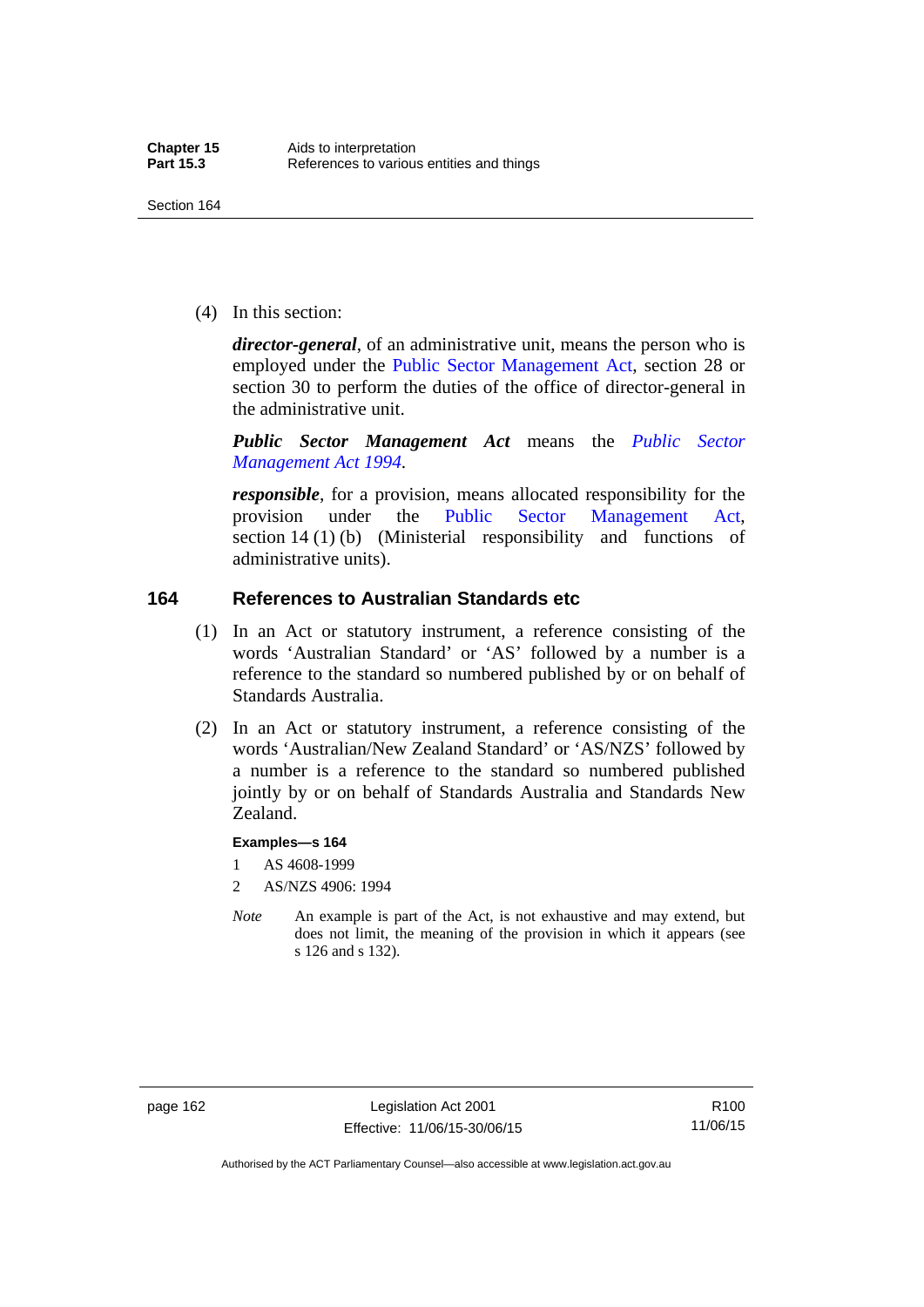### **165 References to Assembly committees that no longer exist**

In an Act or statutory instrument, a reference (whether by name or description) to a committee of the Legislative Assembly that no longer exists is a reference to the committee of the Assembly nominated by the Speaker either generally or for the provision containing the reference.

### **168 References to person with interest in land include personal representative etc**

In an Act or statutory instrument, a reference to a person with an interest in land or other property includes a reference to the person's personal representatives, successors and assigns.

#### **Examples—references to people with interests in land**

- 1 proprietor
- 2 transferor or transferee
- 3 mortgagor or mortgagee
- 4 lessor or lessee
- 5 sublessor or sublessee
- 6 trustee
- *Note* An example is part of the Act, is not exhaustive and may extend, but does not limit, the meaning of the provision in which it appears (see s 126 and s 132).

### **169 References to** *domestic partner* **and** *domestic partnership*

- (1) In an Act or statutory instrument, a reference to a person's *domestic partner* is a reference to someone who lives with the person in a domestic partnership, and includes a reference to a spouse, civil union partner or civil partner of the person.
	- *Note* The Macquarie dictionary, (1997) defines spouse as 'either member of a married pair in relation to the other; one's husband or wife'.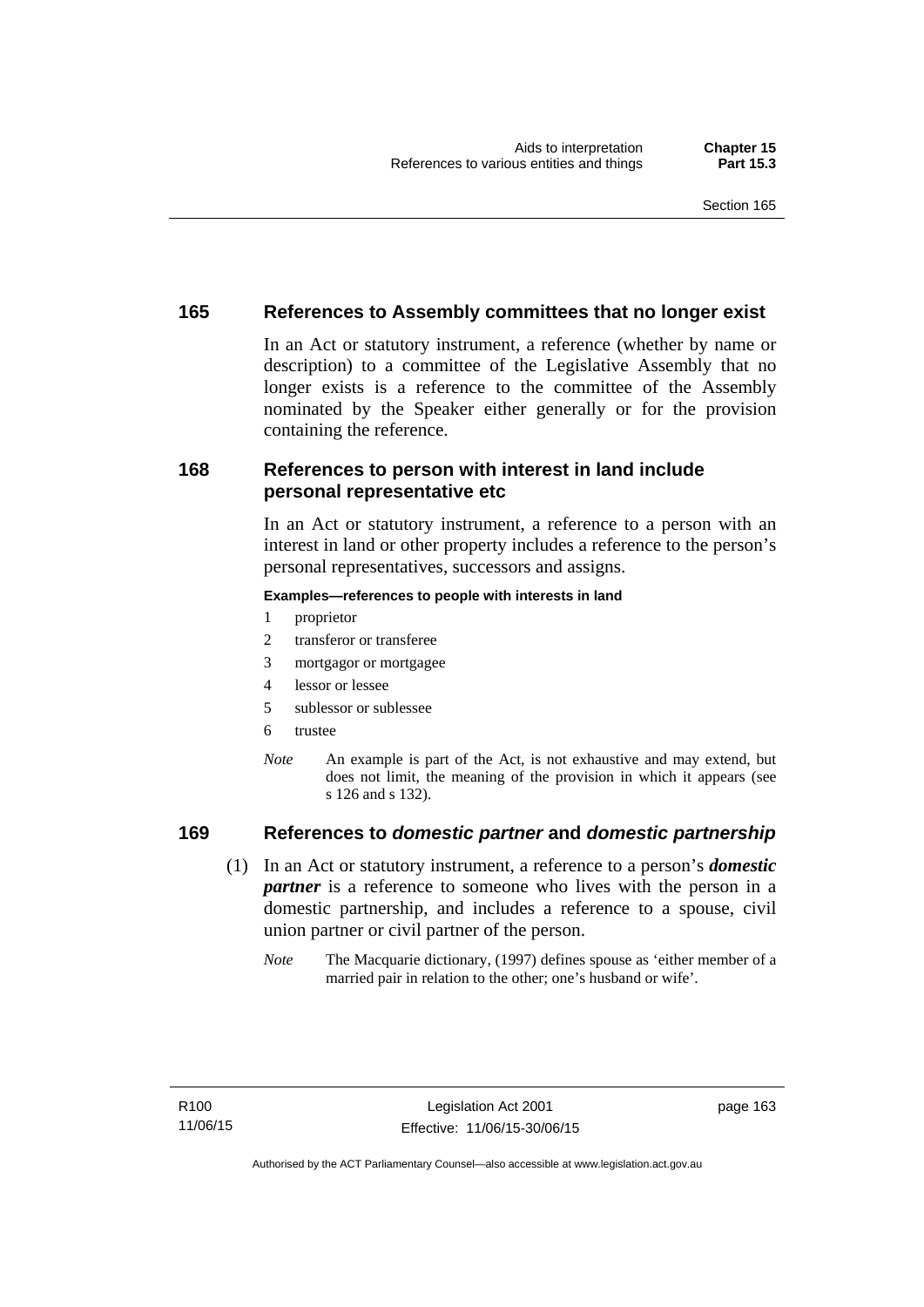(2) In an Act or statutory instrument, a *domestic partnership* is the relationship between 2 people, whether of a different or the same sex, living together as a couple on a genuine domestic basis.

#### **Example—indicators to decide whether 2 people are in a domestic partnership**

- 1 the length of their relationship
- 2 whether they are living together
- 3 if they are living together—how long and under what circumstances they have lived together
- 4 whether there is a sexual relationship between them
- 5 their degree of financial dependence or interdependence, and any arrangements for financial support, between or by them
- 6 the ownership, use and acquisition of their property, including any property that they own individually
- 7 their degree of mutual commitment to a shared life
- 8 whether they mutually care for and support children
- 9 the performance of household duties
- 10 the reputation, and public aspects, of the relationship between them
- *Note* An example is part of the Act, is not exhaustive and may extend, but does not limit, the meaning of the provision in which it appears (see s 126 and s 132).
- (3) In an Act or statutory instrument, a reference to a *domestic partnership* includes a reference to a marriage, a civil union and a civil partnership.

### **169A References to** *transgender people*

- (1) A *transgender person* is a person who—
	- (a) identifies as a member of a different sex by living, or seeking to live, as a member of that sex; or
	- (b) has identified as a member of a different sex by living as a member of that sex;

whether or not the person is a recognised transgender person.

page 164 Legislation Act 2001 Effective: 11/06/15-30/06/15

R100 11/06/15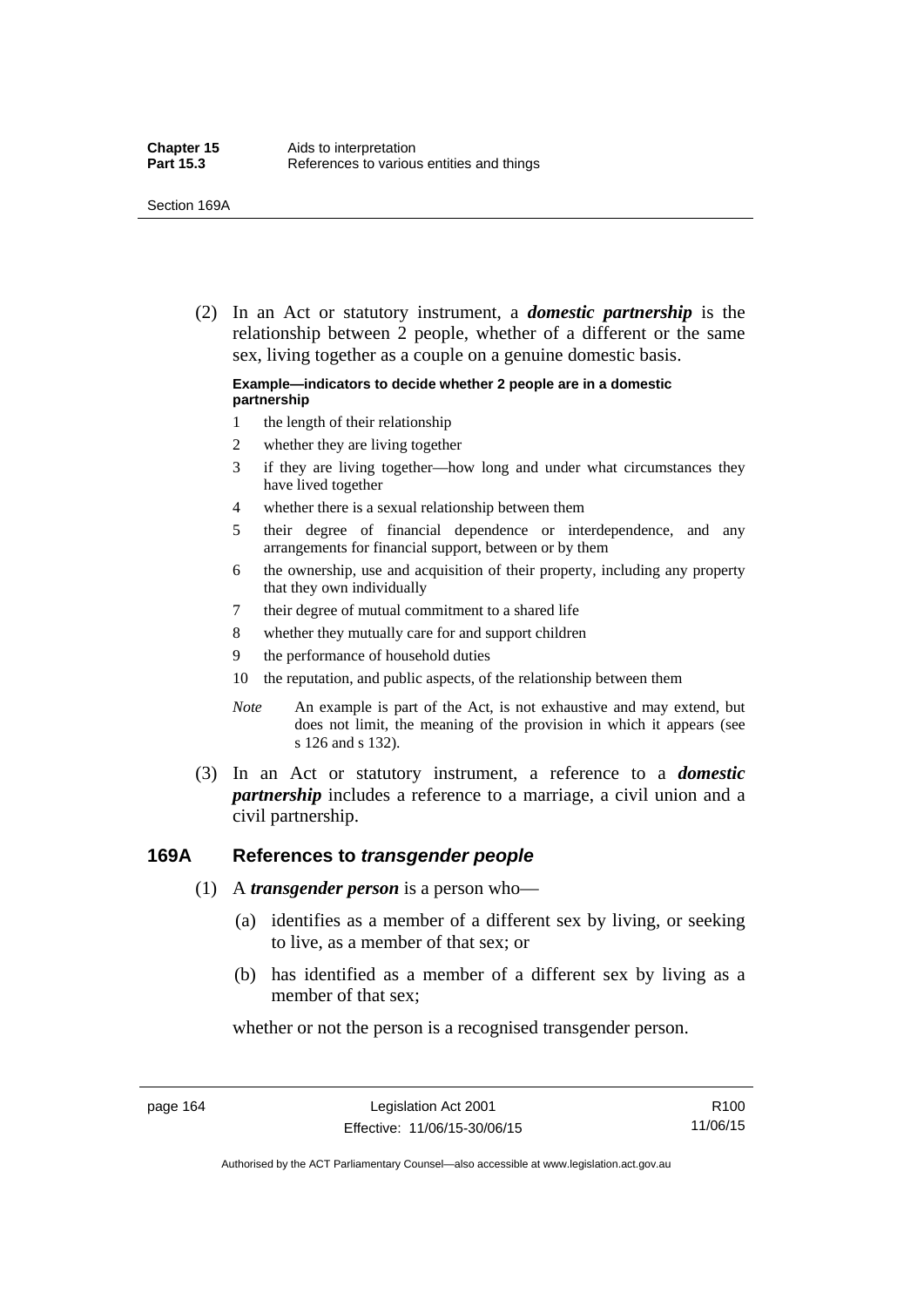- (2) A *transgender person* includes a person who is thought of as a transgender person, whether or not the person is a recognised transgender person.
- (3) A *recognised transgender person* is a person the record of whose sex is altered under the *[Births, Deaths and Marriages Registration](http://www.legislation.act.gov.au/a/1997-112)  [Act 1997](http://www.legislation.act.gov.au/a/1997-112)*, part 4 or the corresponding provisions of a law of a State or another Territory.

# **169B References to** *intersex people*

An *intersex person* is a person who has physical, hormonal or genetic features that are—

- (a) not fully female or fully male; or
- (b) a combination of male or female; or
- (c) not female or male.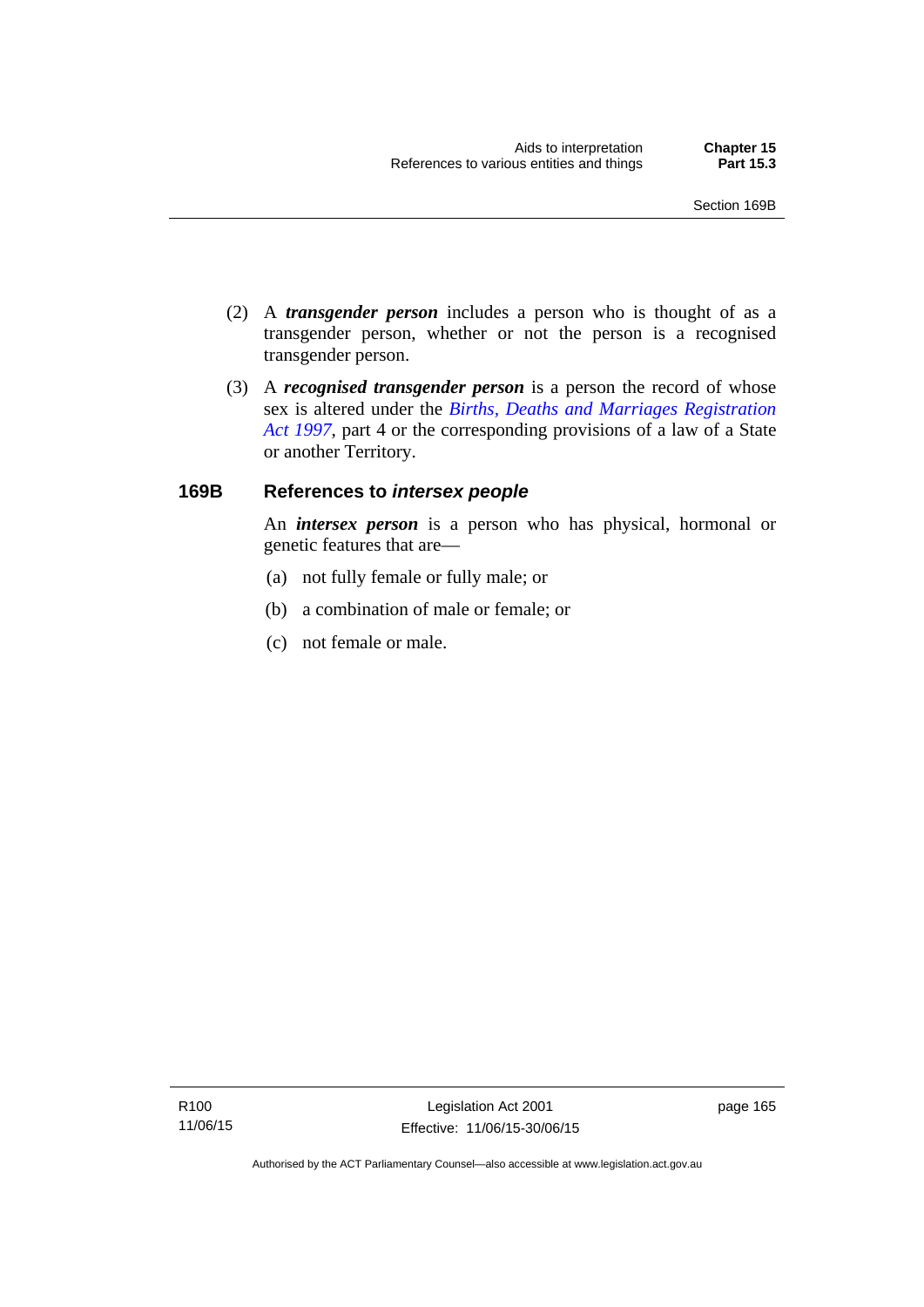# **Part 15.4 Preservation of certain common law privileges**

# **170 Privileges against self-incrimination and exposure to civil penalty**

- (1) An Act or statutory instrument must be interpreted to preserve the common law privileges against self-incrimination and exposure to the imposition of a civil penalty.
- (2) However, this section does not affect the operation of the *[Evidence](http://www.legislation.act.gov.au/a/2011-12)  [Act 2011](http://www.legislation.act.gov.au/a/2011-12)*.
	- *Note* The *[Evidence Act 2011](http://www.legislation.act.gov.au/a/2011-12)*, s 128 contains provisions that apply if a witness raises these privileges in a proceeding. The privileges have been abolished for bodies corporate (see *[Evidence Act 2011](http://www.legislation.act.gov.au/a/2011-12)*, s 187).
- (3) This section is a determinative provision.
	- *Note* See s 5 for the meaning of determinative provisions, and s 6 for their displacement.

# **171 Client legal privilege**

- (1) An Act or statutory instrument must be interpreted to preserve the common law privilege in relation to client legal privilege (also known as legal professional privilege).
- (2) However, this section does not affect the operation of the *[Evidence](http://www.legislation.act.gov.au/a/2011-12)  [Act 2011](http://www.legislation.act.gov.au/a/2011-12)*.
	- *Note* The *[Evidence Act 2011](http://www.legislation.act.gov.au/a/2011-12)*, div 3.10.1 contains provisions about client legal privilege.
- (3) This section is a determinative provision.
	- *Note* See s 5 for the meaning of determinative provisions, and s 6 for their displacement.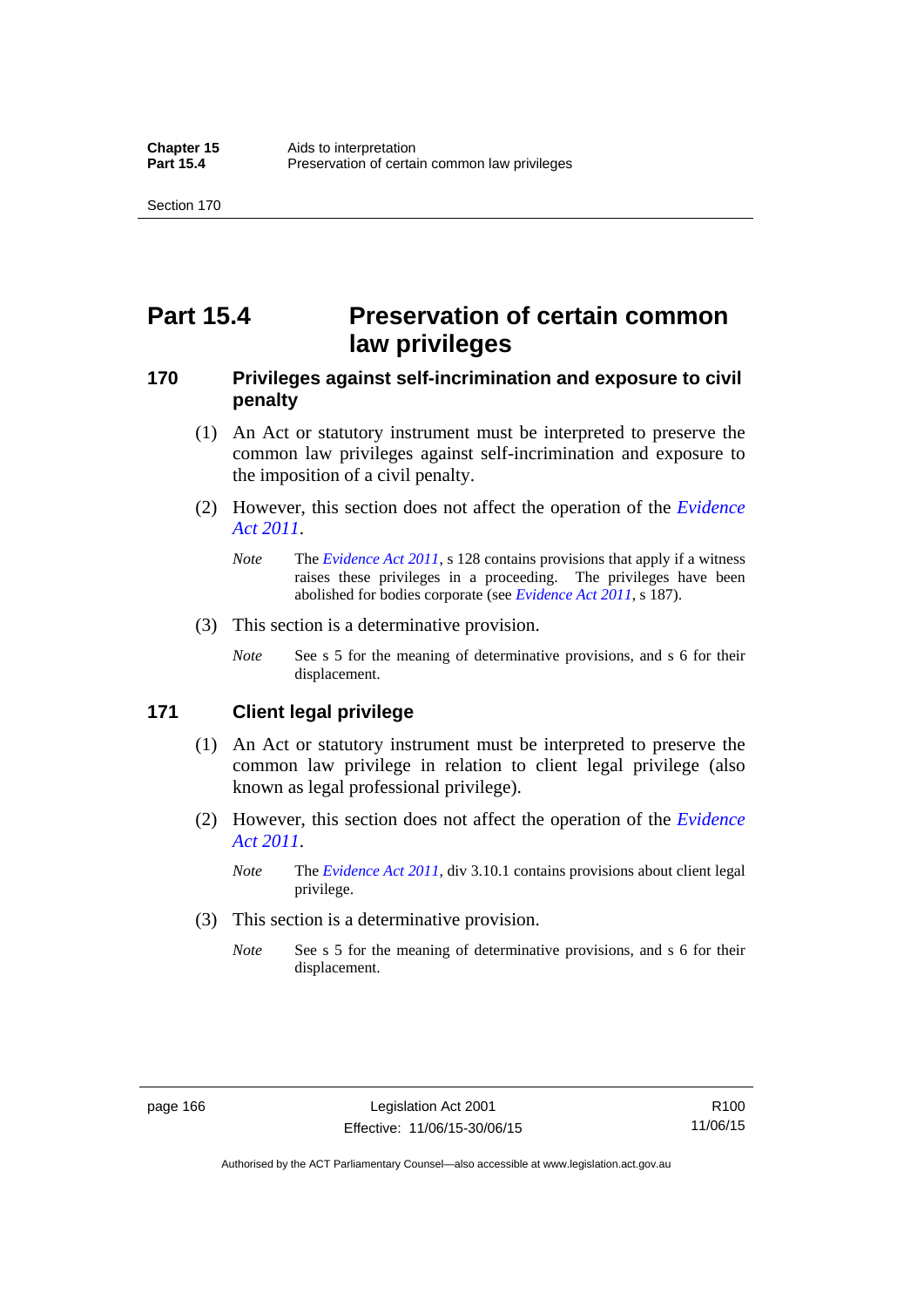# **Chapter 16 Courts, tribunals and other decision-makers**

# **175 Meaning of** *law***—ch 16**

In this chapter:

*law* means an Act, subordinate law or disallowable instrument.

*Note* A reference to an Act, subordinate law or disallowable instrument includes a reference to a provision of the Act, law or instrument (see s 7, s 8 and s 9).

# **176 Jurisdiction of courts and tribunals**

- (1) This section applies if a law, whether expressly or by implication, authorises a proceeding (whether civil or criminal) to be brought in a particular court or tribunal in relation to a matter.
- (2) The law vests the court or tribunal with jurisdiction in the matter.
- (3) The jurisdiction so vested is not limited by any limits to which any other jurisdiction of the court or tribunal may be subject.
	- *Note* See also s 45 which relates to the making of rules carrying out or giving effect to the jurisdiction of the court or tribunal.

#### **177 Recovery of amounts owing under laws**

If an amount is owing under a law to a person (the *creditor*) by another person (the *debtor*), the creditor may recover the amount as a debt owing by the debtor to the creditor in a court of competent jurisdiction or the ACAT.

### **178 Power to decide includes power to take evidence etc**

- (1) A court, tribunal or other entity authorised by law to hear and decide a matter (however expressed) has power—
	- (a) to take evidence, including evidence on oath; and

page 167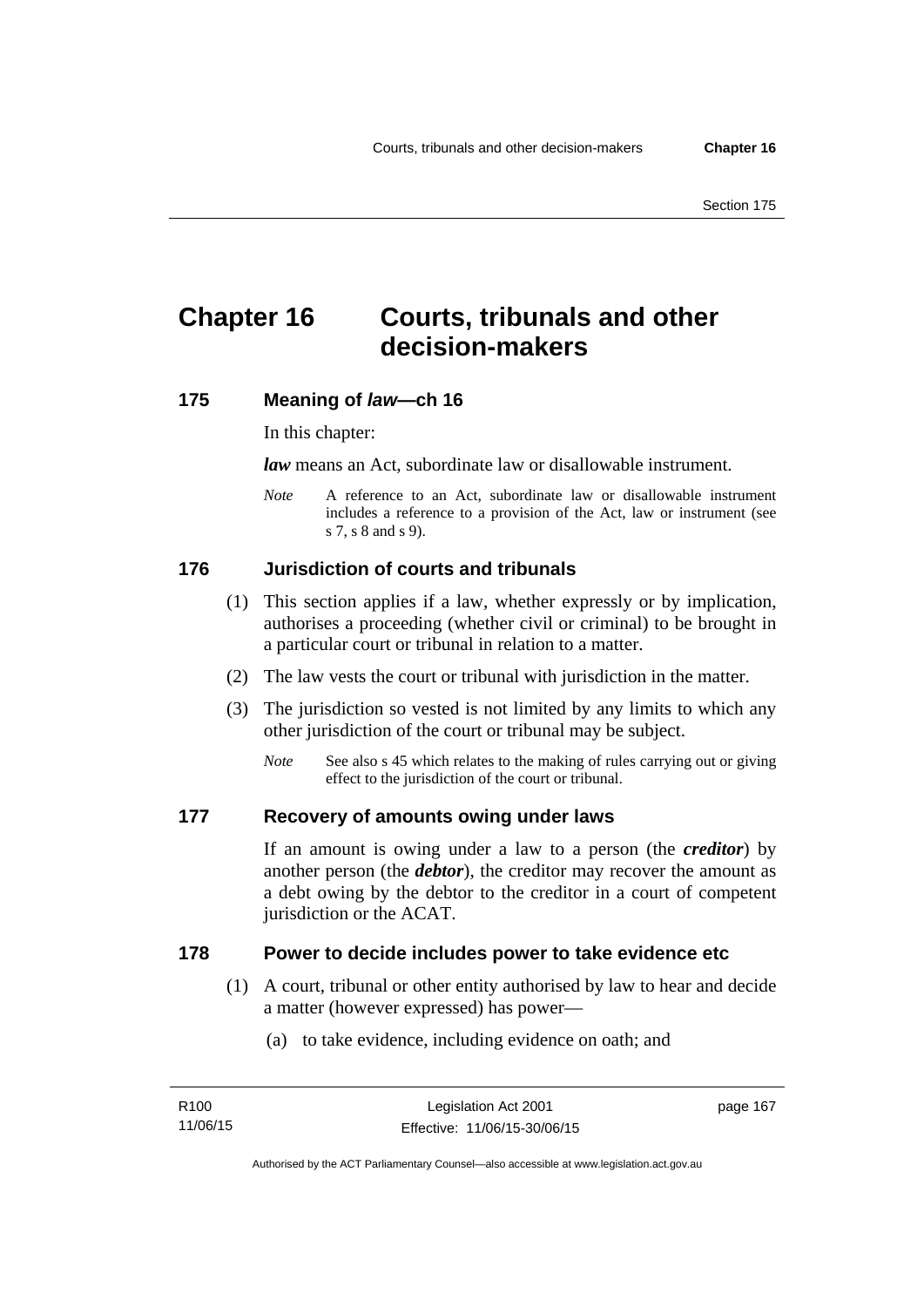- (b) to examine witnesses; and
- (c) to administer oaths to witnesses.
- (2) The court, tribunal or other entity may authorise a person to administer an oath to a witness.
- (3) This section does not limit any other power of the court, tribunal or other entity.

### **179 Content of statements of reasons for decisions**

- (1) This section applies if a law requires a tribunal or other entity making a decision to give written reasons for the decision, whether the term 'reasons', 'grounds' or any other term is used.
- (2) The document giving the reasons must also set out the findings on material questions of fact and refer to the evidence or other material on which the findings were based.
- (3) This section is a determinative provision.
	- *Note* See s 5 for the meaning of determinative provisions, and s 6 for their displacement.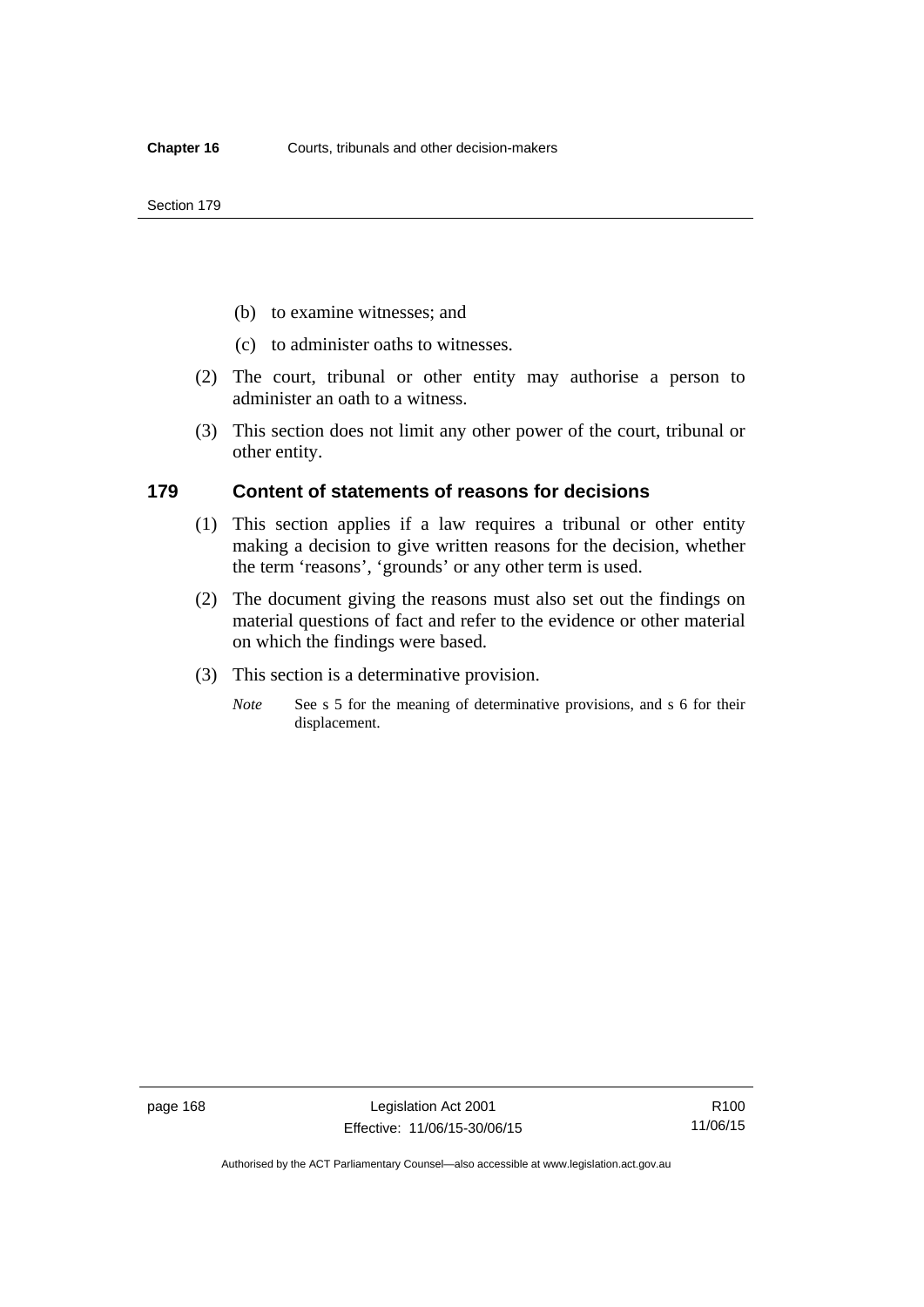# **180 Power to make decision includes power to reverse or change**

- (1) Power given by a law to make a decision includes power to reverse or change the decision.
- (2) The power to reverse or change the decision is exercisable in the same way, and subject to the same conditions, as the power to make the decision.

#### **Example**

If the power to include land in a special reserve is exercisable only on the resolution of the Legislative Assembly, the power to excise land from a special reserve is exercisable only on the resolution of the Assembly.

*Note* An example is part of the Act, is not exhaustive and may extend, but does not limit, the meaning of the provision in which it appears (see s 126 and s 132).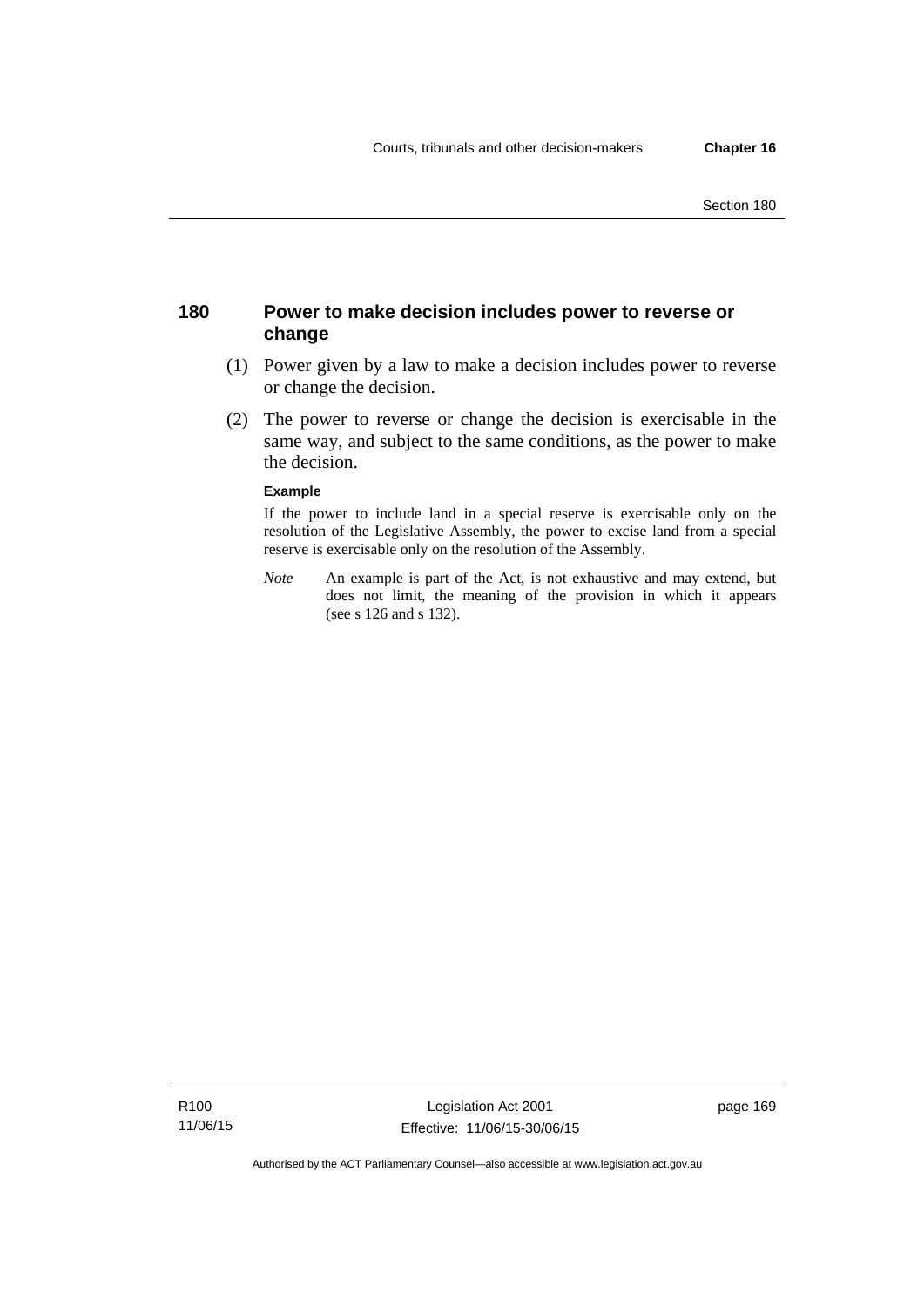# **Chapter 17 Entities and positions**

#### **182 Meaning of** *law***—ch 17**

In this chapter:

*law* means an Act or statutory instrument.

*Note* A reference to an Act or statutory instrument includes a reference to a provision of the Act or instrument (see s 7 and s 13).

# **183 Change of name of entity**

- (1) If a law changes the name of an entity established under a law, the entity continues in existence under the new name and its identity is not affected by the change.
- (2) If the name of an entity is changed, a reference in a law to the entity by its previous name is taken, after the change, to be a reference to the entity by its new name.
- (3) To remove any doubt, subsection (2) applies to all entities, whether or not in or for the Territory, including entities established under a law of another jurisdiction.
	- *Note Another jurisdiction* means the Commonwealth, a State, another Territory, the United Kingdom or New Zealand (see dict, pt 2).

# **184 Change in constitution of entity**

- (1) This section applies if a law changes how an entity established under a law is constituted.
- (2) The entity continues in existence as newly constituted and its identity is not affected by the change.
- (3) Without limiting subsection (2), the change does not affect—
	- (a) any function, right, privilege, liability or property of the entity; or

R100 11/06/15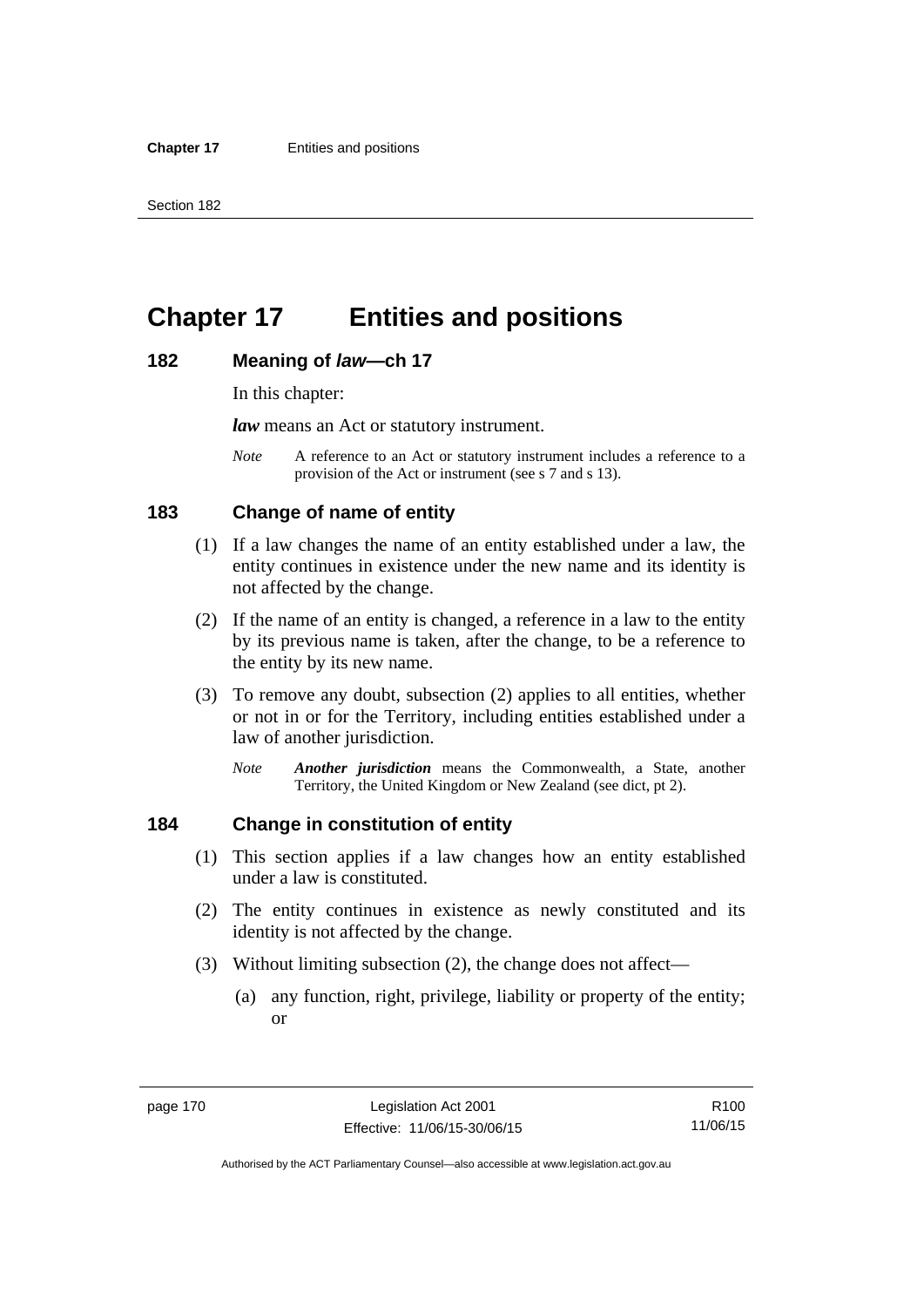- (b) the bringing of a proceeding, or the continuation of a proceeding, by or against the entity; or
- (c) the carrying out of an investigation or inquiry, or the continuation of an investigation or inquiry, in relation to anything done or not done by or in relation to the entity.
- *Note Function* is defined in the dictionary, pt 1 to include authority, duty and power.

# **184A References to entity**

- (1) In a law, a reference to an entity includes a reference to a person exercising a function of the entity, whether under a delegation, subdelegation or otherwise.
- (2) To remove any doubt, this section applies to all entities, whether or not in or for the Territory, including entities established under a law of another jurisdiction.

# **185 References to occupant of position**

- (1) In a law, a reference to the occupant of a position (however expressed) includes a reference to anyone for the time being occupying the position.
- (2) To remove any doubt, this section applies to all positions, whether or not in or for the Territory, including positions established under a law of another jurisdiction.
	- *Note* See s 200 (1) (Functions of occupants of positions) and defs *occupy* and *position* in the dictionary, pt 1.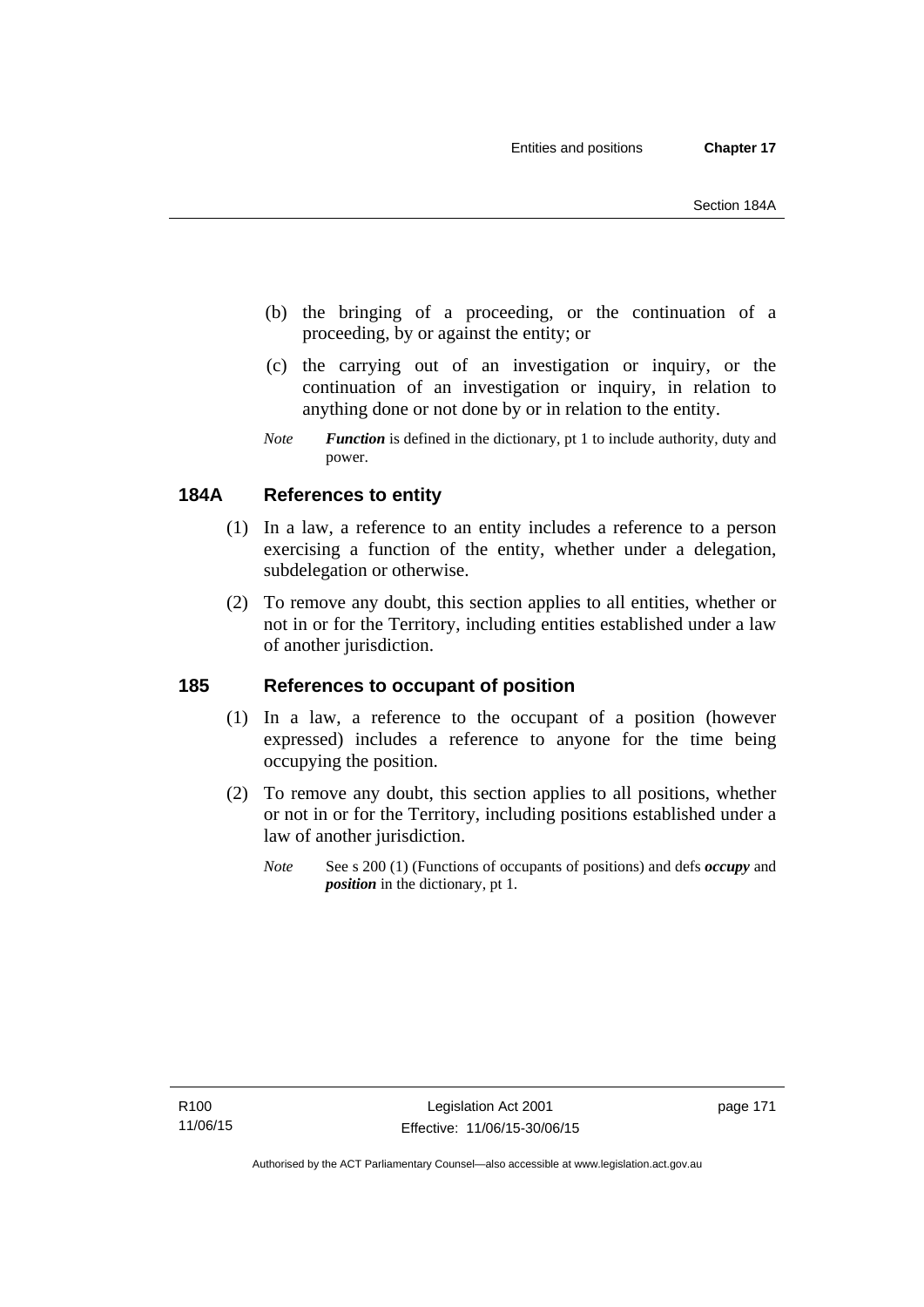# **186 Change of name of position**

- (1) If a law changes the name of a position established under a law, the position continues in existence under the new name and its identity is not affected by the change.
- (2) If the name of a position is changed, a reference in a law to the position by its previous name is taken, after the change, to be a reference to the position by its new name.
- (3) To remove any doubt, subsection (2) applies to all positions, whether or not in or for the Territory, including positions established under a law of another jurisdiction.

# **187 Chair and deputy chair etc**

- (1) If a law establishes a position of chair or chairperson of an entity, the chair or chairperson may be referred to as chairman, chairwoman, chairperson or chair.
- (2) If a law establishes a position of deputy chair or deputy chairperson of an entity, the deputy chair or deputy chairperson may be referred to as deputy chairman, deputy chairwoman, deputy chairperson or deputy chair.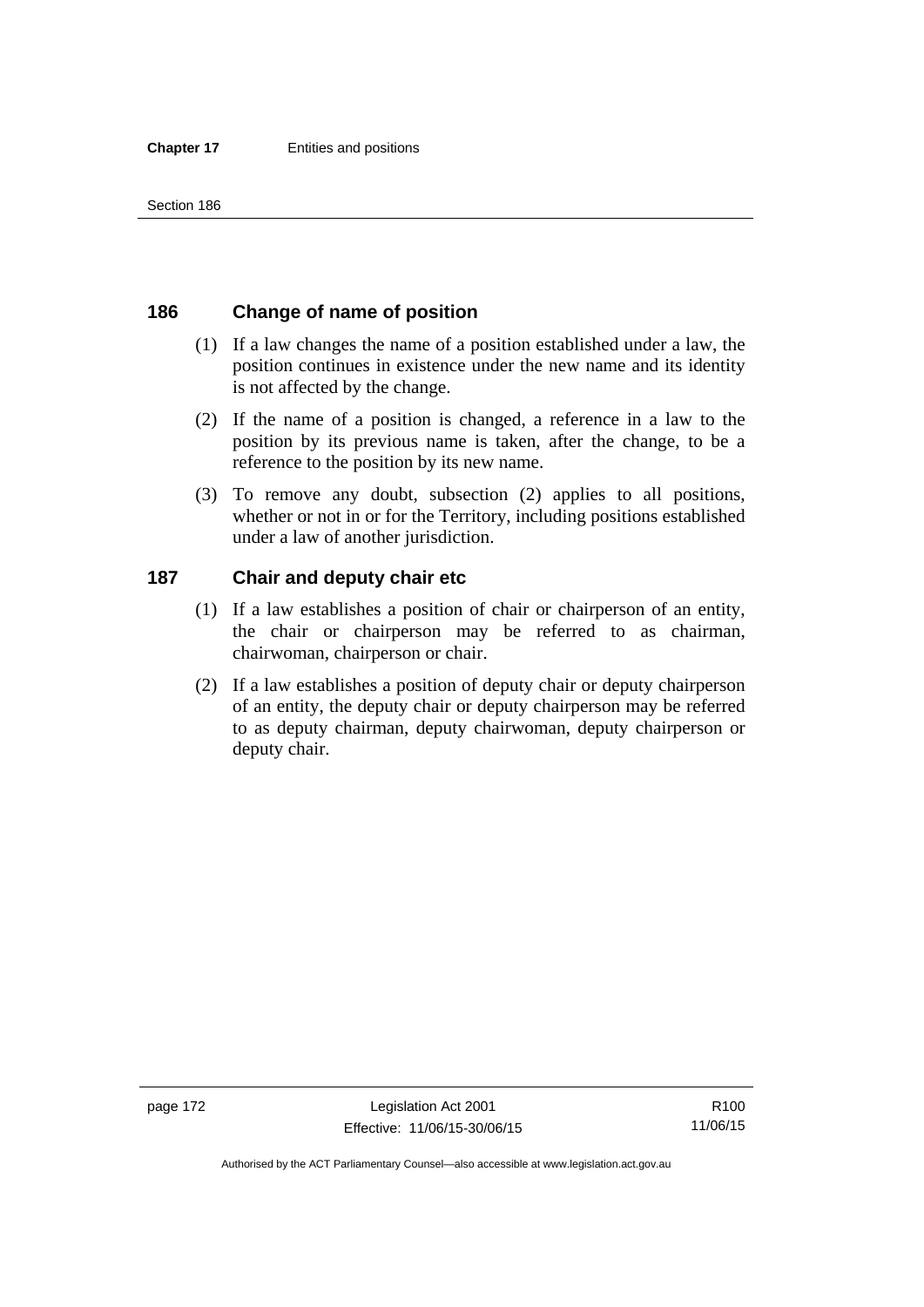# **Chapter 18 Offences**

*Note* See also s 133 to s 135 (which relate to penalty units and penalty provisions) and s 161 (Corporations liable to offences).

## **188 Meaning of** *ACT law***—ch 18**

In this chapter:

*ACT law* means an Act or subordinate law.

*Note* A reference to an Act or subordinate law includes a reference to a provision of the Act or law (see s 7 and s 8).

## **189 Reference to offence includes reference to related ancillary offences**

A reference to an offence against an ACT law includes a reference to an offence against the [Criminal Code,](http://www.legislation.act.gov.au/a/2002-51) part 2.4 (Extensions of criminal responsibility) or section 717 (Accessory after the fact) that relates to the ACT law.

#### **Example**

X is the holder of a licence under the *Plant Development Act 2001* (hypothetical). The Plant Development Act, s 23 provides for the cancellation of a licence if a licence holder commits an offence against the Act. While his business premises are being inspected, X incites an employee to obstruct the inspector. As a result, the employee obstructs the inspector (which is an offence against the Act). X is later convicted of the offence of incitement against the [Criminal Code](http://www.legislation.act.gov.au/a/2002-51), s 47 (which is an offence in the [Criminal Code,](http://www.legislation.act.gov.au/a/2002-51) pt 2.4). Because of the Legislation Act, s 189, X is taken to have committed an offence against the Plant Development Act and is therefore liable to have his licence cancelled.

*Note 1* The result would be the same if X had been convicted of conspiracy relating to the offence of obstruction in the Plant Development Act.

> Apart from the Legislation Act, s 189, the following offences in the [Criminal Code,](http://www.legislation.act.gov.au/a/2002-51) pt 2.4 could also apply to the offence in the Plant Development Act:

- attempt (s 44 (Attempt))
- aiding and abetting (s 45 (Complicity and common purpose)).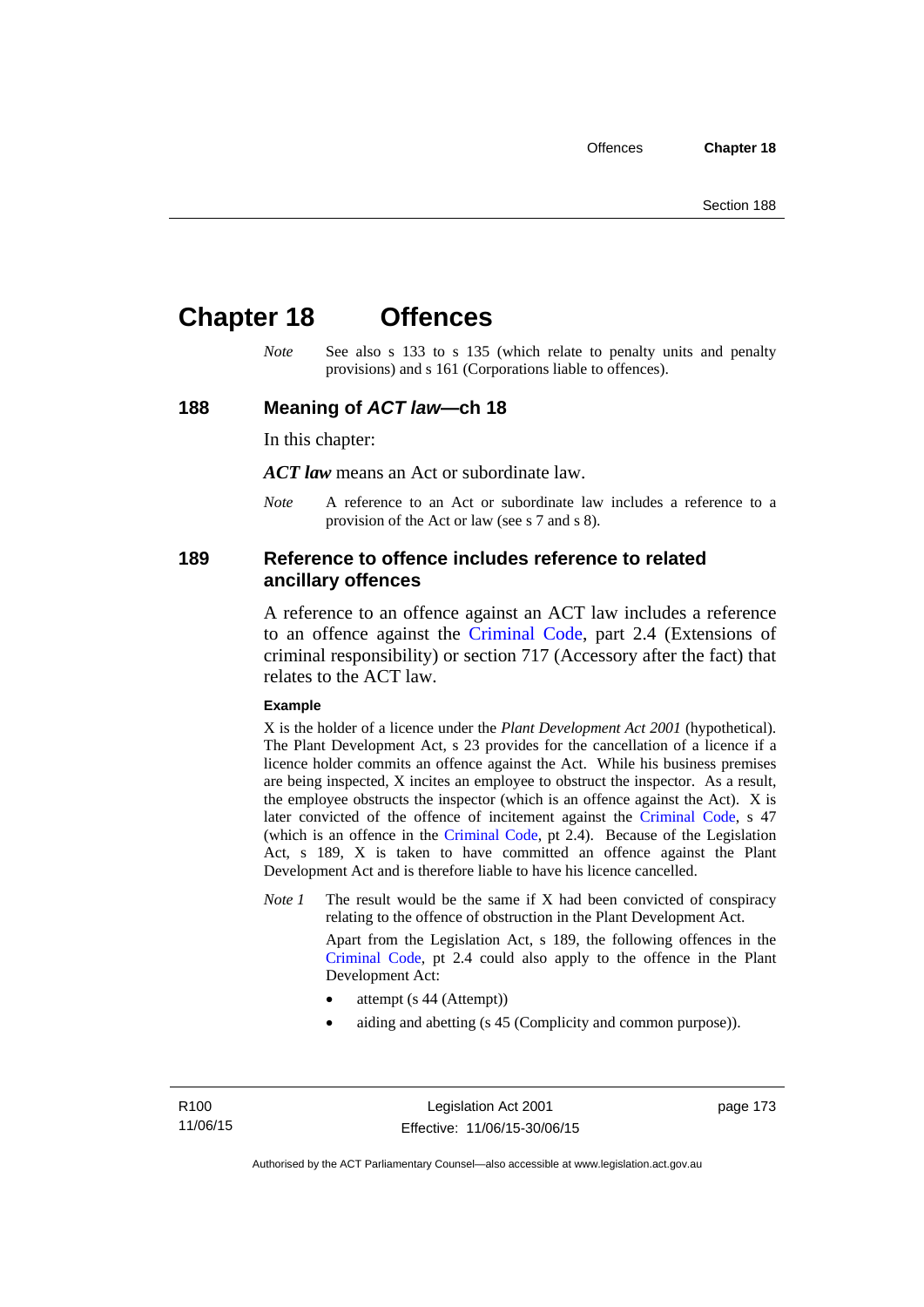*Note 2* An example is part of the Act, is not exhaustive and may extend, but does not limit, the meaning of the provision in which it appears (see s 126 and s 132).

#### **190 Indictable and summary offences**

- (1) An offence is an *indictable offence* if—
	- (a) it is punishable by imprisonment for longer than 2 years; or
	- (b) it is declared by an ACT law to be an indictable offence.
- (2) An *indictable offence* includes an indictable offence that is or may be dealt with summarily.
- (3) Any other offence is a *summary offence* and is punishable on summary conviction.

# **191 Offences against 2 or more laws**

- (1) If an act or omission by a person is an offence against 2 or more ACT laws, the person may be prosecuted for and convicted of any of the offences, but is not liable to be punished more than once for the act or omission.
- $(2)$  If—
	- (a) an act or omission by a person is an offence against both an ACT law and a law of another jurisdiction; and
	- (b) the person has been punished for the offence against the law of the other jurisdiction;

the person is not liable to be punished for the offence against the ACT law.

Authorised by the ACT Parliamentary Counsel—also accessible at www.legislation.act.gov.au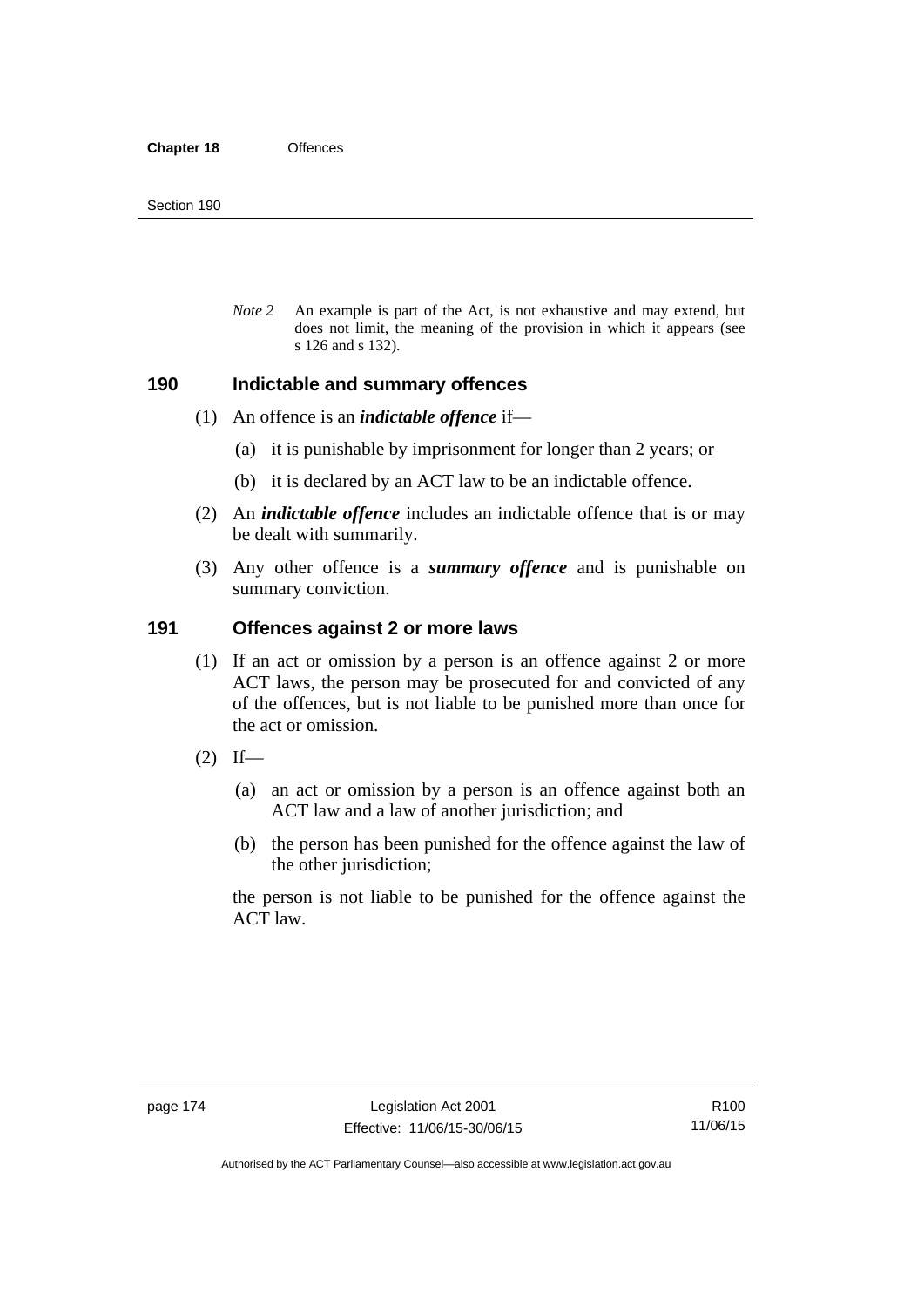# **192 When must prosecutions begin?**

- (1) A prosecution for the following offences against an ACT law may be begun at any time:
	- (a) an offence by an individual punishable by imprisonment for longer than 6 months;
	- (b) an offence by a corporation punishable by a prescribed fine;
		- *Note* See s 161 for the fines that may be imposed on a corporation for offences punishable only by imprisonment.
	- (c) an aiding and abetting offence by an individual in relation to an offence by a corporation punishable by a prescribed fine.
- (2) A prosecution for any other offence against an ACT law must be begun not later than—
	- (a) 1 year after the day of commission of the offence; or
	- (b) if an ACT law provides for another period—that period.
- (3) However, if a coroner's inquest or inquiry, or an inquiry under the *[Inquiries Act 1991](http://www.legislation.act.gov.au/a/1991-2)* or the *[Royal Commissions Act 1991](http://www.legislation.act.gov.au/a/1991-1)*, is held into a matter that discloses or is otherwise found to relate to an offence mentioned in subsection (2), a prosecution for the offence may be begun not later than 1 year after the day when—
	- (a) the coroner's report is made; or
	- (b) the report of the board of inquiry or royal commission is given to the Chief Minister.
- (4) In this section:

*aiding and abetting offence* means an offence against the [Criminal](http://www.legislation.act.gov.au/a/2002-51)  [Code](http://www.legislation.act.gov.au/a/2002-51), section 45 (Complicity and common purpose).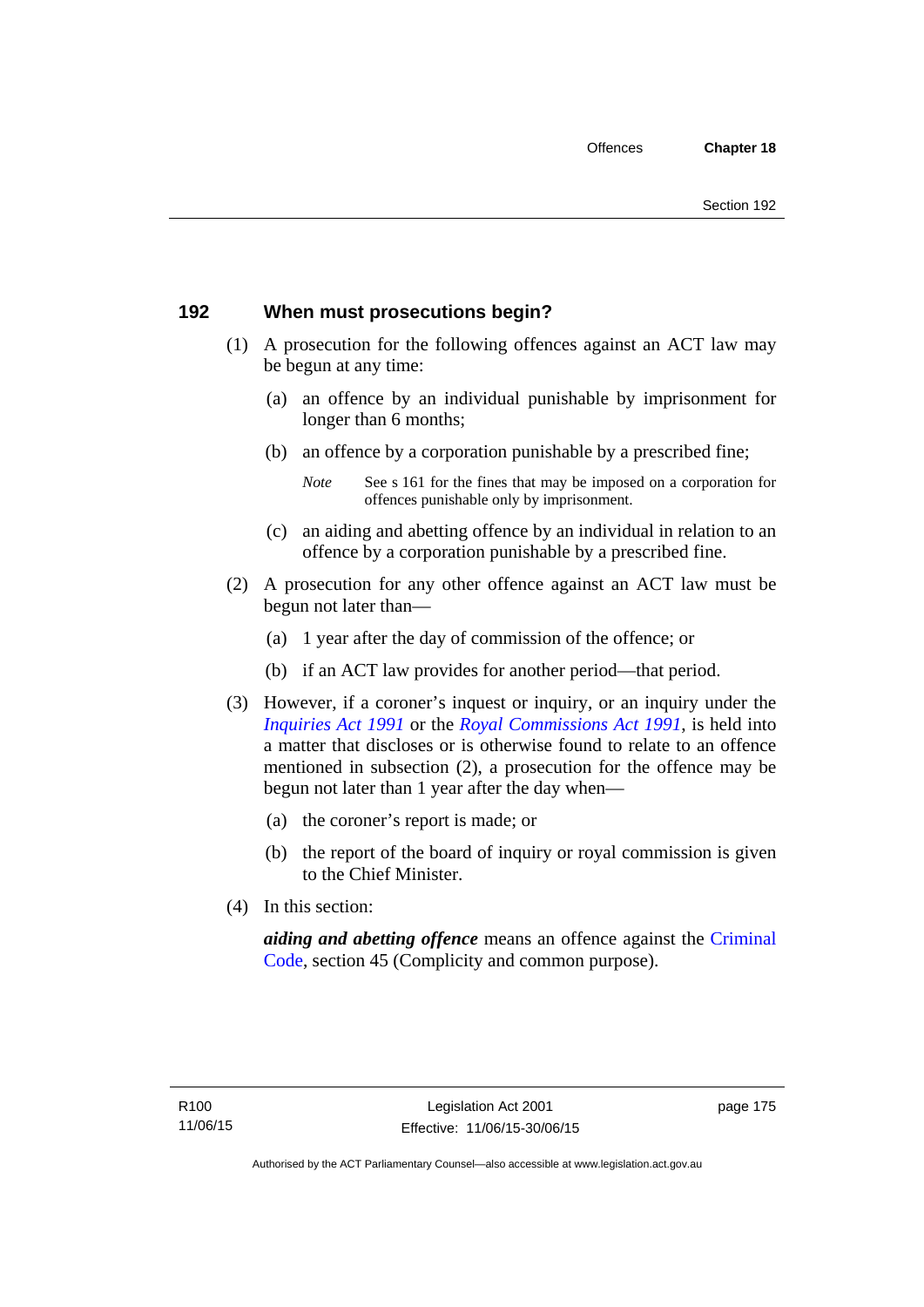*prescribed fine*, for an offence, means—

- (a) if the penalty for the offence is expressed in penalty units— 100 penalty units or more; or
- (b) if the penalty for the offence is expressed as an amount of money—\$50 000 or more.

# **193 Continuing offences**

- (1) This section applies to a requirement to do an act if—
	- (a) the act is required to be done under an ACT law within a particular period or before a particular time; and
	- (b) failure to comply with the requirement is an offence against the law.
- (2) A person who fails to comply with the requirement commits an offence for each day until the act is done.
- (3) A day mentioned in subsection (2) includes any day of conviction for an offence and any later day.

*Note* See also s 152 (Continuing effect of obligations).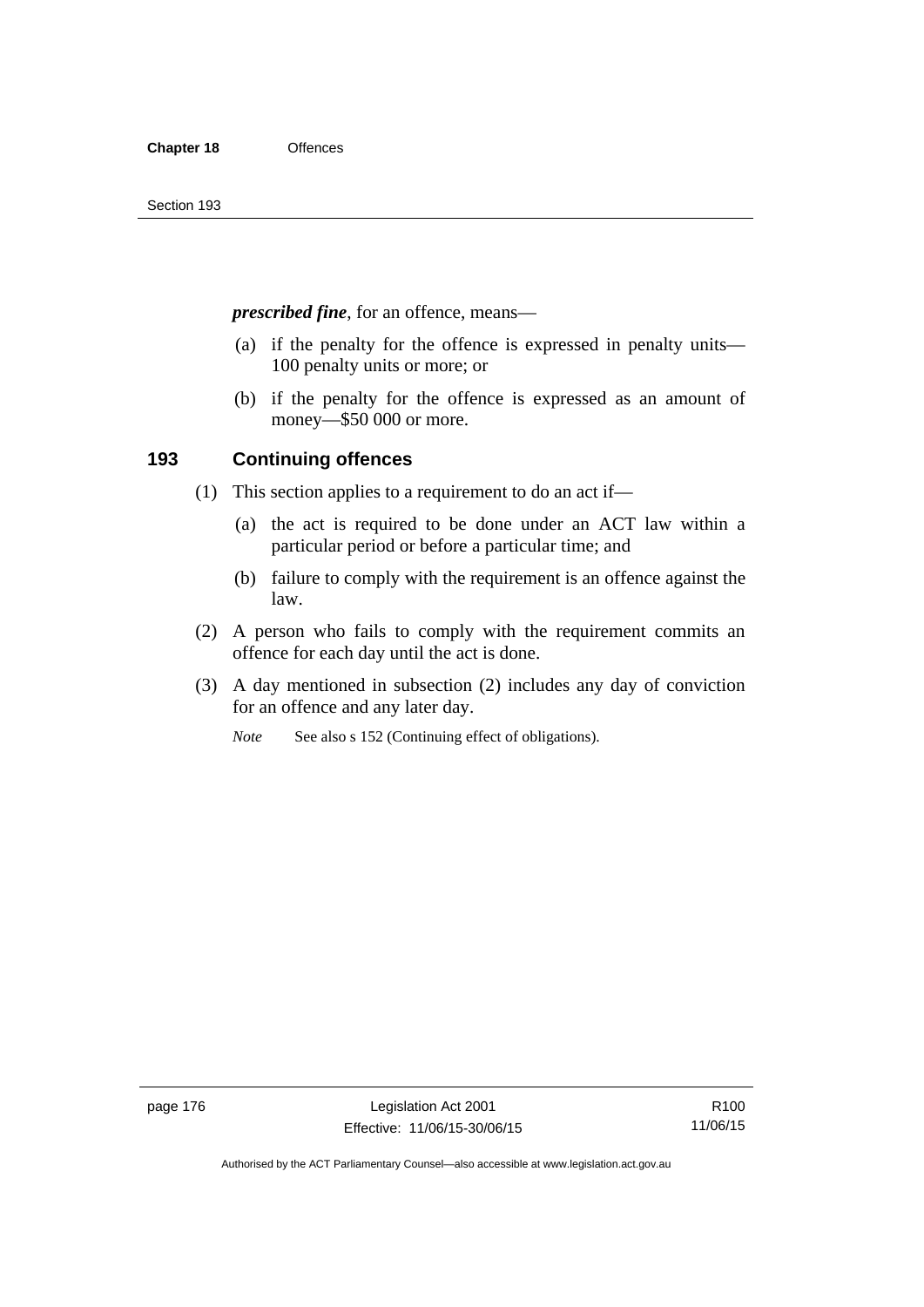# **Chapter 19 Administrative and machinery provisions**

# Part 19.1 **Introductory**

## **195 Meaning of** *law***—ch 19**

In this chapter:

*law* means an Act, subordinate law or disallowable instrument.

*Note* A reference to an Act, subordinate law or disallowable instrument includes a reference to a provision of the Act, law or instrument (see s 7, s 8 and s 9).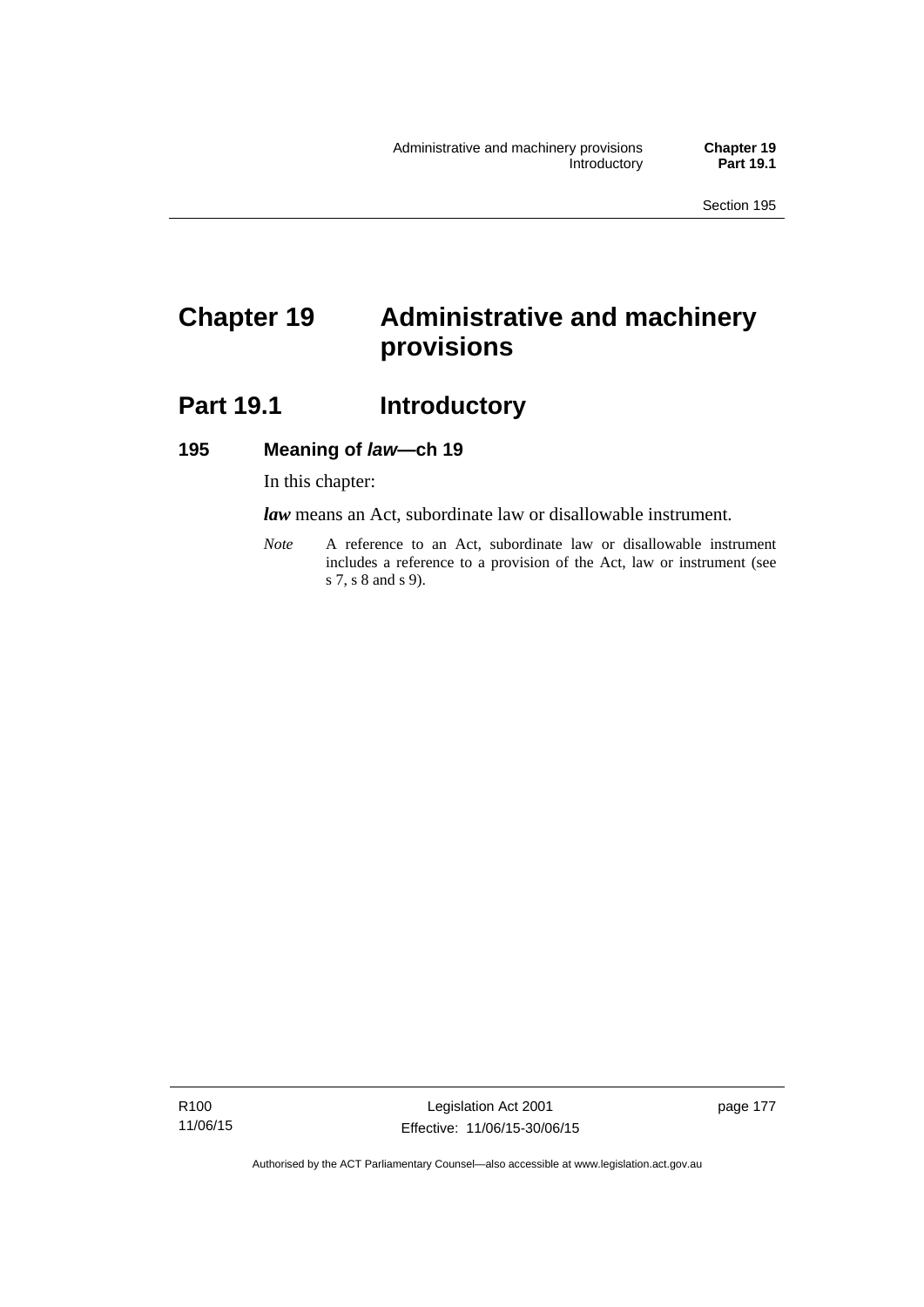# **Part 19.2 Functions**

*Note Function* is defined in the dictionary, pt 1 to include authority, duty and power.

# **196 Provision giving function gives power to exercise function**

 (1) A provision of a law that gives a function to an entity also gives the entity the powers necessary and convenient to exercise the function.

*Note Entity* and *exercise*—see the dictionary, pt 1.

 (2) The powers given to the entity under subsection (1) are in addition to any other powers of the entity under the law.

# **197 Statutory functions may be exercised from time to time**

If a law gives a function to an entity, the function may be exercised from time to time.

*Note* See also s 42 (3) (Power to make statutory instruments).

# **199 Functions of bodies**

 (1) If a law authorises or requires a body to exercise a function, it may do so by resolution.

*Note Body*—see the dictionary, pt 1.

- (2) To remove any doubt, subsection (1) applies in relation to a function even though a law authorises or requires the function to be exercised in writing.
- (3) If a law authorises or requires a signature by a person and the person is a body, the signature of a person authorised by the body for the purpose is taken to be the signature of the body.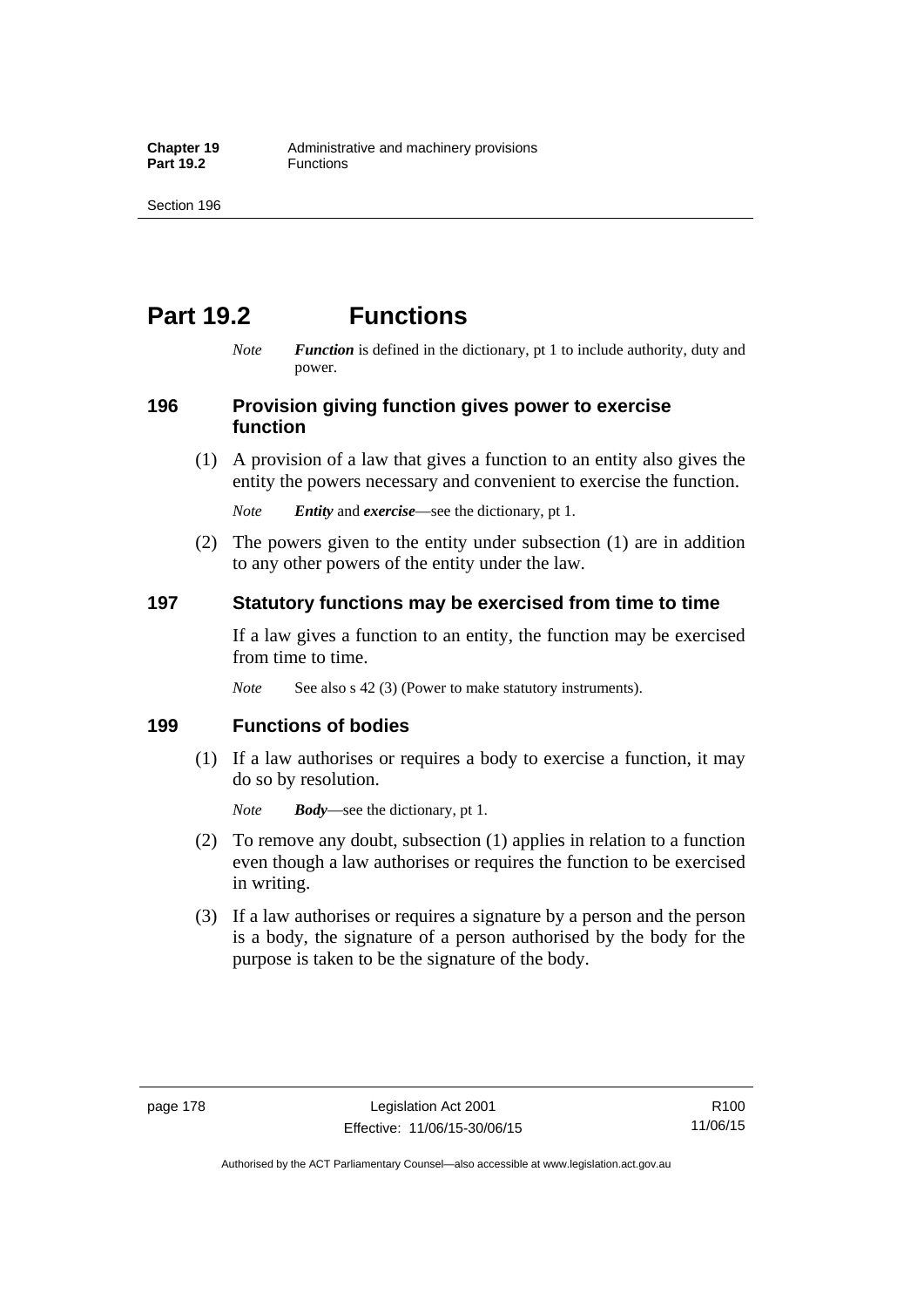(4) If a law gives a function to a body, the function may be exercised by the body as constituted for the time being.

#### **Example**

The ACT Conference Organisers Registration Board is a statutory body consisting of 5 members. At a meeting of the board it is agreed to exempt a conference organiser from registration on certain conditions. On the day after the meeting, 1 of the members of the board (X) resigns and another person (Y) is appointed to the board in  $X$ 's place. At the next meeting of the board, the board considers additional information submitted by the conference organiser and agrees to amend the conditions of exemption. Because of s (4), the board's ability to use its power of exemption is not affected by a change in the membership of the board.

- *Note* An example is part of the Act, is not exhaustive and may extend, but does not limit, the meaning of the provision in which it appears (see s 126 and s 132).
- (5) The exercise of the function is not affected only because of vacancies in the body's membership.
- (6) Subsections (4) and (5) do not affect any quorum requirement applying to the body.

#### **Example**

The Act establishing the board mentioned in the example to s (4) provides that the quorum for a meeting of the board is the chair or deputy chair and 2 other members. If the quorum requirement was complied with at each meeting mentioned in the example, the result mentioned in the example would be the same whether or not X attended the first meeting and whether or not Y attended the second meeting.

- (7) If a body as constituted for the time being does something in exercise of a function given to the body under a law, the effect of the thing done by the body does not end only because the membership of the body changes.
	- *Note* See also s 211 (Appointment not affected by appointer changes), s 224 (Acting appointment not affected by appointer changes), and s 241 (Delegation not affected by appointer changes).
- (8) Subsection (7) does not prevent the thing done by the body being ended or changed by the body as subsequently constituted for the time being.

page 179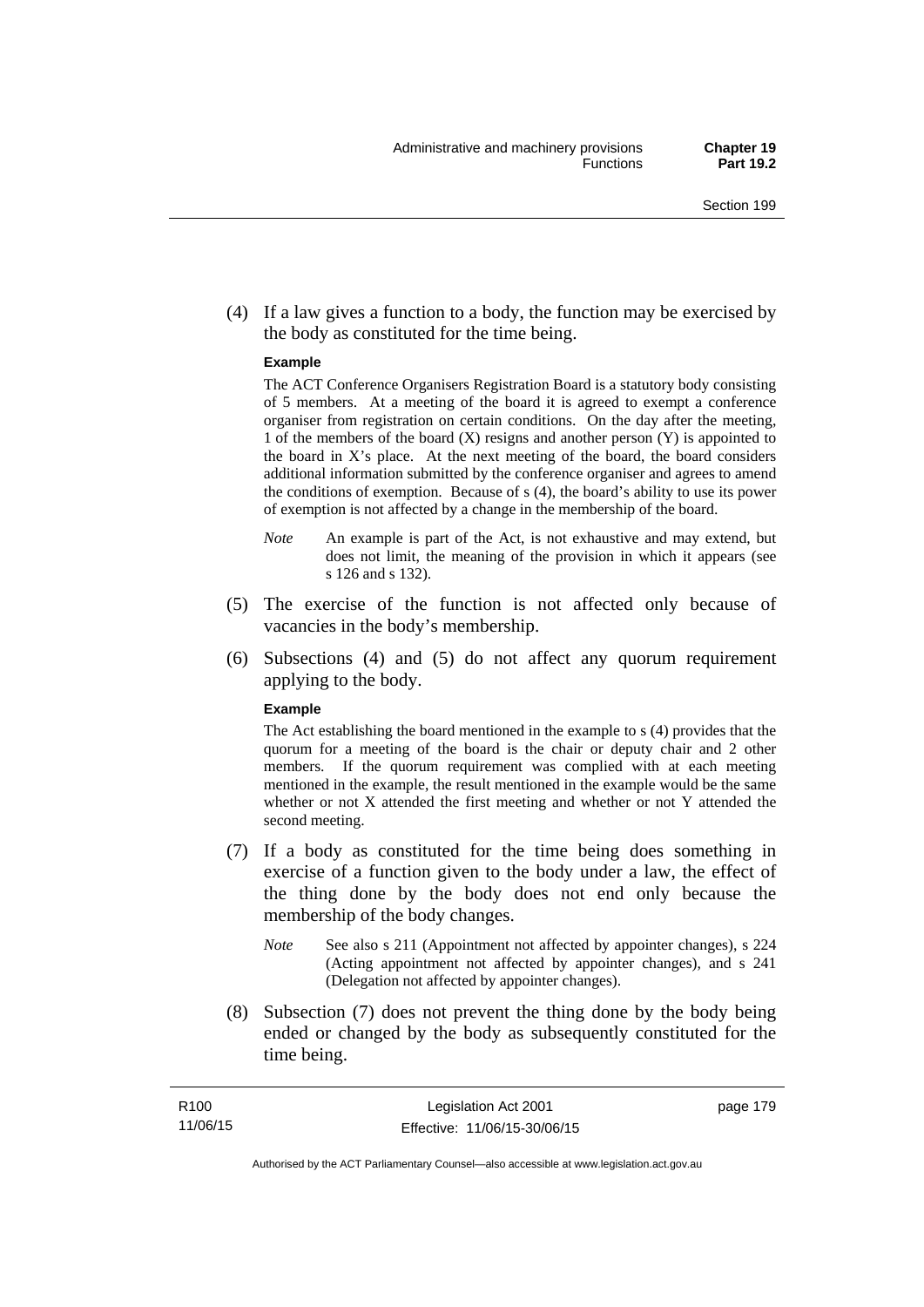# **200 Functions of occupants of positions**

- (1) If a law gives a function to the occupant of a position, the function may be exercised by the person for the time being occupying the position.
	- *Note* See s 185 (References to occupant of position) and dictionary, pt 1, defs *occupy* and *position*.
- (2) If the person for the time being occupying a position does something in exercise of a function given to the occupant of the position under a law, the thing done by the person does not end only because the person ceases to be the occupant of the position.
	- *Note* See also s 211 (Appointment not affected by appointer changes), s 224 (Acting appointment not affected by appointer changes), and s 241 (Delegation not affected by appointer changes).
- (3) Subsection (2) does not prevent the thing done by the person being ended or changed by any person subsequently occupying the position for the time being.

R100 11/06/15

Authorised by the ACT Parliamentary Counsel—also accessible at www.legislation.act.gov.au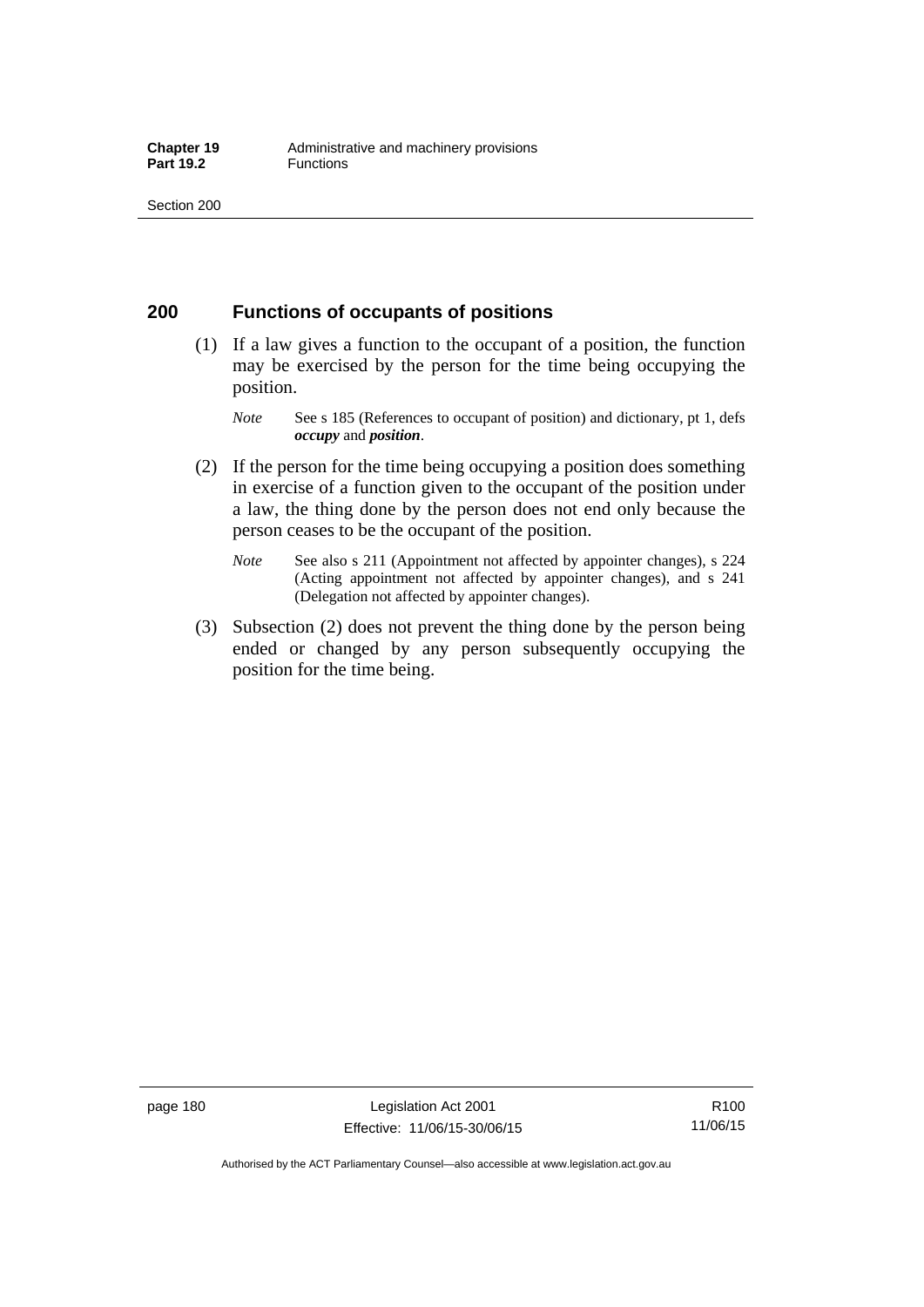# **Part 19.3 Appointments**

# **Division 19.3.1 Appointments—general**

*Note* Certain statutory appointments made by a Minister require consultation with a Legislative Assembly committee and are disallowable (see div 19.3.3 (Appointments—Assembly consultation)).

# **205 Application—div 19.3.1**

This division applies if a law authorises or requires an entity (the *appointer*) to appoint a person—

- (a) to a position under a law; or
- (b) to exercise a function or do anything else under a law.
- *Note Function* is defined in the dictionary, pt 1 to include authority, duty and power.

# **206 Appointments must be in writing etc**

- (1) An appointment must be made, or evidenced, by writing (the *instrument of appointment*) signed by the appointer.
- (2) If a law provides for a maximum or minimum period of appointment, the instrument of appointment must state the period for which the appointment is made.

#### **Examples—stated appointment periods**

- 1 2 years
- 2 until age 65
- *Note* An example is part of the Act, is not exhaustive and may extend, but does not limit, the meaning of the provision in which it appears (see s 126 and s 132).

### **207 Appointment may be by name or position**

- (1) The appointer may make an appointment by—
	- (a) naming the person appointed; or

page 181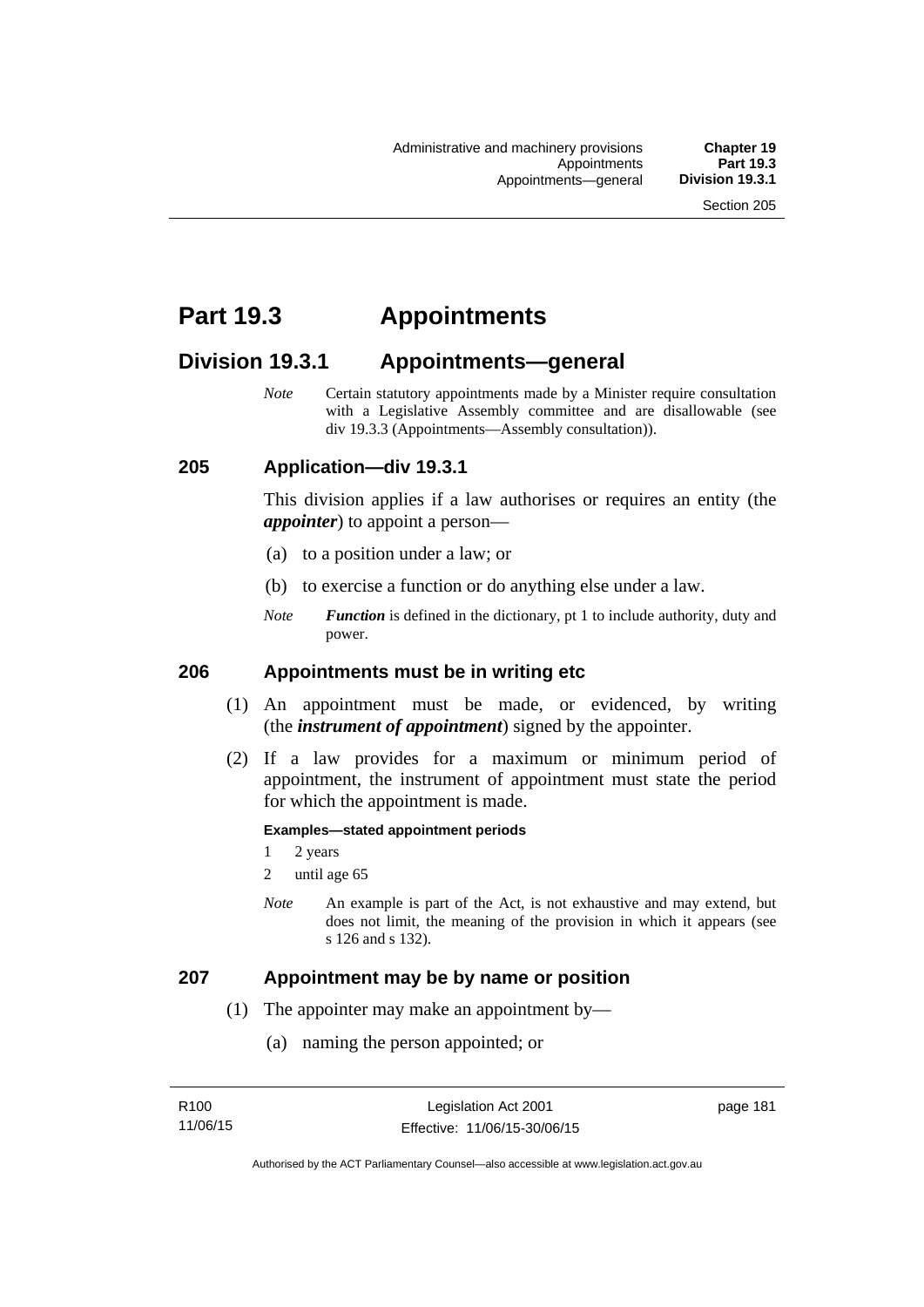Section 208

- (b) nominating the occupant of a position (however described), at a particular time or from time to time.
- (2) For this division, the person named, or the occupant of the position nominated, is the *appointee*.

# **208 Power of appointment includes power to suspend etc**

- (1) The appointer's power to make the appointment includes the power—
	- (a) to suspend the appointee, and end the suspension; or
	- (b) to end the appointment, and appoint someone else or reappoint the appointee if the appointee is eligible to be appointed to the position; or
	- (c) to reappoint the appointee if the appointee is eligible to be appointed to the position.
- (2) The power to suspend the appointee, end the appointment or reappoint the appointee is exercisable in the same way, and subject to the same conditions, as the power to make the appointment.

#### **Example**

If the appointment power is exercisable only on the recommendation of a body, the power to suspend, end the appointment or reappoint is exercisable only on the recommendation of the body.

*Note* An example is part of the Act, is not exhaustive and may extend, but does not limit, the meaning of the provision in which it appears (see s 126 and s 132).

# **209 Power of appointment includes power to make acting appointment**

 (1) If the appointer's power is the power to make an appointment to a position, the power to make the appointment also includes power to appoint a person, or 2 or more people, to act in the position—

page 182 Legislation Act 2001 Effective: 11/06/15-30/06/15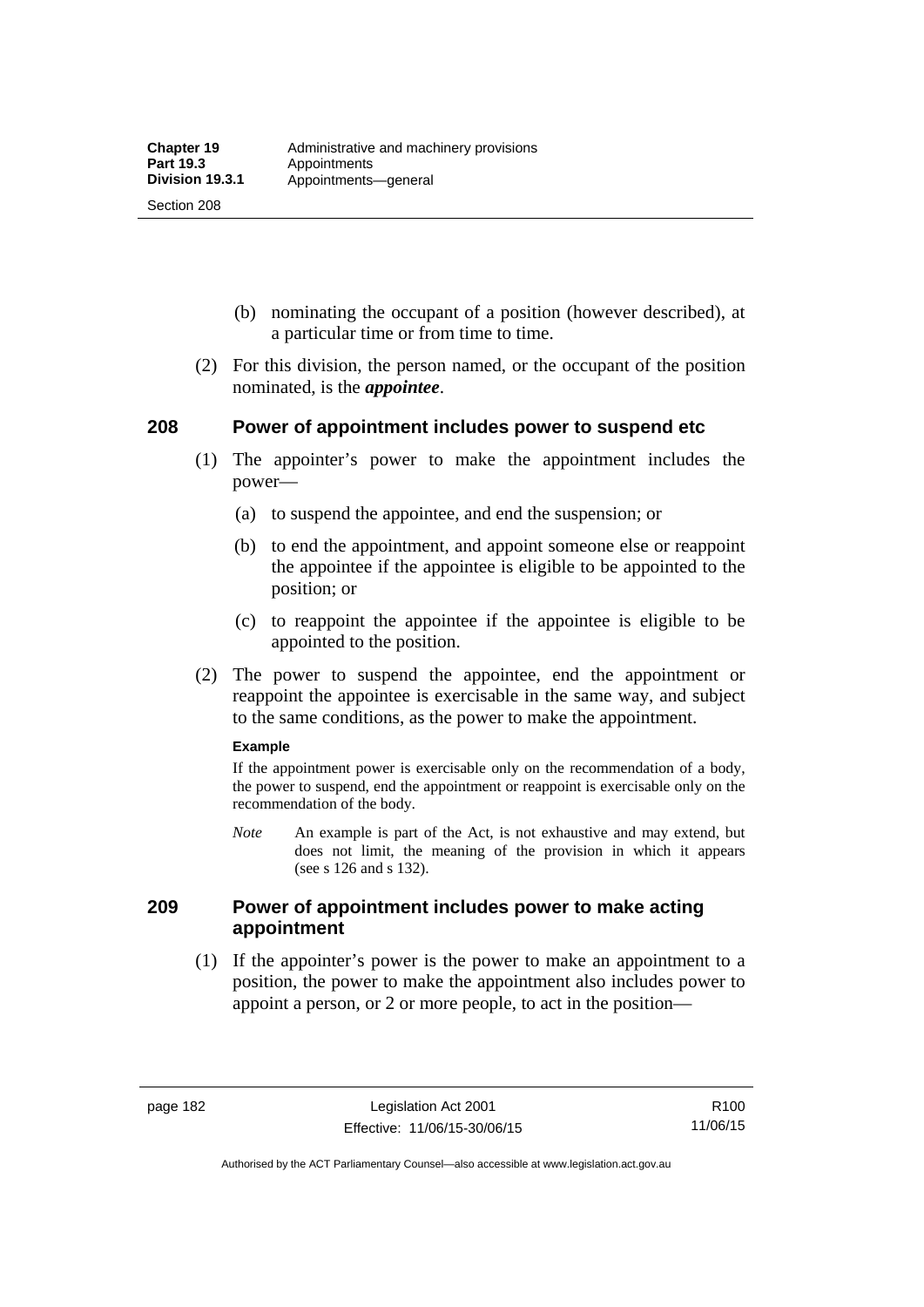- (a) during any vacancy, or all vacancies, in the position, whether or not an appointment has previously been made to the position; or
- (b) during any period, or all periods, when the appointee cannot for any reason exercise functions of the position.

#### **Examples—par (b)**

- 1 the appointee is ill or on leave
- 2 the appointee is acting in another position
- 3 the appointee is outside the ACT or Australia
- *Note 1 Function* is defined in the dictionary, pt 1 to include authority, duty and power.
- *Note 2* An example is part of the Act, is not exhaustive and may extend, but does not limit, the meaning of the provision in which it appears (see s 126 and s 132).
- (2) The power to appoint a person to act is exercisable in the same way, and subject to the same conditions, as the power to make the appointment.

#### **Example**

If the appointment power is exercisable only on the recommendation of a body, the power to appoint a person to act is exercisable only on the recommendation of the body.

- (3) Without limiting subsection (2), if the law (or another law) requires—
	- (a) the appointee to hold a qualification; or
	- (b) the appointer (or someone else) to be satisfied about the appointee's suitability (whether in terms of knowledge, experience, character or any other personal quality) before appointing the appointee to the position;

a person may only be appointed to act in the position if the person holds the qualification or the appointer (or other person) is satisfied about the person's suitability.

page 183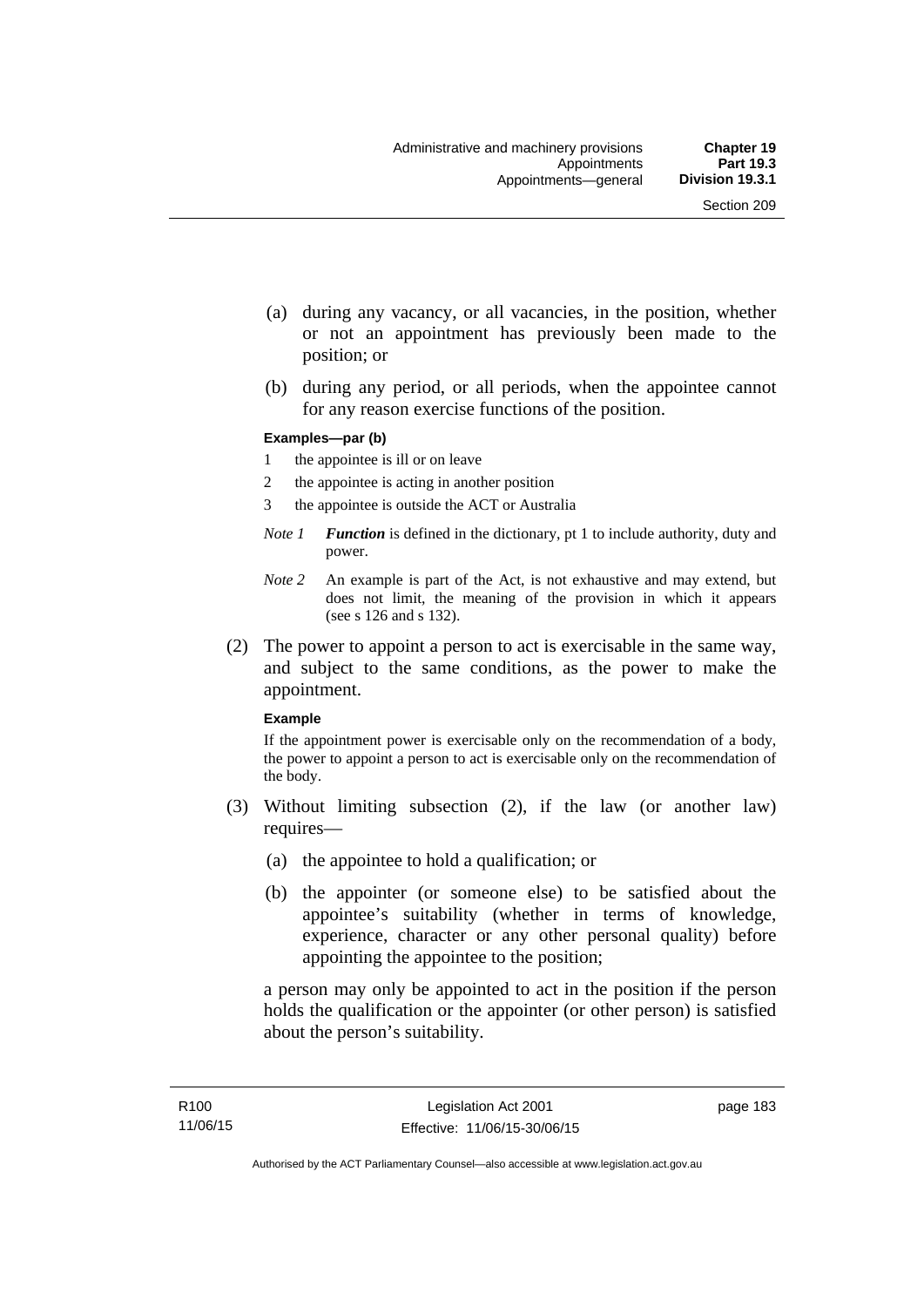Section 210

#### **Examples**

- 1 If an Act requires the appointee to be a magistrate, a person can be appointed to act in the position only if the person is a magistrate.
- 2 If a regulation requires the appointee to be a lawyer of at least 5 years standing, a person can be appointed to act in the position only if the person is a lawyer of at least 5 years standing.
- 3 If an Act requires the appointee to have, in the Executive's opinion, appropriate expertise, training or experience in relation to the needs of a particular group of people, a person can be appointed to act in the position only if the person has, in the Executive's opinion, that expertise, training or experience.

# **210 Resignation of appointment**

- (1) An appointment ends if the appointee resigns by signed notice of resignation given to the appointer.
- (2) However, if the appointer is the Executive, the notice of resignation may be given to a Minister.

# **211 Appointment not affected by appointer changes**

- (1) If the appointer is a body, an appointment made by the body does not end only because the membership of the body changes.
- (2) If the appointer is the person for the time being occupying a position, an appointment made by the person does not end only because the person ceases to be the occupant of the position.
- (3) This section does not limit the following sections:
	- section 199 (Functions of bodies)
	- section 200 (Functions of occupants of positions).

### **212 Appointment not affected by defect etc**

An appointment, or anything done under an appointment, is not invalid only because of a defect or irregularity in or in relation to the appointment.

page 184 Legislation Act 2001 Effective: 11/06/15-30/06/15

Authorised by the ACT Parliamentary Counsel—also accessible at www.legislation.act.gov.au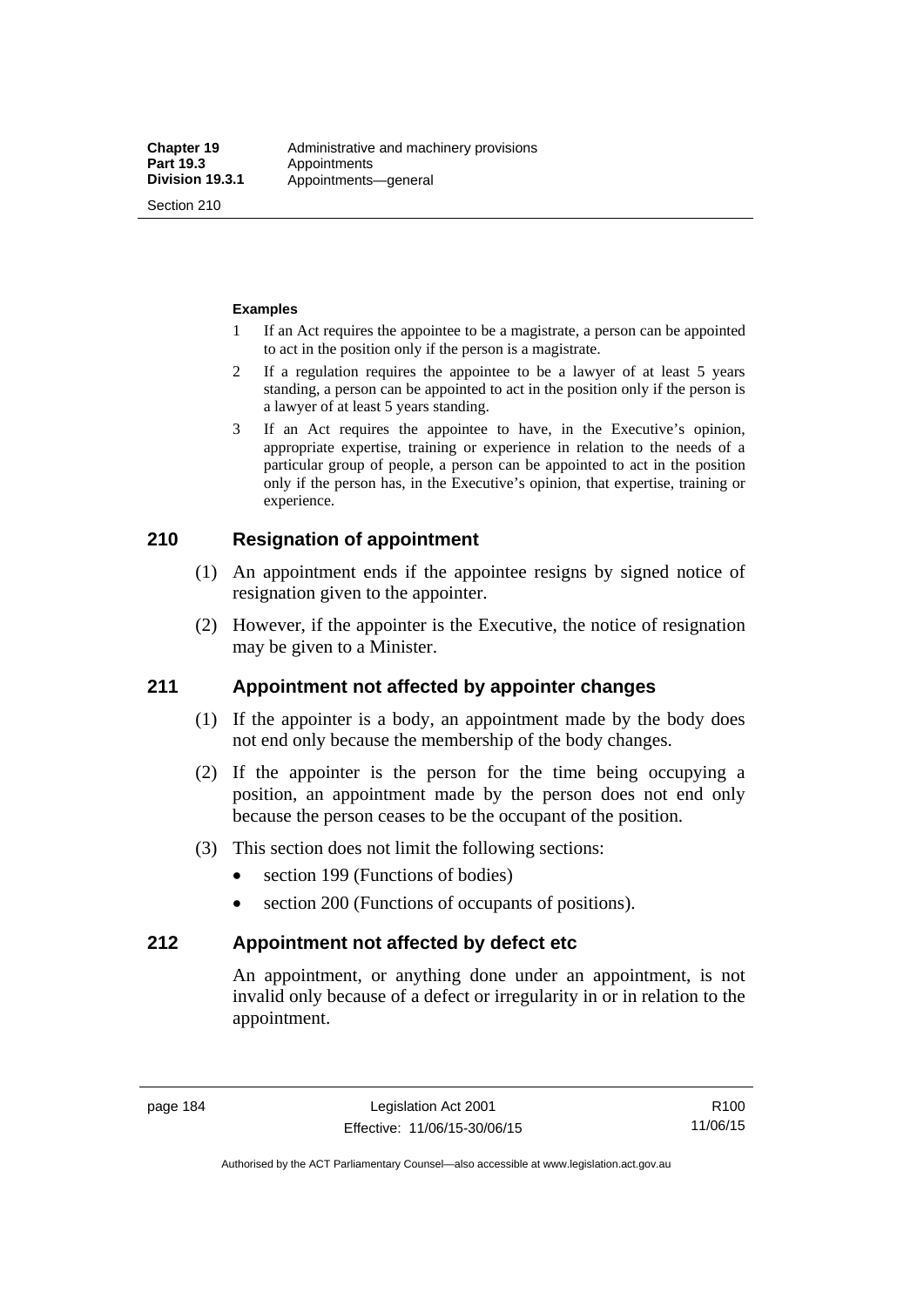# **Division 19.3.2 Acting appointments**

# **215 Application—div 19.3.2**

This division applies if a law gives an entity (the *appointer*) power to appoint a person to act in a position under a law.

# **216 Acting appointments must be in writing etc**

- (1) An acting appointment must be made, or evidenced, by writing (the *instrument of appointment*) signed by the appointer.
- (2) If a law provides for a maximum or minimum period of appointment, the instrument of appointment must state the period for which the acting appointment is made.

#### **Examples—stated appointment periods**

- 1 1 year
- 2 until 31 December 2002 (a period of 9 months)
- *Note 1* See also s 219 (Appointer may decide terms of acting appointment etc) and s 221 (How long does an acting appointment operate?)
- *Note 2* An example is part of the Act, is not exhaustive and may extend, but does not limit, the meaning of the provision in which it appears (see s 126 and s 132).

# **217 Acting appointment may be made by name or position**

- (1) The appointer may make an acting appointment by—
	- (a) naming the person appointed; or
	- (b) nominating the occupant of a position (however described), at a particular time or from time to time.
- (2) For this division, the person named, or the occupant of the position nominated, is the *appointee*.

*Note* A power to make an appointment includes power to make an acting appointment (see s 209).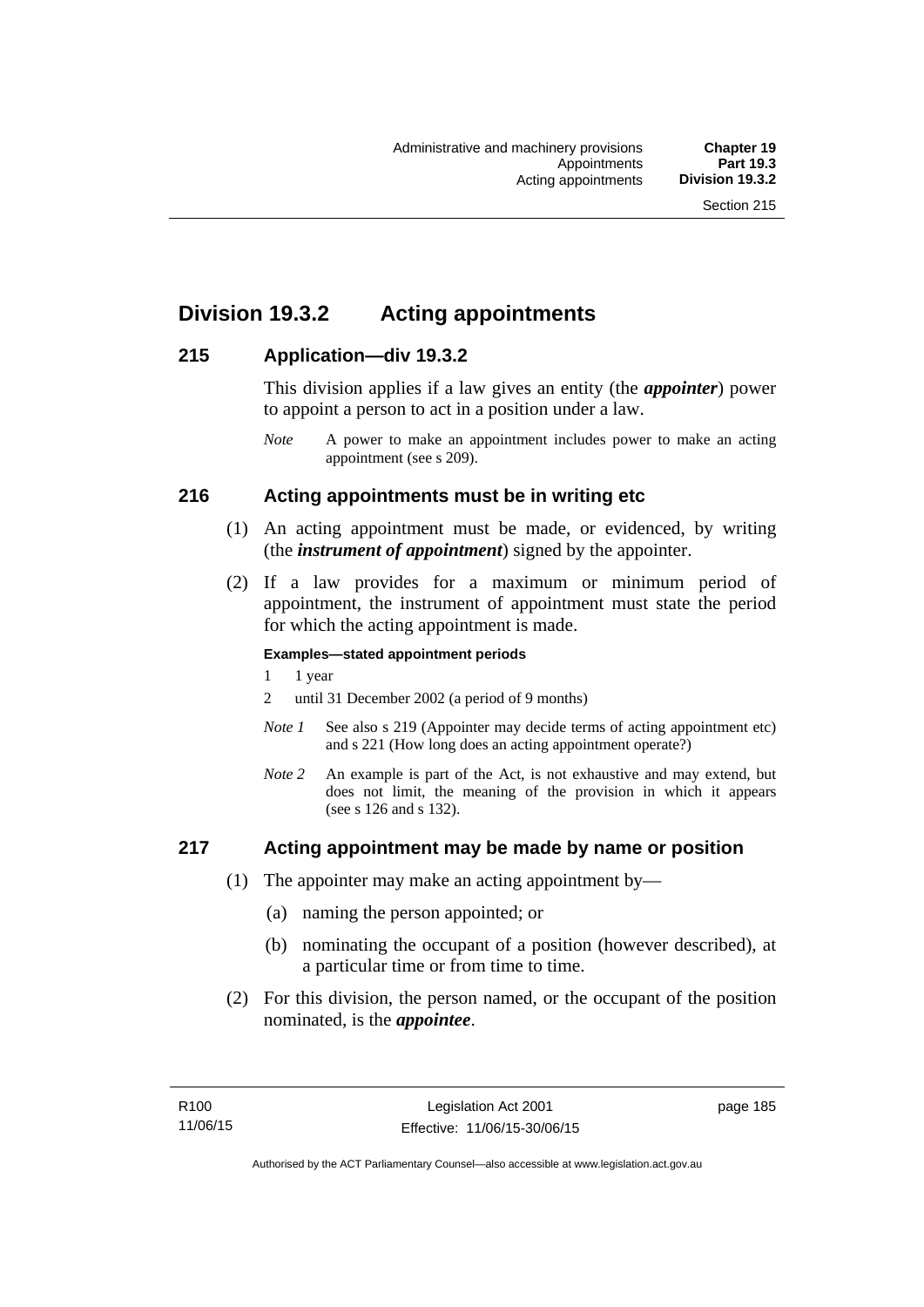Section 218

# **218 Instrument may provide when acting appointment has effect etc**

The instrument making or evidencing the acting appointment may provide that the appointment has effect only in stated circumstances or subject to stated conditions or limitations.

#### **Examples**

- 1 The instrument relating to a standing (or dormant) acting appointment for a position provides that when the substantive occupant of the position (Y) is overseas X may act in the position, but may exercise stated powers of the position only with Y's approval.
- 2 X is appointed to act in Y's position if Y is out of the ACT and a declaration of acute fire danger is published under the *ABC Act 2000*.
- *Note* An example is part of the Act, is not exhaustive and may extend, but does not limit, the meaning of the provision in which it appears (see s 126 and s 132).

# **219 Appointer may decide terms of acting appointment etc**

- (1) The appointer may—
	- (a) decide the terms of the acting appointment, including any remuneration and allowances; and
	- (b) end the appointment at any time.

#### **Example—par (b)**

A appoints  $X$  to act in a position for 10 months. Two months after  $X$  begins to act, A ends the appointment.

- *Note 1* See also s 221 (How long does an acting appointment operate?)
- *Note 2* An example is part of the Act, is not exhaustive and may extend, but does not limit, the meaning of the provision in which it appears (see s 126 and s 132).

R100 11/06/15

Authorised by the ACT Parliamentary Counsel—also accessible at www.legislation.act.gov.au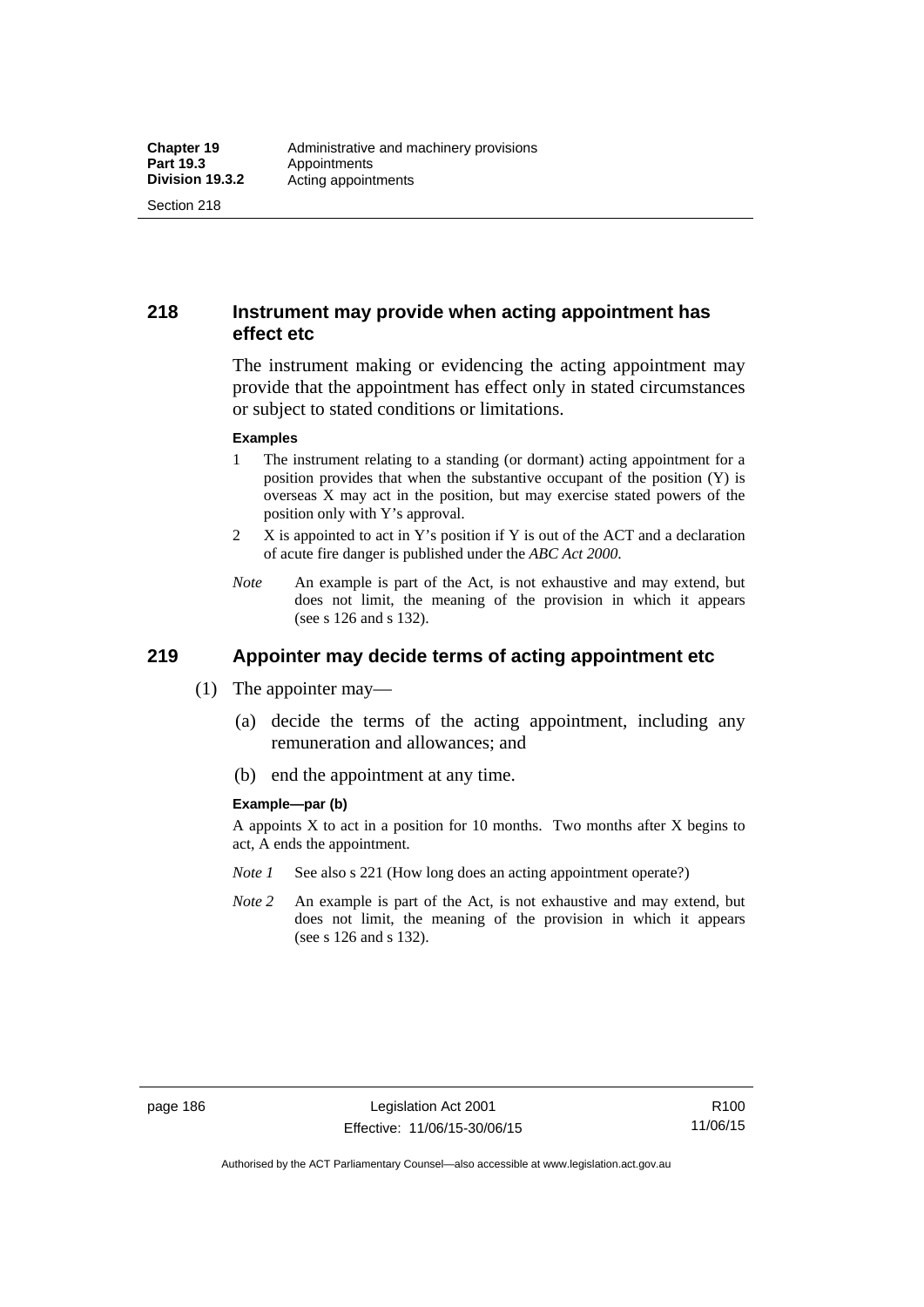(2) The power to end the acting appointment is exercisable in the same way, and subject to the same conditions, as the power to make the acting appointment.

#### **Example**

If the power to make the acting appointment is exercisable only on the recommendation of a body, the power to end the appointment is exercisable only on the recommendation of the body.

# **220 Appointee may exercise functions under acting appointment etc**

While the appointee is acting in the position—

- (a) the appointee has, subject to the instrument making or evidencing the appointment, all the functions of the occupant of the position; and
- (b) all territory laws apply in relation to the appointee as if the appointee were the occupant of the position.
- *Note Function* is defined in the dictionary, pt 1 to include authority, duty and power.

# **221 How long does an acting appointment operate?**

 (1) If the appointee acts in the position because it is vacant, the appointee may not act for more than 1 year after the position became vacant.

*Note* See also s 219 (Appointer may decide terms of acting appointment etc)

- (2) If the appointee is acting in a position that becomes vacant while the appointee is acting, the appointee may continue to act until the first of the following happens:
	- (a) the appointer ends the appointment;
	- (b) the vacancy is filled;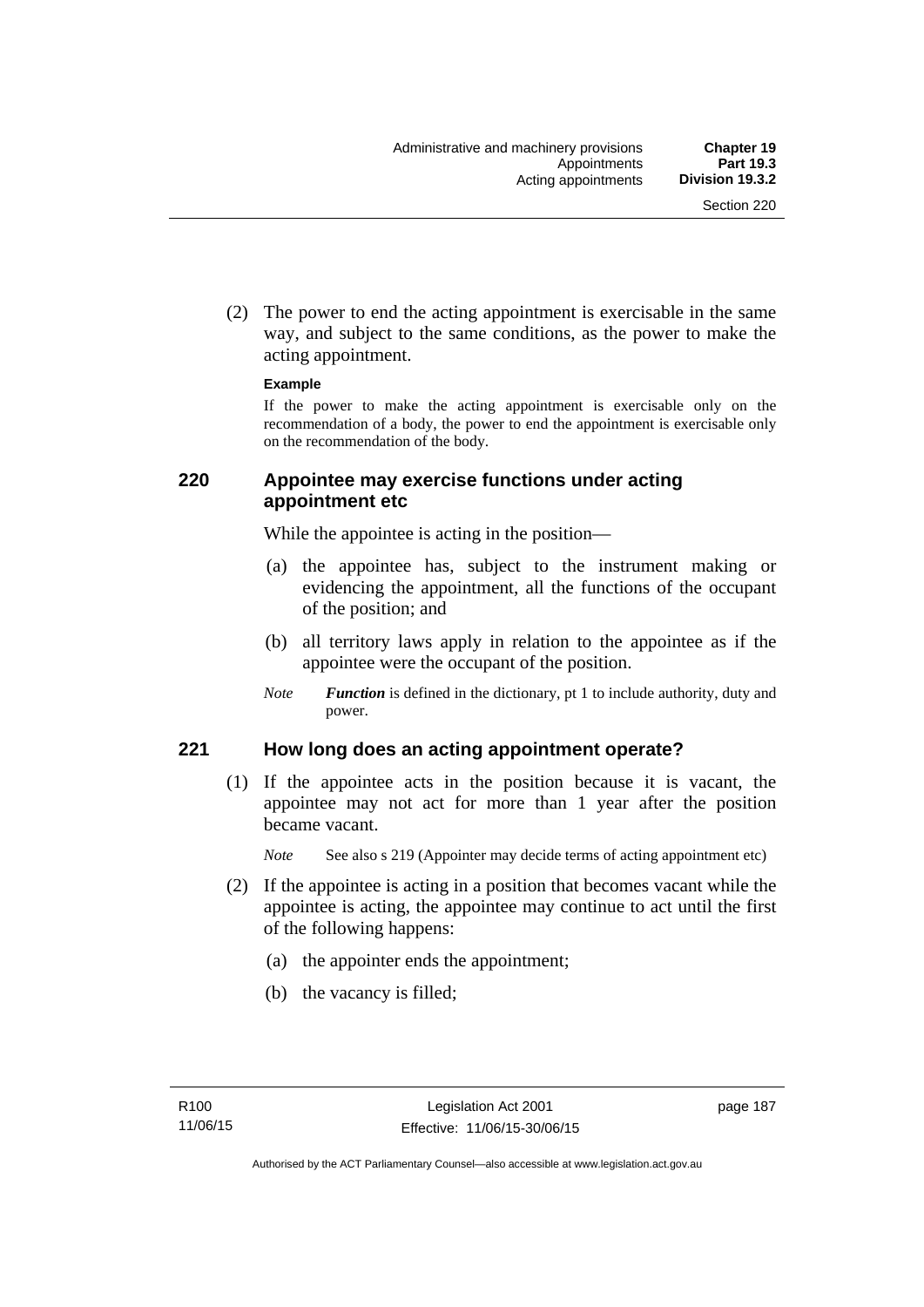Section 222

(c) 1 year after the position became vacant.

#### **Example**

A appoints  $X$  to act in Y's position for a year while Y is on secondment in another agency. Three months after X begins to act, Y is permanently transferred to the other agency. One month later,  $Z$  is appointed to the position in which  $X$  is acting. The appointment of Z brings X's acting appointment to an end.

- *Note* An example is part of the Act, is not exhaustive and may extend, but does not limit, the meaning of the provision in which it appears (see s 126 and s 132).
- (3) If the appointee acts in the position because the occupant of the position cannot exercise functions and the occupant resumes the exercise of the functions, the appointment no longer authorises the appointee to act on that occasion.
	- *Note Function* is defined in the dictionary, pt 1 to include authority, duty and power.

# **222 Resignation of acting appointment**

- (1) An acting appointment ends if the appointee resigns by signed notice of resignation given to the appointer.
- (2) However, if the appointer is the Executive, the notice of resignation may be given to a Minister.

# **223 Effect of acting appointment on substantive appointment etc**

- (1) If the appointee is the occupant of another position under a law (the *substantive position*), the appointee does not cease to occupy the substantive position only because of the appointee's appointment or because the appointee acts under the appointment.
- (2) This section does not prevent an acting appointment being made to the substantive position.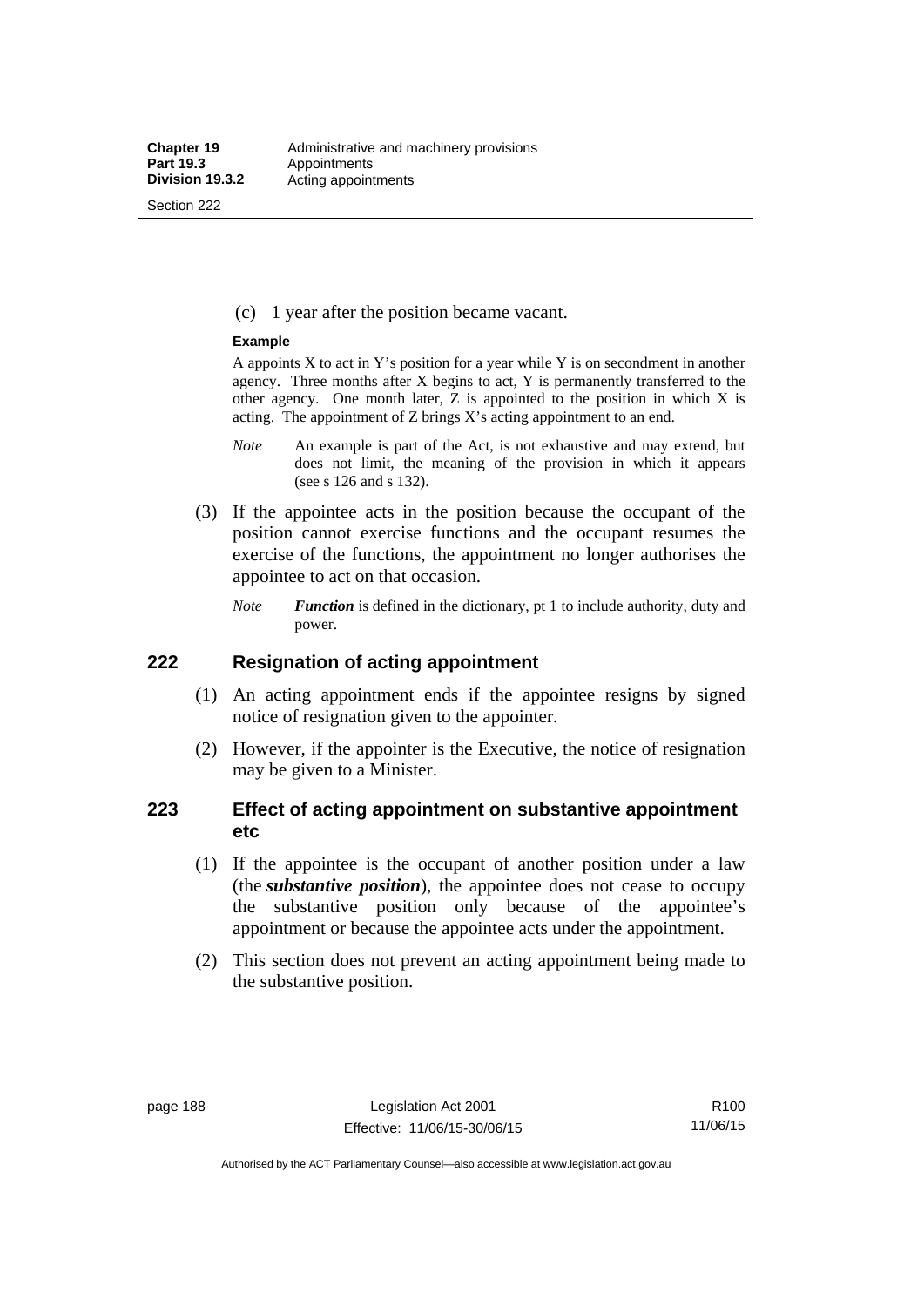# **224 Acting appointment not affected by appointer changes**

- (1) If the appointer is a body, an acting appointment made by the body does not end only because the membership of the body changes.
- (2) If the appointer is the person for the time being occupying a position, an acting appointment made by the person does not end only because the person ceases to be the occupant of the position.
- (3) This section does not limit the following sections:
	- section 199 (Functions of bodies)
	- section 200 (Functions of occupants of positions).

# **225 Acting appointment not affected by defect etc**

- (1) An acting appointment, or anything done under an acting appointment, is not invalid only because of a defect or irregularity in or in relation to the appointment.
- (2) Anything done by or in relation to the appointee while the appointee purports to act in the position is not invalid only because—
	- (a) the occasion for the appointment had not arisen or had ended; or
	- (b) the appointment had ended; or
	- (c) the occasion for the appointee to act had not arisen or had ended.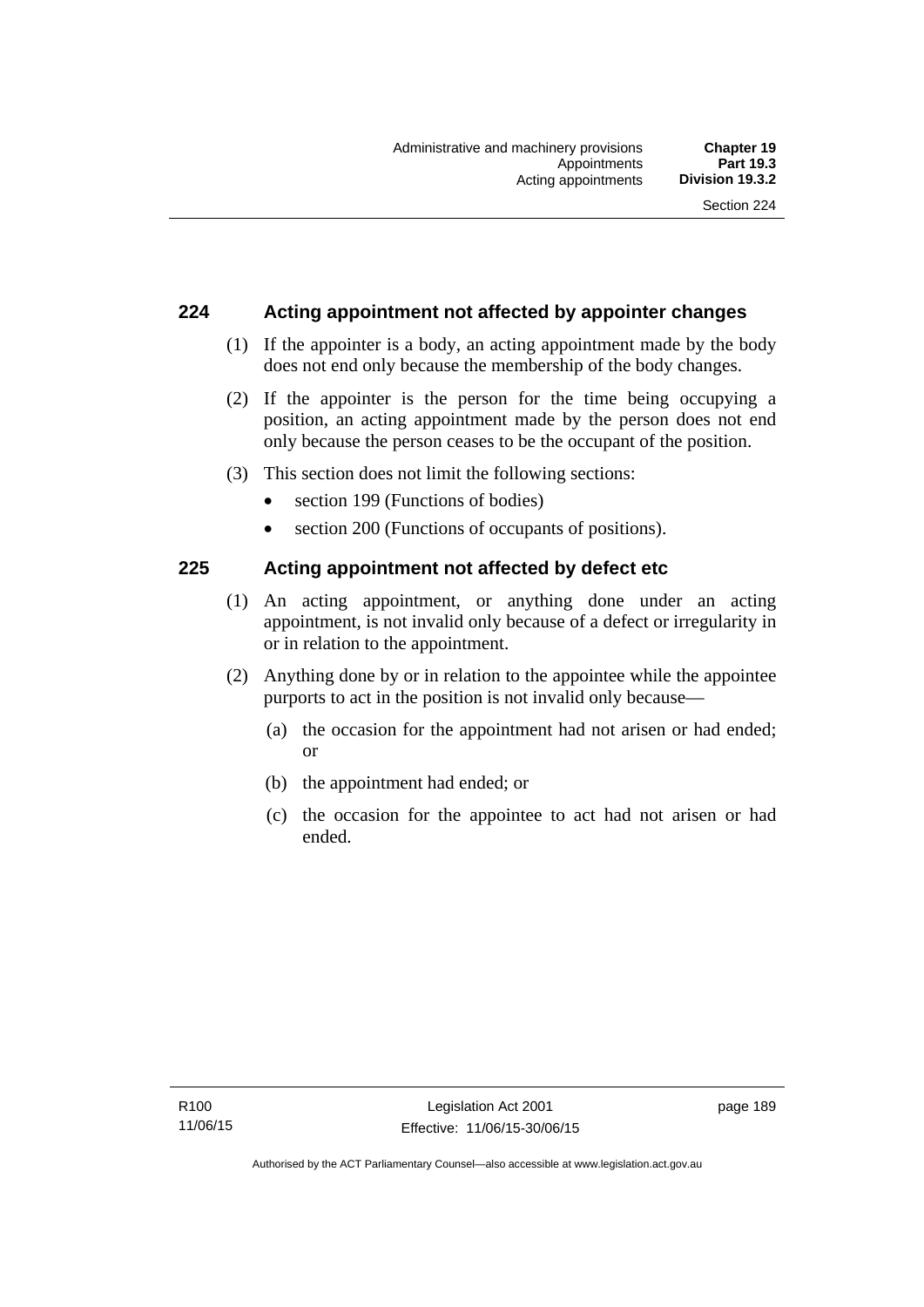Section 225A

# **Division 19.3.2A Standing acting arrangements**

# **225A Application—div 19.3.2A**

This division applies to a position if a law provides that a person acts in the position in stated circumstances.

#### **Example**

The *Hypothetical Act 2003* provides for the deputy director of the hypothetical entity to act in the position of director of the entity if the position is vacant or the director cannot for any reason exercise the functions of the position.

*Note* An example is part of the Act, is not exhaustive and may extend, but does not limit, the meaning of the provision in which it appears (see s 126 and s 132).

# **225B Person acting under standing acting arrangement may exercise functions etc**

- (1) A person acting in the position has, subject to the law providing for the acting or any other law, all the functions of the occupant of the position.
	- *Note Function* is defined in the dictionary, pt 1 to include authority, duty and power.
- (2) All territory laws apply in relation to the person as if the person were the occupant of the position.

# **Division 19.3.3 Appointments—Assembly consultation**

# **226 Meaning of** *statutory position***—div 19.3.3**

In this division:

*statutory position* means a position (including as a member of a territory authority) established under an Act.

*Note Position* includes office (see dict, pt 1, def *position*).

page 190 Legislation Act 2001 Effective: 11/06/15-30/06/15

R100 11/06/15

Authorised by the ACT Parliamentary Counsel—also accessible at www.legislation.act.gov.au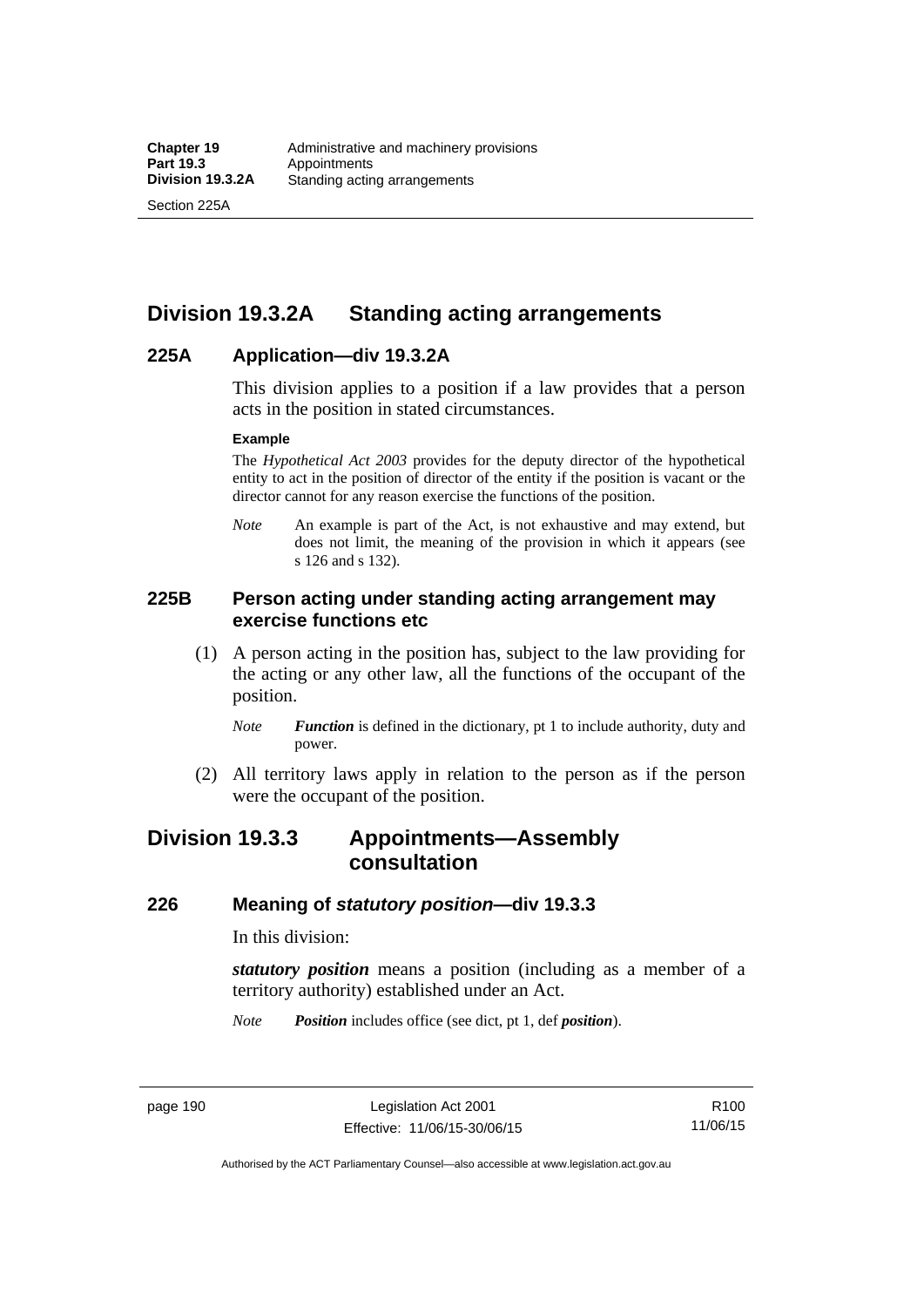# **227 Application—div 19.3.3**

- (1) This division applies if a Minister has the power under an Act to appoint a person to a statutory position.
- (2) However, this division does not apply to an appointment of—
	- (a) a public servant to a statutory position (whether or not the Act under which the appointment is made requires that the appointee be a public servant); or
	- (b) a person to, or to act in, a statutory position for not longer than 6 months, unless the appointment is of the person to, or to act in, the position for a 2nd or subsequent consecutive period; or
	- (c) a person to a statutory position if the only function of the position is to advise the Minister.

#### **228 Consultation with appropriate Assembly committee**

- (1) Before making an appointment to a statutory position, a Minister must consult—
	- (a) a standing committee of the Legislative Assembly nominated by the Speaker for the purpose; or
	- (b) if no nomination under paragraph (a) is in force—the standing committee of the Legislative Assembly responsible for the scrutiny of public accounts.
- (2) The committee may make a recommendation to the Minister about the proposed appointment.
- (3) The Minister must not make the appointment until the Minister has received a recommendation or 30 days have passed since the consultation took place, whichever happens first.
- (4) In making the appointment, the Minister must have regard to any recommendation received.

page 191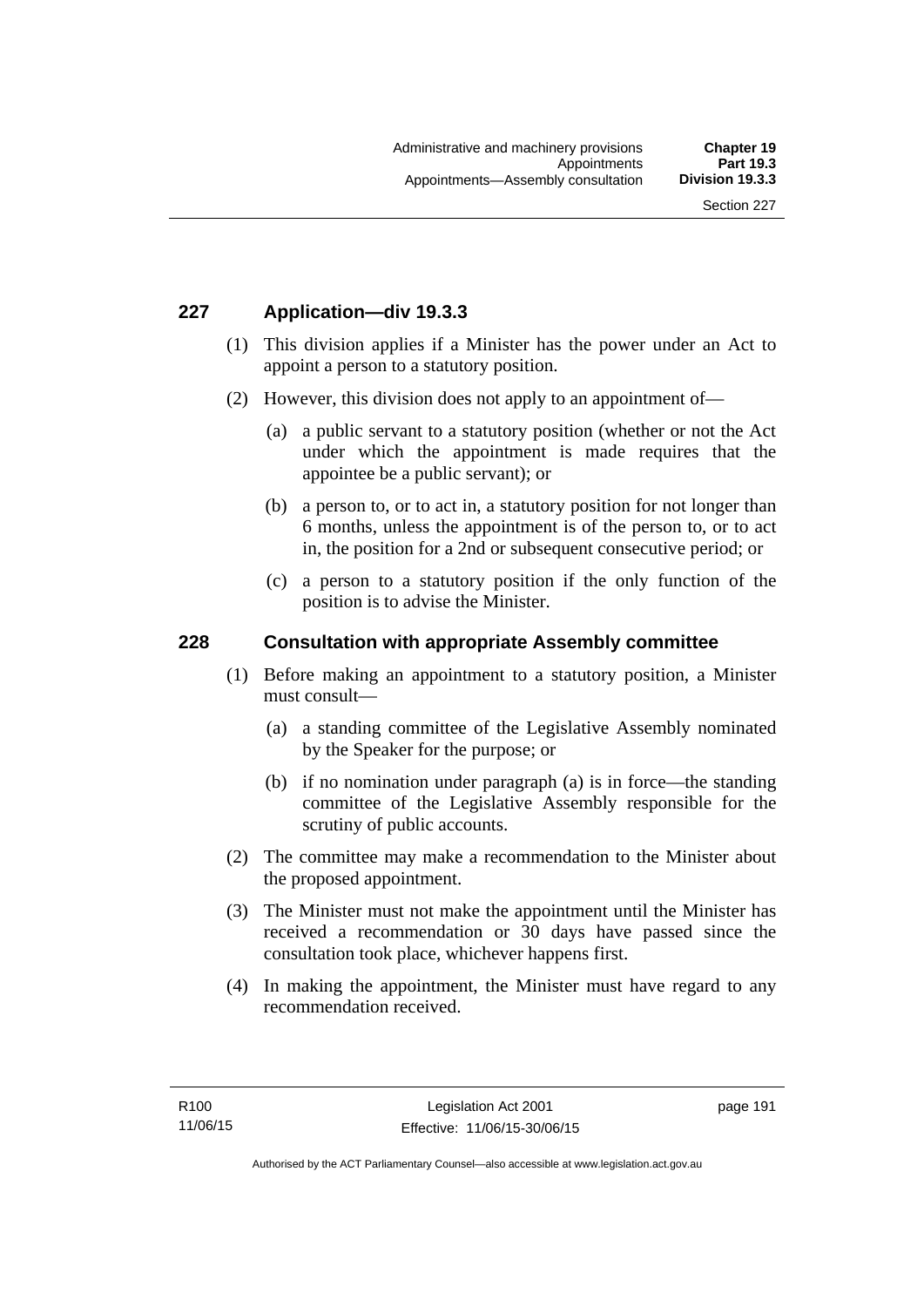Section 229

# **229 Appointment is disallowable instrument**

The instrument making, or evidencing, an appointment to which this division applies is a disallowable instrument.

*Note* A disallowable instrument must be notified and presented to the Legislative Assembly (see ch 7 (Presentation, amendment and disallowance of subordinate laws and disallowable instruments)).

page 192 Legislation Act 2001 Effective: 11/06/15-30/06/15

R100 11/06/15

Authorised by the ACT Parliamentary Counsel—also accessible at www.legislation.act.gov.au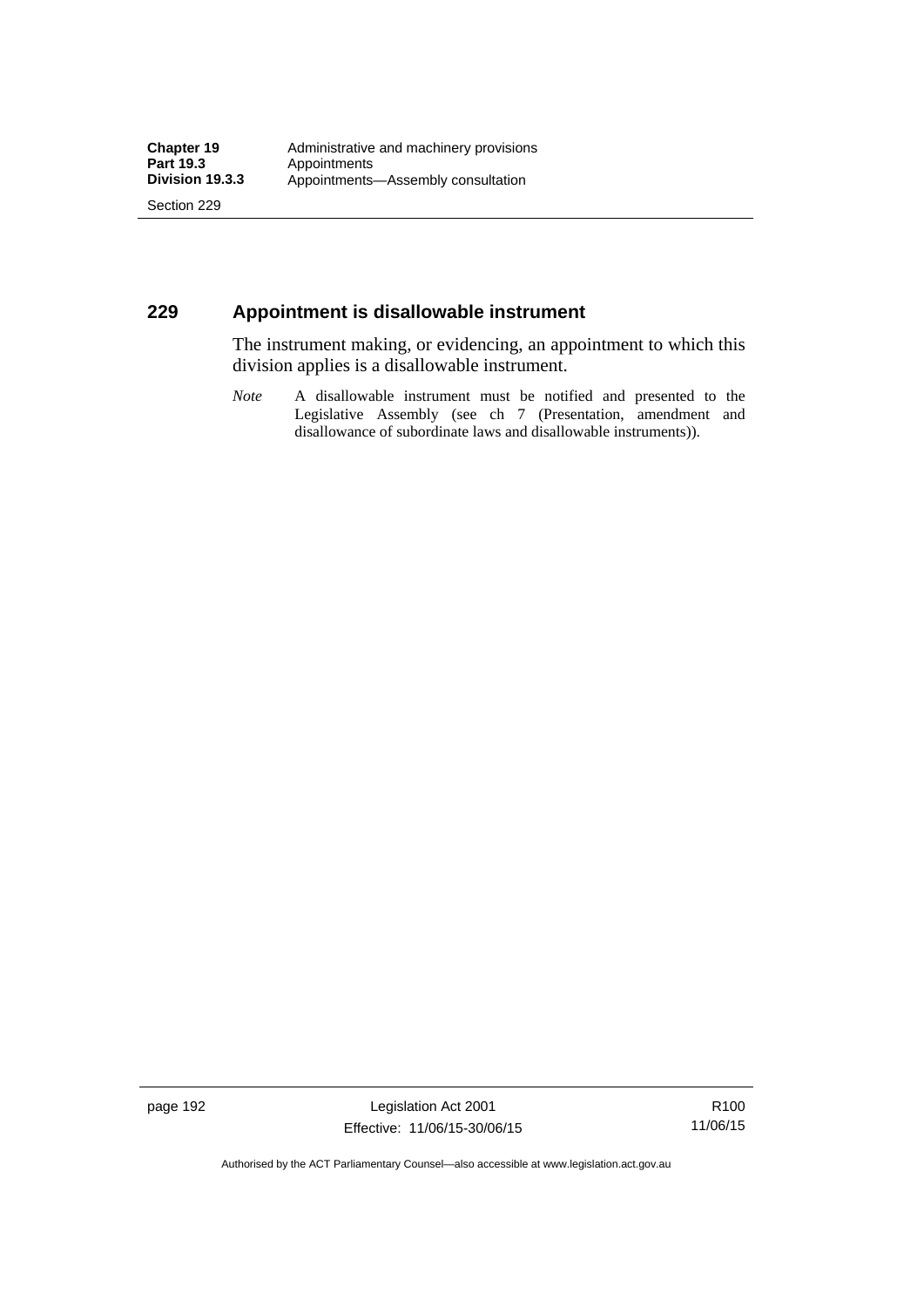# **Part 19.4 Delegations**

# **230 Application—pt 19.4 generally**

This part applies if a law authorises or requires an entity (the *appointer*) to delegate (or subdelegate) a function.

*Note Function* is defined in the dictionary, pt 1 to include authority, duty and power.

# **231 Application—pt 19.4 to subdelegations**

- (1) This part applies to the subdelegation of a function in the same way as it applies to the delegation of the function.
- (2) However, if the appointer delegates a function to a delegate, the delegate may not subdelegate the function.
- (3) Subsection (2) is a determinative provision.

#### **Examples**

- 1 The *ABC Act 2003* provides that an appointer (X) may delegate X's functions to Y. The Act is silent on the subdelegation of the functions. Y may not subdelegate X's functions to Z.
- 2 The *ABC Act 2003* provides that an appointer (X) may delegate X's functions to Y, with authority for Y to subdelegate the functions. Because the Act authorises subdelegation, it expressly displaces this Act, section 231 (2) (see s 6). Y can therefore subdelegate  $\overline{X}$ 's functions to Z (compare s 236, which deals with the subdelegation of a power to delegate)*.*
- *Note 1* See s 5 for the meaning of determinative provisions, and s 6 for their displacement.
- *Note 2* An example is part of the Act, is not exhaustive and may extend, but does not limit, the meaning of the provision in which it appears (see s 126 and s 132).

# **232 Delegation must be in writing etc**

A delegation must be made, or evidenced, by writing signed by the appointer.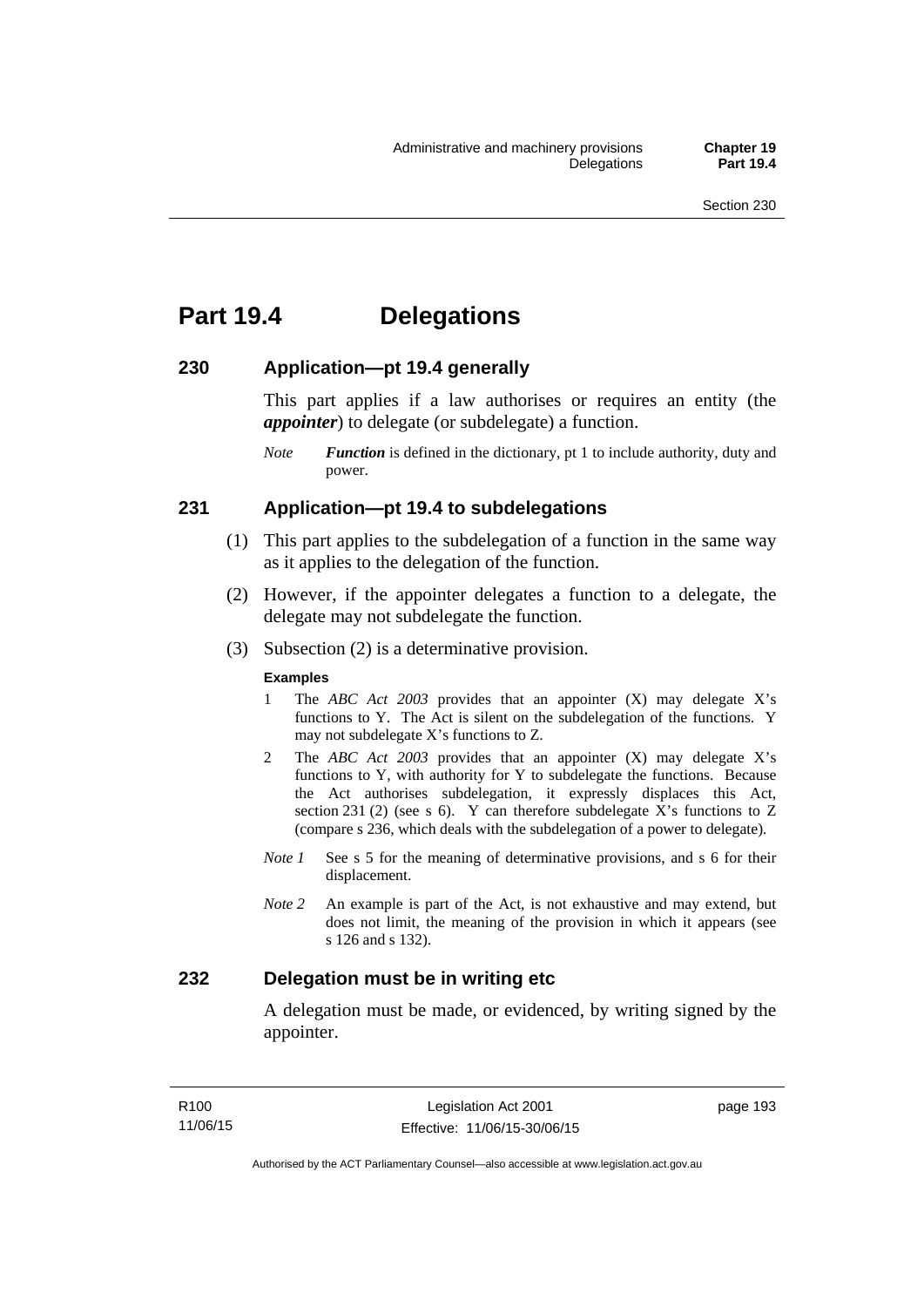### **233 Delegation may be made by name or position**

- (1) The appointer may delegate by—
	- (a) naming the person to whom the delegation is made; or
	- (b) nominating the occupant of a position (however described), at a particular time or from time to time.
- (2) For this part, the person named, or the occupant of the position nominated, is the *delegate*.

# **234 Instrument may provide when delegation has effect etc**

The instrument making or evidencing a delegation may provide—

- (a) that the delegation has effect only in stated circumstances or subject to stated conditions, limitations or directions; or
- (b) that all of a function, or a stated part of the function, is delegated.

#### **Examples**

- 1 The delegation provides that, when the appointer (Y) is outside Australia, the delegate (X) may exercise her functions except that stated functions may only be exercised with Y's approval.
- 2 The delegation provides that X may enter into a contract for the purchase of property of not more than \$50 000 in value.
- 3 The delegation provides that X may grant licences under a stated Act but that, in considering applications, X must take account of the policy of the agency (authorised by the Act) that there should not be more than 100 licences current at any time.
- *Note* An example is part of the Act, is not exhaustive and may extend, but does not limit, the meaning of the provision in which it appears (see s 126 and s 132).

# **235 Delegation may be made to 2 or more delegates**

The appointer may delegate the appointer's function, or any part of the function, to 2 or more delegates.

page 194 Legislation Act 2001 Effective: 11/06/15-30/06/15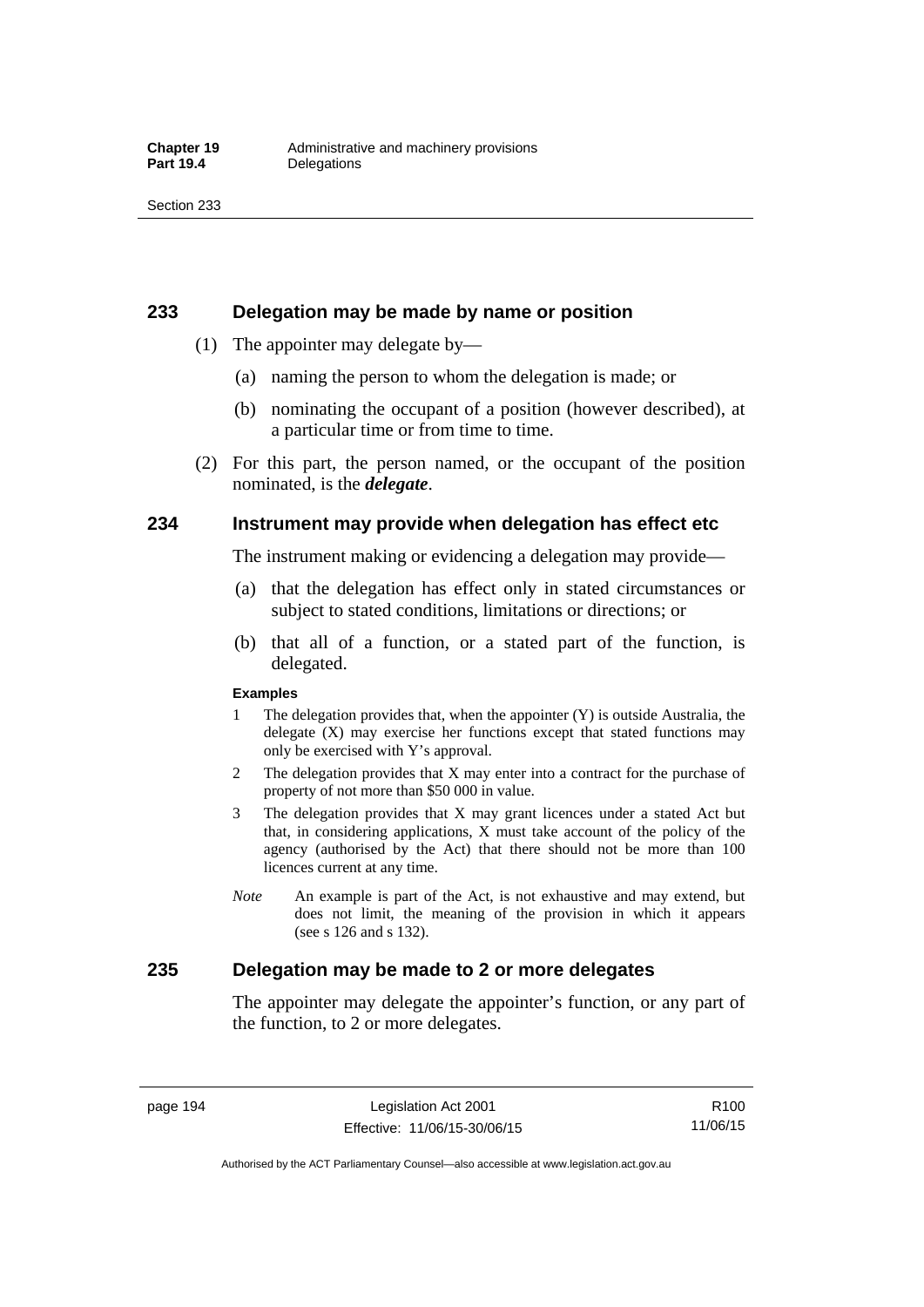# **236 Power to delegate may not be delegated**

- (1) The appointer may not delegate the appointer's power to delegate.
- (2) Subsection (1) is a determinative provision.
	- *Note* See s 5 for the meaning of determinative provisions, and s 6 for their displacement.

#### **Examples**

- 1 The *ABC Act 2003* provides that an appointer (X) may delegate X's functions to Y. The Act is silent on X's power to delegate the power to delegate. X may not delegate X's power to delegate to Y.
- 2 The *ABC Act 2003* provides that an appointer (X) may delegate X's functions to Y, with authority for X to delegate X's power to delegate. Because the Act authorises the delegation of the power to delegate, it expressly displaces this Act, s 236 (1) (see s 6). X can therefore delegate X's power to delegate to Y (compare s 231, which deals with the subdelegation of a delegated function).
- *Note* An example is part of the Act, is not exhaustive and may extend, but does not limit, the meaning of the provision in which it appears (see s 126 and s 132).

### **237 Delegation may be amended or revoked**

- (1) The appointer may amend a delegation or revoke it completely or partly.
- (2) The power to amend or revoke a delegation is exercisable in the same way, and subject to the same conditions, as the power to delegate.

#### **Example**

If the power to delegate is exercisable only with the Minister's approval, the power to revoke the delegation is exercisable only with the Minister's approval.

*Note* An example is part of the Act, is not exhaustive and may extend, but does not limit, the meaning of the provision in which it appears (see s 126 and s 132).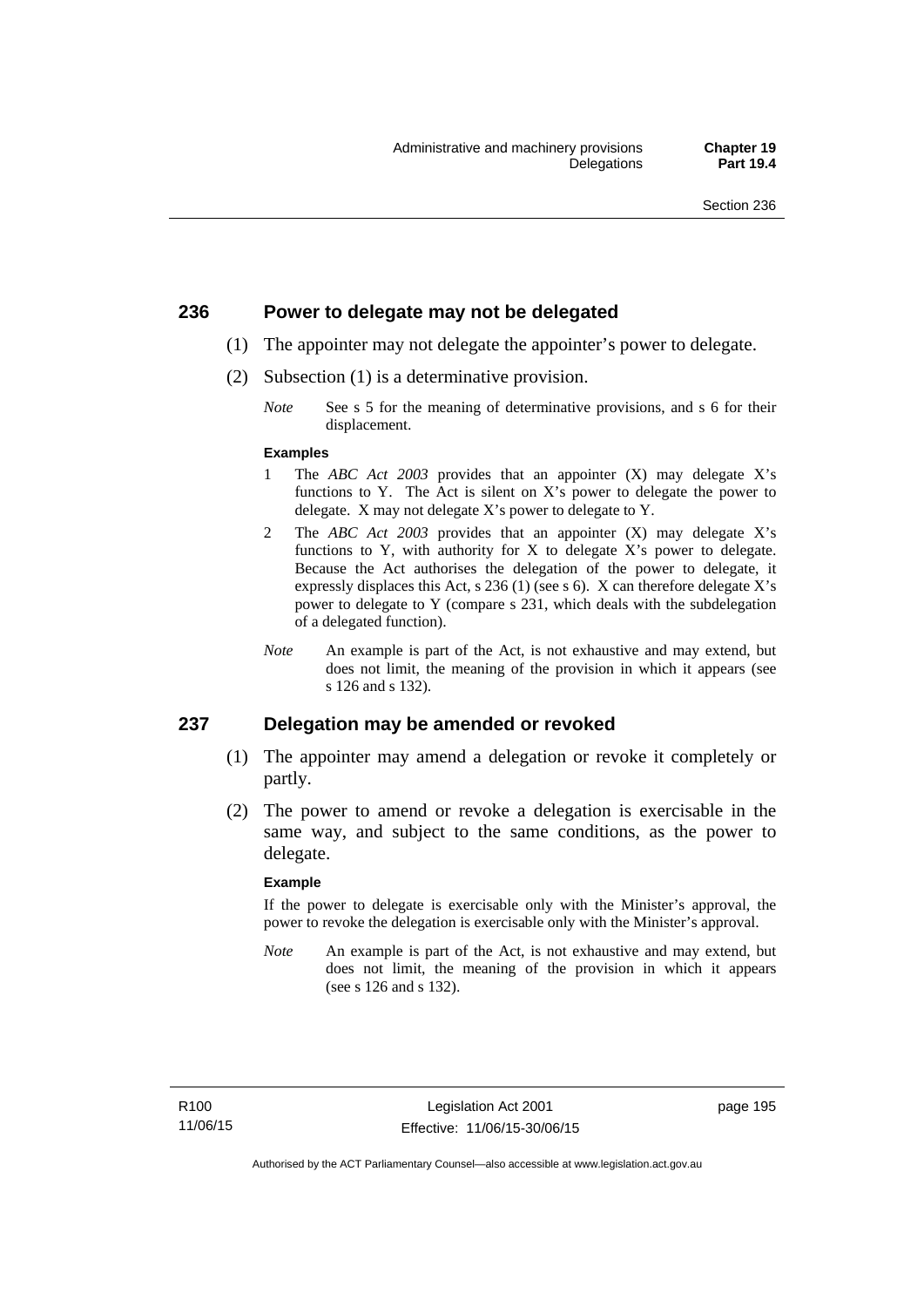# **238 Appointer responsible for delegated function**

The delegation of a function, or a part of a function, does not relieve the appointer of the appointer's obligation to ensure that the function is properly exercised.

# **239 Exercise of delegation by delegate**

- (1) A delegate must exercise the delegation subject to any conditions, limitations or directions in the instrument making or evidencing the delegation.
- (2) All territory laws apply to the delegate in the exercise of the delegation as if the delegate were the appointer.
- (3) Without limiting subsection (2), if the exercise of a function by the appointer is dependent on the appointer's state of mind and the function is delegated, the function may be exercised by the delegate on the delegate's state of mind.
- (4) Anything done by or in relation to the delegate in the exercise of the delegation is taken to have been done by or in relation to the appointer.
	- *Note 1* Section 94 provides that a delegation under a law that is in force immediately before an amendment of the law continues to have effect as if made under the amended law.
	- *Note 2* Section 196 gives a delegate the powers necessary or convenient to exercise a delegated function.
- (5) In this section:

*state of mind* includes knowledge, intention, opinion, belief or purpose.

# **240 Appointer may exercise delegated function**

A function that has been delegated may, despite the delegation, be exercised by the appointer.

page 196 Legislation Act 2001 Effective: 11/06/15-30/06/15

Authorised by the ACT Parliamentary Counsel—also accessible at www.legislation.act.gov.au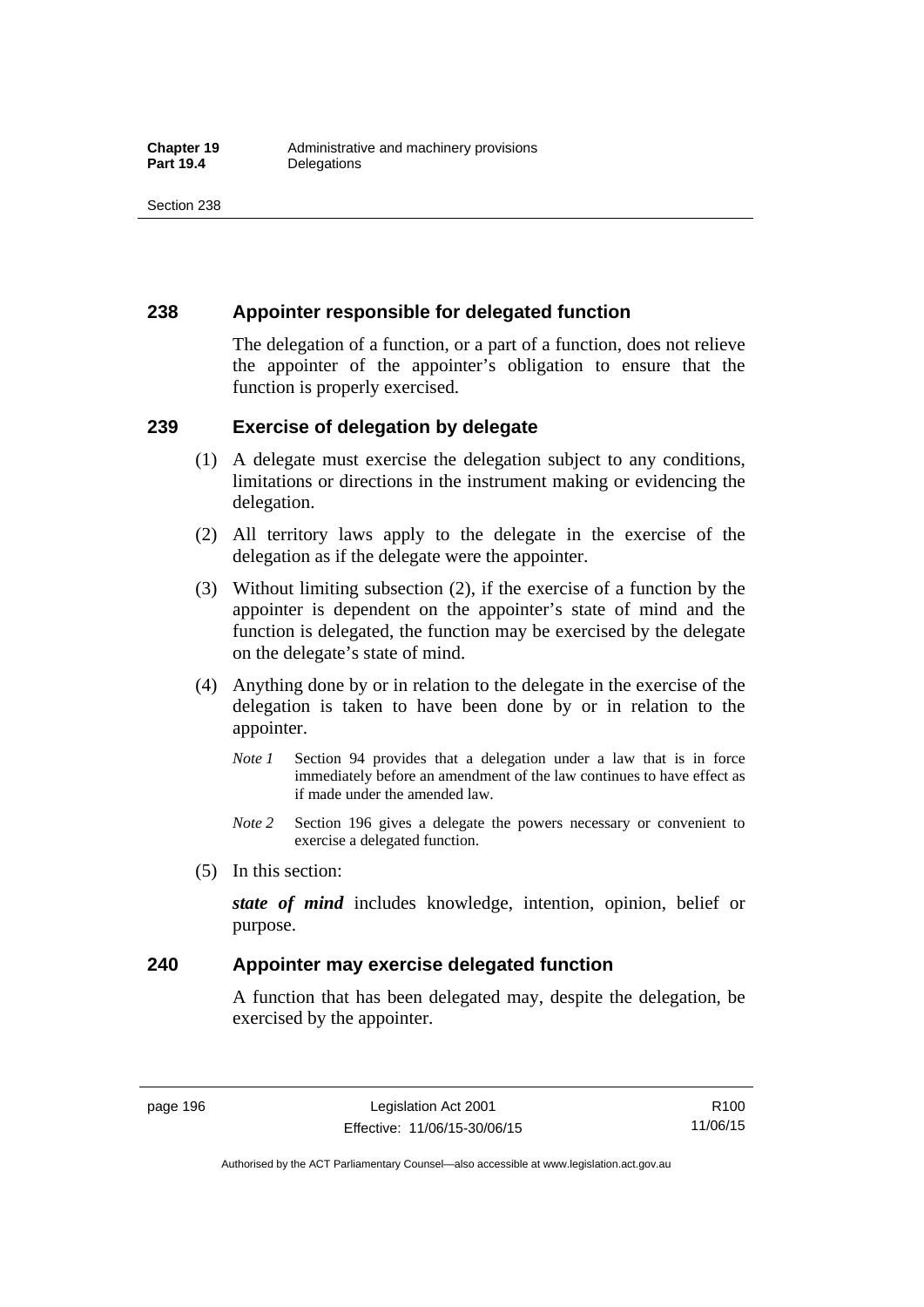# **241 Delegation not affected by appointer changes**

- (1) If the appointer is a body, a delegation made by the body does not end only because the membership of the body changes.
- (2) If the appointer is the person for the time being occupying a position, a delegation made by the person does not end only because the person ceases to be the occupant of the position.
- (3) This section does not limit the following sections:
	- section 199 (Functions of bodies)
	- section 200 (Functions of occupants of positions).

# **242 Delegation not affected by defect etc**

- (1) A delegation, or anything done under a delegation, is not invalid only because of a defect or irregularity in or in relation to the delegation.
- (2) Anything done by or in relation to the delegate while the delegate purports to exercise the delegation is not invalid only because—
	- (a) the delegation had been amended or revoked; or
	- (b) the occasion for the delegate to exercise the delegation had not arisen or had ended.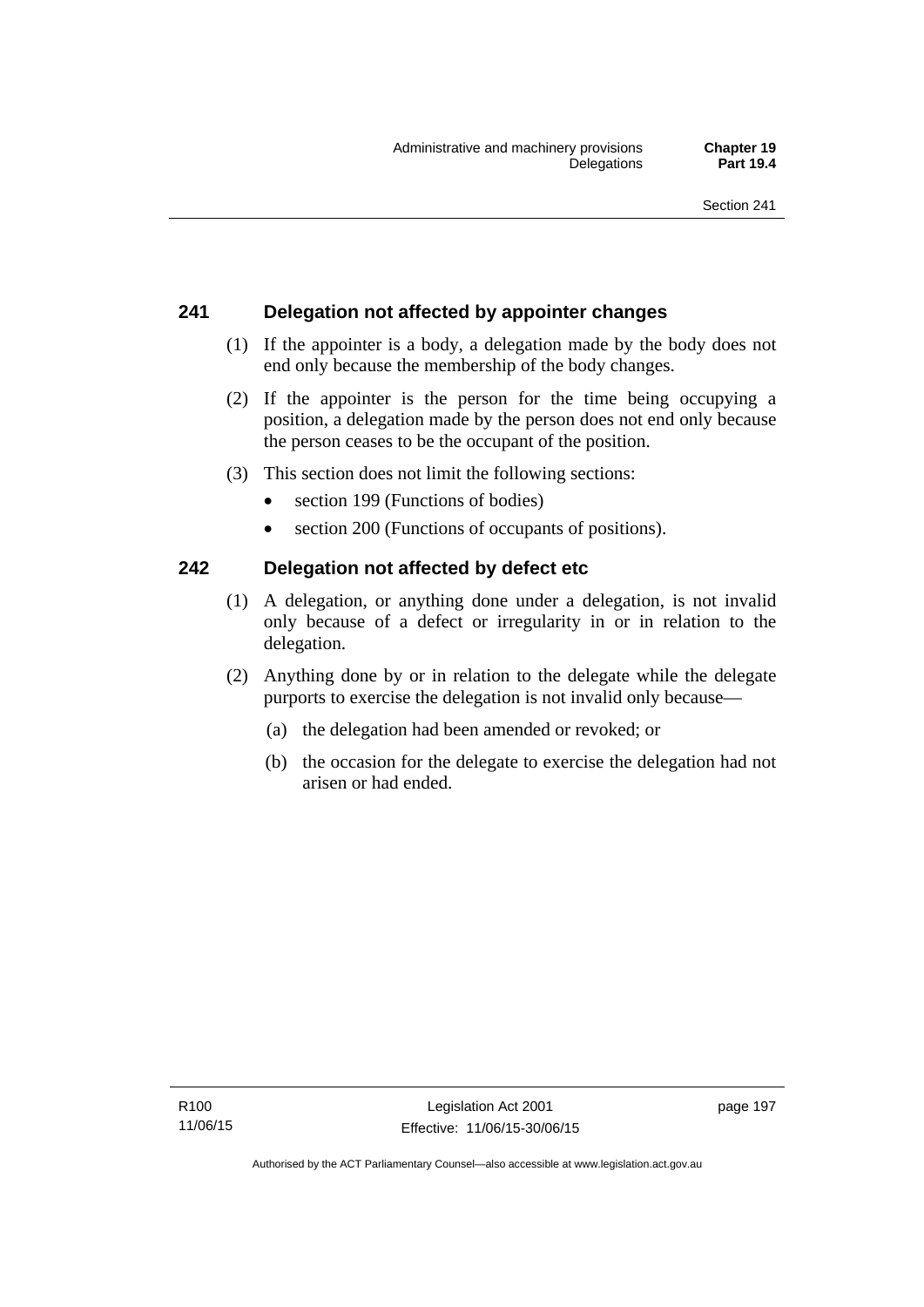Section 245

# **Part 19.5 Service of documents**

# **245 Application—pt 19.5**

This part applies to a document that is authorised or required under a law to be served (whether the word 'serve', 'give', 'notify', 'send' or 'tell' or any other word is used).

# **246 Definitions—pt 19.5**

In this part:

*administrator*, of a law, means the entity administering or responsible for the law.

*agency* means—

- (a) an administrative unit; or
- (b) a statutory office-holder; or
- (c) any other entity established for a public purpose under a law;

and includes a member of, or a member of the staff of, the agency.

*business address*, of an individual, corporation or agency in relation to anything done or to be done under a law, includes the latest business address, or address for service of notices (however described), of the individual, corporation or agency (if any) recorded in a register or other records kept by the administrator of the law.

*corporation* does not include an agency.

*document* includes a notice, an article that may be sent by post or anything else.

*email address*, of an individual, corporation or agency in relation to anything done or to be done under a law, includes the latest email address of the individual, corporation or agency (if any) recorded in a register or other records kept by the administrator of the law.

page 198 Legislation Act 2001 Effective: 11/06/15-30/06/15

Authorised by the ACT Parliamentary Counsel—also accessible at www.legislation.act.gov.au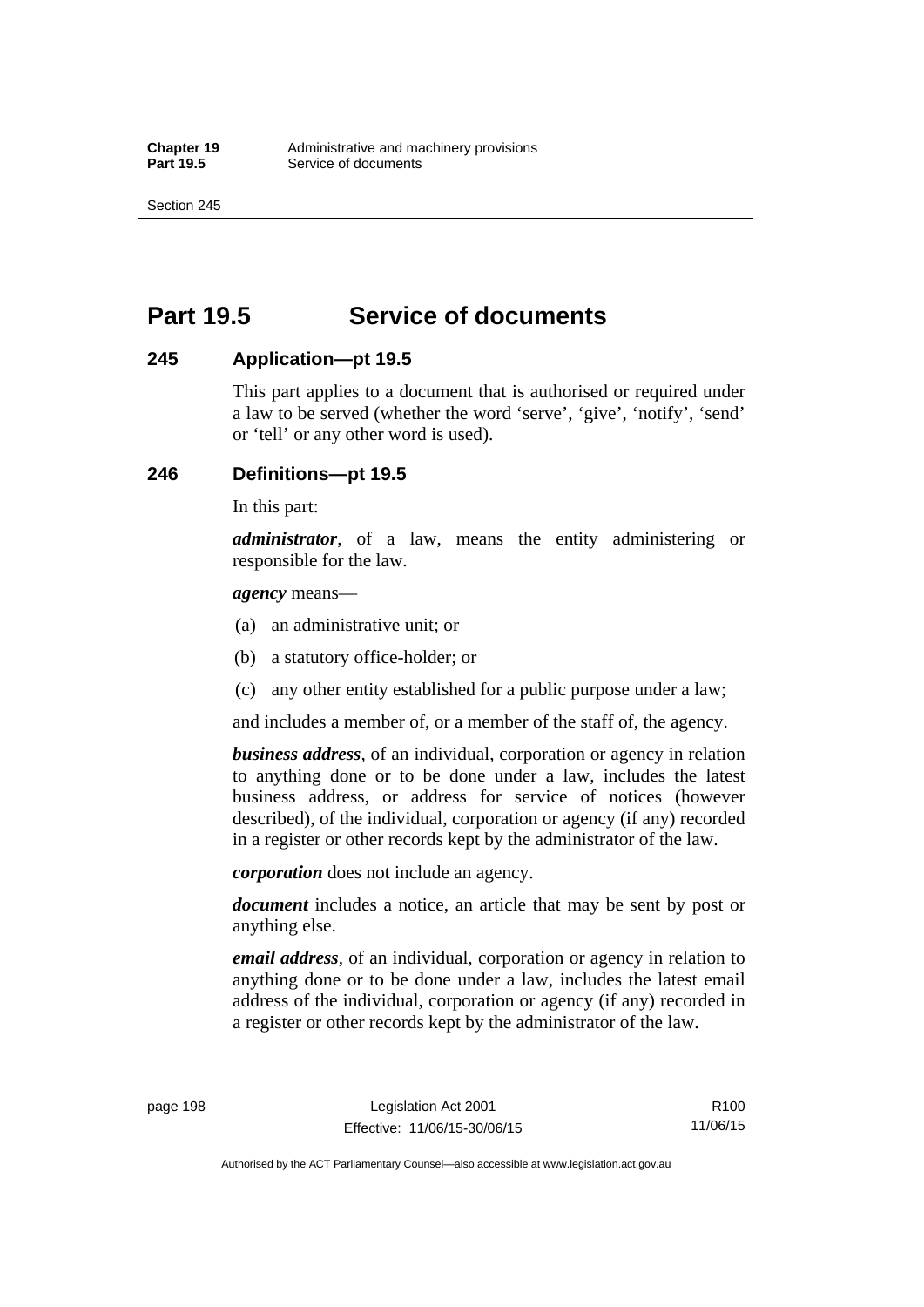## *executive officer* means—

- (a) for a corporation—a person (however described and whether or not the person is a director of the corporation) who is concerned with, or takes part in, the corporation's management; or
- (b) for an agency that is an administrative unit—the director-general of the administrative unit; or
- (c) for an agency that is a statutory office-holder—the occupant of the position; or
- (d) for an agency constituted by 2 or more people—the person who is entitled, because of the position occupied by the person, to preside at any meeting of the agency at which the person is present; or
- (e) for any other agency—the chief executive officer (however described) of the agency; or
- (f) for any agency—a person (however described) who is concerned with, or takes part in, the agency's management.

*fax number*, of an individual, corporation or agency in relation to anything done or to be done under a law, includes the latest fax number of the individual, corporation or agency (if any) recorded in a register or other records kept by the administrator of the law.

*home address*, of an individual in relation to anything done or to be done under a law, includes the latest home address, or address for service of notices (however described), of the person (if any) recorded in a register or other records kept by the administrator of the law.

*responsible*, for a law, means allocated responsibility for the law under the *[Public Sector Management Act 1994](http://www.legislation.act.gov.au/a/1994-37)*, section 14 (1) (b) (Ministerial responsibility and functions of administrative units).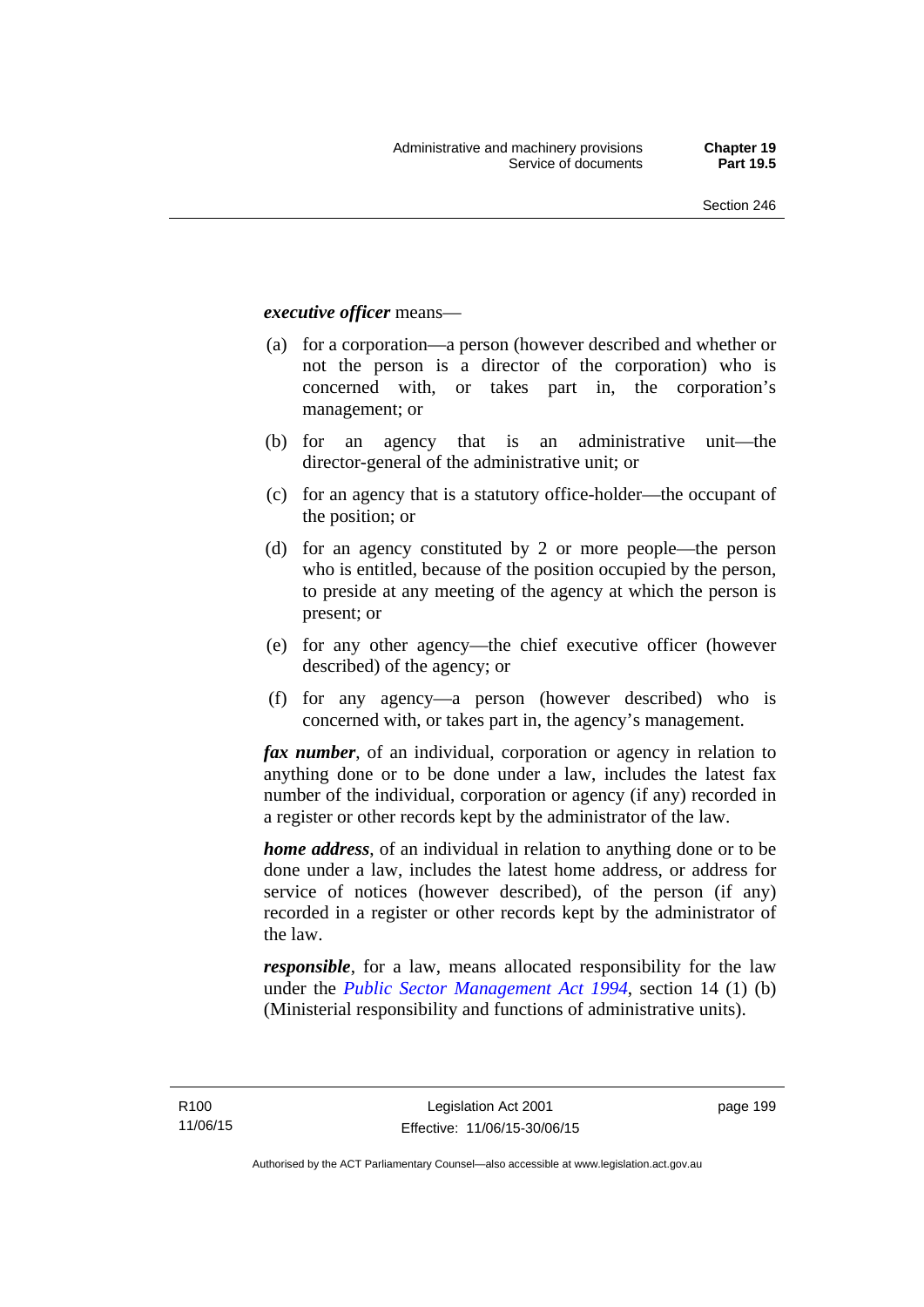# **247 Service of documents on individuals**

- (1) A document may be served on an individual—
	- (a) by giving it to the individual; or
	- (b) by sending it by prepaid post, addressed to the individual, to a home or business address of the individual; or
	- (c) by faxing it to a fax number of the individual; or
	- (d) by emailing it to an email address of the individual; or
	- (e) by leaving it, addressed to the individual, at a home or business address of the individual with someone who appears to be at least 16 years old and to live or be employed at the address.
	- *Note* See s 251 for service of documents under other laws.
- (2) This section applies to service of a document outside the ACT in the same way as it applies to service of the document in the ACT.

# **248 Service of documents on corporations**

- (1) A document may be served on a corporation—
	- (a) by giving it to an executive officer of the corporation; or
	- (b) by sending it by prepaid post, addressed to the corporation (or an executive officer of the corporation), to the address of any of its registered offices or any other business address of the corporation; or
	- (c) by faxing it to a fax number of the corporation; or
	- (d) by emailing it to an email address of the corporation; or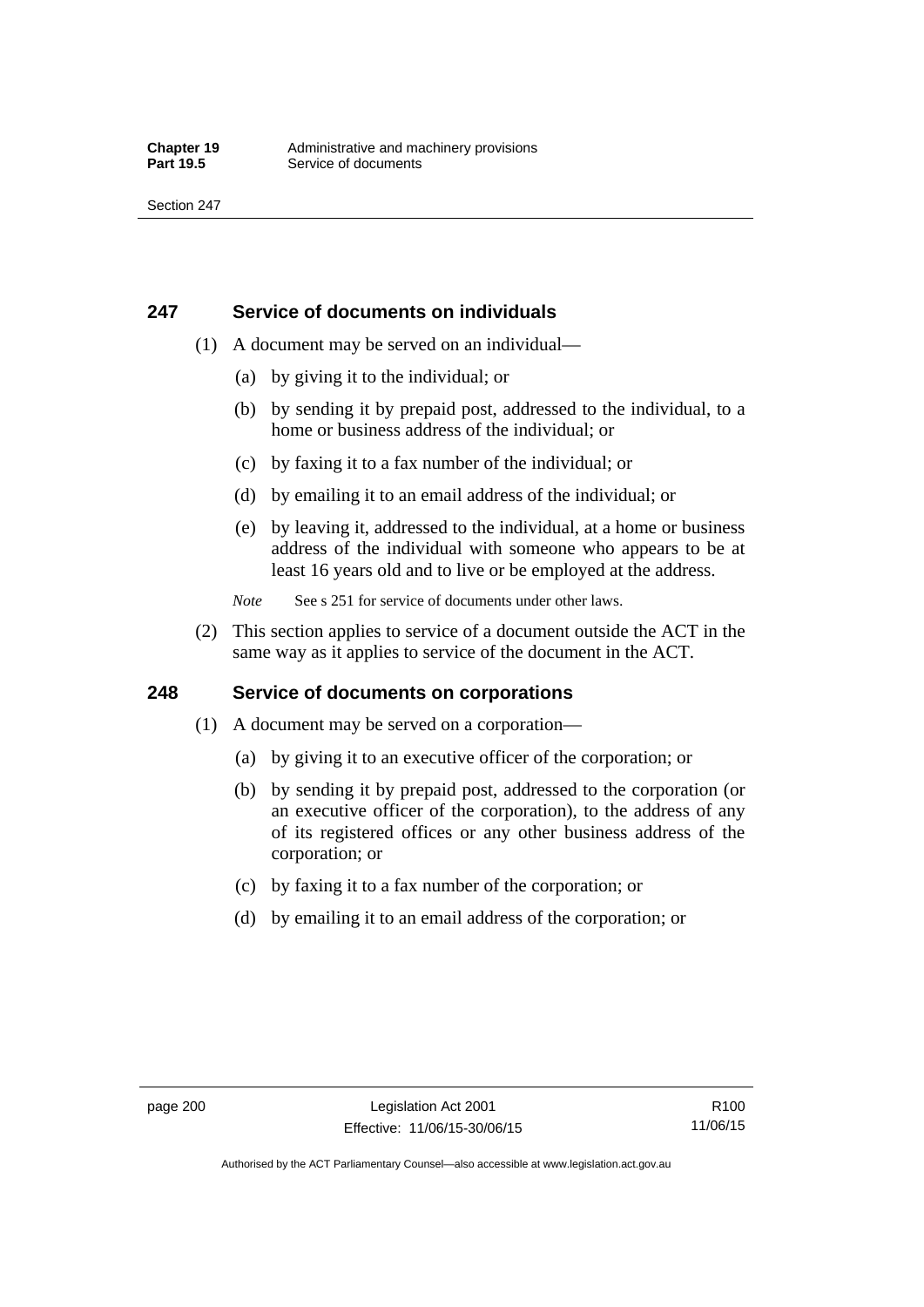(e) by leaving it, addressed to the corporation (or an executive officer of the corporation), at the address of any of the corporation's registered offices, or any other business address of the corporation, with someone who appears to be at least 16 years old and to be employed at the address.

*Note* See s 251 for service of documents under other laws.

 (2) This section applies to service of a document outside the ACT in the same way as it applies to service of the document in the ACT.

### **249 Service of documents on agencies**

A document may be served on an agency—

- (a) by giving it to an executive officer of the agency; or
- (b) by sending it by prepaid post, addressed to the agency (or an executive officer of the agency), to the address of any office of the agency or any other business address of the agency; or
- (c) by faxing it to a fax number of the agency; or
- (d) by emailing it to an email address of the agency; or
- (e) by leaving it, addressed to the agency (or an executive officer of the agency), at the address of any of the agency's offices or any other business address of the agency with someone who appears to be employed at the agency.
- *Note* See s 251 for service of documents under other laws.

#### **250 When document taken to be served**

 (1) A document served by post under this part is taken to be served when the document would have been delivered in the ordinary course of post.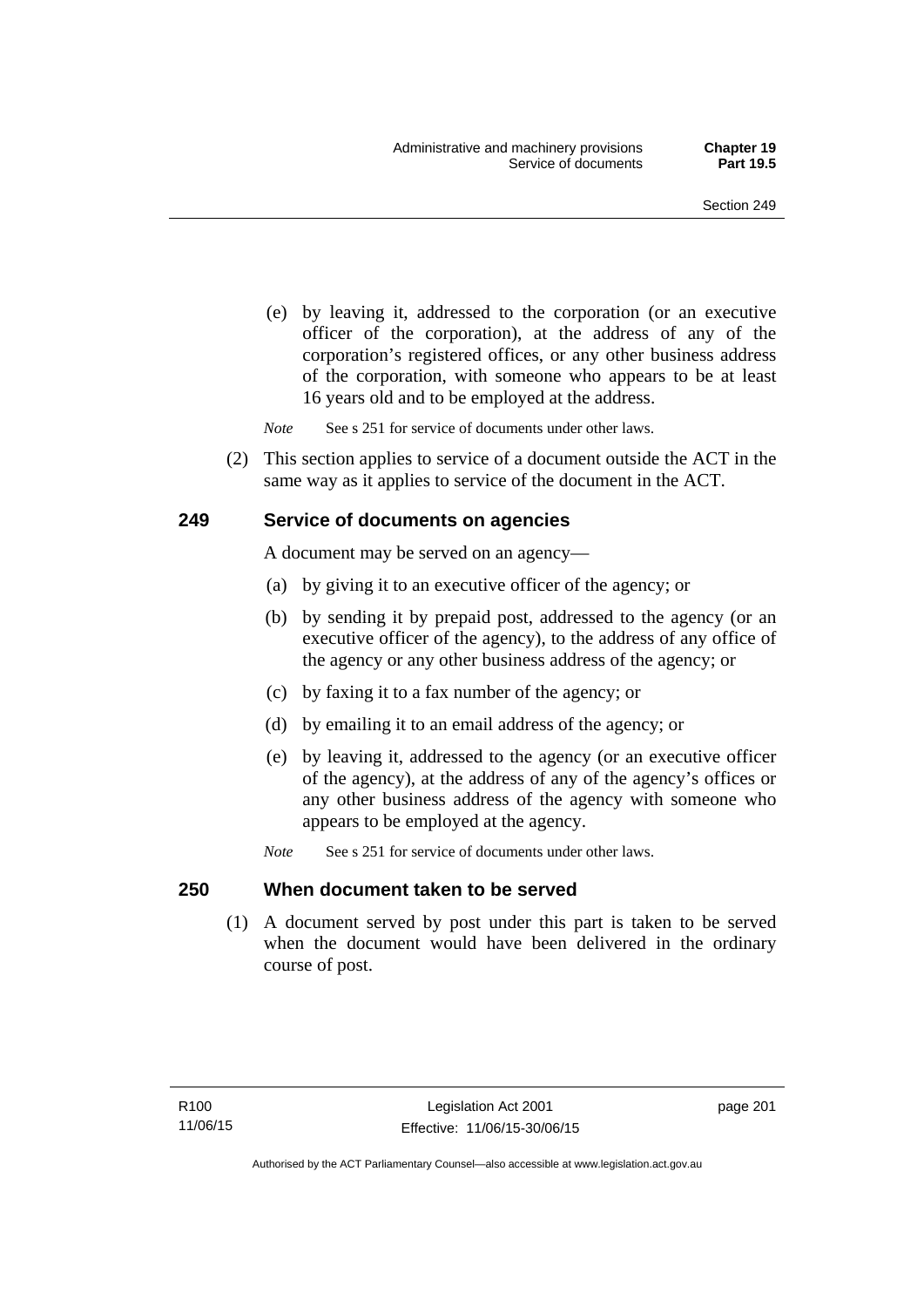Section 250

- (2) However, subsection (1) does not affect the operation of the *[Evidence Act 2011](http://www.legislation.act.gov.au/a/2011-12)*, section 160 (Postal articles).
	- *Note* The *[Evidence Act 2011](http://www.legislation.act.gov.au/a/2011-12)*, s 160 provides a rebuttable presumption that a postal article sent by prepaid post addressed to a person at an address in Australia or an external territory was received on the 4th working day after posting.
- (3) If the sender has no reason to suspect that a document served by fax or email under this part was not received by the recipient when sent, the document is presumed to be served when sent unless evidence sufficient to raise doubt about the presumption is given.
- (4) For subsection (3), the sender has reason to suspect that a document served by fax or email under this part was not received by the recipient when sent only if, on the day the document was sent or on the next working day, the equipment the sender used to send the document indicated by way of a signal or other message that—
	- (a) the equipment did not send the document when the equipment was used to send the document; or
	- (b) for a fax—the number to which the fax was sent to the recipient was not a fax number of the recipient; or
	- (c) for an email—the address to which the email was sent was not an email address of the recipient.
- (5) A document addressed to the recipient, and left for the recipient as mentioned in section 247 (e), section 248 (e) or section 249 (e), is taken to be served when it was left.
- (6) In this section:

*recipient*, for a document, means the individual, corporation or agency on whom the document is intended to be served.

*sender*, for a document served, or to be served, by fax or email, means the person sending, or seeking to send, the document.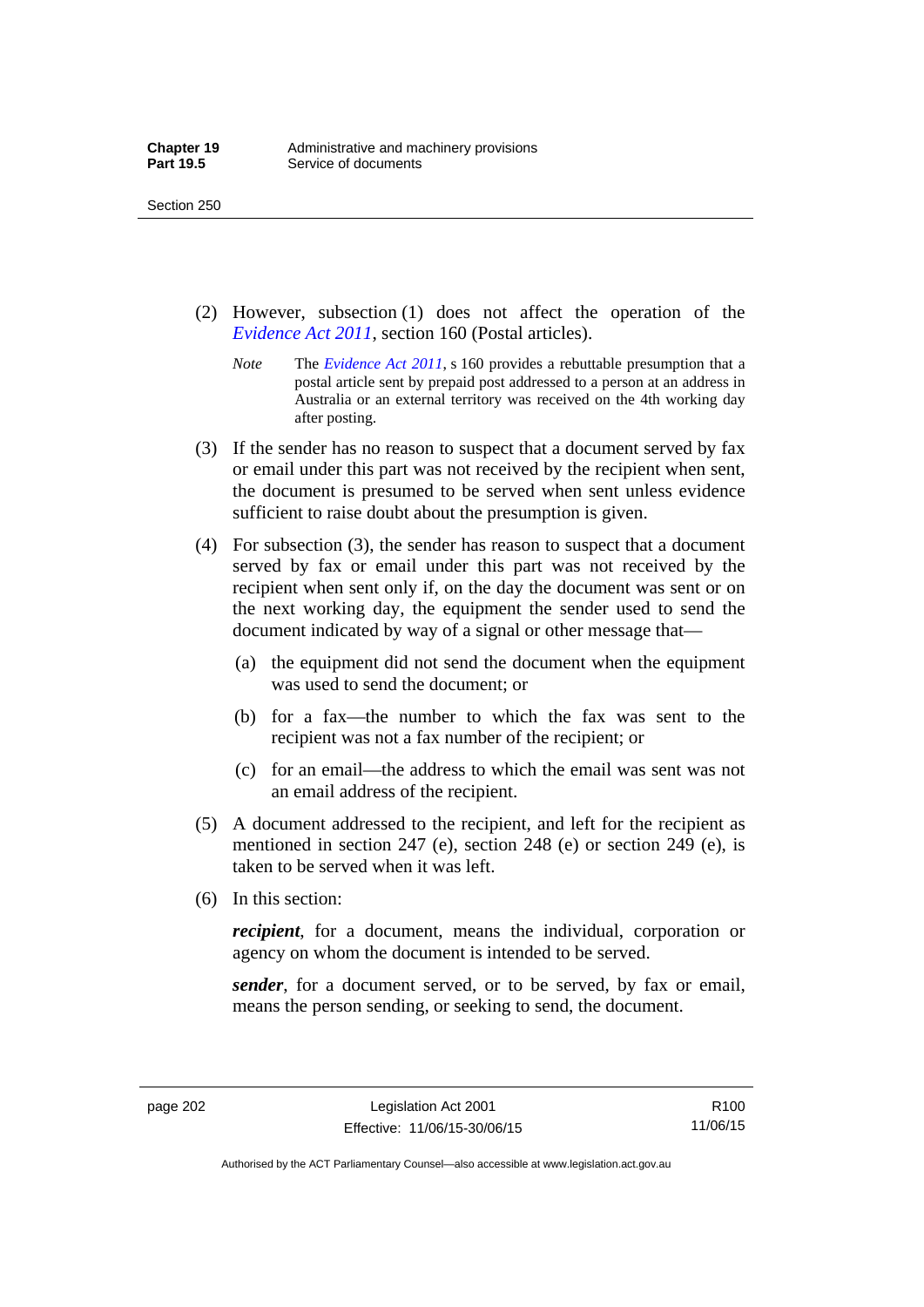# **251 Other laws not affected etc**

- (1) This part does not affect the operation of any other law that authorises or requires service of a document otherwise than as provided under this part.
- (2) Despite this part, a law (or, if the law is an Act, a regulation under the Act) may provide—
	- (a) that a document of a particular kind may or must be served (however described) only in a particular way or to a particular address or number; or
	- (b) for the date (or date and time) when service (however described) of a document is taken to have been made.

# **252 Powers of courts and tribunals not affected**

This part does not affect the power of a court or tribunal to authorise or require service of a document otherwise than as provided under this part.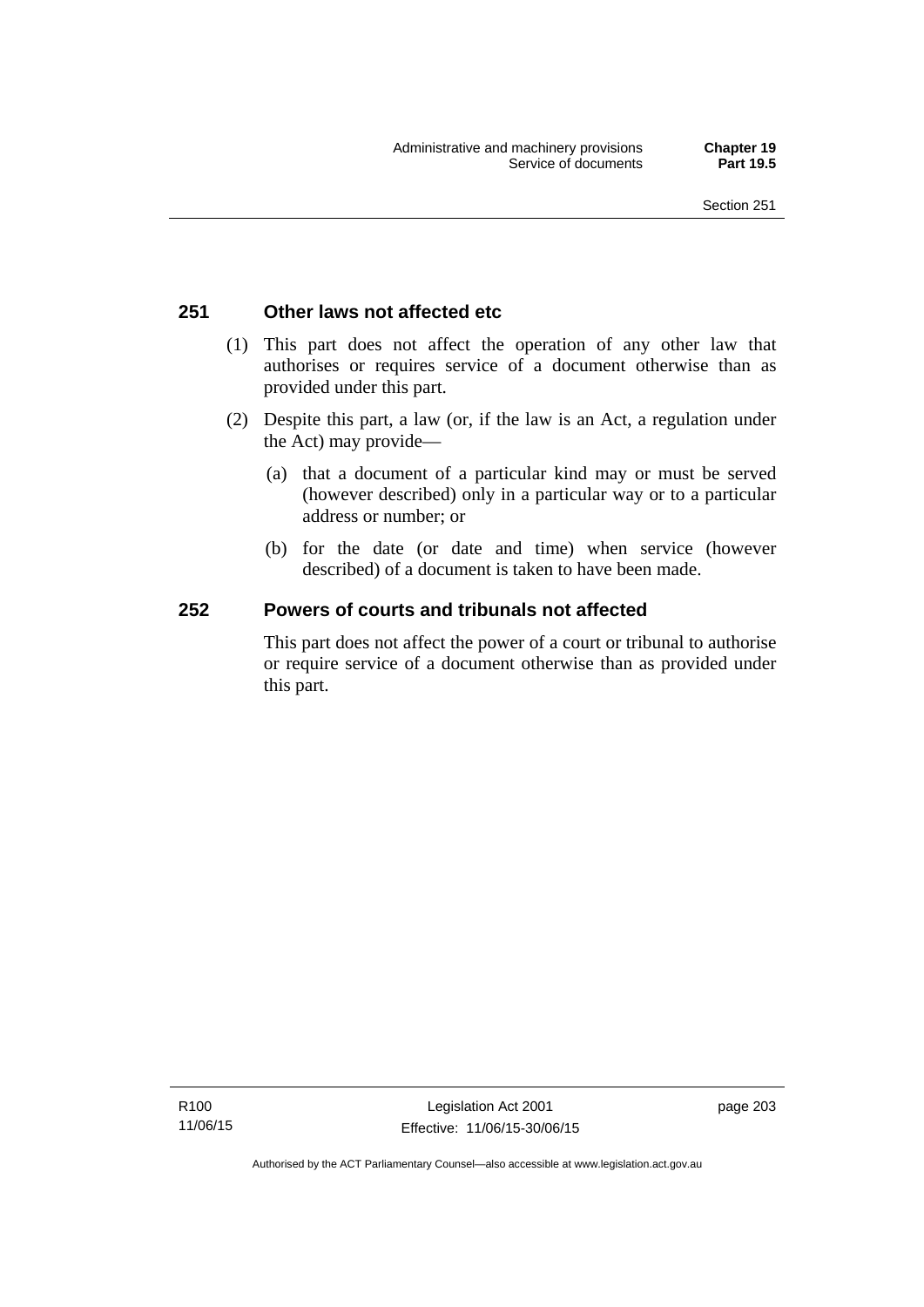Section 253

# **Part 19.6 Functions of Executive and Ministers**

### **253 Exercise of functions of Executive**

- (1) A function given to the Executive under an Act may be exercised by any 2 Ministers acting in concert.
- (2) The exercise of a function under subsection (1) is taken to be the exercise of the function by the Executive.
- (3) A statutory instrument (other than a subordinate law or disallowable instrument) is taken to be made by the Executive if it is signed by 2 or more Ministers who are members of the Executive.
- (4) A statutory instrument mentioned in subsection (3) made in accordance with the subsection is taken to be made when it is signed by the second Minister signing.
- (5) This section is subject to section 41 (Making of certain statutory instruments by Executive).
- (6) In this section:

Act includes an Act of the Commonwealth.

*statutory instrument* includes an instrument (whether or not legislative in nature) made under—

- (a) an Act of the Commonwealth; or
- (b) another statutory instrument of the Commonwealth ; or
- (c) power given by an Act or statutory instrument of the Commonwealth and also power given otherwise by law.

### **254 Administration of matters not allocated**

If a matter relating to the Executive's functions is not allocated under the [Self-Government Act,](http://www.comlaw.gov.au/Series/C2004A03699) section 43 (1), the Chief Minister administers the matter.

page 204 Legislation Act 2001 Effective: 11/06/15-30/06/15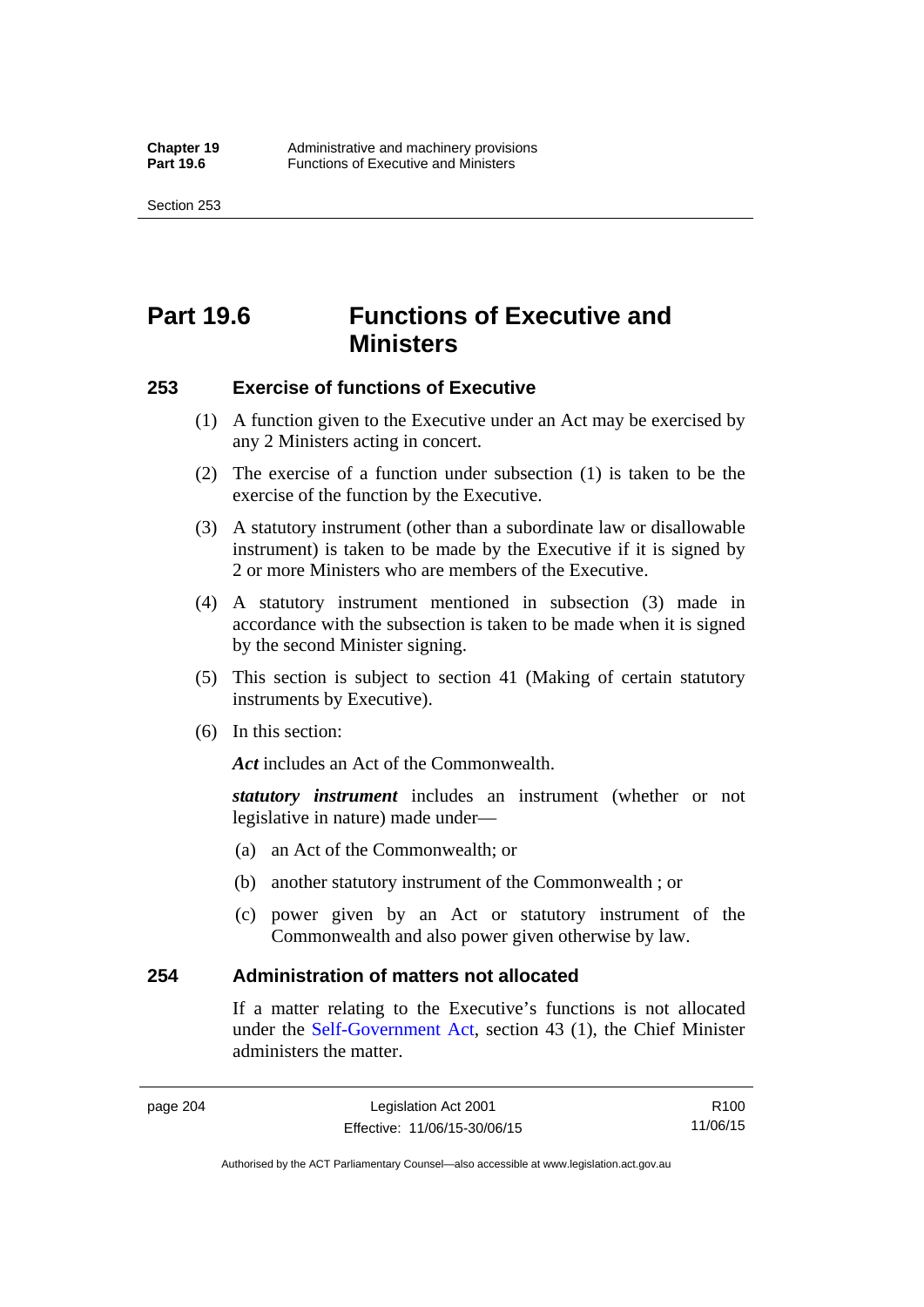# **254A Delegation by Minister**

A Minister may delegate the Minister's functions under an Act or statutory instrument to anyone else.

*Note* For the making of delegations and the exercise of delegated functions, see pt 19.4.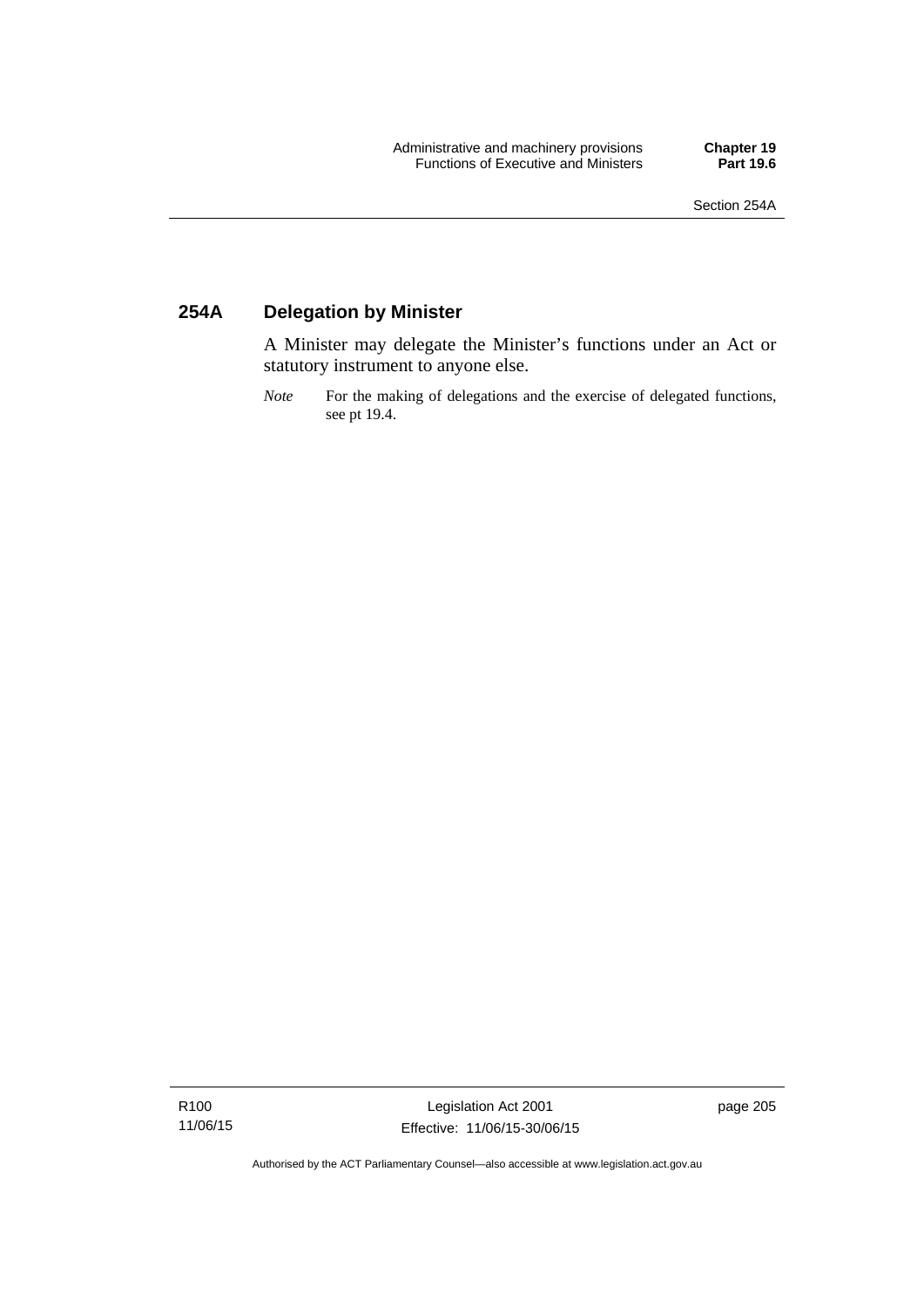# **Part 19.7 Other matters**

### **255 Forms**

- (1) This section applies if an Act, subordinate law or disallowable instrument (the *authorising law*) authorises or requires a form to be approved or prescribed under an Act or statutory instrument (the *relevant law*).
	- *Note* See also s 46 (3), which deals with the repeal and replacement of forms that are legislative instruments and prevents their amendment.
- (2) The authorising law authorises a form to be approved or prescribed in relation to any matter under or in relation to the relevant law.
- (3) To remove any doubt, a form may be approved or prescribed for a provision of the relevant law even though the provision does not mention a form.

#### **Example**

The X Act, s 23 provides for a person to apply for registration but makes no mention of a form for the application. However, the Act, s 80 (1) provides:

(1) The Minister may approve forms for this Act.

Section 80 (3) provides that the approval of a form is a notifiable instrument.

Because s 80 (1) permits a form to be approved 'for this Act', this Act, s 255 applies in relation to s 23 and the Minister may, in writing, approve a form for the application.

- *Note 1* Because the approval is a notifiable instrument, it must be in writing (see s 42 (2)).
- *Note 2* An example is part of the Act, is not exhaustive and may extend, but does not limit, the meaning of the provision in which it appears (see s 126 and s 132).
- (4) Substantial compliance with a form is sufficient.
- (5) However, if a form requires—
	- (a) the form to be signed; or

R100 11/06/15

Authorised by the ACT Parliamentary Counsel—also accessible at www.legislation.act.gov.au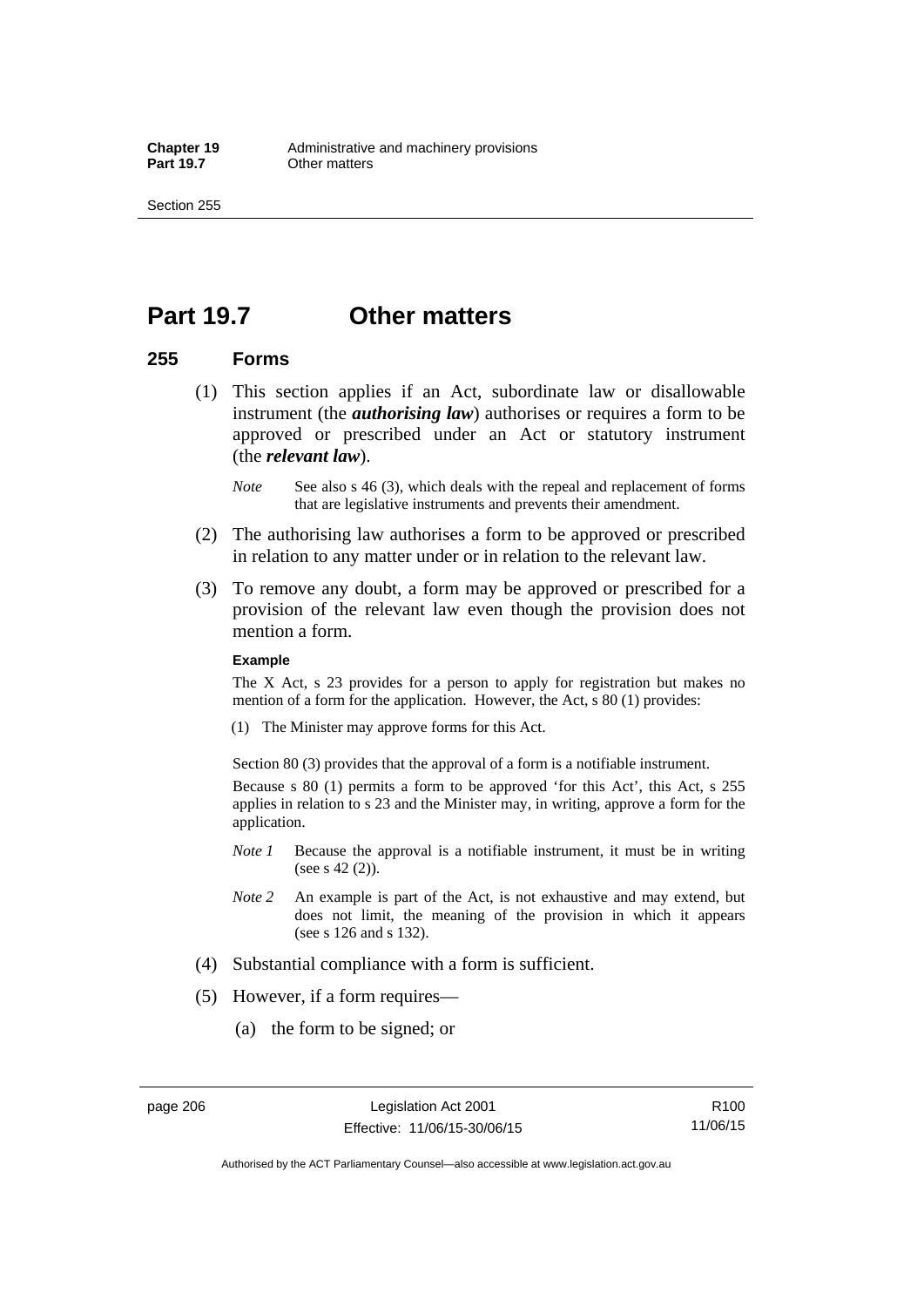- (b) the form to be prepared in a particular way (for example, on paper of a particular size or quality or in a particular electronic form); or
- (c) the form to be completed in a particular way; or
- (d) particular information to be included in the form, or a particular document to be attached to or given with the form; or
- (e) the form, information in the form, or a document attached to or given with the form, to be verified in a particular way (for example, by statutory declaration);

the form is properly completed only if the requirement is complied with.

- (6) Despite subsection (5), the person need not comply with the requirement mentioned in subsection (5) (d) (and the form is taken to be properly completed despite the noncompliance) if—
	- (a) the form is approved or prescribed for a purpose; and
	- (b) the information or document is not reasonably necessary for the purpose.

#### **Examples**

- 1 A person need not comply with a requirement of an approved form to include personal information (eg marital status) irrelevant to a purpose for which the form is required.
- 2 A person need not comply with a requirement of an approved form that has some relevance to a purpose for which the form is required, but intrudes to an unreasonable extent on personal privacy.
- $(7)$  If—
	- (a) a form (*form 1*) may be approved or prescribed for a purpose; and
	- (b) another form (*form 2*) may be approved or prescribed for the same or another purpose; and

page 207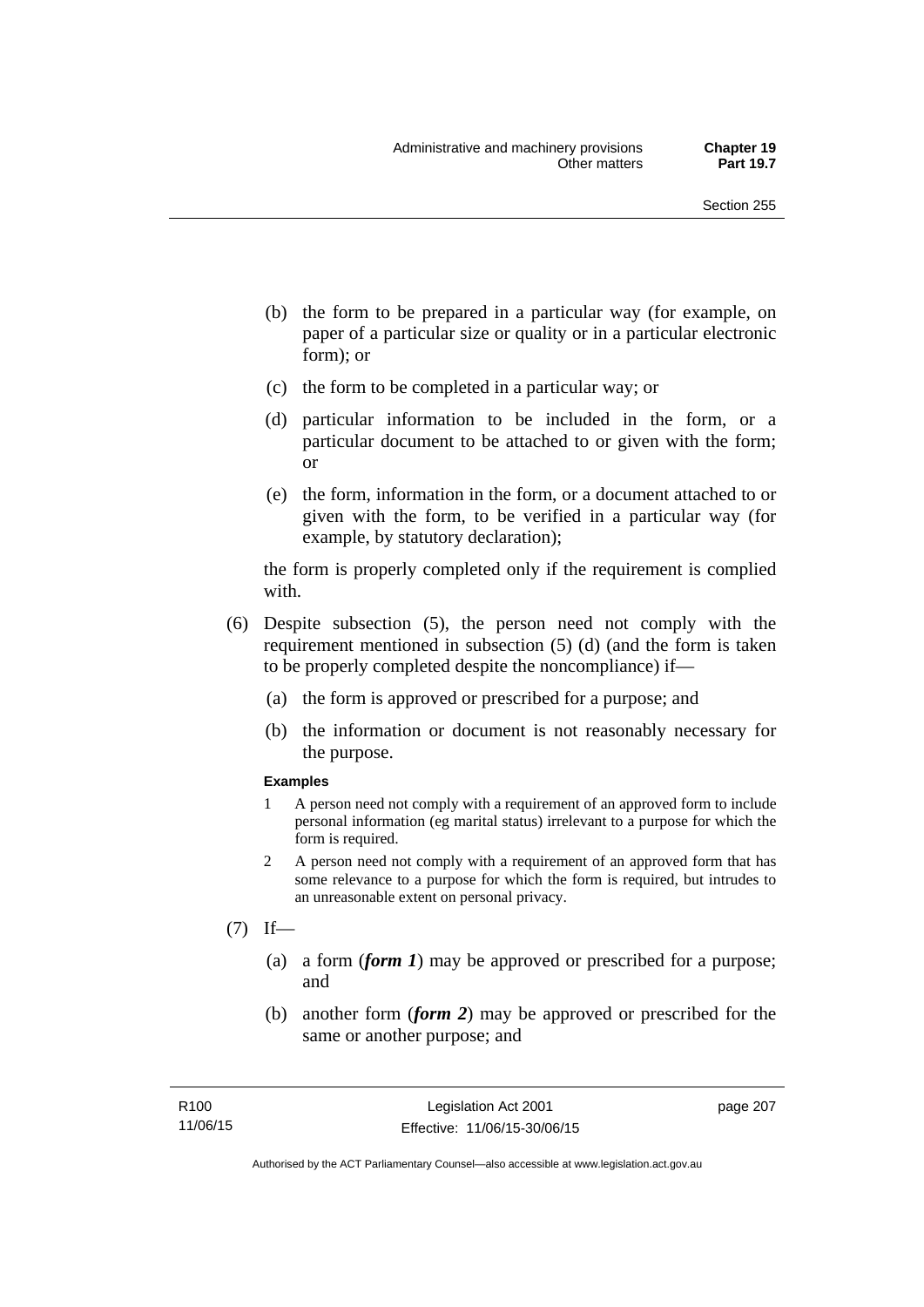(c) separate forms 1 and 2 are approved or prescribed;

a combination form, consisting of forms 1 and 2, may be approved or prescribed and used for the purpose or purposes.

- (8) If, under a law, a form is authorised or required to be filed with (however described), or served on (however described), a person, the form may be filed with, or served on, someone else under arrangements made between them.
- (9) This section is a determinative provision.
	- *Note* See s 5 for the meaning of determinative provisions, and s 6 for their displacement.

### **256 Production of records kept in computers etc**

- (1) This section applies if—
	- (a) a person uses an electronic or other device to keep a record of information; and
	- (b) the person is required under a law (however the law is expressed) to give the information, or a document containing the information, to an authority.
- (2) The requirement obliges the person to give to the authority a document that accurately reproduces or contains the information in a form that can be understood by the authority.
- (3) In this section:

*authority* means a court, tribunal or other entity.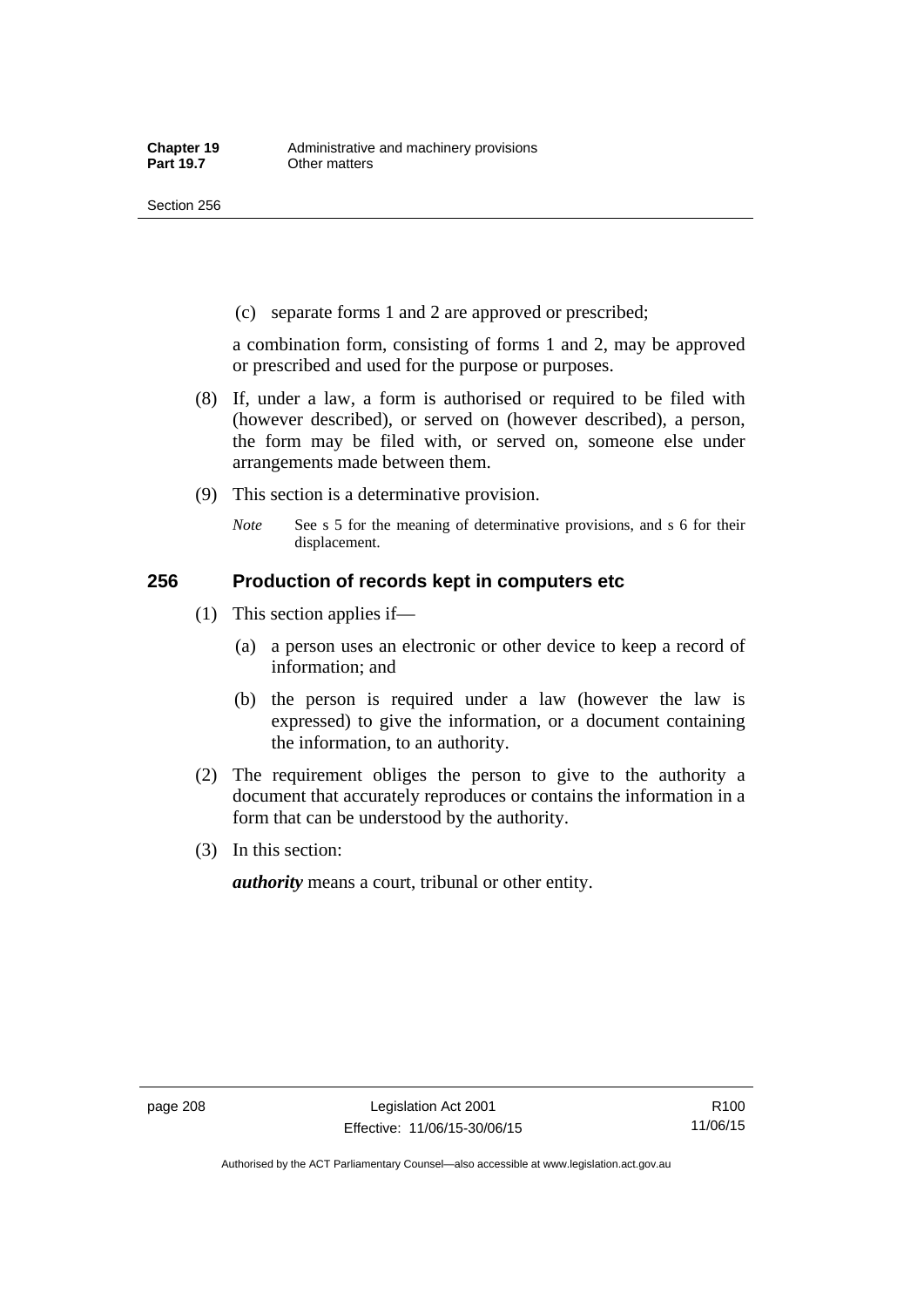# **Chapter 20 Miscellaneous**

# **300 Delegation by parliamentary counsel**

 (1) The parliamentary counsel may delegate the parliamentary counsel's functions under this Act or another territory law to a public servant.

- (2) However, the parliamentary counsel may only delegate a function under part 11.3 (Editorial changes) to—
	- (a) a person performing the duties of deputy parliamentary counsel in the public service; or
	- (b) a public servant prescribed by regulation.

# **301 References to Administration Act 1989 etc**

- (1) In any Act, statutory instrument or document, a reference to the *[Administration Act 1989](http://www.legislation.act.gov.au/a/alt_a1989-41co)*, the *[Interpretation Act 1967](http://www.legislation.act.gov.au/a/1967-48)*, the *[Legislation \(Republication\) Act 1996](http://www.legislation.act.gov.au/a/1996-51)* or the *[Subordinate Laws](http://www.legislation.act.gov.au/a/alt_a1989-24co)  [Act 1989](http://www.legislation.act.gov.au/a/alt_a1989-24co)* is, in relation to anything dealt with in this Act, a reference to this Act.
- (2) In any Act, statutory instrument or document, a reference to a particular provision of the *[Administration Act 1989](http://www.legislation.act.gov.au/a/alt_a1989-41co)*, the *[Interpretation Act 1967](http://www.legislation.act.gov.au/a/1967-48)*, the *[Legislation \(Republication\) Act 1996](http://www.legislation.act.gov.au/a/1996-51)* or the *[Subordinate Laws Act 1989](http://www.legislation.act.gov.au/a/alt_a1989-24co)* is, in relation to anything dealt with in this Act, a reference to the corresponding provision of this Act.

# **302 Regulation-making power**

The Executive may make regulations for this Act.

*Note* A regulation must be notified, and presented to the Legislative Assembly, under this Act.

page 209

*Note* For the making of delegations and the exercise of delegated functions, see pt 19.4.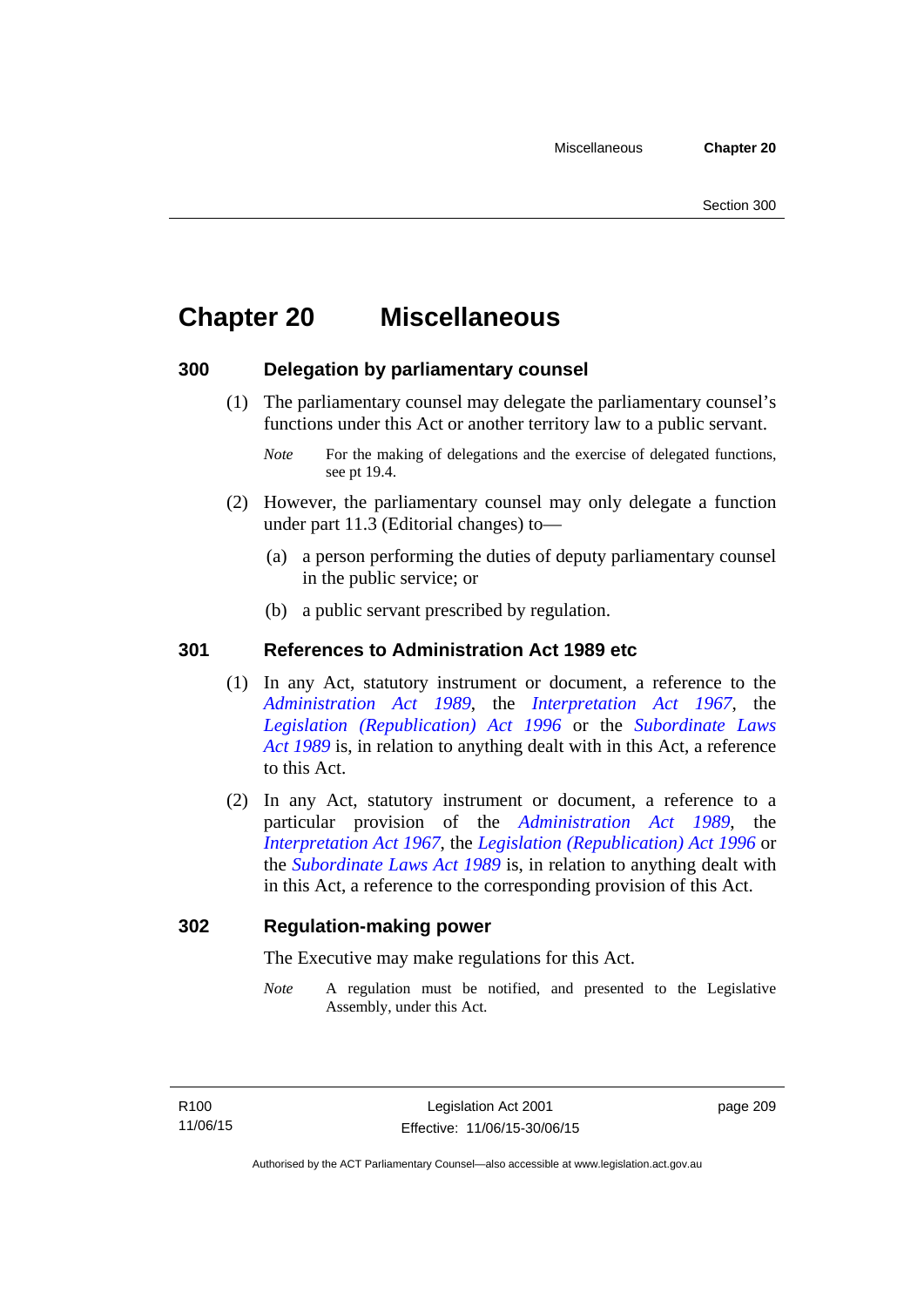# **Schedule 1 Acts included in sources of law in the ACT**

(see s 17)

# **Part 1.1 Former NSW and UK Acts in force before establishment of Territory**

| column 1 | column <sub>2</sub>                                                  | column 3                                              |
|----------|----------------------------------------------------------------------|-------------------------------------------------------|
| item     | name of Act                                                          | number or date of assent and<br>original jurisdiction |
| 1        | <b>Magna Carta</b>                                                   | $(1297)$ 25 Edw 1 c 29 (UK)                           |
| 2        | Criminal and Civil Justice Act 1351                                  | 25 Edw 3 St 5 c 4 (UK)                                |
| 3        | Due Process of Law Act 1354                                          | 28 Edw 3 c 3 (UK)                                     |
| 4        | Due Process of Law Act 1368                                          | 42 Edw 3 c 3 (UK)                                     |
| 5        | <b>Free Access to Courts Act 1400</b>                                | 2 Hen 4 c 1 (UK)                                      |
| 6        | <b>Petition of Right 1627</b>                                        | 3 Chas 1 c 1 (UK)                                     |
| 7        | <b>Bill of Rights 1688</b>                                           | 1 Will and Mary sess 2 c 2 (UK)                       |
| 8        | Act of Settlement 1700                                               | 12 and 13 Will 3 c 2 (UK)                             |
| 9        | <b>Royal Marriages Act 1772</b>                                      | 12 Geo 3 c 11 (UK)                                    |
| 10       | Crimes Act 1900                                                      | 1900 No 40 (NSW)                                      |
| 11       | Truck Act 1900                                                       | 1900 No 55 (NSW)                                      |
| 12       | Pawnbrokers Act 1902                                                 | 1902 No 66 (NSW)                                      |
| 13       | <b>Public Roads Act 1902</b>                                         | 1902 No 95 (NSW)                                      |
| 14       | <b>Anglican Church of Australia Constitutions</b><br><b>Act 1902</b> | 24 December 1902 (NSW)                                |
| 15       | Fertilisers (Labelling and Sale) Act 1904                            | 1904 No 33 (NSW)                                      |
| 16       | <b>Second-hand Dealers Act 1906</b>                                  | 1906 No 30 (NSW)                                      |

page 210 Legislation Act 2001 Effective: 11/06/15-30/06/15

R100 11/06/15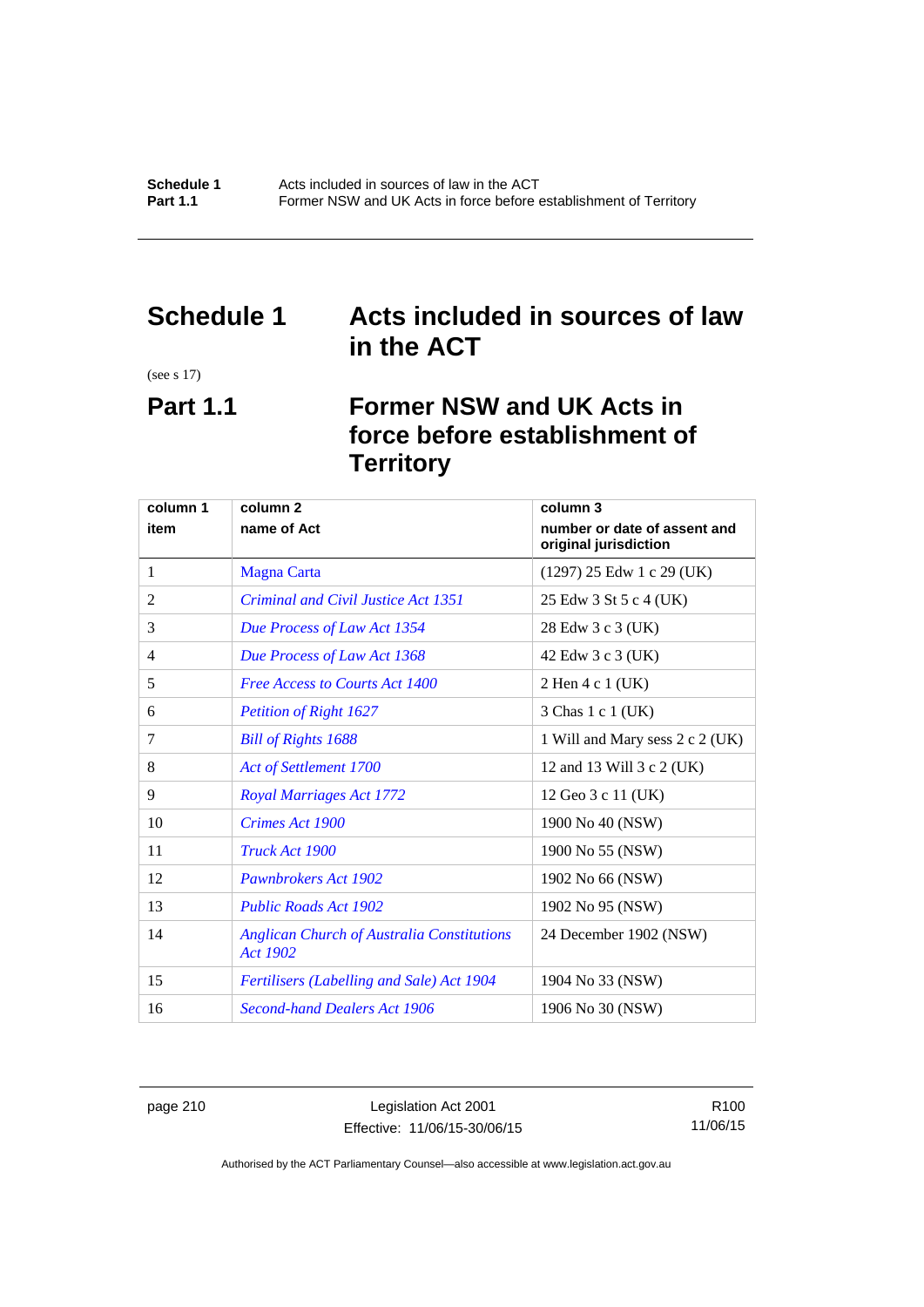# **Part 1.2 Former NSW Acts applied after establishment of Territory**

*Note* The former NSW Acts mentioned in this part are in force in the ACT as Acts of the Legislative Assembly

| column 1 | column <sub>2</sub>                                                   | column 3                                                       |
|----------|-----------------------------------------------------------------------|----------------------------------------------------------------|
| item     | name of NSW Act                                                       | applying Territory Act                                         |
|          | Scaffolding and Lifts Act 1912                                        | <i>Scaffolding and Lifts Act 1957</i> (repealed)               |
|          | <b>Anglican Church of Australia</b><br><b>Trust Property Act 1917</b> | <b>Anglican Church of Australia Trust Property</b><br>Act 1928 |
|          | <i>Trustee Act 1925</i>                                               | <i>Trustee Act 1957</i> (repealed)                             |
| 4        | <b>Anglican Church of Australia</b><br><b>Constitution Act 1961</b>   | <b>Anglican Church of Australia Trust Property</b><br>Act 1928 |

*Note* The written law of the ACT also includes the following Acts that may not be amended or repealed by the Assembly (see [Self-Government Act,](http://www.comlaw.gov.au/Series/C2004A03699) s 34):

- *[Life, Fire and Marine Insurance Act 1902](http://www.legislation.nsw.gov.au/maintop/scanact/sessional/NONE/0)* (NSW)
- *Demise of the Crown Act 1760* (UK)
- *[Naval Prize Act 1864](http://www.legislation.gov.uk/ukpga/Vict/27-28/25/contents)* (UK)
- *[Naval Prize \(Procedure\) Act 1916](http://www.legislation.gov.uk/ukpga/Geo5/6-7/2/contents)* (UK)
- *[Prize Act \(1939\)](http://www.legislation.gov.uk/ukpga/Geo6/2-3/65/contents)* (UK)
- *[Prize Courts Act 1894](http://www.legislation.gov.uk/ukpga/Vict/57-58/39/contents)* (UK)
- *[Prize Courts Act 1915](http://www.legislation.gov.uk/ukpga/Geo5/5-6/57/contents)* (UK)
- *[Prize Courts \(Procedure\) Act 1914](http://www.legislation.gov.uk/ukpga/Geo5/4-5/13/contents)* (UK)
- *[Territorial Waters Jurisdiction Act 1878](http://www.legislation.gov.uk/ukpga/Vict/41-42/73/contents)* (UK).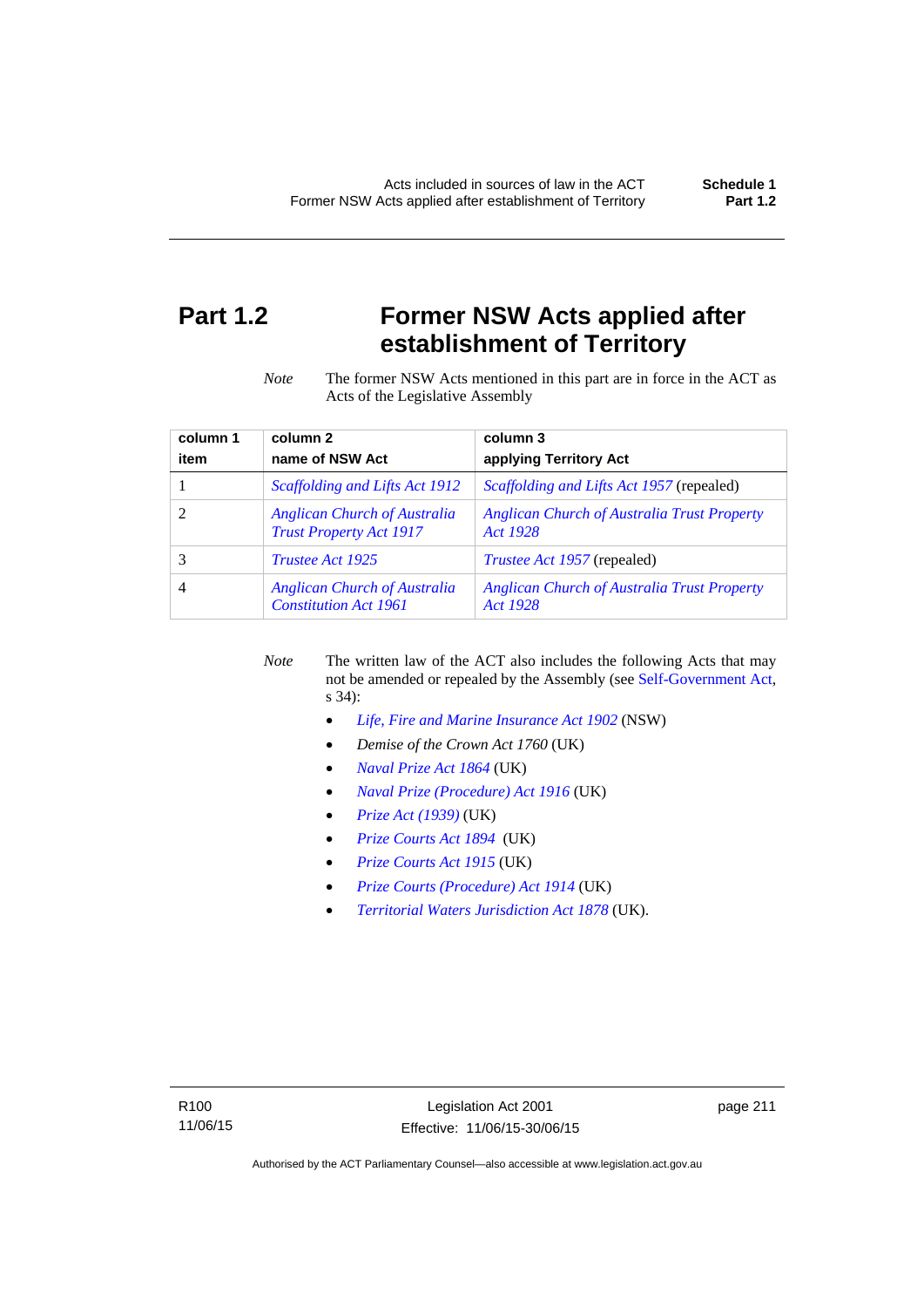**Dictionary** 

# **Dictionary**

(see s 2)

# **Part 1 Meaning of commonly-used terms**

(see s 144)

*Note* Terms that are defined only for this Act are set out in pt 2.

*ACAT* means the ACT Civil and Administrative Tribunal established under the *[ACT Civil and Administrative Tribunal](http://www.legislation.act.gov.au/a/2008-35)  [Act 2008](http://www.legislation.act.gov.au/a/2008-35)*.

*Act*—see the following sections:

- (a) section 7 (Meaning of *Act* generally);
- (b) section 17 (References to Acts include references to former Cwlth enactments etc).
- *Note* See also s 102 (References to laws include references to laws as in force from time to time) and s 104 (References to laws include references to instruments under laws).

*ACT* means the Australian Capital Territory.

*ADI*—see *authorised deposit-taking institution*.

*administrative unit* means an administrative unit for the time being established under the *[Public Sector Management Act 1994](http://www.legislation.act.gov.au/a/1994-37)*, section 13 (1).

*adult* means an individual who is at least 18 years old.

*ambulance service* means the ACT Ambulance Service established under the *[Emergencies Act 2004](http://www.legislation.act.gov.au/a/2004-28)*.

*amend* includes—

(a) for an Act or statutory instrument—omit, insert, substitute, renumber or relocate a provision of the Act or instrument; and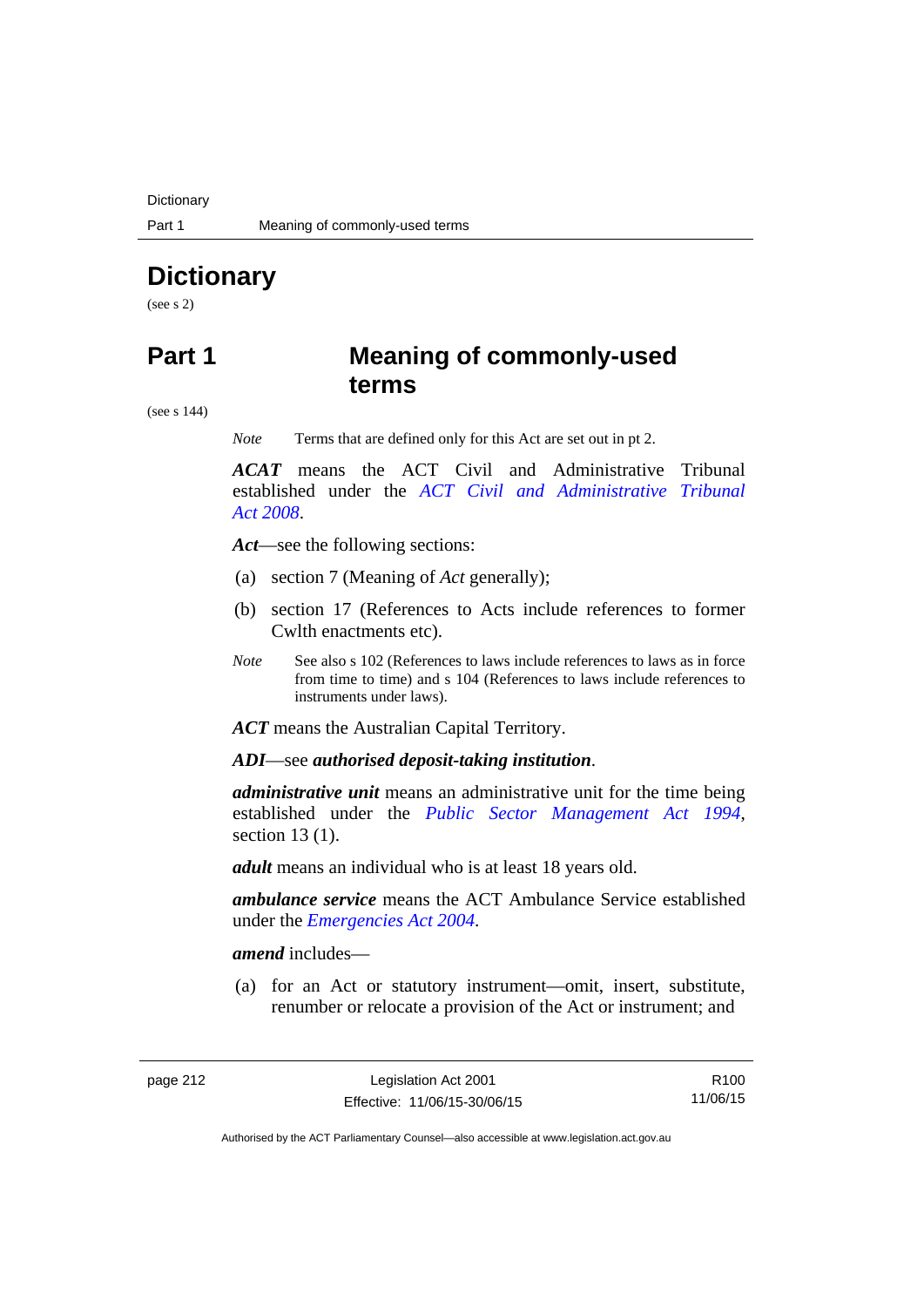- (b) for an Act or statutory instrument (or a provision of it)—amend by implication; and
- (c) for a provision of an Act or statutory instrument—omit the provision (or a part of it), substitute another provision for the provision (or a part of it), renumber the provision (or a part of it) or relocate the provision (or a part of it); and
- (d) for any other instrument, a provision of an instrument or a decision—change or alter.

*appoint* includes reappoint.

*AS*—see section 164 (1) (References to Australian Standards etc).

*AS/NZS*—see section 164 (2) (References to Australian Standards etc).

*asset* includes property of any kind.

*associate judge* means the associate judge under the *[Supreme Court](http://www.legislation.act.gov.au/a/1933-34)  [Act 1933](http://www.legislation.act.gov.au/a/1933-34)*.

*Attorney-General* means the Minister designated Attorney-General by the Chief Minister, and includes a Minister authorised by the Chief Minister to act on behalf of the Attorney-General.

*auditor-general* means the Auditor-General for the Territory under the *[Auditor-General Act 1996](http://www.legislation.act.gov.au/a/1996-23)*.

*Australia* means the Commonwealth of Australia and, when used in a geographical sense, does not include an external territory.

*Australian citizen* means a person who is an Australian citizen under the *[Australian Citizenship Act 2007](http://www.comlaw.gov.au/Series/C2007A00020)* (Cwlth).

*Australian Consumer Law (ACT)* means the provisions applying because of the *[Fair Trading \(Australian Consumer Law\) Act 1992](http://www.legislation.act.gov.au/a/1992-72)*, section 7 (Application of Australian Consumer Law).

R100 11/06/15 page 213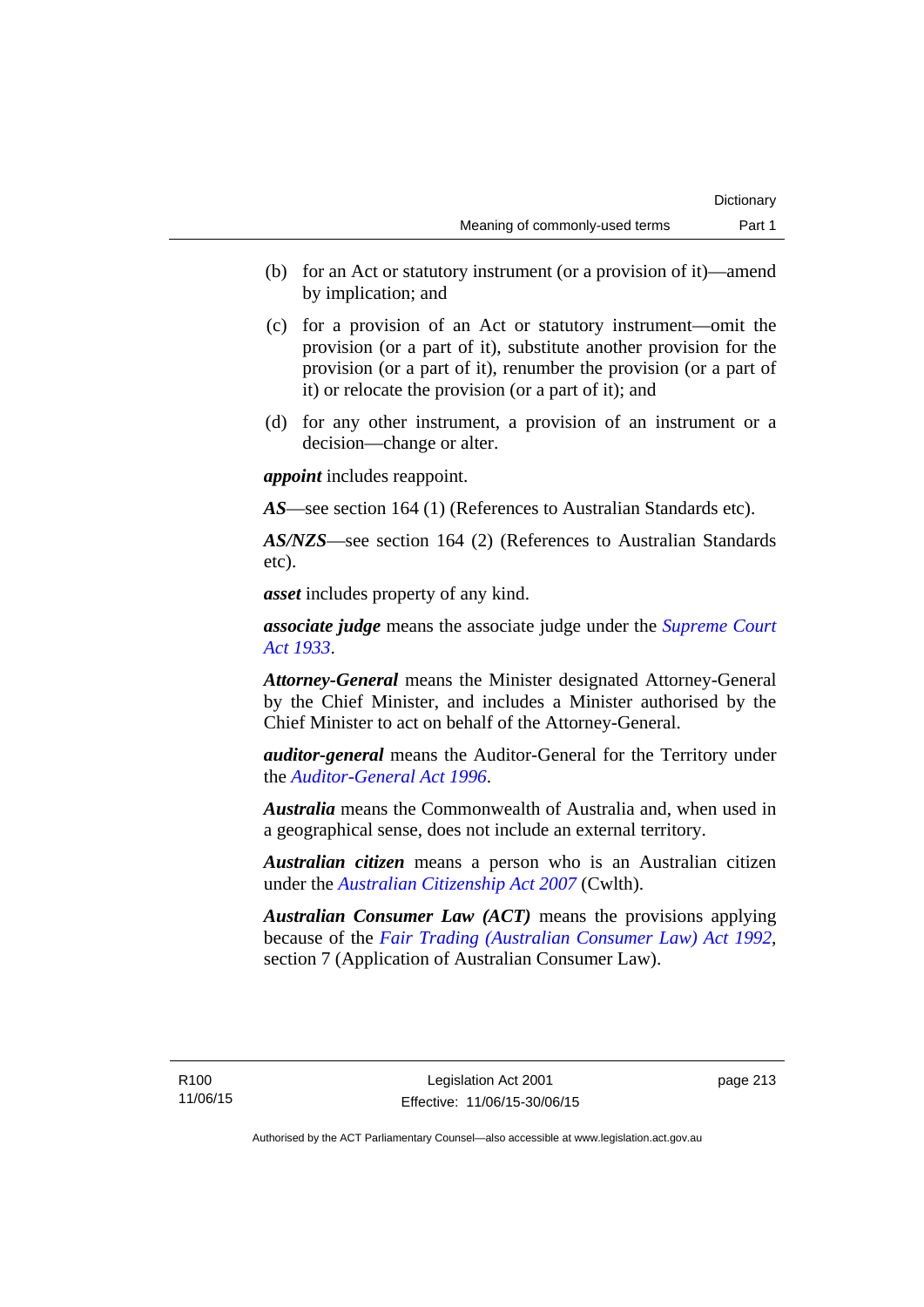*Australian driver licence* means an Australian driver licence under the *[Road Transport \(Driver Licensing\) Act 1999](http://www.legislation.act.gov.au/a/1999-78)*.

*Note Australian driver licence* is defined in that Act, dictionary to mean a driver licence of any kind issued under the law of the Commonwealth or a State or Territory. It includes a driver licence issued under ACT law (see also def *driver licence*).

*Australian/New Zealand Standard*—see section 164 (2) (References to Australian Standards etc).

*Australian Standard*—see section 164 (1) (References to Australian Standards etc).

*Australian statistician* means the Australian Statistician under the *[Australian Bureau of Statistics Act 1975](http://www.comlaw.gov.au/Series/C2004A00282)* (Cwlth).

*authorised deposit-taking institution* (or *ADI*) means an authorised deposit-taking institution under the *[Banking Act 1959](http://www.comlaw.gov.au/Series/C2004A07357)* (Cwlth).

**bank** means an authorised deposit-taking institution that is permitted under the *[Banking Act 1959](http://www.comlaw.gov.au/Series/C2004A07357)* (Cwlth) to assume or use—

- (a) the word 'bank', 'banker' or 'banking'; or
- (b) any other word (whether or not in English) similar in meaning to a word mentioned in paragraph (a).

*bank holiday* means a day that is a bank holiday in the ACT under the *[Holidays Act 1958](http://www.legislation.act.gov.au/a/1958-19)*, section 4.

*bankrupt or personally insolvent*—an individual is *bankrupt or personally insolvent* if the individual—

- (a) under the *[Bankruptcy Act 1966](http://www.comlaw.gov.au/Series/C2004A07422)* (Cwlth)—
	- (i) is bankrupt; or
	- (ii) is a party to a debt agreement as a debtor; or
	- (iii) is a party to a personal insolvency agreement as a debtor and the obligations created by the agreement remain undischarged; or

R100 11/06/15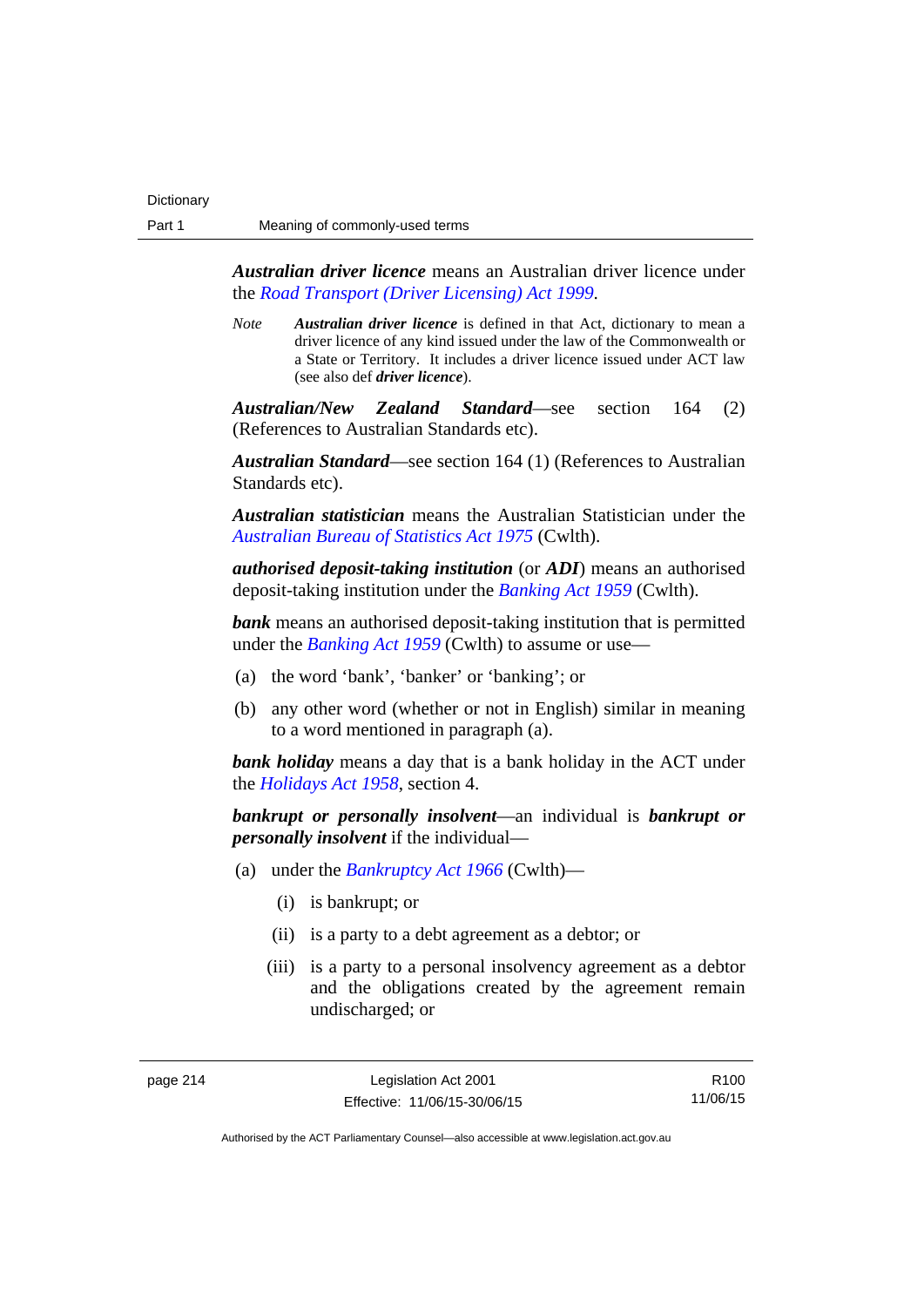- (iv) authorises a controlling trustee to control the individual's property, whether or not the individual has entered into a personal insolvency agreement as a debtor; or
- (b) has a status under a law of a foreign country substantially similar to an individual mentioned in paragraph (a); or
- (c) otherwise applies to take the benefit of any law for the relief of bankrupt or insolvent debtors.

*barrister* means a lawyer who practises as a barrister.

*body* includes any group of people joined together for a common purpose, whether or not incorporated.

#### **Examples**

- 1 a company
- 2 a statutory corporation, whether or not it has members
- 3 an association, club or society
- 4 a partnership
- 5 a joint venture
- 6 a corporation sole
- *Note* An example is part of the Act, is not exhaustive and may extend, but does not limit, the meaning of the provision in which it appears (see s 126 and s 132).

*breach* includes contravene.

*building code* means the building code under the *[Building Act 2004](http://www.legislation.act.gov.au/a/2004-11)*, section 136.

*Note* The building code is the Building Code of Australia, as amended from time to time by the Australian Building Codes Board and the Australian Capital Territory Appendix to the Building Code of Australia.

*building society* means an authorised deposit-taking institution that is permitted under the *[Banking Act 1959](http://www.comlaw.gov.au/Series/C2004A07357)* (Cwlth) to assume or use—

- (a) the term 'building society'; or
- (b) any other term (whether or not in English) similar in meaning.

page 215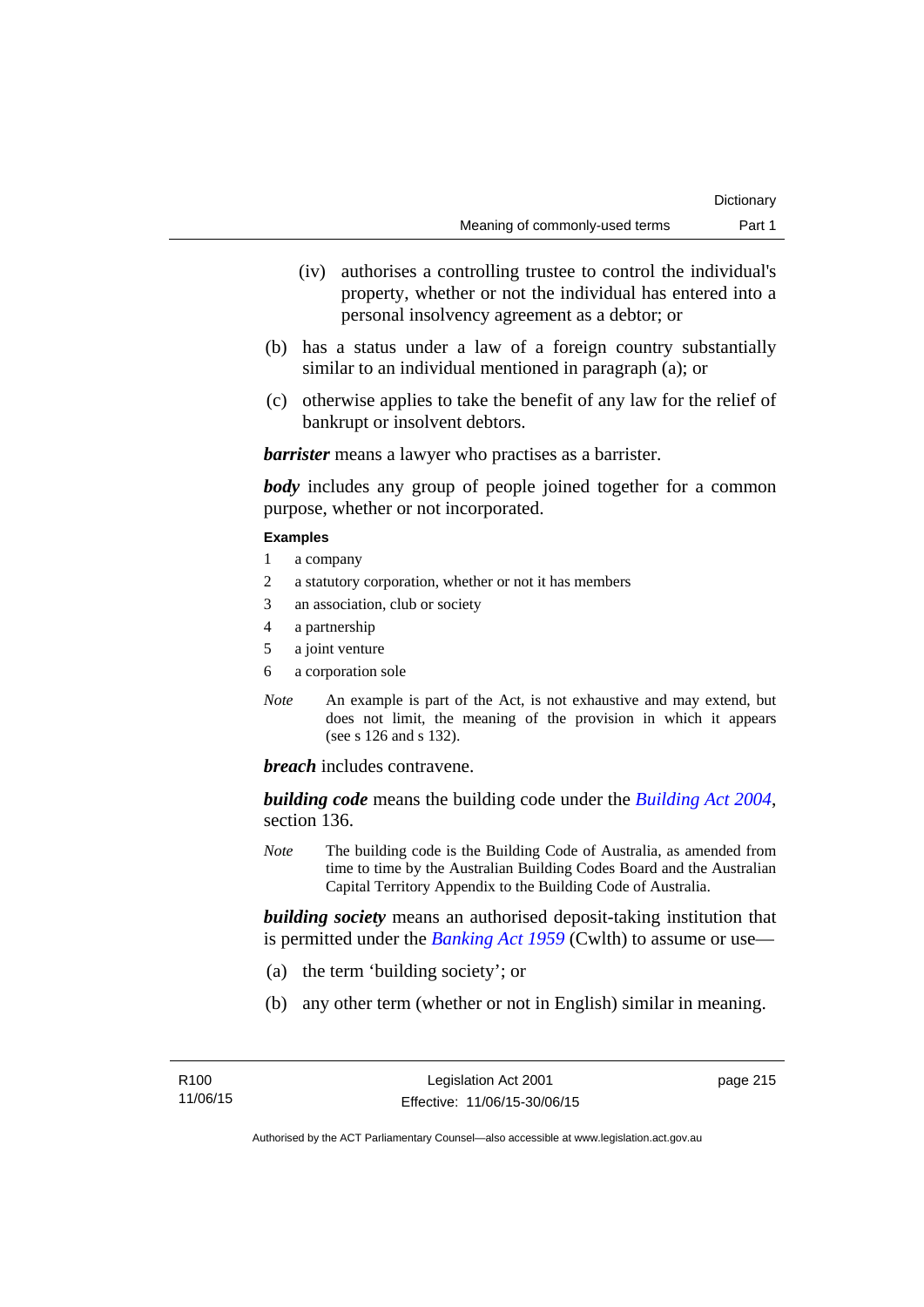*business day* means a day that is not—

(a) a Saturday or Sunday; or

(b) a public holiday or bank holiday in the ACT.

*by* regulation includes under a regulation.

*Note* See also def *under*, in relation to an Act or statutory instrument.

*by-law*, in relation to an Act, means a by-law made or in force under the Act.

*calendar month* means one of the 12 months of the year.

*calendar year* means a period of 12 months beginning on 1 January.

*change* includes change by alteration, omission, substitution or addition.

*chief health officer* means the Chief Health Officer under the *[Public Health Act 1997](http://www.legislation.act.gov.au/a/1997-69)*.

*Chief Justice* means the Chief Justice of the Supreme Court.

*Chief Magistrate* means the Chief Magistrate of the Magistrates Court.

*Chief Minister* means the Chief Minister for the Territory.

*Note* The Chief Minister is elected under the [Self-Government Act](http://www.comlaw.gov.au/Series/C2004A03699), s 40.

*chief officer (ambulance service)* means the chief officer (ambulance service) under the *[Emergencies Act 2004](http://www.legislation.act.gov.au/a/2004-28)*.

*chief officer (fire and rescue)* means the chief officer (fire and rescue) under the *[Emergencies Act 2004](http://www.legislation.act.gov.au/a/2004-28)*.

*chief officer (rural fire service)* means the chief officer (rural fire service) under the *[Emergencies Act 2004](http://www.legislation.act.gov.au/a/2004-28)*.

*chief officer (SES)* means the chief officer (SES) under the *[Emergencies Act 2004](http://www.legislation.act.gov.au/a/2004-28)*.

page 216 Legislation Act 2001 Effective: 11/06/15-30/06/15

R100 11/06/15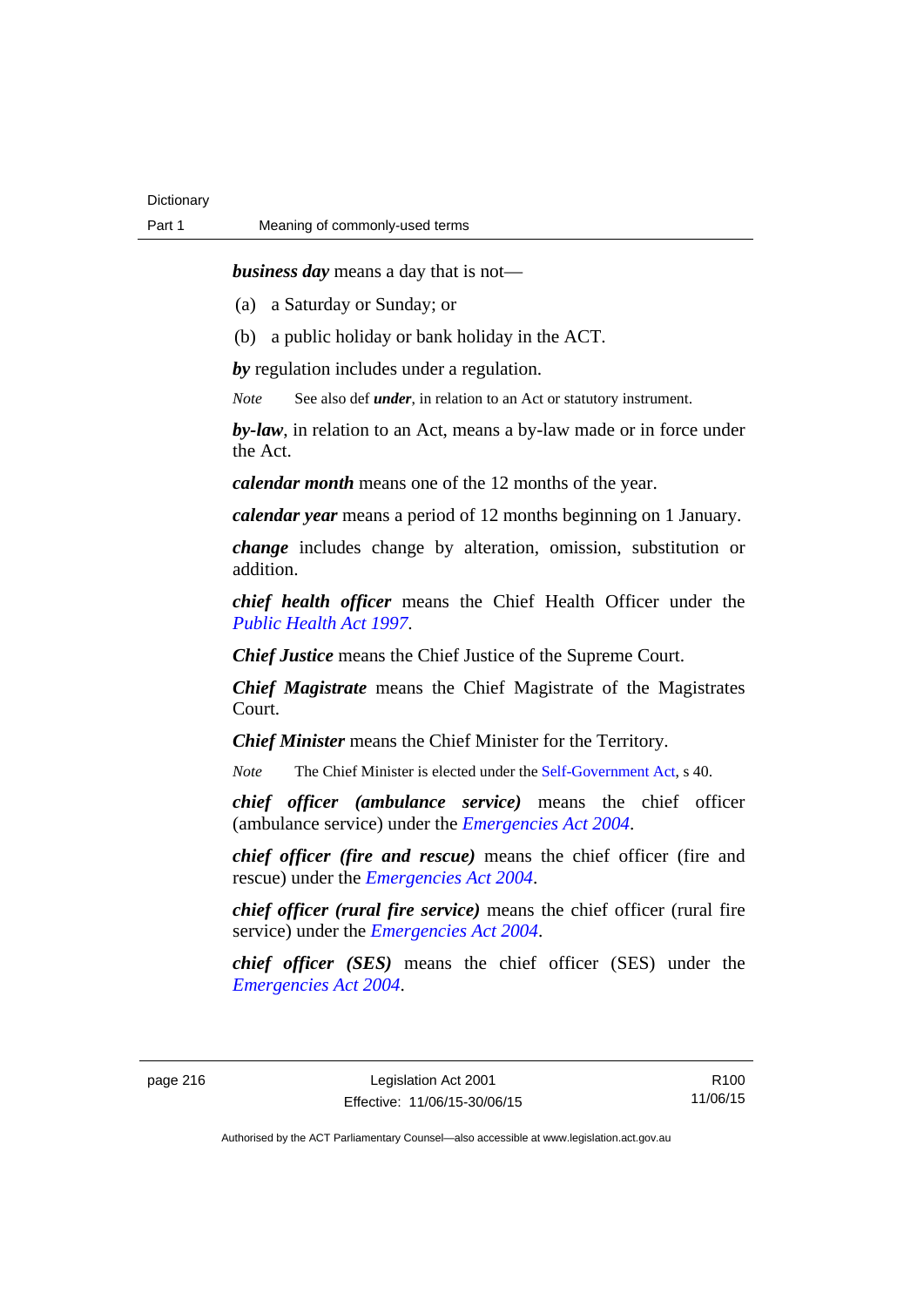*chief planning executive* means the Chief Planning Executive under the *[Planning and Development Act 2007](http://www.legislation.act.gov.au/a/2007-24)*.

*chief police officer* means the police officer responsible to the commissioner of police for the day-to-day administration and control of police services in the ACT.

*chief solicitor* means the chief solicitor under the *[Law Officers](http://www.legislation.act.gov.au/a/2011-30)  [Act 2011](http://www.legislation.act.gov.au/a/2011-30)*.

*child*, if age rather than descendancy is relevant, means an individual who is under 18 years old.

*children and young people commissioner* means the Children and Young People Commissioner under the *[Human Rights Commission](http://www.legislation.act.gov.au/a/2005-40)  [Act 2005](http://www.legislation.act.gov.au/a/2005-40)*.

*Childrens Court* means the Childrens Court under the *[Magistrates](http://www.legislation.act.gov.au/a/1930-21)  [Court Act 1930](http://www.legislation.act.gov.au/a/1930-21)*, section 287.

*city area* means the area that was *the City Area* under the *[City Area](http://www.legislation.act.gov.au/a/1936-31)  [Leases Act 1936](http://www.legislation.act.gov.au/a/1936-31)* (repealed).

*Note* See s 103 for the meaning of references to repealed laws.

*civil partner*—a person who is in a civil partnership with someone else is the *civil partner* of the other person.

*civil partnership* means a civil partnership under the *[Domestic](http://www.legislation.act.gov.au/a/1994-28)  [Relationships Act 1994](http://www.legislation.act.gov.au/a/1994-28)*.

*civil union* means a civil union under the *[Civil Unions Act 2012](http://www.legislation.act.gov.au/a/2012-40)*.

*civil union partner*—a person who is in a civil union with someone else is the *civil union partner* of the other person.

*clerk*, in relation to the Legislative Assembly, means the Clerk of the Legislative Assembly.

*Note* The clerk is appointed under the *[Legislative Assembly \(Office of the](http://www.legislation.act.gov.au/a/2012-26)  [Legislative Assembly\) Act 2012](http://www.legislation.act.gov.au/a/2012-26)*.

*commencement*, of an Act or statutory instrument—see section 80.

R100 11/06/15 page 217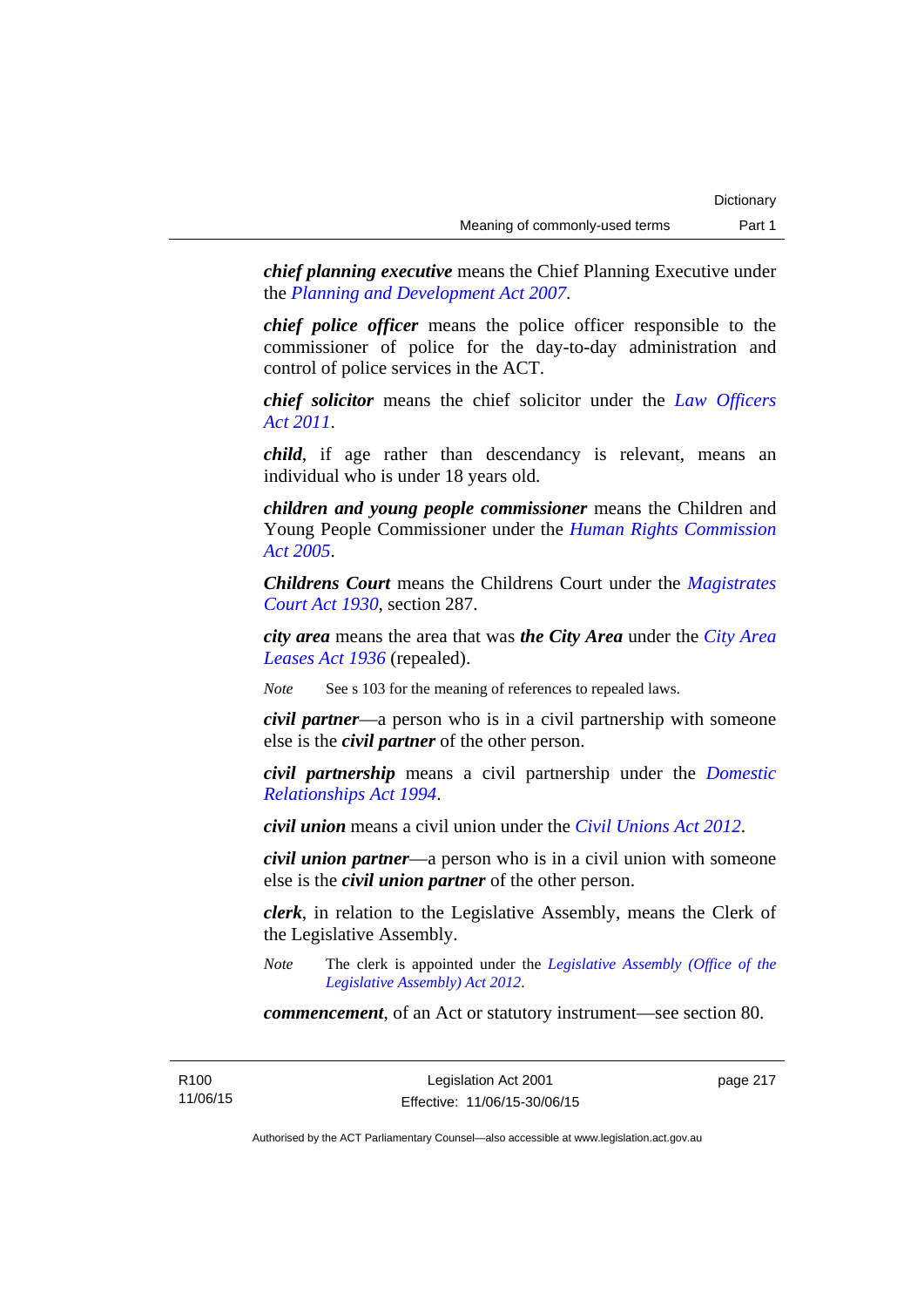*commencement notice*—see section 11.

*commissioner for fair trading* means the Commissioner for Fair Trading of the Australian Capital Territory under the *[Fair Trading](http://www.legislation.act.gov.au/a/1992-72)  [\(Australian Consumer Law\) Act 1992](http://www.legislation.act.gov.au/a/1992-72)*.

*commissioner for public administration* means the Commissioner for Public Administration under the *[Public Sector Management](http://www.legislation.act.gov.au/a/1994-37)  [Act 1994](http://www.legislation.act.gov.au/a/1994-37)*.

*commissioner for revenue* means the Commissioner for Australian Capital Territory Revenue under the *[Taxation Administration](http://www.legislation.act.gov.au/a/1999-4)  [Act 1999](http://www.legislation.act.gov.au/a/1999-4)*.

*commissioner for sustainability and the environment* means the Commissioner for Sustainability and the Environment under the *[Commissioner for Sustainability and the Environment Act 1993](http://www.legislation.act.gov.au/a/1993-37)*.

*commissioner of police* means the Commissioner of Police of the Australian Federal Police.

*commit*, a person for trial, means—

- (a) to order that the person be remanded in custody until tried by the Supreme Court; or
- (b) to grant bail to the person to appear and be tried by the Supreme Court.

*Commonwealth* means the Commonwealth of Australia and, when used in a geographical sense, does not include an external territory.

*Commonwealth country* means a country that forms part of the Commonwealth of Nations, and includes a territory for the international relations of which a Commonwealth country is responsible.

*Commonwealth DPP* means the Director of Public Prosecutions under the *[Director of Public Prosecutions Act 1983](http://www.comlaw.gov.au/Series/C2004A02830)* (Cwlth).

*Commonwealth gazette* means the Commonwealth of Australia Gazette or the Australian Government Gazette.

R100 11/06/15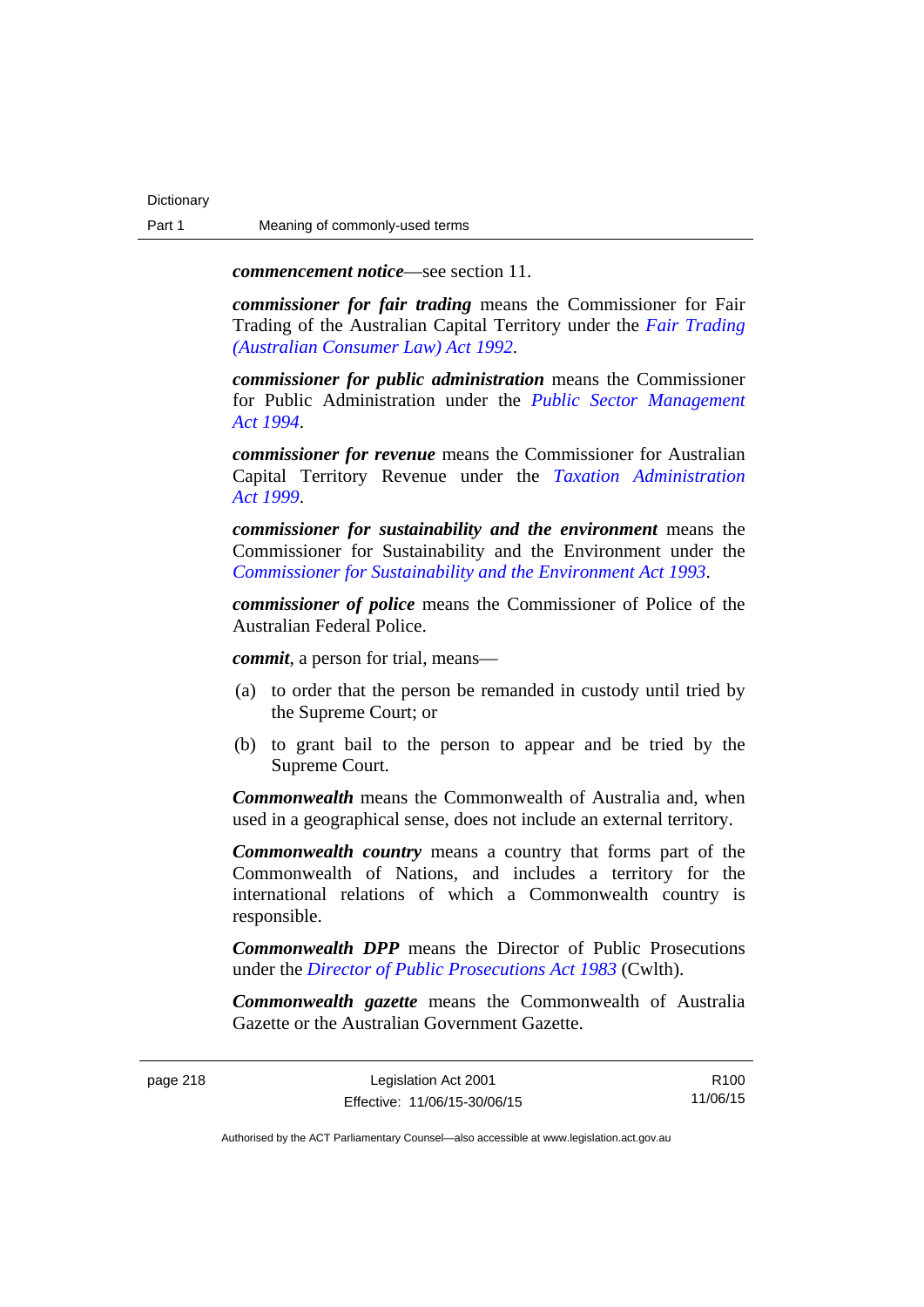*Note* The *Australian Government Gazette* was published from 1 July 1973 to 30 June 1976.

*confer*, in relation to a function, includes impose.

*conservator of flora and fauna* means the Conservator of Flora and Fauna under the *[Nature Conservation Act 2014](http://www.legislation.act.gov.au/a/2014-59)*.

*construction occupations registrar* means the Australian Capital Territory Construction Occupations Registrar under the *[Construction Occupations \(Licensing\) Act 2004](http://www.legislation.act.gov.au/a/2004-12)*.

*contravene* includes fail to comply with.

*converted ordinance* means an enactment that was an ordinance immediately before self-government day.

*coroner* means a coroner under the *[Coroners Act 1997](http://www.legislation.act.gov.au/a/1997-57)*.

*Coroner's Court* means the Coroner's Court under the *[Coroners](http://www.legislation.act.gov.au/a/1997-57)  [Act 1997](http://www.legislation.act.gov.au/a/1997-57)*.

*corporation* includes a body politic or corporate.

*Corporations Act* means the *[Corporations Act 2001](http://www.comlaw.gov.au/Series/C2004A00818)* (Cwlth).

*correctional centre* means a correctional centre under the *[Corrections Management Act 2007](http://www.legislation.act.gov.au/a/2007-15)*.

*corrections officer* means a corrections officer under the *[Corrections Management Act 2007](http://www.legislation.act.gov.au/a/2007-15)*.

*Court of Appeal* means the Court of Appeal constituted under the *[Supreme Court Act 1933](http://www.legislation.act.gov.au/a/1933-34)*.

*court of summary jurisdiction* means the Magistrates Court.

*credit union* means an authorised deposit-taking institution that is permitted under the *[Banking Act 1959](http://www.comlaw.gov.au/Series/C2004A07357)* (Cwlth) to assume or use—

- (a) the term 'credit union'; or
- (b) any other term (whether or not in English) similar in meaning.

*Criminal Code* means the *[Criminal Code 2002](http://www.legislation.act.gov.au/a/2002-51)*.

| R <sub>100</sub> | Legislation Act 2001         | page 219 |
|------------------|------------------------------|----------|
| 11/06/15         | Effective: 11/06/15-30/06/15 |          |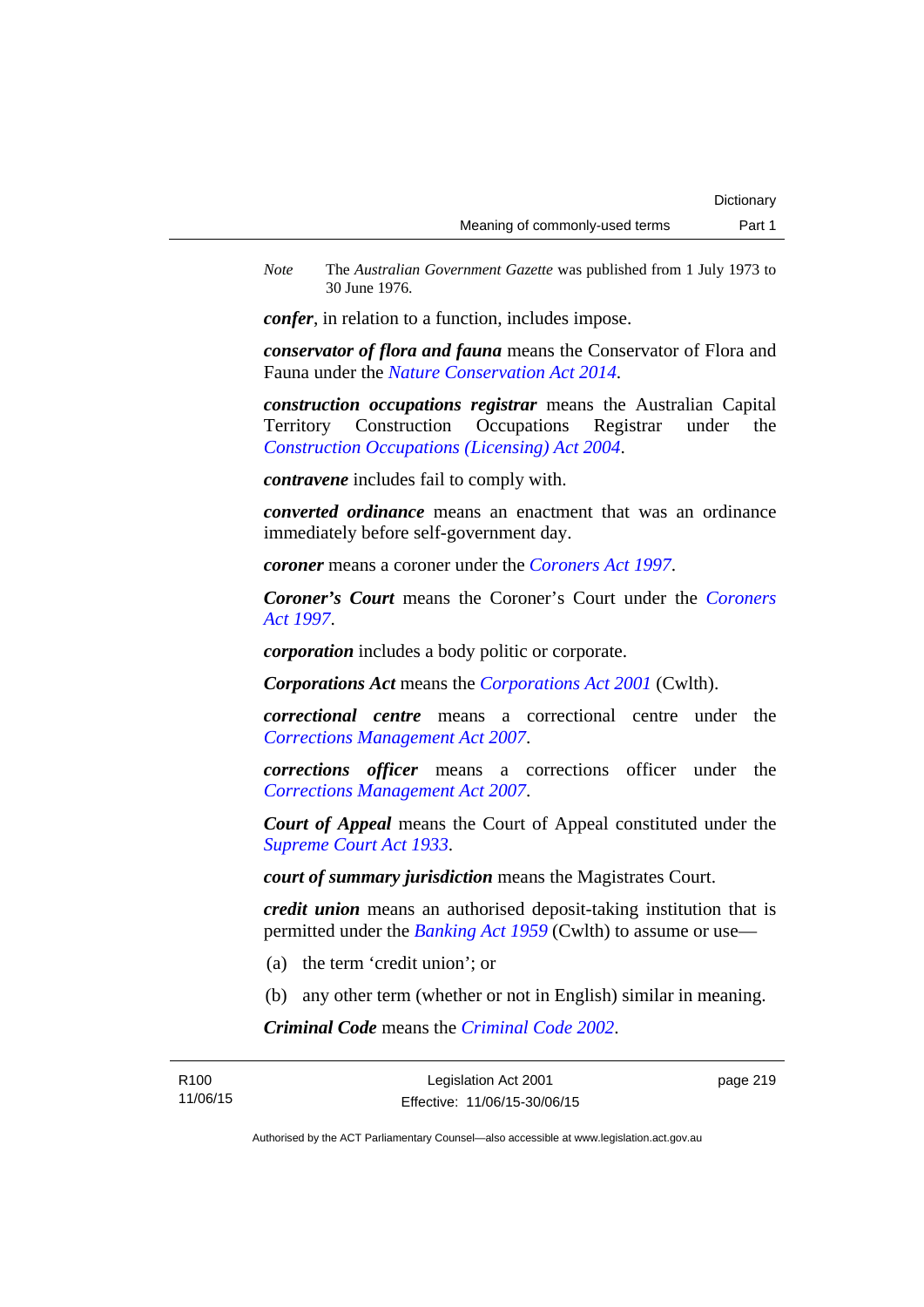*CrimTrac* means the CrimTrac agency established under the *[Public](http://www.comlaw.gov.au/Series/C2004A00538)  [Service Act 1999](http://www.comlaw.gov.au/Series/C2004A00538)* (Cwlth), section 65 (Establishment etc. of Executive Agencies).

*daily newspaper* means a daily newspaper circulating generally in the ACT.

*daylight* means the period in a day from sunrise to sunset.

*definition*—see section 130.

*dental prosthetist*—

- (a) means a person registered under the *[Health Practitioner](http://www.legislation.act.gov.au/a/db_39269/default.asp)  [Regulation National Law \(ACT\)](http://www.legislation.act.gov.au/a/db_39269/default.asp)* to practise the health profession of dental prosthetist (other than as a student); and
- (b) for an activity, includes a person mentioned in paragraph (a) holding limited or provisional registration, to the extent that the person is allowed to do the activity under the person's registration.

*dentist*—

- (a) means a person registered under the *[Health Practitioner](http://www.legislation.act.gov.au/a/db_39269/default.asp)  [Regulation National Law \(ACT\)](http://www.legislation.act.gov.au/a/db_39269/default.asp)* to practise the health profession of dentist (other than as a student); and
- (b) for an activity, includes a person mentioned in paragraph (a) holding limited or provisional registration, to the extent that the person is allowed to do the activity under the person's registration.

*Deputy Speaker* means the Deputy Presiding Officer of the Legislative Assembly.

*Note* The Deputy Presiding Officer is elected under the [Self-Government](http://www.comlaw.gov.au/Series/C2004A03699)  [Act](http://www.comlaw.gov.au/Series/C2004A03699). s 21 (2).

*designation*, of a position under the *[Public Sector Management](http://www.legislation.act.gov.au/a/1994-37)  [Act 1994](http://www.legislation.act.gov.au/a/1994-37)*, includes a designation given under that Act.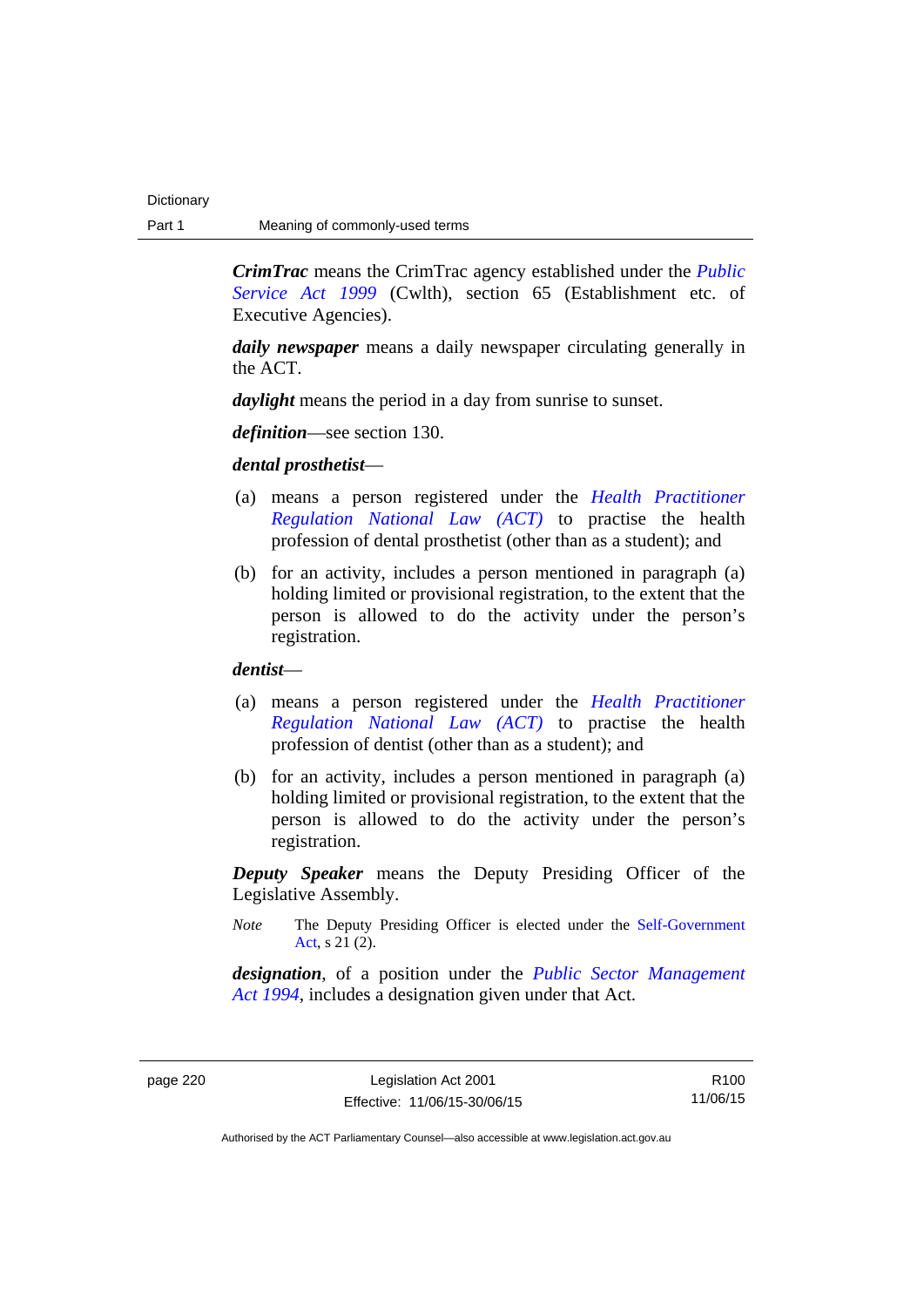*detention place*—see the *[Children and Young People Act 2008](http://www.legislation.act.gov.au/a/2008-19)*, section 142.

*director-general*—see section 163.

*director of public prosecutions* (or *DPP*) means the Director of Public Prosecutions under the *[Director of Public Prosecutions](http://www.legislation.act.gov.au/a/1990-22)  [Act 1990](http://www.legislation.act.gov.au/a/1990-22)*.

*disability and community services commissioner* means the Disability and Community Services Commissioner under the *[Human Rights Commission Act 2005](http://www.legislation.act.gov.au/a/2005-40)*.

*disallowable instrument*—see section 9.

*discrimination commissioner* means the Discrimination Commissioner under the *[Human Rights Commission Act 2005](http://www.legislation.act.gov.au/a/2005-40)*.

*doctor*—

- (a) means a person registered under the *[Health Practitioner](http://www.legislation.act.gov.au/a/db_39269/default.asp)  [Regulation National Law \(ACT\)](http://www.legislation.act.gov.au/a/db_39269/default.asp)* to practise in the medical profession (other than as a student); and
- (b) for an activity, includes a person mentioned in paragraph (a) holding limited or provisional registration, to the extent that the person is allowed to do the activity under the person's registration.

*document* means any record of information, and includes—

- (a) anything on which there is writing; or
- (b) anything on which there are figures, marks, numbers, perforations, symbols or anything else having a meaning for people qualified to interpret them; or
- (c) anything from which images, sounds, messages or writings can be produced or reproduced, whether with or without the aid of anything else; or
- (d) a drawing, map, photograph or plan.

page 221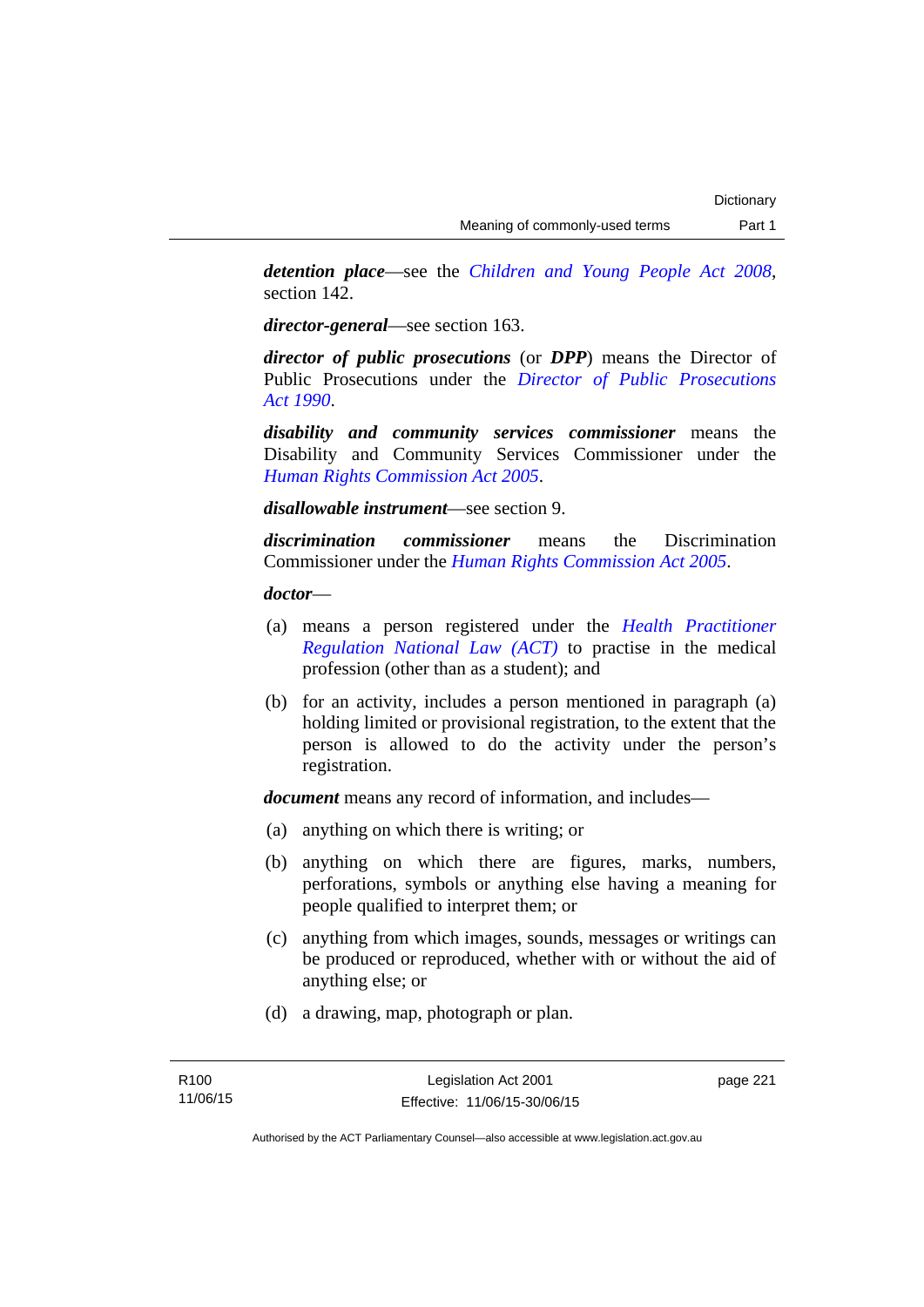*domestic partner*—see section 169 (1).

*domestic partnership*—see section 169 (2).

*DPP*—see *director of public prosecutions*.

*driver licence* means a driver licence under the *[Road Transport](http://www.legislation.act.gov.au/a/1999-78)  [\(Driver Licensing\) Act 1999](http://www.legislation.act.gov.au/a/1999-78)*.

*Note Driver licence* is defined in that Act, dictionary to mean a driver licence of any kind issued under that Act (see also def *Australian driver licence*).

*electoral commission* means the Australian Capital Territory Electoral Commission established under the *[Electoral Act 1992](http://www.legislation.act.gov.au/a/1992-71)*.

*electoral commissioner* means the Electoral Commissioner under the *[Electoral Act 1992](http://www.legislation.act.gov.au/a/1992-71)*.

*emergency service* means the ambulance service, fire and rescue, the rural fire service or the SES.

*emergency services commissioner* means the ACT Emergency Services Commissioner under the *[Emergencies Act 2004](http://www.legislation.act.gov.au/a/2004-28)*.

*enactment*, of an Act—see section 29 (References to *enactment* or *passing* of Acts).

### *enrolled nurse*—

- (a) means a person registered under the *[Health Practitioner](http://www.legislation.act.gov.au/a/db_39269/default.asp)  [Regulation National Law \(ACT\)](http://www.legislation.act.gov.au/a/db_39269/default.asp)*—
	- (i) to practise in the nursing and midwifery profession (other than as a student); and
	- (ii) in the enrolled nurses (division 2) division; and
- (b) for an activity, includes a person mentioned in paragraph (a) holding limited or provisional registration, to the extent that the person is allowed to do the activity under the person's registration.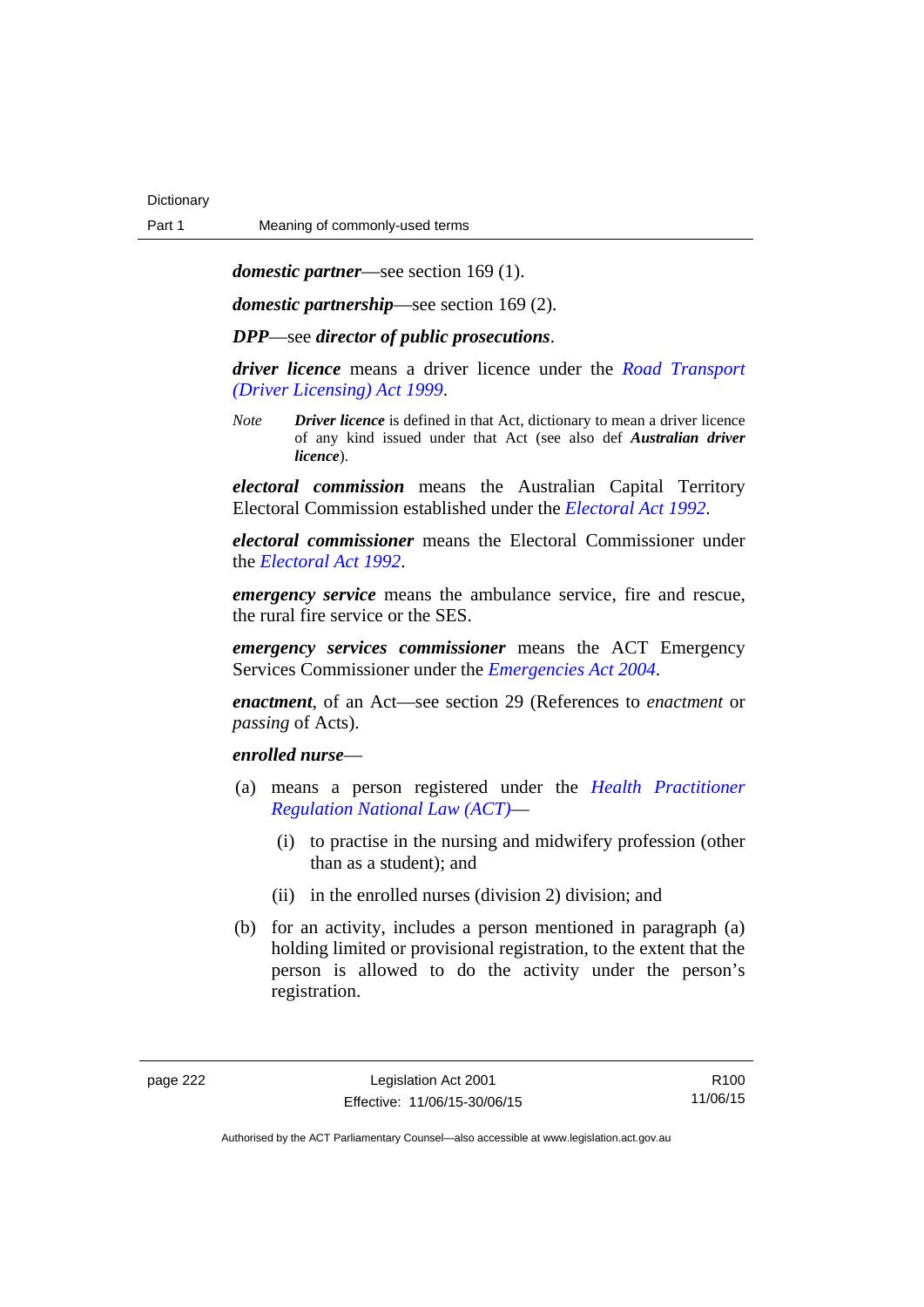*entity* includes an unincorporated body and a person (including a person occupying a position).

*environment protection authority* means the Environment Protection Authority established under the *[Environment Protection](http://www.legislation.act.gov.au/a/1997-92)  [Act 1997](http://www.legislation.act.gov.au/a/1997-92)*.

*establish* includes constitute and continue in existence.

*estate* includes any charge, claim, demand, easement, encumbrance, lien, right and title, whether at law or in equity.

*Executive* means the Australian Capital Territory Executive.

*Note* The Executive is established by the [Self-Government Act](http://www.comlaw.gov.au/Series/C2004A03699), s 36.

*exercise* a function includes perform the function.

*expire* includes lapse or otherwise cease to have effect.

*external territory* means a Commonwealth territory, other than an internal territory.

*fail* includes refuse.

*Federal Court* means the Federal Court of Australia.

*file* includes lodge.

*financial year* means a period of 12 months beginning on 1 July.

*fire and rescue* means ACT Fire and Rescue established under the *[Emergencies Act 2004](http://www.legislation.act.gov.au/a/2004-28)*.

*for*, in relation to an Act or statutory instrument, includes for the purposes of the Act or statutory instrument.

*Note* Under s 7 (3) and s 13 (3) a reference to an Act or statutory instrument includes a reference to a provision of an Act or statutory instrument.

*foreign country* means a country (whether or not an independent sovereign country) outside Australia and the external territories, and includes a state, province or other part of such a country.

page 223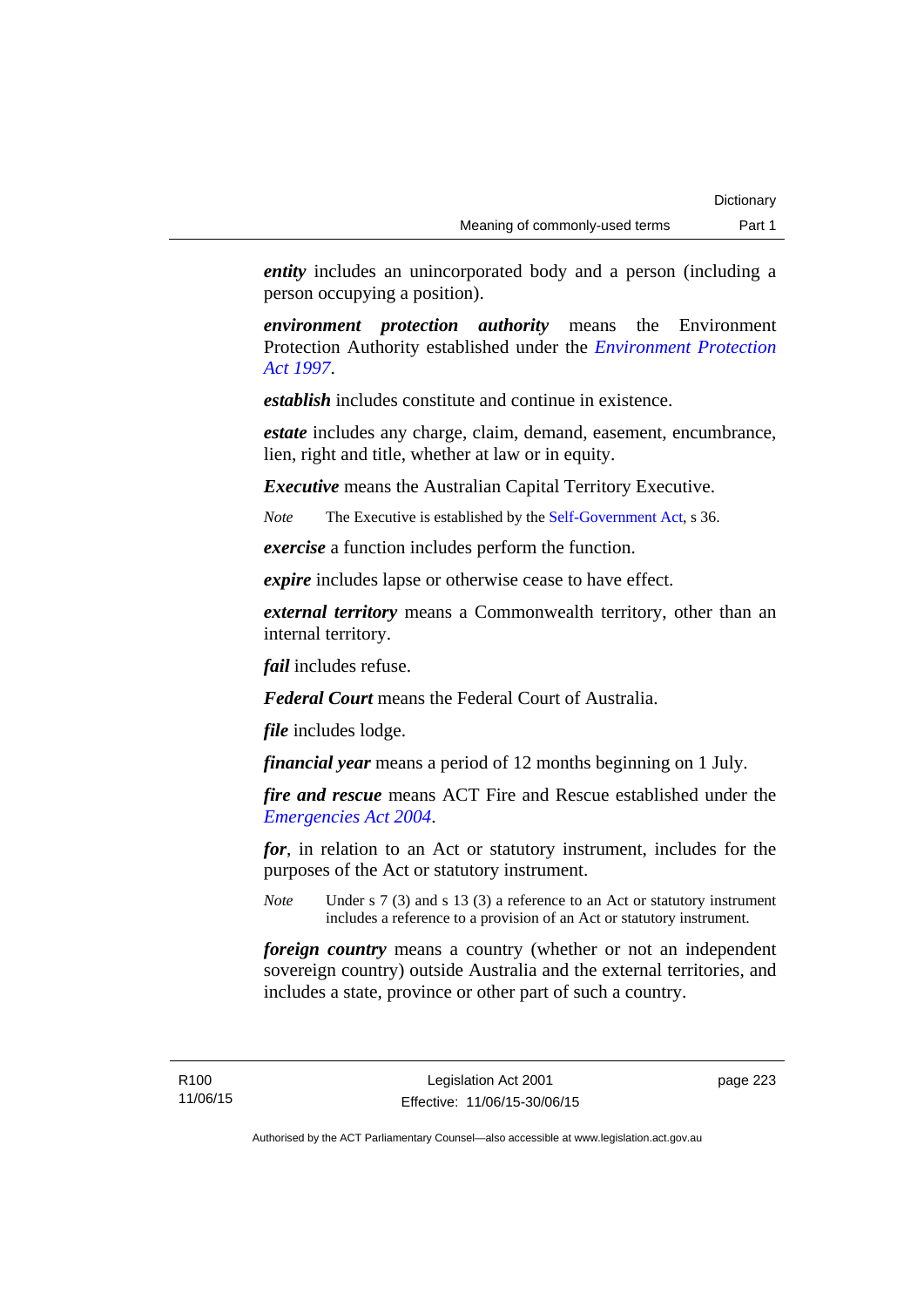*former NSW Act* means an Act corresponding to a NSW Act mentioned in schedule 1.

- *Note 1* The *[Crimes Act 1900](http://www.legislation.act.gov.au/a/1900-40)* is taken to have been enacted by the Legislative Assembly because of the *[Crimes Legislation \(Status and Citation\)](http://www.legislation.act.gov.au/a/1992-6)  [Act 1992](http://www.legislation.act.gov.au/a/1992-6)*. The 1992 Act was repealed by the *[Law Reform](http://www.legislation.act.gov.au/a/1999-66)  [\(Miscellaneous Provisions\) Act 1999](http://www.legislation.act.gov.au/a/1999-66)*, but its previous operation was saved (see s  $5(2)$ ).
- *Note 2* The other former NSW Acts are taken to have been enacted by the Legislative Assembly because of the *[Interpretation Act 1967](http://www.legislation.act.gov.au/a/1967-48)*, s 65. Section 65 has expired, but its previous operation was saved (see s 65 (3)).

*former UK Act* means an Act corresponding to a UK Act mentioned in schedule 1.

*Note* Former UK Acts are also taken to have been enacted by the Legislative Assembly because of the *[Interpretation Act 1967](http://www.legislation.act.gov.au/a/1967-48)*, s 65. Section 65 has expired, but its previous operation was saved (see s 65 (3)).

*found guilty*, of an offence, includes—

- (a) having an order made for the offence under the *[Crimes](http://www.legislation.act.gov.au/a/2005-58)  [\(Sentencing\) Act 2005](http://www.legislation.act.gov.au/a/2005-58)*, section 17 (Non-conviction orders general); and
- (b) having the offence taken into account under the *[Crimes](http://www.legislation.act.gov.au/a/2005-58)  [\(Sentencing\) Act 2005](http://www.legislation.act.gov.au/a/2005-58)*, section 57 (Outstanding additional offences taken into account in sentencing).

*function* includes authority, duty and power.

*gambling and racing commission* means the Gambling and Racing Commission established under the *[Gambling and Racing Control](http://www.legislation.act.gov.au/a/1999-46)  [Act 1999](http://www.legislation.act.gov.au/a/1999-46)*.

*gazette* means—

- (a) the Australian Capital Territory Gazette; or
- (b) for a notice or other information that must or may be notified or published in the gazette under the *[Public Sector](http://www.legislation.act.gov.au/a/1994-37)*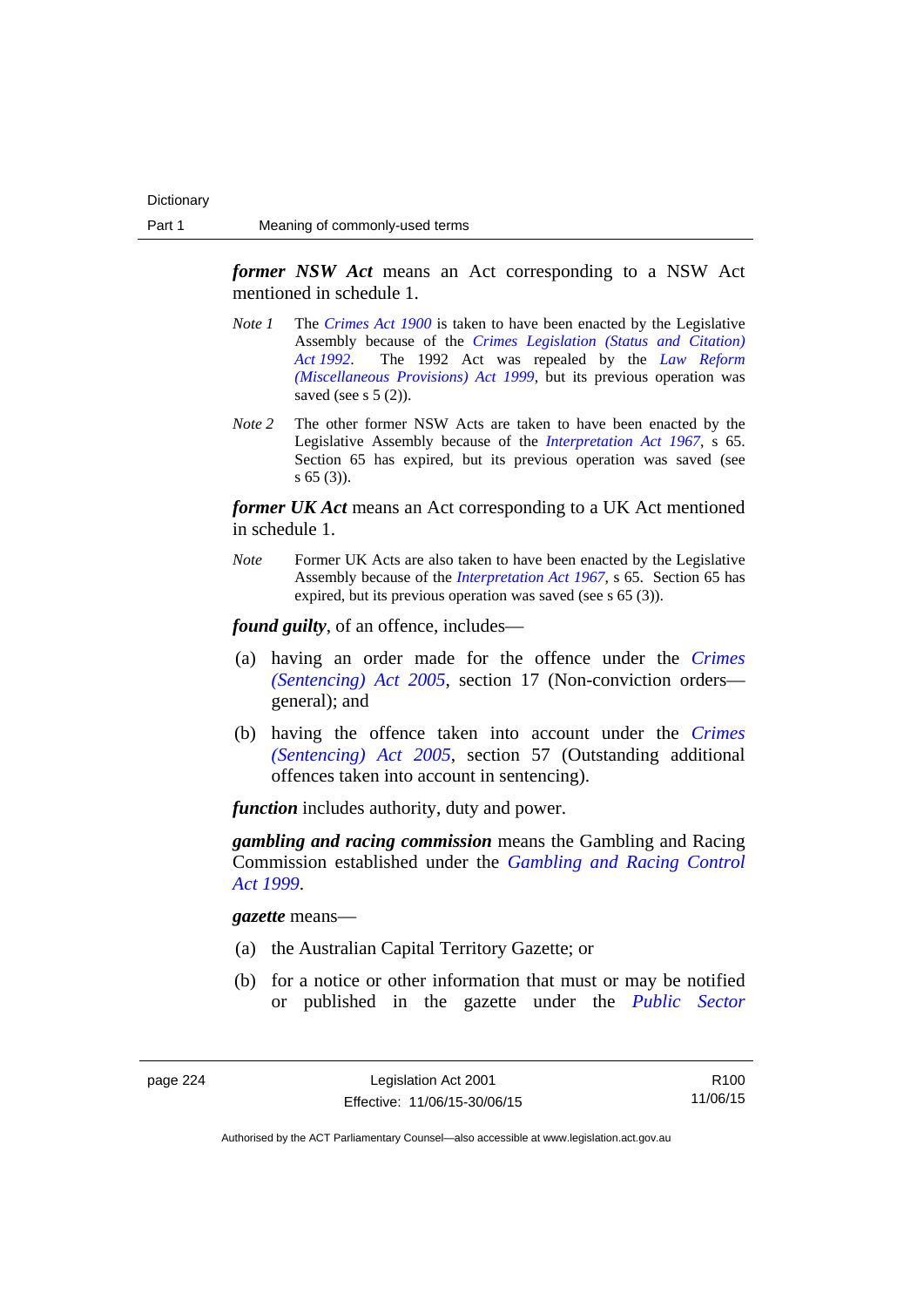*Management Act 1994*—an internet site approved by the commissioner for public administration.

*give*, in relation to a function, includes impose.

*government printer* includes anyone printing for or by the authority of the Executive.

*government solicitor* means the Government Solicitor for the Territory under the *[Law Officers Act 2011](http://www.legislation.act.gov.au/a/2011-30)*.

*Governor* means—

- (a) for a State (other than the Northern Territory)—the Governor of the State, and includes a person administering the Government of the State; or
- (b) for the Northern Territory—the Administrator of the Northern Territory, and includes a person administering the Government of the Northern Territory.

*Governor-General* means the Governor-General of the Commonwealth, and includes a person administering the Government of the Commonwealth.

*GST*—see the *[A New Tax System \(Goods and Services Tax\)](http://www.comlaw.gov.au/Series/C2004A00446)  [Act 1999](http://www.comlaw.gov.au/Series/C2004A00446)* (Cwlth), dictionary.

*health practitioner* means a person registered under the *[Health](http://www.legislation.act.gov.au/a/db_39269/default.asp)  [Practitioner Regulation National Law \(ACT\)](http://www.legislation.act.gov.au/a/db_39269/default.asp)* to practise a health profession (other than as a student).

*Health Practitioner Regulation National Law (ACT)* means the provisions applying because of the *[Health Practitioner Regulation](http://www.legislation.act.gov.au/a/2010-10)  [National Law \(ACT\) Act 2010](http://www.legislation.act.gov.au/a/2010-10)*, section 6 (Application of Health Practitioner Regulation National Law).

*health services commissioner* means the Health Services Commissioner under the *[Human Rights Commission Act 2005](http://www.legislation.act.gov.au/a/2005-40)*.

page 225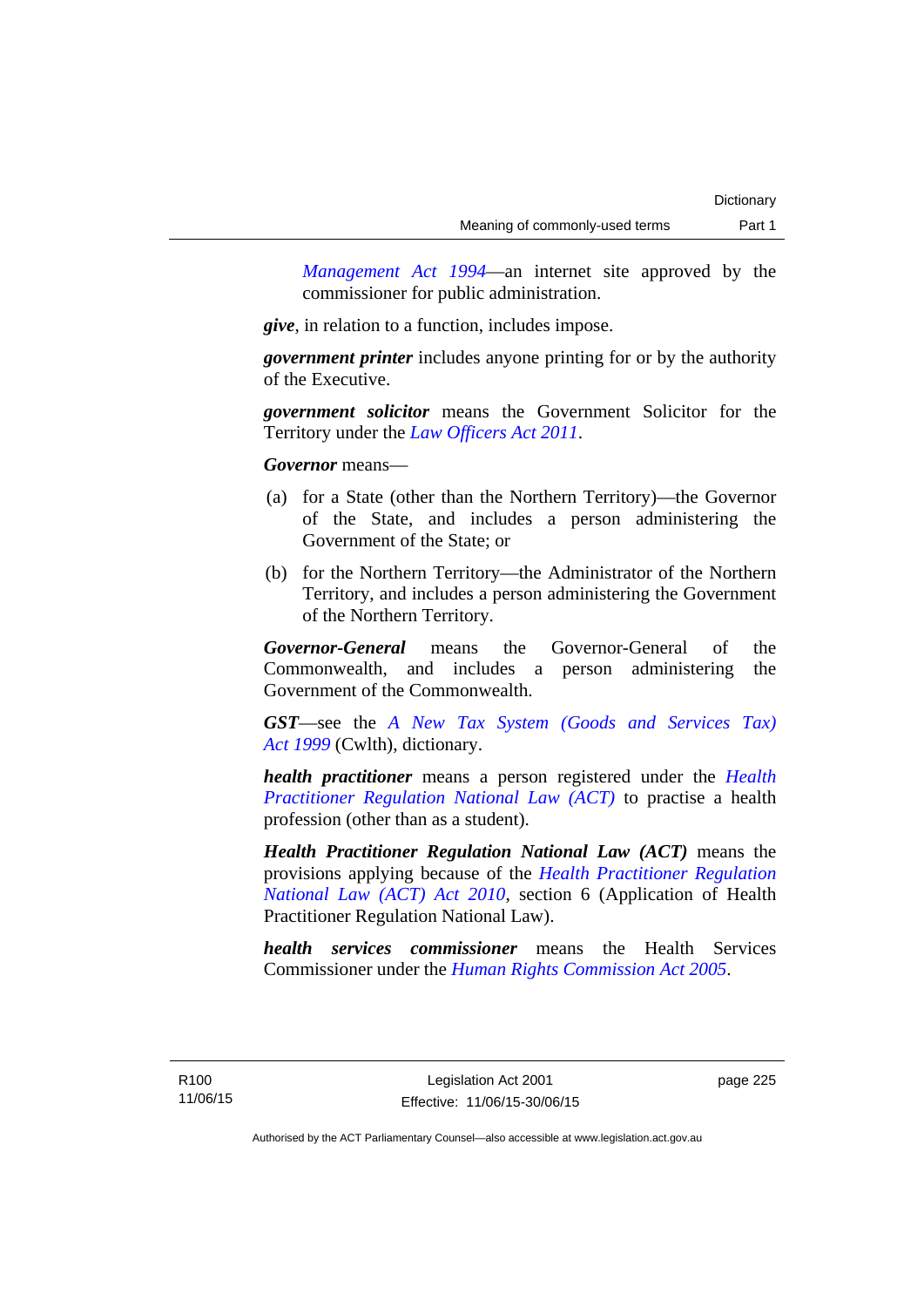| Dictionary |                                |
|------------|--------------------------------|
| Part 1     | Meaning of commonly-used terms |

*Heavy Vehicle National Law (ACT)* means the provisions applying in the ACT because of the *[Heavy Vehicle National Law \(ACT\)](http://www.legislation.act.gov.au/a/2013-51/default.asp)  [Act 2013](http://www.legislation.act.gov.au/a/2013-51/default.asp)*, section 7 (Application of Heavy Vehicle National Law).

*heritage council* means the Australian Capital Territory Heritage Council under the *[Heritage Act 2004](http://www.legislation.act.gov.au/a/2004-57)*.

*heritage register* means the heritage register under the *[Heritage](http://www.legislation.act.gov.au/a/2004-57)  [Act 2004](http://www.legislation.act.gov.au/a/2004-57)*.

*High Court* means the High Court of Australia.

*Note* The High Court is established by the Commonwealth Constitution, s 71 and provided for under the *[High Court of Australia Act 1979](http://www.comlaw.gov.au/Series/C2004A02147)* (Cwlth).

*home address*, for an individual, means the address of the place where the individual usually lives.

*housing commissioner* means the Commissioner for Social Housing under the *[Housing Assistance Act 2007](http://www.legislation.act.gov.au/a/2007-8)*.

*human rights commission* means the Human Rights Commission established under the *[Human Rights Commission Act 2005](http://www.legislation.act.gov.au/a/2005-40)*.

*human rights commissioner* means the Human Rights Commissioner under the *[Human Rights Commission Act 2005](http://www.legislation.act.gov.au/a/2005-40)*.

*Imperial Act* means an Act of the United Kingdom Parliament.

*independent competition and regulatory commission* means the Independent Competition and Regulatory Commission for the Australian Capital Territory established under the *[Independent](http://www.legislation.act.gov.au/a/1997-77)  [Competition and Regulatory Commission Act 1997](http://www.legislation.act.gov.au/a/1997-77)*.

*indictable offence*—see section 190.

*indictment* includes information.

*individual* means a natural person.

*Industrial Court* means the Industrial Court under the *[Magistrates](http://www.legislation.act.gov.au/a/1930-21)  [Court Act 1930](http://www.legislation.act.gov.au/a/1930-21)*, section 291P.

page 226 Legislation Act 2001 Effective: 11/06/15-30/06/15

R100 11/06/15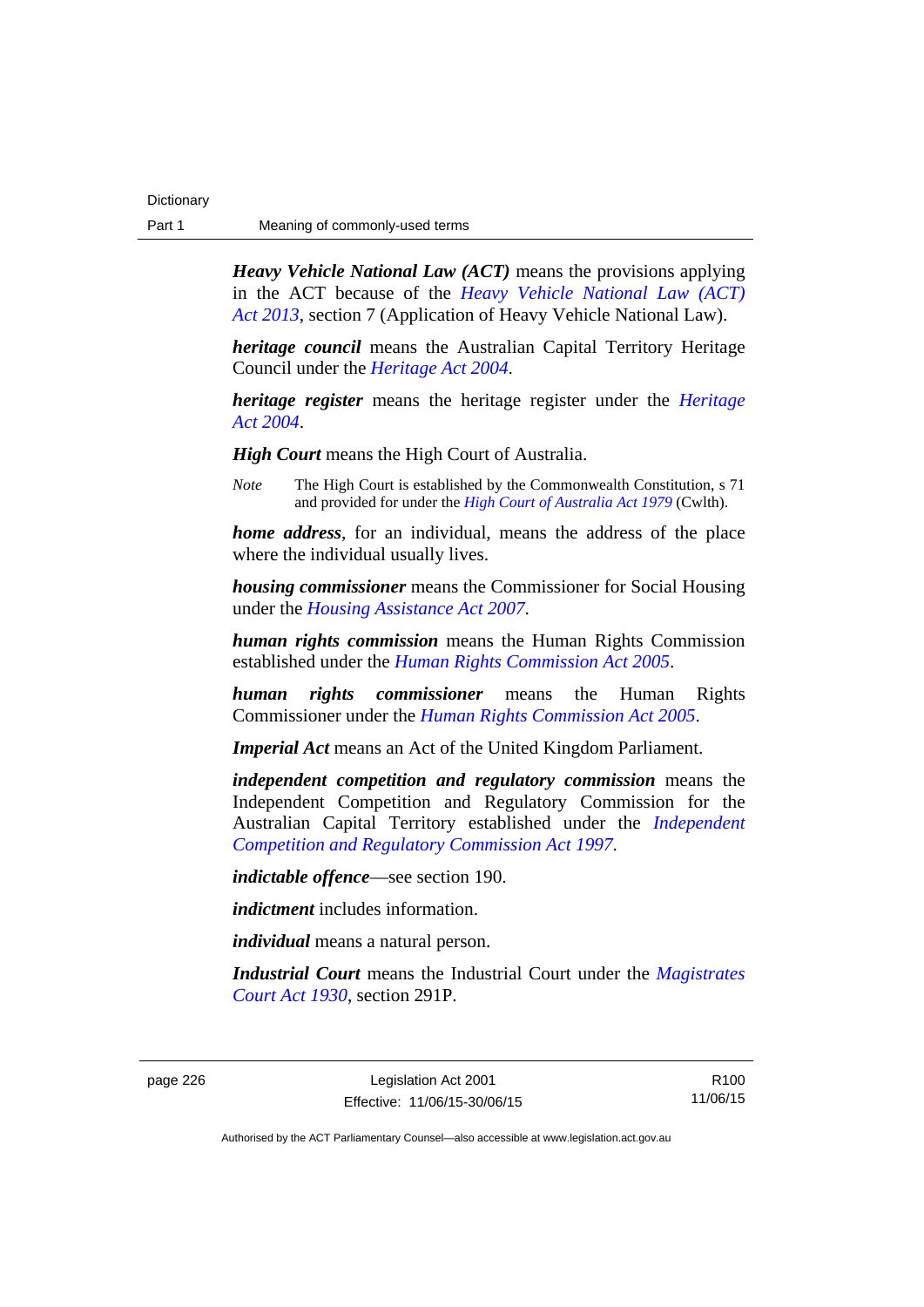*information privacy commissioner* means the Information Privacy Commissioner appointed under the *[Information Privacy Act 2014](http://www.legislation.act.gov.au/a/2014-24/default.asp)*, section 26.

*infringement notice* includes an infringement notice under the *[Magistrates Court Act 1930](http://www.legislation.act.gov.au/a/1930-21)* or the *[Road Transport \(General\)](http://www.legislation.act.gov.au/a/1999-77)  [Act 1999](http://www.legislation.act.gov.au/a/1999-77)*.

*in relation to* includes the following:

- (a) in respect of;
- (b) with respect to;
- (c) in connection with;
- (d) in regard to;
- (e) with reference to;
- (f) relating to;
- (g) for or with respect to.

*institute of technology* means the Canberra Institute of Technology under the *[Canberra Institute of Technology Act 1987](http://www.legislation.act.gov.au/a/1987-71)*.

*instrument*—see section 14.

*interest*, in relation to land or other property, means—

- (a) a legal or equitable estate in the land or other property; or
- (b) a right, power or privilege over, or in relation to, the land or other property.

*internal territory* means the Australian Capital Territory, the Jervis Bay Territory or the Northern Territory.

*intersex person*—see section 169B.

page 227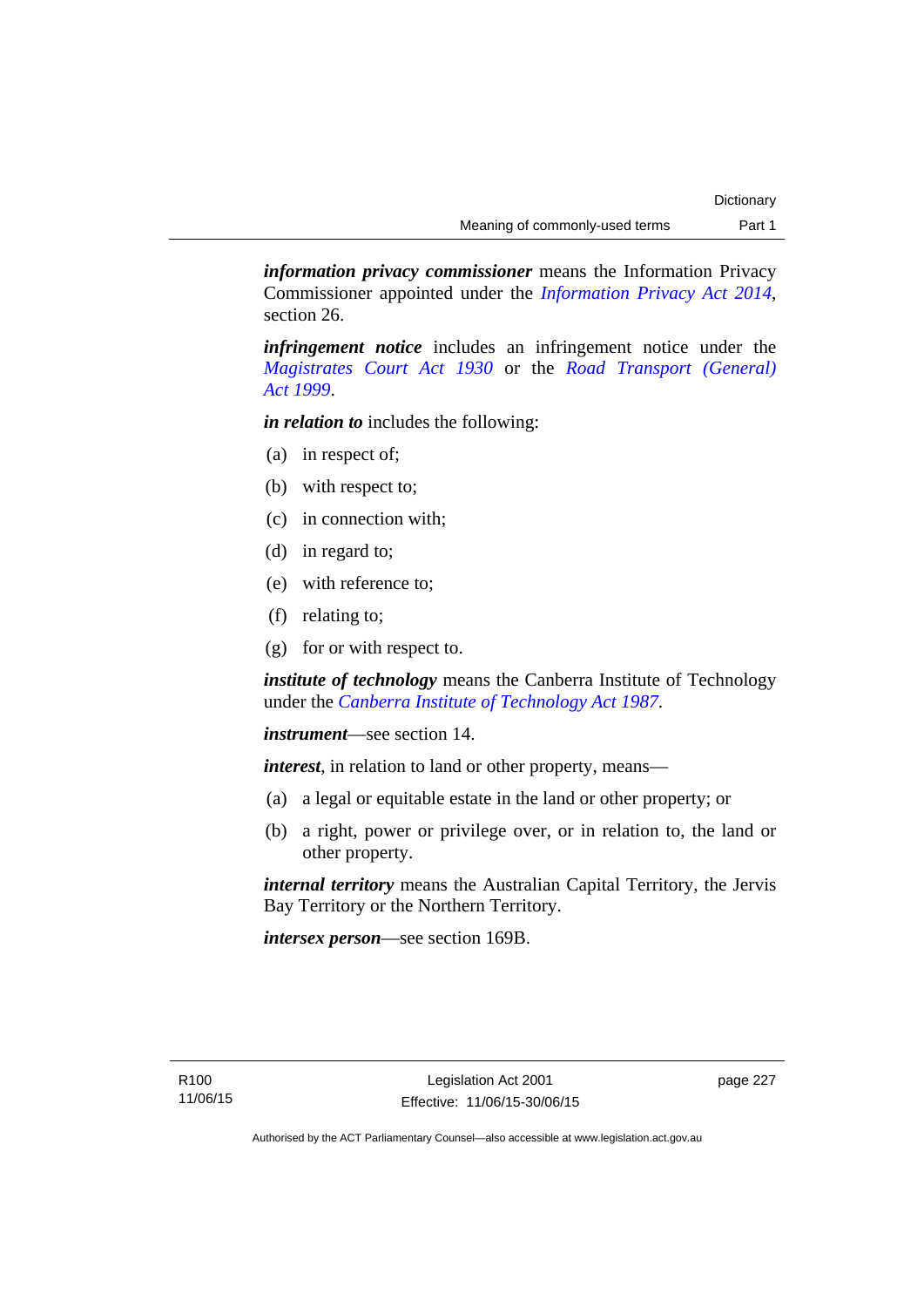*Jervis Bay Territory* means the Territory accepted by the Commonwealth under the *[Jervis Bay Territory Acceptance Act 1915](http://www.comlaw.gov.au/Series/C2004A07489)* (Cwlth).

*Note* The Jervis Bay Territory is described in the agreement set out in that Act, sch.

*judge* means a resident judge, additional judge or acting judge under the *[Supreme Court Act 1933](http://www.legislation.act.gov.au/a/1933-34)*.

*Lake Burley Griffin* means Lake Burley Griffin as defined in the *[Lakes Act 1976](http://www.legislation.act.gov.au/a/1976-65)*.

*Lake Ginninderra* means Lake Ginninderra as defined in the *[Lakes](http://www.legislation.act.gov.au/a/1976-65)  [Act 1976](http://www.legislation.act.gov.au/a/1976-65)*.

*land* includes messuages, tenements and hereditaments, corporeal or incorporeal, of any tenure or description, whatever the interest in the land.

*Note* A number of the terms mentioned in the definition of *land* have a technical meaning at law. A *messuage* is a house together with its gardens, orchards and outbuildings. The term *tenement* signifies land capable of being held in freehold. *Hereditament* refers to real property that can be inherited. Hereditaments may be *corporeal*, that is, tangible things such as lands and buildings, or *incorporeal*, that is, intangible rights attaching to land such as rents, easements, tithes and profits a prendre. (Profits a prendre are the right to take some product of, or part of the soil from, the land of someone else.)

*land development agency* means the Land Development Agency established under the *[Planning and Development Act 2007](http://www.legislation.act.gov.au/a/2007-24)*.

*law*, of the Territory, means—

- (a) an Act; or
- (b) a subordinate law; or
- (c) any other statutory instrument of a legislative nature; or
- (d) the common law.

*lawyer* means a legal practitioner.

page 228 Legislation Act 2001 Effective: 11/06/15-30/06/15

R100 11/06/15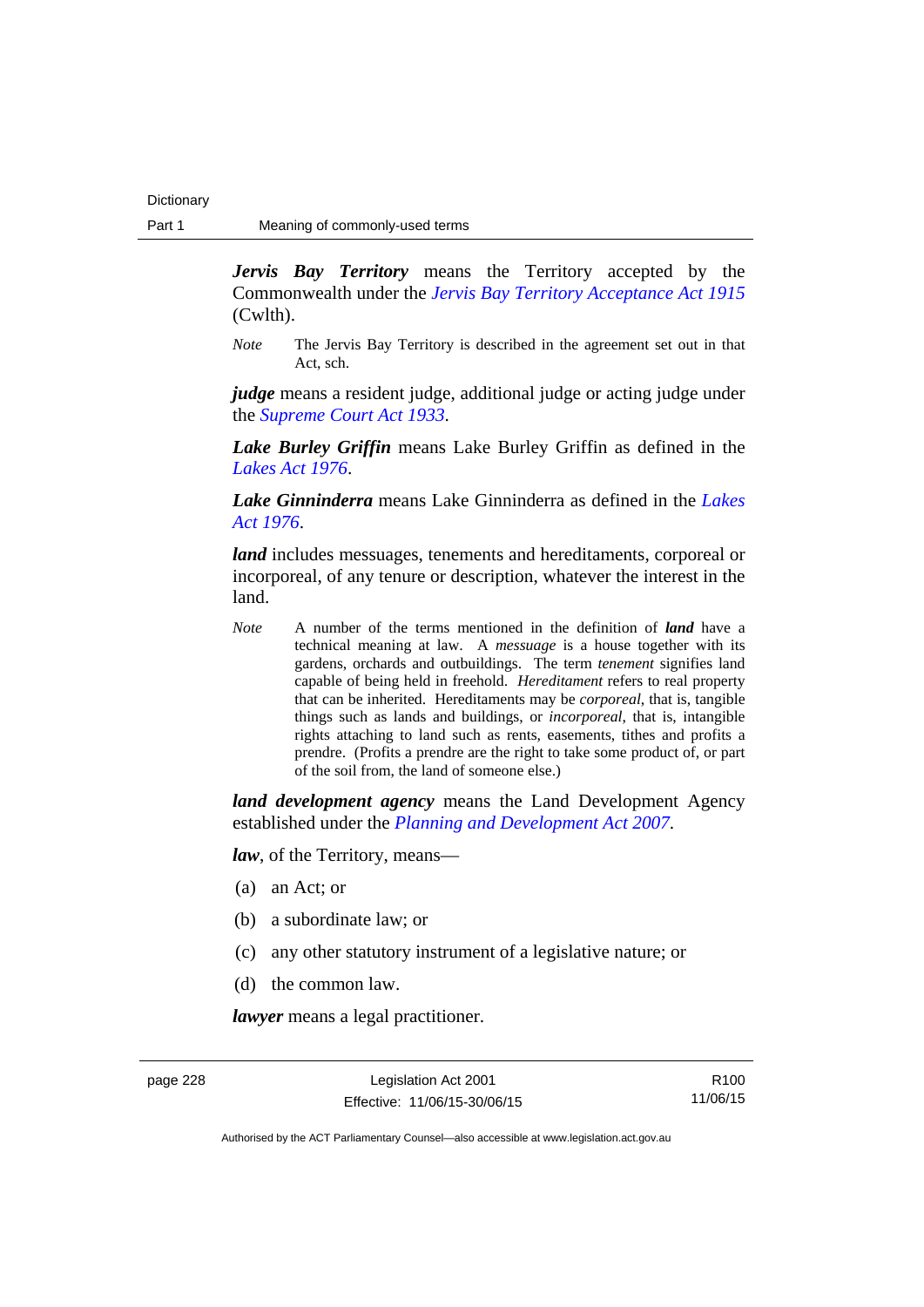*legal aid commission* means the Legal Aid Commission (A.C.T.) established under the *[Legal Aid Act 1977](http://www.legislation.act.gov.au/a/1977-31)*.

*legal practitioner* means a person who is admitted to the legal profession under the *[Legal Profession Act 2006](http://www.legislation.act.gov.au/a/2006-25)* or a law that is a corresponding law for that Act.

*Legislation Act* means the *[Legislation Act 2001](http://www.legislation.act.gov.au/a/2001-14)*.

*Legislative Assembly* means the Legislative Assembly for the Australian Capital Territory.

*Note* The Assembly is established by the [Self-Government Act](http://www.comlaw.gov.au/Series/C2004A03699), s 8 (1).

*legislative instrument*—see section 12.

*liability* means any liability or obligation (whether liquidated or unliquidated, certain or contingent, or accrued or accruing).

*magistrate* means a Magistrate under the *[Magistrates Court](http://www.legislation.act.gov.au/a/1930-21)  [Act 1930](http://www.legislation.act.gov.au/a/1930-21)*.

*Magistrates Court* means the Magistrates Court established under the *[Magistrates Court Act 1930](http://www.legislation.act.gov.au/a/1930-21)*.

*make* an instrument includes issue and grant the instrument.

*making*, of a statutory instrument, means the signing, sealing, approval or other endorsement of the instrument by the entity authorised or required to make it.

*may*—see section 146.

*medical practitioner* means a doctor.

*midnight*, in relation to a particular day, means the time when the day ends.

### *midwife*—

 (a) means a person registered under the *[Health Practitioner](http://www.legislation.act.gov.au/a/db_39269/default.asp)  [Regulation National Law \(ACT\)](http://www.legislation.act.gov.au/a/db_39269/default.asp)* to practise in the nursing and midwifery profession as a midwife (other than as a student); and

page 229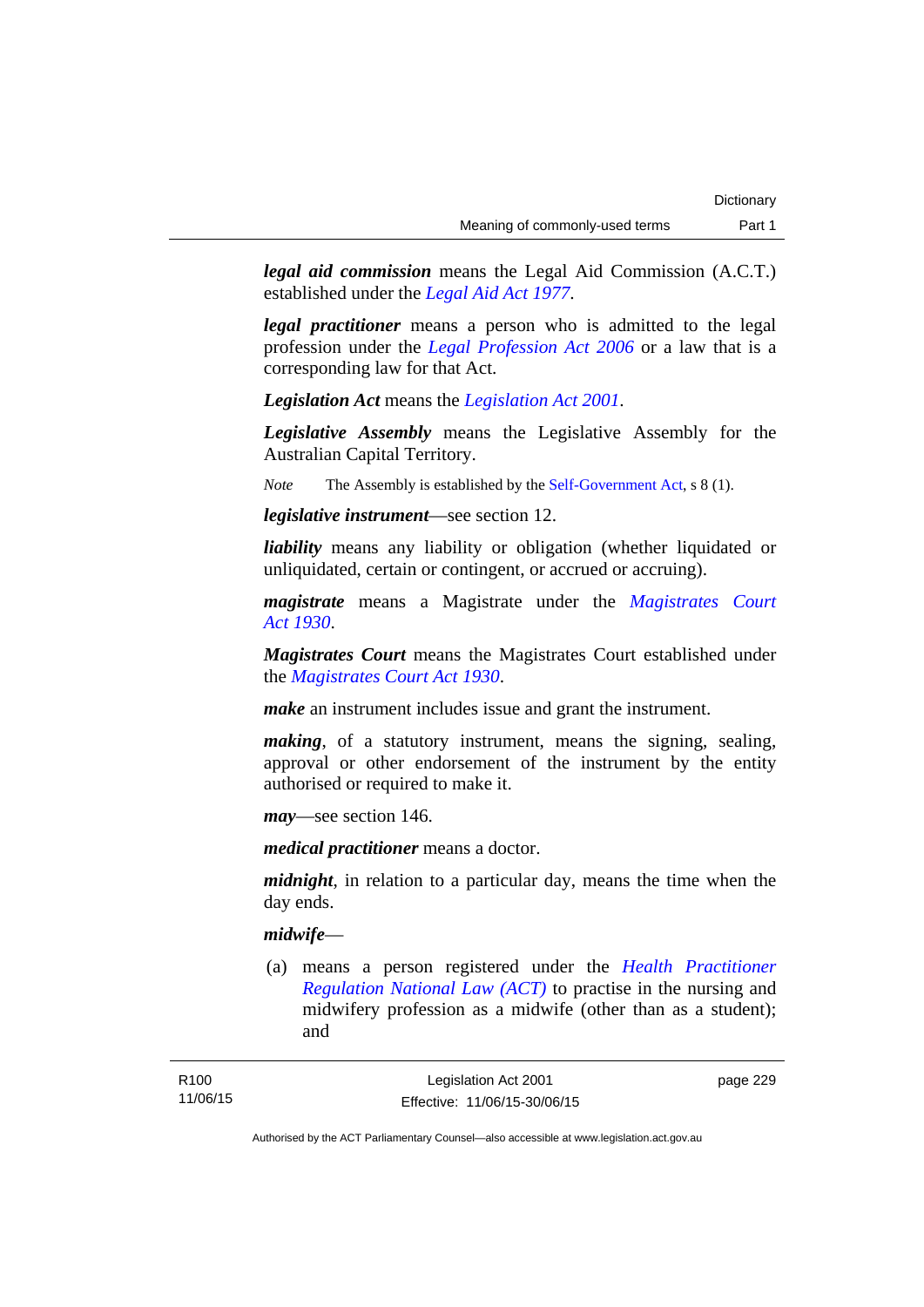| Dictionary |                                |
|------------|--------------------------------|
| Part 1     | Meaning of commonly-used terms |

 (b) for an activity, includes a person mentioned in paragraph (a) holding limited or provisional registration, to the extent that the person is allowed to do the activity under the person's registration.

*Minister*—see section 162.

*modification* includes modification by alteration, omission, substitution and addition.

*month* means a period beginning at the start of any day of one of the calendar months and ending—

- (a) immediately before the start of the corresponding day of the next calendar month; or
- (b) if there is no such corresponding day—at the end of the next calendar month.

### **Examples**

- 1 The period beginning at the start of 8 May 2014 and ending at midnight on 7 June 2014 is a month.
- 2 The period beginning at the start of 30 January 2014 and ending at midnight on 28 February 2014 is a month. The month ends on the last day of February because in that year, February does not have a day corresponding to 29 January (because 2014 is not a leap year). If the period began at the start of 30 January 2016 (ie a leap year), the month would end at midnight on 29 February 2016.
- *Note* An example is part of the Act, is not exhaustive and may extend, but does not limit, the meaning of the provision in which it appears (see [Legislation Act,](http://www.legislation.act.gov.au/a/2001-14) s 126 and s 132).
- *must*—see section 146.

#### *name* includes—

- (a) for an Act—the Act's short title; and
- (b) for an instrument—the instrument's citation; and
- (c) for a position—the position's title or designation.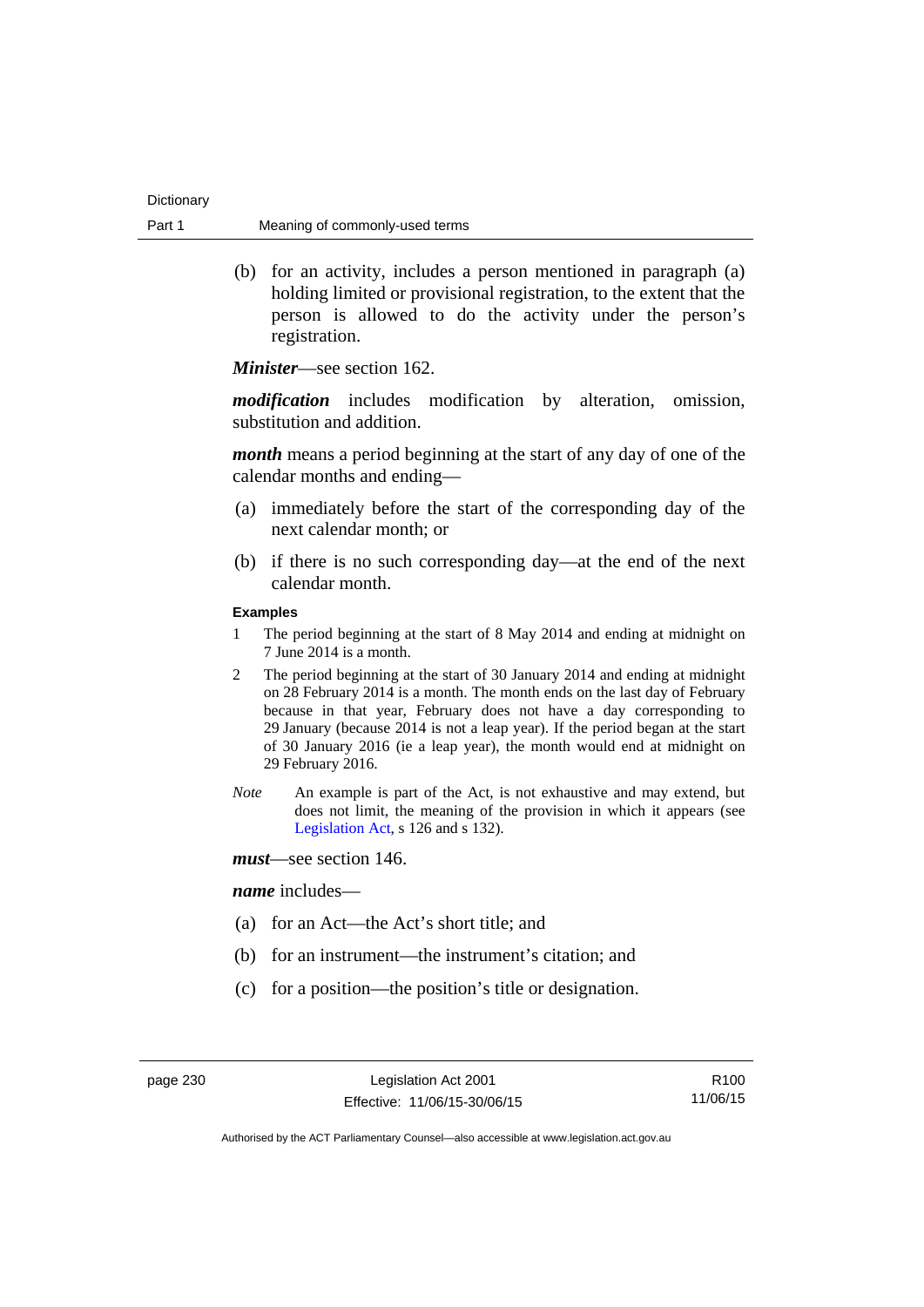*national capital authority* means the National Capital Authority established under the *[Australian Capital Territory \(Planning and](http://www.comlaw.gov.au/Series/C2004A03701)  [Land Management\) Act 1988](http://www.comlaw.gov.au/Series/C2004A03701)* (Cwlth).

*national capital plan* means the National Capital Plan under the *[Australian Capital Territory \(Planning and Land Management\) Act](http://www.comlaw.gov.au/Series/C2004A03701)  [1988](http://www.comlaw.gov.au/Series/C2004A03701)* (Cwlth).

*National Credit Code*—see the *[National Consumer Credit](http://www.comlaw.gov.au/Series/C2009A00134)  [Protection Act 2009](http://www.comlaw.gov.au/Series/C2009A00134)* (Cwlth), section 5.

*National Electricity (ACT) Law* means the provisions applying in the ACT because of the *[Electricity \(National Scheme\) Act 1997](http://www.legislation.act.gov.au/a/1997-79)*, section 5 (Application in ACT of National Electricity Law).

*National Electricity (ACT) Regulation* means the provisions applying because of the *[Electricity \(National Scheme\) Act 1997](http://www.legislation.act.gov.au/a/1997-79)*, section 6 (Application of regulations under National Electricity Law).

*National Energy Retail Law (ACT)* means the provisions applying because of the *[National Energy Retail Law \(ACT\) Act 2012](http://www.legislation.act.gov.au/a/2012-31)*, section 6 (Application of National Energy Retail Law).

*National Energy Retail Regulation (ACT)* means the provisions applying because of the *[National Energy Retail Law \(ACT\)](http://www.legislation.act.gov.au/a/2012-31)  [Act 2012](http://www.legislation.act.gov.au/a/2012-31)*, section 7 (Application of regulations under National Energy Retail Law).

*National Gas (ACT) Law* means the provisions applying because of the *[National Gas \(ACT\) Act 2008](http://www.legislation.act.gov.au/a/2008-15)*, section 8 (Application in the ACT of National Gas Law).

*National Gas (ACT) Regulation* means the provisions applying because of the *[National Gas \(ACT\) Act 2008](http://www.legislation.act.gov.au/a/2008-15)*, section 9 (Application in the ACT of regulations under National Gas Law).

page 231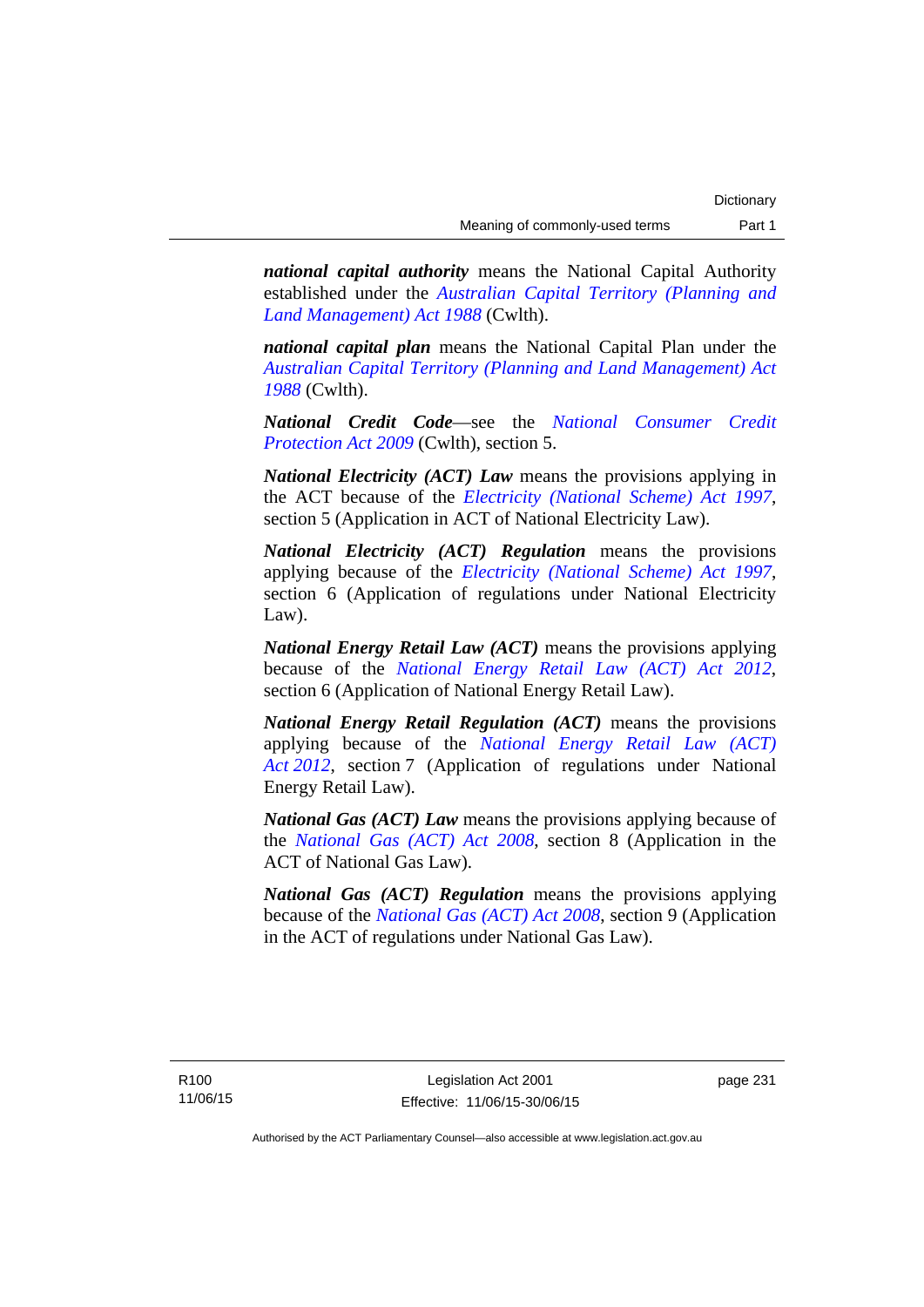*national land* means National Land under the *[Australian Capital](http://www.comlaw.gov.au/Series/C2004A03701)  [Territory \(Planning and Land Management\) Act 1988](http://www.comlaw.gov.au/Series/C2004A03701)* (Cwlth).

*Note* If an area of land in the ACT is, or is intended to be, used by or on behalf of the Commonwealth, it may be declared National Land under the *[Australian Capital Territory \(Planning and Land Management\) Act](http://www.comlaw.gov.au/Series/C2004A03701)  [1988](http://www.comlaw.gov.au/Series/C2004A03701)* (Cwlth), s 27.

*night* means the period between sunset on one day and sunrise on the next day.

*Northern Territory* means the Northern Territory of Australia.

*notifiable instrument*—see section 10.

### *notification*—

- (a) of an Act—see section 30; and
- (b) of a legislative instrument—see section 63.

*notification day*, for an Act or statutory instrument, means the day the Act or instrument is notified.

*NSW Act* means an Act of the New South Wales Parliament.

*NSW correctional centre* means a correctional centre (however described) under the *[Crimes \(Administration of Sentences\) Act 1999](http://www.legislation.nsw.gov.au/maintop/view/inforce/act+93+1999+cd+0+N)* (NSW).

*number* means—

- (a) a number expressed in figures or words; or
- (b) a combination of a number expressed in figures or words and of a letter of the alphabet.

#### *nurse*—

- (a) means a person registered under the *[Health Practitioner](http://www.legislation.act.gov.au/a/db_39269/default.asp)  [Regulation National Law \(ACT\)](http://www.legislation.act.gov.au/a/db_39269/default.asp)* to practise in the nursing and midwifery profession as a nurse (other than as a student); and
- (b) for an activity, includes a person mentioned in paragraph (a) holding limited or provisional registration, to the extent that the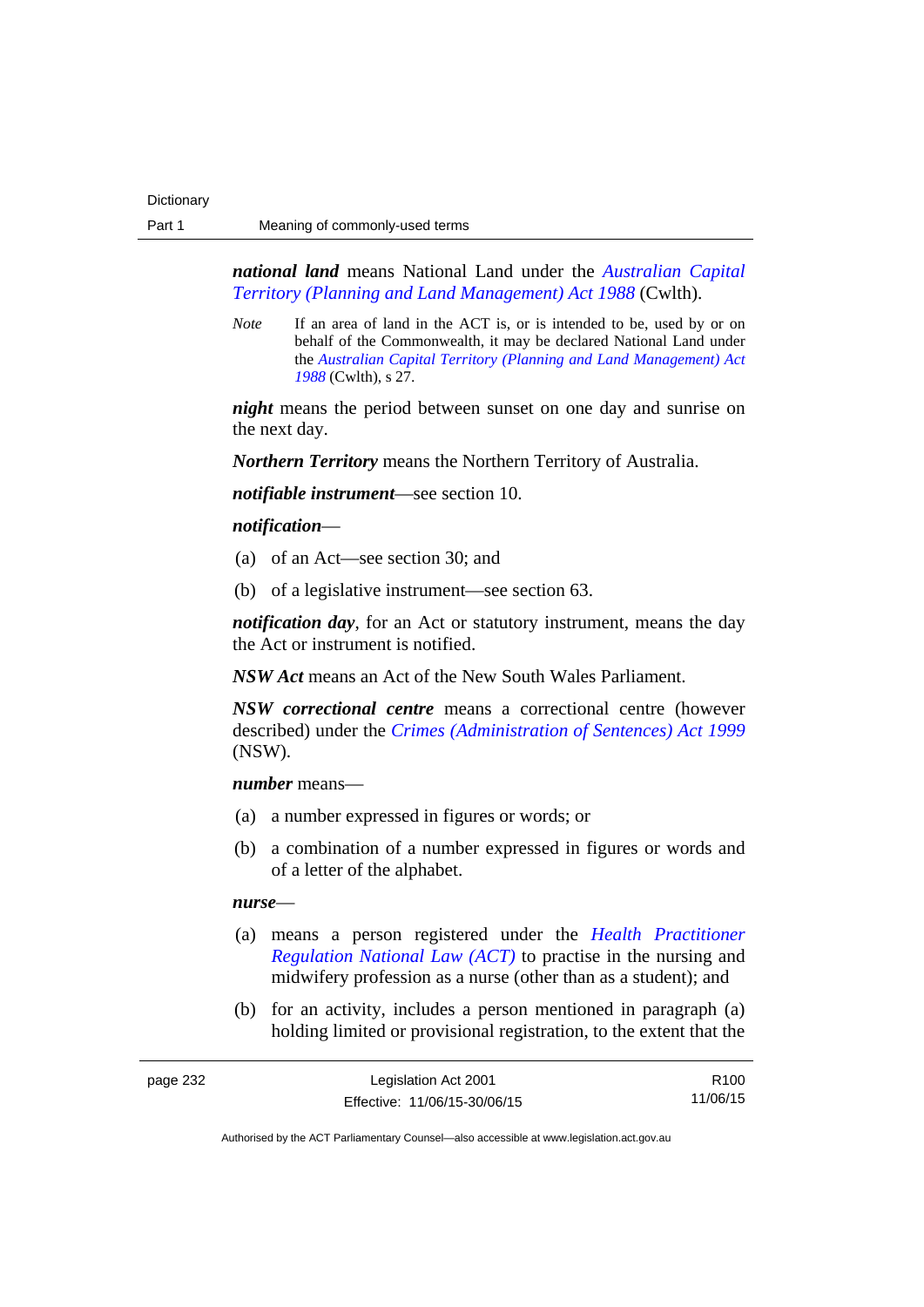person is allowed to do the activity under the person's registration; and

(c) does not include an enrolled nurse.

### *nurse practitioner*—

- (a) means a person whose registration as a registered health practitioner under the *[Health Practitioner Regulation National](http://www.legislation.act.gov.au/a/db_39269/default.asp)  [Law \(ACT\)](http://www.legislation.act.gov.au/a/db_39269/default.asp)* is endorsed as being qualified to practise as a nurse practitioner; and
- (b) for an activity, includes a person mentioned in paragraph (a) holding limited or provisional registration, to the extent that the person is allowed to do the activity under the person's registration.

*oath* includes affirmation.

*Note* The *[Evidence Act 2011](http://www.legislation.act.gov.au/a/2011-12)*, div 2.1.2 and the *[Oaths and Affirmations](http://www.legislation.act.gov.au/a/1984-79)  [Act 1984](http://www.legislation.act.gov.au/a/1984-79)* deal with oaths and affirmations.

*occupational discipline order* means an order for occupational discipline made by the ACAT.

*Note* Occupational discipline orders are made under the *[ACT Civil and](http://www.legislation.act.gov.au/a/2008-35)  [Administrative Tribunal Act 2008](http://www.legislation.act.gov.au/a/2008-35)*, s 66 and under authorising laws (*authorising law*—see *[ACT Civil and Administrative Tribunal](http://www.legislation.act.gov.au/a/2008-35)  [Act 2008](http://www.legislation.act.gov.au/a/2008-35)*, dict).

*occupy* a position includes hold the position, act in the position or exercise functions of the position (including under a delegation or subdelegation).

*office* includes position.

*Office of the Legislative Assembly* means the Office of the Legislative Assembly established under the *[Legislative Assembly](http://www.legislation.act.gov.au/a/2012-26)  [\(Office of the Legislative Assembly\) Act 2012](http://www.legislation.act.gov.au/a/2012-26)*.

page 233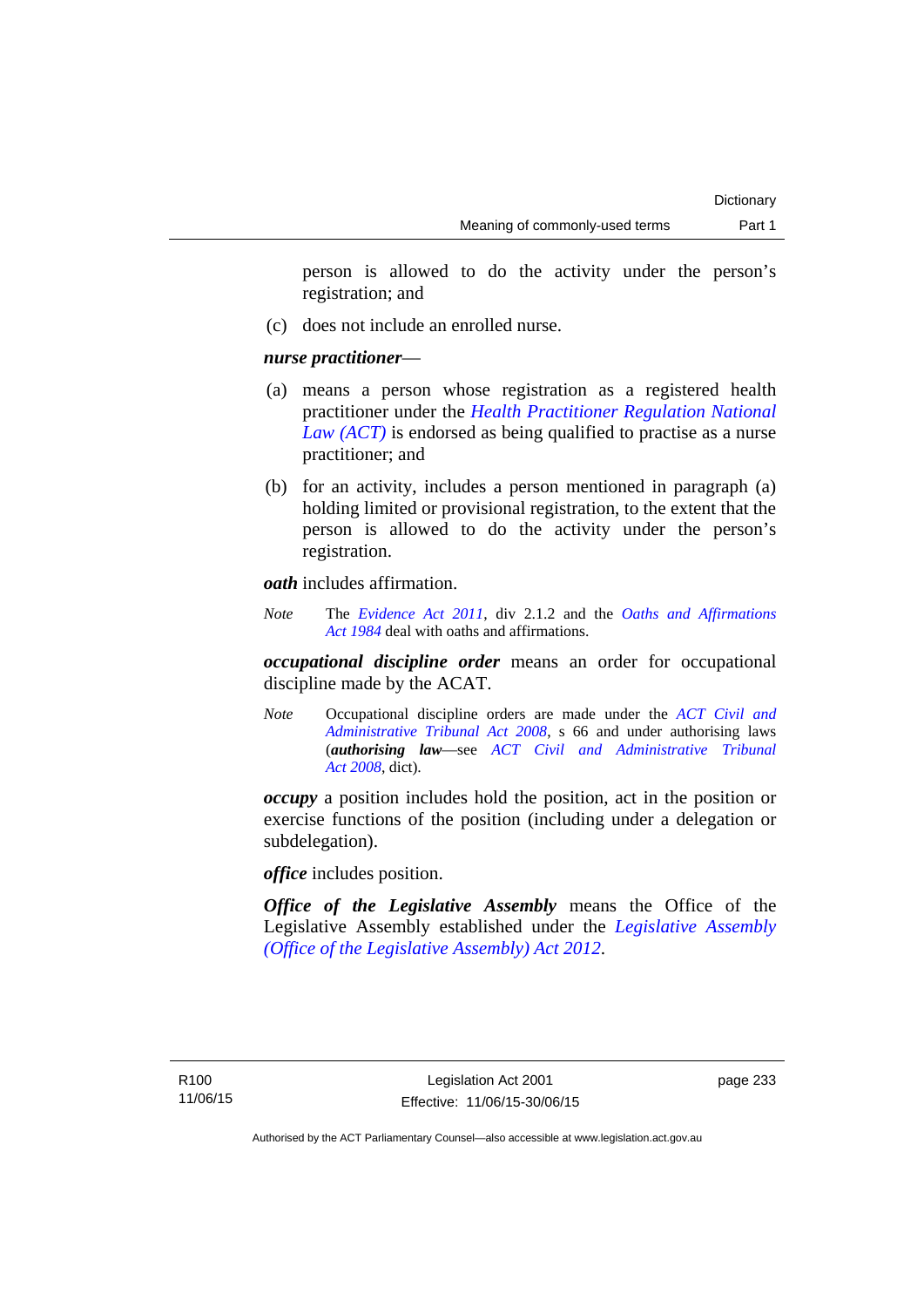### *officer of the Assembly* means—

- (a) the auditor-general; or
- (b) the electoral commissioner; or
- (c) the ombudsman.

*official visitor* means an official visitor appointed under the *[Official](http://www.legislation.act.gov.au/a/2012-33)  [Visitor Act 2012](http://www.legislation.act.gov.au/a/2012-33)*, section 10.

*ombudsman* means the Ombudsman under the *[Ombudsman](http://www.legislation.act.gov.au/a/alt_a1989-45co)  [Act 1989](http://www.legislation.act.gov.au/a/alt_a1989-45co)*.

*omit*, in relation to a provision of an Act or statutory instrument, includes repeal.

#### *optometrist*—

- (a) means a person registered under the *[Health Practitioner](http://www.legislation.act.gov.au/a/db_39269/default.asp)  [Regulation National Law \(ACT\)](http://www.legislation.act.gov.au/a/db_39269/default.asp)* to practise in the optometry profession (other than as a student); and
- (b) for an activity, includes a person mentioned in paragraph (a) holding limited or provisional registration, to the extent that the person is allowed to do the activity under the person's registration.

*ordinance* means an ordinance made under the *[Seat of Government](http://www.comlaw.gov.au/Series/C2004A07446)  [\(Administration\) Act 1910](http://www.comlaw.gov.au/Series/C2004A07446)* (Cwlth), section 12.

*parent*, of a child, means—

- (a) the child's mother; or
- (b) the child's father; or
- (c) someone else who is presumed under the *[Parentage Act 2004](http://www.legislation.act.gov.au/a/2004-1)*, part 2 to be a parent of the child.
- *Note* A child cannot have more than 2 parents at any one time (see *[Parentage](http://www.legislation.act.gov.au/a/2004-1)  [Act 2004](http://www.legislation.act.gov.au/a/2004-1)*, s 14).

R100 11/06/15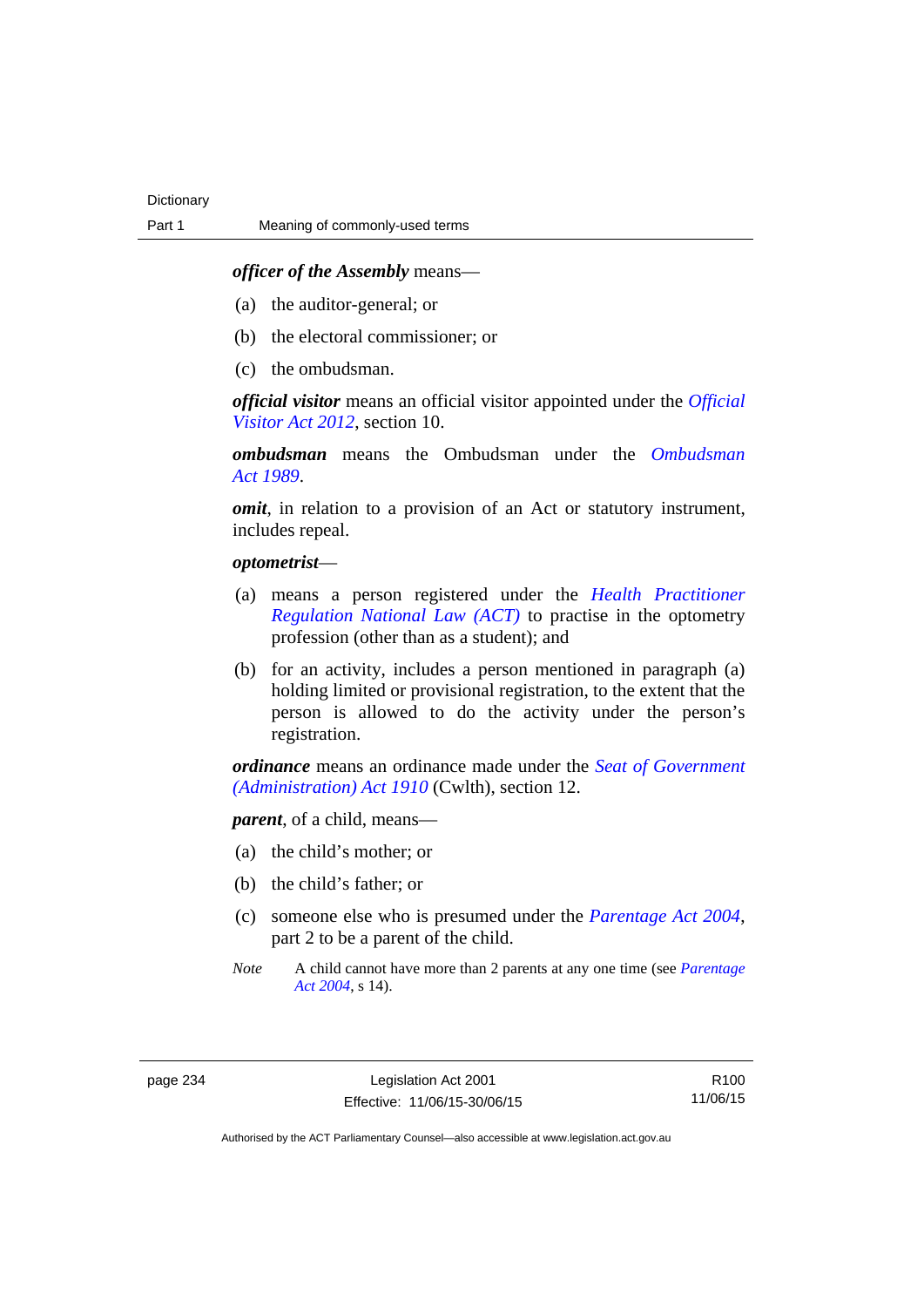*parliamentary counsel* means the person performing the duties of Parliamentary Counsel in the public service.

*passing*, of an Act—see section 29.

*penalty unit*—see section 133.

*person—*see section 160 (References to people generally).

*pharmacist***—**

- (a) means a person registered under the *[Health Practitioner](http://www.legislation.act.gov.au/a/db_39269/default.asp)  [Regulation National Law \(ACT\)](http://www.legislation.act.gov.au/a/db_39269/default.asp)* to practise in the pharmacy profession (other than as a student); and
- (b) for an activity, includes a person mentioned in paragraph (a) holding limited or provisional registration, to the extent that the person is allowed to do the activity under the person's registration.

*planning and land authority* means the Planning and Land Authority established under the *[Planning and Development](http://www.legislation.act.gov.au/a/2007-24)  [Act 2007](http://www.legislation.act.gov.au/a/2007-24)*.

*police officer* means a member or special member of the Australian Federal Police.

*position* includes office.

*power* includes authority.

*prescribed*, in an Act, means prescribed by the Act or by regulation under the Act.

*present* an indictment includes lay an information.

*proceeding* means a legal or other action or proceeding.

page 235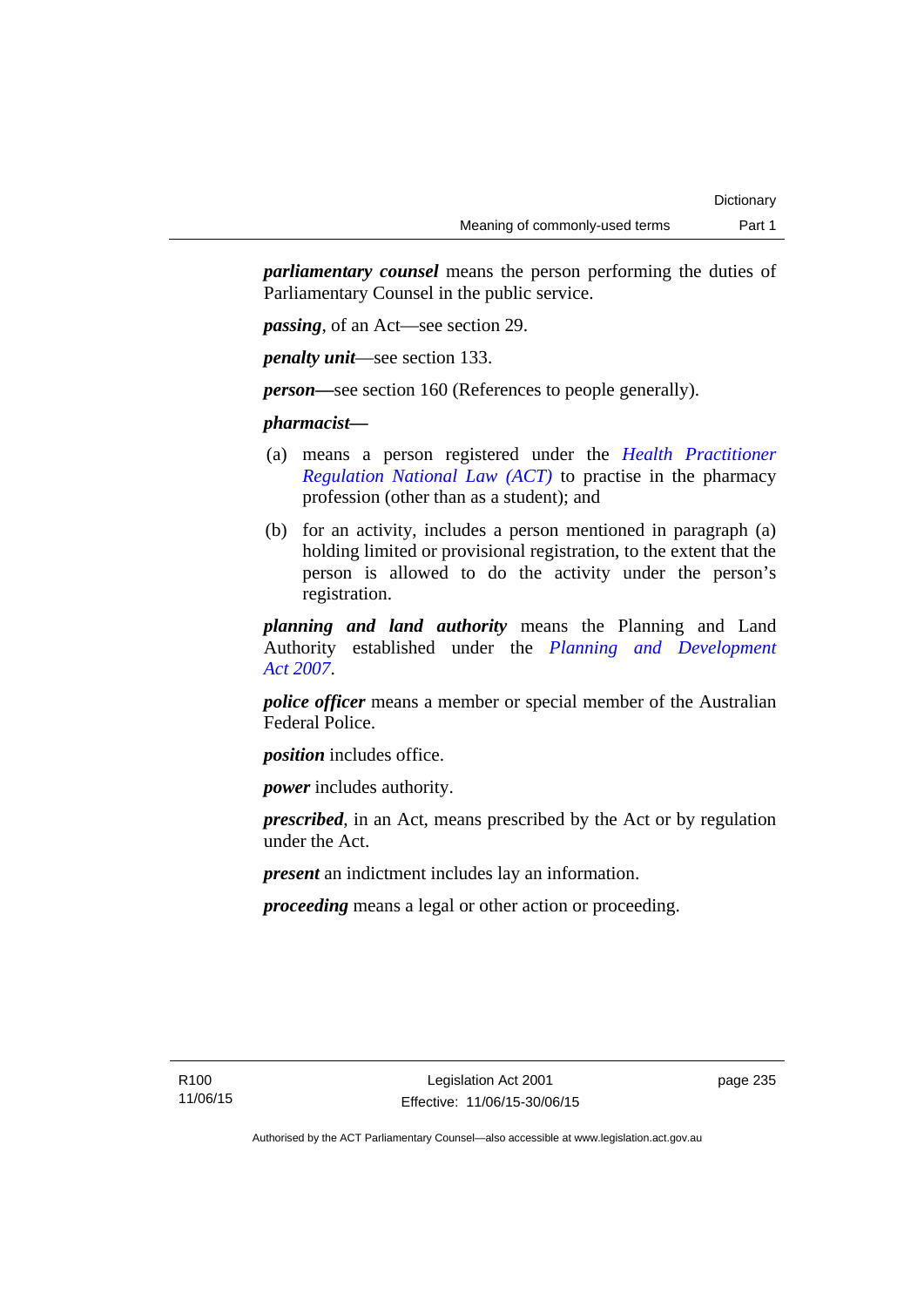| Dictionary |                                |
|------------|--------------------------------|
| Part 1     | Meaning of commonly-used terms |

*property* means any legal or equitable estate or interest (whether present or future, vested or contingent, or tangible or intangible) in real or personal property of any description (including money), and includes a thing in action.

*Note* A *thing in action* is an intangible personal property right recognised and protected by the law. Examples include debts, money held in a bank, shares, rights under a trust, copyright and right to sue for breach of contract.

*provision*, of an Act or instrument—see section 16.

*public advocate* means the Public Advocate under the *[Public](http://www.legislation.act.gov.au/a/2005-47)  [Advocate Act 2005](http://www.legislation.act.gov.au/a/2005-47)*.

*public employee* means—

- (a) a public servant; or
- (b) a person employed by a territory instrumentality; or
- (c) a statutory office-holder or a person employed by a statutory office-holder.

*public health officer* means a public health officer under the *[Public](http://www.legislation.act.gov.au/a/1997-69)  [Health Act 1997.](http://www.legislation.act.gov.au/a/1997-69)*

*public holiday* means a day that is a public holiday in the ACT under the *[Holidays Act 1958](http://www.legislation.act.gov.au/a/1958-19)*, section 3.

*public money*, of the Territory, means revenues, loans and other money received by the Territory.

*public servant* means a person employed in the public service.

*public service* means the Australian Capital Territory Public Service.

*Note* The *[Public Sector Management Act 1994](http://www.legislation.act.gov.au/a/1994-37)*, s 12 deals with the constitution of the public service.

*public trustee* means the Public Trustee for the Australian Capital Territory under the *[Public Trustee Act 1985](http://www.legislation.act.gov.au/a/1985-8)*.

R100 11/06/15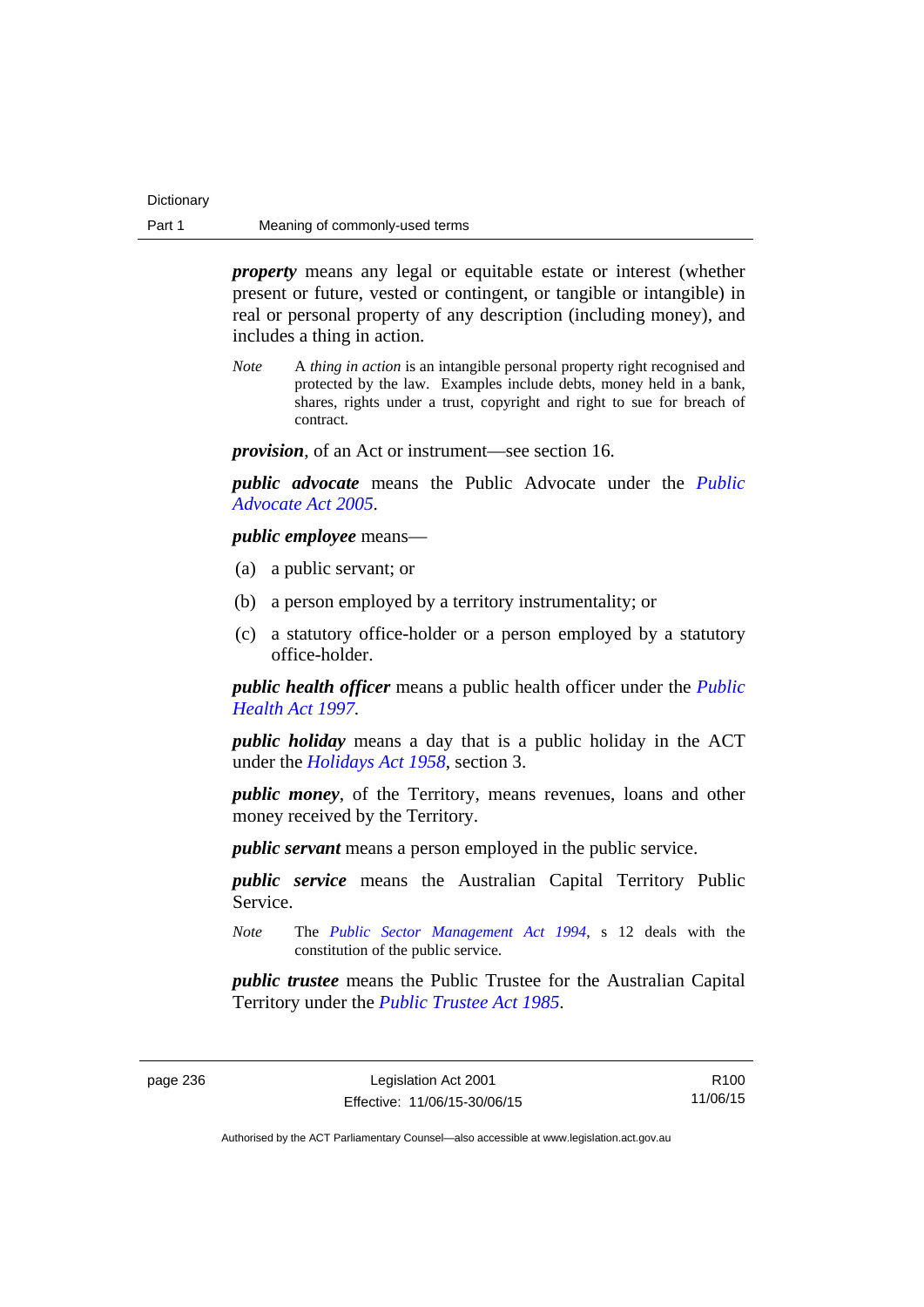*quarter* means a period of 3 months beginning on 1 January, 1 April, 1 July or 1 October in any year.

*recognised transgender person*—see section 169A (3).

*registered surveyor* means a surveyor under the *[Surveyors Act 2007](http://www.legislation.act.gov.au/a/2007-33)*.

*registrar* means—

- (a) in relation to the Supreme Court—the Registrar of the Supreme Court; or
- (b) in relation to the Magistrates Court—the Registrar of the Magistrates Court; or
- (c) in relation to a tribunal—the registrar of the tribunal.

*registrar-general* means the Registrar-General under the *[Registrar-](http://www.legislation.act.gov.au/a/1993-63)[General Act 1993](http://www.legislation.act.gov.au/a/1993-63)*.

*registrar of firearms* means the Registrar of Firearms under the *[Firearms Act 1996](http://www.legislation.act.gov.au/a/1996-74)*.

*regulation*, in relation to an Act, means a regulation made or in force under the Act.

*remuneration tribunal* means the Remuneration Tribunal established under the *[Remuneration Tribunal Act 1995](http://www.legislation.act.gov.au/a/1995-55)*.

*repeal* includes—

- (a) for an Act or statutory instrument—omit a provision of the Act or instrument; and
- (b) for a provision of an Act or statutory instrument—omit the provision (or a part of it); and
- (c) for an Act or statutory instrument (or a provision of it) abrogate or limit its effect, or exclude from its application any circumstance, matter, person, place or purpose; and
- (d) for an Act or statutory instrument (or a provision of it)—any other implied repeal; and

page 237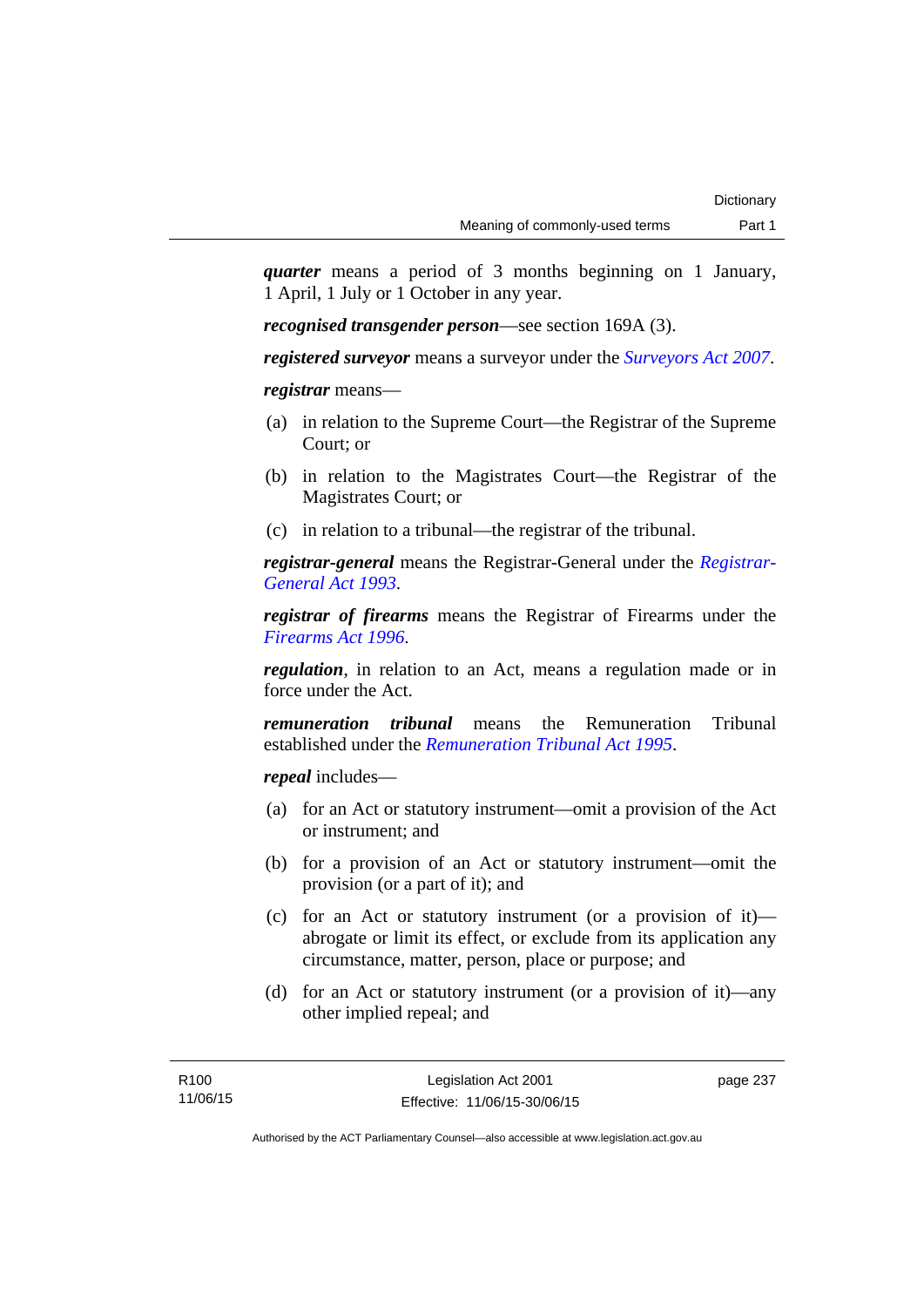- (e) for a statutory instrument—revoke the instrument (or part of it); and
- (f) for a decision—revoke it or cancel it.

*resident judge* means a resident judge under the *[Supreme Court](http://www.legislation.act.gov.au/a/1933-34)  [Act 1933](http://www.legislation.act.gov.au/a/1933-34)*.

*retrospectively*, for the commencement of legislation—see section 75A.

*reviewable decision notice*—see the *[ACT Civil and Administrative](http://www.legislation.act.gov.au/a/2008-35)  [Tribunal Act 2008](http://www.legislation.act.gov.au/a/2008-35)*, section 67A.

*road transport authority* means the Australian Capital Territory Road Transport Authority.

- *Note 1* In relation to the exercise of a function by the road transport authority under a provision of the road transport legislation, the director-general of the administrative unit responsible for the provision is the road transport authority.
- *Note 2 Road transport legislation––*see the *[Road Transport \(General\)](http://www.legislation.act.gov.au/a/1999-77)  [Act 1999](http://www.legislation.act.gov.au/a/1999-77)*, s 6.

*rules* means—

- (a) of a court or tribunal—rules made by the entity having power to make rules (however described) regulating the practice and procedure of the court or tribunal; and
- (b) in relation to an Act—rules made or in force under the Act.

*rural fire service* means the ACT Rural Fire Service under the *[Emergencies Act 2004](http://www.legislation.act.gov.au/a/2004-28)*.

*Self-Government Act* means the *[Australian Capital Territory](http://www.comlaw.gov.au/Series/C2004A03699)  [\(Self-Government\) Act 1988](http://www.comlaw.gov.au/Series/C2004A03699)* (Cwlth).

# *self-government day* means 11 May 1989.

*Note* This is the day when the remaining provisions of the Self-Government [Act](http://www.comlaw.gov.au/Series/C2004A03699) commenced and, in particular, the Australian Capital Territory was established as a body politic, the Legislative Assembly was empowered to make laws for the ACT and the Executive was established.

| page 238 | Legislation Act 2001         | R <sub>100</sub> |
|----------|------------------------------|------------------|
|          | Effective: 11/06/15-30/06/15 | 11/06/15         |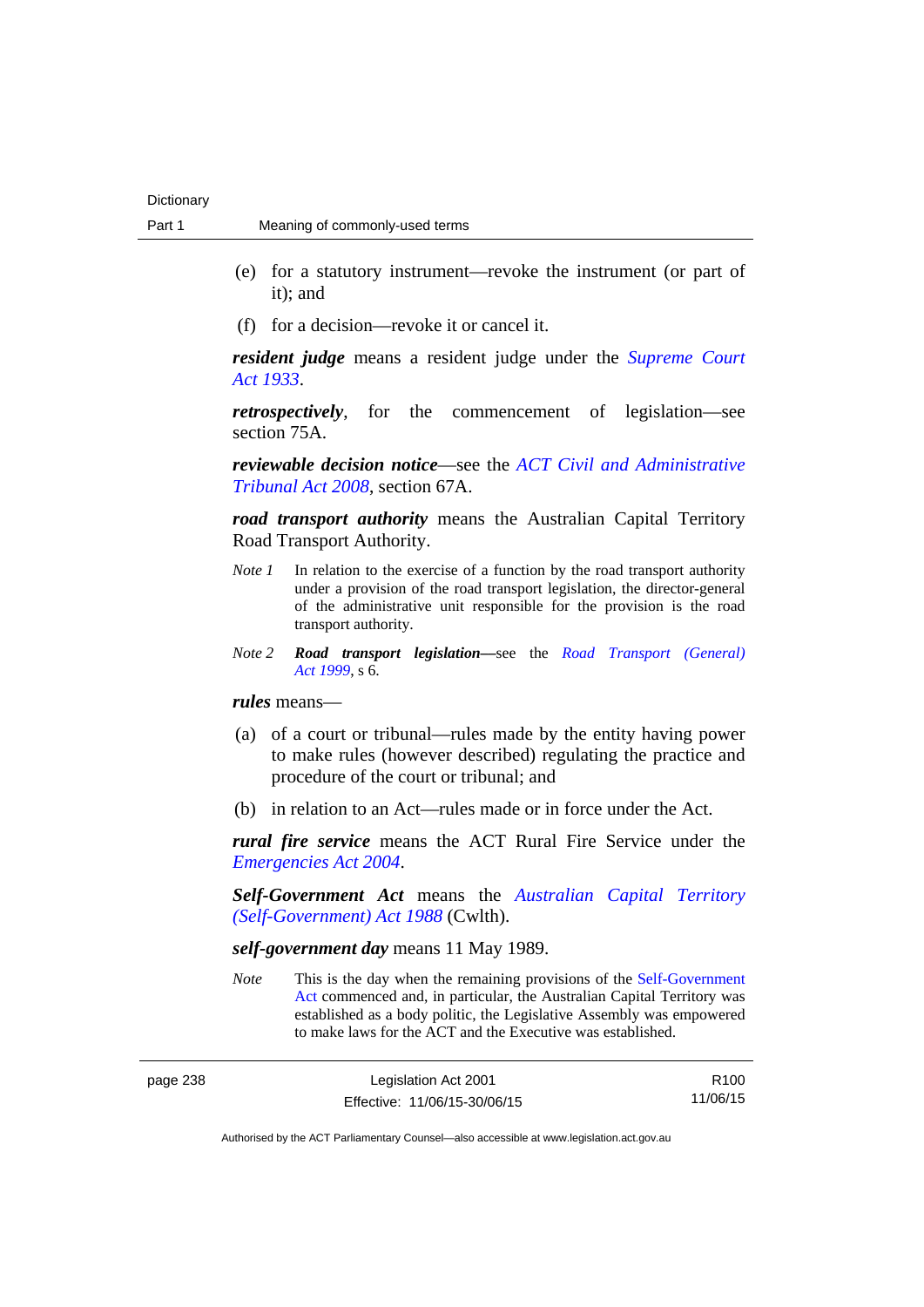*sentence administration board* means the Sentence Administration Board under the *[Crimes \(Sentence Administration\) Act 2005](http://www.legislation.act.gov.au/a/2005-59)*.

*SES* means the ACT State Emergency Service established under the *[Emergencies Act 2004](http://www.legislation.act.gov.au/a/2004-28)*.

*sign* includes attach a seal and make a mark.

*signpost definition*—see section 131 (Signpost definition).

*sitting day*, of the Legislative Assembly, means a period that commences on a day the Assembly meets and continues until the Assembly next adjourns.

*Note* A sitting day may continue for 1 or more days.

*solicitor* means a lawyer who practises as a solicitor.

*solicitor-general* means the Solicitor-General for the Territory under the *[Law Officers Act 2011](http://www.legislation.act.gov.au/a/2011-30)*.

*Speaker* means the Presiding Officer of the Legislative Assembly.

*Note* The Presiding Officer is elected under the [Self-Government Act](http://www.comlaw.gov.au/Series/C2004A03699), s 11.

*Standards Australia* means the company named Standards Australia Limited (ACN 087 326 690).

*State* means a State of the Commonwealth, and includes the Northern Territory.

*statutory declaration* means a statutory declaration made under the *[Statutory Declarations Act 1959](http://www.comlaw.gov.au/Series/C2004A07365)* (Cwlth).

*statutory instrument*—see section 13.

*statutory office-holder* means a person occupying a position under an Act or statutory instrument (other than a position in the public service).

*subordinate law*—see section 8.

*summary offence*—see section 190.

R100 11/06/15 page 239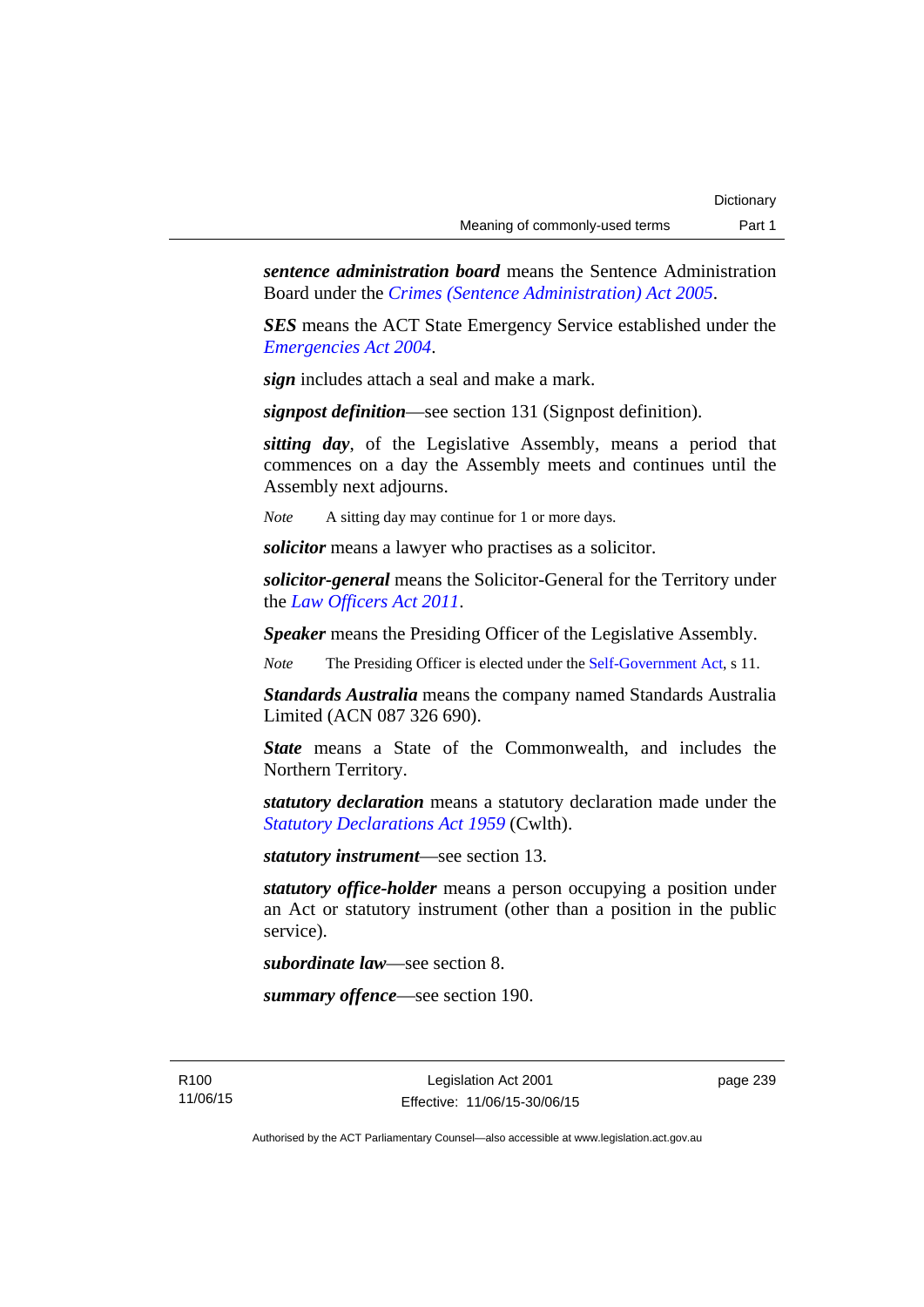*Supreme Court* means the Supreme Court of the Australian Capital Territory.

*Note* The Supreme Court is established by the *[Supreme Court Act 1933](http://www.legislation.act.gov.au/a/1933-34)*, s 3. The [Self-Government Act](http://www.comlaw.gov.au/Series/C2004A03699), s 48A deals with the jurisdiction and powers of the court.

*surveyor-general* means the surveyor-general under the *[Surveyors](http://www.legislation.act.gov.au/a/2007-33)  [Act 2007](http://www.legislation.act.gov.au/a/2007-33)*.

*swear* an oath includes make an affirmation.

*take* an oath includes make an affirmation.

*territory authority* means a body established for a public purpose under an Act, but does not include a body declared by regulation not to be a territory authority.

*territory instrumentality* means a corporation that—

- (a) is established under an Act or statutory instrument, or under the Corporations Act; and
- (b) is a territory instrumentality under the *[Public Sector](http://www.legislation.act.gov.au/a/1994-37)  [Management Act 1994](http://www.legislation.act.gov.au/a/1994-37)*.
- *Note Territory instrumentality* is defined in the *[Public Sector Management](http://www.legislation.act.gov.au/a/1994-37)  [Act 1994](http://www.legislation.act.gov.au/a/1994-37)*, dict.

*territory land* means Territory Land under the *[Australian Capital](http://www.comlaw.gov.au/Series/C2004A03701)  [Territory \(Planning and Land Management\) Act 1988](http://www.comlaw.gov.au/Series/C2004A03701)* (Cwlth).

*Note* The *[Australian Capital Territory \(Planning and Land Management\) Act](http://www.comlaw.gov.au/Series/C2004A03701)  [1988](http://www.comlaw.gov.au/Series/C2004A03701)* (Cwlth), s 28 provides that if land in the ACT is not national land it is territory land.

*territory law*—see *law*, of the Territory.

## *territory lease*—

- (a) means—
	- (i) a lease granted under the *[Planning and Development](http://www.legislation.act.gov.au/a/2007-24)  [Act 2007](http://www.legislation.act.gov.au/a/2007-24)*; or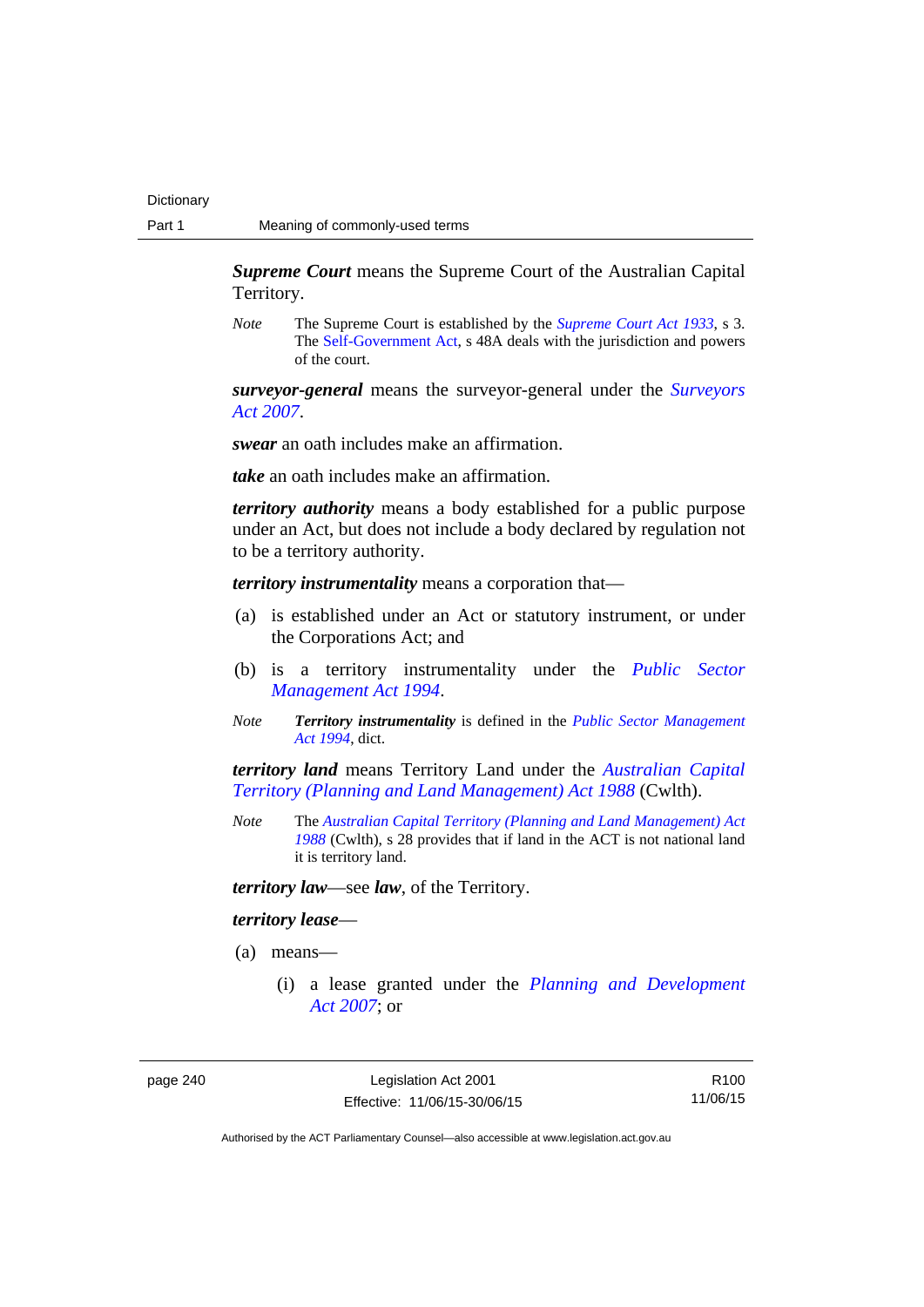- (ii) a lease under the *[Unit Titles Act 2001](http://www.legislation.act.gov.au/a/2001-16)*; but
- (b) does not include a sublease.

*territory-owned corporation* means a Territory owned corporation under the *[Territory-owned Corporations Act 1990](http://www.legislation.act.gov.au/a/1990-53)*.

*territory plan* means the territory plan under the *[Planning and](http://www.legislation.act.gov.au/a/2007-24)  [Development Act 2007](http://www.legislation.act.gov.au/a/2007-24)*.

*the Territory* means—

- (a) when used in a geographical sense—the Australian Capital Territory; or
- (b) in any other case—the body politic established by the [Self-Government Act,](http://www.comlaw.gov.au/Series/C2004A03699) section 7.

*transgender person*—see section 169A (1) and (2).

*transitional* includes application and saving.

*Treasurer* means the Minister designated Treasurer by the Chief Minister, and includes a Minister authorised by the Chief Minister to act on behalf of the Treasurer.

*tribunal* includes any entity that is authorised to hear, receive and examine evidence.

*UK Act* means an Act of the United Kingdom Parliament.

*under*, in relation to an Act or statutory instrument, includes the following:

- (a) by;
- (b) by virtue of;
- (c) for or for the purposes of;
- (d) in accordance with;
- (e) in pursuance of;
- (f) pursuant to;

page 241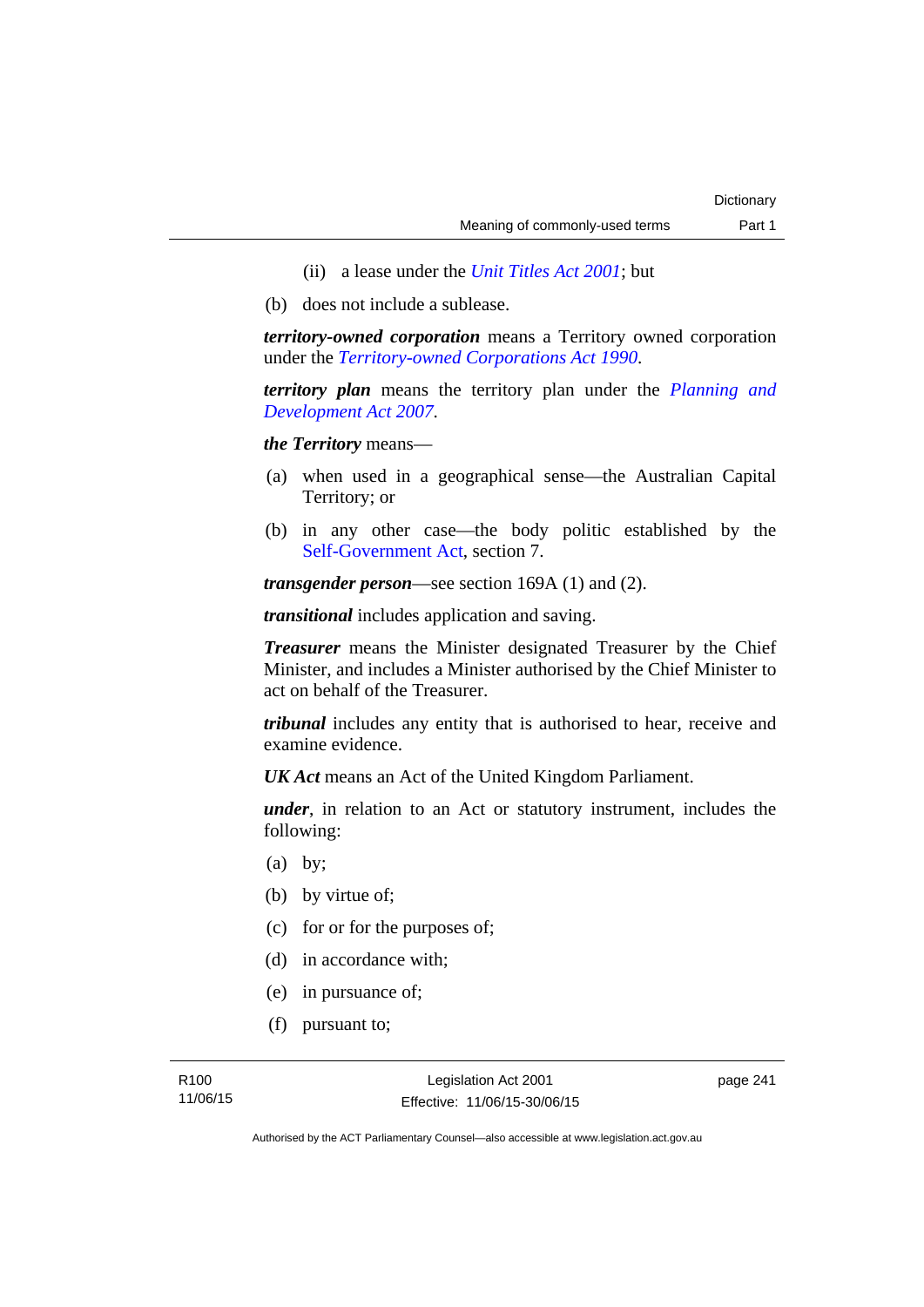- (g) within the meaning of.
- *Note* A reference to an Act or statutory instrument includes a reference to a provision of the Act or instrument (see s 7 and s 13).

*United Kingdom* means the United Kingdom of Great Britain and Northern Ireland.

# *United Kingdom Parliament* means—

- (a) the Parliament of England; or
- (b) the Parliament of Great Britain; or
- (c) the Parliament of the United Kingdom of Great Britain and Ireland; or
- (d) the Parliament of the United Kingdom of Great Britain and Northern Ireland.

*veterinary surgeon*—

- (a) means a person unconditionally registered as a veterinary surgeon under the *[Health Professionals Act 2004](http://www.legislation.act.gov.au/a/2004-38)*; and
- (b) for an activity, includes a person conditionally registered as a veterinary surgeon under the *[Health Professionals Act 2004](http://www.legislation.act.gov.au/a/2004-38)* to the extent that the person is allowed to do the activity under the person's conditional registration.

*will* includes a codicil.

*word* includes any drawing, figure, number and symbol.

*working day* means a day that is not—

- (a) a Saturday or Sunday; or
- (b) a public holiday in the ACT.

*work safety commissioner* means the work safety commissioner under the *[Work Health and Safety Act 2011](http://www.legislation.act.gov.au/a/2011-35)*.

R100 11/06/15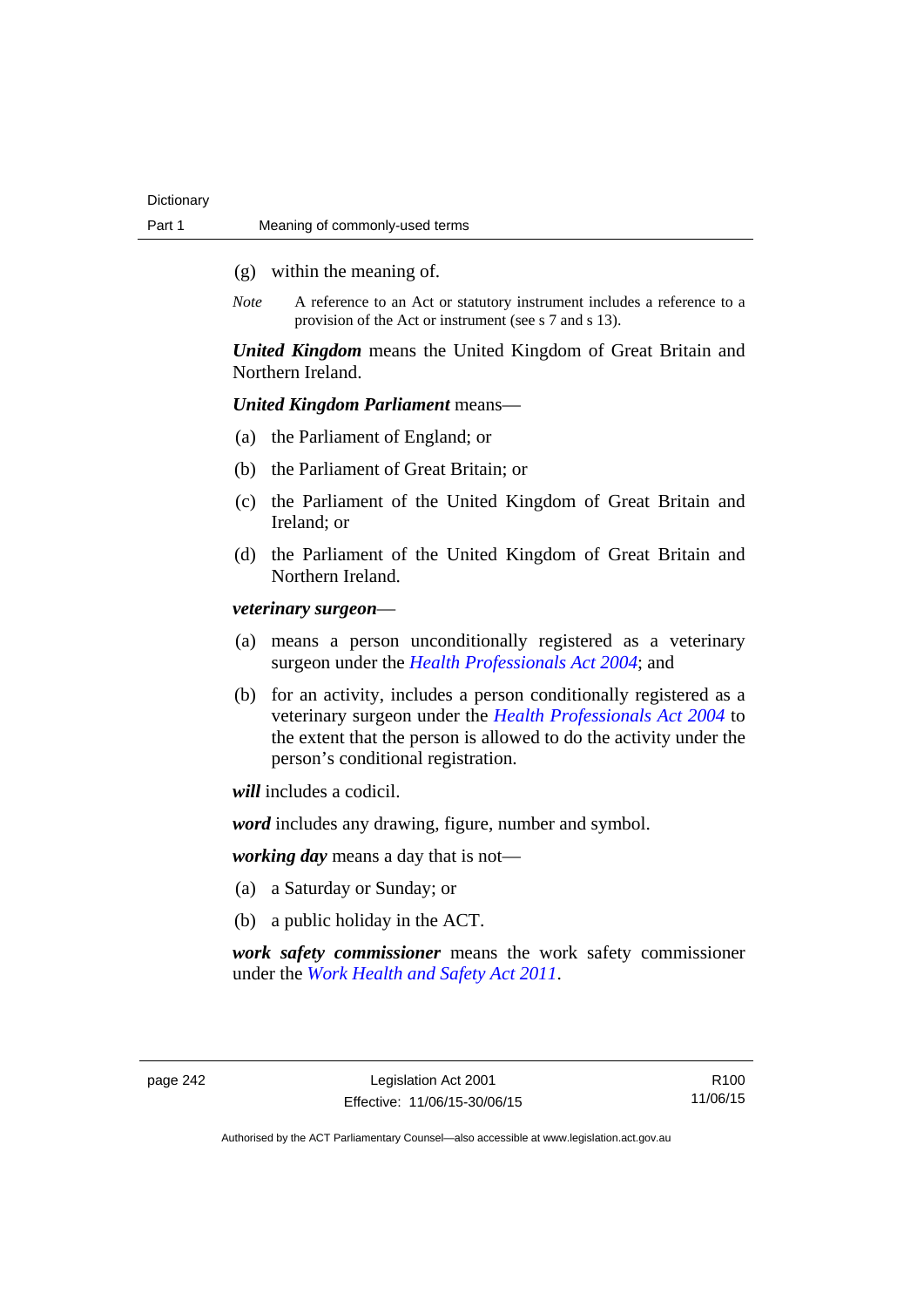*writing* includes any way of representing or reproducing words in visible form.

## **Examples**

printing, photocopying, photography, typewriting

*Note* An example is part of the Act, is not exhaustive and may extend, but does not limit, the meaning of the provision in which it appears (see s 126 and s 132).

*year*, without specifying the kind of year, means calendar year.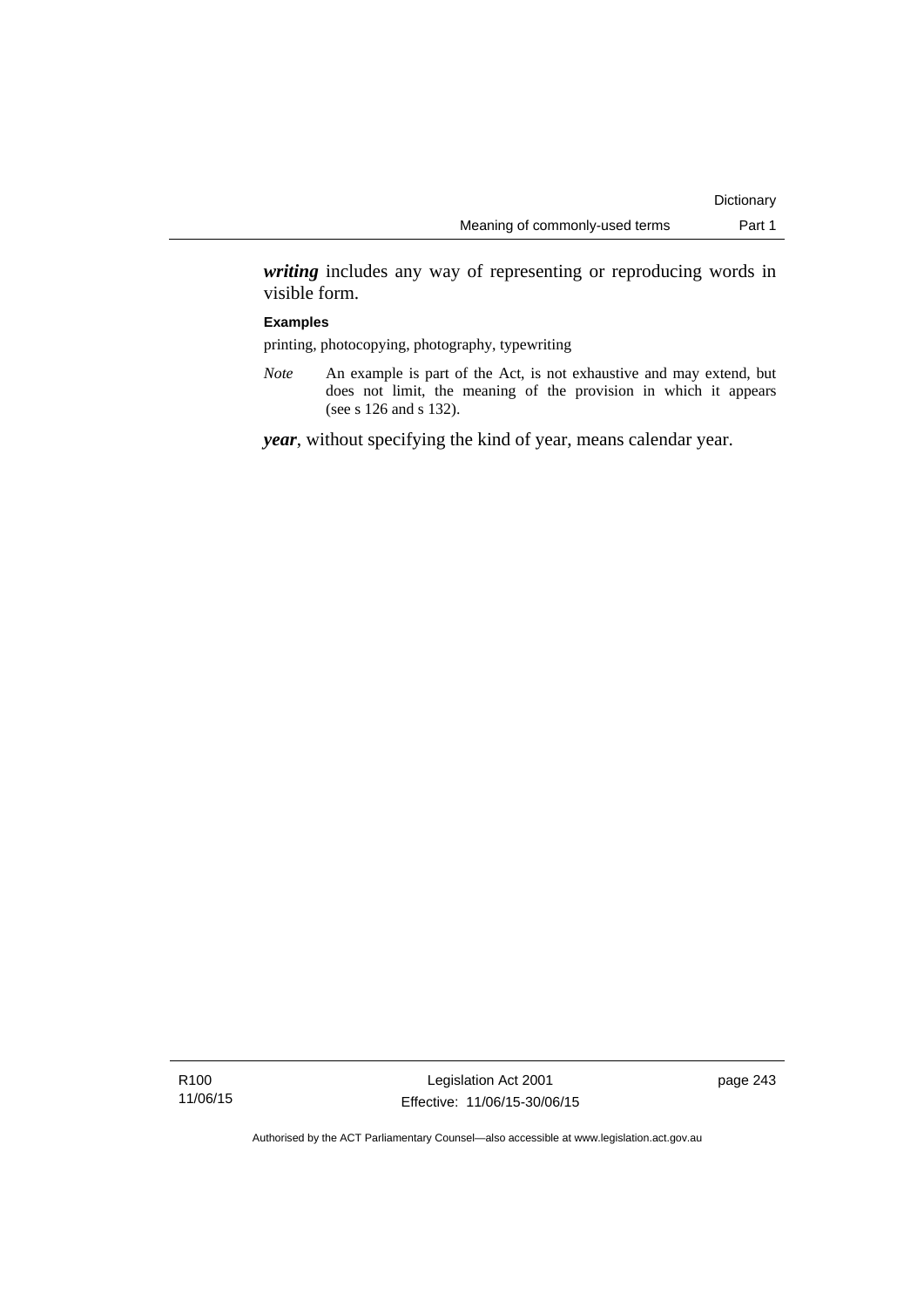# **Part 2 Terms for Legislation Act 2001 only**

*Note* Terms that apply to all Acts and statutory instruments are set out in pt 1.

*Act*, for chapter 14 (Interpretation of Acts and statutory instruments)—see section 136.

*Note* See also def *Act* in the dictionary, pt 1.

*ACT law*—

- (a) for chapter 10 (Referring to laws)—see section 97 (1); and
- (b) for chapter 18 (Offences)—see section 188.

*administrator*, for part 19.5 (Service of documents)—see section 246.

*agency*, for part 19.5 (Service of documents)—see section 246.

*amend*, for chapter 9 (Repeal and amendment of laws)—see section 82.

*another jurisdiction* means the Commonwealth, a State, another Territory, the United Kingdom or New Zealand.

# *appointee*—

- (a) for division 19.3.1 (Appointments—general)—see section 207 (2); and
- (b) for division 19.3.2 (Acting appointments)—see section 217 (2).

# *appointer*—

- (a) for division 19.3.1 (Appointments—general)—see section 205; and
- (b) for division 19.3.2 (Acting appointments)—see section 215; and
- (c) for part 19.4 (Delegations)—see section 230 (1).

| page 244 | Legislation Act 2001         | R <sub>100</sub> |
|----------|------------------------------|------------------|
|          | Effective: 11/06/15-30/06/15 | 11/06/15         |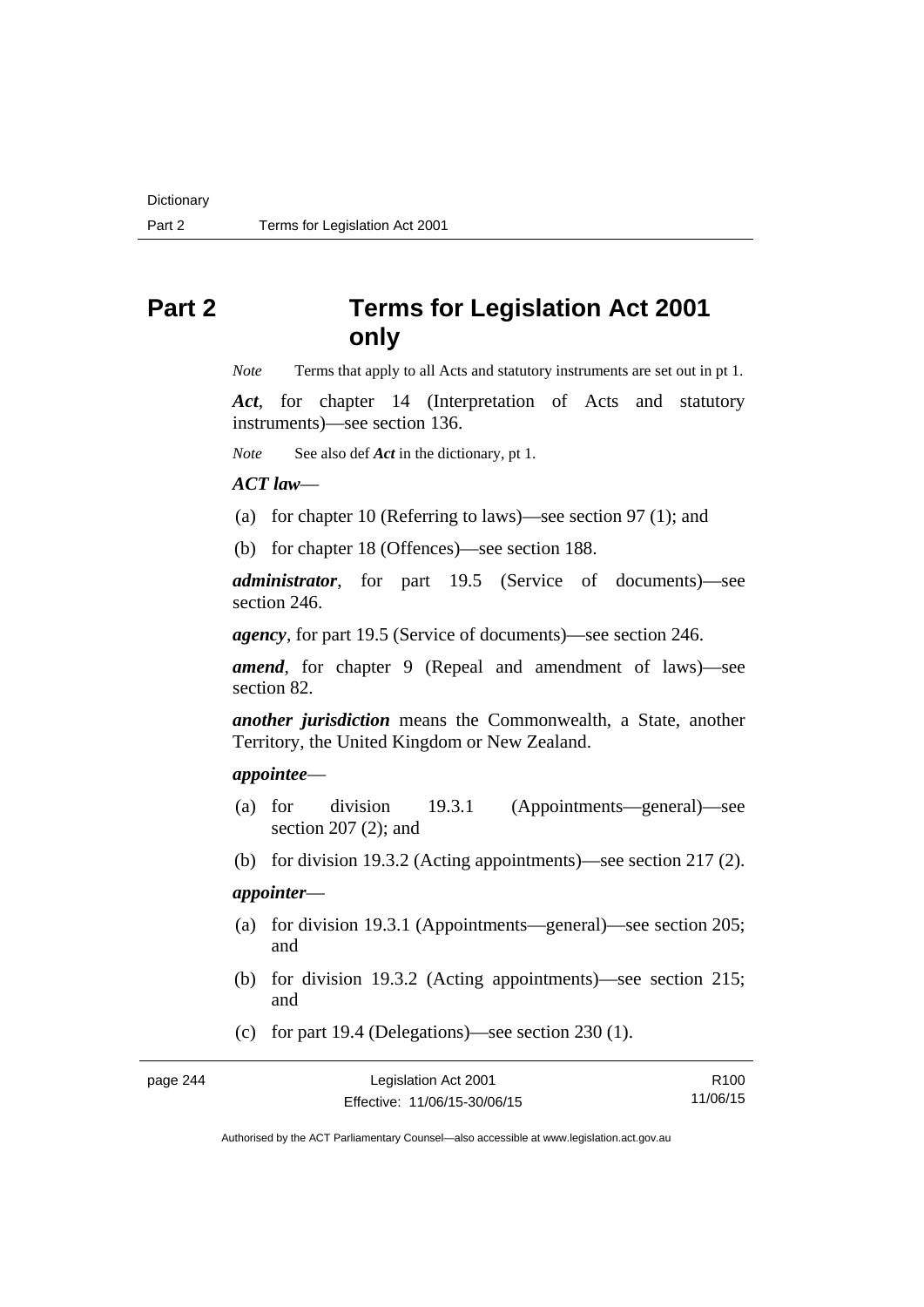*approved website* means an internet site approved under section 21.

*authorised republication*—see section 15.

*authorising law*, for chapter 5 (Regulatory impact statements for subordinate laws and disallowable instruments)—see section 31.

*benefits*, for chapter 5 (Regulatory impact statements for subordinate laws and disallowable instruments)—see section 31.

*business address*, for part 19.5 (Service of documents)—see section 246.

*corporation*, for part 19.5 (Service of documents)—see section 246.

*costs*, for chapter 5 (Regulatory impact statements for subordinate laws and disallowable instruments)—see section 31.

*current legislative drafting practice* means the legislative drafting practices from time to time used in the Parliamentary Counsel's Office.

*delegate*, for part 19.4 (Delegations)—see section 233 (2).

*determinative provision*—see section 5 (2).

*document*, for part 19.5 (Service of documents)—see section 246.

*Note* See also def *document* in the dictionary, pt 1

*editorial amendment*, of a law—see section 116.

*email address*, for part 19.5 (Service of documents)—see section 246.

*executive officer*, for part 19.5 (Service of documents)—see section 246.

*fax number*, for part 19.5 (Service of documents)—see section 246.

*fee*, for part 6.3 (Making of certain statutory instruments about fees)—see section 55.

*home address*, for part 19.5 (Service of documents)—see section 246.

| R <sub>100</sub> | Legislation Act 2001         | page 245 |
|------------------|------------------------------|----------|
| 11/06/15         | Effective: 11/06/15-30/06/15 |          |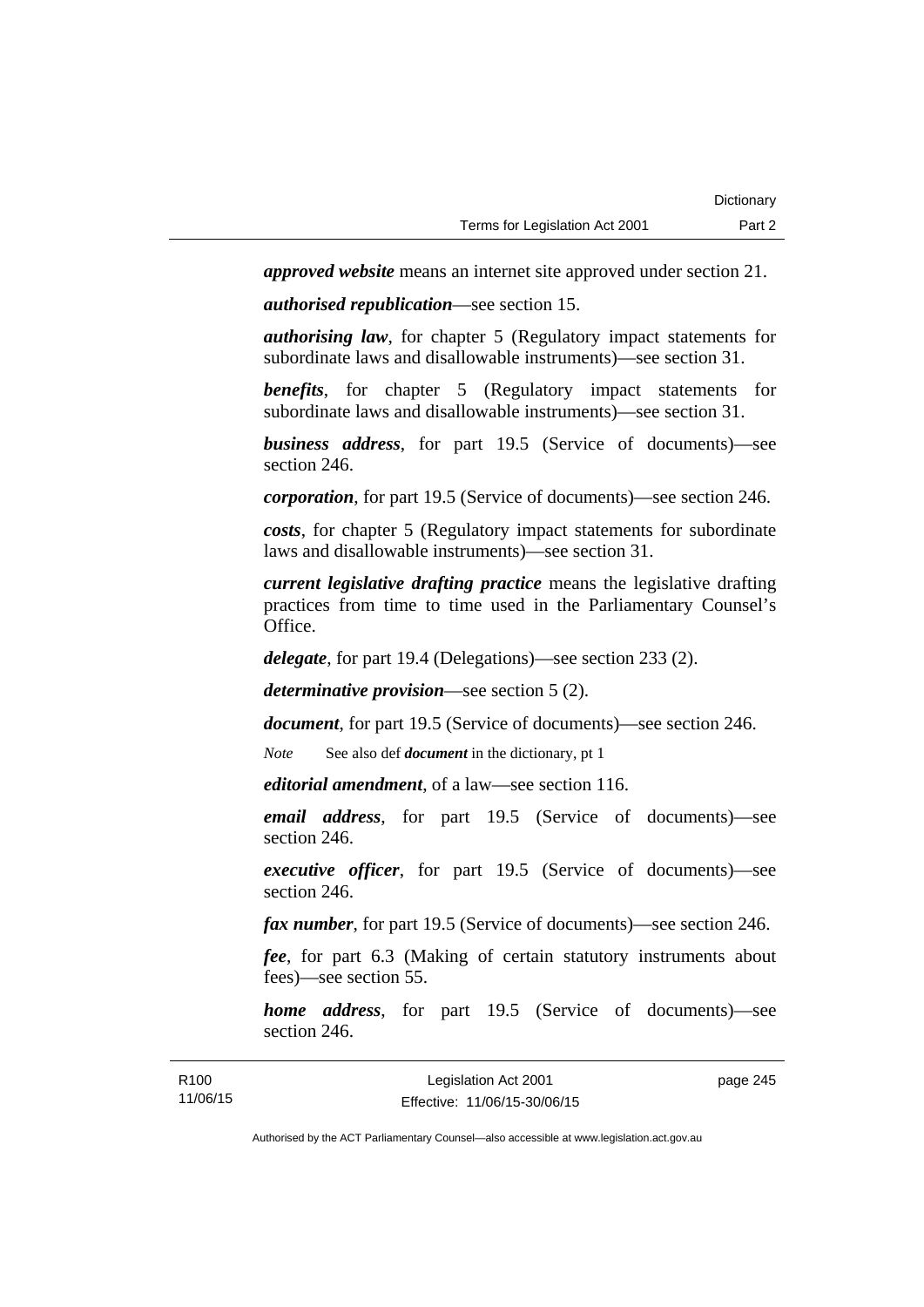# **Dictionary**

## *law*—

- (a) for chapter 3 (Authorised versions and evidence of laws and legislative material)—see section 22A; and
- (b) for chapter 8 (Commencement and exercise of powers before commencement)—see section 72; and
- (c) for chapter 9 (Repeal and amendment of laws)—see section 82; and
- (d) for chapter 10 (Referring to laws)—see section 97 (1); and
- (e) for chapter 11 (Republication of Acts and statutory instruments)—see section 107; and
- (f) for chapter 13 (Structure of Acts and statutory instruments) see section 125; and
- (g) for chapter 16 (Courts, tribunals and other decision-makers) see section 175; and
- (h) for chapter 17 (Entities and positions)—see section 182; and
- (i) for chapter 19 (Administrative and machinery provisions)—see section 195.

*law of another jurisdiction*, for chapter 10 (Referring to laws)—see section 97 (1).

*legislative material*, for chapter 3 (Authorised versions and evidence of laws and legislative material)—see section 22A.

*non-determinative provision*—see section 5 (3).

*provide* a service, for part 6.3 (Making of certain statutory instruments about fees)—see section 55.

*register* means the ACT legislation register.

*repeal*, for chapter 9 (Repeal and amendment of laws)—see section 82.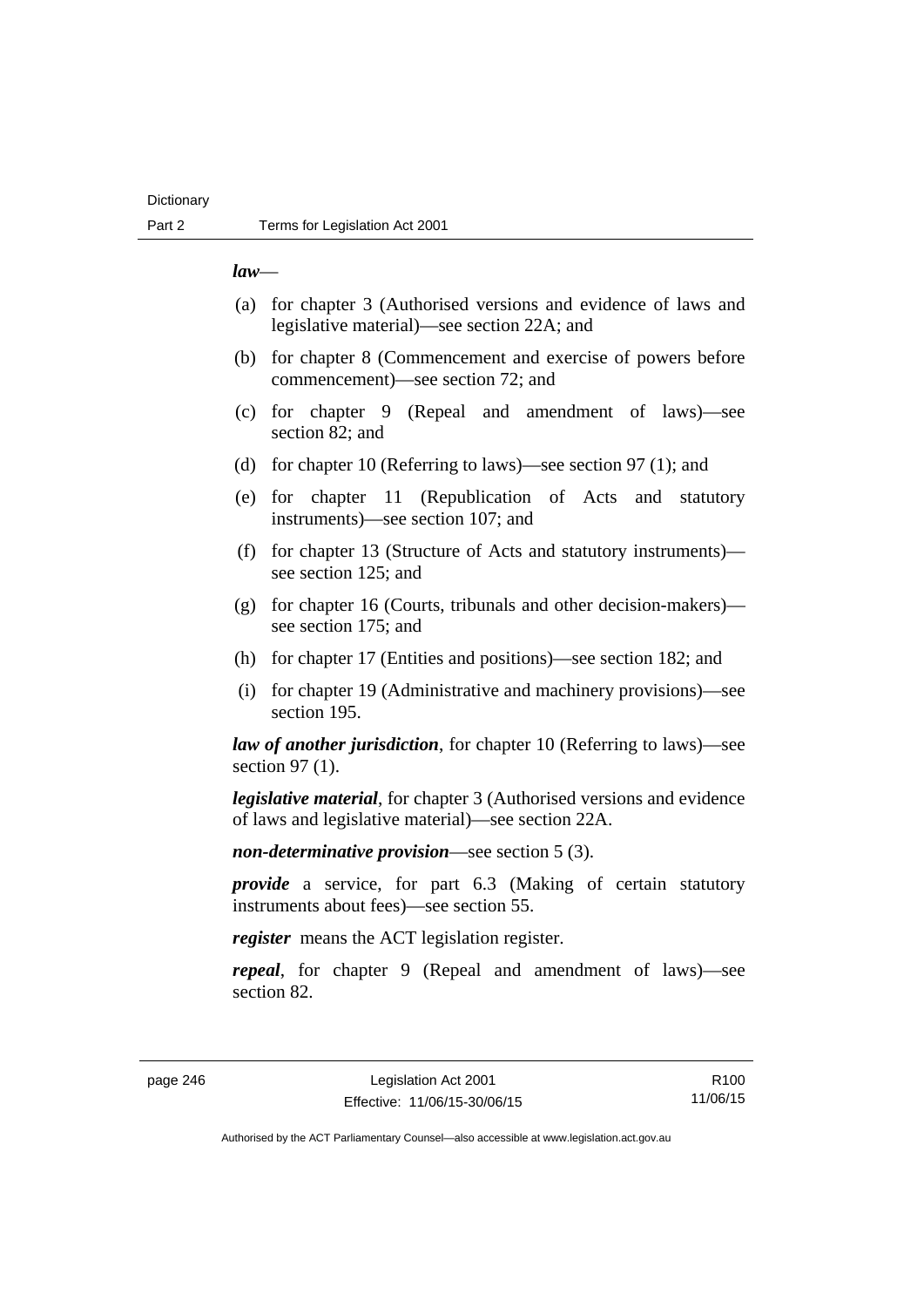# *republication—*

- (a) for chapter 3 (Authorised versions and evidence of laws and legislative material)—see section 22A; and
- (b) for chapter 11 (Republication of Acts and statutory instruments)—see section 107.

*republication date*, for an authorised republication, means the date stated in the republication as the republication date.

*responsible*, for part 19.5 (Service of documents)—see section 246.

*scrutiny committee principles*, for chapter 5 (Regulatory impact statements for subordinate laws and disallowable instruments)—see section 31.

*service*, for part 6.3 (Making of certain statutory instruments about fees)—see section 55.

*working out the meaning of an Act*, for part 14.2 (Key principles of interpretation)—see section 138.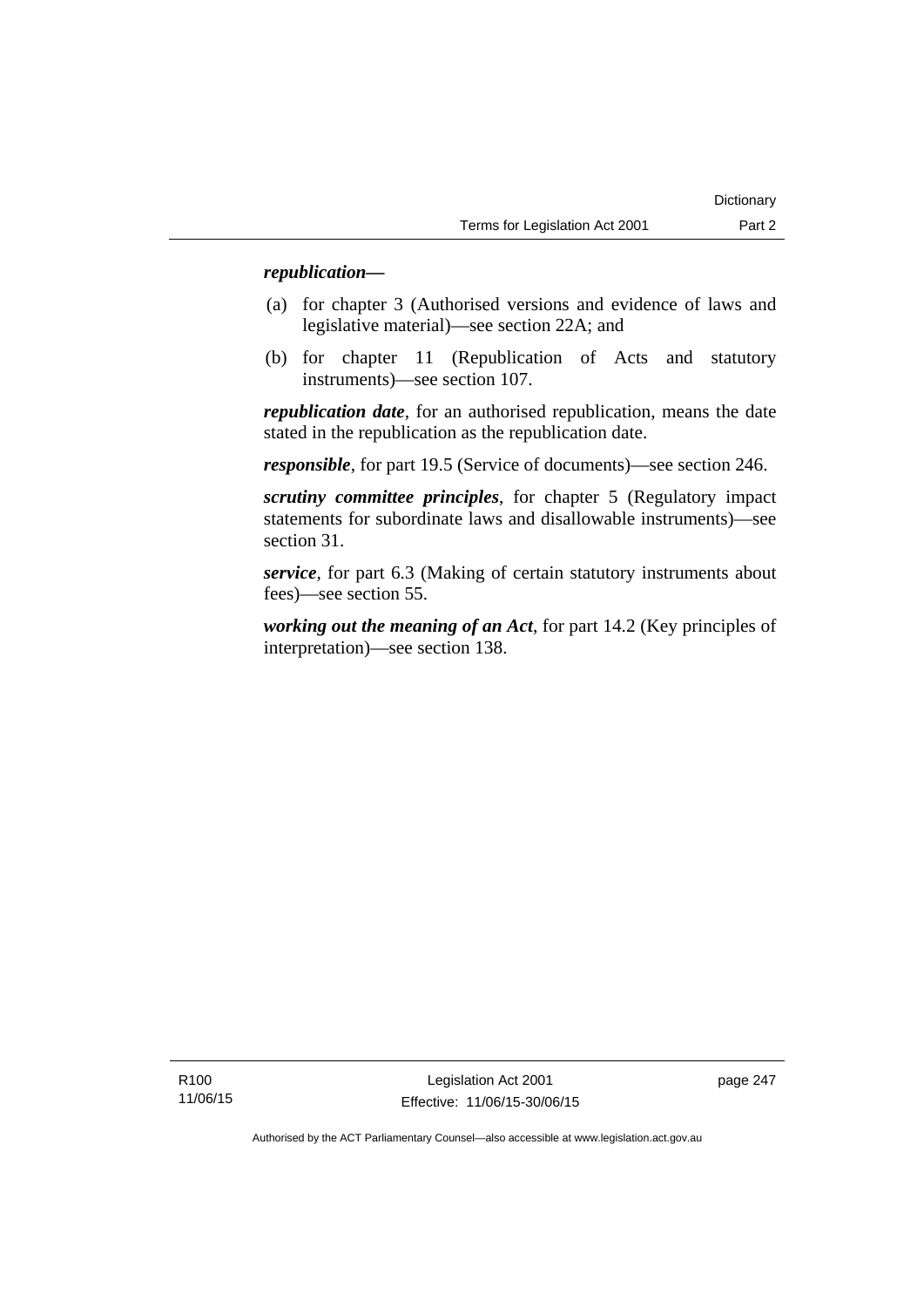1 About the endnotes

# **Endnotes**

# **1 About the endnotes**

Amending and modifying laws are annotated in the legislation history and the amendment history. Current modifications are not included in the republished law but are set out in the endnotes.

Not all editorial amendments made under the *Legislation Act 2001*, part 11.3 are annotated in the amendment history. Full details of any amendments can be obtained from the Parliamentary Counsel's Office.

Uncommenced amending laws are not included in the republished law. The details of these laws are underlined in the legislation history. Uncommenced expiries are underlined in the legislation history and amendment history.

If all the provisions of the law have been renumbered, a table of renumbered provisions gives details of previous and current numbering.

The endnotes also include a table of earlier republications.

| $A = Act$                                    | $NI =$ Notifiable instrument                |
|----------------------------------------------|---------------------------------------------|
| $AF =$ Approved form                         | $o = order$                                 |
| $am = amended$                               | $om = omitted/repealed$                     |
| $amdt = amendment$                           | $ord = ordinance$                           |
| $AR = Assembly resolution$                   | $orig = original$                           |
| $ch = chapter$                               | $par = paragraph/subparagraph$              |
| $CN =$ Commencement notice                   | $pres = present$                            |
| $def = definition$                           | $prev = previous$                           |
| $DI = Disallowable instrument$               | $(\text{prev}) = \text{previously}$         |
| $dict = dictionary$                          | $pt = part$                                 |
| $disallowed = disallowed by the Legislative$ | $r = rule/subrule$                          |
| Assembly                                     | $reloc = relocated$                         |
| $div =$ division                             | $renum = renumbered$                        |
| $exp = expires/expired$                      | $R[X]$ = Republication No                   |
| $Gaz = gazette$                              | $RI = reissue$                              |
| $hdg =$ heading                              | $s = section/subsection$                    |
| $IA = Interpretation Act 1967$               | $sch = schedule$                            |
| $ins = inserted/added$                       | $sdiv = subdivision$                        |
| $LA =$ Legislation Act 2001                  | $SL = Subordinate$ law                      |
| $LR =$ legislation register                  | $sub =$ substituted                         |
| $LRA =$ Legislation (Republication) Act 1996 | $underlining = whole or part not commenced$ |
| $mod = modified/modification$                | or to be expired                            |

**2 Abbreviation key** 

page 248 Legislation Act 2001 Effective: 11/06/15-30/06/15

R100 11/06/15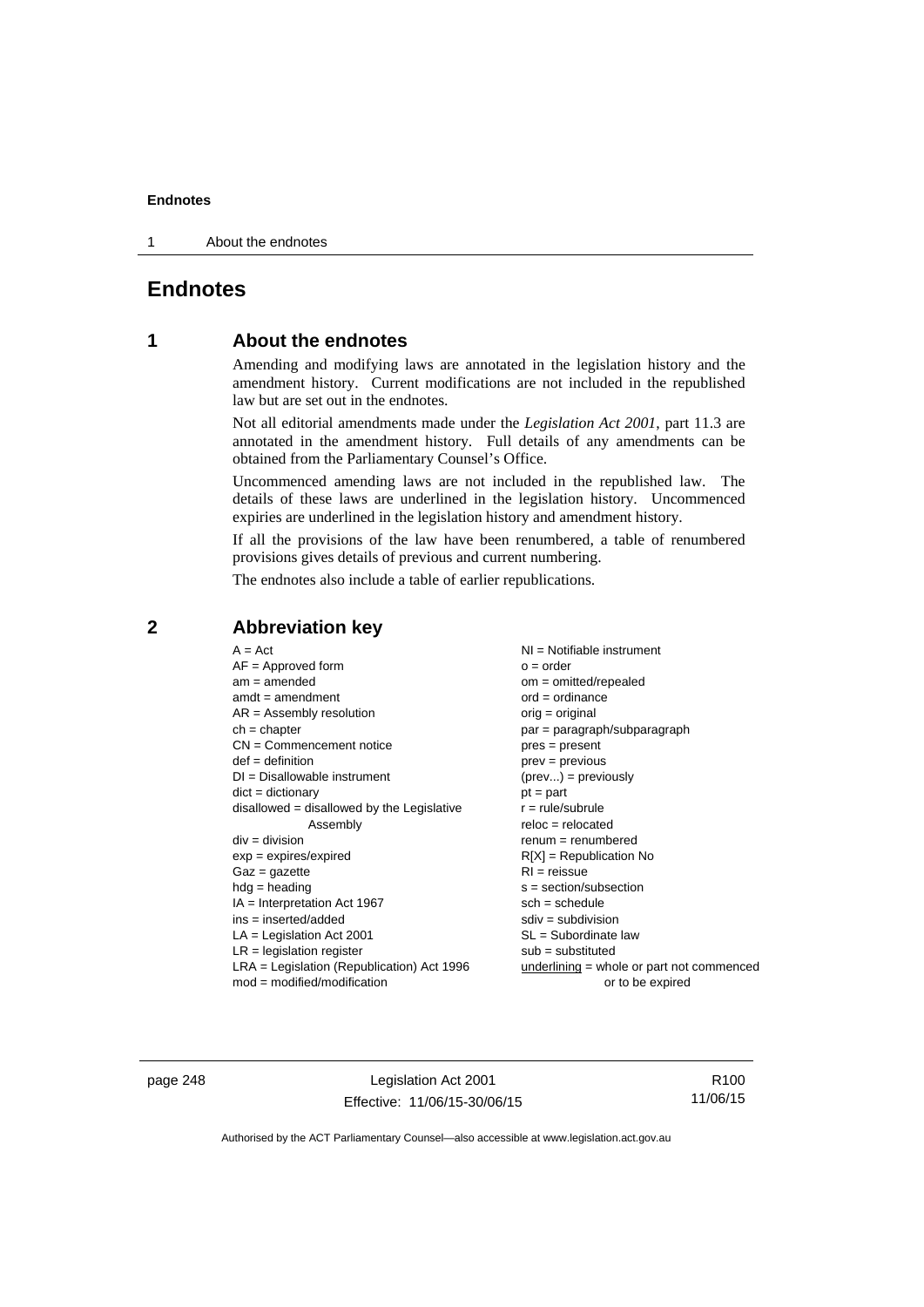# **3 Legislation history**

## **Legislation Act 2001 A2001-14**

notified 5 April 2001 ([Gaz 2001 No 14](http://www.legislation.act.gov.au/gaz/2001-14/default.asp)) s 1, s 2 commenced 5 April 2001 (IA s 10B) remainder commenced 12 September 2001 (s 2 and [Gaz 2001](http://www.legislation.act.gov.au/gaz/2001-S65/default.asp)  [No S65](http://www.legislation.act.gov.au/gaz/2001-S65/default.asp))

as amended by

# **[Legislation \(Consequential Amendments\) Act 2001](http://www.legislation.act.gov.au/a/2001-44) A2001-44 pt 220**

notified 26 July 2001 ([Gaz 2001 No 30\)](http://www.legislation.act.gov.au/gaz/2001-30/default.asp) s 1, s 2 commenced 26 July 2001 (IA s 10B) pt 220 commenced 12 September 2001 (s 2 and see [Gaz 2001](http://www.legislation.act.gov.au/gaz/2001-S65/default.asp)  [No S65](http://www.legislation.act.gov.au/gaz/2001-S65/default.asp))

## **[Statute Law Amendment Act 2001 \(No 2\)](http://www.legislation.act.gov.au/a/2001-56) A2001-56 pt 2.2**

notified 5 September 2001 [\(Gaz 2001 No S65\)](http://www.legislation.act.gov.au/gaz/2001-S65/default.asp) s 1, s 2 commenced 5 September 2001 (IA s 10B) amdts 2.67, 2.69, 2.78, 2.81 commenced 12 September 2001 (s 2 (2)) pt 2.2 remainder commenced 5 September 2001 (s 2 (1))

as modified by

#### **[Legislation Regulations 2001](http://www.legislation.act.gov.au/sl/2001-34) SL2001-34 reg 6**

notified LR 13 September 2001 commenced 13 September 2001 (reg 2)

as amended by

# **[Justice and Community Safety Legislation Amendment Act 2001](http://www.legislation.act.gov.au/a/2001-70) A2001-70 sch 1**  notified LR 14 September 2001

amdt commenced 14 September 2001 (s 2 (5))

## **[Defamation Act 2001](http://www.legislation.act.gov.au/a/2001-88) A2001-88 s 43 (2)**

notified LR 24 September 2001

s 1, s 2 commenced 24 September 2001 (LA s 75)

s 43 (2) commenced 1 July 2002 (s 2)

R100 11/06/15 page 249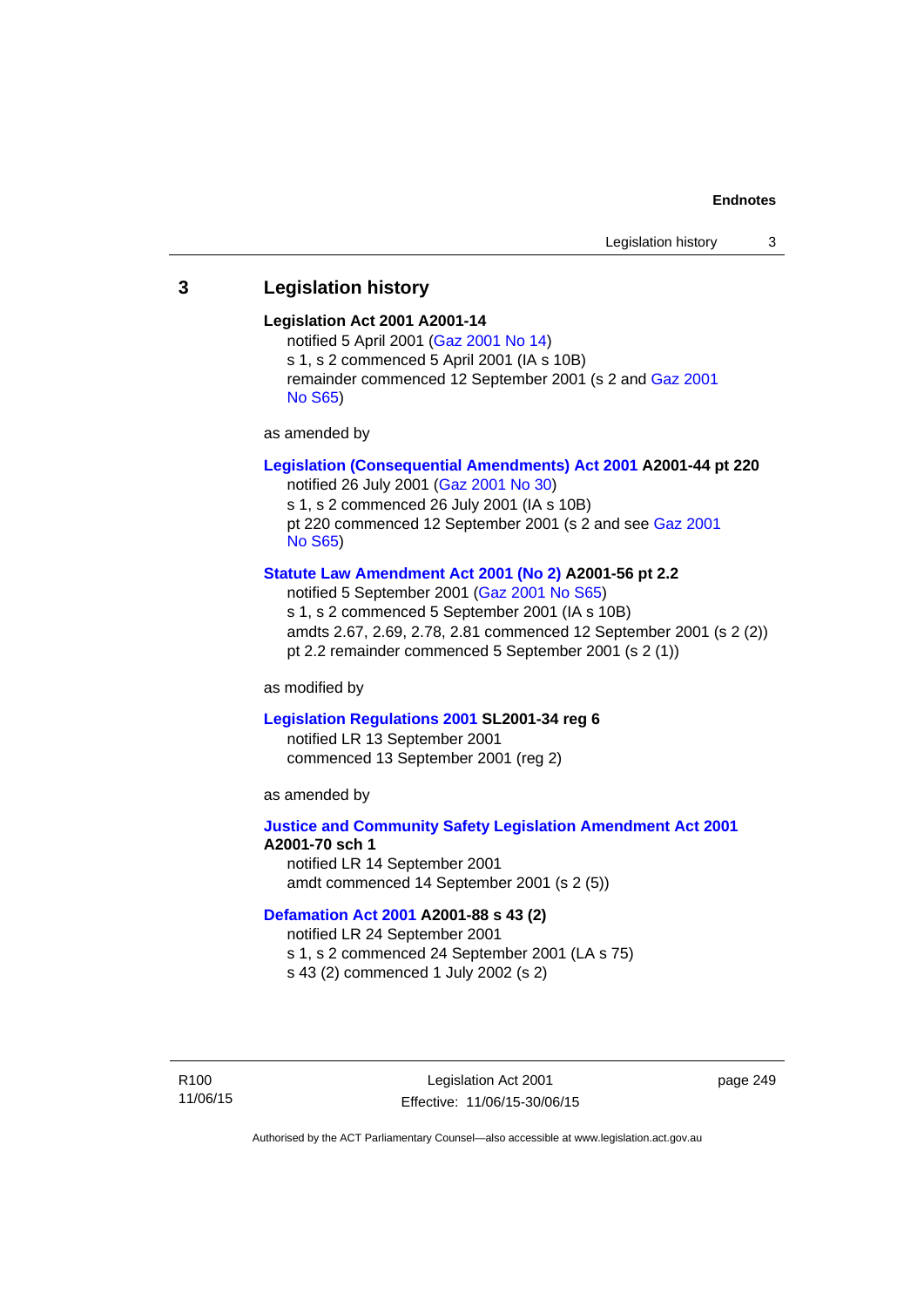3 Legislation history

# **[Legislation Amendment Act 2002](http://www.legislation.act.gov.au/a/2002-11) A2002-11 ss 3-29, sch 1, pt 2.29**

notified LR 27 May 2002 s 1, s 2 commenced 27 May 2002 (LA s 75) ss 3-29, sch 1, pt 2.29 commenced 28 May 2002 (s 2 (1))

## **[Justice and Community Safety Legislation Amendment Act 2002](http://www.legislation.act.gov.au/a/2002-27) A2002-27 pt 8**

notified LR 9 September 2002 s 1, s 2 commenced 9 September 2002 (LA s 75) pt 8 commenced 7 October 2002 (s 2 (2))

## **[Statute Law Amendment Act 2002](http://www.legislation.act.gov.au/a/2002-30) A2002-30 pt 2.1**

notified LR 16 September 2002 s 1, s 2 taken to have commenced 19 May 1997 (LA s 75 (2)) amdt 2.3 taken to have commenced 12 September 2001 (s 2 (2)) pt 2.1 remainder commenced 17 September 2002 (s 2 (1))

#### **[Civil Law \(Wrongs\) Act 2002](http://www.legislation.act.gov.au/a/2002-40) A2002-40 div 3.2.8**

notified LR 10 October 2002 s 1, s 2 commenced 10 October 2002 (LA s 75 (1)) div 3.2.8 commenced 1 November 2002 (s 2 (2) and [CN2002-13](http://www.legislation.act.gov.au/cn/2002-13/default.asp))

## **[Statute Law Amendment Act 2002 \(No 2\)](http://www.legislation.act.gov.au/a/2002-49) A2002-49 pt 2.1**

notified LR 20 December 2002 s 1, s 2 taken to have commenced 7 October 1994 (LA s 75 (2)) pt 2.1 commenced 17 January 2003 (s 2 (1))

# **[Criminal Code 2002](http://www.legislation.act.gov.au/a/2002-51) No 51 pt 1.12**

notified LR 20 December 2002 s 1, s 2 commenced 20 December 2002 (LA 75 (1)) pt 1.12 commenced 1 January 2003 (s 2 (1))

## **[Planning and Land \(Consequential Amendments\) Act 2002](http://www.legislation.act.gov.au/a/2002-56) A2002-56 pt 3.13**

notified LR 20 December 2002 s 1, s 2 commenced 20 December 2002 (LA s 75 (1)) sch 3 pt 3.13 commenced 1 July 2003 (s 2 and see Planning and Land [Act 2002](http://www.legislation.act.gov.au/a/2002-55) A2002-55, s 2)

page 250 Legislation Act 2001 Effective: 11/06/15-30/06/15

R100 11/06/15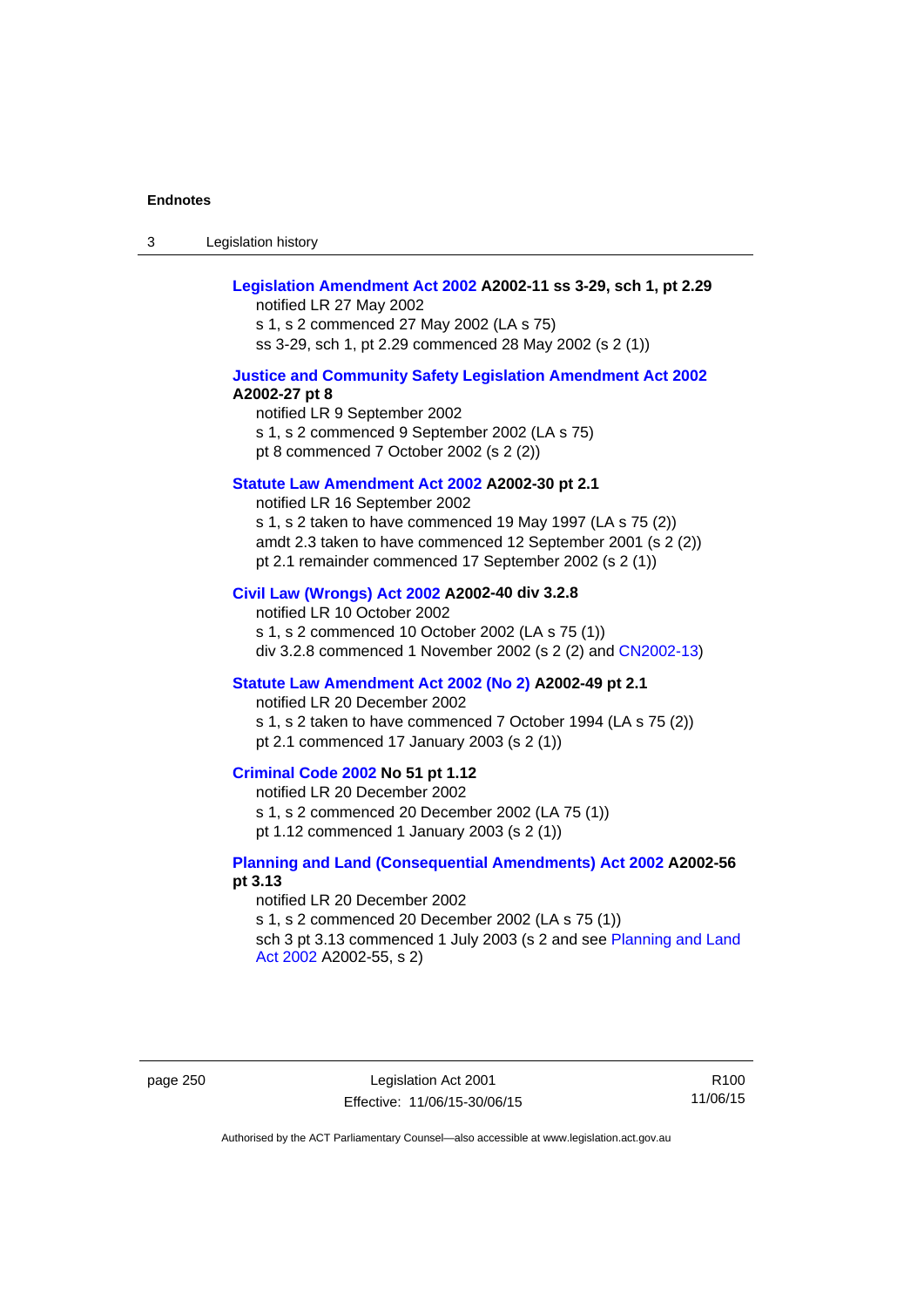Legislation history 3

# **[Legislation \(Gay, Lesbian and Transgender\) Amendment Act 2003](http://www.legislation.act.gov.au/a/2003-14) A2003-14 pt 2**

notified LR 27 March 2003 s 1, s 2 commenced 27 March 2003 (LA s 75 (1)) pt 2 commenced 28 March 2003 (s 2)

## **[Consumer and Trader Tribunal Act 2003](http://www.legislation.act.gov.au/a/2003-16) A2003-16 s 70**

notified LR 9 April 2003

s 1, s 2 commenced 9 April 2003 (LA s 75 (1))

s 70 commenced 9 October 2003 (s 2 and LA s 79)

## **[Legislation \(Statutory Interpretation\) Amendment Act 2003](http://www.legislation.act.gov.au/a/2003-18) A2003-18**

notified LR 9 April 2003 s 1, s 2 commenced 9 April 2003 (LA s 75 (1)) remainder commenced 10 April 2003 (s 2)

### **[Statute Law Amendment Act 2003](http://www.legislation.act.gov.au/a/2003-41) A2003-41 sch 2 pt 2.1**

notified LR 11 September 2003 s 1, s 2 commenced 11 September 2003 (LA s 75 (1)) sch 2 pt 2.1 commenced 9 October 2003 (s 2 (1))

## **[Statute Law Amendment Act 2003 \(No 2\)](http://www.legislation.act.gov.au/a/2003-56) A2003-56 sch 2 pt 2.1**

notified LR 5 December 2003 s 1, s 2 commenced 5 December 2003 (LA s 75 (1)) sch 2 pt 2.1 commenced 19 December 2003 (s 2)

## **[Parentage Act 2004](http://www.legislation.act.gov.au/a/2004-1) A2004-1 sch 1 pt 1.7**

notified LR 18 February 2004 s 1, s 2 commenced 18 February 2004 (LA s 75 (1)) sch 1 pt 1.7 commenced 22 March 2004 (s 2 and [CN2004-3\)](http://www.legislation.act.gov.au/cn/2004-3/default.asp)

## **[Human Rights Act 2004](http://www.legislation.act.gov.au/a/2004-5) A2004-5 sch 2 pt 2.3**

notified LR 10 March 2004 s 1, s 2 commenced 10 March 2004 (LA s 75 (1)) sch 2 pt 2.3 commenced 1 July 2004 (s 2)

## **[Dangerous Substances Act 2004](http://www.legislation.act.gov.au/a/2004-7) A2004-7 sch 1 pt 1.4**

notified LR 19 March 2004 s 1, s 2 commenced 19 March 2004 (LA s 75 (1)) sch 1 pt 1.4 commenced 5 April 2004 (s 2 and [CN2004-6](http://www.legislation.act.gov.au/cn/2004-6/default.asp))

R100 11/06/15 page 251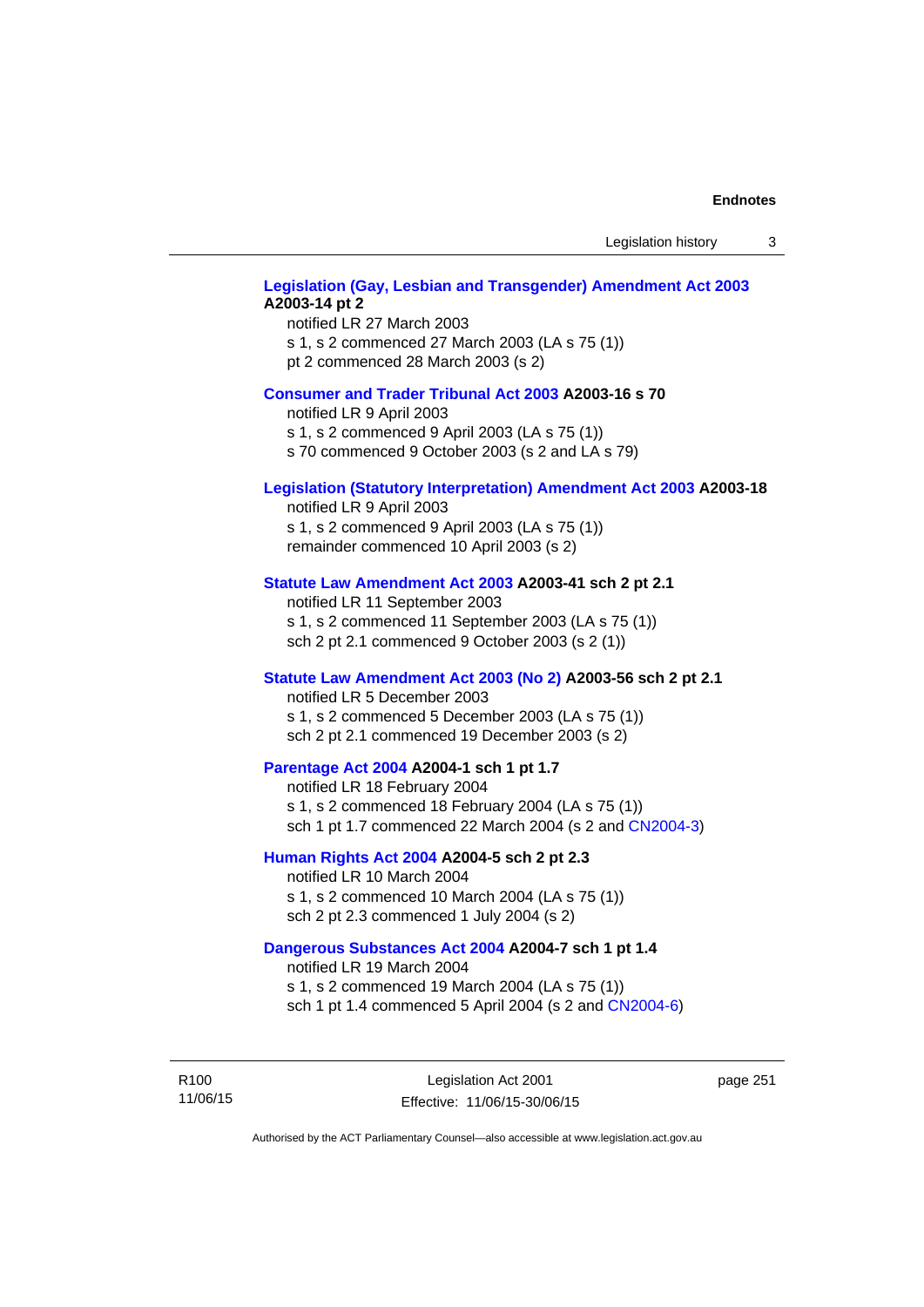3 Legislation history

## **[Nurse Practitioners Legislation Amendment Act 2004](http://www.legislation.act.gov.au/a/2004-10) A2004-10 pt 3**

notified LR 19 March 2004 s 1, s 2 commenced 19 March 2004 (LA s 75 (1)) pt 3 commenced 27 May 2004 (s 2 and [CN2004-9\)](http://www.legislation.act.gov.au/cn/2004-9/default.asp)

#### **[Construction Occupations Legislation Amendment Act 2004](http://www.legislation.act.gov.au/a/2004-13)**

#### **A2004-13 sch 2 pt 2.20**

notified LR 26 March 2004 s 1, s 2 commenced 26 March 2004 (LA s 75 (1)) sch 2 pt 2.20 commenced 1 September 2004 (s 2 and see [Construction Occupations \(Licensing\) Act 2004](http://www.legislation.act.gov.au/a/2004-12) A2004-12, s 2 and [CN2004-8\)](http://www.legislation.act.gov.au/cn/2004-8/default.asp)

## **[Education Act 2004](http://www.legislation.act.gov.au/a/2004-17) A2004-17 sch 2 pt 2.5**

notified LR 8 April 2004 s 1, s 2 commenced 8 April 2004 (LA s 75 (1)) sch 2 pt 2.5 commenced 1 January 2005 (s 2)

## **[Emergencies Act 2004](http://www.legislation.act.gov.au/a/2004-28) A2004-28 sch 3 pt 3.12**

notified LR 29 June 2004 s 1, s 2 commenced 29 June 2004 (LA s 75 (1)) sch 3 pt 3.12 commenced 1 July 2004 (s 2 (1) and [CN2004-11](http://www.legislation.act.gov.au/cn/2004-11/default.asp))

# **[Justice and Community Safety Legislation Amendment Act 2004](http://www.legislation.act.gov.au/a/2004-32)**

## **[\(No 2\)](http://www.legislation.act.gov.au/a/2004-32) A2004-32 pt 13**

notified LR 29 June 2004 s 1, s 2 commenced 29 June 2004 (LA s 75 (1)) pt 13 commenced 13 July 2004 (s 2 (3))

## **[Health Professionals Legislation Amendment Act 2004](http://www.legislation.act.gov.au/a/2004-39) A2004-39 sch 3 pt 3.1, sch 4 pt 4.3, sch 5 pt 5.9, sch 6 pt 6.6, sch 8 pt 8.2, sch 11A pt 11A.1 (as am by [A2005-28](http://www.legislation.act.gov.au/a/2005-28) amdt 1.61)**  notified LR 8 July 2004 s 1, s 2 commenced 8 July 2004 (LA s 75 (1))

sch 5 pt 5.9 commenced 7 July 2005 (s 2 and see Health Professionals [Act 2004](http://www.legislation.act.gov.au/a/2004-38) A2004-38, s 2 and [CN2005-11\)](http://www.legislation.act.gov.au/cn/2005-11/default.asp)

sch 6 pt 6.6 commenced 17 January 2006 (s 2 and see Health [Professionals Act 2004](http://www.legislation.act.gov.au/a/2004-38) A2004-38, s 2 (as am by [A2005-28](http://www.legislation.act.gov.au/a/2005-28) amdt 1.1) and [CN2006-2](http://www.legislation.act.gov.au/cn/2006-2/default.asp))

sch 3 pt 3.1, sch 4 pt 4.3, sch 8 pt 8.2, sch 11A pt 11A.1 commenced 9 January 2007 (s 2 and see [Health Professionals Act 2004](http://www.legislation.act.gov.au/a/2004-38) A2004-38, s 2 (as am by [A2005-28](http://www.legislation.act.gov.au/a/2005-28) amdt 1.1; [A2006-27](http://www.legislation.act.gov.au/a/2006-27) s 12))

page 252 Legislation Act 2001 Effective: 11/06/15-30/06/15

R100 11/06/15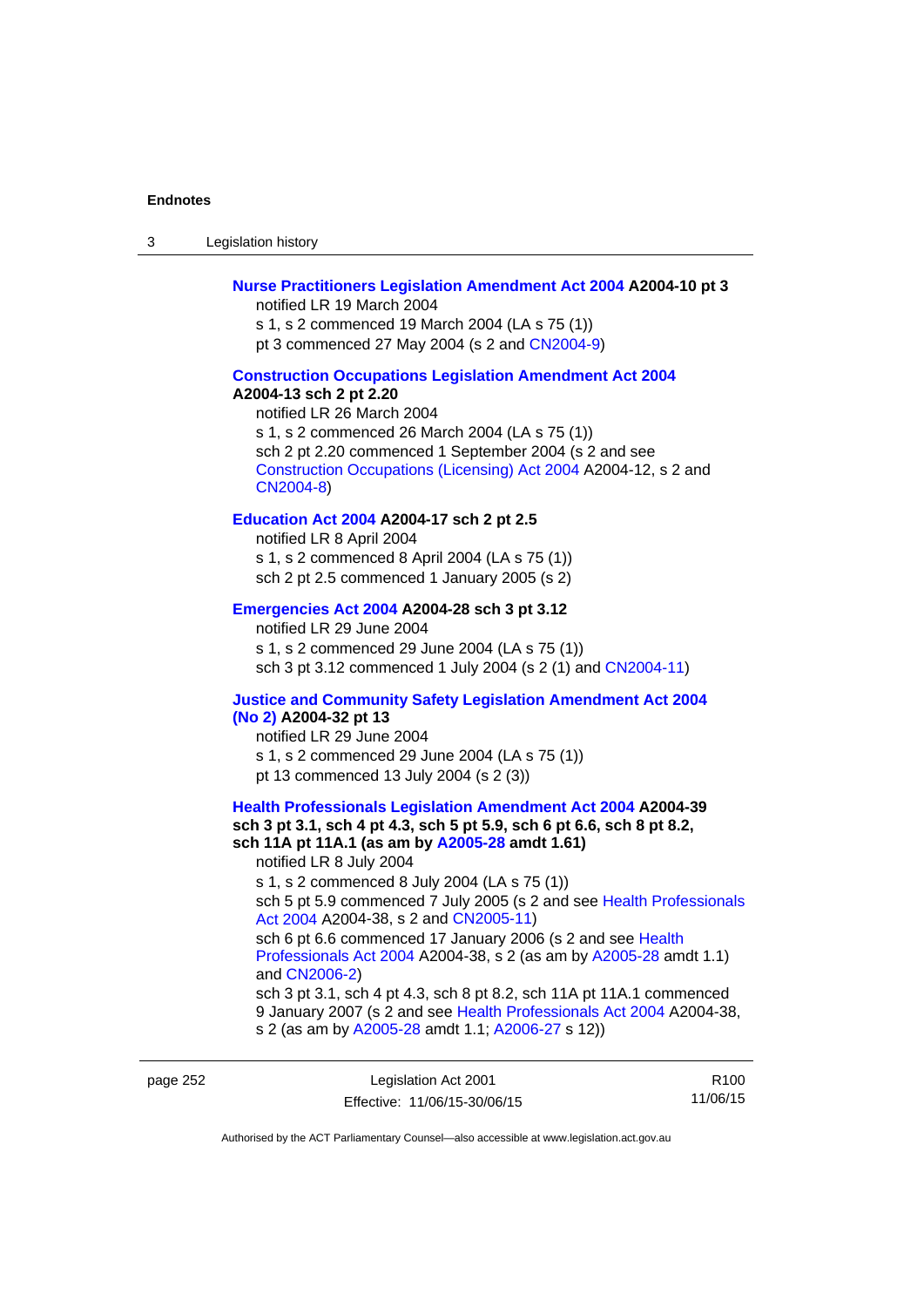## **[Statute Law Amendment Act 2004](http://www.legislation.act.gov.au/a/2004-42) A2004-42 sch 2 pt 2.1**

notified LR 11 August 2004 s 1, s 2 commenced 11 August 2004 (LA s 75 (1)) sch 2 pt 2.1 commenced 25 August 2004 (s 2 (1))

## **[Heritage Act 2004](http://www.legislation.act.gov.au/a/2004-57) A2004-57 sch 1 pt 1.8**

notified LR 9 September 2004

s 1, s 2 commenced 9 September 2004 (LA s 75 (1))

sch 1 pt 1.8 commenced 9 March 2005 (s 2 and LA s 79)

## **[Court Procedures \(Consequential Amendments\) Act 2004](http://www.legislation.act.gov.au/a/2004-60) A2004-60 sch 1 pt 1.37**

notified LR 2 September 2004 s 1, s 2 commenced 2 September 2004 (LA s 75 (1)) sch 1 pt 1.37 commenced 10 January 2005 (s 2 and see [Court](http://www.legislation.act.gov.au/a/2004-59)  [Procedures Act 2004](http://www.legislation.act.gov.au/a/2004-59) A2004-59, s 2 and [CN2004-29\)](http://www.legislation.act.gov.au/cn/2004-29/default.asp)

## **[Justice and Community Safety Legislation Amendment Act 2005](http://www.legislation.act.gov.au/a/2005-5) A2005-5 pt 7**

notified LR 23 February 2005 s 1, s 2 commenced 23 February 2005 (LA s 75 (1)) pt 7 commenced 24 February 2005 (s 2 (2))

## **[Optometrists Legislation Amendment Act 2005](http://www.legislation.act.gov.au/a/2005-9) A2005-9 sch 1 pt 1.1**

notified LR 14 March 2005 s 1, s 2 commenced 14 March 2005 (LA s 75 (1)) sch 1 pt 1.1 commenced 14 September 2005 (s 2 and LA s 79)

## **[Statute Law Amendment Act 2005](http://www.legislation.act.gov.au/a/2005-20) A2005-20 sch 2 pt 2.1**

notified LR 12 May 2005 s 1, s 2 taken to have commenced 8 March 2005 (LA s 75 (2)) sch 2 pt 2.1 commenced 2 June 2005 (s 2 (1))

## **[Health Legislation Amendment Act 2005](http://www.legislation.act.gov.au/a/2005-28) A2005-28 amdt 1.61**

notified LR 6 July 2005 s 1, s 2 commenced 6 July 2005 (LA s 75 (1)) amdt 1.61 commenced 9 January 2007 (LA s 79A) *Note* This Act only amends the [Health Professionals Legislation](http://www.legislation.act.gov.au/a/2004-39)  [Amendment Act 2004](http://www.legislation.act.gov.au/a/2004-39) A2004-39.

R100 11/06/15

Legislation Act 2001 Effective: 11/06/15-30/06/15 page 253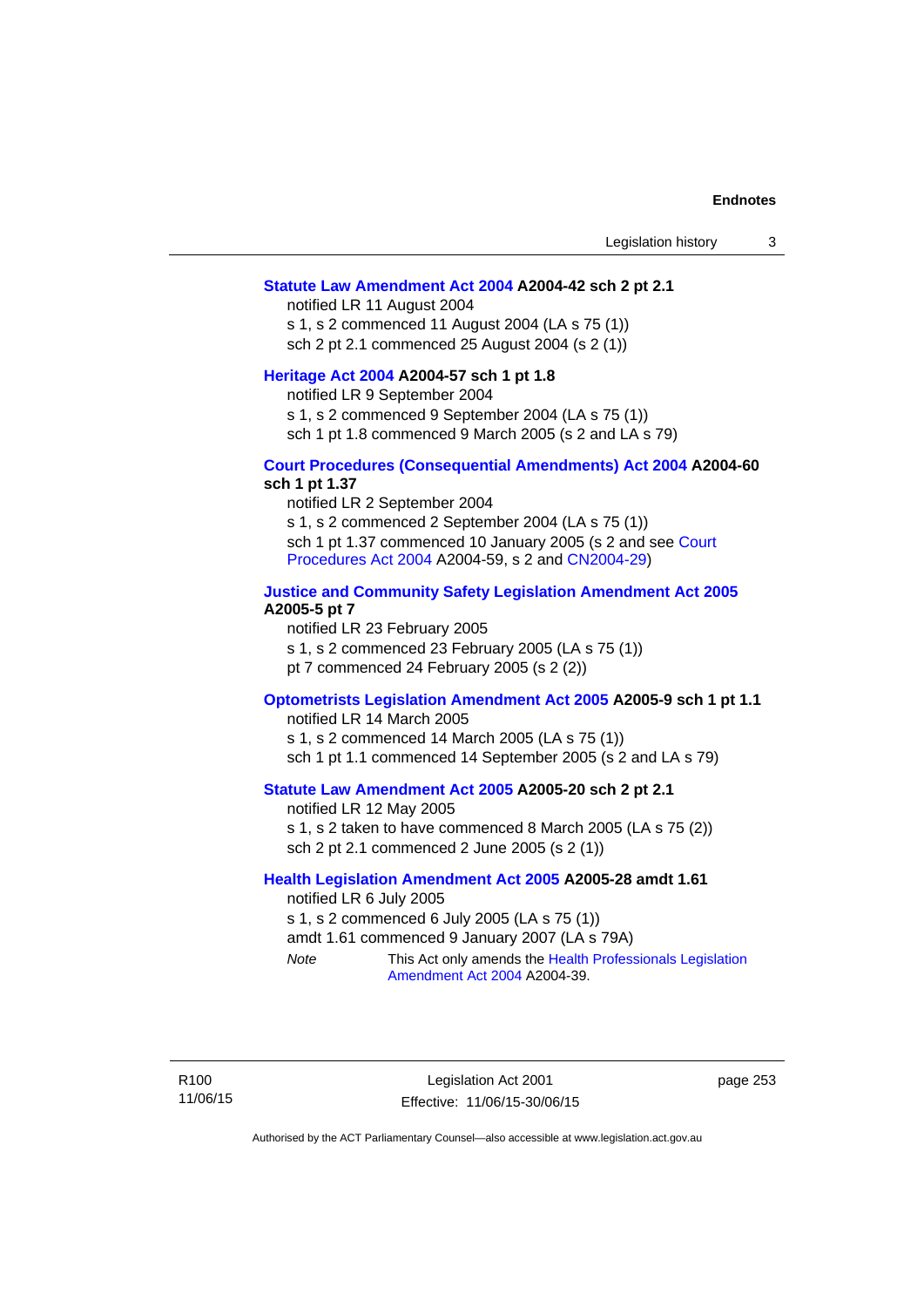3 Legislation history

# **[Human Rights Commission Legislation Amendment Act 2005](http://www.legislation.act.gov.au/a/2005-41) A2005-41 sch 1 pt 1.8 (as am by [A2006-3](http://www.legislation.act.gov.au/a/2006-3) amdt 1.3)**

notified LR 1 September 2005

s 1, s 2 commenced 1 September 2005 (LA s 75 (1)) sch 1 pt 1.8 commenced 1 November 2006 (s 2 (3) (as am by [A2006-3](http://www.legislation.act.gov.au/a/2006-3) amdt 1.3) and see [Human Rights Commission Act 2005](http://www.legislation.act.gov.au/a/2005-40) A2005-40, s 2 (as am by [A2006-3](http://www.legislation.act.gov.au/a/2006-3) s 4) and [CN2006-21](http://www.legislation.act.gov.au/cn/2006-21/default.asp))

## **[Public Sector Management Amendment Act 2005 \(No 2\)](http://www.legislation.act.gov.au/a/2005-44) A2005-44 sch 1 pt 1.4**

notified LR 30 August 2005 s 1, s 2 commenced 30 August 2005 (LA s 75 (1)) sch 1 pt 1.4 commenced 8 September 2005 (s 2 and [CN2005-19\)](http://www.legislation.act.gov.au/cn/2005-19/default.asp)

## **[Human Rights Commission \(Children and Young People](http://www.legislation.act.gov.au/a/2005-46)  [Commissioner\) Amendment Act 2005](http://www.legislation.act.gov.au/a/2005-46) A2005-46 sch 1 pt 1.1 (as am by [A2006-3](http://www.legislation.act.gov.au/a/2006-3) amdt 1.2)**

notified LR 2 September 2005

s 1, s 2 commenced 2 September 2005 (LA s 75 (1)) sch 1 pt 1.1 commenced 1 November 2006 (s 2 (as am by [A2006-3](http://www.legislation.act.gov.au/a/2006-3) amdt 1.2) and see [Human Rights Commission Act 2005](http://www.legislation.act.gov.au/a/2005-40) A2005-40, s 2 (as am by [A2006-3](http://www.legislation.act.gov.au/a/2006-3) s 4) and [CN2006-21](http://www.legislation.act.gov.au/cn/2006-21/default.asp))

## **[Public Advocate Act 2005](http://www.legislation.act.gov.au/a/2005-47) A2005-47 sch 1 pt 1.6 (as am by [A2006-3](http://www.legislation.act.gov.au/a/2006-3) amdt 1.8)**

notified LR 2 September 2005

s 1, s 2 commenced 2 September 2005 (LA s 75 (1)) sch 1 pt 1.6 commenced 1 March 2006 (s 2 (1) as am by [A2006-3](http://www.legislation.act.gov.au/a/2006-3) amdt 1.8)

## **[Criminal Code \(Administration of Justice Offences\) Amendment](http://www.legislation.act.gov.au/a/2005-53)**

**[Act 2005](http://www.legislation.act.gov.au/a/2005-53) A2005-53 sch 1 pt 1.18** 

notified LR 26 October 2005

s 1, s 2 commenced 26 October 2005 (LA s 75 (1))

sch 1 pt 1.18 commenced 23 November 2005 (s 2)

# **[Statute Law Amendment Act 2005 \(No 2\)](http://www.legislation.act.gov.au/a/2005-62) A2005-62 sch 2 pt 2.1**

notified LR 21 December 2005

s 1, s 2 commenced 21 December 2005 (LA s 75 (1)) sch 2 pt 2.1 commenced 11 January 2006 (s 2 (1))

page 254 Legislation Act 2001 Effective: 11/06/15-30/06/15

R100 11/06/15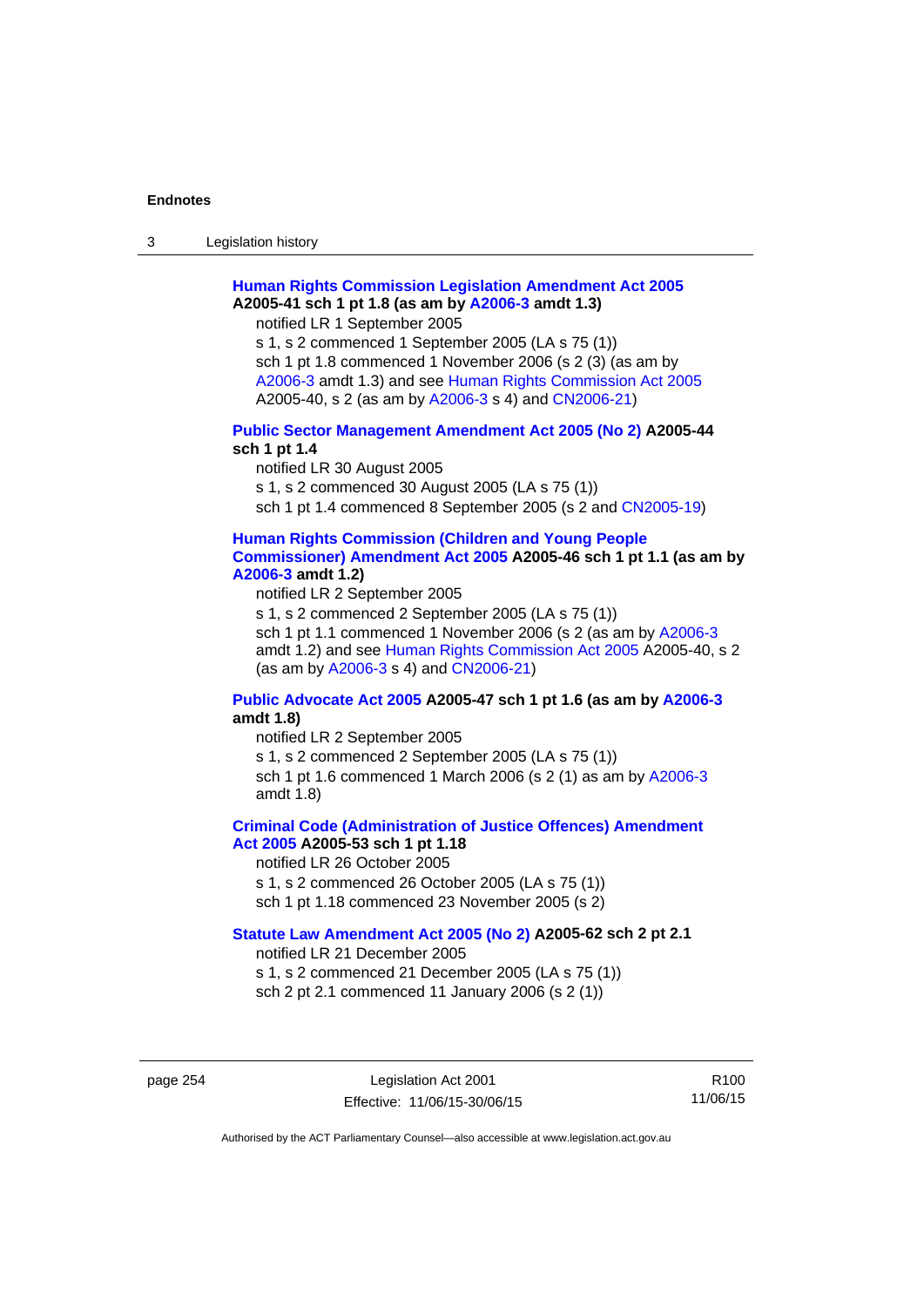| Legislation history |  |
|---------------------|--|
|---------------------|--|

## **[Human Rights Commission Legislation Amendment Act 2006](http://www.legislation.act.gov.au/a/2006-3) A2006-3 amdts 1.2, 1.3, 1.8**

notified LR 22 February 2006

s 1, s 2 commenced 22 February 2006 (LA s 75 (1))

amdts 1.2, 1.3, 1.8 commenced 23 February 2006 (s 2)

*Note* This Act only amends the [Human Rights Commission](http://www.legislation.act.gov.au/a/2005-41)  [Legislation Amendment Act 2005](http://www.legislation.act.gov.au/a/2005-41) A2005-41, [Human Rights](http://www.legislation.act.gov.au/a/2005-46)  [Commission \(Children and Young People Commissioner\)](http://www.legislation.act.gov.au/a/2005-46)  [Amendment Act 2005](http://www.legislation.act.gov.au/a/2005-46) A2005-46 and the [Public Advocate Act](http://www.legislation.act.gov.au/a/2005-47)  [2005](http://www.legislation.act.gov.au/a/2005-47) A2005-47

## **[Civil Unions Act 2006](http://www.legislation.act.gov.au/a/2006-22) A2006-22 sch 1 pt 1.21**

notified LR 19 May 2006

s 1, s 2 commenced 19 May 2006 (LA s 75 (1))

sch 1 pt 1.21 never commenced

*Note* **Act repealed by disallowance 14 June 2006 (see Cwlth Gaz** 2006 No S93)

# **[Sentencing Legislation Amendment Act 2006](http://www.legislation.act.gov.au/a/2006-23) A2006-23 sch 1 pt 1.26**

notified LR 18 May 2006

s 1, s 2 commenced 18 May 2006 (LA s 75 (1)) sch 1 pt 1.26 commenced 2 June 2006 (s 2 (1) and see [Crimes](http://www.legislation.act.gov.au/a/2005-59)  [\(Sentence Administration\) Act 2005](http://www.legislation.act.gov.au/a/2005-59) A2005-59 s 2, [Crimes](http://www.legislation.act.gov.au/a/2005-58)  [\(Sentencing\) Act 2005](http://www.legislation.act.gov.au/a/2005-58) A2005-58, s 2 and LA s 79)

## **[Legal Profession Act 2006](http://www.legislation.act.gov.au/a/2006-25) A2006-25 sch 2 pt 2.8**

notified LR 21 June 2006 s 1, s 2 commenced 21 June 2006 (LA s 75 (1)) sch 2 pt 2.8 commenced 1 July 2006 (s 2)

## **[Administrative \(Miscellaneous Amendments\) Act 2006](http://www.legislation.act.gov.au/a/2006-30) A2006-30 sch 1 pt 1.7**

notified LR 16 June 2006 s 1, s 2 commenced 16 June 2006 (LA s 75 (1)) sch 1 pt 1.7 commenced 1 July 2006 (s 2 (1))

## **[Civil Law \(Property\) Act 2006](http://www.legislation.act.gov.au/a/2006-38) A2006-38 sch 1 pt 1.6**

notified LR 28 September 2006

s 1, s 2 commenced 28 September 2006 (LA s 75 (1))

sch 1 pt 1.6 commenced 28 March 2007 (s 2 and LA s 79)

R100 11/06/15 page 255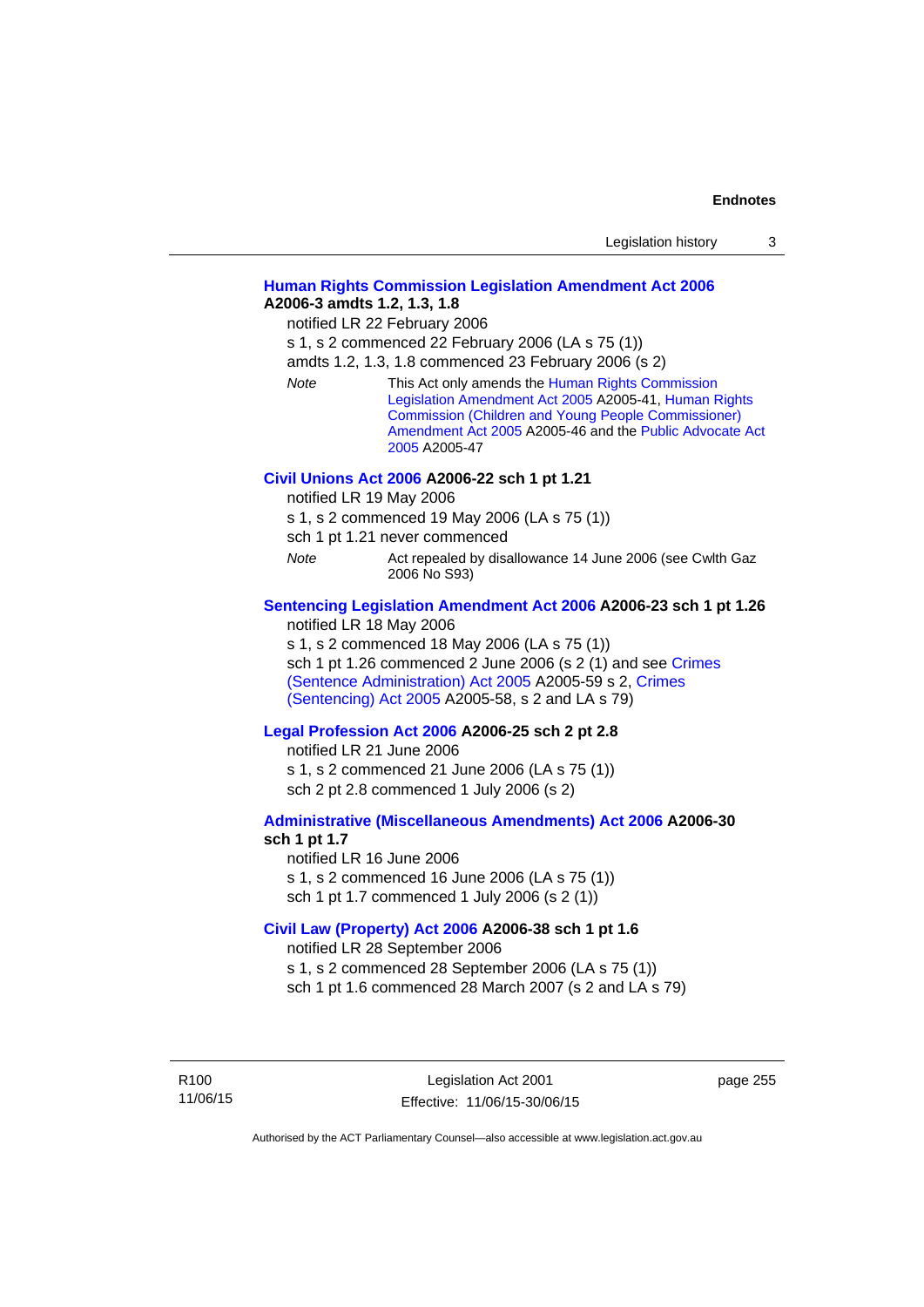| Legislation history<br>ు |
|--------------------------|
|--------------------------|

#### **[Statute Law Amendment Act 2006](http://www.legislation.act.gov.au/a/2006-42) A2006-42 sch 2 pt 2.1**

notified LR 26 October 2006

s 1, s 2 taken to have commenced 12 November 2005 (LA s 75 (2)) sch 2 pt 2.1 commenced 16 November 2006 (s 2 (1))

## **[Health Legislation Amendment Act 2006 \(No 2\)](http://www.legislation.act.gov.au/a/2006-46) A2006-46 sch 2 pt 2.11**

notified LR 17 November 2006 s 1, s 2 commenced 17 November 2006 (LA s 75 (1)) sch 2 pt 2.11 commenced 18 November 2006 (s 2 (1))

## **[Statute Law Amendment Act 2007](http://www.legislation.act.gov.au/a/2007-3) A2007-3 sch 2 pt 2.1**

notified LR 22 March 2007 s 1, s 2 taken to have commenced 1 July 2006 (LA s 75 (2)) sch 2 pt 2.1 commenced 12 April 2007 (s 2 (1))

## **[Housing Assistance Act 2007](http://www.legislation.act.gov.au/a/2007-8) A2007-8 sch 1 pt 1.6**

notified LR 10 May 2007 s 1, s 2 commenced 10 May 2007 (LA s 75 (1)) sch 1 pt 1.6 commenced 10 November 2007 (s 2 and LA s 79)

## **[Statute Law Amendment Act 2007 \(No 2\)](http://www.legislation.act.gov.au/a/2007-16) A2007-16 sch 2**

notified LR 20 June 2007 s 1, s 2 taken to have commenced 12 April 2007 (LA s 75 (2)) sch 2 commenced 11 July 2007 (s 2 (1))

# **[Planning and Development \(Consequential Amendments\) Act 2007](http://www.legislation.act.gov.au/a/2007-25)**

**A2007-25 sch 1 pt 1.22** 

notified LR 13 September 2007 s 1, s 2 commenced 13 September 2007 (LA s 75 (1)) sch 1 pt 1.22 commenced 31 March 2008 (s 2 and see [Planning and](http://www.legislation.act.gov.au/a/2007-24)  [Development Act 2007](http://www.legislation.act.gov.au/a/2007-24) A2007-24, s 2 and [CN2008-1](http://www.legislation.act.gov.au/cn/2008-1/default.asp))

## **[Surveyors Act 2007](http://www.legislation.act.gov.au/a/2007-33) A2007-33 sch 1 pt 1.4**

notified LR 25 October 2007 s 1, s 2 commenced 25 October 2007 (LA s 75 (1)) sch 1 pt 1.4 commenced 14 November 2007 (s 2 and [CN2007-15\)](http://www.legislation.act.gov.au/cn/2007-15/default.asp)

#### **[Civil Partnerships Act 2008](http://www.legislation.act.gov.au/a/2008-14) A2008-14 sch 1 pt 1.17**

notified LR 15 May 2008

s 1, s 2 commenced 15 May 2008 (LA s 75 (1)) sch 1 pt 1.17 commenced 19 May 2008 (s 2 and [CN2008-8](http://www.legislation.act.gov.au/cn/2008-8/default.asp))

page 256 Legislation Act 2001 Effective: 11/06/15-30/06/15

R100 11/06/15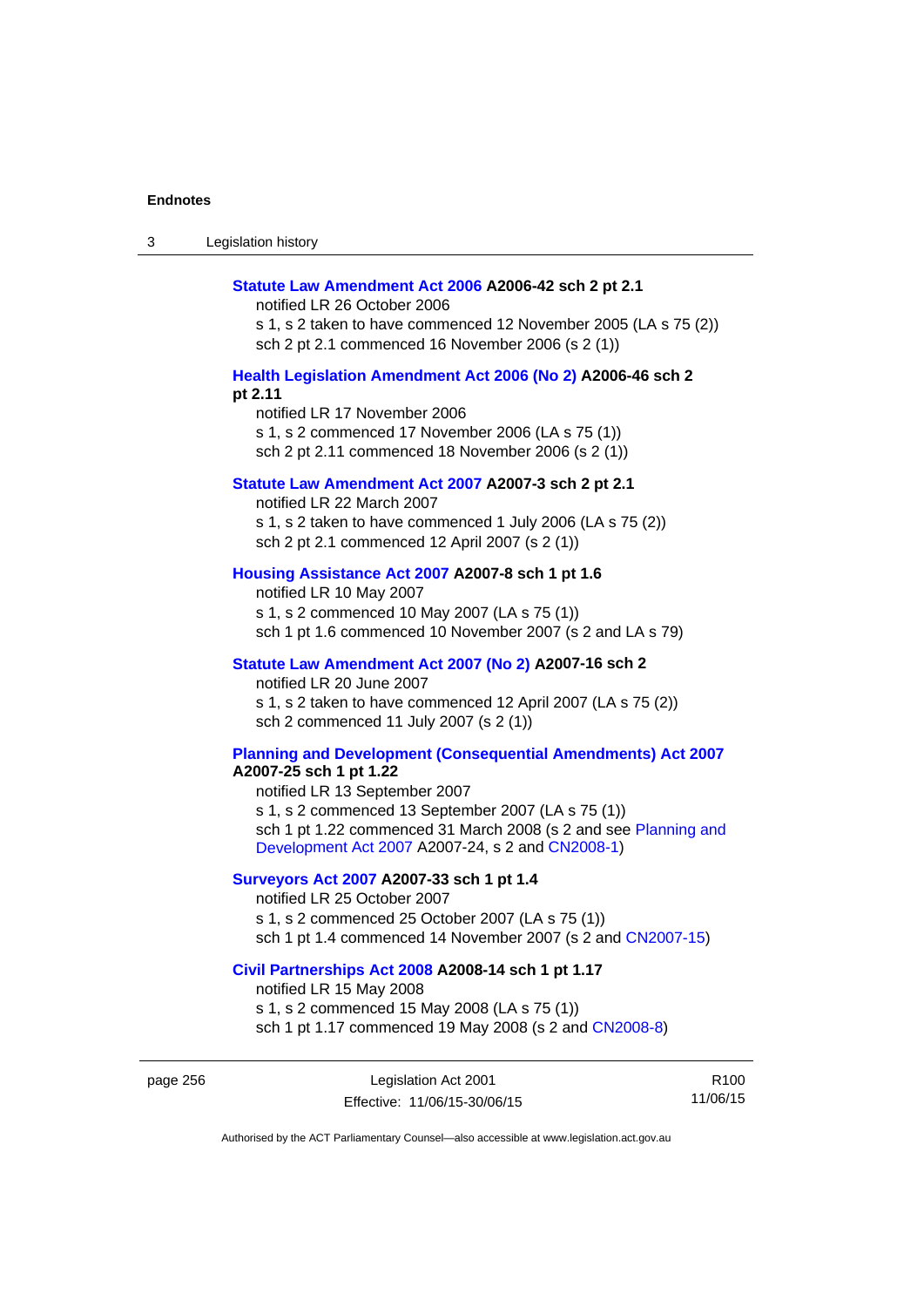## **[National Gas \(ACT\) Act 2008](http://www.legislation.act.gov.au/a/2008-15) A2008-15 sch 2 pt 2.3**

notified LR 30 June 2008

s 1, s 2 commenced 30 June 2008 (LA s 75 (1))

sch 2 pt 2.3 commenced 1 July 2008 (s 2 (1) and see [National Gas](http://www.legislation.sa.gov.au/LZ/C/A/NATIONAL GAS (SOUTH AUSTRALIA) ACT 2008.aspx)  [\(South Australia\) Act 2008](http://www.legislation.sa.gov.au/LZ/C/A/NATIONAL GAS (SOUTH AUSTRALIA) ACT 2008.aspx) (SA), s 7)

## **[Children and Young People \(Consequential Amendments\) Act 2008](http://www.legislation.act.gov.au/a/2008-20) A2008-20 sch 2 pt 2.11, sch 4 pt 4.18**

notified LR 17 July 2008

s 1, s 2 commenced 17 July 2008 (LA s 75 (1))

s 3 commenced 18 July 2008 (s 2 (1))

sch 2 pt 2.11 commenced 9 September 2008 (s 2 (3) and see [Children](http://www.legislation.act.gov.au/a/2008-19)  [and Young People Act 2008](http://www.legislation.act.gov.au/a/2008-19) A2008-19, s 2 and [CN2008-13](http://www.legislation.act.gov.au/cn/2008-13/default.asp)) sch 4 pt 4.18 commenced 27 February 2009 (s 2 (5) and see [Children](http://www.legislation.act.gov.au/a/2008-19)  [and Young People Act 2008](http://www.legislation.act.gov.au/a/2008-19) A2008-19, s 2 and [CN2008-17 \(](http://www.legislation.act.gov.au/cn/2008-17/default.asp)and see [CN2008-13](http://www.legislation.act.gov.au/cn/2008-13/default.asp)))

## **[Statute Law Amendment Act 2008](http://www.legislation.act.gov.au/a/2008-28) A2008-28 sch 2**

notified LR 12 August 2008 s 1, s 2 commenced 12 August 2008 (LA s 75 (1)) sch 2 commenced 26 August 2008 (s 2)

## **[ACT Civil and Administrative Tribunal Legislation Amendment](http://www.legislation.act.gov.au/a/2008-36)**

**[Act 2008](http://www.legislation.act.gov.au/a/2008-36) A2008-36 sch 1 pt 1.34**  notified LR 4 September 2008 s 1, s 2 commenced 4 September 2008 (LA s 75 (1)) sch 1 pt 1.34 commenced 2 February 2009 (s 2 (1) and see [ACT Civil](http://www.legislation.act.gov.au/a/2008-35)  [and Administrative Tribunal Act 2008](http://www.legislation.act.gov.au/a/2008-35) A2008-35, s 2 (1) and [CN2009-2](http://www.legislation.act.gov.au/cn/2009-2/default.asp))

**[ACT Civil and Administrative Tribunal Legislation Amendment](http://www.legislation.act.gov.au/a/2008-37)** 

# **[Act 2008 \(No 2\)](http://www.legislation.act.gov.au/a/2008-37) A2008-37 sch 1 pt 1.66**

notified LR 4 September 2008

s 1, s 2 commenced 4 September 2008 (LA s 75 (1))

sch 1 pt 1.66 commenced 2 February 2009 (s 2 (1) and see [ACT Civil](http://www.legislation.act.gov.au/a/2008-35)  [and Administrative Tribunal Act 2008](http://www.legislation.act.gov.au/a/2008-35) A2008-35, s 2 (1) and [CN2009-2](http://www.legislation.act.gov.au/cn/2009-2/default.asp))

## **[Crimes Legislation Amendment Act 2008](http://www.legislation.act.gov.au/a/2008-44) A2008-44 sch 1 pt 1.10**

notified LR 9 September 2008

s 1, s 2 commenced 9 September 2008 (LA s 75 (1))

sch 1 pt 1.10 commenced 30 May 2009 (s 2 and [CN2009-4](http://www.legislation.act.gov.au/cn/2009-4/default.asp))

R100 11/06/15 page 257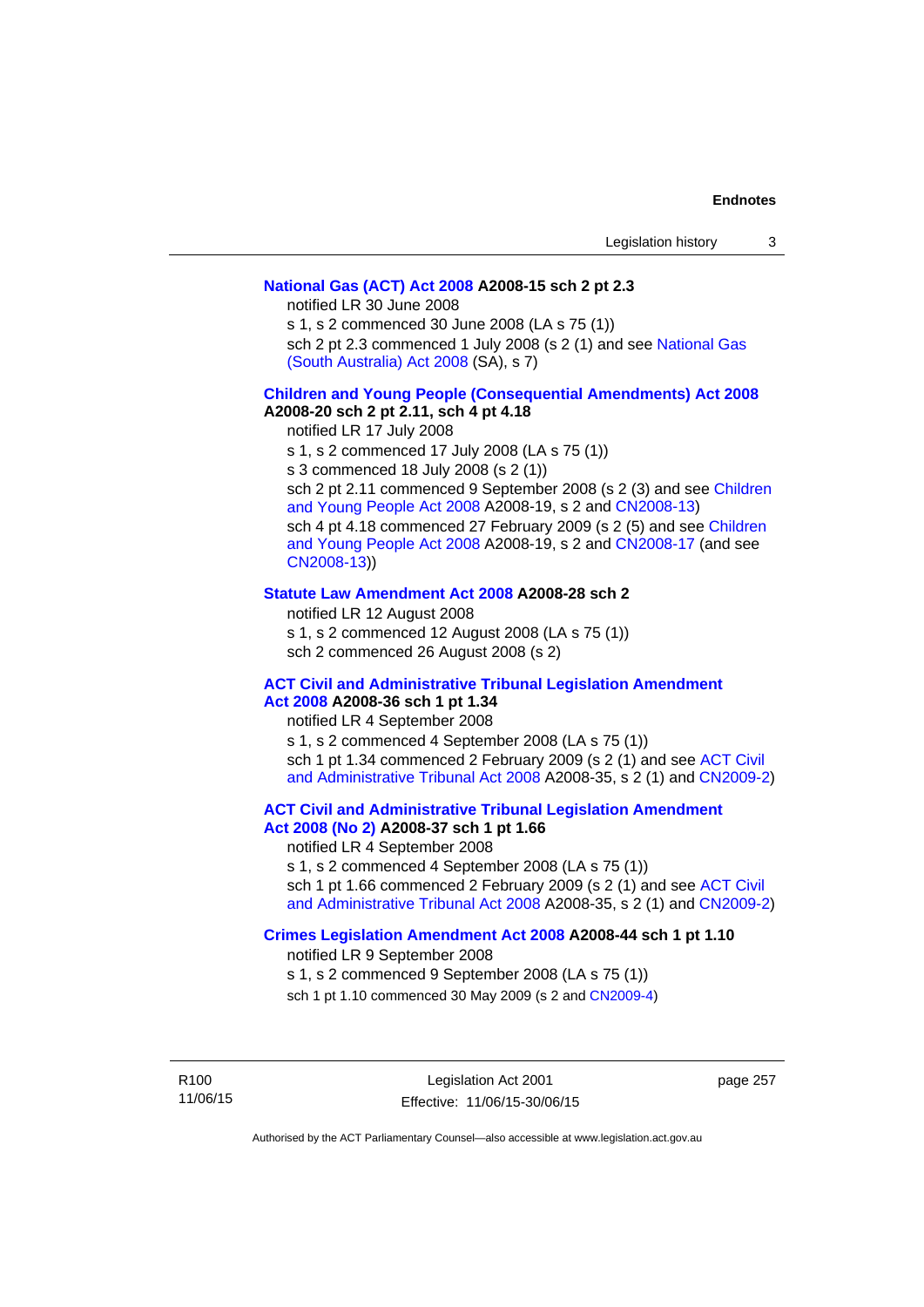| Legislation history<br>ు |
|--------------------------|
|--------------------------|

## **[Statute Law Amendment Act 2009](http://www.legislation.act.gov.au/a/2009-20) A2009-20 sch 2**

notified LR 1 September 2009 s 1, s 2 commenced 1 September 2009 (LA s 75 (1)) sch 2 commenced 22 September 2009 (s 2)

#### **[Work Safety Legislation Amendment Act 2009](http://www.legislation.act.gov.au/a/2009-28) A2009-28 sch 2 pt 2.8**

notified LR 9 September 2009 s 1, s 2 commenced 9 September 2009 (LA s 75 (1)) sch 2 pt 2.8 commenced 1 October 2009 (s 2 and see Work Safety [Act 2008](http://www.legislation.act.gov.au/a/2008-51) A2008-51 s 2 (1) (b) and [CN2009-11](http://www.legislation.act.gov.au/cn/2009-11/default.asp))

## **[Legislation \(Penalty Units\) Amendment Act 2009](http://www.legislation.act.gov.au/a/2009-35) A2009-35**

notified LR 20 October 2009 s 1, s 2 commenced 20 October 2009 (LA s 75 (1)) remainder commenced 21 October 2009 (s 2)

## **[Unlawful Gambling Act 2009](http://www.legislation.act.gov.au/a/2009-39) A2009-39 sch 2 pt 2.2**

notified LR 17 November 2009 s 1, s 2 commenced 17 November 2009 (LA s 75 (1)) sch 2 pt 2.2 commenced 22 March 2010 (s 2 and [CN2010-2\)](http://www.legislation.act.gov.au/cn/2010-2/default.asp)

#### **[Statute Law Amendment Act 2009 \(No 2\)](http://www.legislation.act.gov.au/a/2009-49) A2009-49 sch 2**

notified LR 26 November 2009 s 1, s 2 commenced 26 November 2009 (LA s 75 (1)) sch 2 commenced 17 December 2009 (s 2)

#### **[Building and Construction Industry \(Security of Payment\) Act 2009](http://www.legislation.act.gov.au/a/2009-50) A2009-50 s 50**

notified LR 15 October 2009 s 1, s 2 commenced 15 October 2009 (LA s 75 (1)) s 50 commenced 1 July 2010 (s 2)

#### **[Surveyors Amendment Act 2010](http://www.legislation.act.gov.au/a/2010-6) A2010-6 sch 1 pt 1.4**

notified LR 2 March 2010 s 1, s 2 commenced 2 March 2010 (LA s 75 (1)) sch 1 pt 1.4 commenced 3 March 2010 (s 2)

#### **[Health Practitioner Regulation National Law \(ACT\) Act 2010](http://www.legislation.act.gov.au/a/2010-10) A2010-10 sch 2 pt 2.13**

notified LR 31 March 2010 s 1, s 2 commenced 31 March 2010 (LA s 75 (1)) sch 2 pt 2.13 commenced 1 July 2010 (s 2 (1) (a))

page 258 Legislation Act 2001 Effective: 11/06/15-30/06/15

R100 11/06/15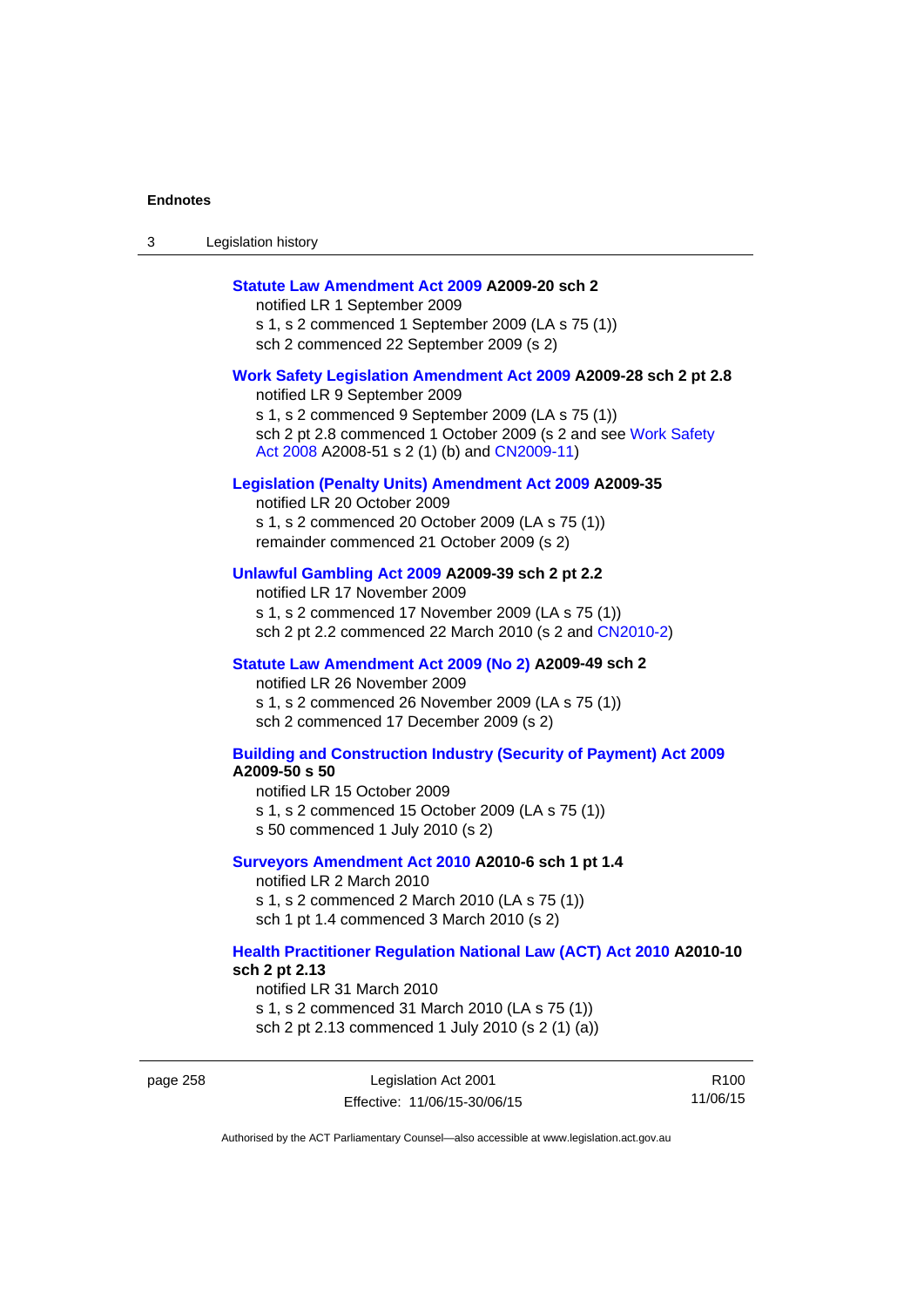## **[Justice and Community Safety Legislation Amendment Act 2010](http://www.legislation.act.gov.au/a/2010-40)  [\(No 3\)](http://www.legislation.act.gov.au/a/2010-40) A2010-40 sch 1 pt 1.8**

#### notified LR 5 October 2010

s 1, s 2 commenced 5 October 2010 (LA s 75 (1))

s 3, sch 1 pt 1.8 commenced 6 October 2010 (s 2 (1))

# **[Fair Trading \(Australian Consumer Law\) Amendment Act 2010](http://www.legislation.act.gov.au/a/2010-54)**

## **A2010-54 sch 3 pt 3.15**

notified LR 16 December 2010 s 1, s 2 commenced 16 December 2010 (LA s 75 (1)) sch 3 pt 3.15 commenced 1 January 2011 (s 2 (1))

# **[Administrative \(One ACT Public Service Miscellaneous Amendments\)](http://www.legislation.act.gov.au/a/2011-22)**

# **[Act 2011](http://www.legislation.act.gov.au/a/2011-22) A2011-22 sch 1 pt 1.91**

notified LR 30 June 2011 s 1, s 2 commenced 30 June 2011 (LA s 75 (1)) sch 1 pt 1.91 commenced 1 July 2011 (s 2 (1))

#### **[Statute Law Amendment Act 2011 \(No 2\)](http://www.legislation.act.gov.au/a/2011-28) A2011-28 sch 2**

notified LR 31 August 2011 s 1, s 2 commenced 31 August 2011 (LA s 75 (1)) sch 2 commenced 21 September 2011 (s 2 (1))

## **[Law Officers Act 2011](http://www.legislation.act.gov.au/a/2011-30) A2011-30 sch 1 pt 1.4**

notified LR 29 August 2011 s 1, s 2 commenced 29 August 2011 (LA s 75 (1)) sch 1 pt 1.4 commenced 31 August 2011 (s 2 and [CN2011-9](http://www.legislation.act.gov.au/cn/2011-9/default.asp))

**[Evidence \(Consequential Amendments\) Act 2011](http://www.legislation.act.gov.au/a/2011-48) A2011-48 sch 1 pt 1.22** 

notified LR 22 November 2011 s 1, s 2 commenced 22 November 2011 (LA s 75 (1)) sch 1 pt 1.22 commenced 1 March 2012 (s 2 (1) and see [Evidence Act](http://www.legislation.act.gov.au/a/2011-12) 

[2011](http://www.legislation.act.gov.au/a/2011-12) A2011-12, s 2 and [CN2012-4](http://www.legislation.act.gov.au/cn/2012-4/default.asp))

# **[Justice and Community Safety Legislation Amendment Act 2011](http://www.legislation.act.gov.au/a/2011-49)  [\(No 3\)](http://www.legislation.act.gov.au/a/2011-49) A2011-49 sch 1 pt 1.5**

## notified LR 22 November 2011

s 1, s 2 commenced 22 November 2011 (LA s 75 (1))

sch 1 pt 1.5 commenced 23 November 2011 (s 2 (1))

R100 11/06/15 page 259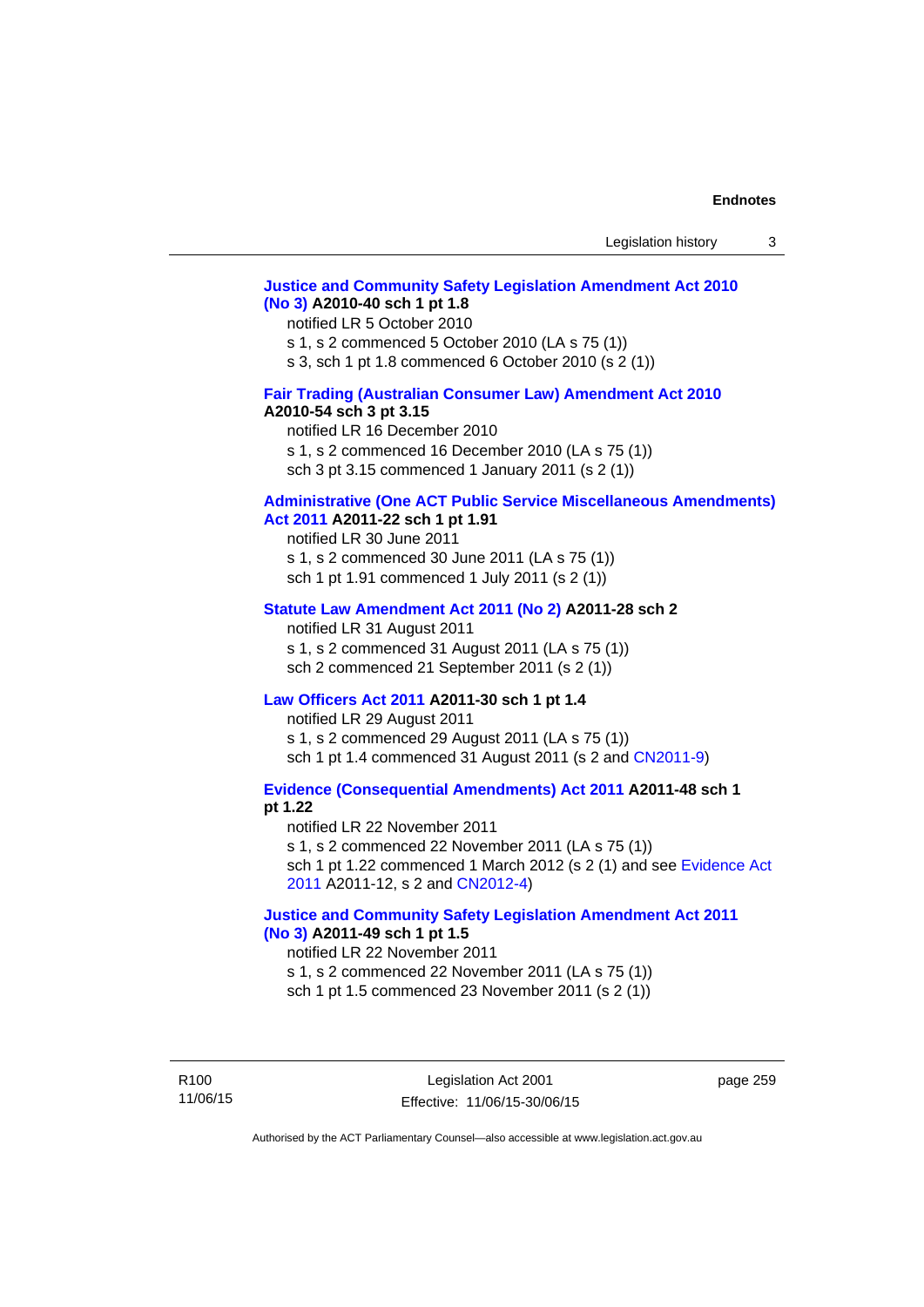3 Legislation history

## **[Statute Law Amendment Act 2011 \(No 3\)](http://www.legislation.act.gov.au/a/2011-52) A2011-52 sch 2**

notified LR 28 November 2011 s 1, s 2 commenced 28 November 2011 (LA s 75 (1)) sch 2 commenced 12 December 2011 (s 2)

## **[Work Health and Safety \(Consequential Amendments\) Act 2011](http://www.legislation.act.gov.au/a/2011-55)**

**A2011-55 sch 1 pt 1.9** 

notified LR 14 December 2011 s 1, s 2 commenced 14 December 2011 (LA s 75 (1)) sch 1 pt 1.9 commenced 1 January 2012 (s 2 and see Work Health [and Safety Act 2011](http://www.legislation.act.gov.au/a/2011-35) A2011-35, s 2 and [CN2011-12](http://www.legislation.act.gov.au/cn/2011-12/default.asp))

# **[Statute Law Amendment Act 2012](http://www.legislation.act.gov.au/a/2012-21) A2012-21 sch 2**

notified LR 22 May 2012 s 1, s 2 commenced 22 May 2012 (LA s 75 (1)) amdt 2.1 commenced 5 June 2012 (s 2 (1)) sch 2 remainder commenced 5 June 2012 (s 2 (2))

# **[Commissioner for the Environment Amendment Act 2012](http://www.legislation.act.gov.au/a/2012-25) A2012-25 sch 1 pt 1.2**

notified LR 28 May 2012 s 1, s 2 commenced 28 May 2012 (LA s 75 (1)) sch 1 pt 1.2 commenced 29 May 2012 (s 2)

# **[Legislative Assembly \(Office of the Legislative Assembly\) Act 2012](http://www.legislation.act.gov.au/a/2012-26)**

# **A2012-26 sch 1 pt 1.6**

notified LR 24 May 2012 s 1, s 2 commenced 24 May 2012 (LA s 75 (1)) sch 1 pt 1.6 commenced 1 July 2012 (s 2)

## **[National Energy Retail Law \(Consequential Amendments\) Act 2012](http://www.legislation.act.gov.au/a/2012-32) A2012-32 pt 11**

notified LR 14 June 2012 s 1, s 2 commenced 14 June 2012 (LA s 75 (1)) pt 11 commenced 1 July 2012 (s 2 (1) and see [National Energy Retail](http://www.legislation.act.gov.au/a/2012-31)  [Law \(ACT\) Act 2012](http://www.legislation.act.gov.au/a/2012-31) A2012-31, s 2 (1) and [CN2012-12](http://www.legislation.act.gov.au/cn/2012-12/default.asp))

# **[Official Visitor Act 2012](http://www.legislation.act.gov.au/a/2012-33) A2012-33 sch 1 pt 1.5**

notified LR 15 June 2012 s 1, s 2 commenced 15 June 2012 (LA s 75 (1)) sch 1 pt 1.5 commenced 1 September 2013 (s 2 (as am by [A2013-22](http://www.legislation.act.gov.au/a/2013-22) s 4))

page 260 Legislation Act 2001 Effective: 11/06/15-30/06/15

R100 11/06/15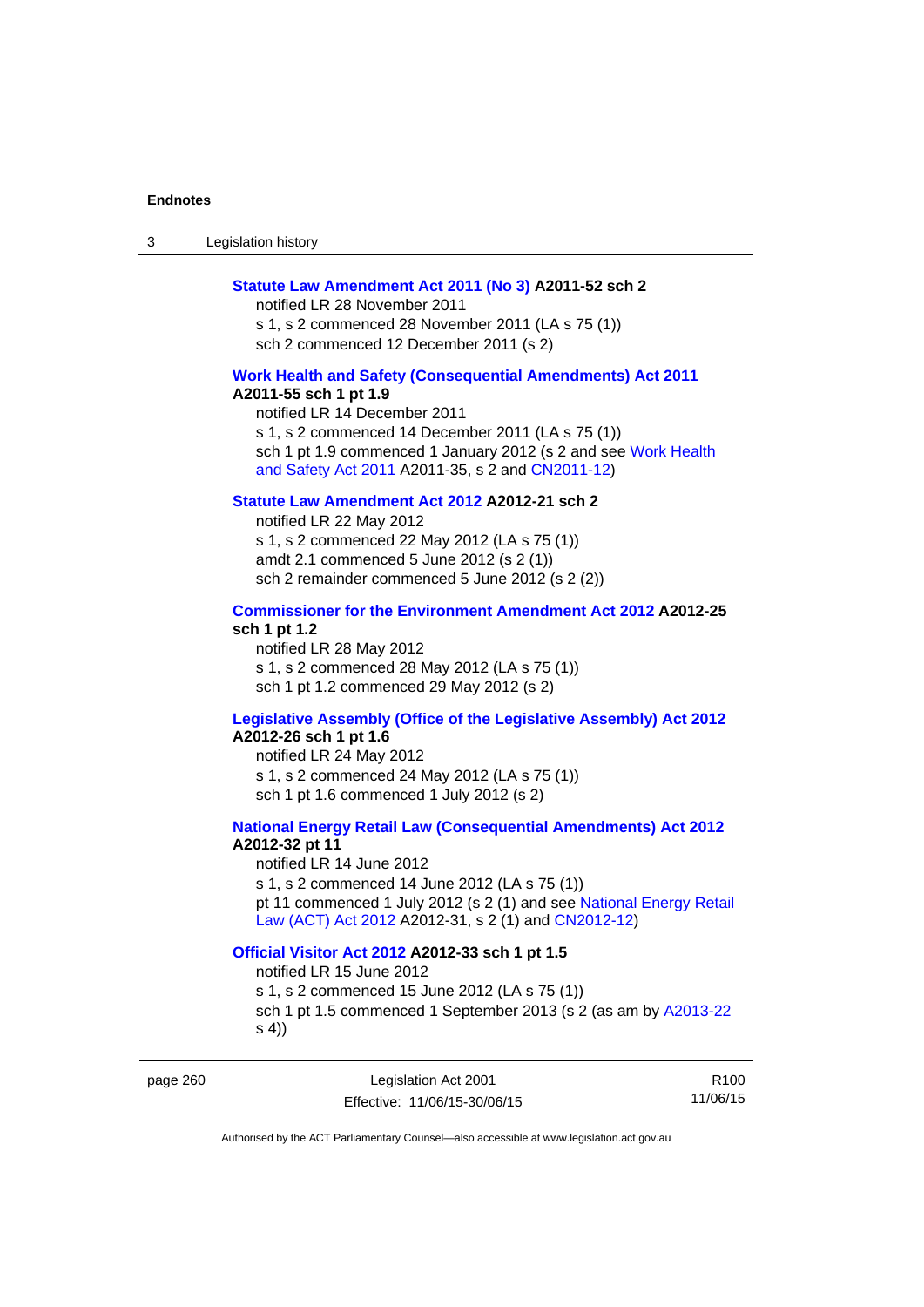| Legislation history |  |
|---------------------|--|
|---------------------|--|

## **[Civil Unions Act 2012](http://www.legislation.act.gov.au/a/2012-40) A2012-40 sch 3 pt 3.19**

notified LR 4 September 2012 s 1, s 2 commenced 4 September 2012 (LA s 75 (1)) sch 3 pt 3.19 commenced 11 September 2012 (s 2)

# **[Statute Law Amendment Act 2013](http://www.legislation.act.gov.au/a/2013-19) A2013-19 sch 2**

notified LR 24 May 2013 s 1, s 2 commenced 24 May 2013 (LA s 75 (1)) sch 2 commenced 14 June 2013 (s 2)

## **[Legislation \(Penalty Units\) Amendment Act 2013](http://www.legislation.act.gov.au/a/2013-30) A2013-30**

notified LR 22 August 2013 s 1, s 2 commenced 22 August 2013 (LA s 75 (1)) remainder commenced 23 August 2013 (s 2)

## **[Marriage Equality \(Same Sex\) Act 2013](http://www.legislation.act.gov.au/a/2013-39) A2013-39 sch 2 pt 2.17**

notified LR 4 November 2013 s 1, s 2 commenced 4 November 2013 (LA s 75 (1)) sch 2 pt 2.17 commenced 7 November 2013 (s 2 and [CN2013-11\)](http://www.legislation.act.gov.au/cn/2013-11) *Note* The High Court held this Act to be of no effect (see *Commonwealth v Australian Capital Territory* [2013] HCA 55)

### **[Officers of the Assembly Legislation Amendment Act 2013](http://www.legislation.act.gov.au/a/2013-41) A2013-41 sch 1 pt 1.5**

notified LR 7 November 2013 s 1, s 2 commenced 7 November 2013 (LA s 75 (1)) sch 1 pt 1.5 commenced 1 July 2014 (s 2)

## **[Magistrates Court \(Industrial Proceedings\) Amendment Act 2013](http://www.legislation.act.gov.au/a/2013-43) A2013-43 sch 1 pt 1.3**

notified LR 7 November 2013 s 1, s 2 commenced 7 November 2013 (LA s 75 (1)) sch 1 pt 1.3 commenced 8 November 2013 (s 2)

## **[Statute Law Amendment Act 2013 \(No 2\)](http://www.legislation.act.gov.au/a/2013-44) A2013-44 sch 2**  notified LR 11 November 2013

s 1, s 2 commenced 11 November 2013 (LA s 75 (1))

sch 2 commenced 25 November 2013 (s 2)

page 261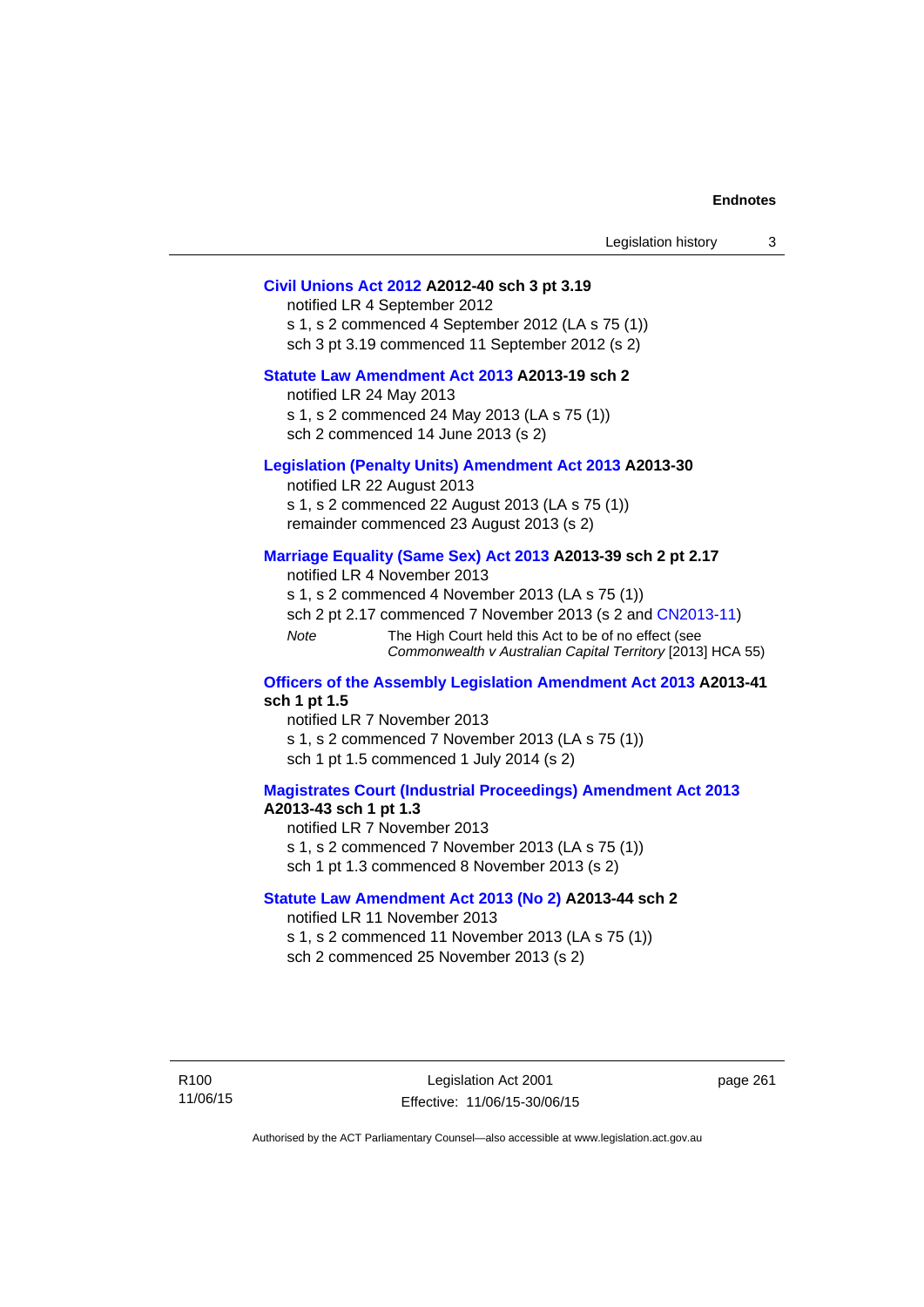3 Legislation history

# **[Heavy Vehicle National Law \(Consequential Amendments\) Act 2013](http://www.legislation.act.gov.au/a/2013-52) A2013-52 pt 3**

notified LR 9 December 2013 s 1, s 2 commenced 9 December 2013 (LA s 75 (1)) pt 3 commenced 10 February 2014 (s 2 and see [Heavy Vehicle](http://www.legislation.act.gov.au/a/2013-51/default.asp)  [National Law \(ACT\) Act 2013](http://www.legislation.act.gov.au/a/2013-51/default.asp) A2013-51, s 2 (1) and [CN2014-2](http://www.legislation.act.gov.au/cn/2014-2/default.asp))

#### **[Births, Deaths and Marriages Registration Amendment Act 2014](http://www.legislation.act.gov.au/a/2014-8) A2014-8 sch 1 pt 1.2**

notified LR 27 March 2014 s 1, s 2 commenced 27 March 2014 (LA s 75 (1)) sch 1 pt 1.2 commenced 26 April 2014 (s 2)

# **[Statute Law Amendment Act 2014](http://www.legislation.act.gov.au/a/2014-18) A2014-18 sch 2**

notified LR 20 May 2014 s 1, s 2 commenced 20 May 2014 (LA s 75 (1)) sch 2 commenced 10 June 2014 (s 2 (1))

## **[Legislation \(Penalty Units\) Amendment Act 2014](http://www.legislation.act.gov.au/a/2014-37) A2014-37**

notified LR 22 August 2014 s 1, s 2 commenced 22 August 2014 (LA s 75 (1)) remainder commenced 23 August 2014 (s 2)

#### **[Statute Law Amendment Act 2014 \(No 2\)](http://www.legislation.act.gov.au/a/2014-44) A2014-44 sch 2**

notified LR 5 November 2014 s 1, s 2 commenced 5 November 2014 (LA s 75 (1)) sch 2 commenced 19 November 2014 (s 2)

## **[Justice and Community Safety Legislation Amendment Act 2014](http://www.legislation.act.gov.au/a/2014-49)  [\(No 2\)](http://www.legislation.act.gov.au/a/2014-49) A2014-49 sch 1 pt 1.11**

notified LR 10 November 2014 s 1, s 2 commenced 10 November 2014 (LA s 75 (1)) sch 1 pt 1.11 commenced 17 November 2014 (s 2)

## **[Canberra Institute of Technology Amendment Act 2014](http://www.legislation.act.gov.au/a/2014-55/default.asp) A2014-55**  notified LR 3 December 2014

s 1, s 2 commenced 3 December 2014 (LA s 75 (1)) s 35, s 36 awaiting commencement (s 2 (1)) *Note* default commencement under s 2 (2): 1 July 2015

page 262 Legislation Act 2001 Effective: 11/06/15-30/06/15

R100 11/06/15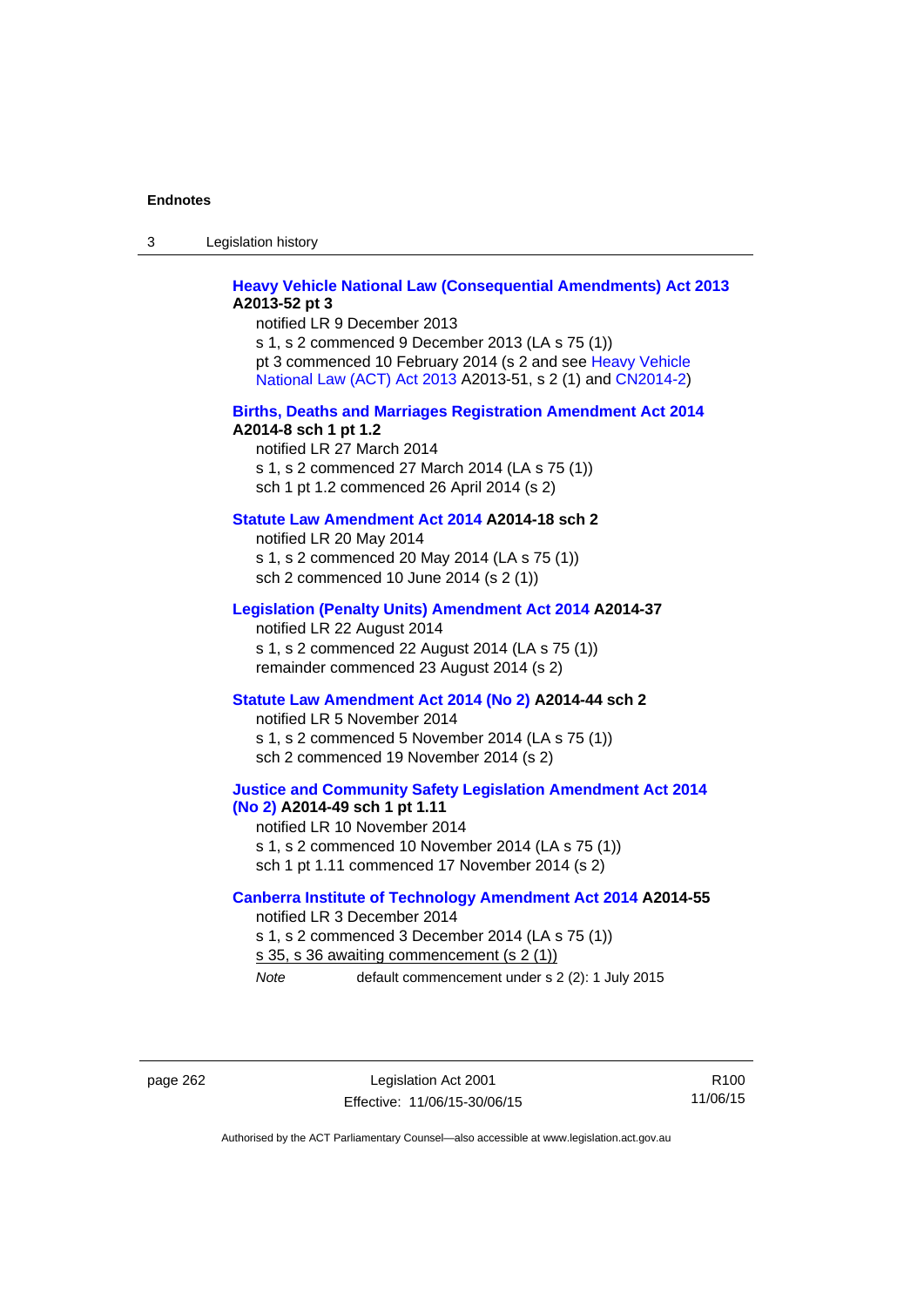| Legislation history |  |
|---------------------|--|
|---------------------|--|

## **[Nature Conservation Act 2014](http://www.legislation.act.gov.au/a/2014-59) A2014-59 sch 2 pt 2.9**

notified LR 11 December 2014 s 1, s 2 commenced 11 December 2014 (LA s 75 (1)) sch 2 pt 2.9 commenced 11 June 2015 (s 2 (1) and LA s 79)

# **[Courts Legislation Amendment Act 2015](http://www.legislation.act.gov.au/a/2015-10) A2015-10 pt 11**

notified LR 7 April 2015 s 1, s 2 commenced 7 April 2015 (LA s 75 (1)) pt 11 commenced 21 April 2015 (s 2 (2))

## **[Statute Law Amendment Act 2015](http://www.legislation.act.gov.au/a/2015-15) A2015-15 sch 2**

notified LR 27 May 2015 s 1, s 2 commenced 27 May 2015 (LA s 75 (1)) sch 2 commenced 10 June 2015 (s 2)

Legislation Act 2001 Effective: 11/06/15-30/06/15 page 263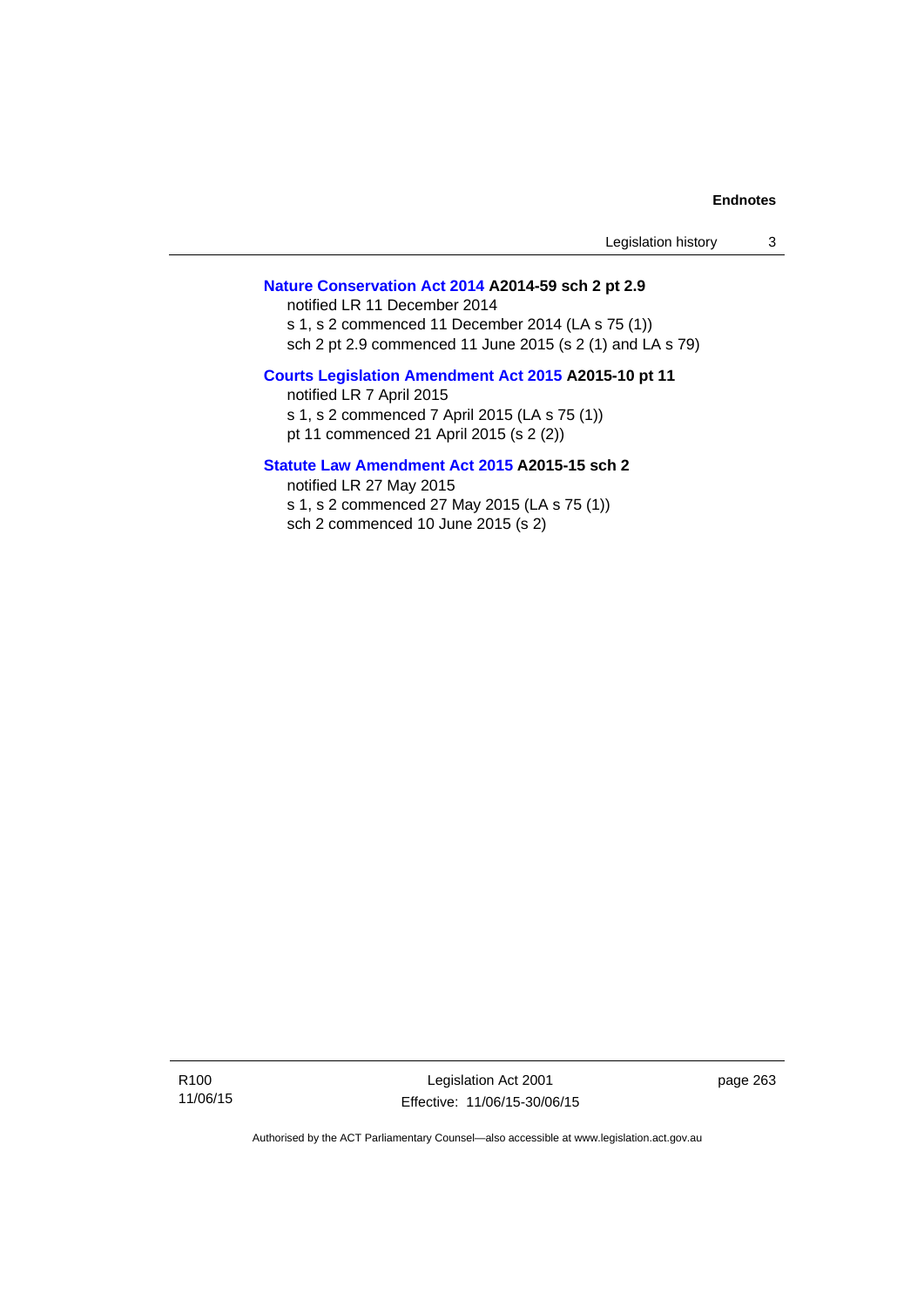| 4 | Amendment history                       |                                                                                                                                                                                                                                                                                                              |
|---|-----------------------------------------|--------------------------------------------------------------------------------------------------------------------------------------------------------------------------------------------------------------------------------------------------------------------------------------------------------------|
| 4 | <b>Amendment history</b>                |                                                                                                                                                                                                                                                                                                              |
|   | <b>Dictionary</b><br>s 2                | orig s 2 om LA s 89 (4)<br>(prev s 3) am A2001-56 amdt 2.18<br>renum A2002-11 s 5<br>am A2003-56 amdt 2.1; A2014-44 amdt 2.1                                                                                                                                                                                 |
|   | <b>Notes</b><br>s 2A                    | (prev s 4) am A2001-56 amdt 2.19; A2002-11 amdt 1.1<br>renum A2002-11 s 5<br>(2), (3) exp 2 September 2003 (s 2A (3))                                                                                                                                                                                        |
|   | <b>Objects</b><br>s <sub>3</sub>        | orig s 3 renum as s 2<br>(prev s 5) am A2002-11 s 4<br>renum A2002-11 s 5                                                                                                                                                                                                                                    |
|   | <b>Application of Act</b><br>s 4        | orig s 4 renum as s 2A<br>ins A2002-11 s 6<br>am A2006-42 amdt 2.1, amdt 2.2                                                                                                                                                                                                                                 |
|   | s 5                                     | Determinative and non-determinative provisions<br>orig s 5 renum as s 3<br>ins A2002-11 s 6                                                                                                                                                                                                                  |
|   | s 6                                     | Legislation Act provisions must be applied<br>sub A2002-11 s 6                                                                                                                                                                                                                                               |
|   | <b>Meaning of Act generally</b><br>s 7  | am A2005-20 amdt 2.1                                                                                                                                                                                                                                                                                         |
|   | s 12                                    | <b>Meaning of legislative instrument</b><br>sub A2006-42 amdt 2.3                                                                                                                                                                                                                                            |
|   | <b>Meaning of instrument</b><br>s 14    | am A2001-56 amdt 2.20                                                                                                                                                                                                                                                                                        |
|   | <b>Meaning of provision</b><br>s 16     | am A2001-56 amdt 2.21                                                                                                                                                                                                                                                                                        |
|   | <b>ACT legislation register</b><br>s 18 | am A2001-56 amdt 2.22                                                                                                                                                                                                                                                                                        |
|   | <b>Contents of register</b><br>s 19     | sub A2001-56 amdt 2.23<br>am A2002-11 s 7; A2002-11 amdt 1.2; ss renum R5 LA (see<br>A2002-11 amdt 1.3); A2002-49 amdt 2.1, amdt 2.1; pars<br>renum R13 LA (see A2002-49 amdt 2.3); A2003-41 amdt 2.1,<br>amdt 2.2; A2004-5 amdt 2.6; A2004-42 amdt 2.1; A2005-20<br>amdt 2.2; A2006-42 amdt 2.18, amdt 2.19 |

| page 264 | Legislation Act 2001         | R <sub>100</sub> |
|----------|------------------------------|------------------|
|          | Effective: 11/06/15-30/06/15 | 11/06/15         |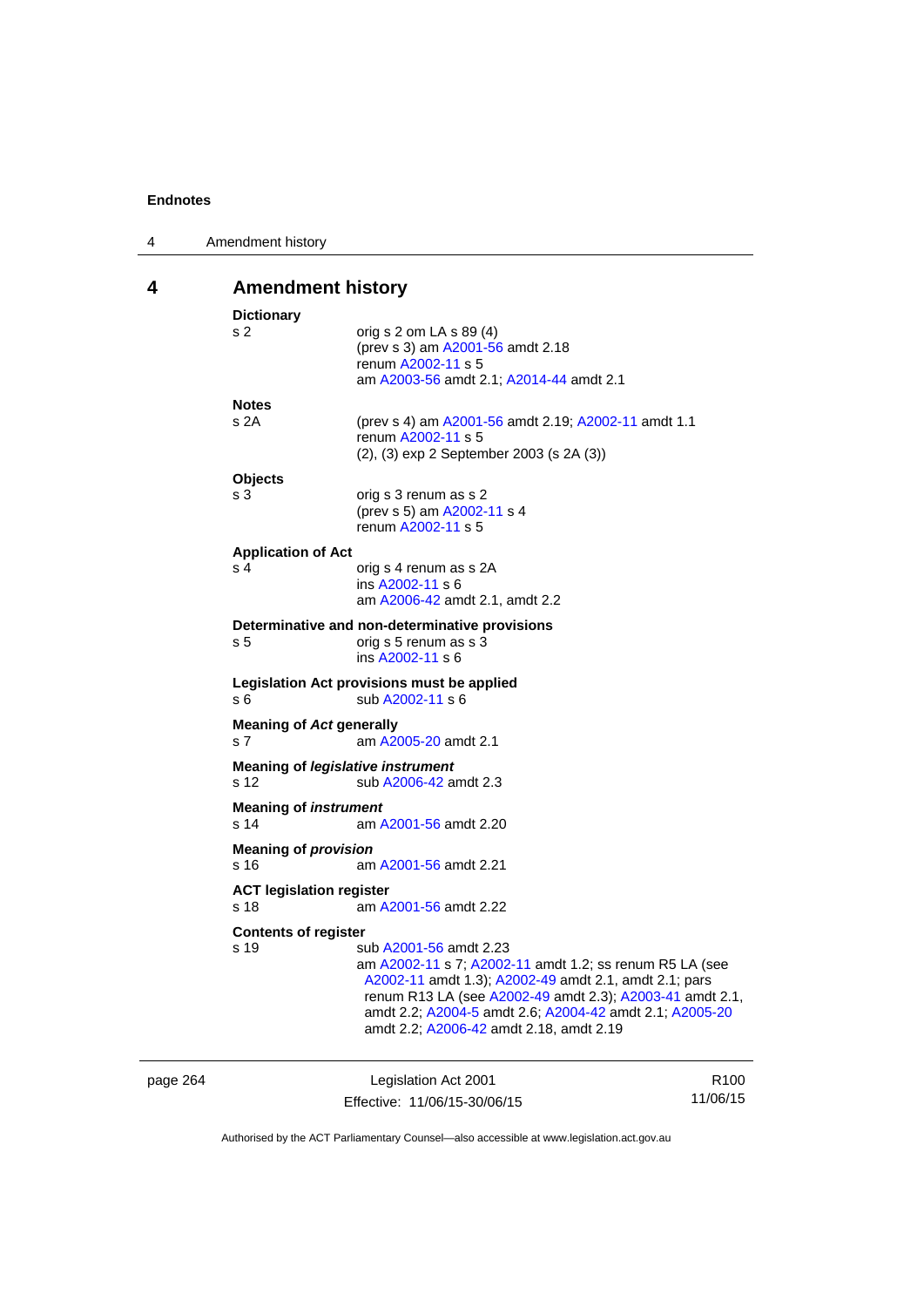```
Access to registered material at approved website 
s 22 am A2001-56 amdt 2.24
Authorised versions and evidence of laws and legislative material 
A2003-41 amdt 2.3
Definitions—ch 3 
                 A2003-41 amdt 2.4
                  def law ins A2003-41 amdt 2.4 
                  def legislative material ins A2003-41 amdt 2.4 
                     am A2005-20 amdt 2.3
                  def republication ins A2003-41 amdt 2.4
Authorisation of versions by parliamentary counsel 
s 23 sub A2003-41 amdt 2.5 
Authorised electronic versions 
s 24 am A2001-56 amdt 2.25, amdt 2.26; A2002-11 amdt 1.4
                  sub A2003-41 amdt 2.6 
Authorised written versions 
s 25 sub A2003-41 amdt 2.7 
Judicial notice of certain matters 
s 26 am A2003-41 amdt 2.8, amdt 2.9; A2005-20 amdt 2.4; 
                 A2011-28 amdt 2.1, amdt 2.2 
Notification of Acts 
s 28 am A2001-56 amdts 2.27-2.29; A2002-11 amdt 1.5; A2003-41
                 amdt 2.10, amdt 2.11; ss renum R20 LA (see A2003-41
                 amdt 2.12); A2005-62 amdt 2.1, amdt 2.2; A2011-28
                 amdt 2.3, amdt 2.4; A2015-15 amdt 2.1 
References to enactment or passing of Acts 
s 29 am A2011-28 amdt 2.5
References to notification of Acts 
s 30 am A2001-56 amdt 2.30, amdt 2.31; A2011-28 amdt 2.5
Definitions—ch 5 
s 31 def scrutiny committee principles sub A2013-19 amdt 2.1
Guidelines about costs of proposed subordinate laws and disallowable 
instruments 
s 33 (3), (4) exp 12 March 2002 (s 33 (4)) 
                  am A2005-20 amdt 2.5, amdt 2.6 
Preparation of regulatory impact statements 
s 34 am A2005-20 amdts 2.7-2.9; A2005-62 amdt 2.3 
When is preparation of regulatory impact statement unnecessary? 
s 36 am A2002-30 amdt 2.1; A2005-20 amdt 2.10
```
R100 11/06/15

Legislation Act 2001 Effective: 11/06/15-30/06/15 page 265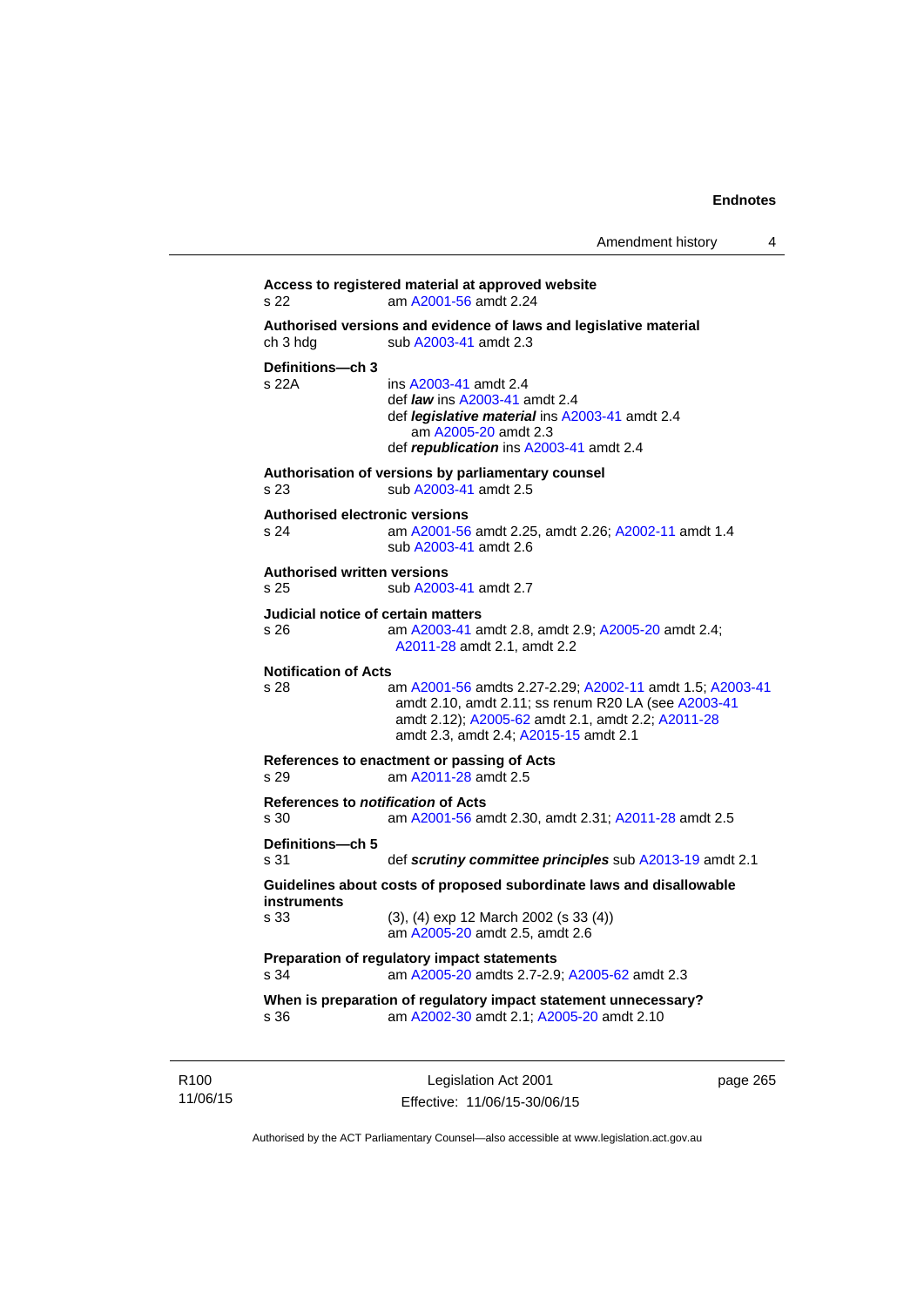| 4        | Amendment history                                                                     |                                                                                                                                                                    |                  |
|----------|---------------------------------------------------------------------------------------|--------------------------------------------------------------------------------------------------------------------------------------------------------------------|------------------|
|          | s 37                                                                                  | When must regulatory impact statement be presented?<br>am A2005-20 amdt 2.11                                                                                       |                  |
|          | s 41 hdg                                                                              | Making of certain statutory instruments by Executive<br>sub A2001-56 amdt 2.32<br>sub A2002-11 s 8                                                                 |                  |
|          | s 41                                                                                  | am A2001-56 amdts 2.33-2.36<br>sub A2002-11 s 8                                                                                                                    |                  |
|          | s 42                                                                                  | Power to make statutory instruments<br>am A2002-11 amdt 1.6; A2005-20 amdt 2.12, amdt 2.13;<br>A2006-42 amdt 2.18                                                  |                  |
|          | Statutory instruments to be interpreted not to exceed powers under<br>authorising law |                                                                                                                                                                    |                  |
|          | s 43                                                                                  | am A2002-11 amdt 1.7; A2003-56 amdt 2.2, amdt 2.3                                                                                                                  |                  |
|          | s 44                                                                                  | Power to make statutory instruments for Act etc<br>am A2002-11 amdt 1.8, amdt 1.9; A2002-49 amdt 2.54;<br>A2005-20 amdt 2.14                                       |                  |
|          | Power to make court rules<br>s 45                                                     | sub A2002-11 s 9<br>am A2002-49 amdt 2.4, amdt 2.54; A2005-20 amdt 2.15,<br>amdt 2.16                                                                              |                  |
|          | s 46                                                                                  | Power to make instrument includes power to amend or repeal<br>am A2002-11 s 10; A2006-42 amdt 2.18                                                                 |                  |
|          | s 47                                                                                  | Statutory instrument may make provision by applying law or instrument<br>sub A2002-11 s 11<br>am A2002-49 amdt 2.5; A2003-56 amdt 2.4; A2005-20 amdts<br>2.17-2.19 |                  |
|          | different categories etc<br>s 48                                                      | Power to make instrument includes power to make different provision for<br>am A2002-11 amdt 1.10; A2002-49 amdt 2.54                                               |                  |
|          | requirements                                                                          | Single instrument may exercise several powers or satisfy several                                                                                                   |                  |
|          | s 49                                                                                  | am A2002-11 amdt 1.11                                                                                                                                              |                  |
|          | matter                                                                                | Relationship between authorising law and instrument dealing with same                                                                                              |                  |
|          | s 50.<br>s 51                                                                         | am A2002-11 amdt 1.12, amdt 1.13; A2002-49 amdt 2.54<br>Instrument may make provision in relation to land by reference to map etc<br>am A2005-20 amdt 2.20         |                  |
|          | s 52                                                                                  | Instrument may authorise determination of matter etc<br>am A2002-11 amdt 1.14; ss renum R5 LA (see A2002-11<br>amdt 1.15)                                          |                  |
| page 266 |                                                                                       | Legislation Act 2001                                                                                                                                               | R <sub>100</sub> |

Effective: 11/06/15-30/06/15 11/06/15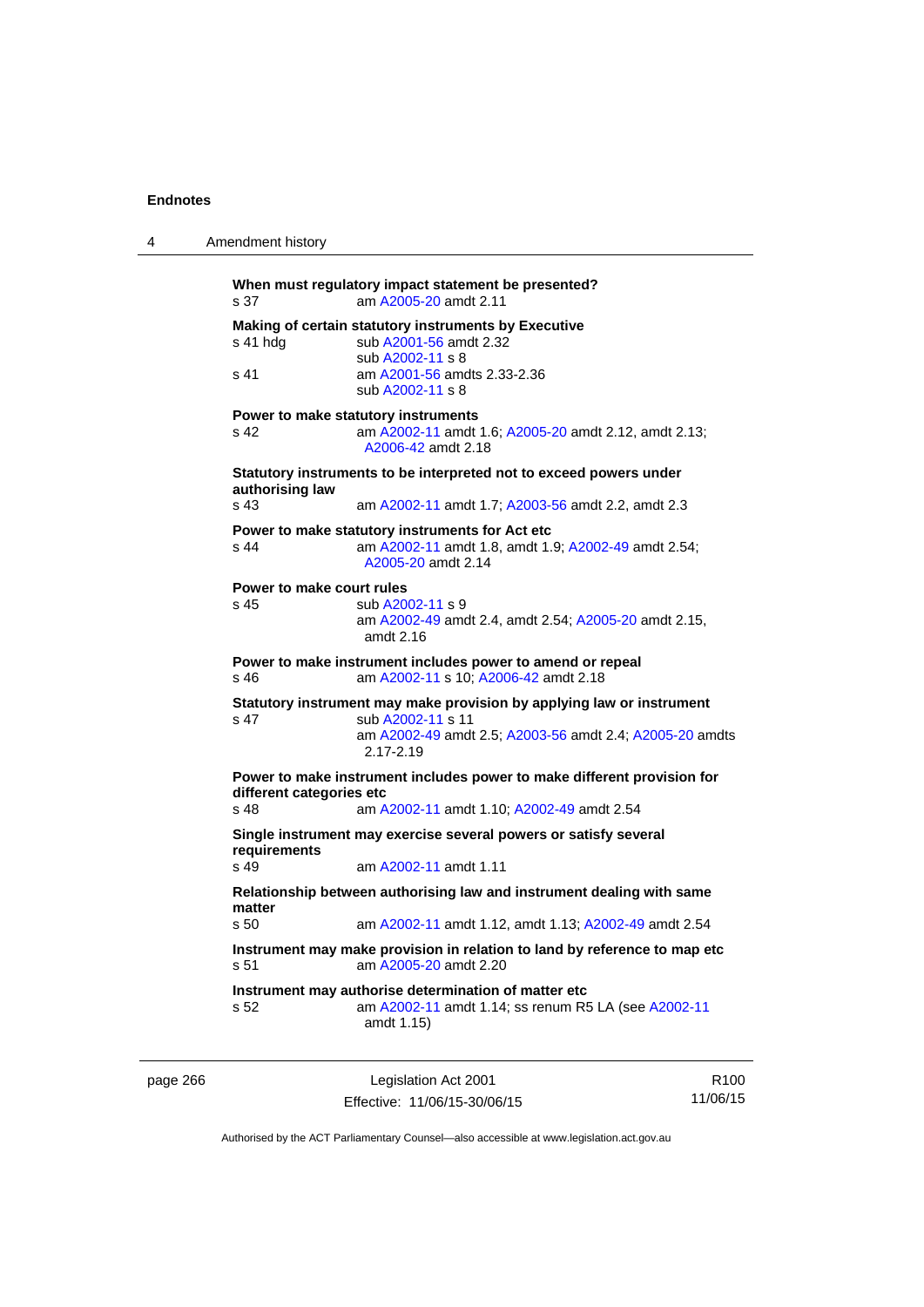|                              | Instrument may prohibit<br>s 53<br>am A2002-11 amdt 1.16, amdt 1.17                                        |                                                                                                                                                                                                                                                                                                                                                                                                                               |          |  |  |
|------------------------------|------------------------------------------------------------------------------------------------------------|-------------------------------------------------------------------------------------------------------------------------------------------------------------------------------------------------------------------------------------------------------------------------------------------------------------------------------------------------------------------------------------------------------------------------------|----------|--|--|
|                              | Instrument may require making of statutory declaration<br>s 54<br>am A2002-11 amdt 1.18; A2002-30 amdt 2.2 |                                                                                                                                                                                                                                                                                                                                                                                                                               |          |  |  |
|                              | s 56                                                                                                       | Determination of fees by disallowable instrument<br>am A2001-56 amdt 2.37, amdt 2.38; ss renum R1 LA (see<br>A2001-56 amdt 2.39); A2002-11 amdt 1.19, amdt 1.20;<br>A2002-49 amdt 2.54; A2005-20 amdts 2.21-2.27; A2006-42<br>amdt 2.4                                                                                                                                                                                        |          |  |  |
|                              | s 57                                                                                                       | Fees payable in accordance with determination etc<br>am A2002-11 amdt 1.21                                                                                                                                                                                                                                                                                                                                                    |          |  |  |
|                              | s 58                                                                                                       | Regulations may make provision about fees<br>am A2001-56 amdt 2.40; A2002-11 amdt 1.22; ss renum R5<br>LA (see A2002-11 amdt 1.23); A2005-20 amdt 2.28                                                                                                                                                                                                                                                                        |          |  |  |
|                              | pt 6.4 hdg                                                                                                 | Numbering and notification of legislative instruments<br>am A2006-42 amdt 2.19                                                                                                                                                                                                                                                                                                                                                |          |  |  |
|                              | <b>Numbering</b><br>s 59                                                                                   | am A2001-56 amdt 2.41; A2003-41 amdt 2.13; A2005-20 amdt<br>2.29; A2006-42 amdt 2.18, amdt 2.19                                                                                                                                                                                                                                                                                                                               |          |  |  |
|                              | $s60h$ dg<br>s 60                                                                                          | Correction etc of name of instrument<br>sub A2003-41 amdt 2.14<br>am A2006-42 amdt 2.18<br>sub A2009-20 amdt 2.1<br>am A2001-56 amdt 2.42, amdt 2.43; A2001-70 amdt 1.8;<br>A2002-49 amdt 2.6, amdt 2.7; A2003-41 amdt 2.15;                                                                                                                                                                                                  |          |  |  |
|                              |                                                                                                            | A2004-42 amdt 2.2, amdt 2.3; A2006-42 amdt 2.18,<br>amdt 2.19; A2009-20 amdts 2.1-2.5                                                                                                                                                                                                                                                                                                                                         |          |  |  |
|                              | s 60A                                                                                                      | Correction of name of explanatory statement etc<br>ins A2004-42 amdt 2.4<br>am A2006-42 amdt 2.18                                                                                                                                                                                                                                                                                                                             |          |  |  |
|                              | s 61 hdg<br>s 61                                                                                           | Notification of legislative instruments<br>am A2006-42 amdt 2.19<br>sub A2001-56 amdt 2.44<br>am A2002-11 s 12, amdt 1.24; ss renum R5 LA (see A2002-11<br>amdt 1.25); A2003-41 amdts 2.16-2.19; A2004-60 amdt<br>1.173; pars renum R31 LA (see A2004-60 amdt 1.174);<br>A2005-20 amdts 2.30-2.33; A2005-62 amdt 2.4, amdt 2.5;<br>A2006-42 amdt 2.18; A2011-22 amdt 1.275; A2011-28<br>amdt 2.6, amdt 2.7; A2015-15 amdt 2.2 |          |  |  |
|                              | s 62 hdg<br>s 62                                                                                           | Effect of failure to notify legislative instrument<br>am A2006-42 amdt 2.18<br>am A2002-11 amdt 1.26, amdt 1.27; A2006-42 amdt 2.18                                                                                                                                                                                                                                                                                           |          |  |  |
| R <sub>100</sub><br>11/06/15 |                                                                                                            | Legislation Act 2001<br>Effective: 11/06/15-30/06/15                                                                                                                                                                                                                                                                                                                                                                          | page 267 |  |  |

Authorised by the ACT Parliamentary Counsel—also accessible at www.legislation.act.gov.au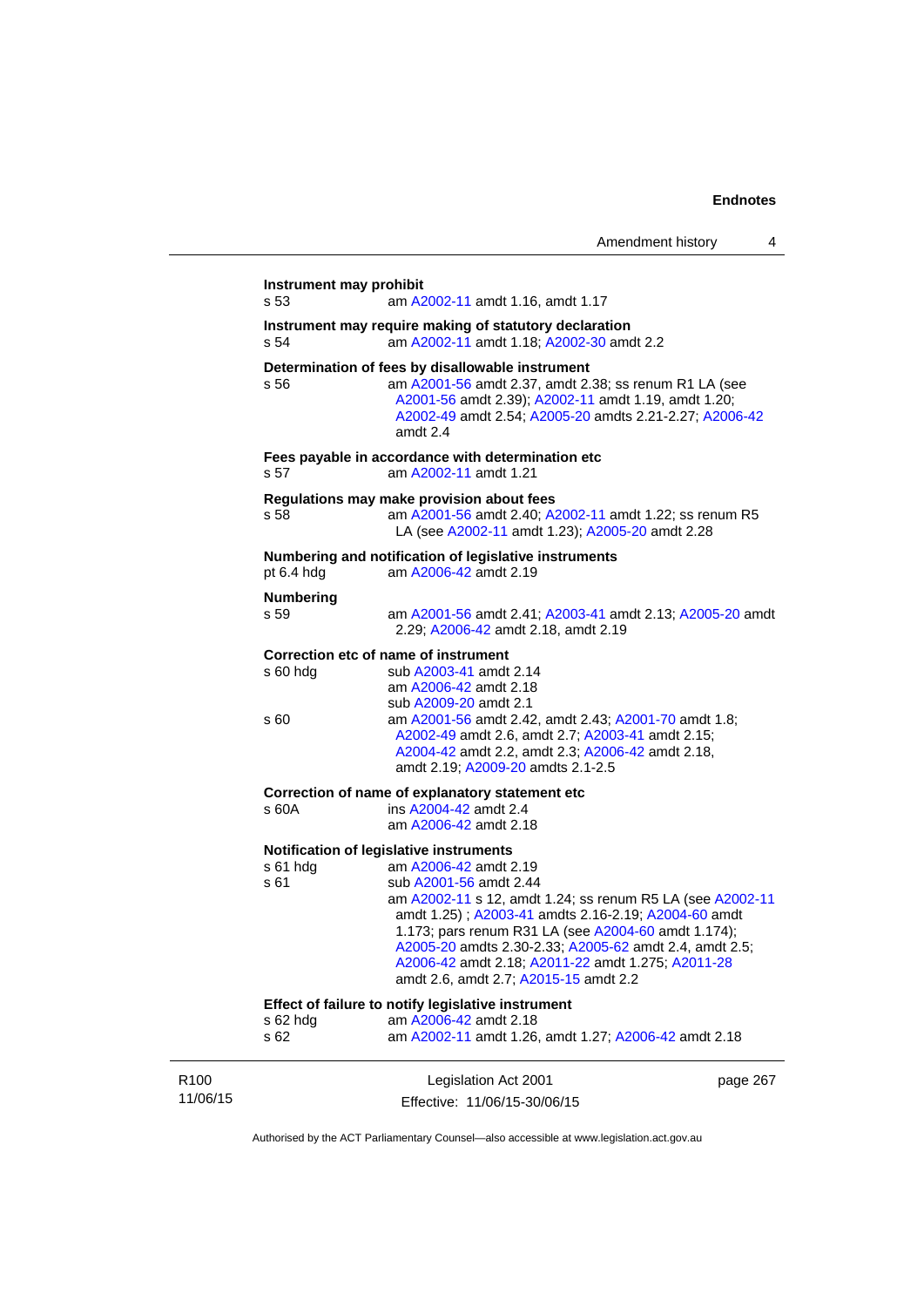| 4        | Amendment history                                                              |                                                                                                                                                                                                                                                                   |                  |  |
|----------|--------------------------------------------------------------------------------|-------------------------------------------------------------------------------------------------------------------------------------------------------------------------------------------------------------------------------------------------------------------|------------------|--|
|          | s 63 hdg<br>s 63                                                               | References to notification of legislative instruments<br>am A2006-42 amdt 2.19<br>am A2001-56 amdt 2.45, amdt 2.46; A2006-42 amdt 2.18;<br>A2011-28 amdt 2.8                                                                                                      |                  |  |
|          | s 64 hdg<br>s 64                                                               | Presentation of subordinate laws and disallowable instruments<br>sub A2002-11 amdt 1.28<br>am A2002-11 amdt 1.29; A2005-20 amdt 2.34; A2005-62 amdt<br>2.6                                                                                                        |                  |  |
|          | s 65 hdg<br>s 65                                                               | Disallowance by resolution of Assembly<br>sub A2001-56 amdt 2.47<br>am A2001-56 amdt 2.48, amdt 2.49; A2002-11 amdt 1.30;<br>A2003-56 amdt 2.5; ss renum R21 LA (see A2003-56<br>amdt 2.6), A2004-42 amdt 2.5, amdt 2.6; A2005-20<br>amdt 2.35; A2005-62 amdt 2.7 |                  |  |
|          | s 65A                                                                          | Notification of disallowance by resolution of Assembly<br>ins A2001-56 amdt 2.50<br>am A2002-11 amdt 1.31; A2003-41 amdt 2.20; A2005-62<br>amdt 2.8; A2011-28 amdts 2.9-2.12; A2015-15 amdt 2.3                                                                   |                  |  |
|          | <b>Revival of affected laws</b><br>s 66                                        | am A2002-11 amdt 1.32                                                                                                                                                                                                                                             |                  |  |
|          | s 67                                                                           | Making of instrument same in substance within 6 months after disallowance<br>am A2002-11 amdt 1.33; A2005-20 amdt 2.36; A2005-62<br>amdt 2.9                                                                                                                      |                  |  |
|          | s 68                                                                           | <b>Amendment by resolution of Assembly</b><br>am A2001-56 amdts 2.51-2.53; ss renum R1 LA (see<br>A2001-56 amdt 2.54); A2002-11 amdt 1.34; A2004-42<br>amdt 2.7, amdt 2.8; A2005-20 amdt 2.37; A2005-62<br>amdt 2.10                                              |                  |  |
|          | s 69                                                                           | Notification of amendments made by resolution of Assembly<br>am A2001-56 amdt 2.55, amdt 2.56; A2002-11 amdt 1.35;<br>A2002-49 amdt 2.8; A2005-62 amdt 2.11; A2011-28<br>amdts 2.13-2.16; A2015-15 amdt 2.4                                                       |                  |  |
|          | Making of amendment restoring effect of law within 6 months after<br>amendment |                                                                                                                                                                                                                                                                   |                  |  |
|          | s 70                                                                           | am A2002-11 amdt 1.36; A2005-20 amdt 2.38; A2005-62<br>amdt 2.12                                                                                                                                                                                                  |                  |  |
|          | s 71                                                                           | Effect of dissolution or expiry of Assembly on notice of motion<br>am A2002-11 amdt 1.37; A2005-20 amdt 2.39, amdt 2.40;<br>A2005-62 amdt 2.13                                                                                                                    |                  |  |
|          | Meaning of law-ch 8<br>s 72                                                    | am A2004-42 amdt 2.9; A2005-20 amdt 2.41                                                                                                                                                                                                                          |                  |  |
| page 268 |                                                                                | Legislation Act 2001                                                                                                                                                                                                                                              | R <sub>100</sub> |  |

Authorised by the ACT Parliamentary Counsel—also accessible at www.legislation.act.gov.au

11/06/15

Effective: 11/06/15-30/06/15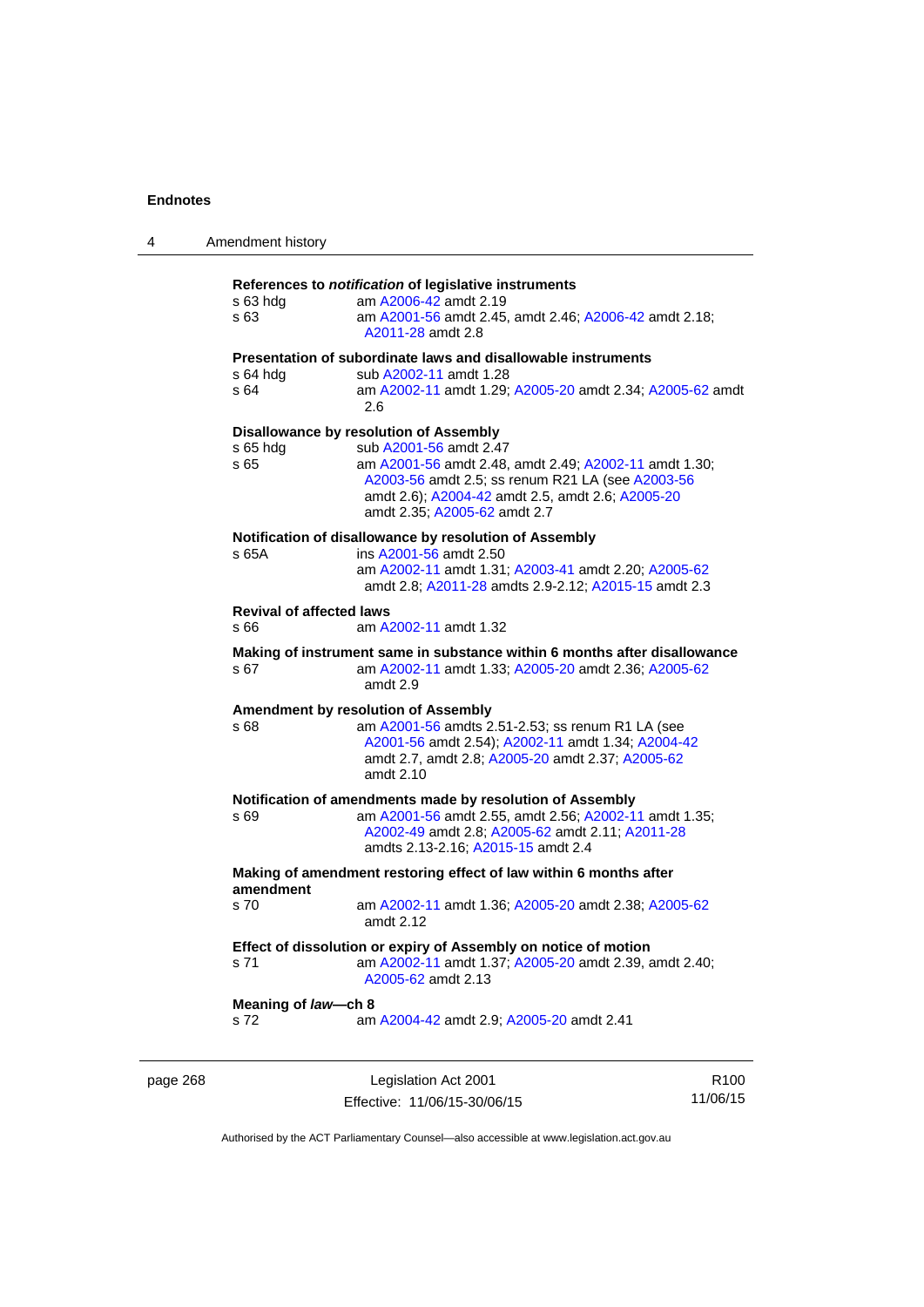**General rules about commencement**  s 73 am [A2002-11](http://www.legislation.act.gov.au/a/2002-11) s 13, s 14, amdt 1.38, amdt 1.39; [A2003-41](http://www.legislation.act.gov.au/a/2003-41) amdt 2.21; [A2003-56](http://www.legislation.act.gov.au/a/2003-56) amdts 2.7-2.9; [A2004-42](http://www.legislation.act.gov.au/a/2004-42) amdt 2.10; [A2005-20](http://www.legislation.act.gov.au/a/2005-20) amdt 2.42; [A2006-42](http://www.legislation.act.gov.au/a/2006-42) amdt 2.18 **Time of commencement**  s 74 sub [A2002-11](http://www.legislation.act.gov.au/a/2002-11) s 15 **Commencement of naming and commencement provisions**  s 75 hdg sub [A2004-42](http://www.legislation.act.gov.au/a/2004-42) amdt 2.11<br>s 75 straam A2002-11 s 16: A200 s 75 am [A2002-11](http://www.legislation.act.gov.au/a/2002-11) s 16; [A2002-49](http://www.legislation.act.gov.au/a/2002-49) amdt 2.9, amdt 2.10; [A2003-56](http://www.legislation.act.gov.au/a/2003-56) amdt 2.10, amdt 2.11; [A2004-42](http://www.legislation.act.gov.au/a/2004-42) amdt 2.12; ss renum R27 LA (see [A2004-42](http://www.legislation.act.gov.au/a/2004-42) amdt 2.13) ; [A2006-42](http://www.legislation.act.gov.au/a/2006-42) amdt 2.18 **Commencement of provisions identifying amended laws**  s 75AA ins [A2006-42](http://www.legislation.act.gov.au/a/2006-42) amdt 2.5 **Meaning of commences** *retrospectively*  s 75A ins [A2003-56](http://www.legislation.act.gov.au/a/2003-56) amdt 2.12 am [A2006-42](http://www.legislation.act.gov.au/a/2006-42) amdt 2.18 **Retrospective commencement requires clear indication**  s 75B ins [A2003-56](http://www.legislation.act.gov.au/a/2003-56) amdt 2.12 am [A2004-42](http://www.legislation.act.gov.au/a/2004-42) amdt 2.14; ss renum R27 LA (see [A2004-42](http://www.legislation.act.gov.au/a/2004-42) amdt 2.15) **Non-prejudicial provision may commence retrospectively**  s 76 am [A2002-11](http://www.legislation.act.gov.au/a/2002-11) amdt 1.40; ss renum R5 LA (see [A2002-11](http://www.legislation.act.gov.au/a/2002-11) amdt 1.41); [A2003-56](http://www.legislation.act.gov.au/a/2003-56) amdt 2.13, amdt 2.14; [A2005-20](http://www.legislation.act.gov.au/a/2005-20) amdt 2.46 **Commencement by commencement notice**  s 77 am [A2002-11](http://www.legislation.act.gov.au/a/2002-11) s 17, amdt 1.42; [A2002-49](http://www.legislation.act.gov.au/a/2002-49) amdt 2.11; [A2004-42](http://www.legislation.act.gov.au/a/2004-42) amdts 2.16-2.18 **Separate commencement of amendments**  s 78 sub [A2002-11](http://www.legislation.act.gov.au/a/2002-11) amdt 1.43 **Automatic commencement of postponed law**  s 79 am [A2002-11](http://www.legislation.act.gov.au/a/2002-11) amdt 1.44; [A2002-49](http://www.legislation.act.gov.au/a/2002-49) amdt 2.12; [A2003-41](http://www.legislation.act.gov.au/a/2003-41) amdt 2.22; [A2003-56](http://www.legislation.act.gov.au/a/2003-56) amdt 2.15, amdt 2.16; ss renum R21 LA (see [A2003-56](http://www.legislation.act.gov.au/a/2003-56) amdt 2.17); [A2004-42](http://www.legislation.act.gov.au/a/2004-42) amdt 2.19; [A2005-20](http://www.legislation.act.gov.au/a/2005-20) amdt 2.44, amdt 2.45 **Commencement of amendment of uncommenced law**  s 79A ins [A2003-41](http://www.legislation.act.gov.au/a/2003-41) amdt 2.23 **References to** *commencement* **of law**  s 80 am [A2002-49](http://www.legislation.act.gov.au/a/2002-49) amdt 2.13

R100 11/06/15

Legislation Act 2001 Effective: 11/06/15-30/06/15 page 269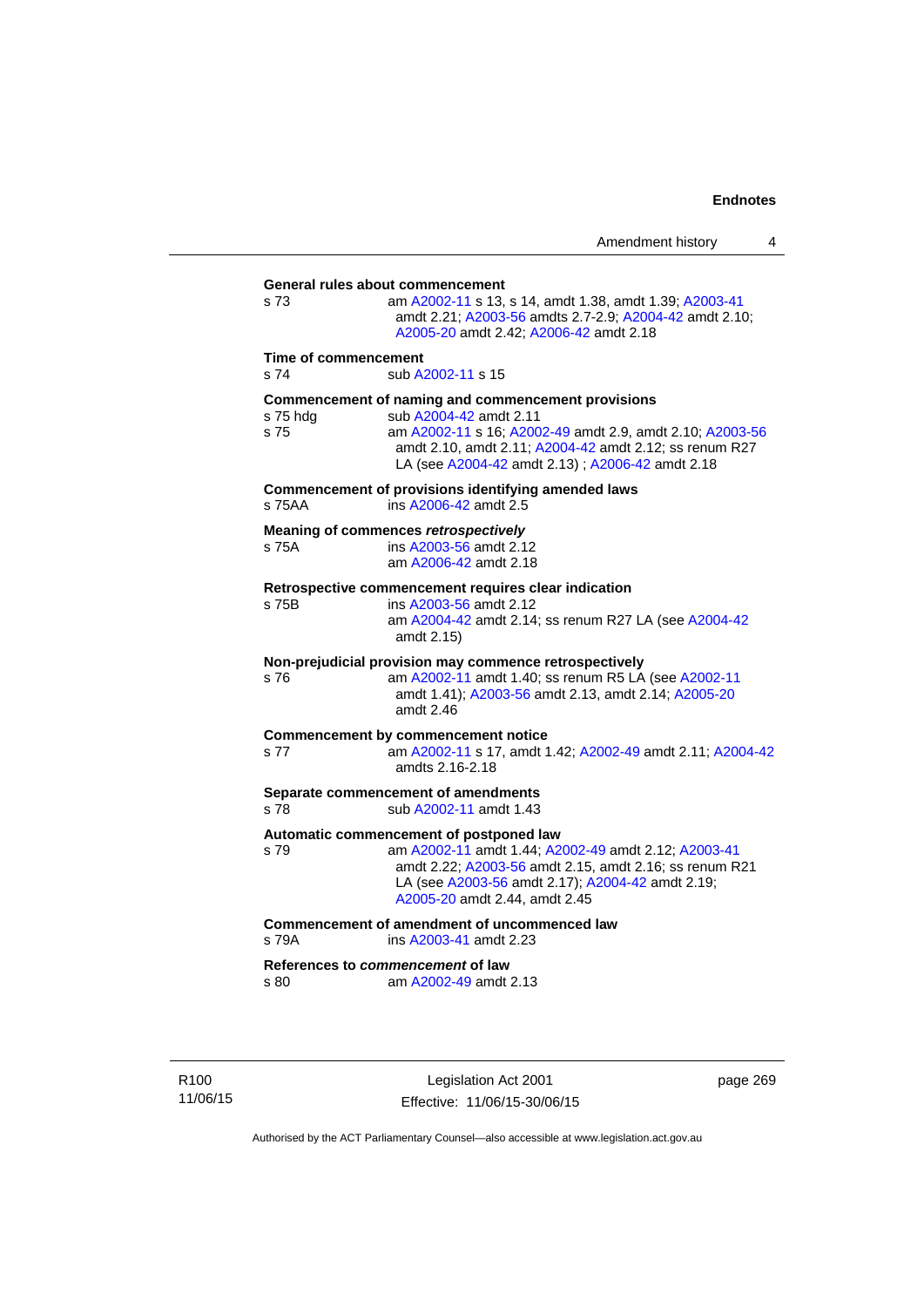| 4 | Amendment history                |                                                                                                                                                                                                                                                                                                                                                                                                                                                                      |
|---|----------------------------------|----------------------------------------------------------------------------------------------------------------------------------------------------------------------------------------------------------------------------------------------------------------------------------------------------------------------------------------------------------------------------------------------------------------------------------------------------------------------|
|   | s 81                             | <b>Exercise of powers between notification and commencement</b><br>am A2002-11 amdts 1.45-1.47; A2004-42 amdt 2.20,<br>amdt 2.21; ss renum R27 LA (see A2004-42 amdt 2.22);<br>A2005-5 s 25; ss renum R32 LA (see A2005-5 s 26);<br>A2005-20 amdt 2.46; A2006-42 amdt 2.18                                                                                                                                                                                           |
|   | Definitions-ch 9<br>s 82         | def law sub A2004-42 amdt 2.23; A2005-20 amdt 2.47<br>def repeal sub A2002-49 amdt 2.14<br>am A2004-42 amdt 2.24                                                                                                                                                                                                                                                                                                                                                     |
|   | s 83                             | Consequences of amendment of statutory instrument by Act<br>am A2002-11 amdt 1.48, amdt 1.49                                                                                                                                                                                                                                                                                                                                                                         |
|   | s 84                             | Saving of operation of repealed and amended laws<br>am A2002-11 amdt 1.50; ss renum R5 LA (see A2002-11<br>amdt 1.51); A2005-20 amdt 2.48                                                                                                                                                                                                                                                                                                                            |
|   | s 84A                            | Creation of offences and changes in penalties<br>ins A2001-56 amdt 2.57<br>am A2002-11 amdt 1.52; A2004-42 amdt 2.25; ss renum R27<br>LA (see A2004-42 amdt 2.26); A2005-20 amdt 2.49                                                                                                                                                                                                                                                                                |
|   | When repeal takes effect<br>s 85 | sub A2002-11 s 18                                                                                                                                                                                                                                                                                                                                                                                                                                                    |
|   |                                  | Repealed and amended laws not revived on repeal of repealing and                                                                                                                                                                                                                                                                                                                                                                                                     |
|   | amending laws<br>s 86            | am A2002-11 amdt 1.53; ss renum R5 LA (see A2002-11<br>amdt 1.54)                                                                                                                                                                                                                                                                                                                                                                                                    |
|   | s 87                             | Commencement not undone if repealed<br>am A2002-11 amdt 1.55                                                                                                                                                                                                                                                                                                                                                                                                         |
|   | s 88 hdg<br>s 88                 | Repeal does not end effect of transitional laws etc<br>sub A2002-49 amdt 2.15<br>am A2002-11 amdt 1.56; A2003-56 amdt 2.18; A2005-20<br>amdt 2.50, amdt 2.51; ss renum R34 LA (see A2005-20<br>amdt 2.52); A2006-42 amdt 2.6, amdt 2.7                                                                                                                                                                                                                               |
|   | s 89                             | Automatic repeal of certain laws and provisions<br>am A2002-11 amdts 1.57-1.59; ss renum R5 LA (see<br>A2002-11 amdt 1.60); A2002-30 amdt 2.3; A2002-49<br>amdts 2.16-2.18, 2.20-2.23; ss renum R13 LA (see A2002-49<br>amdt 2.19); A2003-56 amdts 2.19-2.23; ss renum R21 LA<br>(see A2003-56 amdt 2.24); A2004-42 amdt 2.27, amdt 2.28,<br>amdts 2.30-2.32; ss renum R27 LA (see A2004-42<br>amdt 2.29); A2005-20 amdts 2.53-2.56; A2006-42 amdt 2.8,<br>amdt 2.18 |

page 270 Legislation Act 2001 Effective: 11/06/15-30/06/15

R100 11/06/15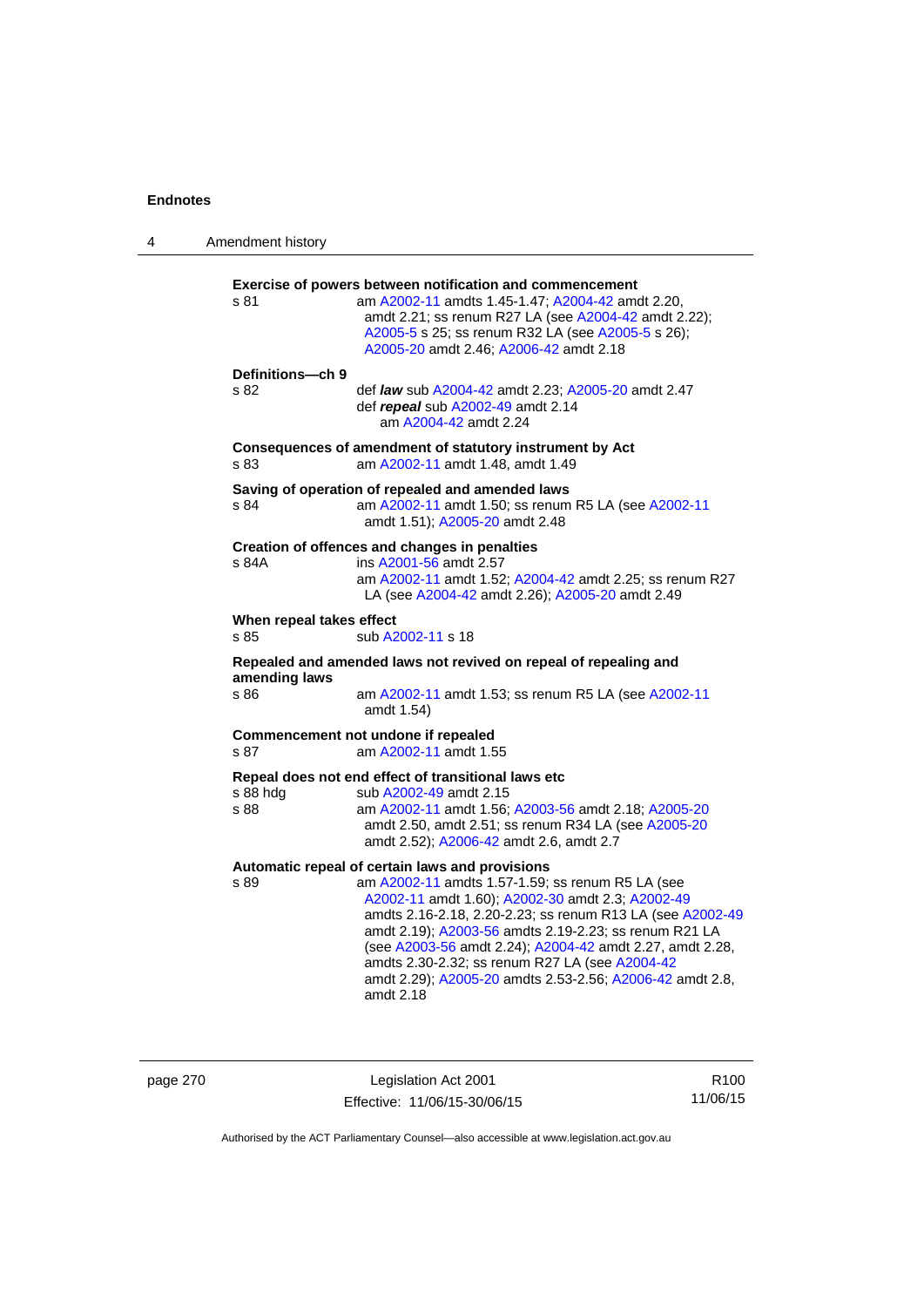| s 91                                    | am A2001-56 amdt 2.58; A2002-11 amdts 1.61-1.63; ss renum<br>R5 LA (see A2002-11 amdt 1.64); A2003-41 amdt 2.24;<br>A2004-42 amdt 2.33, amdt 2.34; A2005-20 amdt 2.57;<br>A2009-20 amdt 2.6                        |
|-----------------------------------------|--------------------------------------------------------------------------------------------------------------------------------------------------------------------------------------------------------------------|
| s 92                                    | Amendment to be made whenever possible<br>am A2002-11 amdts 1.65-1.68; A2005-20 amdt 2.58                                                                                                                          |
| s 93                                    | Provisions included in another provision for amendment purposes<br>am A2001-56 amdt 2.59, amdt 2.60; A2002-11 amdt 1.69;<br>A2004-42 amdt 2.35, amdt 2.36; A2005-20 amdt 2.59                                      |
| S.94                                    | Continuance of appointments etc made under amended provisions<br>am A2002-11 amdt 1.70; ss renum R5 LA (see A2002-11<br>amdt 1.71); A2002-49 amdt 2.24; A2003-41 amdt 2.25                                         |
| <b>Status of modifications</b><br>s 95  | am A2002-11 amdt 1.72, amdt 1.73                                                                                                                                                                                   |
| <b>Relocated provisions</b><br>s 96     | am A2002-11 amdt 1.74; A2005-20 amdt 2.60                                                                                                                                                                          |
| <b>Referring to laws</b><br>ch 10 hdg   | sub A2005-20 amdt 2.61                                                                                                                                                                                             |
| Definitions---ch 10<br>s 97 hdg<br>s 97 | sub A2001-56 amdt 2.61<br>am A2001-56 amdt 2.62<br>sub A2005-20 amdt 2.61<br>def <b>ACT law</b> ins A2005-20 amdt 2.61<br>def law ins A2005-20 amdt 2.61<br>def law of another jurisdiction ins A2005-20 amdt 2.61 |
| s 98                                    | References to ACT law include law containing reference<br>am A2002-11 amdt 1.75<br>sub A2005-20 amdt 2.61                                                                                                          |
| s 99                                    | References in ACT statutory instruments to the Act<br>am A2003-56 amdt 2.25<br>sub A2005-20 amdt 2.61                                                                                                              |
| s 100                                   | <b>Referring to particular ACT laws</b><br>am A2003-56 amdt 2.26<br>sub A2005-20 amdt 2.61<br>am A2011-28 amdt 2.17                                                                                                |
| s 101                                   | Referring to particular laws of other jurisdictions etc<br>am A2002-49 amdt 2.25<br>sub A2005-20 amdt 2.61                                                                                                         |

R100 11/06/15

Legislation Act 2001 Effective: 11/06/15-30/06/15 page 271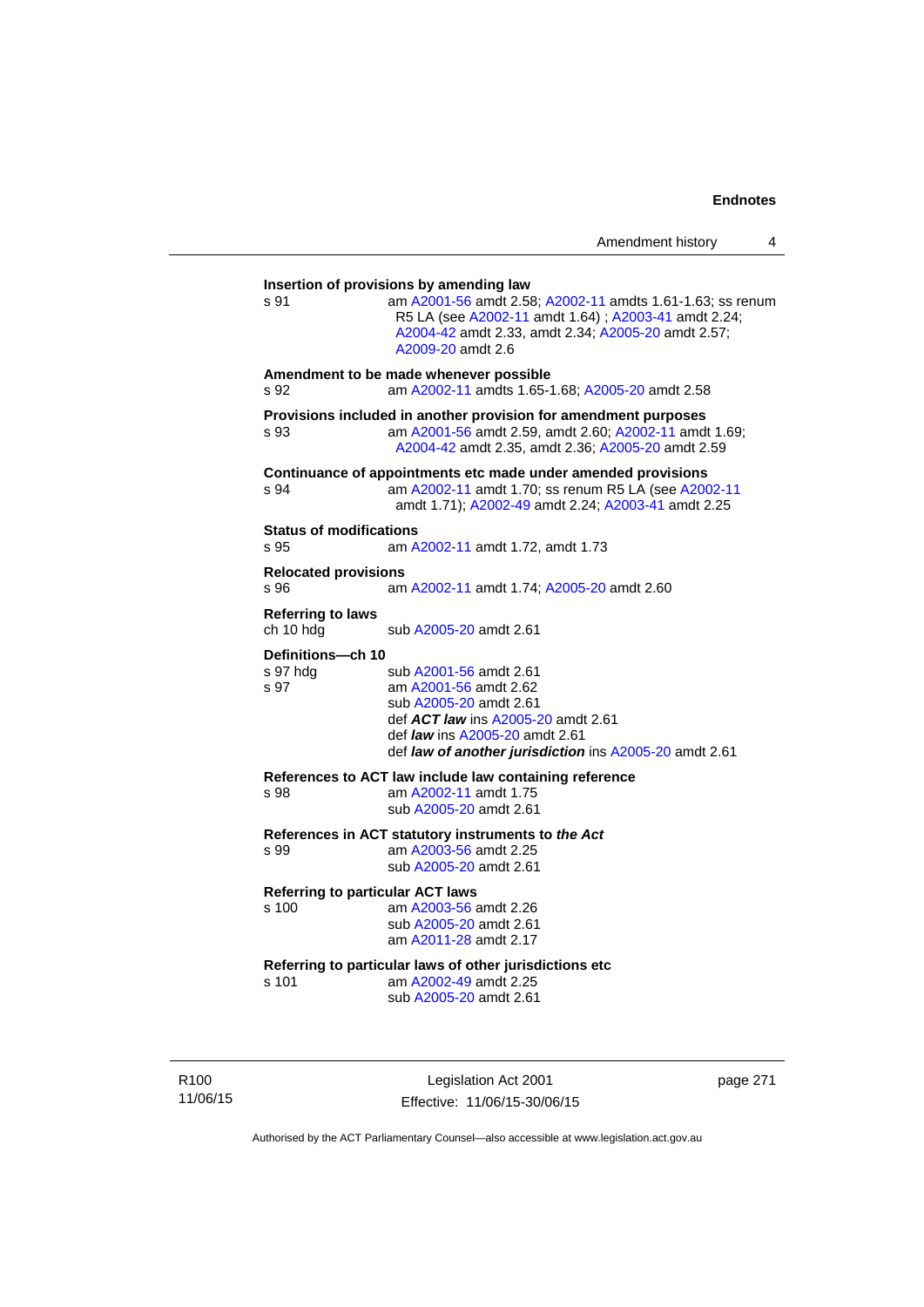| 4 | Amendment history                                                                                                                                                                                                   |
|---|---------------------------------------------------------------------------------------------------------------------------------------------------------------------------------------------------------------------|
|   | Reference to provisions of law or instrument is inclusive<br>s 101A<br>ins A2001-56 amdt 2.63<br>om A2005-20 amdt 2.61                                                                                              |
|   | References to paragraphs etc<br>ins A2001-56 amdt 2.63<br>s 101B<br>om A2005-20 amdt 2.61                                                                                                                           |
|   | References to laws include references to laws as in force from time to time<br>am A2002-11 amdt 1.76, amdt 1.77; A2003-56 amdt 2.27;<br>s 102<br>ss renum R21 LA (see A2003-56 amdt 2.28)<br>sub A2005-20 amdt 2.61 |
|   | References to repealed laws<br>sub A2005-20 amdt 2.61<br>s 103                                                                                                                                                      |
|   | References to laws include references to instruments under laws<br>am A2001-56 amdt 2.64<br>s 104<br>sub A2005-20 amdt 2.61                                                                                         |
|   | Referring to provisions of laws<br>am A2002-11 amdt 1.78, amdt 1.79<br>s 105<br>sub A2005-20 amdt 2.61                                                                                                              |
|   | References to provisions of laws are inclusive<br>s 106<br>am A2002-30 amdt 2.4<br>sub A2005-20 amdt 2.61                                                                                                           |
|   | References to paragraphs etc of laws<br>ins A2005-20 amdt 2.61<br>s 106A                                                                                                                                            |
|   | Meaning of law-ch 11<br>s 107 hdg<br>sub A2004-42 amdt 2.37<br>s 107<br>def <i>law</i> am A2003-41 amdt 2.26; A2005-20 amdt 2.62<br>def republication ins A2004-42 amdt 2.38                                        |
|   | <b>Republication in register</b><br>s 108<br>am A2001-56 amdt 2.65                                                                                                                                                  |
|   | Republications may be published with other information<br>s 109<br>am A2003-41 amdt 2.27                                                                                                                            |
|   | <b>Incorporation of amendments</b><br>s 111<br>am A2005-20 amdt 2.63, amdt 2.64                                                                                                                                     |
|   | Authorisation for parliamentary counsel<br>s 114<br>am A2001-70 amdt 1.8                                                                                                                                            |
|   | Ambit of editorial amendments<br>s 116<br>am A2003-56 amdt 2.29; A2005-20 amdts 2.65-2.68,<br>amdt 2.146                                                                                                            |

page 272 Legislation Act 2001 Effective: 11/06/15-30/06/15

R100 11/06/15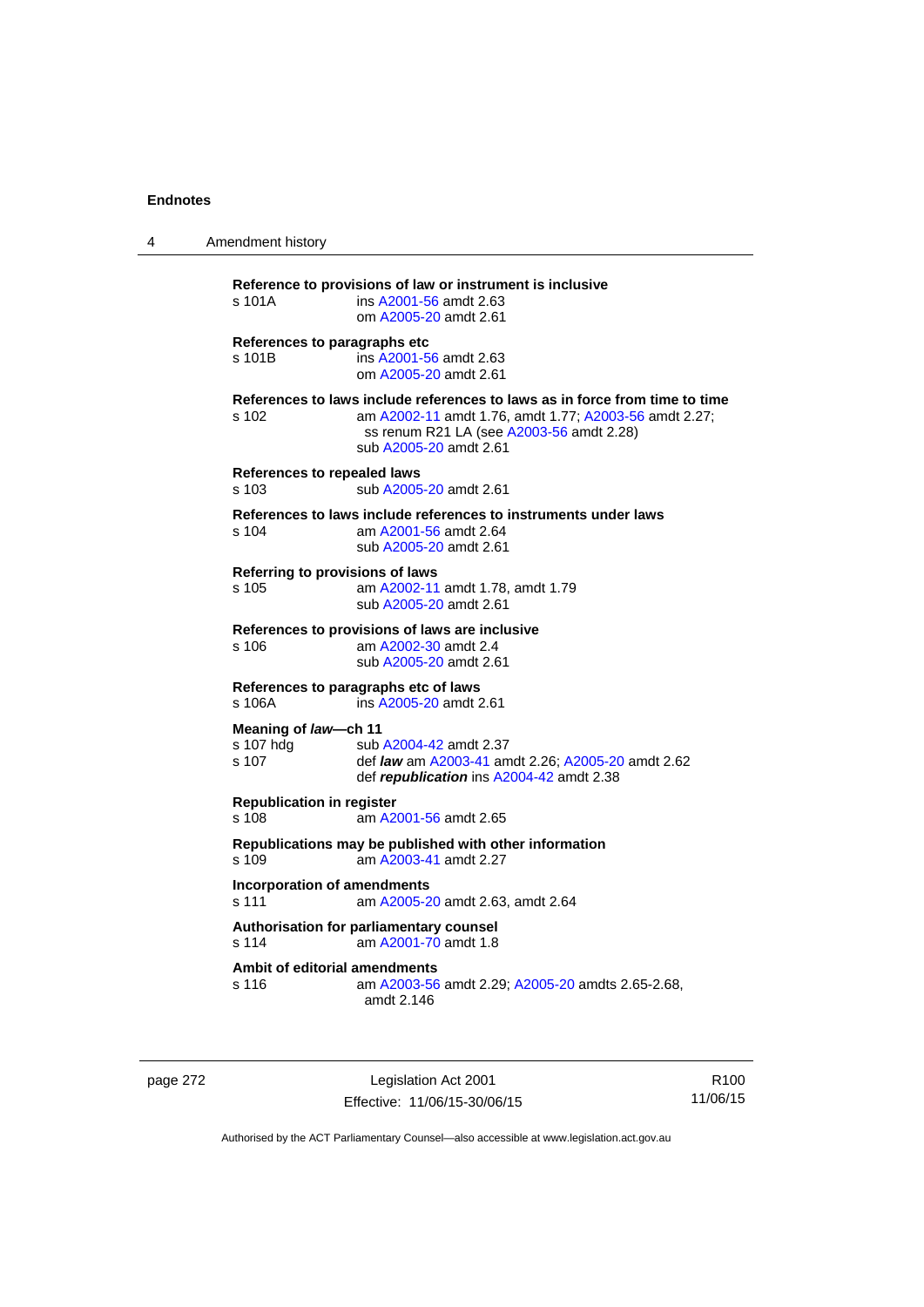| s 119                                    | Delegation by parliamentary counsel<br>renum as s 260                                                                                                                                                                                                          |
|------------------------------------------|----------------------------------------------------------------------------------------------------------------------------------------------------------------------------------------------------------------------------------------------------------------|
| ch 12 hdg                                | Scope of Acts and statutory instruments<br>orig ch 12 hdg renum as ch 19 hdg and then ch 20 hdg<br>ins A2001-56 amdt 2.68                                                                                                                                      |
| s 120                                    | Act to be interpreted not to exceed legislative powers of Assembly<br>orig s 120 renum as s 261<br>ins A2001-56 amdt 2.68<br>am A2002-11 amdt 1.80                                                                                                             |
| <b>Binding effect of Acts</b><br>s 121   | orig s 121 renum as s 262 and then s 302<br>ins A2002-11 s 19<br>am A2006-38 amdt 1.8                                                                                                                                                                          |
| <b>Application to Territory</b><br>s 122 | orig s 122 renum as s 263<br>ins A2001-56 amdt 2.68<br>am A2002-11 amdt 1.81                                                                                                                                                                                   |
| s 122A                                   | Application of s 47 (2) and (3)<br>renum as s 264 and then s 304                                                                                                                                                                                               |
| Application of s 61 and s 62<br>s 123    | renum as s 265 and then s 305                                                                                                                                                                                                                                  |
| <b>Application of s 69</b><br>s 124      | renum as s 266                                                                                                                                                                                                                                                 |
| ch 13 hdg                                | <b>Structure of Acts and statutory instruments</b><br>orig ch 13 hdg renum as ch 20 hdg and then ch 21 hdg<br>ins A2001-56 amdt 2.68                                                                                                                           |
| General<br>pt 13.1 hdg                   | ins A2001-56 amdt 2.68                                                                                                                                                                                                                                         |
| Meaning of law-ch 13                     |                                                                                                                                                                                                                                                                |
| s 125                                    | orig s 125 renum as s 267 and then s 306<br>ins A2001-56 amdt 2.68<br>am A2005-20 amdt 2.69                                                                                                                                                                    |
| s 126                                    | Material that is part of Act or statutory instrument<br>orig s 126 renum as s 268 and then s 307<br>ins A2001-56 amdt 2.68<br>am A2002-11 amdt 1.82; A2002-30 amdt 2.5; A2003-56<br>amdt 2.30; ss renum R21 LA (see A2003-56 amdt 2.31);<br>A2005-20 amdt 2.70 |

Legislation Act 2001 Effective: 11/06/15-30/06/15 page 273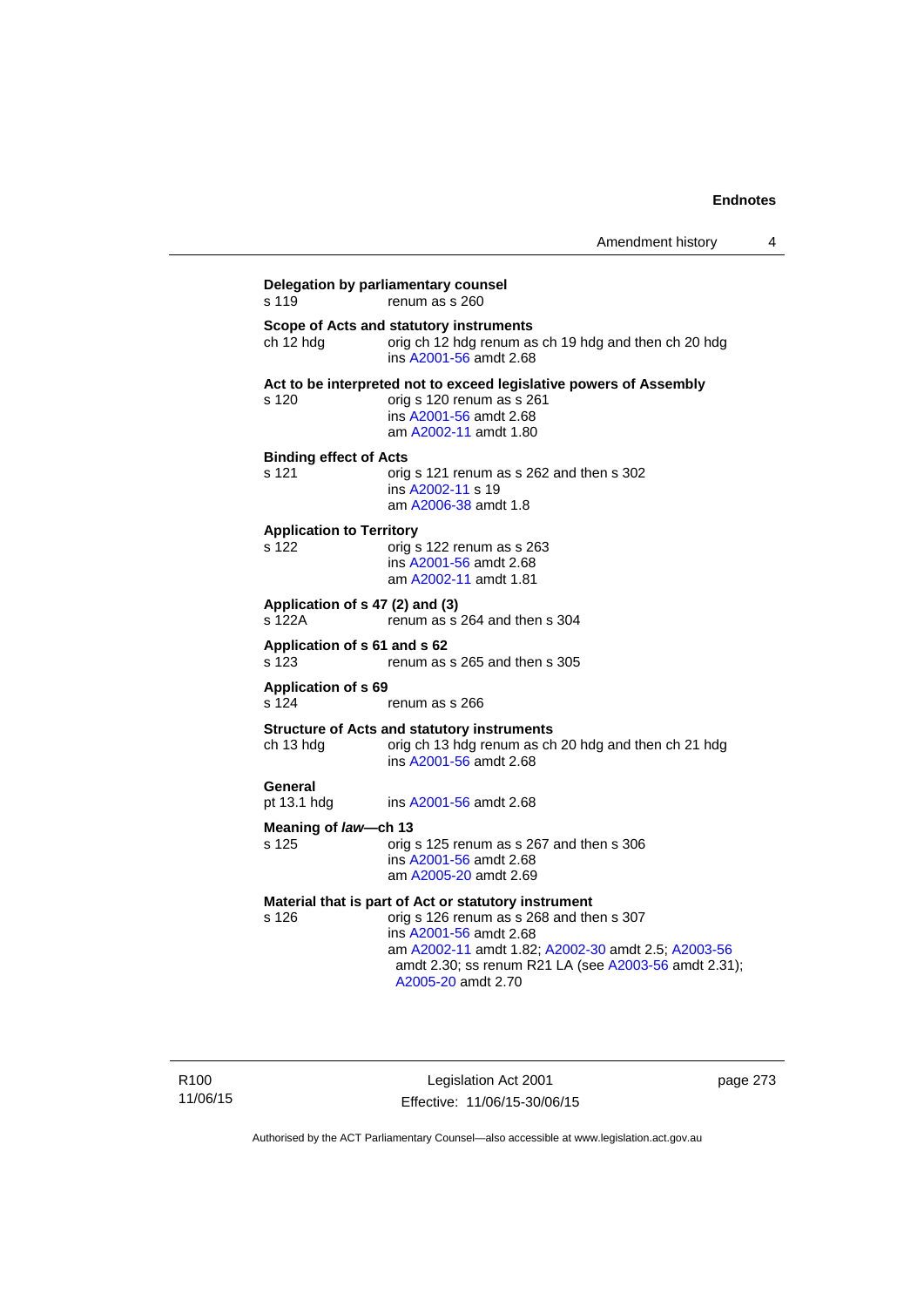| 4 | Amendment history                                    |                                                                                                                                                                                  |
|---|------------------------------------------------------|----------------------------------------------------------------------------------------------------------------------------------------------------------------------------------|
|   | s 127                                                | Material that is not part of Act or statutory instrument<br>orig s 127 renum as s 269 and then s 308<br>ins A2001-56 amdt 2.68<br>am A2002-11 amdt 1.83; A2005-20 amdt 2.71      |
|   | s 128                                                | Status of certain instruments as notifiable instruments<br>renum as s 270 and then s 309                                                                                         |
|   | gazette<br>s 129                                     | Compliance with authorisation or requirement to do something by notice in<br>renum as s 271 and then s 310                                                                       |
|   | <b>Particular kinds of provisions</b><br>pt 13.2 hdg | ins A2001-56 amdt 2.68                                                                                                                                                           |
|   | What is a definition?<br>s 130                       | orig s 130 renum as s 272 and then s 313<br>ins A2001-56 amdt 2.68<br>am A2003-56 amdts 2.32-2.34                                                                                |
|   | <b>Signpost definitions</b><br>s 131                 | ins A2001-56 amdt 2.68<br>am A2002-49 amdt 2.26, amdt 2.27; A2003-56 amdt 2.35,<br>amdt 2.36; ss renum R21 LA (see A2003-56 amdt 2.37);<br>A2009-20 amdt 2.7; A2009-28 amdt 2.20 |
|   | <b>Examples</b><br>s 132                             | ins A2001-56 amdt 2.68<br>am A2002-11 amdt 1.84                                                                                                                                  |
|   | <b>Penalty units</b><br>s 133                        | ins A2001-56 amdt 2.68<br>am A2002-11 amdt 1.85; A2009-35 s 4; ss renum R67 LA;<br>A2013-30 s 4; ss renum R86 LA; A2014-37 s 4                                                   |
|   | s 134                                                | Penalties at end of sections and subsections<br>ins A2001-56 amdt 2.68<br>am A2002-11 amdt 1.86; A2002-49 amdt 2.28; A2005-20<br>amdt 2.72; amdt 2.73                            |
|   | s 135                                                | Penalties not at end of sections and subsections<br>ins A2001-56 amdt 2.68<br>am A2002-11 amdt 1.87; A2002-49 amdt 2.29; A2005-20<br>amdt 2.74, amdt 2.75                        |
|   | ch 14 hdg                                            | Interpretation of Acts and statutory instruments<br>ins A2002-11 s 20<br>sub A2003-18 s 4                                                                                        |
|   | <b>Purpose and scope</b><br>pt 14.1 hdg              | ins A2003-18 s 4                                                                                                                                                                 |
|   |                                                      |                                                                                                                                                                                  |

page 274 Legislation Act 2001 Effective: 11/06/15-30/06/15

R100 11/06/15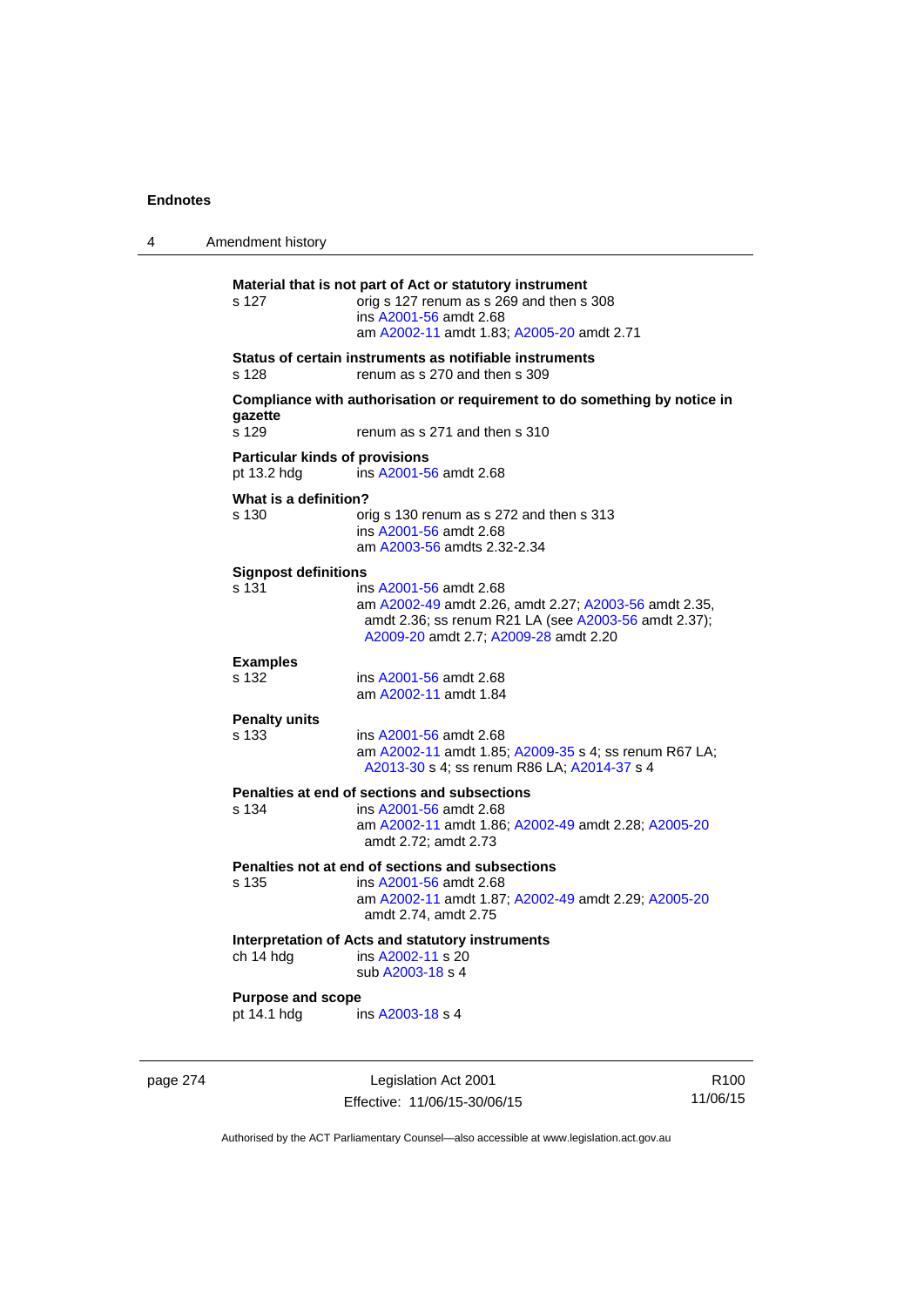**Meaning of** *Act***—ch 14**  s 136 ins [A2001-56](http://www.legislation.act.gov.au/a/2001-56) amdt 2.68 om [A2002-11](http://www.legislation.act.gov.au/a/2002-11) amdt 1.88 ins [A2003-18](http://www.legislation.act.gov.au/a/2003-18) s 4 **Purpose and scope—ch 14**  s 137 ins [A2002-11](http://www.legislation.act.gov.au/a/2002-11) s 20 sub [A2003-18](http://www.legislation.act.gov.au/a/2003-18) s 4 **Key principles of interpretation**<br>pt 14.2 hdg ins A2003-18 ins [A2003-18](http://www.legislation.act.gov.au/a/2003-18) s 4 **Meaning of** *working out the meaning of an Act***—pt 14.2**  s 138 reloc from IA [A2002-11](http://www.legislation.act.gov.au/a/2002-11) amdt 2.63 sub [A2003-18](http://www.legislation.act.gov.au/a/2003-18) s 4 **Interpretation best achieving Act's purpose**  s 139 reloc from IA [A2002-11](http://www.legislation.act.gov.au/a/2002-11) amdt 2.63 pars renum R5 LA am [A2002-49](http://www.legislation.act.gov.au/a/2002-49) amdt 2.30 sub [A2003-18](http://www.legislation.act.gov.au/a/2003-18) s 4 am [A2004-5](http://www.legislation.act.gov.au/a/2004-5) amdt 2.7 **Legislative context**  ins [A2003-18](http://www.legislation.act.gov.au/a/2003-18) s 4 am [A2006-23](http://www.legislation.act.gov.au/a/2006-23) amdt 1.211 **Non-legislative context generally**<br>s 141 **ins A2003-18 s** s 141 **ins [A2003-18](http://www.legislation.act.gov.au/a/2003-18) s** 4 am [A2003-41](http://www.legislation.act.gov.au/a/2003-41) amdt 2.28 **Non-legislative context—material that may be considered**  s 142 ins [A2003-18](http://www.legislation.act.gov.au/a/2003-18) s 4 am [A2003-41](http://www.legislation.act.gov.au/a/2003-41) amdt 2.29; table renum R22 LA; [A2005-20](http://www.legislation.act.gov.au/a/2005-20) amdt 2.76 **Law stating material for consideration in working out meaning**  ins [A2003-18](http://www.legislation.act.gov.au/a/2003-18) s 4 **Aids to interpretation**  ch 15 hdg ins [A2001-56](http://www.legislation.act.gov.au/a/2001-56) amdt 2.68 ch 15 hdg note om [A2002-11](http://www.legislation.act.gov.au/a/2002-11) amdt 1.89 General<br>pt 15.1 hdg ins [A2001-56](http://www.legislation.act.gov.au/a/2001-56) amdt 2.68 **Meaning of commonly-used terms**  s 144 hdg sub [A2003-56](http://www.legislation.act.gov.au/a/2003-56) amdt 2.38<br>s 144 ins A2001-56 amdt 2.68 ins [A2001-56](http://www.legislation.act.gov.au/a/2001-56) amdt 2.68

R100 11/06/15

Legislation Act 2001 Effective: 11/06/15-30/06/15 page 275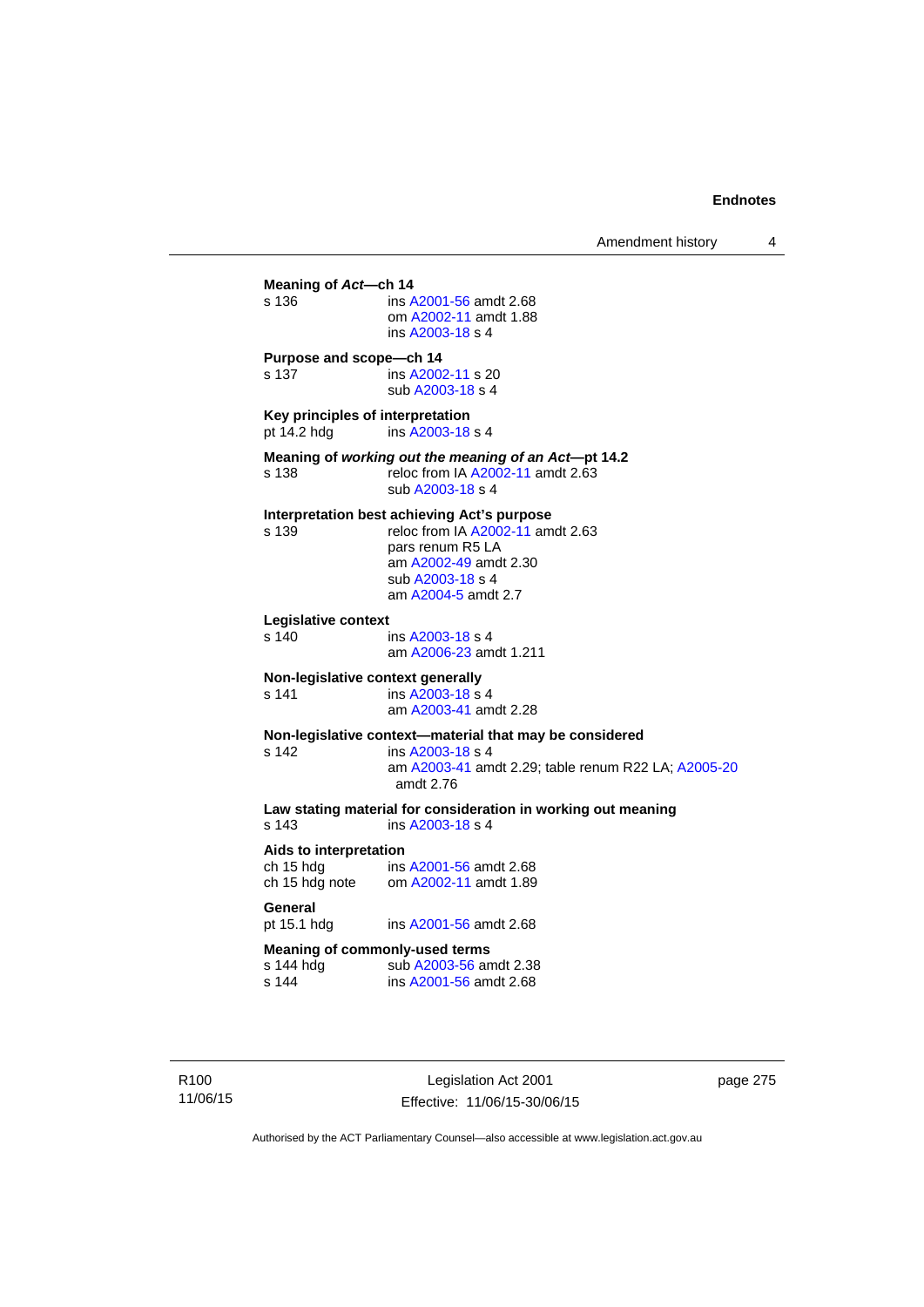| 4 | Amendment history                                                                                                                                                                                                                                                                             |
|---|-----------------------------------------------------------------------------------------------------------------------------------------------------------------------------------------------------------------------------------------------------------------------------------------------|
|   | Gender and number<br>s 145<br>ins A2001-56 amdt 2.68<br>am A2002-11 amdt 1.90                                                                                                                                                                                                                 |
|   | Meaning of <i>may</i> and <i>must</i><br>s 146<br>ins A2001-56 amdt 2.68<br>am A2002-11 amdt 1.91, amdt 1.92; A2002-30 amdt 2.6;<br>A2003-56 amdt 2.39; A2005-20 amdt 2.77                                                                                                                    |
|   | Changes of drafting practice not to affect meaning<br>s 147<br>ins A2001-56 amdt 2.68<br>am A2002-11 amdt 1.93                                                                                                                                                                                |
|   | Terms used in instruments have same meanings as in authorising laws<br>s 148<br>ins A2001-56 amdt 2.68<br>am A2002-11 amdt 1.94; A2003-56 amdt 2.40                                                                                                                                           |
|   | Age in years<br>s 149<br>ins A2001-56 amdt 2.68<br>am A2002-11 amdt 1.95                                                                                                                                                                                                                      |
|   | <b>Measurement of distance</b><br>s 150<br>ins A2001-56 amdt 2.68<br>am A2002-11 amdt 1.96                                                                                                                                                                                                    |
|   | Working out periods of time generally<br>s 151<br>ins A2002-11 s 21<br>am A2002-49 amdt 2.31; A2003-56 amdt 2.41<br>sub A2005-62 amdt 2.14<br>am A2006-42 amdt 2.9, amdt 2.10; ss renum R47 LA;<br>A2014-44 amdt 2.2, amdt 2.3; ss renum R97 LA<br>(10)-(12) exp 11 January 2007 (s 151 (12)) |
|   | Periods of time ending on non-working days<br>s 151A<br>ins A2005-62 amdt 2.14<br>am A2006-42 amdt 2.11<br>$(5)-(7)$ exp 11 January 2007 (s 151A $(7)$ )                                                                                                                                      |
|   | Doing things for which no time is fixed<br>s 151B<br>ins A2005-62 amdt 2.14                                                                                                                                                                                                                   |
|   | <b>Power to extend time</b><br>s 151C<br>ins A2005-62 amdt 2.14                                                                                                                                                                                                                               |
|   | <b>Continuing effect of obligations</b><br>s 152<br>ins A2002-11 s 21<br>sub A2002-49 amdt 2.32                                                                                                                                                                                               |
|   | <b>Definitions</b><br>pt 15.2 hdg<br>ins A2001-56 amdt 2.68                                                                                                                                                                                                                                   |
|   |                                                                                                                                                                                                                                                                                               |

page 276 **Legislation Act 2001** Effective: 11/06/15-30/06/15

R100 11/06/15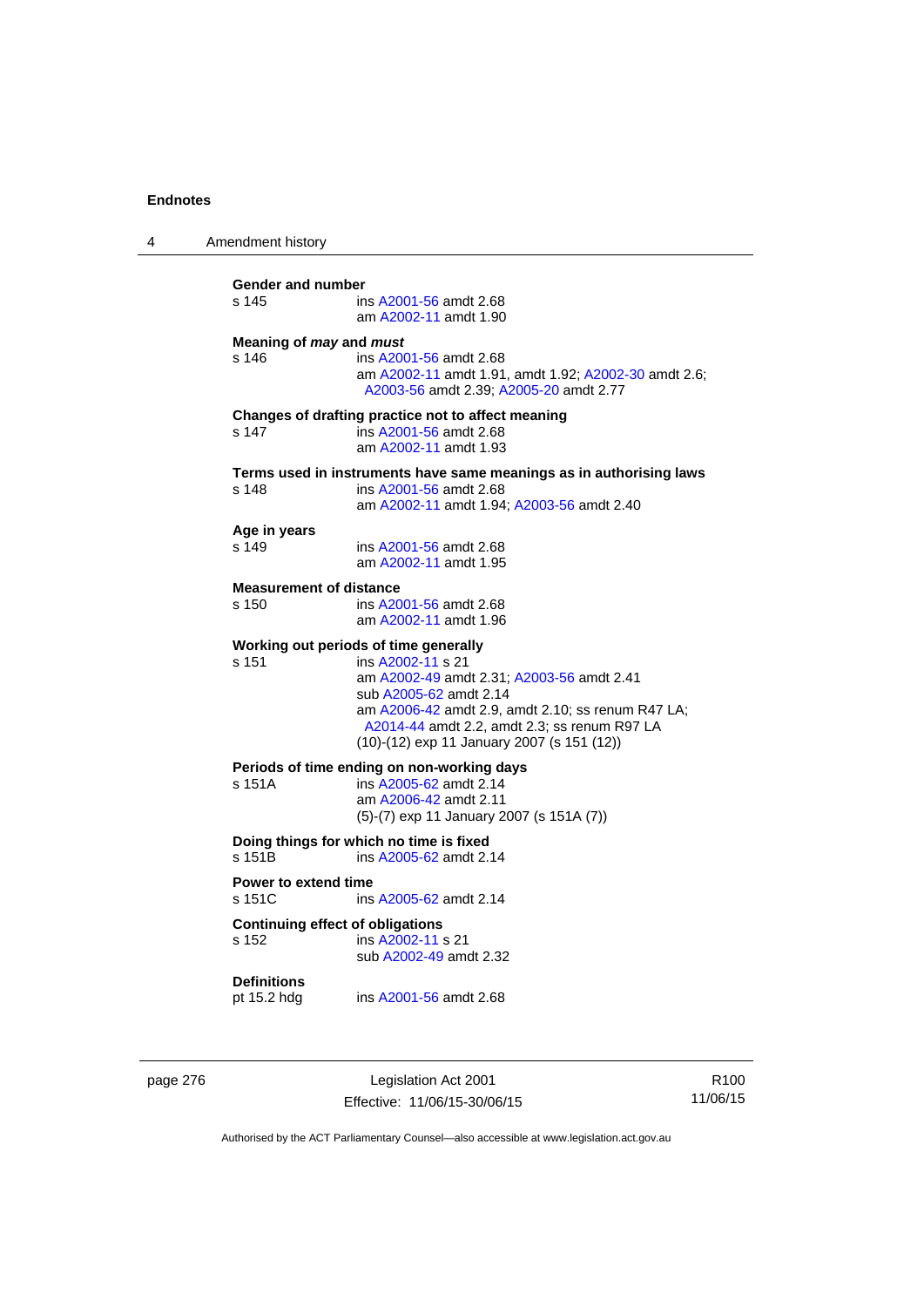Amendment history 4

**Definitions apply subject to contrary intention**  s 155 ins [A2001-56](http://www.legislation.act.gov.au/a/2001-56) amdt 2.68 am [A2002-11](http://www.legislation.act.gov.au/a/2002-11) amdt 1.97, amdt 1.98 **Application of definitions in dictionaries and sections**  s 156 ins [A2001-56](http://www.legislation.act.gov.au/a/2001-56) amdt 2.68 am [A2003-56](http://www.legislation.act.gov.au/a/2003-56) amdt 2.42; [A2005-20](http://www.legislation.act.gov.au/a/2005-20) amdts 2.78-2.80 **Defined terms—other parts of speech and grammatical forms**  s 157 ins [A2001-56](http://www.legislation.act.gov.au/a/2001-56) amdt 2.68 sub [A2002-11](http://www.legislation.act.gov.au/a/2002-11) amdt 1.99 am [A2003-56](http://www.legislation.act.gov.au/a/2003-56) amdt 2.43 **References to various entities and things**  pt 15.3 hdg ins [A2001-56](http://www.legislation.act.gov.au/a/2001-56) amdt 2.68 **References to people generally**  s 160 ins [A2001-56](http://www.legislation.act.gov.au/a/2001-56) amdt 2.68 am [A2002-11](http://www.legislation.act.gov.au/a/2002-11) amdt 1.100, amdt 1.101; [A2009-20](http://www.legislation.act.gov.au/a/2009-20) amdt 2.8 **Corporations liable to offences**  s 161 ins [A2001-56](http://www.legislation.act.gov.au/a/2001-56) amdt 2.68 am [A2002-11](http://www.legislation.act.gov.au/a/2002-11) amdt 1.102; [A2002-51](http://www.legislation.act.gov.au/a/2002-51) amdt 1.23; [A2002-49](http://www.legislation.act.gov.au/a/2002-49) amdt 2.33 **References to** *a Minister* **or** *the Minister* s 162 ins [A2001-56](http://www.legislation.act.gov.au/a/2001-56) amdt 2.68 **References to** *a director-general* **or** *the director-general* s 163 ins [A2001-56](http://www.legislation.act.gov.au/a/2001-56) amdt 2.68 am [A2005-44](http://www.legislation.act.gov.au/a/2005-44) amdt 1.5 sub [A2011-22](http://www.legislation.act.gov.au/a/2011-22) amdt 1.276 **References to Australian Standards etc**  ins [A2001-56](http://www.legislation.act.gov.au/a/2001-56) amdt 2.68 sub [A2003-56](http://www.legislation.act.gov.au/a/2003-56) amdt 2.44 **References to Assembly committees that no longer exist**  s 165 ins [A2001-56](http://www.legislation.act.gov.au/a/2001-56) amdt 2.68 **References to person with interest in land include personal representative etc**  s 168 ins [A2001-56](http://www.legislation.act.gov.au/a/2001-56) amdt 2.68 am [A2002-11](http://www.legislation.act.gov.au/a/2002-11) amdt 1.103

R100 11/06/15

Legislation Act 2001 Effective: 11/06/15-30/06/15 page 277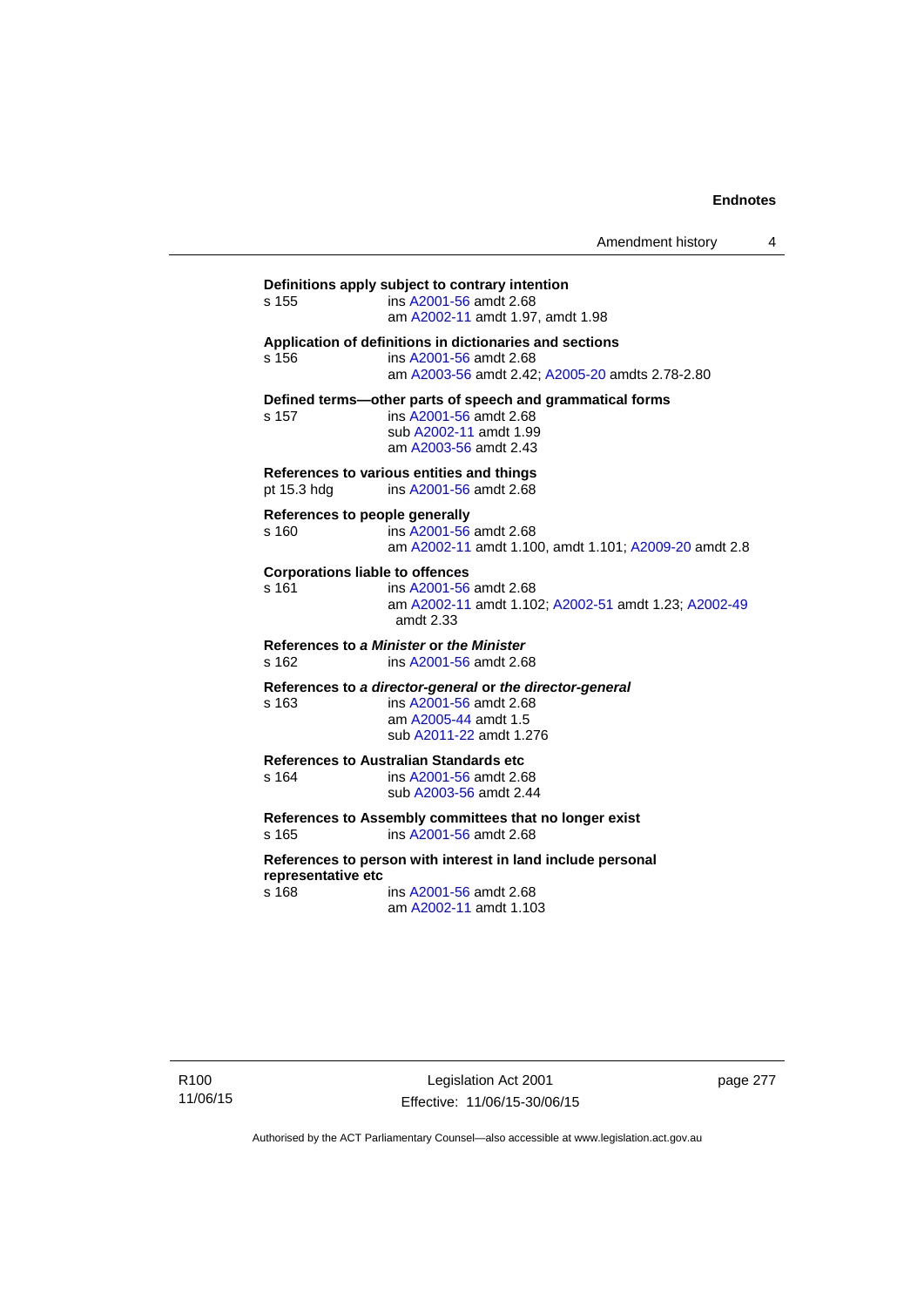| 4        | Amendment history                          |                                                                                                                                                                                                                                                                                                                                                                                                |                  |
|----------|--------------------------------------------|------------------------------------------------------------------------------------------------------------------------------------------------------------------------------------------------------------------------------------------------------------------------------------------------------------------------------------------------------------------------------------------------|------------------|
|          | s 169                                      | References to domestic partner and domestic partnership<br>ins A2003-14 s 4<br>am A2006-22 amdt 1.72, amdt 1.73 (A2006-22 rep before<br>commenced by disallowance (see Cwlth Gaz 2006 No S93));<br>A2008-14 amdt 1.42, amdt 1.43; A2012-40 amdt 3.63,<br>amdt 3.64; A2013-39 amdt 2.36 (A2013-39 never effective<br>(see Commonwealth v Australian Capital Territory [2013]<br><b>HCA 55))</b> |                  |
|          | References to transgender people<br>s 169A | ins A2003-14 s 4                                                                                                                                                                                                                                                                                                                                                                               |                  |
|          | References to intersex people<br>s 169B    | ins A2003-14 s 4<br>sub A2014-8 amdt 1.6                                                                                                                                                                                                                                                                                                                                                       |                  |
|          | pt 15.4 hdg                                | Preservation of certain common law privileges<br>ins A2002-11 s 22                                                                                                                                                                                                                                                                                                                             |                  |
|          | s 170                                      | Privileges against self-incrimination and exposure to civil penalty<br>ins A2002-11 s 22<br>am A2011-48 amdt 1.34                                                                                                                                                                                                                                                                              |                  |
|          | <b>Client legal privilege</b><br>s 171     | ins A2002-11 s 22<br>am A2011-48 amdt 1.35                                                                                                                                                                                                                                                                                                                                                     |                  |
|          | ch 16 hdg                                  | Courts, tribunals and other decision-makers<br>ins A2001-56 amdt 2.68                                                                                                                                                                                                                                                                                                                          |                  |
|          | Meaning of law-ch 16<br>s 175              | ins A2001-56 amdt 2.68<br>am A2005-20 amdt 2.81                                                                                                                                                                                                                                                                                                                                                |                  |
|          | s 176                                      | Jurisdiction of courts and tribunals<br>ins A2001-56 amdt 2.68<br>am A2002-11 amdt 1.104                                                                                                                                                                                                                                                                                                       |                  |
|          | s 177                                      | Recovery of amounts owing under laws<br>ins A2001-56 amdt 2.68<br>am A2002-11 amdt 1.105<br>sub A2008-37 amdt 1.296                                                                                                                                                                                                                                                                            |                  |
|          | s 178 hdg<br>s 178                         | Power to decide includes power to take evidence etc<br>am A2003-41 amdt 2.30<br>ins A2001-56 amdt 2.68<br>am A2002-11 amdt 1.106, amdt 1.107; A2003-41 amdt 2.31<br>sub A2005-53 amdt 1.92                                                                                                                                                                                                     |                  |
|          | s 179                                      | Content of statements of reasons for decisions<br>ins A2001-56 amdt 2.68<br>am A2002-11 amdt 1.108; A2003-56 amdt 2.45                                                                                                                                                                                                                                                                         |                  |
| page 278 |                                            | Legislation Act 2001                                                                                                                                                                                                                                                                                                                                                                           | R <sub>100</sub> |

Effective: 11/06/15-30/06/15

R100 11/06/15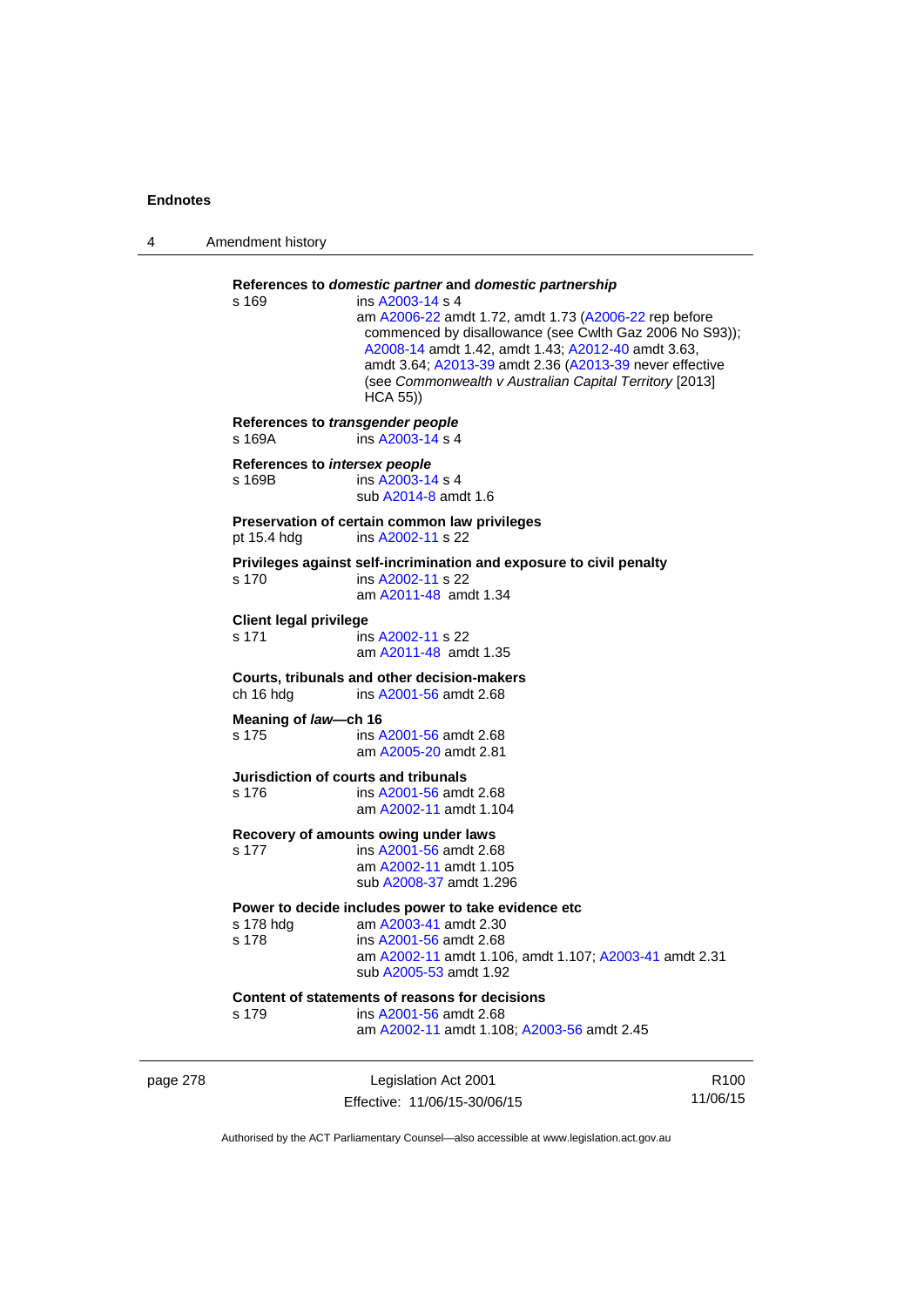|                                            | Legislation Act 2001<br>Effective: 11/06/15-30/06/15                                                                                                                                        | page 279 |
|--------------------------------------------|---------------------------------------------------------------------------------------------------------------------------------------------------------------------------------------------|----------|
| Introductory<br>pt 18.1 hdg                | renum as pt 19.1 hdg                                                                                                                                                                        |          |
| <b>Offences</b><br>ch 18 hdg               | orig ch 18 hdg renum as ch 19 hdg<br>ins A2002-11 s 23                                                                                                                                      |          |
| Chair and deputy chair etc<br>s 187        | orig s 187 renum as s 183<br>(prev s 191) ins A2001-56 amdt 2.68<br>renum A2002-11 amdt 1.112<br>sub A2005-20 amdt 2.88                                                                     |          |
| Change of name of position<br>s 186        | (orig s 186) ins A2001-56 amdt 2.68<br>om A2002-11 amdt 1.111<br>(prev s 190) ins A2001-56 amdt 2.68<br>renum A2002-11 amdt 1.112<br>am A2003-56 amdt 2.49<br>sub A2005-20 amdt 2.87        |          |
| s 185                                      | References to occupant of position<br>orig s 185 renum as s 182<br>(prev s 189) ins A2001-56 amdt 2.68<br>renum A2002-11 amdt 1.112<br>am A2003-56 amdt 2.48; A2005-20 amdt 2.85, amdt 2.86 |          |
| <b>References to entity</b><br>s 184A      | ins A2005-20 amdt 2.84                                                                                                                                                                      |          |
| s 184                                      | Change in constitution of entity<br>(prev s 188) ins A2001-56 amdt 2.68<br>renum A2002-11 amdt 1.112                                                                                        |          |
| Change of name of entity<br>s 183          | (prev s 187) ins A2001-56 amdt 2.68<br>renum A2002-11 amdt 1.112<br>am A2003-56 amdt 2.47<br>sub A2005-20 amdt 2.83                                                                         |          |
| Meaning of law-ch 17<br>s 182              | (prev s 185) ins A2001-56 amdt 2.68<br>renum A2002-11 amdt 1.110<br>sub A2003-56 amdt 2.46<br>am A2005-20 amdt 2.81                                                                         |          |
| <b>Entities and positions</b><br>ch 17 hdg | ins A2001-56 amdt 2.68                                                                                                                                                                      |          |
|                                            | am A2002-11 amdt 1.109                                                                                                                                                                      |          |

Authorised by the ACT Parliamentary Counsel—also accessible at www.legislation.act.gov.au

R100 11/06/15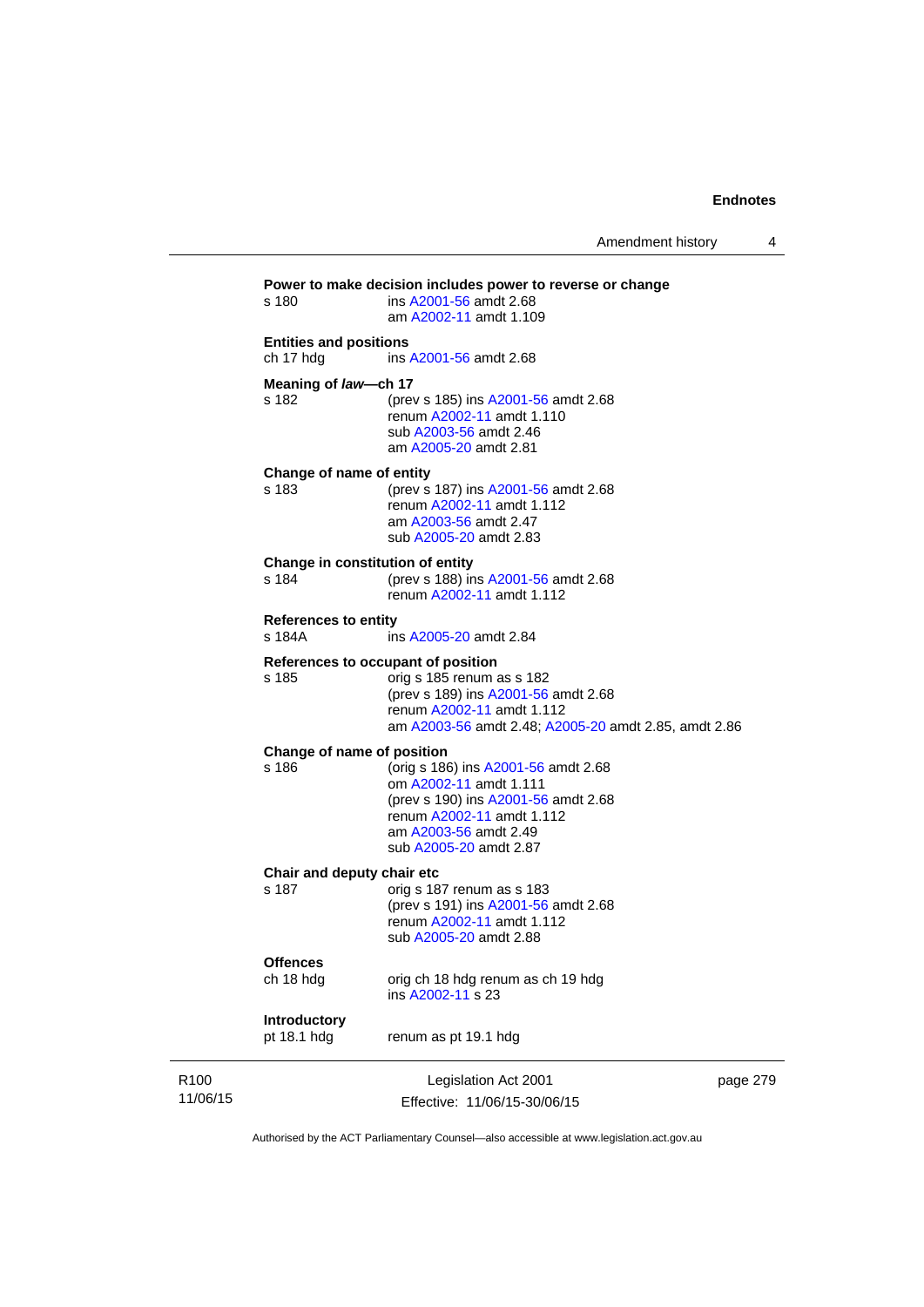| .                  |     |
|--------------------|-----|
|                    |     |
|                    |     |
| <b>Functions</b>   |     |
| $m+40.2$ $h$ d $g$ | . . |

4 Amendment history

pt 18.2 hdg renum as pt 19.2 hdg

### **Appointments**  pt 18.3 hdg renum as pt 19.3 hdg

### **Appointments—other than acting appointments**  renum as div 19.3.1 hdg

### **Acting appointments**

div 18.3.2 hdg renum as div 19.3.2 hdg

# **Delegations**

renum as pt 19.4 hdg

### **Service of documents**  pt 18.5 hdg renum as pt 19.5 hdg

**Other matters** 

pt 18.6 hdg renum as pt 19.7 hdg

### **Meaning of** *ACT law***—ch 18**

s 188 orig s 188 renum as s 184 ins [A2002-11](http://www.legislation.act.gov.au/a/2002-11) s 23 sub [A2005-20](http://www.legislation.act.gov.au/a/2005-20) amdt 2.89

### **Reference to offence includes reference to related ancillary offences**

s 189 orig s 189 renum as s 185 ins [A2002-11](http://www.legislation.act.gov.au/a/2002-11) s 23 am [A2002-51](http://www.legislation.act.gov.au/a/2002-51) amdt 1.24, amdt 1.25; [A2005-20](http://www.legislation.act.gov.au/a/2005-20) amdt 2.90, amdt 2.91; [A2005-53](http://www.legislation.act.gov.au/a/2005-53) amdt 1.93

# **Indictable and summary offences**

### orig s 190 renum as s 186 ins [A2002-11](http://www.legislation.act.gov.au/a/2002-11) s 23 am [A2003-56](http://www.legislation.act.gov.au/a/2003-56) amdt 2.50; ss renum R21 LA (see [A2003-56](http://www.legislation.act.gov.au/a/2003-56) amdt 2.51); [A2005-20](http://www.legislation.act.gov.au/a/2005-20) amdt 2.92; [A2008-44](http://www.legislation.act.gov.au/a/2008-44) amdt 1.62

### **Offences against 2 or more laws**

s 191 orig s 191 renum as s 187 ins [A2002-11](http://www.legislation.act.gov.au/a/2002-11) s 23 am [A2005-20](http://www.legislation.act.gov.au/a/2005-20) amdts 2.93-2.96

### **When must prosecutions begin?**

s 192 ins [A2002-11](http://www.legislation.act.gov.au/a/2002-11) s 23 am [A2002-51](http://www.legislation.act.gov.au/a/2002-51) amdt 1.26; [A2004-32](http://www.legislation.act.gov.au/a/2004-32) s 90; [A2005-5](http://www.legislation.act.gov.au/a/2005-5) s 27; [A2005-20](http://www.legislation.act.gov.au/a/2005-20) amdt 2.97; [A2005-53](http://www.legislation.act.gov.au/a/2005-53) amdt 1.94; [A2005-62](http://www.legislation.act.gov.au/a/2005-62) amdt 2.15, amdt 2.16; [A2007-16](http://www.legislation.act.gov.au/a/2007-16) amdt 2.1, amdt 2.2

### **Continuing offences**

s 193 ins [A2002-11](http://www.legislation.act.gov.au/a/2002-11) s 23

am [A2005-20](http://www.legislation.act.gov.au/a/2005-20) amdt 2.98

page 280 Legislation Act 2001 Effective: 11/06/15-30/06/15

R100 11/06/15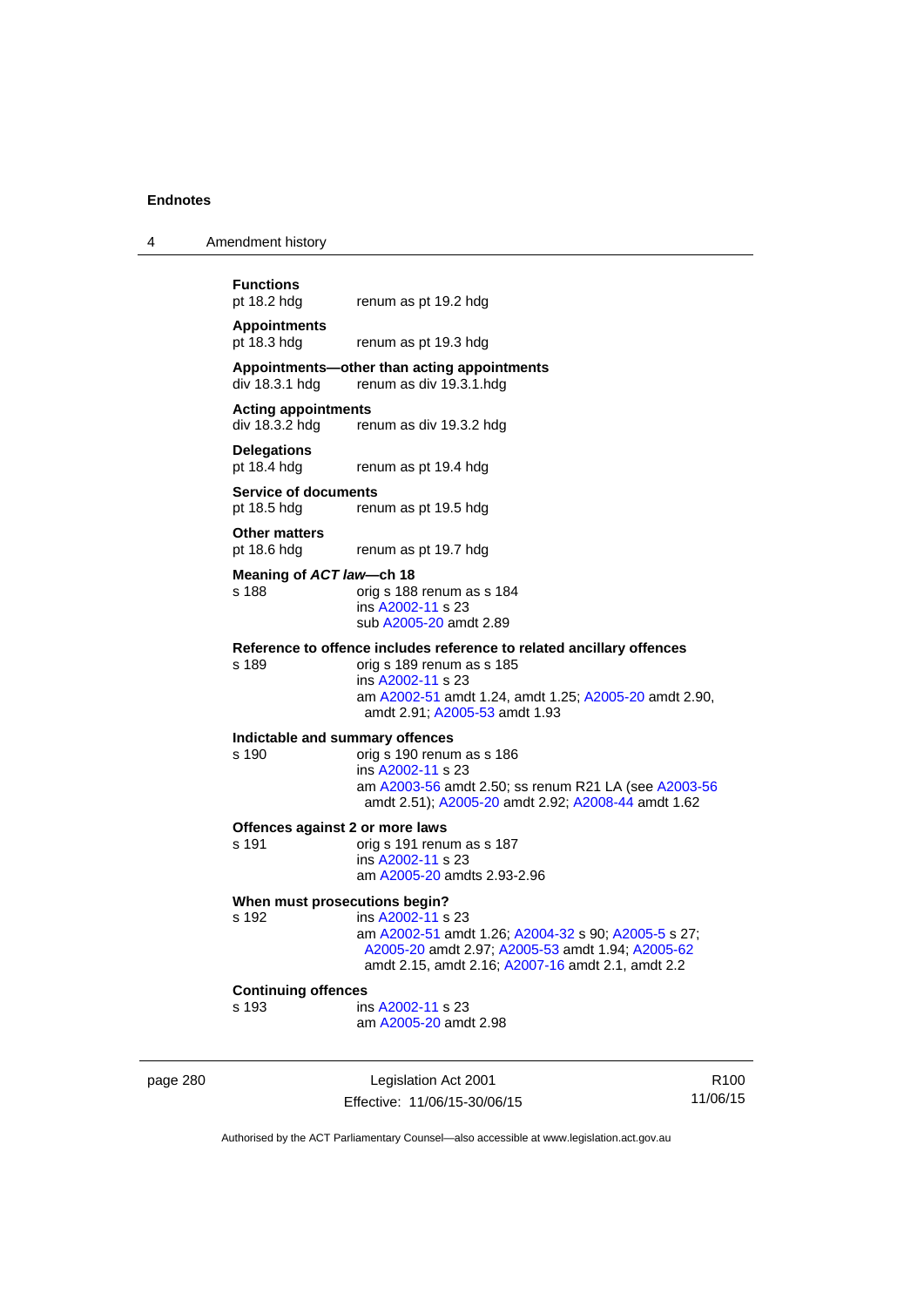# **Administrative and machinery provisions**  ch 19 hdg (prev ch 12 hdg) renum as ch 19 hdg and then ch 20 hdg (prev ch 18 hdg) ins [A2001-56](http://www.legislation.act.gov.au/a/2001-56) amdt 2.68 renum as ch 19 hdg [A2002-11](http://www.legislation.act.gov.au/a/2002-11) s 24 **Introductory**  pt 19.1 hdg (prev pt 18.1 hdg) ins [A2001-56](http://www.legislation.act.gov.au/a/2001-56) amdt 2.68 renum [A2002-11](http://www.legislation.act.gov.au/a/2002-11) s 24 **Meaning of** *law***—ch 19**  s 195 ins [A2001-56](http://www.legislation.act.gov.au/a/2001-56) amdt 2.68 am [A2005-20](http://www.legislation.act.gov.au/a/2005-20) amdt 2.99 **Functions**<br>pt 19.2 hdg (prev pt 18.2 hdg) ins [A2001-56](http://www.legislation.act.gov.au/a/2001-56) amdt 2.68 renum [A2002-11](http://www.legislation.act.gov.au/a/2002-11) s 24 **Provision giving function gives power to exercise function**  s 196 ins [A2001-56](http://www.legislation.act.gov.au/a/2001-56) amdt 2.68 **Statutory functions may be exercised from time to time**<br>s 197 ins A2001-56 amdt 2.68 ins [A2001-56](http://www.legislation.act.gov.au/a/2001-56) amdt 2.68 am [A2002-11](http://www.legislation.act.gov.au/a/2002-11) amdt 1.113, amdt 1.114; [A2005-20](http://www.legislation.act.gov.au/a/2005-20) amdt 2.100 **Functions of bodies**  s 199 ins [A2001-56](http://www.legislation.act.gov.au/a/2001-56) amdt 2.68 am [A2002-11](http://www.legislation.act.gov.au/a/2002-11) amdt 1.115, amdt 1.116; ss renum R5 LA (see [A2002-11](http://www.legislation.act.gov.au/a/2002-11) amdt 1.117); [A2003-41](http://www.legislation.act.gov.au/a/2003-41) amdt 2.32, amdt 2.33; ss renum R20 LA (see [A2003-41](http://www.legislation.act.gov.au/a/2003-41) amdt 2.34) **Functions of occupants of positions**  s 200 ins [A2001-56](http://www.legislation.act.gov.au/a/2001-56) amdt 2.68 **Appointments**  (prev pt 18.3 hdg) ins [A2001-56](http://www.legislation.act.gov.au/a/2001-56) amdt 2.68 renum [A2002-11](http://www.legislation.act.gov.au/a/2002-11) s 24 **Appointments—general**  div 19.3.1 hdg (prev div 18.3.1 hdg) ins [A2001-56](http://www.legislation.act.gov.au/a/2001-56) amdt 2.68 renum [A2002-11](http://www.legislation.act.gov.au/a/2002-11) s 24 sub [A2003-56](http://www.legislation.act.gov.au/a/2003-56) amdt 2.52 div 19.3.1 note ins [A2002-11](http://www.legislation.act.gov.au/a/2002-11) amdt 1.118 **Application—div 19.3.1**  s 205 ins [A2001-56](http://www.legislation.act.gov.au/a/2001-56) amdt 2.68 am [A2002-11](http://www.legislation.act.gov.au/a/2002-11) amdt 1.119, amdt 1.120 **Appointments must be in writing etc**  s 206 ins [A2001-56](http://www.legislation.act.gov.au/a/2001-56) amdt 2.68 sub [A2002-11](http://www.legislation.act.gov.au/a/2002-11) s 25

R100 11/06/15

Legislation Act 2001 Effective: 11/06/15-30/06/15 page 281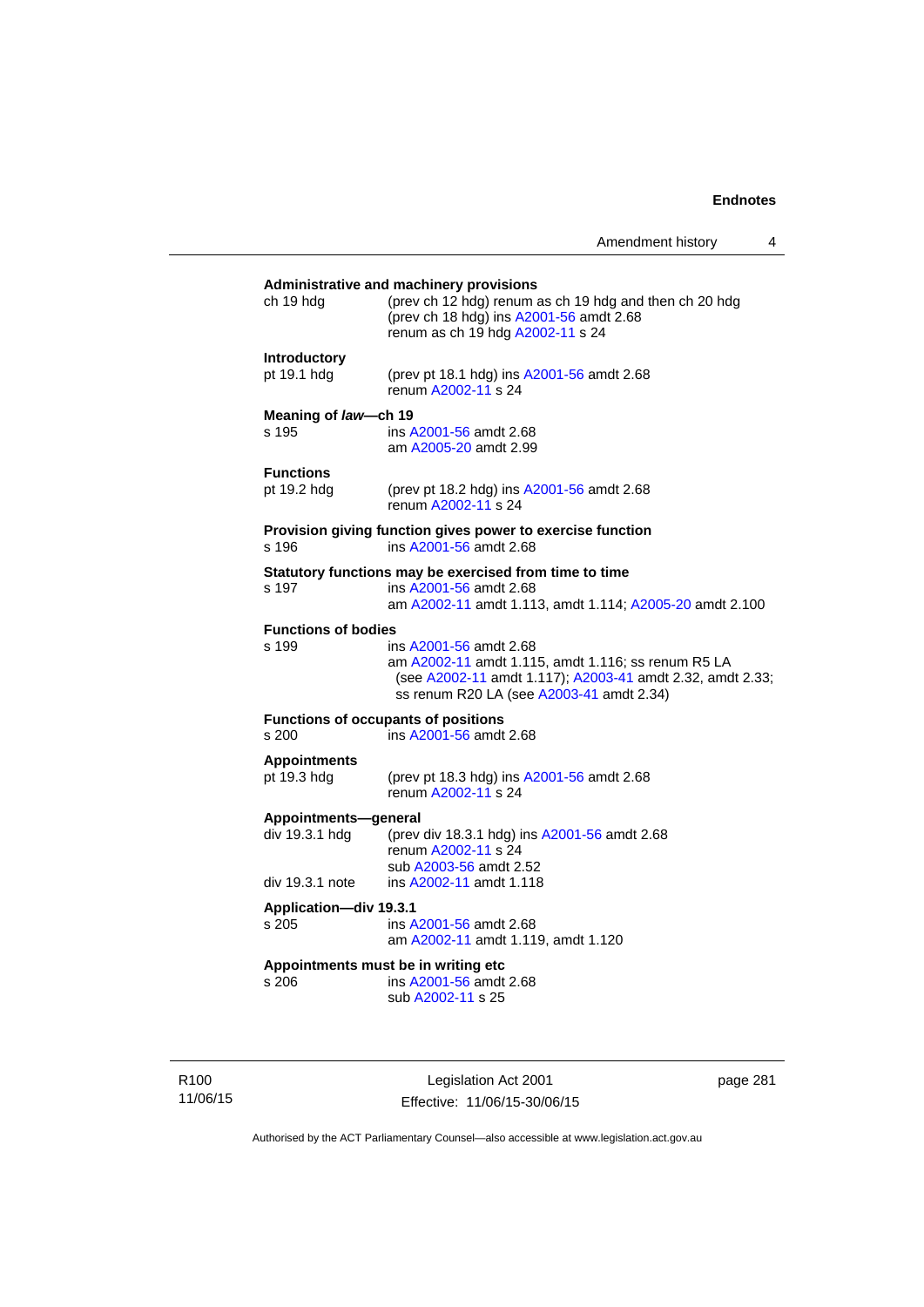| 4 | Amendment history                                 |                                                                                                          |
|---|---------------------------------------------------|----------------------------------------------------------------------------------------------------------|
|   | s 207                                             | Appointment may be by name or position<br>ins A2001-56 amdt 2.68                                         |
|   | s 208                                             | Power of appointment includes power to suspend etc<br>ins A2001-56 amdt 2.68<br>am A2005-20 amdt 2.101   |
|   | s.209                                             | Power of appointment includes power to make acting appointment<br>ins A2001-56 amdt 2.68                 |
|   | <b>Resignation of appointment</b><br>s 210        | ins A2001-56 amdt 2.68                                                                                   |
|   | s 211                                             | Appointment not affected by appointer changes<br>ins A2001-56 amdt 2.68                                  |
|   | s 212                                             | Appointment not affected by defect etc<br>ins A2001-56 amdt 2.68                                         |
|   | <b>Acting appointments</b><br>div 19.3.2 hdg      | (prev div 18.3.2 hdg) ins A2001-56 amdt 2.68<br>renum A2002-11 s 24                                      |
|   | Application-div 19.3.2<br>s 215                   | ins A2001-56 amdt 2.68<br>am A2002-11 amdt 1.121, amdt 1.122                                             |
|   | s 216                                             | Acting appointments must be in writing etc<br>ins A2001-56 amdt 2.68<br>sub A2002-11 s 26                |
|   | s 217                                             | Acting appointment may be made by name or position<br>ins A2001-56 amdt 2.68                             |
|   | s 218                                             | Instrument may provide when acting appointment has effect etc<br>ins A2001-56 amdt 2.68                  |
|   | s 219                                             | Appointer may decide terms of acting appointment etc<br>ins A2001-56 amdt 2.68<br>am A2002-11 amdt 1.123 |
|   | s 220                                             | Appointee may exercise functions under acting appointment etc<br>ins A2001-56 amdt 2.68                  |
|   | s 221                                             | How long does an acting appointment operate?<br>ins A2001-56 amdt 2.68<br>am A2002-11 amdt 1.124         |
|   | <b>Resignation of acting appointment</b><br>s 222 | ins A2001-56 amdt 2.68                                                                                   |
|   | s 223                                             | Effect of acting appointment on substantive appointment etc<br>ins A2001-56 amdt 2.68                    |

page 282 Legislation Act 2001 Effective: 11/06/15-30/06/15

R100 11/06/15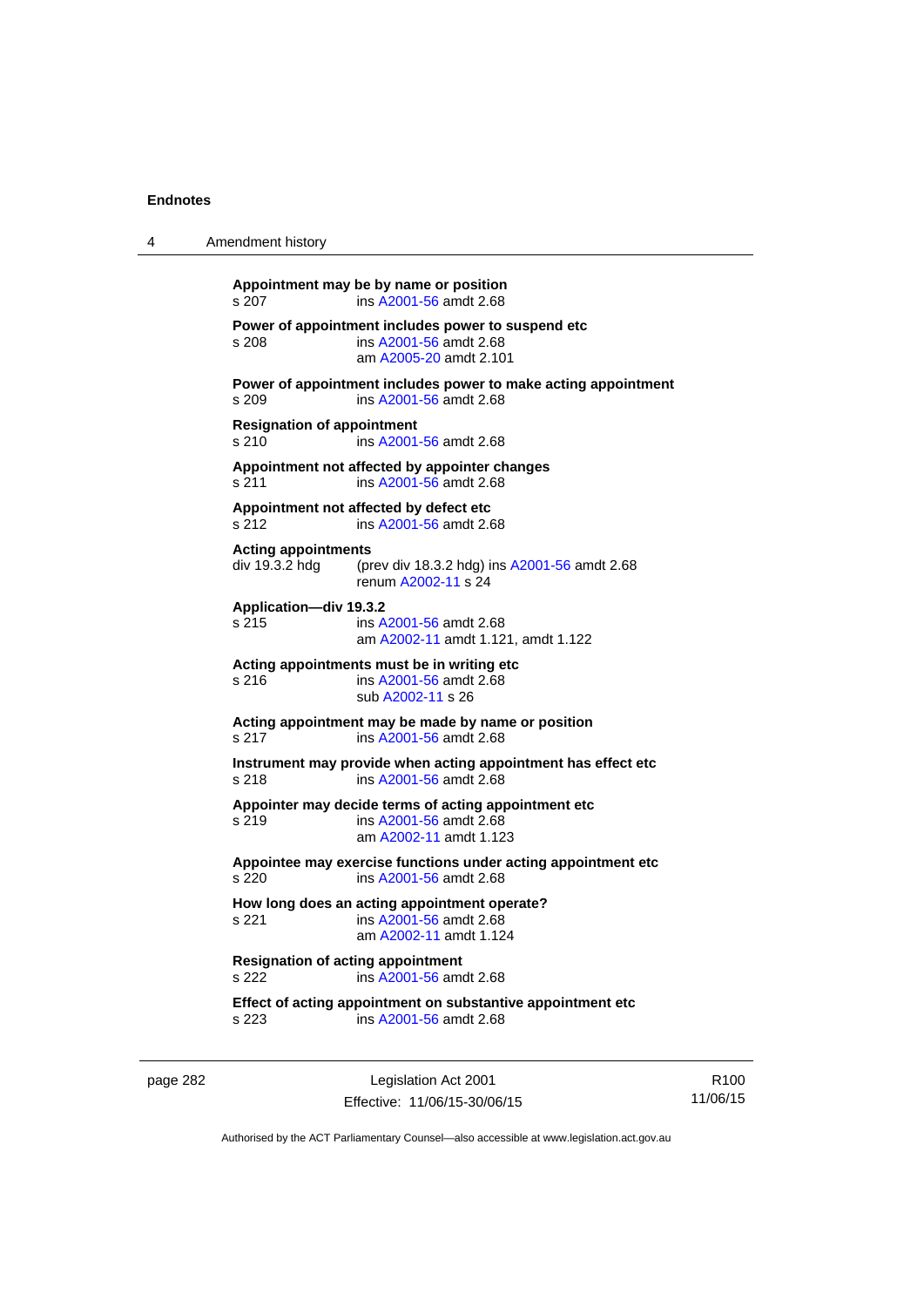# **Acting appointment not affected by appointer changes**  s 224 ins [A2001-56](http://www.legislation.act.gov.au/a/2001-56) amdt 2.68 **Acting appointment not affected by defect etc**  s 225 ins [A2001-56](http://www.legislation.act.gov.au/a/2001-56) amdt 2.68 **Standing acting arrangements**<br>div 19.3.2A hdg ins A2003-41 ins [A2003-41](http://www.legislation.act.gov.au/a/2003-41) amdt 2.35 **Application—div 19.3.2A**  s 225A ins [A2003-41](http://www.legislation.act.gov.au/a/2003-41) amdt 2.35 **Person acting under standing acting arrangement may exercise functions etc**  s 225B hdg sub [A2005-20](http://www.legislation.act.gov.au/a/2005-20) amdt 2.102<br>s 225B ins A2003-41 amdt 2.35 ins [A2003-41](http://www.legislation.act.gov.au/a/2003-41) amdt 2.35 **Appointments—Assembly consultation**  div 19.3.3 hdg ins [A2002-11](http://www.legislation.act.gov.au/a/2002-11) s 27 **Meaning of** *statutory position***—div 19.3.3**  s 226 ins [A2002-11](http://www.legislation.act.gov.au/a/2002-11) s 27 **Application—div 19.3.3**  s 227 ins [A2002-11](http://www.legislation.act.gov.au/a/2002-11) s 27 am [A2002-49](http://www.legislation.act.gov.au/a/2002-49) amdt 2.34; [A2004-28](http://www.legislation.act.gov.au/a/2004-28) amdt 3.32 (3), (4) exp 22 December 2004 (s 227 (4) and see [A2004-28](http://www.legislation.act.gov.au/a/2004-28),  $s$  211 (1) and [NI2004-486\)](http://www.legislation.act.gov.au/ni/2004-486/default.asp) am [A2007-3](http://www.legislation.act.gov.au/a/2007-3) amdt 2.1 **Consultation with appropriate Assembly committee**  s 228 ins [A2002-11](http://www.legislation.act.gov.au/a/2002-11) s 27 **Appointment is disallowable instrument**  s 229 hdg sub [A2002-49](http://www.legislation.act.gov.au/a/2002-49) amdt 2.35 s 229 ins [A2002-11](http://www.legislation.act.gov.au/a/2002-11) s 27 **Delegations**  pt 19.4 hdg (prev pt 18.4 hdg) ins [A2001-56](http://www.legislation.act.gov.au/a/2001-56) amdt 2.68 renum [A2002-11](http://www.legislation.act.gov.au/a/2002-11) s 24 **Application—pt 19.4 generally**  s 230 ins [A2001-56](http://www.legislation.act.gov.au/a/2001-56) amdt 2.68 am [A2002-11](http://www.legislation.act.gov.au/a/2002-11) amdt 1.125; [A2005-20](http://www.legislation.act.gov.au/a/2005-20) amdt 2.103, amdt 2.104 **Application—pt 19.4 to subdelegations**  s 231 ins [A2001-56](http://www.legislation.act.gov.au/a/2001-56) amdt 2.68 am [A2002-11](http://www.legislation.act.gov.au/a/2002-11) amdt 1.126; [A2003-56](http://www.legislation.act.gov.au/a/2003-56) amdt 2.53, amdt 2.54 **Delegation must be in writing etc**  s 232 ins [A2001-56](http://www.legislation.act.gov.au/a/2001-56) amdt 2.68

R100 11/06/15

Legislation Act 2001 Effective: 11/06/15-30/06/15 page 283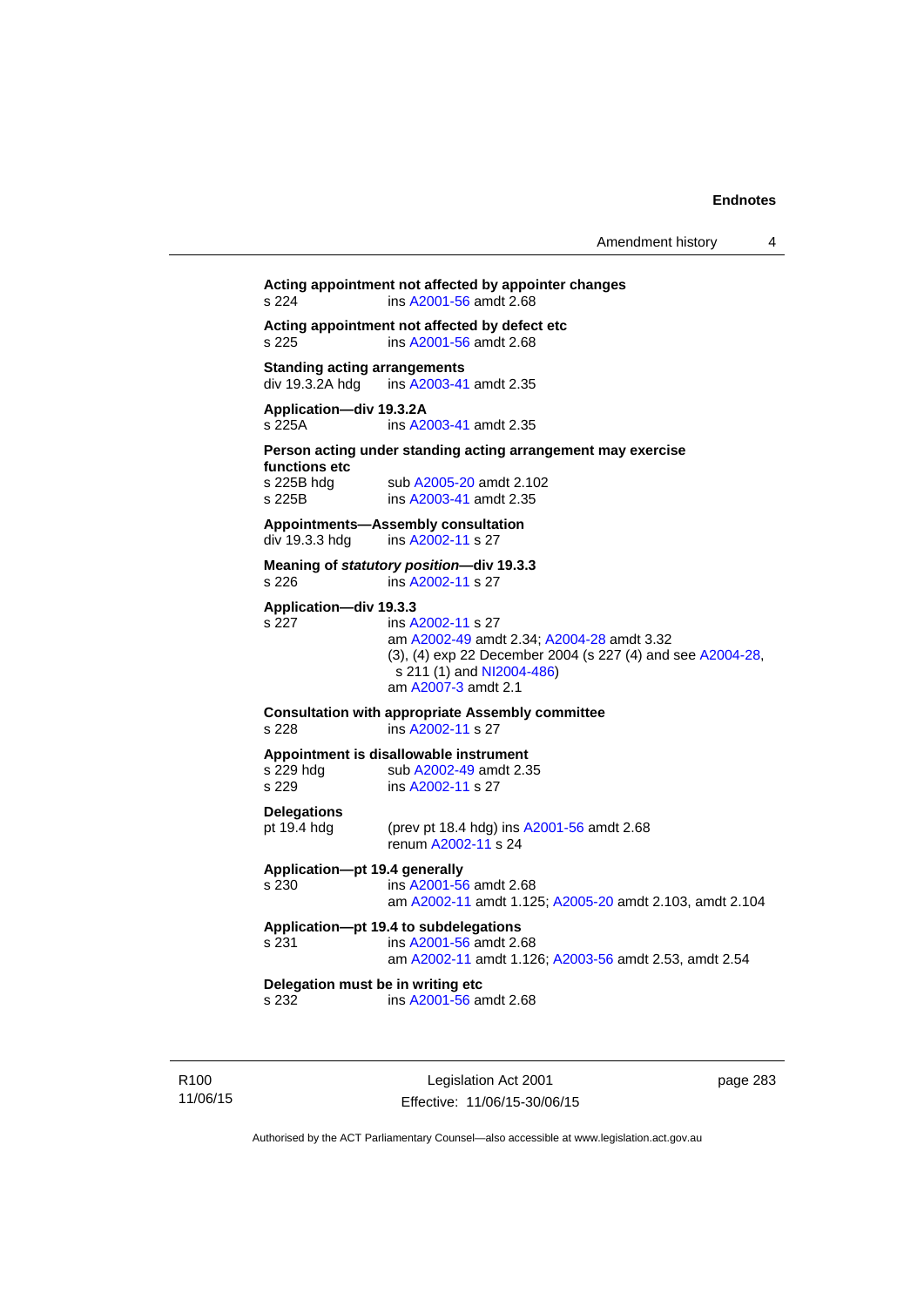| 4 | Amendment history                                      |                                                                                                                        |
|---|--------------------------------------------------------|------------------------------------------------------------------------------------------------------------------------|
|   | Delegation may be made by name or position<br>s 233    | ins A2001-56 amdt 2.68                                                                                                 |
|   | s 234                                                  | Instrument may provide when delegation has effect etc<br>ins A2001-56 amdt 2.68<br>am A2003-41 amdt 2.36               |
|   | Delegation may be made to 2 or more delegates<br>s 235 | ins A2001-56 amdt 2.68                                                                                                 |
|   | Power to delegate may not be delegated<br>s 236        | ins A2001-56 amdt 2.68<br>am A2002-11 amdt 1.127<br>sub A2003-56 amdt 2.55                                             |
|   | Delegation may be amended or revoked<br>s 237          | ins A2001-56 amdt 2.68<br>am A2005-20 amdt 2.105                                                                       |
|   | Appointer responsible for delegated function<br>s 238  | ins A2001-56 amdt 2.68                                                                                                 |
|   | <b>Exercise of delegation by delegate</b><br>s 239     | ins A2001-56 amdt 2.68<br>am A2002-49 amdt 2.36, amdt 2.37; A2003-56 amdt 2.56                                         |
|   | Appointer may exercise delegated function<br>s 240     | ins A2001-56 amdt 2.68                                                                                                 |
|   | Delegation not affected by appointer changes<br>s 241  | ins A2001-56 amdt 2.68                                                                                                 |
|   | Delegation not affected by defect etc<br>s 242         | ins A2001-56 amdt 2.68                                                                                                 |
|   | <b>Service of documents</b><br>pt 19.5 hdg             | (prev pt 18.5 hdg) ins A2001-56 amdt 2.68<br>renum A2002-11 s 24                                                       |
|   | Application-pt 19.5<br>s 245                           | ins A2001-56 amdt 2.68                                                                                                 |
|   | Definitions-pt 19.5<br>s 246                           | ins A2001-56 amdt 2.68<br>def executive officer am A2011-22 amdt 1.277<br>def <i>home address</i> am A2002-30 amdt 2.7 |
|   | Service of documents on individuals<br>s 247           | ins A2001-56 amdt 2.68<br>am A2002-49 amdt 2.38, amdt 2.39                                                             |

page 284 Legislation Act 2001 Effective: 11/06/15-30/06/15

R100 11/06/15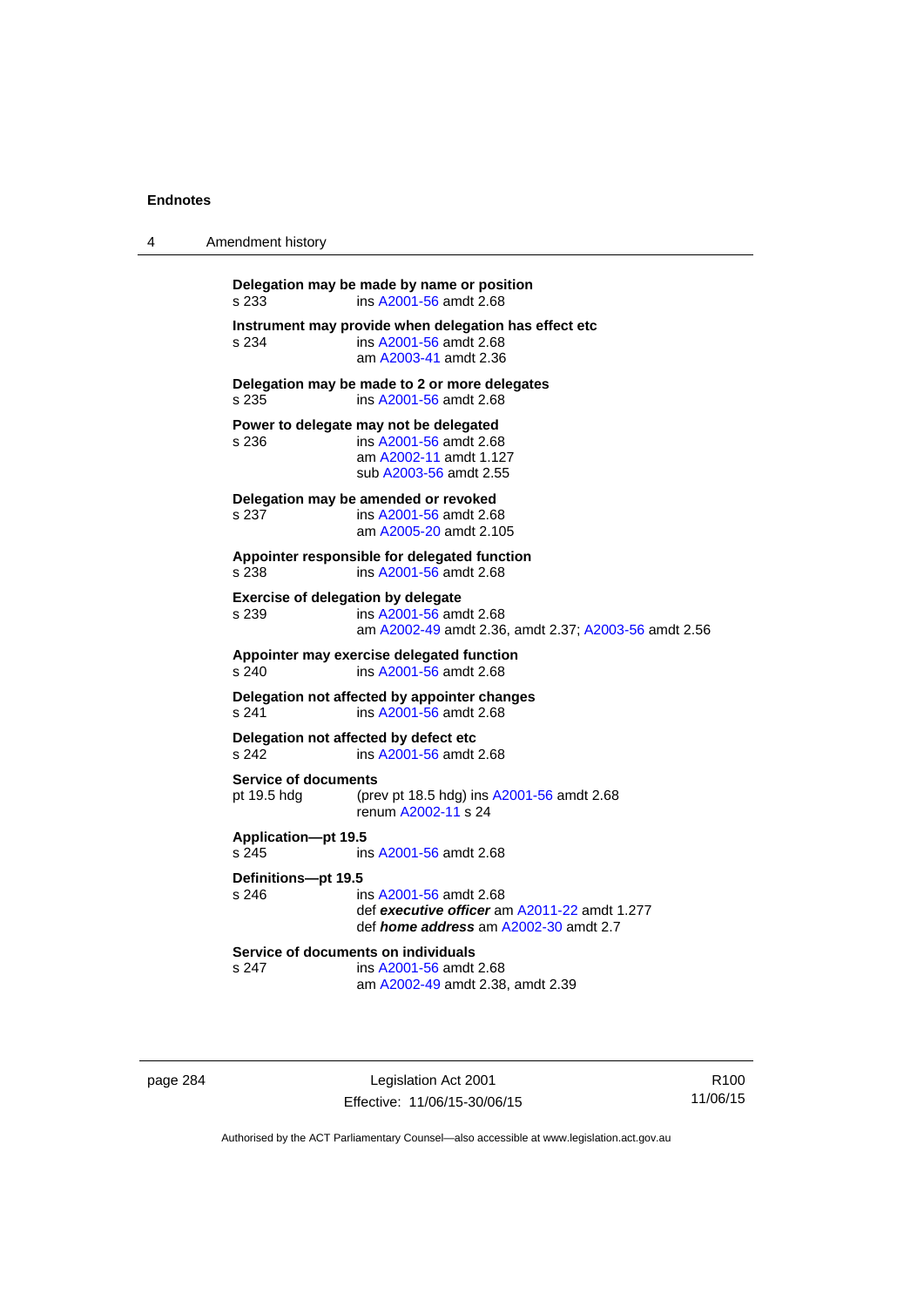|                                         |                                                                                                                                                                            | page 28 |
|-----------------------------------------|----------------------------------------------------------------------------------------------------------------------------------------------------------------------------|---------|
| s 261                                   | <b>References to Administration Act 1989 etc</b><br>(prev s 120) renum A2001-56 amdt 2.67<br>om A2002-11 amdt 1.132                                                        |         |
| s 260                                   | Delegation by parliamentary counsel<br>(prev s 119) renum A2001-56 amdt 2.67<br>om A2002-11 amdt 1.132                                                                     |         |
| s 256                                   | Production of records kept in computers etc<br>ins A2001-56 amdt 2.68<br>am A2005-20 amdt 2.109                                                                            |         |
| <b>Forms</b><br>s 255                   | ins A2001-56 amdt 2.68<br>am A2002-11 amdt 1.130, amdt 1.131; A2002-49 amdt 2.42;<br>A2003-41 amdt 2.38; A2005-20 amdt 2.107, amdt 2.108;<br>A2006-42 amdt 2.12, amdt 2.19 |         |
| <b>Other matters</b><br>pt 19.7 hdg     | (prev pt 18.6 hdg) ins A2001-56 amdt 2.68<br>sub A2002-11 s 28                                                                                                             |         |
| <b>Delegation by Minister</b><br>s 254A | ins A2002-11 s 29                                                                                                                                                          |         |
| s 254                                   | Administration of matters not allocated<br>ins A2002-11 s 29                                                                                                               |         |
| s 253                                   | <b>Exercise of functions of Executive</b><br>ins A2002-11 s 29<br>am A2003-41 amdt 2.37; A2005-62 amdt 2.17                                                                |         |
| pt 19.6 hdg                             | <b>Functions of Executive and Ministers</b><br>ins A2002-11 s 29                                                                                                           |         |
| s 252                                   | Powers of courts and tribunals not affected<br>ins A2001-56 amdt 2.68                                                                                                      |         |
| Other laws not affected etc<br>s 251    | ins A2001-56 amdt 2.68<br>am A2002-11 amdt 1.129                                                                                                                           |         |
| s 250 hdg<br>s 250                      | When document taken to be served<br>sub A2005-20 amdt 2.106<br>ins A2001-56 amdt 2.68<br>am A2002-11 amdt 1.128; A2011-48 amdt 1.36                                        |         |
| s 249                                   | Service of documents on agencies<br>ins A2001-56 amdt 2.68                                                                                                                 |         |
|                                         | am A2002-49 amdt 2.40, amdt 2.41                                                                                                                                           |         |

R100 11/06/15

Effective: 11/06/15-30/06/15

page 285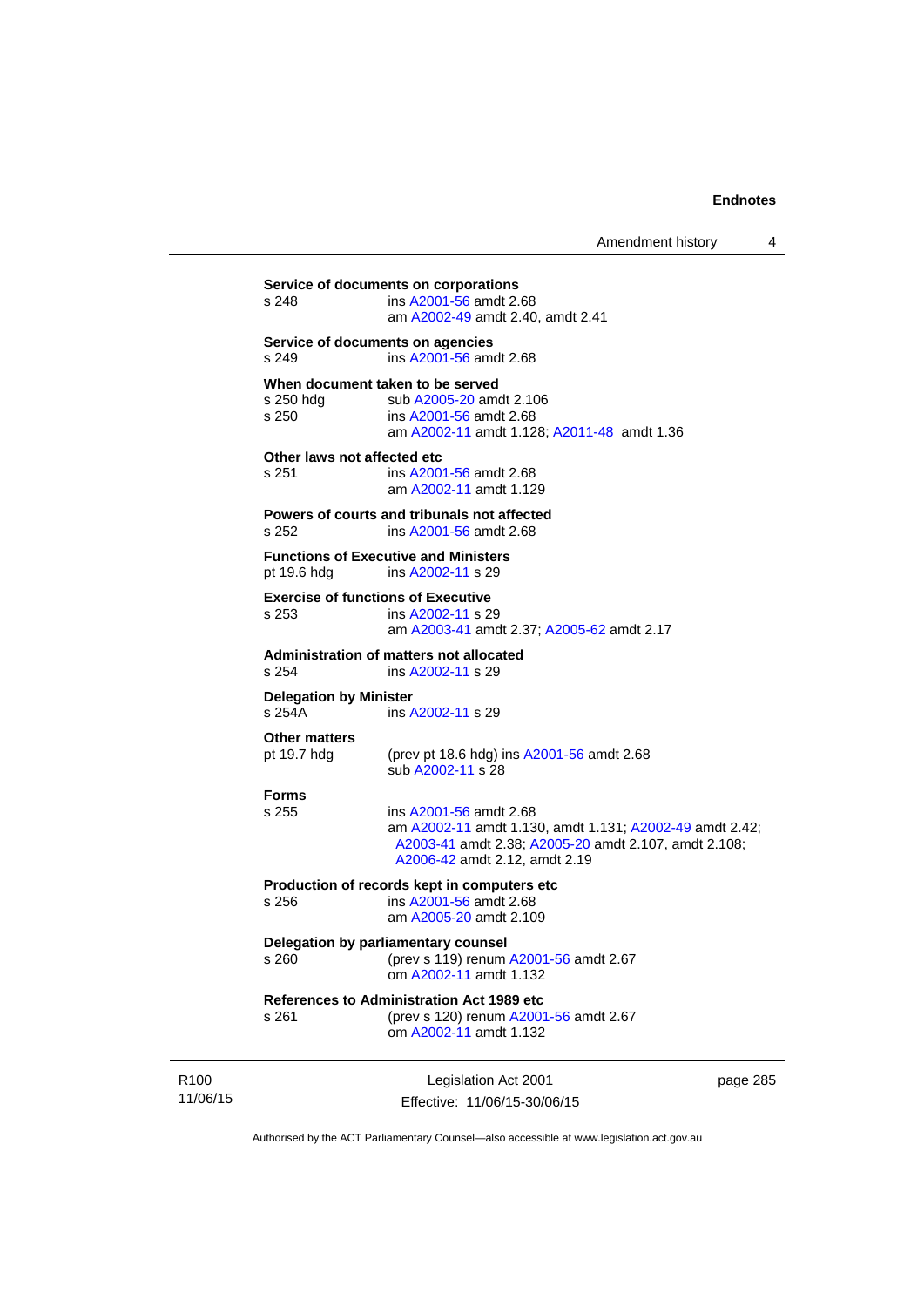4 Amendment history

page 286 Legislation Act 2001 **Regulation-making power**  s 262 (prev s 121) renum as s 262 and then s 302 **Application of s 28**  s 263 (prev s 122) renum [A2001-56](http://www.legislation.act.gov.au/a/2001-56) amdt 2.67 exp 12 March 2002 (s 263 (2)) **Application of s 47 (2) to (6)**  s 264 (prev s 122A) renum as s 264 and then s 304 **Application of s 61 and s 62**  s 265 (prev s 123) renum as s 265 and then s 305 **Application of s 69**  s 266 (prev s 124) renum [A2001-56](http://www.legislation.act.gov.au/a/2001-56) amdt 2.67 exp 12 March 2002 (s 266 (2)) **Transitional regulations**  s 267 (prev s 125) renum as s 267 and then s 306 **Modification of ch 20's operation**  s 268 (prev s 126) renum as s 268 and then s 307 **Status of certain instruments as disallowable instruments**  s 269 (prev s 127) renum as s 269 and then s 308 **Status of certain instruments as notifiable instruments**  s 270 (prev s 128) renum as s 270 and then s 309 **Compliance with authorisation or requirement to do something by notice in gazette**  s 271 (prev s 129) renum as s 271 and then s 310 **Commencement of Acts that refer to notification or notice in the gazette**  s 271B renum as s 311 **Commencement of registrable instruments that refer to notification or notice in the gazette**  s 271C renum as s 312 **Status of republications under Legislation (Republication) Act 1996**  s 272 (prev s 130) renum as s 272 and then s 313 **Transitional provisions about penalties** s 273 renum as s 314 **Status of certain determinations**  s 274 renum as s 315 **Miscellaneous**  ch 20 hdg (prev ch 13 hdg) renum as ch 20 hdg and then ch 21 hdg (prev ch 12 hdg) renum as ch 19 hdg [A2001-56](http://www.legislation.act.gov.au/a/2001-56) amdt 2.66 renum as ch 20 hdg [A2002-11](http://www.legislation.act.gov.au/a/2002-11) s 24

Effective: 11/06/15-30/06/15

R100 11/06/15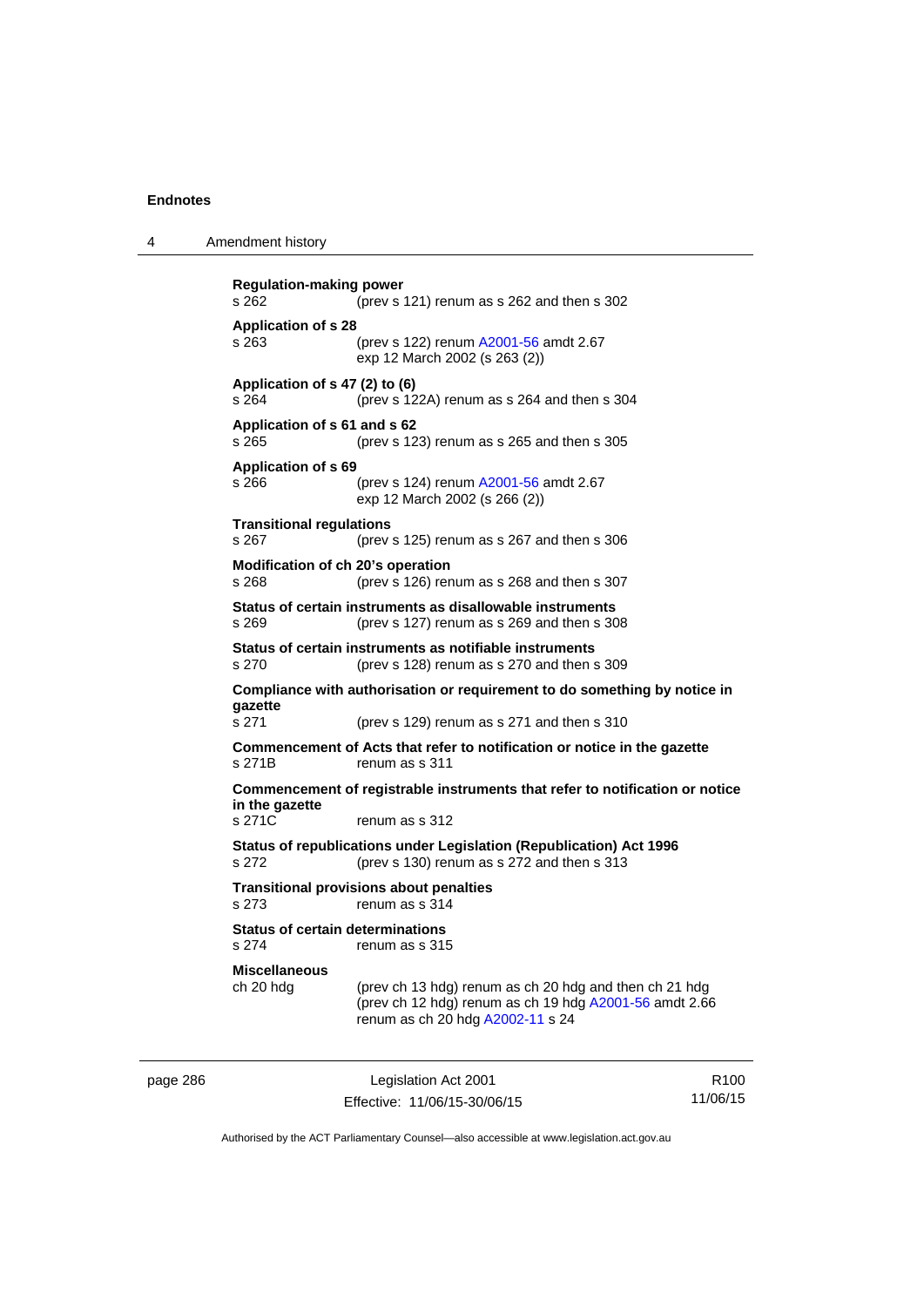| s 300                           | ins A2002-11 amdt 1.132                                                                                 |
|---------------------------------|---------------------------------------------------------------------------------------------------------|
|                                 | am A2004-60 amdt 1.175                                                                                  |
|                                 | <b>References to Administration Act 1989 etc</b>                                                        |
| s 301                           | ins A2002-11 amdt 1.132                                                                                 |
| <b>Regulation-making power</b>  |                                                                                                         |
| s 302                           | (prev s 121) renum as s 262 A2001-56 amdt 2.67<br>renum as s 302 R5 LA (see A2002-11 amdt 1.133)        |
|                                 | sub A2003-41 amdt 2.39                                                                                  |
|                                 | am A2006-42 amdt 2.19; A2011-28 amdt 2.18                                                               |
| Transitional                    |                                                                                                         |
| ch 21 hdg                       | (prev ch 13 hdg) renum as ch 20 hdg A2001-56 amdt 2.66<br>renum as ch 21 hdg A2002-11 s 24<br>om R29 LA |
|                                 | Transitional-meaning of optometrist                                                                     |
| s 303                           | ins A2005-9 amdt 1.1                                                                                    |
|                                 | exp 9 January 2007 (see the Health Professionals Act 2004<br>s 136 (1) (h)) (s 303 (2))                 |
| Application of s 47 (2) to (6)  |                                                                                                         |
| s 304 hdg                       | (prev s 122A hdg) renum as s 264 hdg and then s 304 hdg<br>sub A2002-11 amdt 1.134                      |
| s 304                           | (prev s 122A) ins A2001-44 amdt 1.2623                                                                  |
|                                 | renum as s 264 A2001-56 amdt 2.67                                                                       |
|                                 | am A2002-11 amdt 1.135                                                                                  |
|                                 | renum as s 304 R5 LA (see A2002-11 amdt 1.136)<br>exp 12 September 2004 (s 304 (4))                     |
| Application of s 61 and s 62    |                                                                                                         |
| s 305                           | (prev s 123) renum as s 265 A2001-56 amdt 2.67                                                          |
|                                 | renum as s 305 R5 LA (see A2002-11 amdt 1.136)<br>exp 12 September 2002 (s 305 (3))                     |
| <b>Transitional regulations</b> |                                                                                                         |
| s 306                           | (prev s 125) am A2001-44 amdt 1.2624                                                                    |
|                                 | renum as s 267 A2001-56 amdt 2.67                                                                       |
|                                 | am A2001-56 amdts 2.69-2.71; A2002-11<br>amdts 1.137-1.140                                              |
|                                 | renum as s 306 R5 LA (see A2002-11 amdt 1.136)                                                          |
|                                 |                                                                                                         |

R100 11/06/15

Legislation Act 2001 Effective: 11/06/15-30/06/15 page 287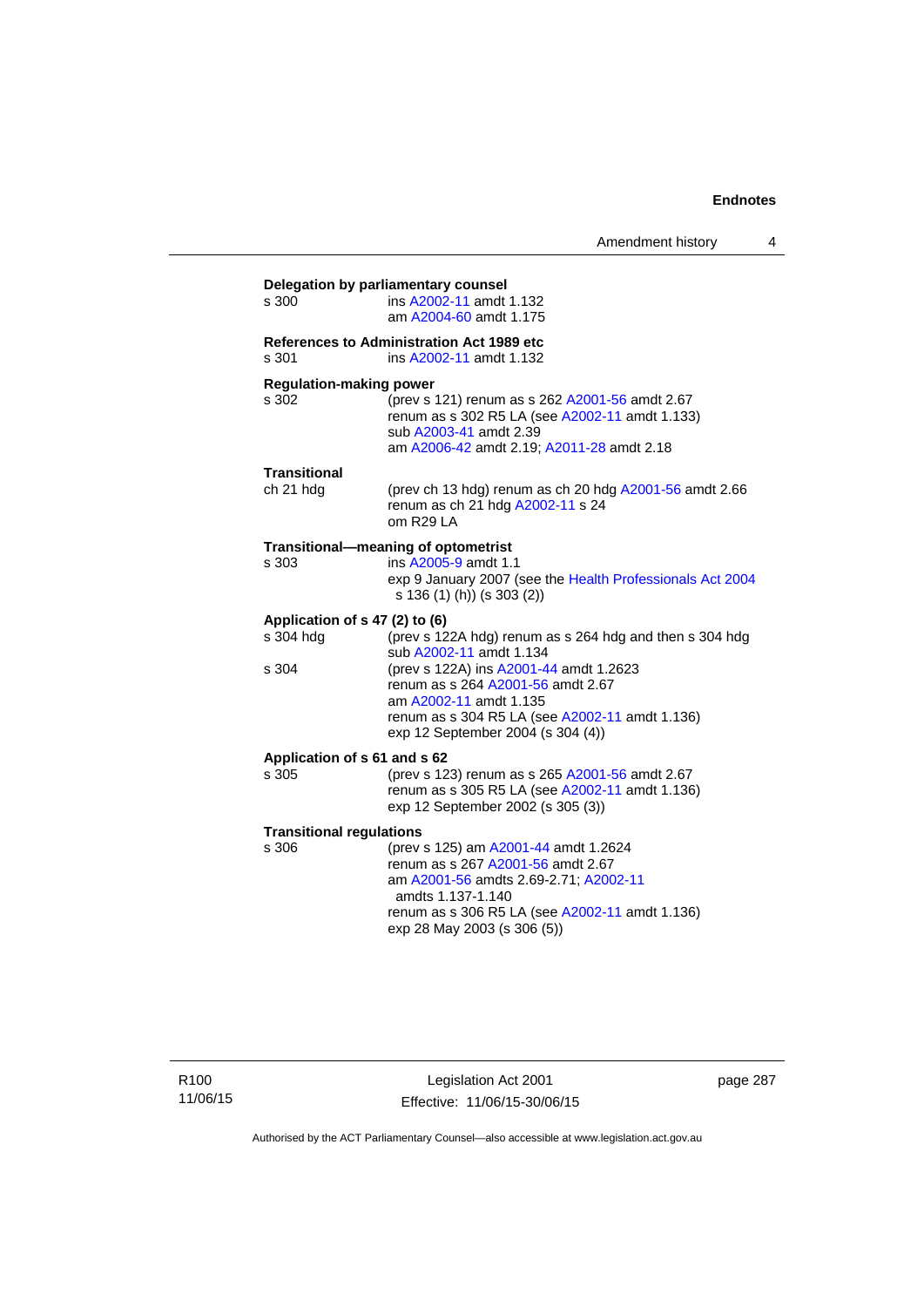| 4 | Amendment history                                       |                                                                                                                                                                                                                              |
|---|---------------------------------------------------------|------------------------------------------------------------------------------------------------------------------------------------------------------------------------------------------------------------------------------|
|   | Modification of ch 20's operation<br>s 307 hdg<br>s 307 | (prev s 268 hdg) sub A2001-56 amdt 2.72<br>(prev s 126) renum as s 268 A2001-56 amdt 2.67<br>am A2002-11 amdt 1.141<br>renum as s 307 R5 LA (see A2002-11 amdt 1.13)<br>am A2002-49 amdt 2.54<br>exp 28 May 2003 (s 307 (2)) |
|   | s 308                                                   | Status of certain instruments as disallowable instruments<br>(prev s 127) renum as s 269 A2001-56 amdt 2.67<br>renum as s 308 R5 LA (see A2002-11 amdt 1.136)<br>exp 12 September 2004 (s 308 (4))                           |
|   | s 309                                                   | Status of certain instruments as notifiable instruments<br>(prev s 128) renum as s 270 A2001-56 amdt 2.67<br>renum as s 309 R5 LA (see A2002-11 amdt 1.136)<br>exp 12 September 2004 (s 309 (7))                             |
|   |                                                         | Compliance with authorisation or requirement to do something by notice in                                                                                                                                                    |
|   | qazette<br>s 310                                        | (prev s 129) renum as s 271 A2001-56 amdt 2.67<br>am A2001-56 amdt 2.73<br>renum as s 310 R5 LA (see A2002-11 amdt 1.136)<br>exp 12 September 2004 (s 310 (5))                                                               |
|   | s 310A                                                  | Application of s 89 to registrable instrument<br>ins A2003-56 amdt 2.57<br>exp 12 September 2004 (s 310A (2))                                                                                                                |
|   | s 311                                                   | Commencement of Acts that refer to notification or notice in the gazette<br>(prev s 271B) ins as mod SL2001-34 reg 6<br>renum R5 LA (see A2002-11 amdt 1.136)<br>exp 13 September 2002 (s 311 (5))                           |
|   | in the gazette                                          | Commencement of registrable instruments that refer to notification or notice                                                                                                                                                 |
|   | s 312                                                   | (prev s 271C) ins as mod SL2001-34 reg 6<br>renum R5 LA (see A2002-11 amdt 1.136)<br>exp 13 September 2002 (s 312 (5))                                                                                                       |
|   | s 313                                                   | Status of republications under Legislation (Republication) Act 1996<br>(prev s 130) renum as s 272 A2001-56 amdt 2.67<br>renum as s 313 R5 LA (see A2002-11 amdt 1.136)<br>exp 12 September 2004 (s 313 (3))                 |
|   | s 314                                                   | <b>Transitional provisions about penalties</b><br>(prev s 273) ins A2001-56 amdt 2.74<br>renum R5 LA (see A2002-11 amdt 1.136)<br>exp 12 September 2003 (s 314 (5))                                                          |

page 288 Legislation Act 2001 Effective: 11/06/15-30/06/15

R100 11/06/15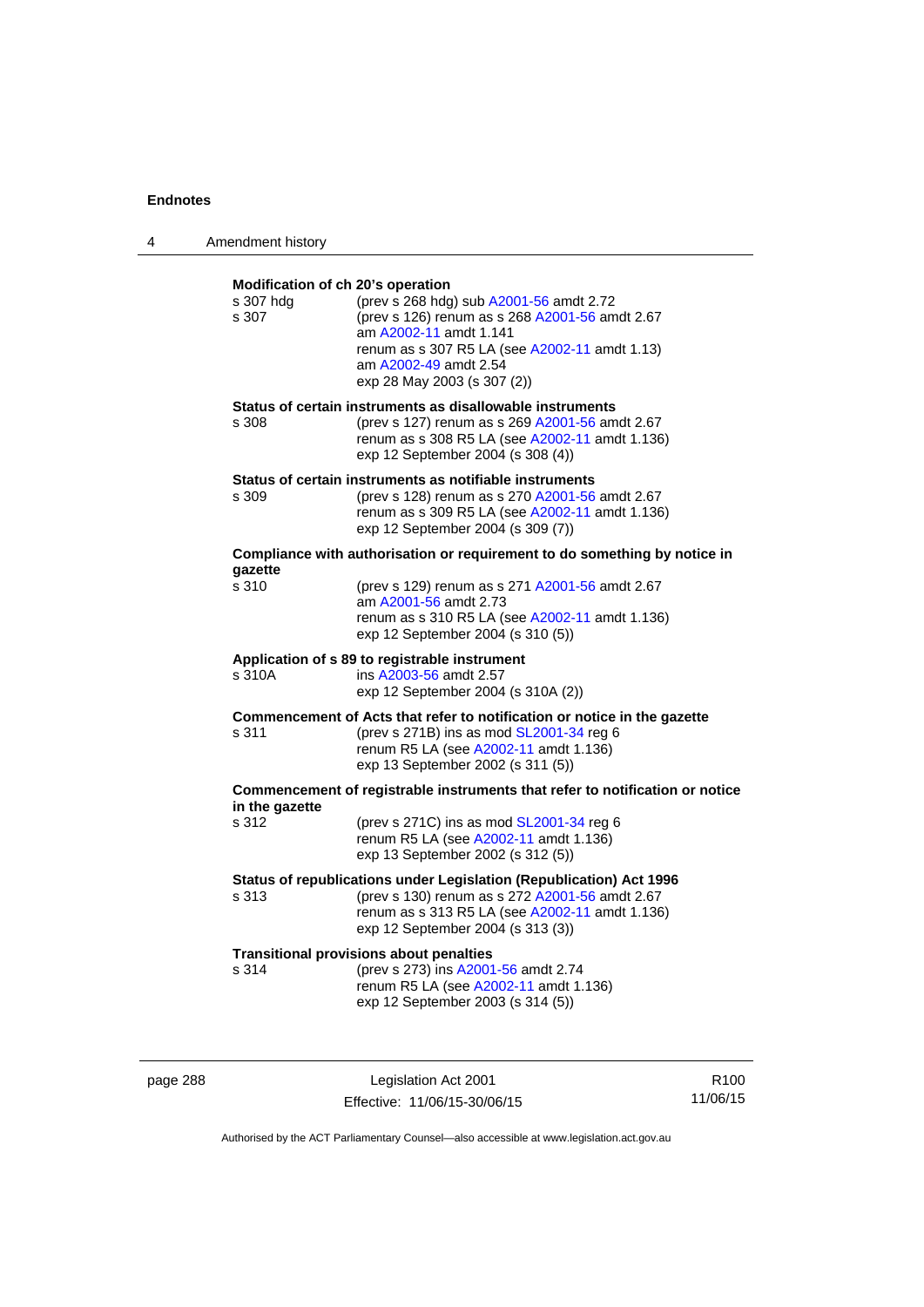**Status of certain determinations**<br>s 315 (prev s 274) ins (prev s 274) ins [A2001-56](http://www.legislation.act.gov.au/a/2001-56) amdt 2.74 renum R5 LA (see [A2002-11](http://www.legislation.act.gov.au/a/2002-11) amdt 1.136) exp 12 September 2003 (s 315 (6))

**Delegations under Administration Act 1989**  ins [A2003-56](http://www.legislation.act.gov.au/a/2003-56) amdt 2.58 exp 12 September 2004 (s 316 (3)) **Former NSW and UK Acts in force before establishment of Territory** 

| sch 1 pt 1.1 hdg | (prev sch 1 pt 1 hdg) sub and renum A2001-56 amdt 2.75   |
|------------------|----------------------------------------------------------|
| sch 1 pt 1.1     | am A2001-44 amdt 1.2625; A2001-56 amdts 2.76-2.79;       |
|                  | A2001-88 s 43 (2); A2002-40 amdt 3.28; items renum R11   |
|                  | LA (see A2002-40 amdt 3.29)                              |
|                  | sub A2002-49 amdt 2.43                                   |
|                  | am A2003-56 amdt 2.59; items renum R21 LA (see A2003-56  |
|                  | amdt 2.60); A2004-17 amdt 2.10; items renum R30 LA (see  |
|                  | A2004-17 amdt 2.11); A2004-60 amdt 1.176; items renum    |
|                  | R31 LA (see A2004-60 amdt 1.177); A2006-38 amdt 1.9;     |
|                  | items renum R52 LA (see A2006-38 amdt 1.10); A2009-39    |
|                  | amdt 2.5; items renum R70 LA; A2009-50 s 50; items renum |
|                  | <b>R71 LA</b>                                            |

### **Former NSW Acts applied after establishment of Territory**

| sch 1 pt 1.2 hda | (prev sch 1 pt 2 hdg) sub and renum $A2001-56$ amdt 2.80 |
|------------------|----------------------------------------------------------|
| sch 1 pt 1.2     | am A2001-44 amdt 1.2626. amdt 1.2627: A2001-56           |
|                  | amdt 2.81; A2004-7 amdt 1.5; A2006-38 amdt 1.11; items   |
|                  | renum R52 LA (see A2006-38 amdt 1.12)                    |

| <b>Meaning of commonly-used terms</b>                             |
|-------------------------------------------------------------------|
| $dict$ pt 1 hdg sub $A2003-56$ amdt 2.61                          |
| $dict$ pt 1 note sub $A2003-56$ amdt 2.61                         |
| def $AAT$ ins $A2002-49$ amdt 2.44                                |
| om A2008-37 amdt 1.297                                            |
| def $ACAT$ ins $A2008-36$ amdt 1.409                              |
| def Act sub A2001-56 amdt 2.82                                    |
| am A2005-20 amdt 2.110                                            |
| def $ACT$ reloc from IA $A2001-56$ amdt 2.16                      |
| def ADI reloc from IA A2001-56 amdt 2.16                          |
| sub A2002-49 amdt 2.45                                            |
| def <b>administrative appeals tribunal</b> reloc from IA A2001-56 |
| amdt $2.16$                                                       |
| om A2008-37 amdt 1.297                                            |
| def <i>administrative unit</i> reloc from IA A2001-56 amdt 2.16   |
| def adult reloc from IA A2001-56 amdt 2.16                        |
| def <i>affidavit</i> reloc from IA A2001-56 amdt 2.16             |
| om A2005-53 amdt 1.95                                             |
| def <b>ambulance service</b> reloc from IA A2001-56 amdt 2.16     |
| sub A2004-28 amdt 3.33                                            |
|                                                                   |

R100 11/06/15

Legislation Act 2001 Effective: 11/06/15-30/06/15 page 289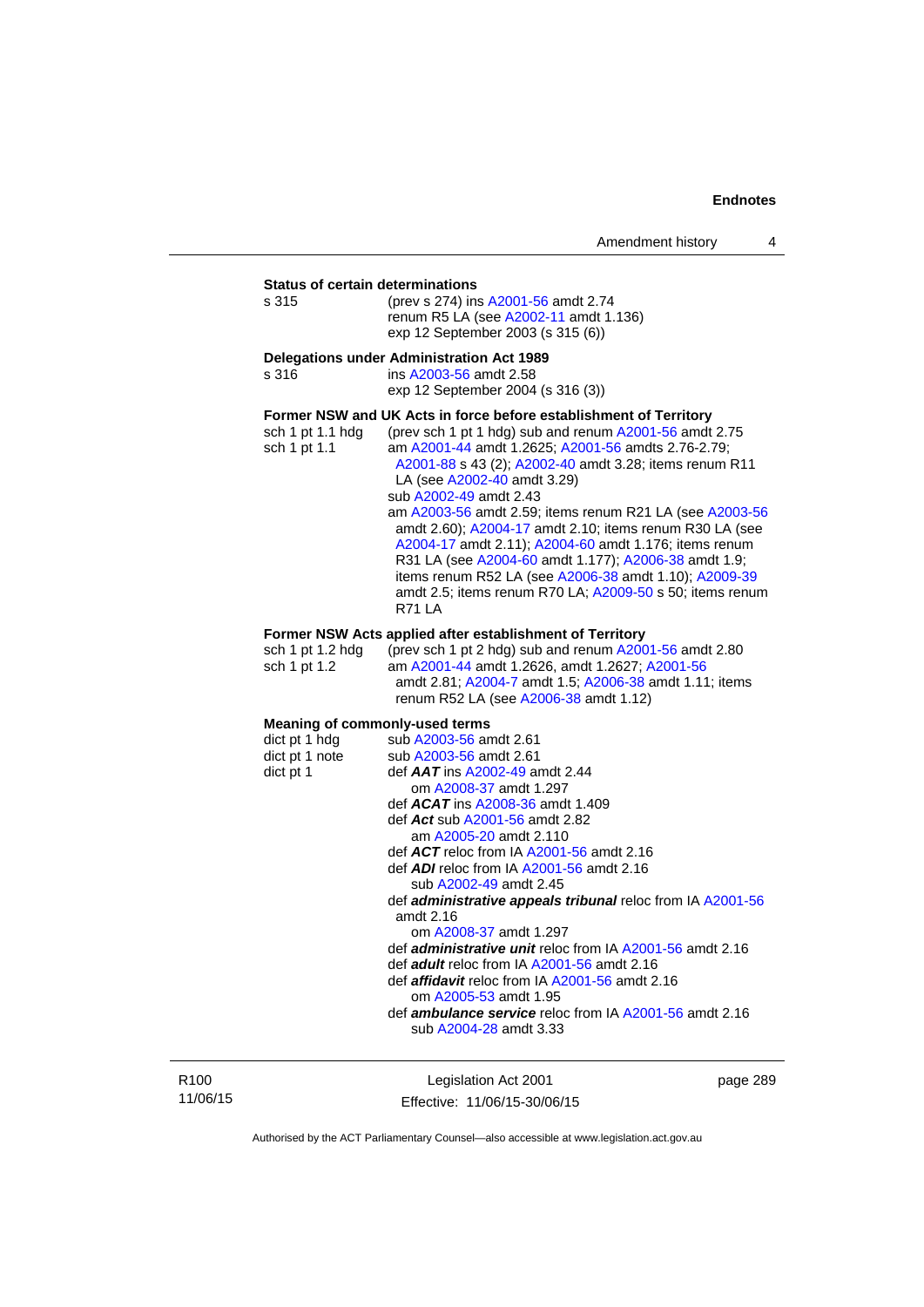| Amendment history<br>$\overline{4}$ |  |
|-------------------------------------|--|
|-------------------------------------|--|

| def amend sub A2001-56 amdt 2.82                               |
|----------------------------------------------------------------|
| am A2005-20 amdt 2.111, amdt 2.112                             |
| def appoint reloc from IA A2001-56 amdt 2.16                   |
| def AS ins A2009-20 amdt 2.9                                   |
| def AS/NZS ins A2009-20 amdt 2.9                               |
| def asset reloc from IA A2001-56 amdt 2.16                     |
| def associate judge ins A2015-10 s 32                          |
| def Attorney-General ins A2001-56 amdt 2.82                    |
| def <b>auditor-general</b> reloc from IA A2001-56 amdt 2.16    |
| sub A2005-20 amdt 2.113                                        |
| def <i>Australia</i> reloc from IA A2001-56 amdt 2.16          |
| def Australian citizen ins A2012-21 amdt 2.1                   |
|                                                                |
| def Australian Consumer Law (ACT) ins A2010-54                 |
| amdt 3.38                                                      |
| def <b>Australian driver licence</b> reloc from IA A2001-56    |
| amdt $2.16$                                                    |
| def Australian/New Zealand Standard ins A2009-20               |
| amdt 2.9                                                       |
| def Australian Standard ins A2009-20 amdt 2.9                  |
| def Australian Statistician ins A2005-20 amdt 2.114            |
| def <b>authorised deposit-taking institution</b> reloc from IA |
| A2001-56 amdt 2.16                                             |
| sub A2002-49 amdt 2.46                                         |
| def bank reloc from IA A2001-56 amdt 2.16                      |
| def bank holiday ins A2011-28 amdt 2.19                        |
| def bankrupt or personally insolvent ins A2009-49 amdt 2.1     |
| def <b>barrister</b> reloc from IA A2001-56 amdt 2.16          |
| def body reloc from IA A2001-56 amdt 2.16                      |
| def <b>breach</b> reloc from IA A2001-56 amdt 2.16             |
| def building code ins A2004-13 amdt 2.79                       |
| def building society reloc from IA A2001-56 amdt 2.16          |
| sub A2003-56 amdt 2.62                                         |
| def <b>business day</b> reloc from IA A2001-56 amdt 2.16       |
| am A2011-28 amdt 2.20                                          |
| def by ins A2005-20 amdt 2.115                                 |
| def by-law ins A2005-20 amdt 2.116                             |
| def by-laws ins A2002-11 amdt 1.142                            |
| om A2005-20 amdt 2.116                                         |
| def calendar month reloc from IA A2001-56 amdt 2.16            |
| sub A2014-44 amdt 2.4                                          |
| def calendar year reloc from IA A2001-56 amdt 2.16             |
| def change reloc from IA A2001-56 amdt 2.16                    |
| sub A2006-42 amdt 2.13                                         |
| def <i>chief executive</i> ins A2001-56 amdt 2.82              |
| om A2011-22 amdt 1.278                                         |
| def <i>chief fire control officer</i> ins A2001-56 amdt 2.82   |
| om A2004-28 amdt 3.34                                          |
|                                                                |
|                                                                |

page 290 **Legislation Act 2001** Effective: 11/06/15-30/06/15

R100 11/06/15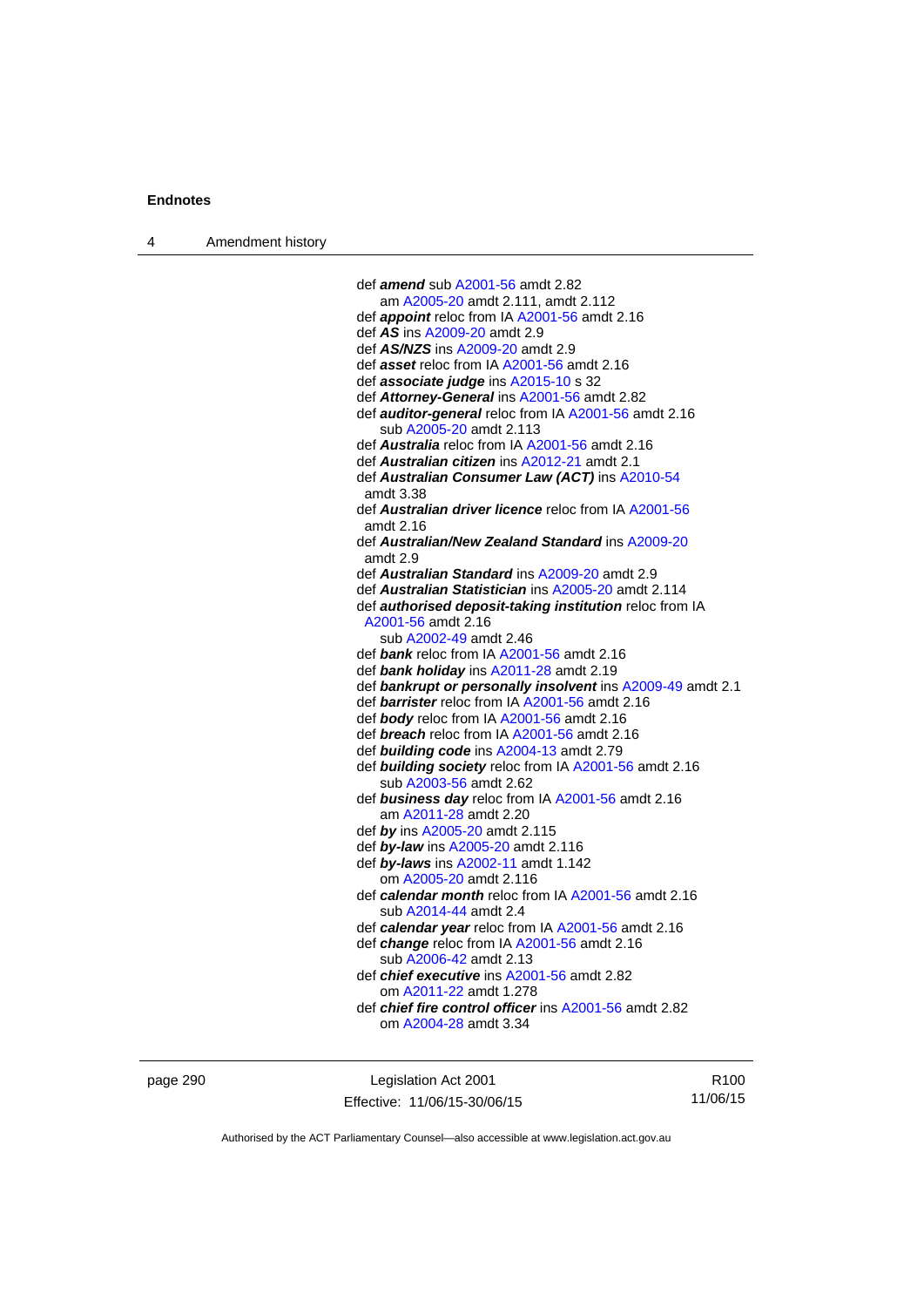def *chief health officer* reloc from IA [A2001-56](http://www.legislation.act.gov.au/a/2001-56) amdt 2.16 def *Chief Justice* reloc from IA [A2001-56](http://www.legislation.act.gov.au/a/2001-56) amdt 2.16 def *Chief Magistrate* reloc from IA [A2001-56](http://www.legislation.act.gov.au/a/2001-56) amdt 2.16 def *Chief Minister* reloc from IA [A2001-56](http://www.legislation.act.gov.au/a/2001-56) amdt 2.16 def *chief officer (ambulance service)* ins [A2004-28](http://www.legislation.act.gov.au/a/2004-28) amdt 3.35 def *chief officer (fire and rescue)* ins [A2012-21](http://www.legislation.act.gov.au/a/2012-21) amdt 2.2 def *chief officer (fire brigade)* ins [A2004-28](http://www.legislation.act.gov.au/a/2004-28) amdt 3.35 om [A2012-21](http://www.legislation.act.gov.au/a/2012-21) amdt 2.2 def *chief officer (rural fire service)* ins [A2004-28](http://www.legislation.act.gov.au/a/2004-28) amdt 3.35 def *chief officer (SES)* ins [A2004-28](http://www.legislation.act.gov.au/a/2004-28) amdt 3.35 def *chief planning executive* ins [A2002-56](http://www.legislation.act.gov.au/a/2002-56) amdt 3.43 sub [A2005-20](http://www.legislation.act.gov.au/a/2005-20) amdt 2.117; [A2007-25](http://www.legislation.act.gov.au/a/2007-25) amdt 1.96 def *chief police officer* reloc from IA [A2001-56](http://www.legislation.act.gov.au/a/2001-56) amdt 2.16 def *chief solicitor* ins [A2004-42](http://www.legislation.act.gov.au/a/2004-42) amdt 2.39 am [A2011-30](http://www.legislation.act.gov.au/a/2011-30) amdt 1.8 def *chief surveyor* ins [A2007-33](http://www.legislation.act.gov.au/a/2007-33) amdt 1.9 om [A2010-6](http://www.legislation.act.gov.au/a/2010-6) amdt 1.10 def *child* reloc from IA [A2001-56](http://www.legislation.act.gov.au/a/2001-56) amdt 2.16 def *children and young people commissioner* ins [A2005-46](http://www.legislation.act.gov.au/a/2005-46) amdt 1.1 def *Childrens Court* reloc from IA [A2001-56](http://www.legislation.act.gov.au/a/2001-56) amdt 2.16 sub [A2008-20](http://www.legislation.act.gov.au/a/2008-20) amdt 4.42 def *city area* reloc from IA [A2001-56](http://www.legislation.act.gov.au/a/2001-56) amdt 2.16 am [A2005-20](http://www.legislation.act.gov.au/a/2005-20) amdt 2.118 def *civil partner* ins [A2008-14](http://www.legislation.act.gov.au/a/2008-14) amdt 1.44 def *civil partnership* ins [A2008-14](http://www.legislation.act.gov.au/a/2008-14) amdt 1.44 sub [A2012-40](http://www.legislation.act.gov.au/a/2012-40) amdt 3.65 def *civil union* ins [A2006-22](http://www.legislation.act.gov.au/a/2006-22) amdt 1.74 [\(A2006-22](http://www.legislation.act.gov.au/a/2006-22) rep before commenced by disallowance (see Cwlth Gaz 2006 No S93)) ins [A2012-40](http://www.legislation.act.gov.au/a/2012-40) amdt 3.66 sub [A2013-39](http://www.legislation.act.gov.au/a/2013-39) amdt 2.37 [\(A2013-39](http://www.legislation.act.gov.au/a/2013-39) never effective (see *Commonwealth v Australian Capital Territory* [2013] HCA 55)) def *civil union partner* ins [A2012-40](http://www.legislation.act.gov.au/a/2012-40) amdt 3.66 def *clerk* reloc from IA [A2001-56](http://www.legislation.act.gov.au/a/2001-56) amdt 2.16 am [A2012-26](http://www.legislation.act.gov.au/a/2012-26) amdt 1.31 def *commencement* sub [A2001-56](http://www.legislation.act.gov.au/a/2001-56) amdt 2.82 def *commencement notice* sub [A2001-56](http://www.legislation.act.gov.au/a/2001-56) amdt 2.82 def *commissioner for fair trading* reloc from IA [A2001-56](http://www.legislation.act.gov.au/a/2001-56) amdt 2.16 sub [A2005-20](http://www.legislation.act.gov.au/a/2005-20) amdt 2.119 am [A2010-54](http://www.legislation.act.gov.au/a/2010-54) amdt 3.39 def *commissioner for health complaints* ins [A2001-56](http://www.legislation.act.gov.au/a/2001-56) amdt 2.82 om [A2005-41](http://www.legislation.act.gov.au/a/2005-41) amdt 1.110

R100 11/06/15

Legislation Act 2001 Effective: 11/06/15-30/06/15 page 291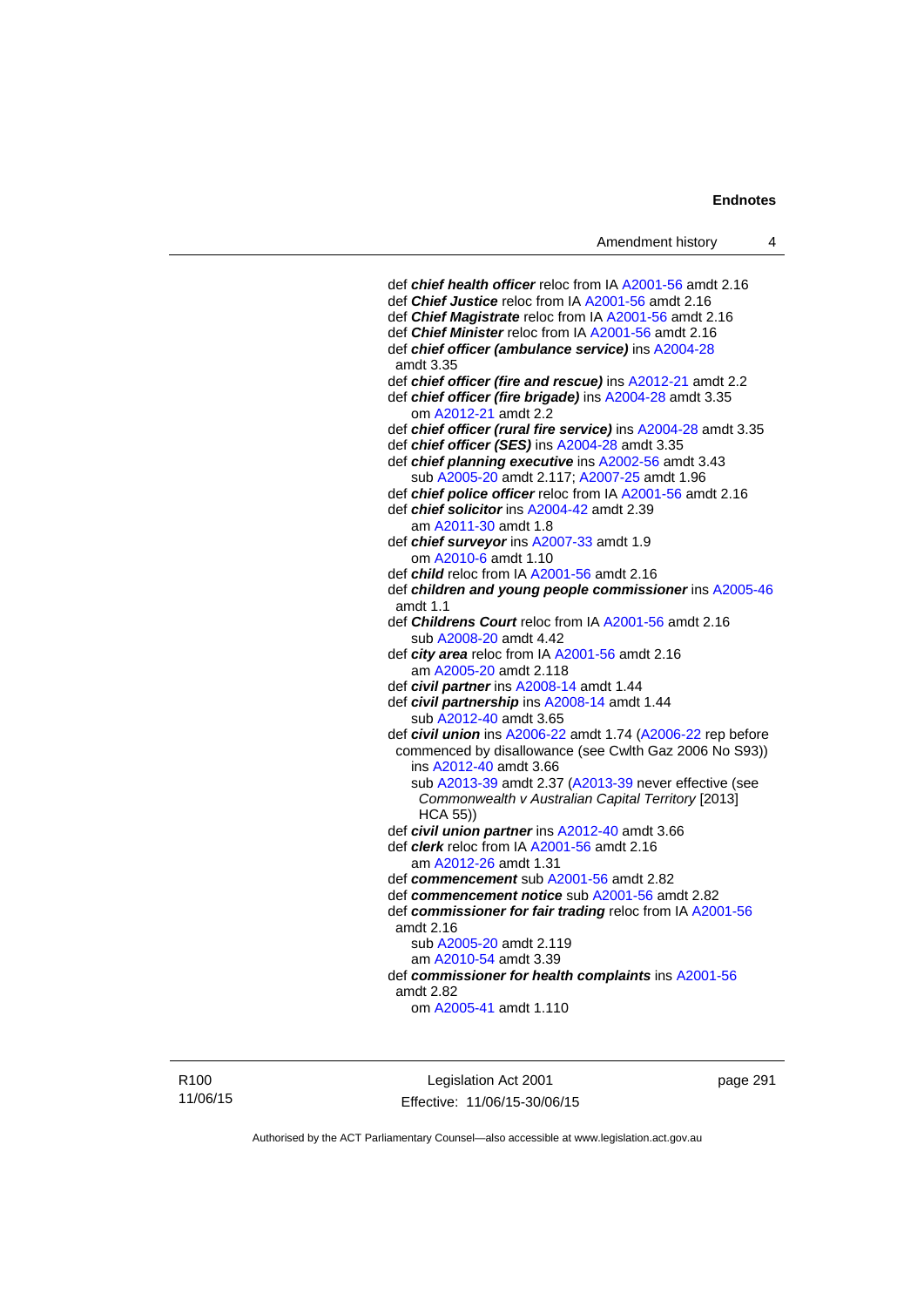| Amendment history<br>$\overline{4}$ |  |
|-------------------------------------|--|
|-------------------------------------|--|

| def commissioner for housing reloc from IA A2001-56<br>amdt 2.16      |
|-----------------------------------------------------------------------|
| om A2007-8 amdt 1.12                                                  |
| def commissioner for land and planning reloc from IA                  |
| A2001-56 amdt 2.16                                                    |
| om A2002-56 amdt 3.44                                                 |
| def commissioner for public administration reloc from IA              |
| A2001-56 amdt 2.16                                                    |
| def commissioner for revenue reloc from IA A2001-56                   |
| amdt 2.16                                                             |
| def commissioner for surveys reloc from IA A2001-56                   |
|                                                                       |
| amdt 2.16                                                             |
| om A2007-33 amdt 1.10                                                 |
| def commissioner for sustainability and the environment               |
| ins A2012-25 amdt 1.2                                                 |
| def commissioner for the environment ins A2001-56                     |
| amdt 2.82                                                             |
| om A2012-25 amdt 1.2                                                  |
| def commissioner of police reloc from IA A2001-56                     |
| amdt 2.16                                                             |
| def commit ins A2006-23 amdt 1.212                                    |
| def committed for trial reloc from IA A2001-56 amdt 2.16              |
| om A2006-23 amdt 1.212                                                |
| def Commonwealth reloc from IA A2001-56 amdt 2.16                     |
| def Commonwealth country reloc from IA A2001-56                       |
| amdt 2.16                                                             |
| def <b>Commonwealth DPP</b> ins A2005-20 amdt 2.120                   |
| def Commonwealth gazette reloc from IA A2001-56                       |
| amdt 2.16                                                             |
| def community advocate reloc from IA A2001-56 amdt 2.16               |
| om A2005-47 amdt 1.12                                                 |
| def confer reloc from IA A2001-56 amdt 2.16                           |
| def conservator of flora and fauna reloc from IA A2001-56             |
| amdt 2.16                                                             |
| am A2014-59 amdt 2.36                                                 |
| def construction occupations registrar ins A2004-13                   |
| amdt 2.80                                                             |
| sub A2005-20 amdt 2.121                                               |
| def consumer and trader tribunal ins A2003-16 s 70                    |
| om A2008-36 amdt 1.410                                                |
| def Consumer Credit (Australian Capital Territory) Code               |
| reloc from IA A2001-56 amdt 2.16                                      |
| om A2010-40 amdt 1.25                                                 |
|                                                                       |
| def Consumer Credit (Australian Capital Territory)                    |
| Regulations reloc from IA A2001-56 amdt 2.16<br>om A2010-40 amdt 1.25 |
|                                                                       |
| def contravene reloc from IA A2001-56 amdt 2.16                       |
|                                                                       |

page 292 **Legislation Act 2001** Effective: 11/06/15-30/06/15

R100 11/06/15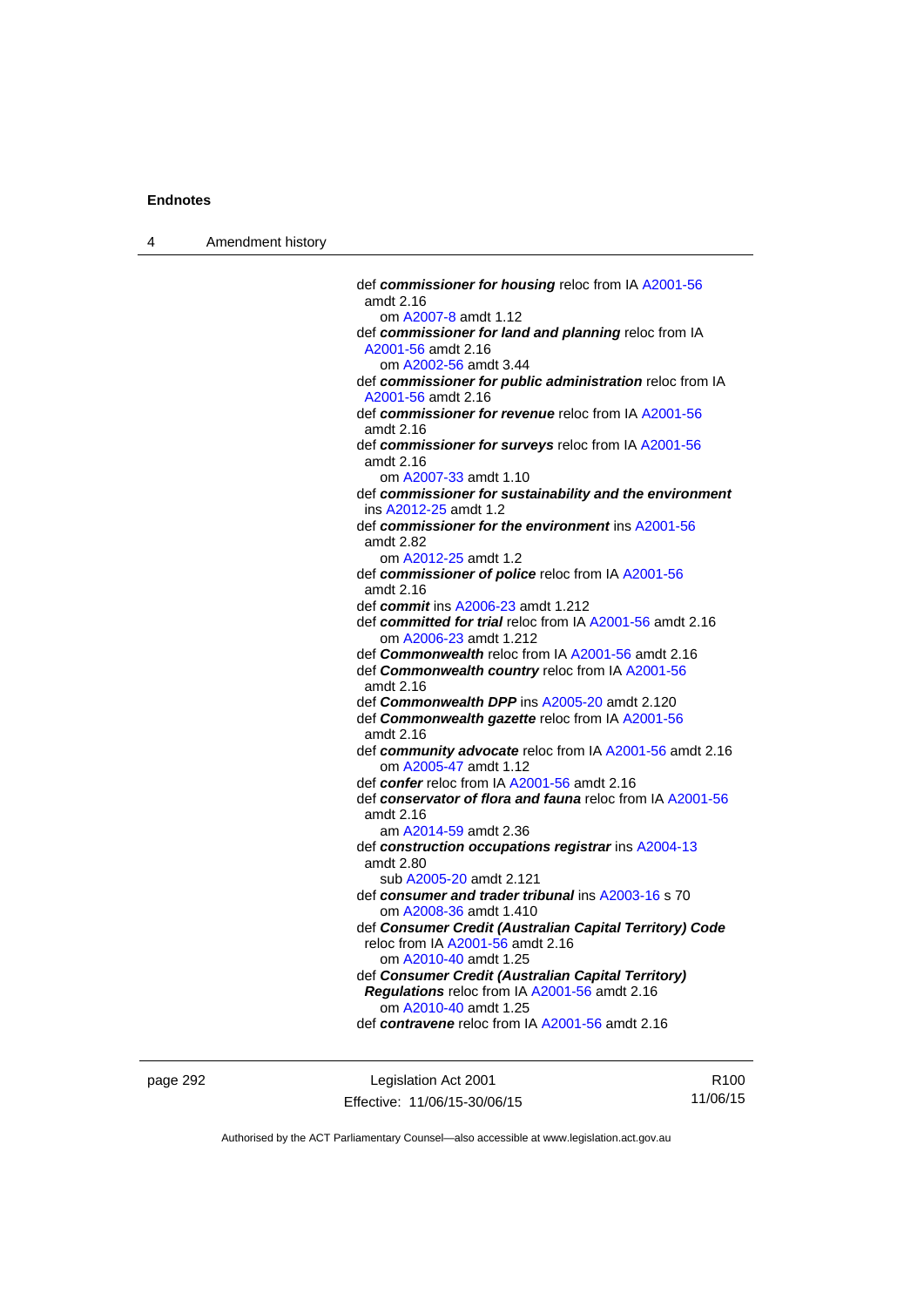def *converted ordinance* reloc from IA [A2001-56](http://www.legislation.act.gov.au/a/2001-56) amdt 2.16 def *coroner* ins [A2014-18](http://www.legislation.act.gov.au/a/2014-18) amdt 2.1 def *Coroner's Court* reloc from IA [A2001-56](http://www.legislation.act.gov.au/a/2001-56) amdt 2.16 def *corporation* reloc from IA [A2001-56](http://www.legislation.act.gov.au/a/2001-56) amdt 2.16 def *Corporations Act* ins in IA 2001No 56 amdt 2.14 reloc from IA [A2001-56](http://www.legislation.act.gov.au/a/2001-56) amdt 2.16 def *correctional centre* ins [A2006-23](http://www.legislation.act.gov.au/a/2006-23) amdt 1.213 def *corrections officer* ins [A2006-23](http://www.legislation.act.gov.au/a/2006-23) amdt 1.213 def *Court of Appeal* ins [A2004-42](http://www.legislation.act.gov.au/a/2004-42) amdt 2.39 def *court of summary jurisdiction* reloc from IA [A2001-56](http://www.legislation.act.gov.au/a/2001-56) amdt 2.16 def *credit tribunal* reloc from IA [A2001-56](http://www.legislation.act.gov.au/a/2001-56) amdt 2.16 sub [A2005-20](http://www.legislation.act.gov.au/a/2005-20) amdt 2.122 om [A2008-36](http://www.legislation.act.gov.au/a/2008-36) amdt 1.410 def *credit union* reloc from IA [A2001-56](http://www.legislation.act.gov.au/a/2001-56) amdt 2.16 sub [A2003-56](http://www.legislation.act.gov.au/a/2003-56) amdt 2.63 def *Criminal Code* ins [A2002-51](http://www.legislation.act.gov.au/a/2002-51) amdt 1.27 def *CrimTrac* ins [A2011-52](http://www.legislation.act.gov.au/a/2011-52) amdt 2.1 def *custodial escort* ins [A2002-30](http://www.legislation.act.gov.au/a/2002-30) amdt 2.8 om [A2006-23](http://www.legislation.act.gov.au/a/2006-23) amdt 1.214 def *daily newspaper* ins [A2009-20](http://www.legislation.act.gov.au/a/2009-20) amdt 2.10 def *daylight* reloc from IA [A2001-56](http://www.legislation.act.gov.au/a/2001-56) amdt 2.16 def *definition* ins [A2001-56](http://www.legislation.act.gov.au/a/2001-56) amdt 2.82 def *dental prosthetist* reloc from IA [A2001-56](http://www.legislation.act.gov.au/a/2001-56) amdt 2.16 sub [A2004-39](http://www.legislation.act.gov.au/a/2004-39) amdt 3.1; [A2010-10](http://www.legislation.act.gov.au/a/2010-10) amdt 2.69 def *dental technician* reloc from IA [A2001-56](http://www.legislation.act.gov.au/a/2001-56) amdt 2.16 sub [A2004-39](http://www.legislation.act.gov.au/a/2004-39) amdt 3.2 om [A2011-28](http://www.legislation.act.gov.au/a/2011-28) amdt 2.21 def *dentist* reloc from IA [A2001-56](http://www.legislation.act.gov.au/a/2001-56) amdt 2.16 sub [A2004-39](http://www.legislation.act.gov.au/a/2004-39) amdt 4.3; [A2010-10](http://www.legislation.act.gov.au/a/2010-10) amdt 2.70 def *Deputy Speaker* ins [A2005-20](http://www.legislation.act.gov.au/a/2005-20) amdt 2.123 def *designation* reloc from IA [A2001-56](http://www.legislation.act.gov.au/a/2001-56) amdt 2.16 def *detention place* ins [A2008-20](http://www.legislation.act.gov.au/a/2008-20) amdt 2.22 def *director-general* ins [A2011-22](http://www.legislation.act.gov.au/a/2011-22) amdt 1.279 def *director of corrective services* ins [A2002-30](http://www.legislation.act.gov.au/a/2002-30) amdt 2.8 om [A2006-23](http://www.legislation.act.gov.au/a/2006-23) amdt 1.215 def *director of public prosecutions* (or *DPP*) reloc from IA [A2001-56](http://www.legislation.act.gov.au/a/2001-56) amdt 2.16 def *disability and community services commissioner* ins [A2005-41](http://www.legislation.act.gov.au/a/2005-41) amdt 1.111 def *disallowable instrument* sub [A2001-56](http://www.legislation.act.gov.au/a/2001-56) amdt 2.82 def *discrimination commissioner* reloc from IA [A2001-56](http://www.legislation.act.gov.au/a/2001-56) amdt 2.16 sub [A2005-41](http://www.legislation.act.gov.au/a/2005-41) amdt 1.112 def *discrimination tribunal* reloc from IA [A2001-56](http://www.legislation.act.gov.au/a/2001-56) amdt 2.16 om [A2008-36](http://www.legislation.act.gov.au/a/2008-36) amdt 1.410 def *doctor* reloc from IA [A2001-56](http://www.legislation.act.gov.au/a/2001-56) amdt 2.16

R100 11/06/15

Legislation Act 2001 Effective: 11/06/15-30/06/15 page 293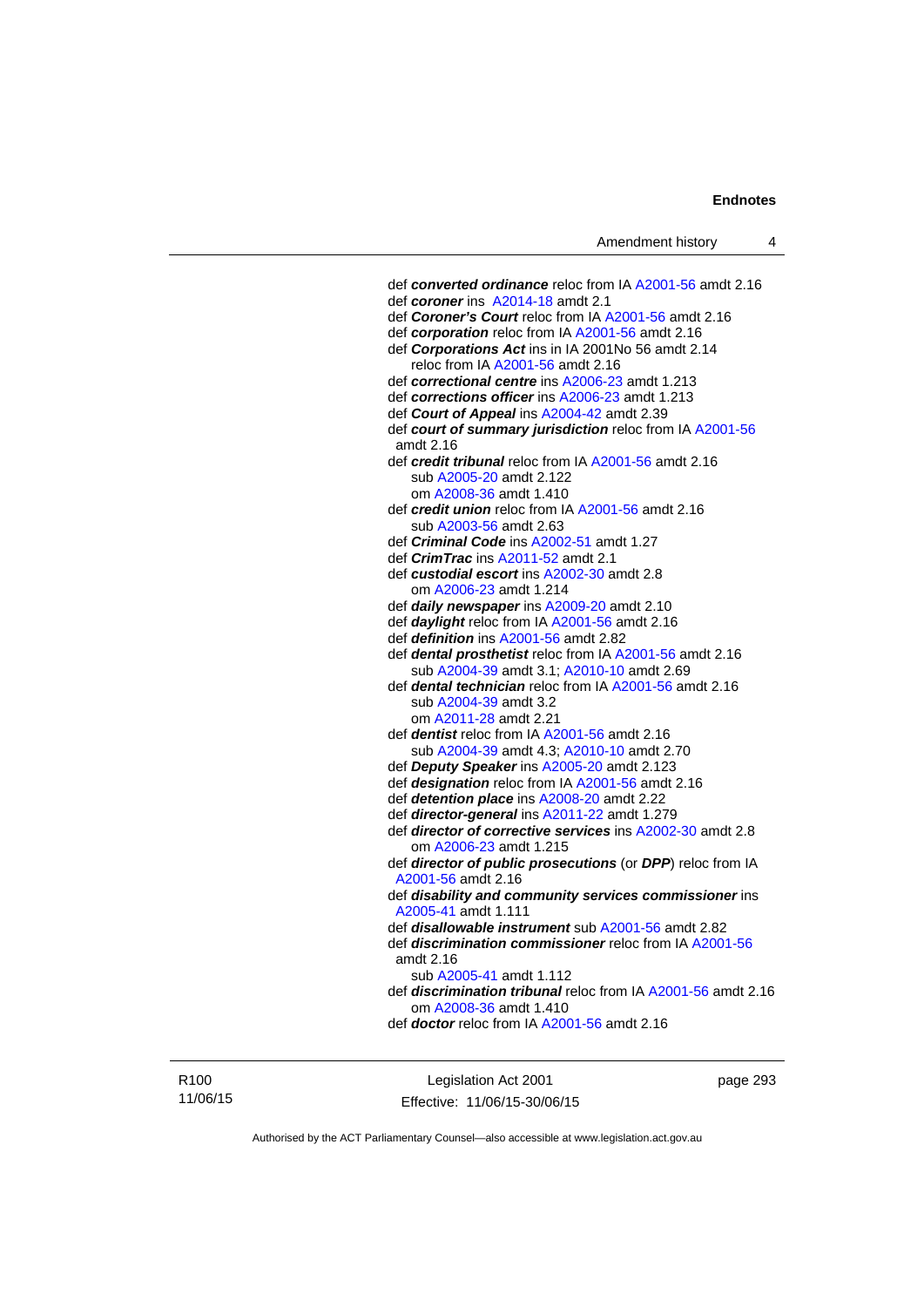| 4 | Amendment history |                                                                                 |
|---|-------------------|---------------------------------------------------------------------------------|
|   |                   |                                                                                 |
|   |                   | sub A2004-39 amdt 5.13; A2010-10 amdt 2.71                                      |
|   |                   | def document reloc from IA A2001-56 amdt 2.16                                   |
|   |                   | am A2003-56 amdt 2.64                                                           |
|   |                   | def domestic partner ins A2003-14 s 5                                           |
|   |                   | def domestic partnership ins A2003-14 s 5                                       |
|   |                   | def DPP ins A2002-49 amdt 2.47                                                  |
|   |                   | def <i>driver licence</i> reloc from IA A2001-56 amdt 2.16                      |
|   |                   | def electoral commission reloc from IA A2001-56 amdt 2.16                       |
|   |                   | def electoral commissioner reloc from IA A2001-56<br>amdt 2.16                  |
|   |                   | def emergency service ins A2004-28 amdt 3.35<br>sub A2012-21 amdt 2.3           |
|   |                   | def emergency services authority ins A2004-28 amdt 3.35<br>om A2007-3 amdt 2.2  |
|   |                   | def emergency services commissioner ins A2004-28                                |
|   |                   | amdt 3.35                                                                       |
|   |                   | def enactment sub A2001-56 amdt 2.82                                            |
|   |                   | def enrolled nurse ins A2006-46 amdt 2.28                                       |
|   |                   | sub A2010-10 amdt 2.72                                                          |
|   |                   | def entity ins A2001-56 amdt 2.82                                               |
|   |                   | def environment protection authority ins A2002-11<br>amdt 1.142                 |
|   |                   | def establish reloc from IA A2001-56 amdt 2.16                                  |
|   |                   | def estate reloc from IA A2001-56 amdt 2.16                                     |
|   |                   | def <b>Executive</b> reloc from IA A2001-56 amdt 2.16                           |
|   |                   | def exercise reloc from IA A2001-56 amdt 2.16                                   |
|   |                   | def expire reloc from IA A2001-56 amdt 2.16                                     |
|   |                   | def external territory reloc from IA A2001-56 amdt 2.16                         |
|   |                   | def <i>fail</i> reloc from IA A2001-56 amdt 2.16                                |
|   |                   | def Federal Court reloc from IA A2001-56 amdt 2.16                              |
|   |                   | def file reloc from IA A2001-56 amdt 2.16                                       |
|   |                   | def <i>financial year</i> reloc from IA A2001-56 amdt 2.16                      |
|   |                   | def fire and rescue ins A2012-21 amdt 2.4                                       |
|   |                   | def fire brigade reloc from IA A2001-56 amdt 2.16                               |
|   |                   | sub A2004-28 amdt 3.36                                                          |
|   |                   | om A2012-21 amdt 2.5                                                            |
|   |                   | def fire commissioner reloc from IA A2001-56 amdt 2.16<br>om A2004-28 amdt 3.37 |
|   |                   | def for ins A2002-11 amdt 1.142                                                 |
|   |                   | def foreign country reloc from IA A2001-56 amdt 2.16<br>sub A2006-42 amdt 2.14  |
|   |                   | def former NSW Act sub A2001-56 amdt 2.82; A2002-11<br>amdt 1.143               |
|   |                   | def former UK Act sub A2001-56 amdt 2.82; A2002-11<br>amdt 1.143                |
|   |                   | def found guilty reloc from IA A2001-56 amdt 2.16                               |
|   |                   | sub A2002-49 amdt 2.48; A2006-23 amdt 1.216                                     |
|   |                   |                                                                                 |
|   |                   |                                                                                 |

page 294 **Legislation Act 2001** Effective: 11/06/15-30/06/15

R100 11/06/15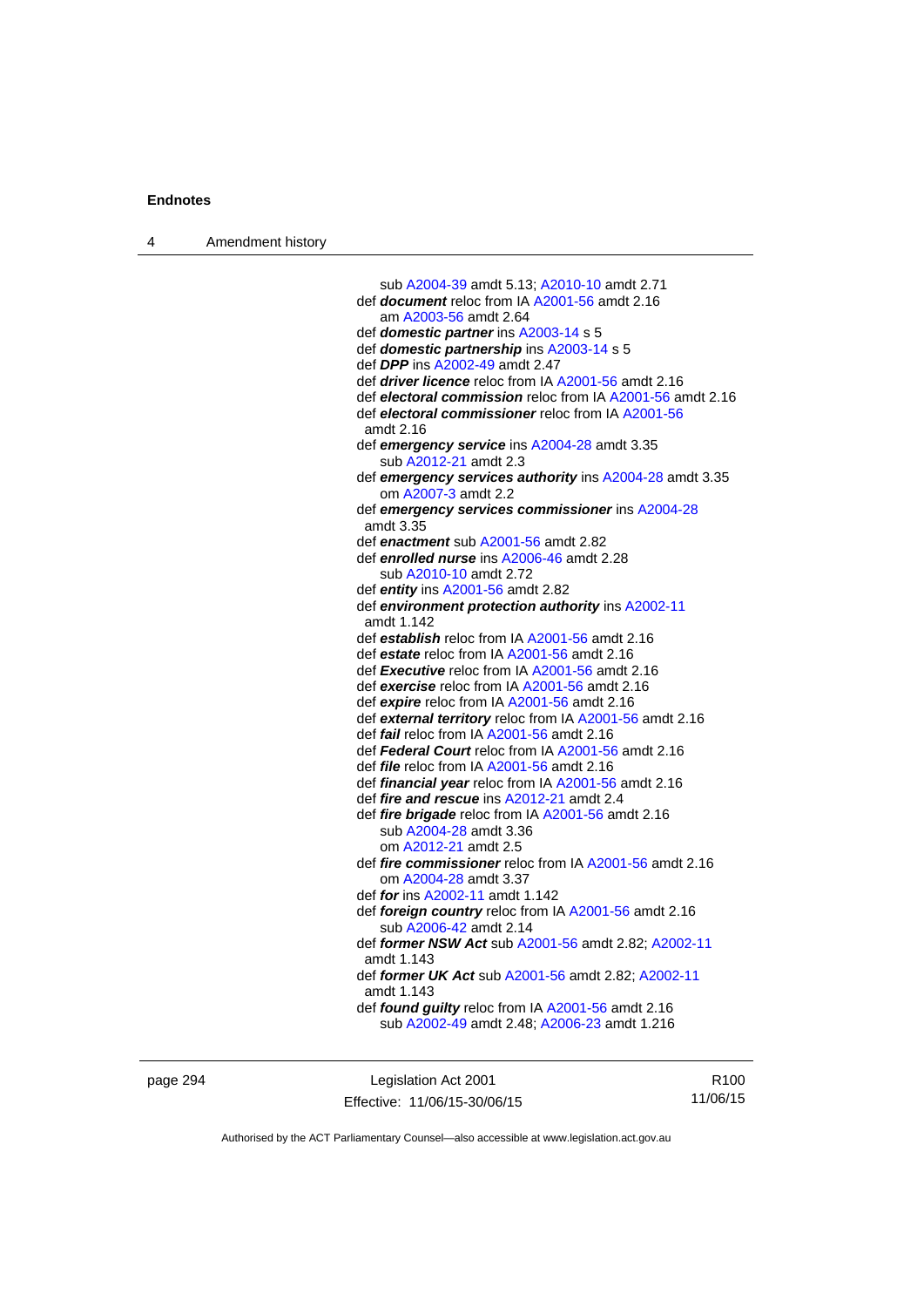am [A2008-20](http://www.legislation.act.gov.au/a/2008-20) amdt 4.43 def *function* reloc from IA [A2001-56](http://www.legislation.act.gov.au/a/2001-56) amdt 2.16 def *gambling and racing commission* reloc from IA [A2001-56](http://www.legislation.act.gov.au/a/2001-56) amdt 2.16 def *gazette* reloc from IA [A2001-56](http://www.legislation.act.gov.au/a/2001-56) amdt 2.16 sub [A2009-49](http://www.legislation.act.gov.au/a/2009-49) amdt 2.2 def *give* reloc from IA [A2001-56](http://www.legislation.act.gov.au/a/2001-56) amdt 2.16 def *government printer* reloc from IA [A2001-56](http://www.legislation.act.gov.au/a/2001-56) amdt 2.16 def *government solicitor* reloc from IA [A2001-56](http://www.legislation.act.gov.au/a/2001-56) amdt 2.16 sub [A2011-30](http://www.legislation.act.gov.au/a/2011-30) amdt 1.9 def *Governor* ins [A2001-56](http://www.legislation.act.gov.au/a/2001-56) amdt 2.82 def *Governor-General* ins [A2001-56](http://www.legislation.act.gov.au/a/2001-56) amdt 2.82 def *GST* ins [A2002-27](http://www.legislation.act.gov.au/a/2002-27) s 27 def *guardianship tribunal* reloc from IA [A2001-56](http://www.legislation.act.gov.au/a/2001-56) amdt 2.16 om [A2008-36](http://www.legislation.act.gov.au/a/2008-36) amdt 1.410 def *health practitioner* ins [A2010-10](http://www.legislation.act.gov.au/a/2010-10) amdt 2.73 def *Health Practitioner Regulation National Law (ACT)* ins [A2010-10](http://www.legislation.act.gov.au/a/2010-10) amdt 2.73 def *health services commissioner* ins [A2005-41](http://www.legislation.act.gov.au/a/2005-41) amdt 1.113 def *Heavy Vehicle National Law (ACT)* ins [A2013-52](http://www.legislation.act.gov.au/a/2013-52) s 6 def *heritage council* ins [A2004-57](http://www.legislation.act.gov.au/a/2004-57) amdt 1.53 def *heritage register* ins [A2004-57](http://www.legislation.act.gov.au/a/2004-57) amdt 1.53 def *High Court* reloc from IA [A2001-56](http://www.legislation.act.gov.au/a/2001-56) amdt 2.16 def *home address* ins [A2009-49](http://www.legislation.act.gov.au/a/2009-49) amdt 2.3 def *housing commissioner* ins [A2007-8](http://www.legislation.act.gov.au/a/2007-8) amdt 1.13 def *human rights commission* ins [A2005-41](http://www.legislation.act.gov.au/a/2005-41) amdt 1.113 def *human rights commissioner* ins [A2005-41](http://www.legislation.act.gov.au/a/2005-41) amdt 1.113 def *Imperial Act* reloc from IA [A2001-56](http://www.legislation.act.gov.au/a/2001-56) amdt 2.16 def *independent competition and regulatory commission* ins [A2004-42](http://www.legislation.act.gov.au/a/2004-42) amdt 2.39 def *indictable offence* ins [A2001-56](http://www.legislation.act.gov.au/a/2001-56) amdt 2.82 sub [A2002-11](http://www.legislation.act.gov.au/a/2002-11) amdt 1.144; [A2003-56](http://www.legislation.act.gov.au/a/2003-56) amdt 2.65 def *indictment* reloc from IA [A2001-56](http://www.legislation.act.gov.au/a/2001-56) amdt 2.16 def *individual* reloc from IA [A2001-56](http://www.legislation.act.gov.au/a/2001-56) amdt 2.16 def *Industrial Court* ins [A2013-43](http://www.legislation.act.gov.au/a/2013-43) amdt 1.3 def *information privacy commissioner* ins [A2014-49](http://www.legislation.act.gov.au/a/2014-49) amdt 1.26 def *infringement notice* ins [A2004-42](http://www.legislation.act.gov.au/a/2004-42) amdt 2.39 def *in relation to* ins [A2002-49](http://www.legislation.act.gov.au/a/2002-49) amdt 2.49 def *insolvent under administration* ins [A2003-56](http://www.legislation.act.gov.au/a/2003-56) amdt 2.66 om [A2005-20](http://www.legislation.act.gov.au/a/2005-20) amdt 2.124 def *institute of technology* ins [A2007-3](http://www.legislation.act.gov.au/a/2007-3) amdt 2.3 def *instrument* sub [A2001-56](http://www.legislation.act.gov.au/a/2001-56) amdt 2.82 def *interest* reloc from IA [A2001-56](http://www.legislation.act.gov.au/a/2001-56) amdt 2.16 def *internal territory* reloc from IA [A2001-56](http://www.legislation.act.gov.au/a/2001-56) amdt 2.16 def *intersex person* ins [A2003-14](http://www.legislation.act.gov.au/a/2003-14) s 5 def *Jervis Bay Territory* reloc from IA [A2001-56](http://www.legislation.act.gov.au/a/2001-56) amdt 2.16

page 295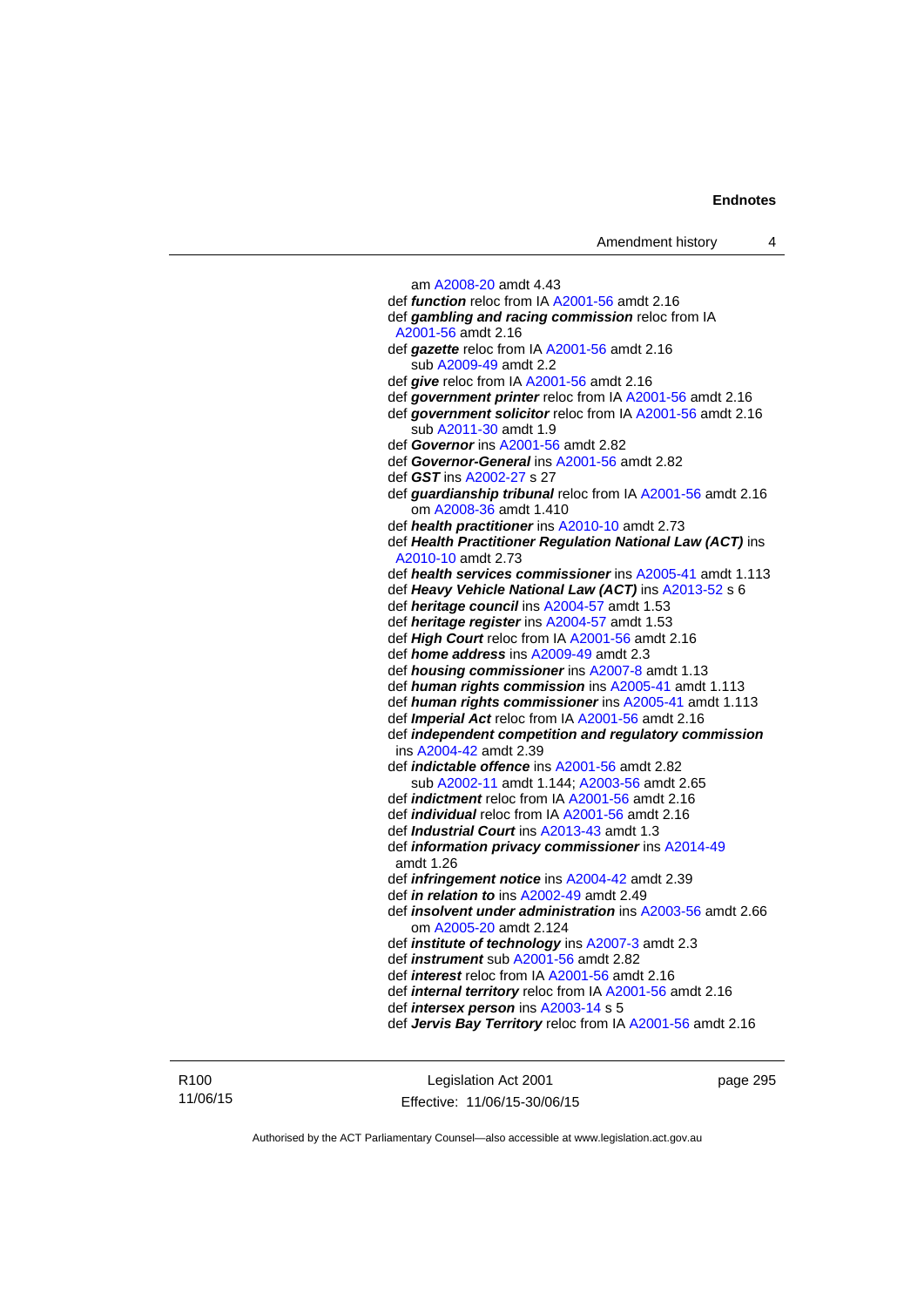| 4 | Amendment history |                                                                |
|---|-------------------|----------------------------------------------------------------|
|   |                   |                                                                |
|   |                   | def <i>judge</i> reloc from IA $A2001-56$ amdt 2.16            |
|   |                   | am A2002-11 amdt 1.145                                         |
|   |                   | def Lake Burley Griffin reloc from IA A2001-56 amdt 2.16       |
|   |                   | def Lake Ginninderra reloc from IA A2001-56 amdt 2.16          |
|   |                   | def <i>land</i> reloc from IA A2001-56 amdt 2.16               |
|   |                   | def <b>land development agency</b> ins A2002-56 amdt 3.45      |
|   |                   | sub A2005-20 amdt 2.125; A2007-25 amdt 1.97                    |
|   |                   | def <i>law</i> reloc from IA $A2001-56$ amdt 2.16              |
|   |                   | def <i>lawyer</i> reloc from IA A2001-56 amdt 2.16             |
|   |                   | def <i>legal aid commission</i> ins A2001-56 amdt 2.82         |
|   |                   | def <i>legal practitioner</i> reloc from IA A2001-56 amdt 2.16 |
|   |                   | sub A2006-25 amdt 2.16                                         |
|   |                   | def Legislation Act ins A2002-49 amdt 2.50                     |
|   |                   | def Legislative Assembly reloc from IA A2001-56 amdt 2.        |
|   |                   | def <i>legislative instrument</i> ins A2006-42 amdt 2.15       |
|   |                   |                                                                |

-56 amdt 2.16 def *Legislative Assembly* reloc from IA [A2001-56](http://www.legislation.act.gov.au/a/2001-56) amdt 2.16 amdt 2.15 def *liability* reloc from IA [A2001-56](http://www.legislation.act.gov.au/a/2001-56) amdt 2.16 def *magistrate* reloc from IA [A2001-56](http://www.legislation.act.gov.au/a/2001-56) amdt 2.16 def *Magistrates Court* reloc from IA [A2001-56](http://www.legislation.act.gov.au/a/2001-56) amdt 2.16 def *make* reloc from IA [A2001-56](http://www.legislation.act.gov.au/a/2001-56) amdt 2.16 def *making* sub [A2001-56](http://www.legislation.act.gov.au/a/2001-56) amdt 2.82 def *marriage* ins [A2013-39](http://www.legislation.act.gov.au/a/2013-39) amdt 2.38 ([A2013-39](http://www.legislation.act.gov.au/a/2013-39) never effective (see *Commonwealth v Australian Capital Territory* [2013] HCA 55)) def *master* reloc from IA [A2001-56](http://www.legislation.act.gov.au/a/2001-56) amdt 2.16 om [A2015-10](http://www.legislation.act.gov.au/a/2015-10) s 33 def *may* ins [A2001-56](http://www.legislation.act.gov.au/a/2001-56) amdt 2.82 def *medical practitioner* ins [A2001-56](http://www.legislation.act.gov.au/a/2001-56) amdt 2.82 def *mental health tribunal* reloc from IA [A2001-56](http://www.legislation.act.gov.au/a/2001-56) amdt 2.16 om [A2008-36](http://www.legislation.act.gov.au/a/2008-36) amdt 1.410 def *midnight* reloc from IA [A2001-56](http://www.legislation.act.gov.au/a/2001-56) amdt 2.16 def *midwife* ins [A2006-46](http://www.legislation.act.gov.au/a/2006-46) amdt 2.28 sub [A2010-10](http://www.legislation.act.gov.au/a/2010-10) amdt 2.74 def *Minister* ins [A2001-56](http://www.legislation.act.gov.au/a/2001-56) amdt 2.82 def *modification* reloc from IA [A2001-56](http://www.legislation.act.gov.au/a/2001-56) amdt 2.16 sub [A2006-42](http://www.legislation.act.gov.au/a/2006-42) amdt 2.16 def *month* reloc from IA [A2001-56](http://www.legislation.act.gov.au/a/2001-56) amdt 2.16 sub [A2014-44](http://www.legislation.act.gov.au/a/2014-44) amdt 2.5 def *must* ins [A2001-56](http://www.legislation.act.gov.au/a/2001-56) amdt 2.82 def *name* reloc from IA [A2001-56](http://www.legislation.act.gov.au/a/2001-56) amdt 2.16 def *named month* reloc from IA [A2001-56](http://www.legislation.act.gov.au/a/2001-56) amdt 2.16 om [A2014-44](http://www.legislation.act.gov.au/a/2014-44) amdt 2.6 def *national capital authority* ins [A2002-11](http://www.legislation.act.gov.au/a/2002-11) amdt 1.146 def *national capital plan* ins [A2004-42](http://www.legislation.act.gov.au/a/2004-42) amdt 2.39 def *National Credit Code* ins [A2010-40](http://www.legislation.act.gov.au/a/2010-40) amdt 1.26

- def *National Electricity (ACT) Law* ins [A2011-52](http://www.legislation.act.gov.au/a/2011-52) amdt 2.1
- def *National Electricity (ACT) Regulation* ins [A2011-52](http://www.legislation.act.gov.au/a/2011-52) amdt 2.1

page 296 Legislation Act 2001 Effective: 11/06/15-30/06/15

R100 11/06/15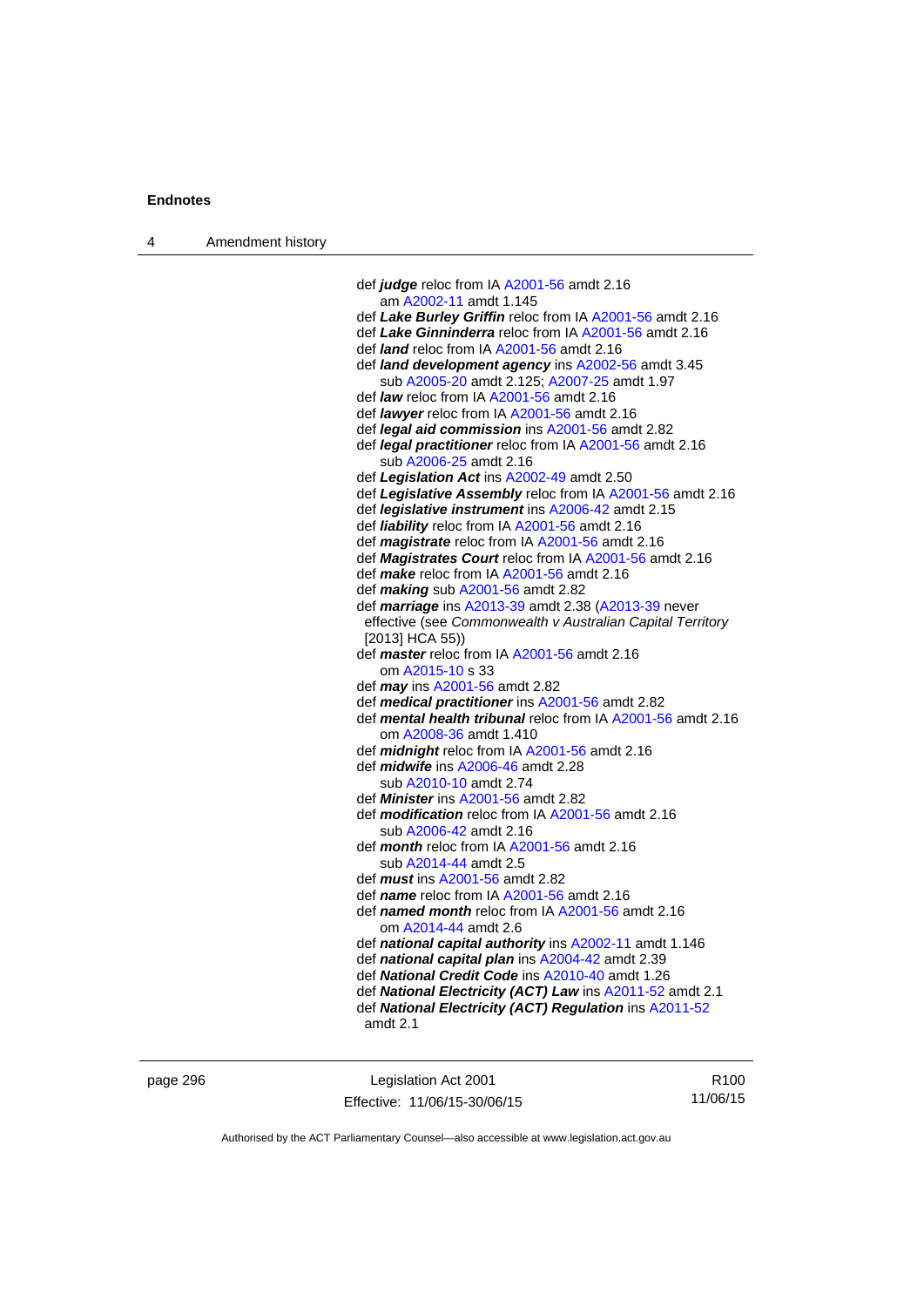```
 def National Energy Retail Law (ACT) ins A2012-32 s 64 
 def National Energy Retail Regulation (ACT) ins A2012-32
 s 64 
 def National Gas (ACT) Law ins A2008-15 amdt 2.11 
 def National Gas (ACT) Regulation ins A2008-15 amdt 2.11 
 def national land reloc from IA A2001-56 amdt 2.16 
 def night reloc from IA A2001-56 amdt 2.16 
 def Northern Territory reloc from IA A2001-56 amdt 2.16 
 def notifiable instrument sub A2001-56 amdt 2.82 
 def notification sub A2001-56 amdt 2.82
    am A2004-42 amdt 2.40; A2006-42 amdt 2.18 
 def notification day sub A2001-56 amdt 2.82 
 def NSW Act reloc from IA A2001-56 amdt 2.16
 def NSW correctional centre ins A2006-23 amdt 1.217 
 def number reloc from IA A2001-56 amdt 2.16
 def nurse reloc from IA A2001-56 amdt 2.16 
    sub A2004-39 amdt 6.7; A2010-10 amdt 2.75 
 def nurse practitioner ins A2004-10 s 6 
    sub A2004-39 amdt 6.8; A2010-10 amdt 2.76 
 def oath reloc from IA A2001-56 amdt 2.16 
    sub A2005-53 amdt 1.96 
    am A2011-48 amdt 1.37
 def occupational discipline order ins A2008-36 amdt 1.411 
 def occupy ins A2001-56 amdt 2.82 
    sub A2005-20 amdt 2.126 
 def office reloc from IA A2001-56 amdt 2.16
 def office of fair trading reloc from IA A2001-56 amdt 2.16 
    sub A2005-20 amdt 2.127 
    om A2010-54 amdt 3.40
 def Office of the Legislative Assembly ins A2012-26
 amdt 1.32
 def officer of the Assembly ins A2013-41 amdt 1.27 
def official visitorA2012-33 amdt 1.37
 def OH&S commissioner ins A2003-41 amdt 2.40 
    om A2009-28 amdt 2.21
 def ombudsman reloc from IA A2001-56 amdt 2.16 
 def omit ins A2001-56 amdt 2.82 
 def optometrist ins A2005-9 amdt 1.2
   note exp 9 January 2007 (see the Health Professionals 
    Act 2004 s 136 (1) (h)) (s 303 (2)) 
    sub A2010-10 amdt 2.77 
 def ordinance reloc from IA A2001-56 amdt 2.16 
 def parent ins A2004-1 amdt 1.22 
 def parliamentary counsel sub A2001-56 amdt 2.82 
 def passing sub A2001-56 amdt 2.82 
 def penalty unit ins A2001-56 amdt 2.82
```
Legislation Act 2001 Effective: 11/06/15-30/06/15 page 297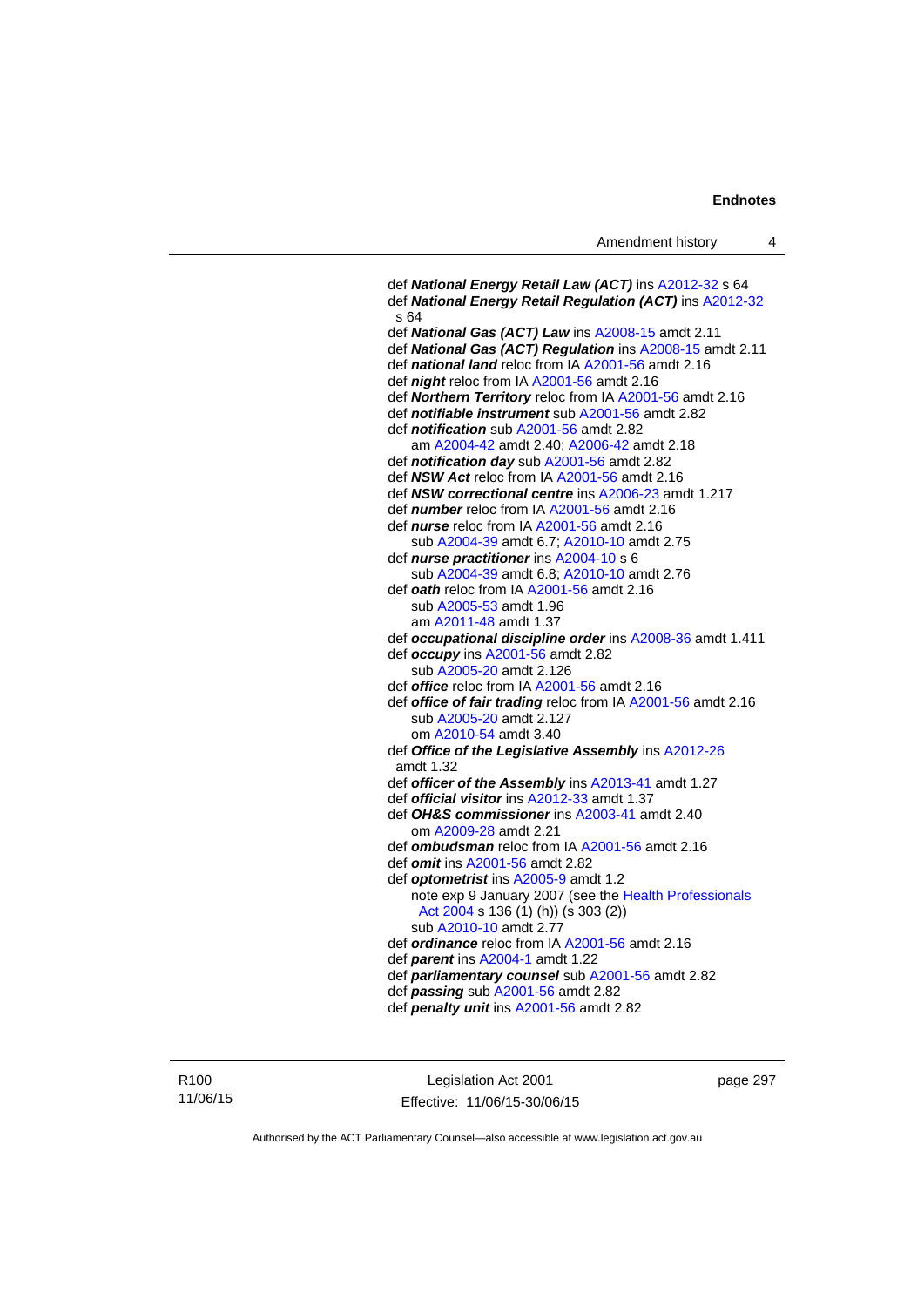| 4 | Amendment history |                                                                                                  |
|---|-------------------|--------------------------------------------------------------------------------------------------|
|   |                   |                                                                                                  |
|   |                   | def <i>person</i> ins A2001-56 amdt 2.82                                                         |
|   |                   | sub A2009-20 amdt 2.11                                                                           |
|   |                   | def <i>pharmacist</i> reloc from IA A2001-56 amdt 2.16                                           |
|   |                   | sub A2004-39 amdt 8.2; A2010-10 amdt 2.78                                                        |
|   |                   | def planning and land authority ins A2002-56 amdt 3.47                                           |
|   |                   | sub A2005-20 amdt 2.128; A2007-25 amdt 1.98                                                      |
|   |                   | def planning and land council ins A2002-56 amdt 3.46                                             |
|   |                   | sub A2005-20 amdt 2.129                                                                          |
|   |                   | om A2006-30 amdt 1.70                                                                            |
|   |                   | def <i>planning authority</i> reloc from IA A2001-56 amdt 2.16                                   |
|   |                   | om A2002-56 amdt 3.47                                                                            |
|   |                   | def <b>police officer</b> reloc from IA A2001-56 amdt 2.16                                       |
|   |                   | def <b>position</b> reloc from IA A2001-56 amdt 2.16                                             |
|   |                   | def power reloc from IA A2001-56 amdt 2.16                                                       |
|   |                   | def <b>prescribed</b> reloc from IA A2001-56 amdt 2.16                                           |
|   |                   | am A2002-49 amdt 2.51; A2005-20 amdt 2.130                                                       |
|   |                   | def <i>present</i> ins A2005-5 s 28                                                              |
|   |                   | def <i>privacy commissioner</i> reloc from IA A2001-56 amdt 2.16                                 |
|   |                   | om A2014-49 amdt 1.27                                                                            |
|   |                   | def <b>proceeding</b> reloc from IA A2001-56 amdt 2.16                                           |
|   |                   | def <b>property</b> reloc from IA A2001-56 amdt 2.16                                             |
|   |                   | def <i>provision</i> sub A2001-56 amdt 2.82<br>def <b>public advocate</b> ins A2005-47 amdt 1.13 |
|   |                   | def <i>public</i> employee reloc from IA A2001-56 amdt 2.16                                      |
|   |                   | def <b>public health officer</b> reloc from IA A2001-56 amdt 2.16                                |
|   |                   | sub A2005-20 amdt 2.131                                                                          |
|   |                   | def <i>public holiday</i> ins A2011-28 amdt 2.22                                                 |
|   |                   | def <i>public money</i> reloc from IA A2001-56 amdt 2.16                                         |
|   |                   | def <i>public</i> servant reloc from IA A2001-56 amdt 2.16                                       |
|   |                   | def <i>public</i> service reloc from IA A2001-56 amdt 2.16                                       |
|   |                   | def <i>public trustee</i> reloc from IA A2001-56 amdt 2.16                                       |
|   |                   | def <i>quarter</i> ins A2002-30 amdt 2.8                                                         |
|   |                   | def recognised transgender person ins A2003-14 s 5                                               |
|   |                   | def registered surveyor reloc from IA A2001-56 amdt 2.16                                         |
|   |                   | am A2007-33 amdt 1.11                                                                            |
|   |                   | def registrable instrument sub A2001-56 amdt 2.82                                                |
|   |                   | om A2006-42 amdt 2.17                                                                            |
|   |                   | def registrar reloc from IA A2001-56 amdt 2.16                                                   |
|   |                   | def registrar-general reloc from IA A2001-56 amdt 2.16                                           |
|   |                   | def registrar of firearms reloc from IA A2001-56 amdt 2.16                                       |
|   |                   | def registrar of liquor licences reloc from IA A2001-56                                          |
|   |                   | amdt 2.16                                                                                        |
|   |                   | om A2009-20 amdt 2.12                                                                            |
|   |                   | def regulations reloc from IA A2001-56 amdt 2.16                                                 |
|   |                   | om A2005-20 amdt 2.132                                                                           |
|   |                   | def regulation ins A2005-20 amdt 2.132                                                           |
|   |                   |                                                                                                  |

page 298 Legislation Act 2001 Effective: 11/06/15-30/06/15

R100 11/06/15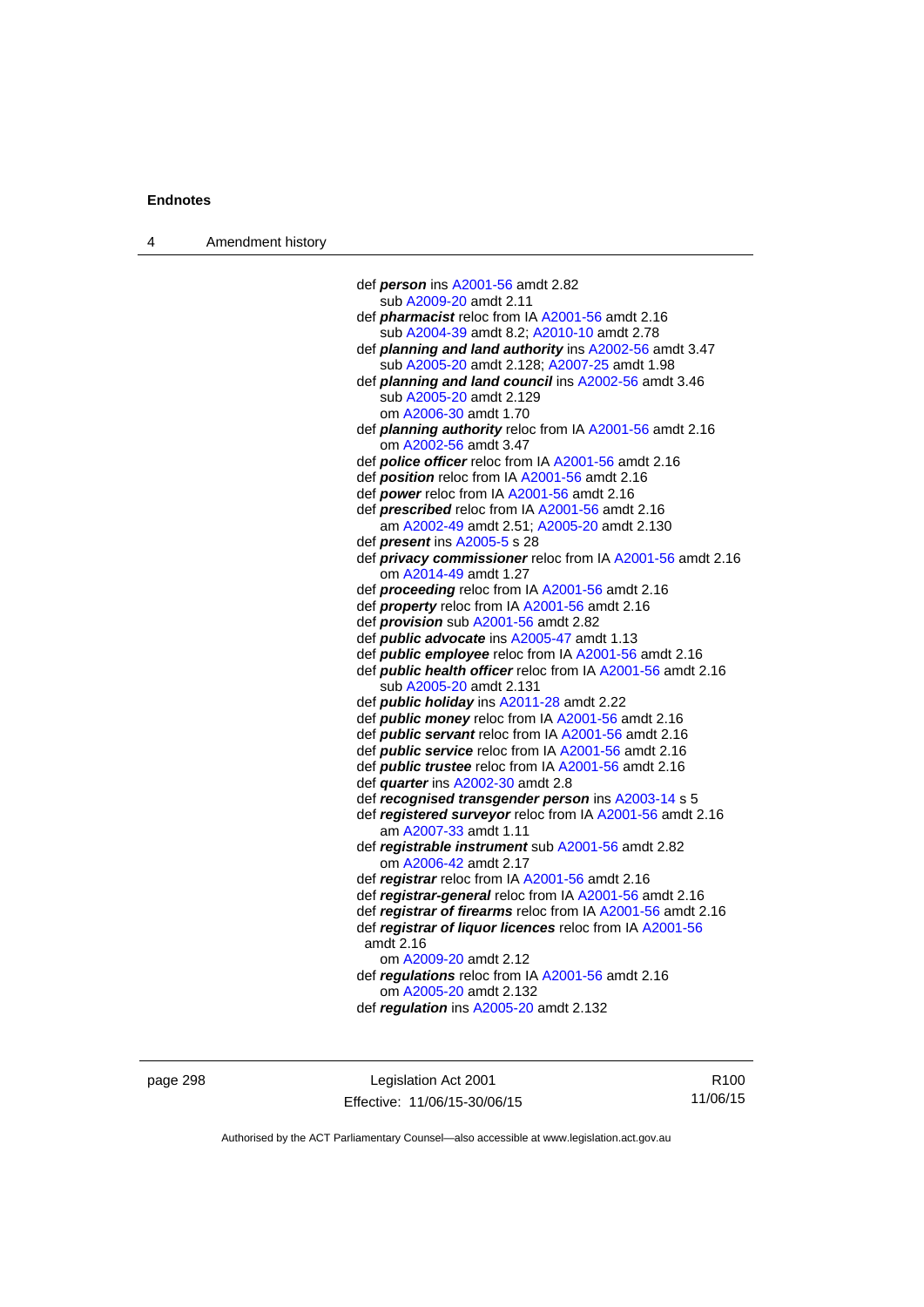def *remand centre* ins [A2002-30](http://www.legislation.act.gov.au/a/2002-30) amdt 2.8 om [A2006-23](http://www.legislation.act.gov.au/a/2006-23) amdt 1.218 def *remand centre administrator* ins [A2002-30](http://www.legislation.act.gov.au/a/2002-30) amdt 2.8 om [A2006-23](http://www.legislation.act.gov.au/a/2006-23) amdt 1.218 def *remuneration tribunal* reloc from IA [A2001-56](http://www.legislation.act.gov.au/a/2001-56) amdt 2.16 def *repeal* sub [A2001-56](http://www.legislation.act.gov.au/a/2001-56) amdt 2.82 pars renum [A2002-11](http://www.legislation.act.gov.au/a/2002-11) amdt 1.147 am [A2002-11](http://www.legislation.act.gov.au/a/2002-11) amdt 1.148; [A2004-42](http://www.legislation.act.gov.au/a/2004-42) amdts 2.41-2.43; pars renum R27 LA (see [A2004-42](http://www.legislation.act.gov.au/a/2004-42) amdt 2.44); [A2005-20](http://www.legislation.act.gov.au/a/2005-20) amdt 2.133, amdt 2.134 def *residential tenancies tribunal* reloc from IA [A2001-56](http://www.legislation.act.gov.au/a/2001-56) amdt 2.16 om [A2008-36](http://www.legislation.act.gov.au/a/2008-36) amdt 1.412 def *resident judge* ins [A2004-42](http://www.legislation.act.gov.au/a/2004-42) amdt 2.45 def *retrospectively* reloc from dict, pt 2 [A2005-20](http://www.legislation.act.gov.au/a/2005-20) amdt 2.148 def *reviewable decision notice* ins [A2008-36](http://www.legislation.act.gov.au/a/2008-36) amdt 1.413 def *road transport authority* reloc from IA [A2001-56](http://www.legislation.act.gov.au/a/2001-56) amdt 2.16 am [A2011-22](http://www.legislation.act.gov.au/a/2011-22) amdt 1.280; [A2011-49](http://www.legislation.act.gov.au/a/2011-49) amdt 1.10 def *rules* reloc from IA [A2001-56](http://www.legislation.act.gov.au/a/2001-56) amdt 2.16 sub [A2002-11](http://www.legislation.act.gov.au/a/2002-11) amdt 1.149 am [A2005-20](http://www.legislation.act.gov.au/a/2005-20) amdt 2.135 def *rural firefighting service* reloc from IA [A2001-56](http://www.legislation.act.gov.au/a/2001-56) amdt 2.16 om [A2004-28](http://www.legislation.act.gov.au/a/2004-28) amdt 3.38 def *rural fire service* ins [A2004-28](http://www.legislation.act.gov.au/a/2004-28) amdt 3.38 def *see* ins [A2001-56](http://www.legislation.act.gov.au/a/2001-56) amdt 2.82 om [A2009-20](http://www.legislation.act.gov.au/a/2009-20) amdt 2.13 def *Self-Government Act* reloc from IA [A2001-56](http://www.legislation.act.gov.au/a/2001-56) amdt 2.16 def *self-government day* reloc from IA [A2001-56](http://www.legislation.act.gov.au/a/2001-56) amdt 2.16 def *sentence administration board* ins [A2002-30](http://www.legislation.act.gov.au/a/2002-30) amdt 2.8 sub [A2006-23](http://www.legislation.act.gov.au/a/2006-23) amdt 1.219 def *SES* ins [A2004-28](http://www.legislation.act.gov.au/a/2004-28) amdt 3.39 def *sign* reloc from IA [A2001-56](http://www.legislation.act.gov.au/a/2001-56) amdt 2.16 def *signpost definition* ins [A2009-20](http://www.legislation.act.gov.au/a/2009-20) amdt 2.14 def *sitting day* reloc from IA [A2001-56](http://www.legislation.act.gov.au/a/2001-56) amdt 2.16 sub [A2009-20](http://www.legislation.act.gov.au/a/2009-20) amdt 2.15 def *Small Claims Court* reloc from IA [A2001-56](http://www.legislation.act.gov.au/a/2001-56) amdt 2.16 sub [A2004-60](http://www.legislation.act.gov.au/a/2004-60) amdt 1.178 om [A2008-36](http://www.legislation.act.gov.au/a/2008-36) amdt 1.414 def *solicitor* reloc from IA [A2001-56](http://www.legislation.act.gov.au/a/2001-56) amdt 2.16 def *solicitor-general* ins [A2011-30](http://www.legislation.act.gov.au/a/2011-30) amdt 1.10 def *Speaker* reloc from IA [A2001-56](http://www.legislation.act.gov.au/a/2001-56) amdt 2.16 def *spouse* ins [A2013-39](http://www.legislation.act.gov.au/a/2013-39) amdt 2.38 [\(A2013-39](http://www.legislation.act.gov.au/a/2013-39) never effective (see *Commonwealth v Australian Capital Territory* [2013] HCA 55))

R100 11/06/15

Legislation Act 2001 Effective: 11/06/15-30/06/15 page 299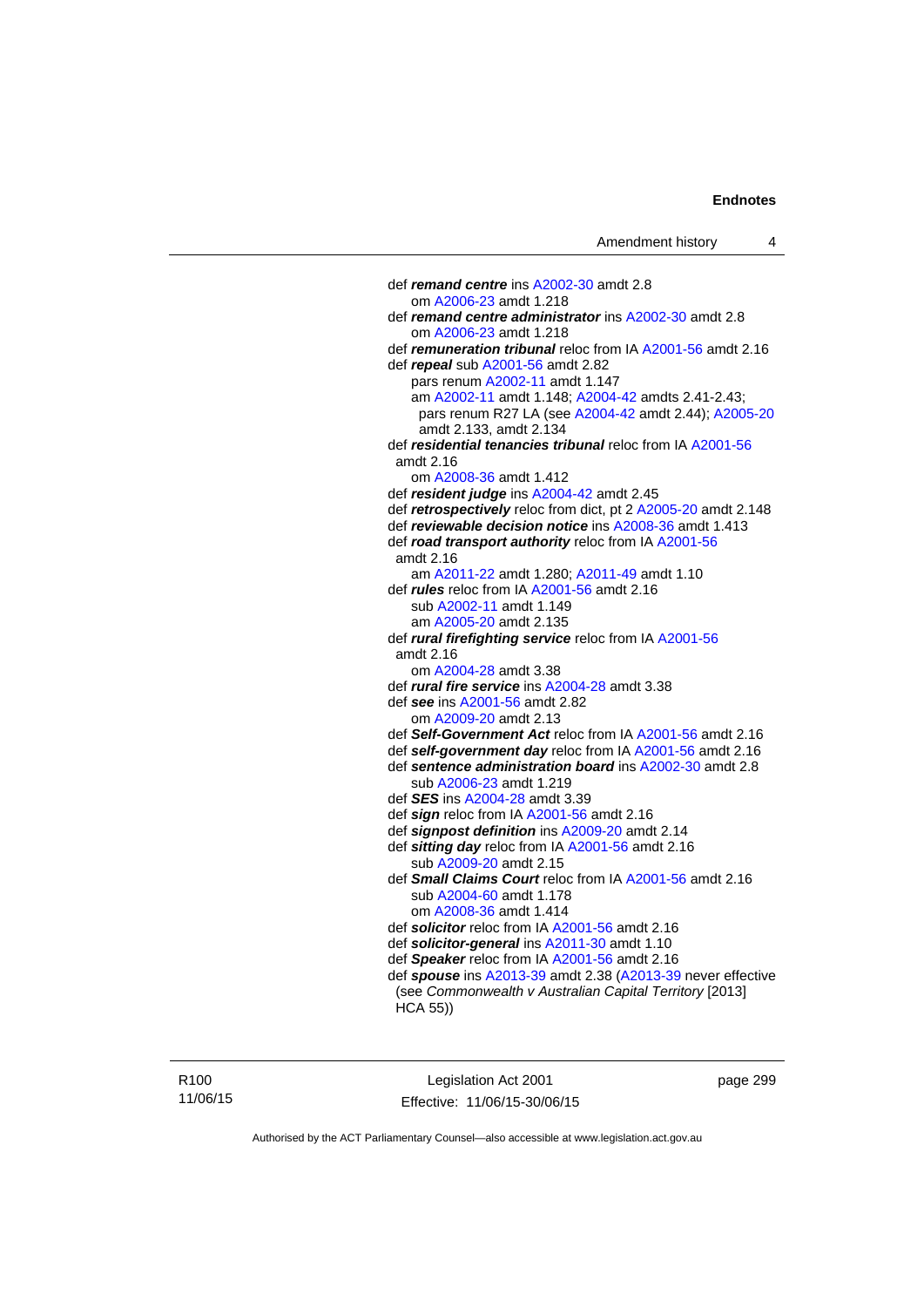| 4 | Amendment history |                                                                                                       |
|---|-------------------|-------------------------------------------------------------------------------------------------------|
|   |                   |                                                                                                       |
|   |                   | def Standards Australia reloc from IA A2001-56 amdt 2.16                                              |
|   |                   | am A2013-44 amdt 2.1                                                                                  |
|   |                   | def State reloc from IA A2001-56 amdt 2.16                                                            |
|   |                   | def statutory declaration reloc from IA A2001-56 amdt 2.16                                            |
|   |                   | def statutory instrument sub A2001-56 amdt 2.82<br>def statutory office-holder ins A2001-56 amdt 2.82 |
|   |                   | sub A2002-11 amdt 1.150                                                                               |
|   |                   | def subordinate law sub A2001-56 amdt 2.82                                                            |
|   |                   | def summary offence ins A2001-56 amdt 2.82                                                            |
|   |                   | sub A2002-11 amdt 1.151; A2003-56 amdt 2.67                                                           |
|   |                   | def Supreme Court reloc from IA A2001-56 amdt 2.16                                                    |
|   |                   | def surveyor-general ins A2010-6 amdt 1.11                                                            |
|   |                   | def swear reloc from IA A2001-56 amdt 2.16                                                            |
|   |                   | sub A2005-53 amdt 1.97                                                                                |
|   |                   | def <i>take</i> ins A2005-53 amdt 1.98                                                                |
|   |                   | def tenancy tribunal reloc from IA A2001-56 amdt 2.16                                                 |
|   |                   | om A2002-49 amdt 2.52                                                                                 |
|   |                   | def territory authority reloc from IA A2001-56 amdt 2.16                                              |
|   |                   | sub A2003-41 amdt 2.41; A2008-28 amdt 2.1                                                             |
|   |                   | def territory instrumentality ins A2001-56 amdt 2.82<br>am A2007-3 amdt 2.4                           |
|   |                   | def territory land reloc from IA A2001-56 amdt 2.16                                                   |
|   |                   | def territory law ins A2005-62 amdt 2.18                                                              |
|   |                   | def territory lease ins A2007-25 amdt 1.99                                                            |
|   |                   | def territory-owned corporation reloc from IA A2001-56                                                |
|   |                   | amdt 2.16                                                                                             |
|   |                   | def territory plan reloc from IA A2001-56 amdt 2.16                                                   |
|   |                   | am A2002-49 amdt 2.53                                                                                 |
|   |                   | sub A2007-25 amdt 1.100                                                                               |
|   |                   | def <i>the Territory</i> ins A2001-56 amdt 2.82                                                       |
|   |                   | def transgender person ins A2003-14 s 5<br>def <i>transitional</i> reloc from IA A2001-56 amdt 2.16   |
|   |                   | sub A2005-20 amdt 2.136                                                                               |
|   |                   | def Treasurer ins A2001-56 amdt 2.82                                                                  |
|   |                   | def <i>tribunal</i> sub A2001-56 amdt 2.82                                                            |
|   |                   | def $UK$ Act reloc from IA $A2001-56$ amdt 2.16                                                       |
|   |                   | def <i>under</i> ins A2001-52 amdt 2.82                                                               |
|   |                   | sub A2002-30 amdt 2.9                                                                                 |
|   |                   | am A2005-20 amdt 2.137, amdt 2.138                                                                    |
|   |                   | def United Kingdom reloc from IA A2001-56 amdt 2.16                                                   |
|   |                   | def United Kingdom Parliament reloc from IA A2001-56<br>amdt 2.16                                     |
|   |                   | def veterinary surgeon reloc from IA A2001-56 amdt 2.16                                               |
|   |                   | sub A2004-39 amdt 11A.1 (as am by A2005-28 amdt 1.61)                                                 |
|   |                   | def will ins A2001-56 amdt 2.82                                                                       |
|   |                   | def word reloc from IA A2001-56 amdt 2.16                                                             |

page 300 **Legislation Act 2001** Effective: 11/06/15-30/06/15

R100 11/06/15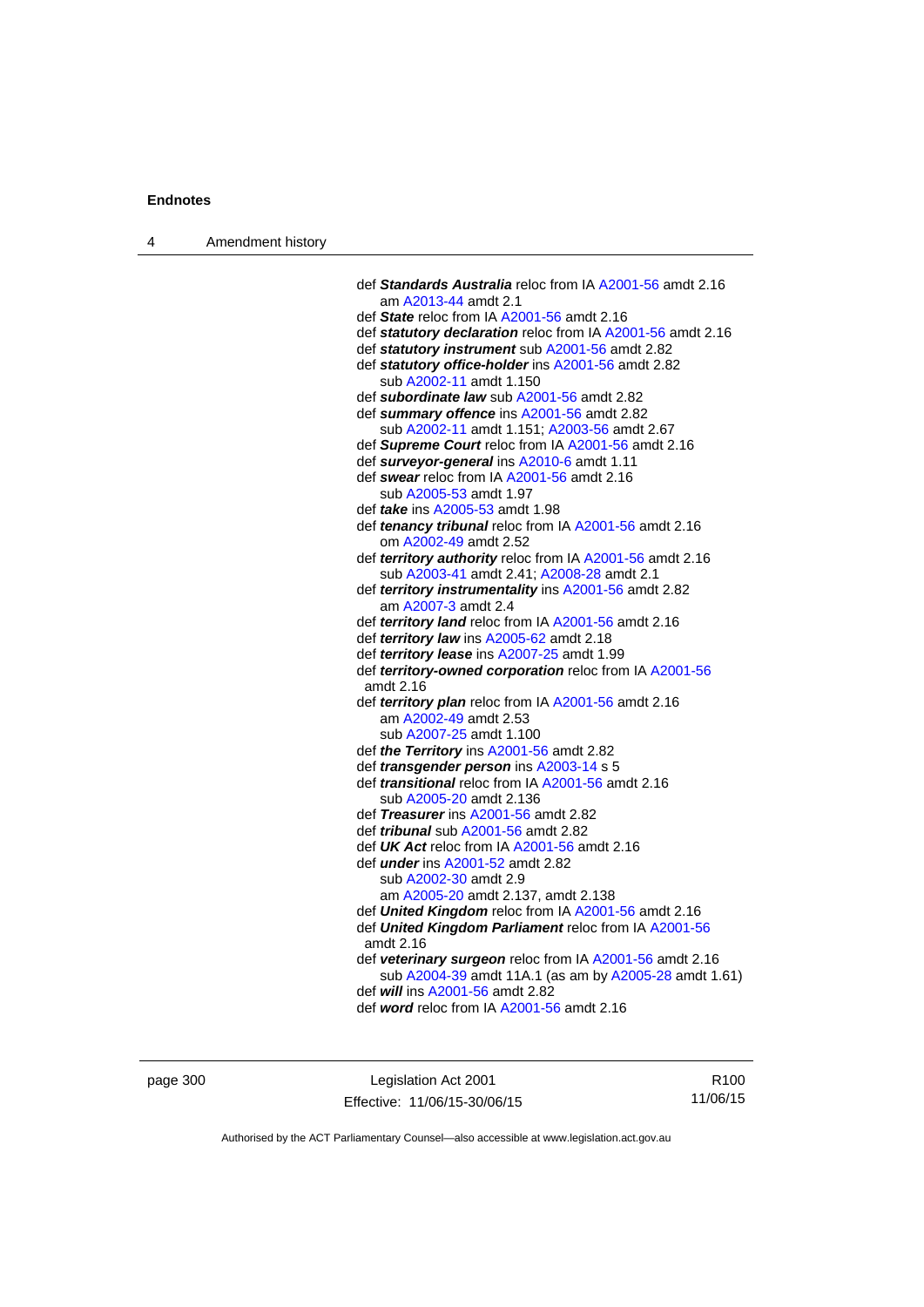| Amendment history |  |  |
|-------------------|--|--|
|-------------------|--|--|

 def *working day* ins [A2002-11](http://www.legislation.act.gov.au/a/2002-11) amdt 1.152 sub [A2003-56](http://www.legislation.act.gov.au/a/2003-56) amdt 2.68 am [A2011-28](http://www.legislation.act.gov.au/a/2011-28) amdt 2.23 def *work safety commissioner* ins [A2009-28](http://www.legislation.act.gov.au/a/2009-28) amdt 2.22 sub [A2011-55](http://www.legislation.act.gov.au/a/2011-55) amdt 1.23 def *writing* reloc from IA [A2001-56](http://www.legislation.act.gov.au/a/2001-56) amdt 2.16 def *year* reloc from IA [A2001-56](http://www.legislation.act.gov.au/a/2001-56) amdt 2.16 **Terms for Legislation Act 2001 only**  dict pt 2 hdg sub  $A2003-56$  amdt 2.69 dict pt 2 note sub  $A2003-56$  amdt  $2.69$ dict pt 2 def *Act* ins [A2003-41](http://www.legislation.act.gov.au/a/2003-41) amdt 2.42 def *ACT law* ins [A2005-20](http://www.legislation.act.gov.au/a/2005-20) amdt 2.139 def *administrator* ins [A2001-56](http://www.legislation.act.gov.au/a/2001-56) amdt 2.82 def *agency* ins [A2001-56](http://www.legislation.act.gov.au/a/2001-56) amdt 2.82 def *amend* ins [A2005-20](http://www.legislation.act.gov.au/a/2005-20) amdt 2.140 def *another jurisdiction* ins [A2005-20](http://www.legislation.act.gov.au/a/2005-20) amdt 2.141 def *appointee* ins [A2001-56](http://www.legislation.act.gov.au/a/2001-56) amdt 2.82 am [A2003-56](http://www.legislation.act.gov.au/a/2003-56) amdt 2.70 def *appointer* ins [A2001-56](http://www.legislation.act.gov.au/a/2001-56) amdt 2.82 am [A2003-56](http://www.legislation.act.gov.au/a/2003-56) amdt 2.71 def *approved website* sub [A2001-56](http://www.legislation.act.gov.au/a/2001-56) amdt 2.82 def *authorised republication* sub [A2001-56](http://www.legislation.act.gov.au/a/2001-56) amdt 2.82 def *authorising law* sub [A2001-56](http://www.legislation.act.gov.au/a/2001-56) amdt 2.82 def *benefits* sub [A2001-56](http://www.legislation.act.gov.au/a/2001-56) amdt 2.82 def *business address* ins [A2001-56](http://www.legislation.act.gov.au/a/2001-56) amdt 2.82 def *corporation* ins [A2001-56](http://www.legislation.act.gov.au/a/2001-56) amdt 2.82 def *costs* sub [A2001-56](http://www.legislation.act.gov.au/a/2001-56) amdt 2.82 def *current legislative drafting practice* sub [A2001-56](http://www.legislation.act.gov.au/a/2001-56) amdt 2.82 def *delegate* ins [A2001-56](http://www.legislation.act.gov.au/a/2001-56) amdt 2.82 def *determinative provision* ins [A2002-11](http://www.legislation.act.gov.au/a/2002-11) amdt 1.153 def *document* ins [A2001-56](http://www.legislation.act.gov.au/a/2001-56) amdt 2.82 def *editorial amendment* sub [A2001-56](http://www.legislation.act.gov.au/a/2001-56) amdt 2.82 def *email address* ins [A2001-56](http://www.legislation.act.gov.au/a/2001-56) amdt 2.82 def *executive officer* ins [A2001-56](http://www.legislation.act.gov.au/a/2001-56) amdt 2.82 def *fax number* ins [A2001-56](http://www.legislation.act.gov.au/a/2001-56) amdt 2.82 def *fee* sub [A2001-56](http://www.legislation.act.gov.au/a/2001-56) amdt 2.82 def *home address* ins [A2001-56](http://www.legislation.act.gov.au/a/2001-56) amdt 2.82 def *law* sub [A2001-56](http://www.legislation.act.gov.au/a/2001-56) amdt 2.82 am [A2002-11](http://www.legislation.act.gov.au/a/2002-11) amdt 1.154; pars renum [A2002-11](http://www.legislation.act.gov.au/a/2002-11) amdt 1.155; [A2003-41](http://www.legislation.act.gov.au/a/2003-41) amdt 2.43; pars renum R20 LA (see [A2003-41](http://www.legislation.act.gov.au/a/2003-41) amdt 2.44); [A2005-20](http://www.legislation.act.gov.au/a/2005-20) amdt 2.142, amdt 2.143; pars renum R34 LA (see [A2005-20](http://www.legislation.act.gov.au/a/2005-20) amdt 2.144) def *law of another jurisdiction* ins [A2005-20](http://www.legislation.act.gov.au/a/2005-20) amdt 2.145 def *legislative material* ins [A2003-41](http://www.legislation.act.gov.au/a/2003-41) amdt 2.45 def *non-determinative provision* ins [A2002-11](http://www.legislation.act.gov.au/a/2002-11) amdt 1.156

R100 11/06/15

Legislation Act 2001 Effective: 11/06/15-30/06/15 page 301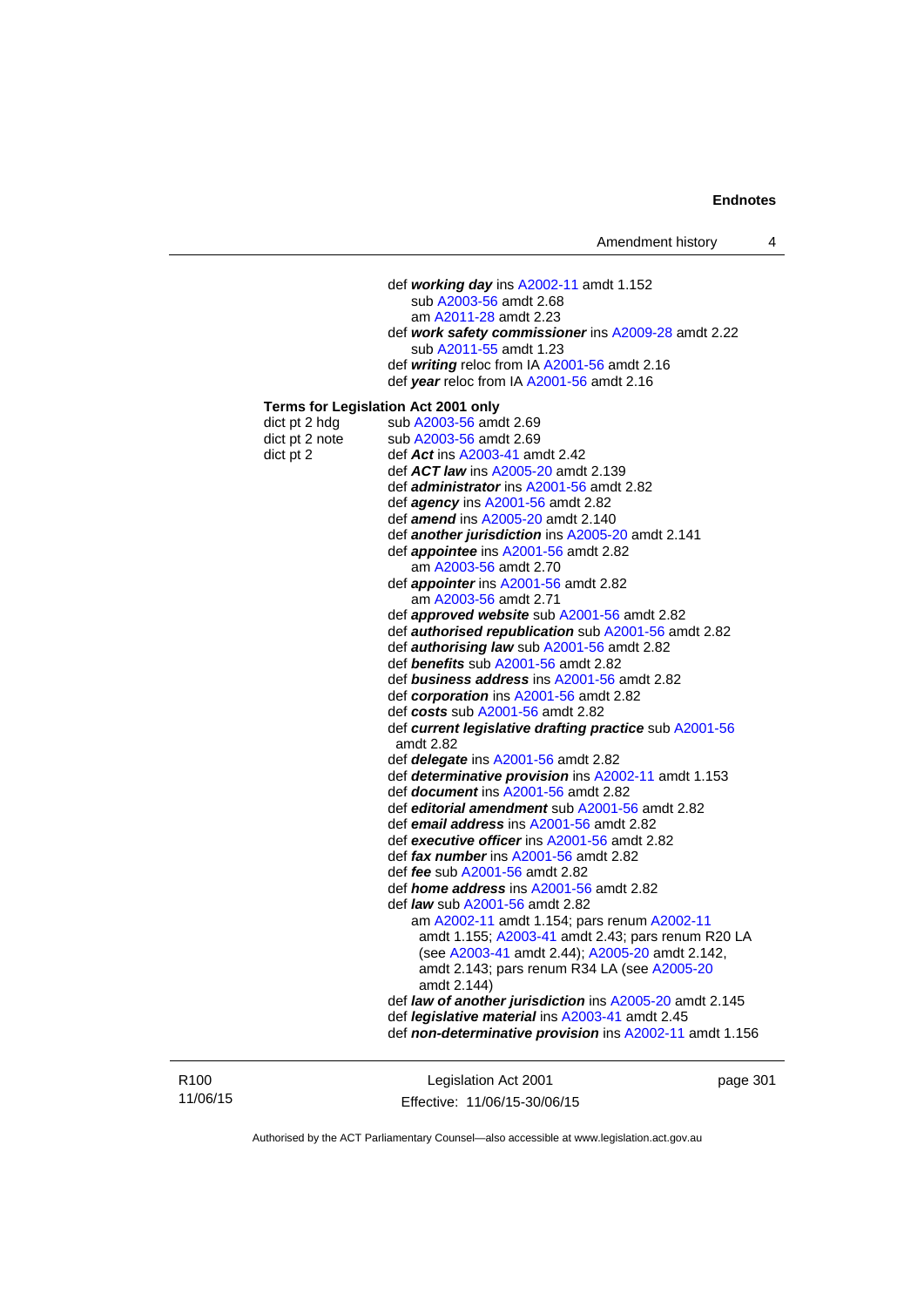| $\boldsymbol{\Lambda}$ | Amendment history |
|------------------------|-------------------|
|------------------------|-------------------|

 def *provide* sub [A2001-56](http://www.legislation.act.gov.au/a/2001-56) amdt 2.82 def *referential term* ins [A2003-56](http://www.legislation.act.gov.au/a/2003-56) amdt 2.72 reloc to s 116 (2) [A2005-20](http://www.legislation.act.gov.au/a/2005-20) amdt 2.146 def *referential words* sub [A2001-56](http://www.legislation.act.gov.au/a/2001-56) amdt 2.82 om [A2003-56](http://www.legislation.act.gov.au/a/2003-56) amdt 2.72 def *register* sub [A2001-56](http://www.legislation.act.gov.au/a/2001-56) amdt 2.82 def *repeal* ins [A2005-20](http://www.legislation.act.gov.au/a/2005-20) amdt 2.147 def *republication* sub [A2001-56](http://www.legislation.act.gov.au/a/2001-56) amdt 2.82; [A2003-41](http://www.legislation.act.gov.au/a/2003-41) amdt 2.46 def *republication date* sub [A2001-56](http://www.legislation.act.gov.au/a/2001-56) amdt 2.82 def *responsible* ins [A2001-56](http://www.legislation.act.gov.au/a/2001-56) amdt 2.82 def *retrospectively* ins [A2003-56](http://www.legislation.act.gov.au/a/2003-56) amdt 2.73 reloc to dict, pt 1 [A2005-20](http://www.legislation.act.gov.au/a/2005-20) amdt 2.148 def *scrutiny committee principles* sub [A2001-56](http://www.legislation.act.gov.au/a/2001-56) amdt 2.82 def *service* sub [A2001-56](http://www.legislation.act.gov.au/a/2001-56) amdt 2.82 def *working out the meaning of an Act* ins [A2003-41](http://www.legislation.act.gov.au/a/2003-41) amdt 2.47

page 302 Legislation Act 2001 Effective: 11/06/15-30/06/15

R100 11/06/15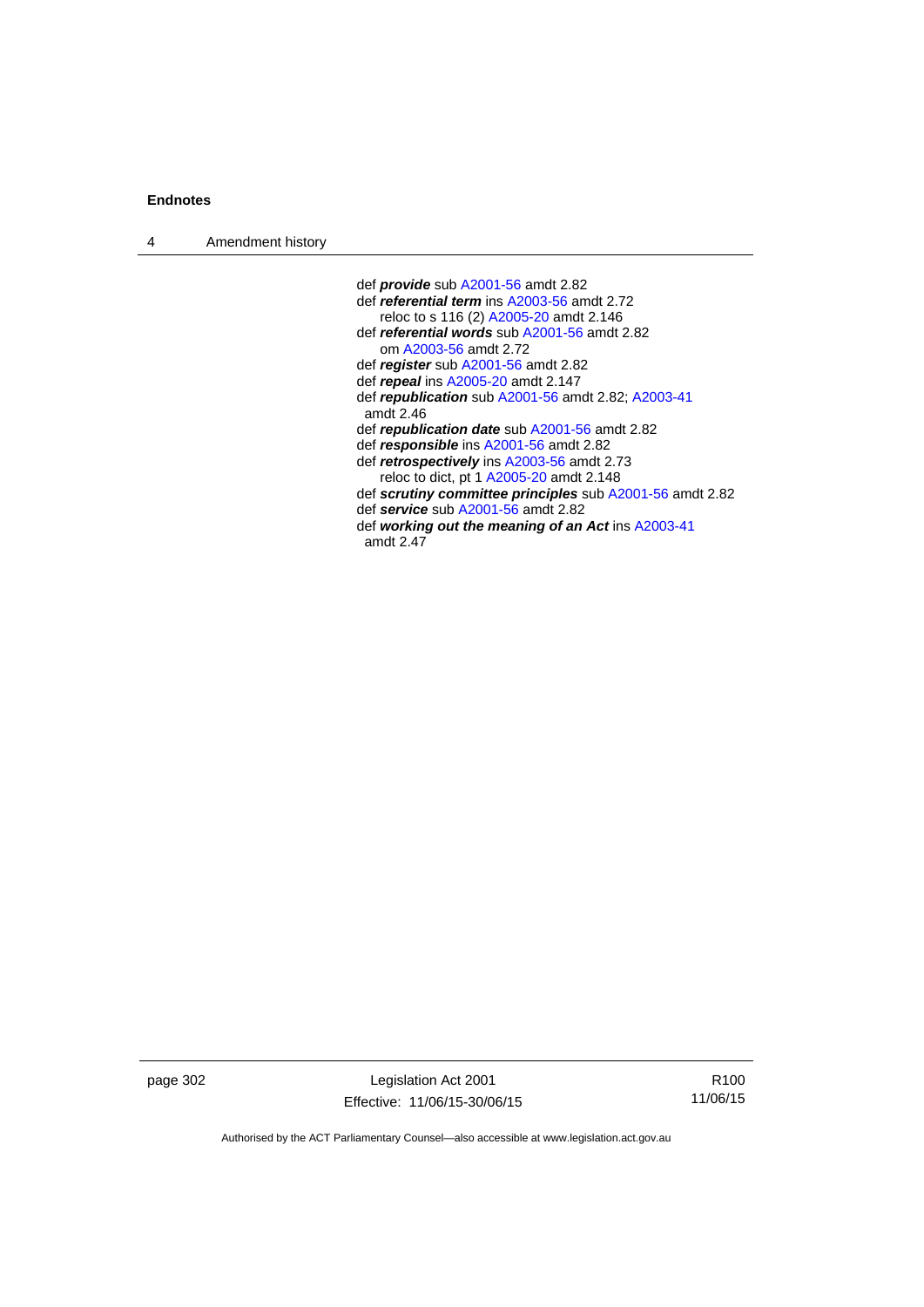# **5 Earlier republications**

Some earlier republications were not numbered. The number in column 1 refers to the publication order.

Since 12 September 2001 every authorised republication has been published in electronic pdf format on the ACT legislation register. A selection of authorised republications have also been published in printed format. These republications are marked with an asterisk (\*) in column 1. Electronic and printed versions of an authorised republication are identical.

| <b>Republication</b><br>No and date | <b>Effective</b>              | Last<br>amendment<br>made by | <b>Republication for</b>                                                              |
|-------------------------------------|-------------------------------|------------------------------|---------------------------------------------------------------------------------------|
| R <sub>0</sub> A<br>17 Sept 2002    | 12 Sept 2001-<br>12 Sept 2001 | A2001-56                     | amendments by<br>A2001-44, A2001-56<br>and retrospective<br>amendments by<br>A2002-30 |
| R <sub>1</sub><br>13 Sept 2001      | 13 Sept 2001-<br>13 Sept 2001 | SL2001-34                    | modification by<br>SL2001-34                                                          |
| R1 (RI)<br>17 Sept 2001             | 13 Sept 2001-<br>13 Sept 2001 | SL2001-34                    | reissue for<br>retrospective<br>amendments by<br>A2002-30                             |
| R <sub>2</sub><br>14 Sept 2001      | 14 Sept 2001-<br>20 Feb 2002  | A2001-70                     | amendments by<br>A2001-70                                                             |
| R <sub>2</sub> (RI)<br>17 Sept 2002 | 14 Sept 2001-<br>20 Feb 2002  | A2001-70                     | reissue for<br>retrospective<br>amendments by<br>A2002-30                             |
| R <sub>3</sub><br>21 Feb 2002       | 21 Feb 2002-<br>12 Mar 2002   | A2001-88                     | changed endnotes<br>and editorial<br>changes                                          |
| R3 (RI)<br>17 Sept 2002             | 21 Feb 2002-<br>12 Mar 2002   | A2001-88                     | reissue for<br>retrospective<br>amendments by<br>A2002-30                             |
| R <sub>4</sub><br>13 Mar 2002       | 13 Mar 2002-<br>27 May 2002   | A2001-88                     | commenced expiry                                                                      |

Legislation Act 2001 Effective: 11/06/15-30/06/15 page 303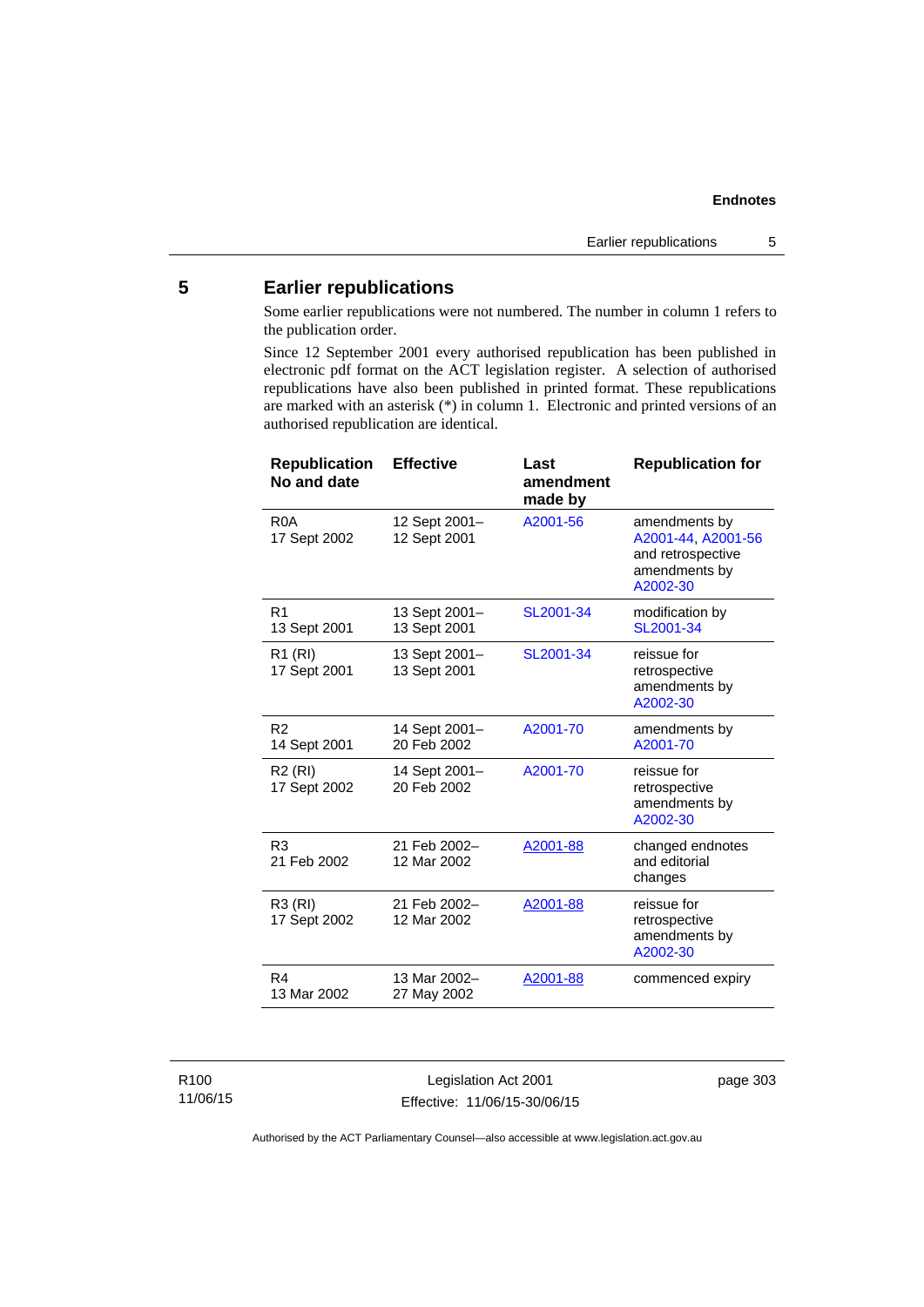5 Earlier republications

| <b>Republication</b><br>No and date | <b>Effective</b>              | Last<br>amendment<br>made by | <b>Republication for</b>                                  |
|-------------------------------------|-------------------------------|------------------------------|-----------------------------------------------------------|
| R4 (RI)<br>17 Sept 2002             | 13 Mar 2002-<br>27 May 2002   | A2001-88                     | reissue for<br>retrospective<br>amendments by<br>A2002-30 |
| $R5*$<br>28 May 2002                | 28 May 2002-<br>30 June 2002  | A2002-11                     | amendments by<br>A2002-11                                 |
| R5 (RI)<br>17 Sept 2002             | 28 May 2002-<br>30 June 2002  | A2002-11                     | reissue for<br>retrospective<br>amendments by<br>A2002-30 |
| R6<br>1 July 2002                   | 1 July 2002-<br>12 Sept 2002  | A2002-11                     | amendments by<br>A2001-88                                 |
| <b>R6 (RI)</b><br>17 Sept 2002      | 1 July 2002-<br>12 Sept 2002  | A2002-11                     | reissue for<br>retrospective<br>amendments by<br>A2002-30 |
| R7<br>13 Sept 2002                  | 13 Sept 2002-<br>13 Sept 2002 | A2002-27                     | commenced expiry                                          |
| <b>R7 (RI)</b><br>17 Sept 2002      | 13 Sept 2002-<br>13 Sept 2002 | A2002-27                     | reissue for<br>retrospective<br>amendments by<br>A2002-30 |
| R <sub>8</sub><br>14 Sept 2002      | 14 Sept 2002-<br>16 Sept 2002 | A2002-27                     | commenced expiry                                          |
| R8 (RI)<br>17 Sept 2002             | 14 Sept 2002-<br>16 Sept 2002 | A2002-27                     | reissue for<br>retrospective<br>amendments by<br>A2002-30 |
| R9<br>17 Sept 2002                  | 17 Sept 2002-<br>6 Oct 2002   | A2002-30                     | amendments by<br>A2002-30                                 |
| R <sub>10</sub><br>7 Oct 2002       | 7 Oct 2002-<br>31 Oct 2002    | A2002-30                     | amendments by<br>A2002-27                                 |
| R <sub>11</sub><br>1 Nov 2002       | 1 Nov 2002-<br>31 Dec 2002    | A2002-40                     | amendments by<br>A2002-40                                 |
| R <sub>12</sub><br>1 Jan 2003       | 1 Jan 2003-<br>16 Jan 2003    | A2002-56                     | amendments by<br>A2002-51                                 |

Authorised by the ACT Parliamentary Counsel—also accessible at www.legislation.act.gov.au

11/06/15

Effective: 11/06/15-30/06/15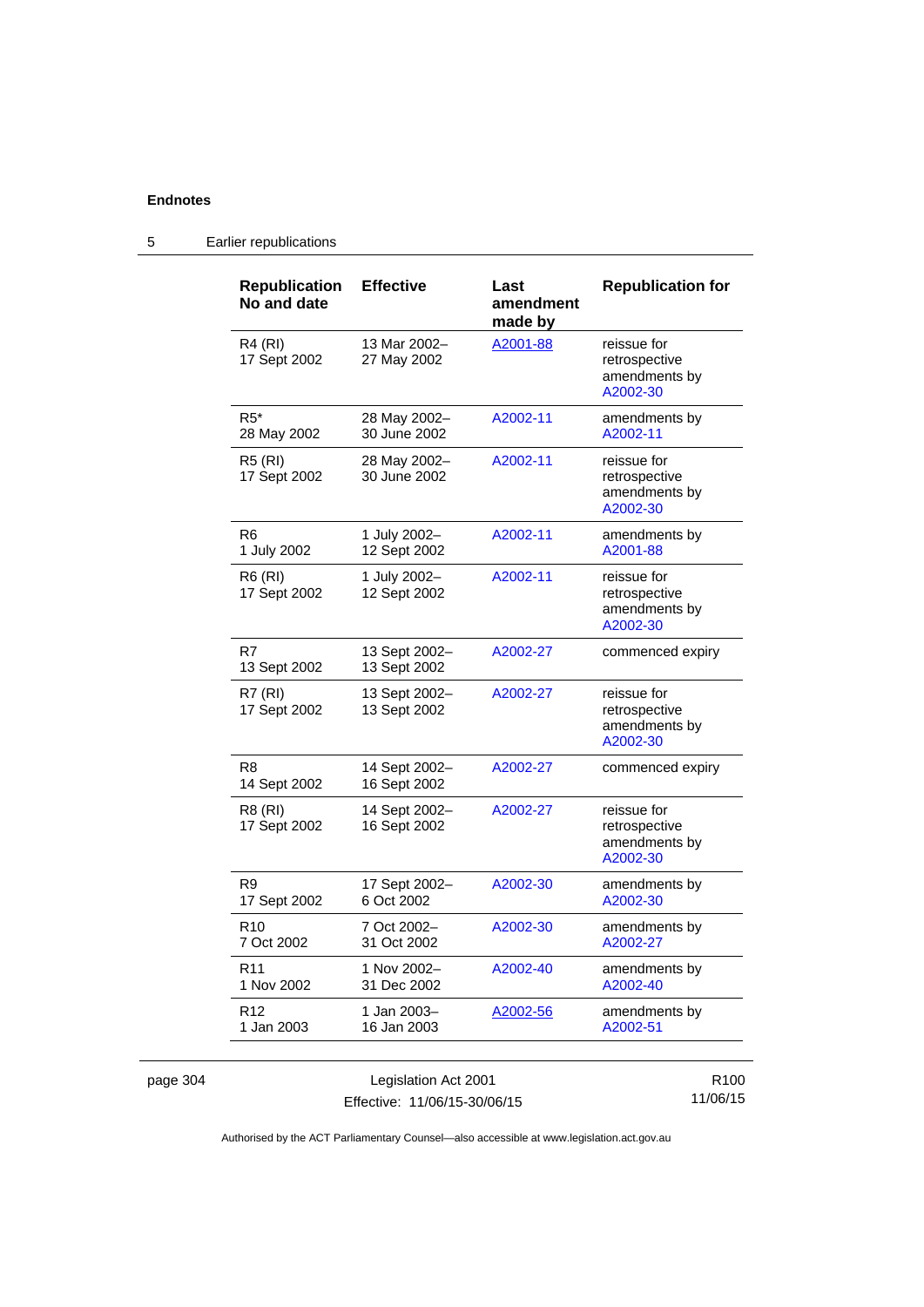Earlier republications 5

| <b>Republication</b><br>No and date | <b>Effective</b>             | Last<br>amendment<br>made by | <b>Republication for</b>                  |
|-------------------------------------|------------------------------|------------------------------|-------------------------------------------|
| R <sub>13</sub>                     | 17 Jan 2003–                 | A2002-56                     | amendments by                             |
| 17 Jan 2003                         | 27 Mar 2003                  |                              | A2002-49                                  |
| R <sub>14</sub>                     | 28 Mar 2003-                 | A2003-14                     | amendments by                             |
| 28 Mar 2003                         | 9 Apr 2003                   |                              | A2003-14                                  |
| R <sub>15</sub>                     | 10 Apr 2003-                 | A2003-18                     | amendments by                             |
| 10 Apr 2003                         | 28 May 2003                  |                              | A2003-18                                  |
| R16<br>29 May 2003                  | 29 May 2003-<br>30 June 2003 | A2003-18                     | commenced expiry                          |
| R17                                 | 1 July 2003-                 | A2003-18                     | amendments by                             |
| 1 July 2003                         | 2 Sept 2003                  |                              | A2002-56                                  |
| R <sub>18</sub><br>3 Sept 2003      | 3 Sept 2003-<br>12 Sept 2003 | A2003-18                     | commenced expiry                          |
| R <sub>19</sub><br>13 Sept 2003     | 13 Sept 2003-<br>8 Oct 2003  | A2003-41                     | commenced expiry                          |
| R20*<br>9 Oct 2003                  | 9 Oct 2003-<br>18 Dec 2003   | A2003-41                     | amendments by<br>A2003-16 and<br>A2003-41 |
| R <sub>21</sub>                     | 19 Dec 2003-                 | A2003-56                     | amendments by                             |
| 19 Dec 2003                         | 21 Mar 2004                  |                              | A2003-56                                  |
| R <sub>22</sub>                     | 22 Mar 2004-                 | A2004-10                     | amendments by                             |
| 22 Mar 2004                         | 4 Apr 2004                   |                              | A2004-1                                   |
| R <sub>23</sub>                     | 5 Apr 2004-                  | A2004-10                     | amendments by                             |
| 5 Apr 2004                          | 26 May 2004                  |                              | A2004-7                                   |
| R <sub>24</sub>                     | 27 May 2004-                 | A2004-17                     | amendments by                             |
| 27 May 2004                         | 30 June 2004                 |                              | A2004-10                                  |
| R <sub>25</sub><br>1 July 2004      | 1 July 2004-<br>12 July 2004 | A2004-28                     | amendments by<br>A2004-5 and<br>A2004-28  |
| R26                                 | 13 July 2004-                | A2004-32                     | amendments by                             |
| 13 July 2004                        | 24 Aug 2004                  |                              | A2004-32                                  |
| R27                                 | 25 Aug 2004-                 | A2004-42                     | amendments by                             |
| 25 Aug 2004                         | 31 Aug 2004                  |                              | A2004-42                                  |
| R28                                 | 1 Sept 2004-                 | A2004-42                     | amendments by                             |
| 1 Sept 2004                         | 12 Sept 2004                 |                              | A2004-13                                  |

# R100 11/06/15

Legislation Act 2001 Effective: 11/06/15-30/06/15 page 305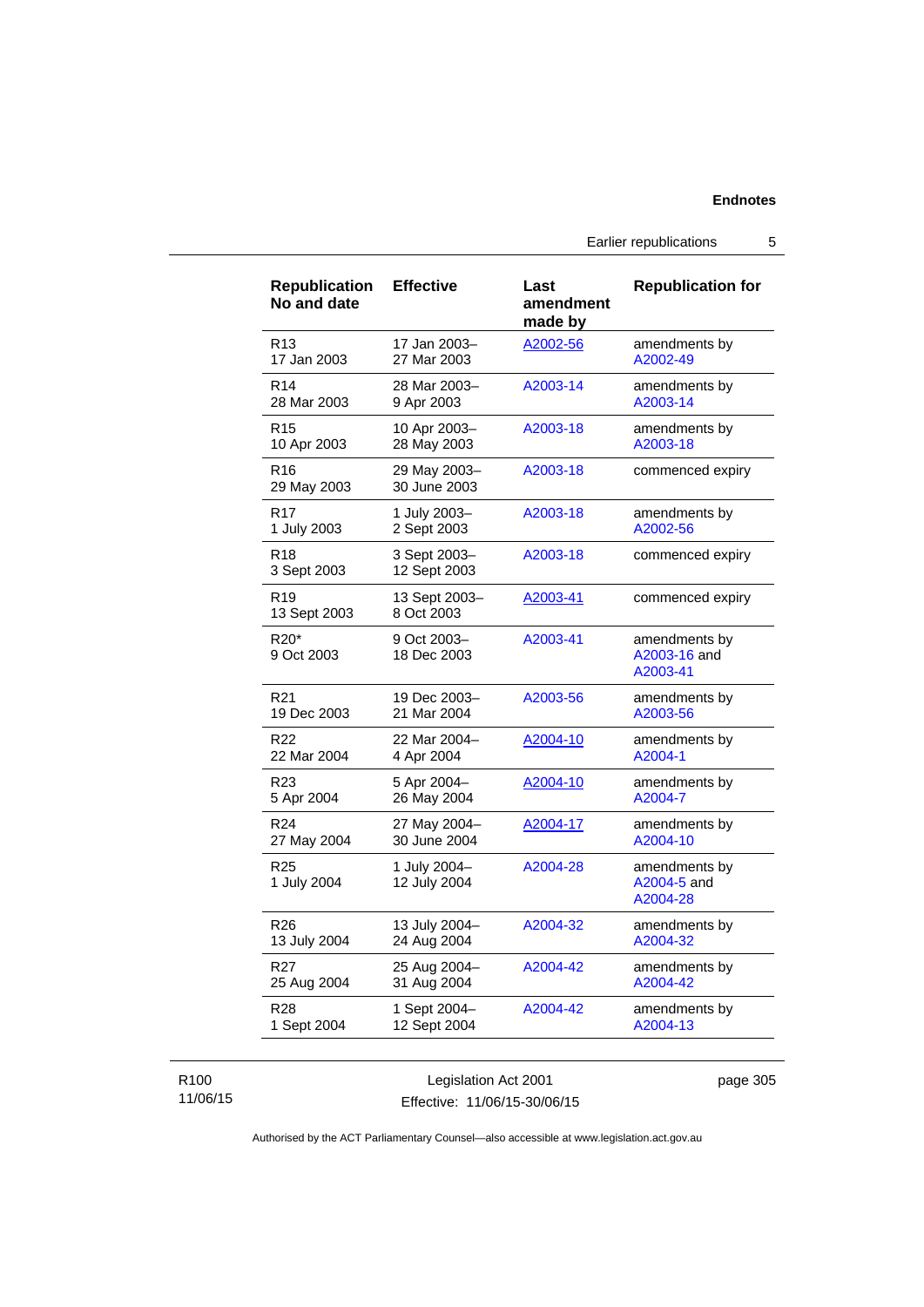| <b>Republication</b><br>No and date | <b>Effective</b>             | Last<br>amendment<br>made by | <b>Republication for</b>                                     |
|-------------------------------------|------------------------------|------------------------------|--------------------------------------------------------------|
| R <sub>29</sub><br>13 Sept 2004     | 13 Sept 2004-<br>22 Dec 2004 | A2004-42                     | commenced expiry                                             |
| <b>R29A</b><br>23 Dec 2004          | 23 Dec 2004-<br>31 Dec 2004  | A2004-42                     | commenced expiry                                             |
| R30 (RI)<br>5 Jan 2005              | 1 Jan 2005-<br>9 Jan 2005    | A2004-60                     | amendments by<br>A2004-17<br>reissue for<br>commenced expiry |
| R31                                 | 10 Jan 2005-                 | A2004-60                     | amendments by                                                |
| 10 Jan 2005                         | 23 Feb 2005                  |                              | A2004-60                                                     |
| R32                                 | 24 Feb 2005-                 | A2005-5                      | amendments by                                                |
| 24 Feb 2005                         | 8 Mar 2005                   |                              | A2005-5                                                      |
| R33                                 | 9 Mar 2005-                  | A2005-5                      | amendments by                                                |
| 9 Mar 2005                          | 1 June 2005                  |                              | A2004-57                                                     |
| R34*                                | 2 June 2005-                 | A2005-20                     | amendments by                                                |
| 2 June 2005                         | 6 July 2005                  |                              | A2005-20                                                     |
| R35<br>7 July 2005                  | 7 July 2005-<br>7 Sept 2005  | A2005-20                     | amendments by<br>A2004-39 as am by<br>A2005-28               |
| R36                                 | 8 Sept 2005-                 | A2005-47                     | amendments by                                                |
| 8 Sept 2005                         | 13 Sept 2005                 |                              | A2005-44                                                     |
| R37                                 | 13 Sept 2005-                | A2005-47                     | amendments by                                                |
| 14 Sept 2005                        | 22 Nov 2005                  |                              | A2005-9                                                      |
| R38                                 | 23 Nov 2005-                 | A2005-53                     | amendments by                                                |
| 23 Nov 2005                         | 10 Jan 2006                  |                              | A2005-53                                                     |
| R39                                 | 11 Jan 2006-                 | A2005-62                     | amendments by                                                |
| 11 Jan 2006                         | 16 Jan 2006                  |                              | A2005-62                                                     |
| R40                                 | 17 Jan 2006–                 | A2005-62                     | amendments by                                                |
| 17 Jan 2006                         | 22 Feb 2006                  |                              | A2004-39                                                     |
| R41<br>23 Feb 2006                  | 23 Feb 2006-<br>28 Feb 2006  | A2006-3                      | updated endnotes as<br>amended by<br>A2006-3                 |

5 Earlier republications

page 306 Legislation Act 2001 Effective: 11/06/15-30/06/15

R100 11/06/15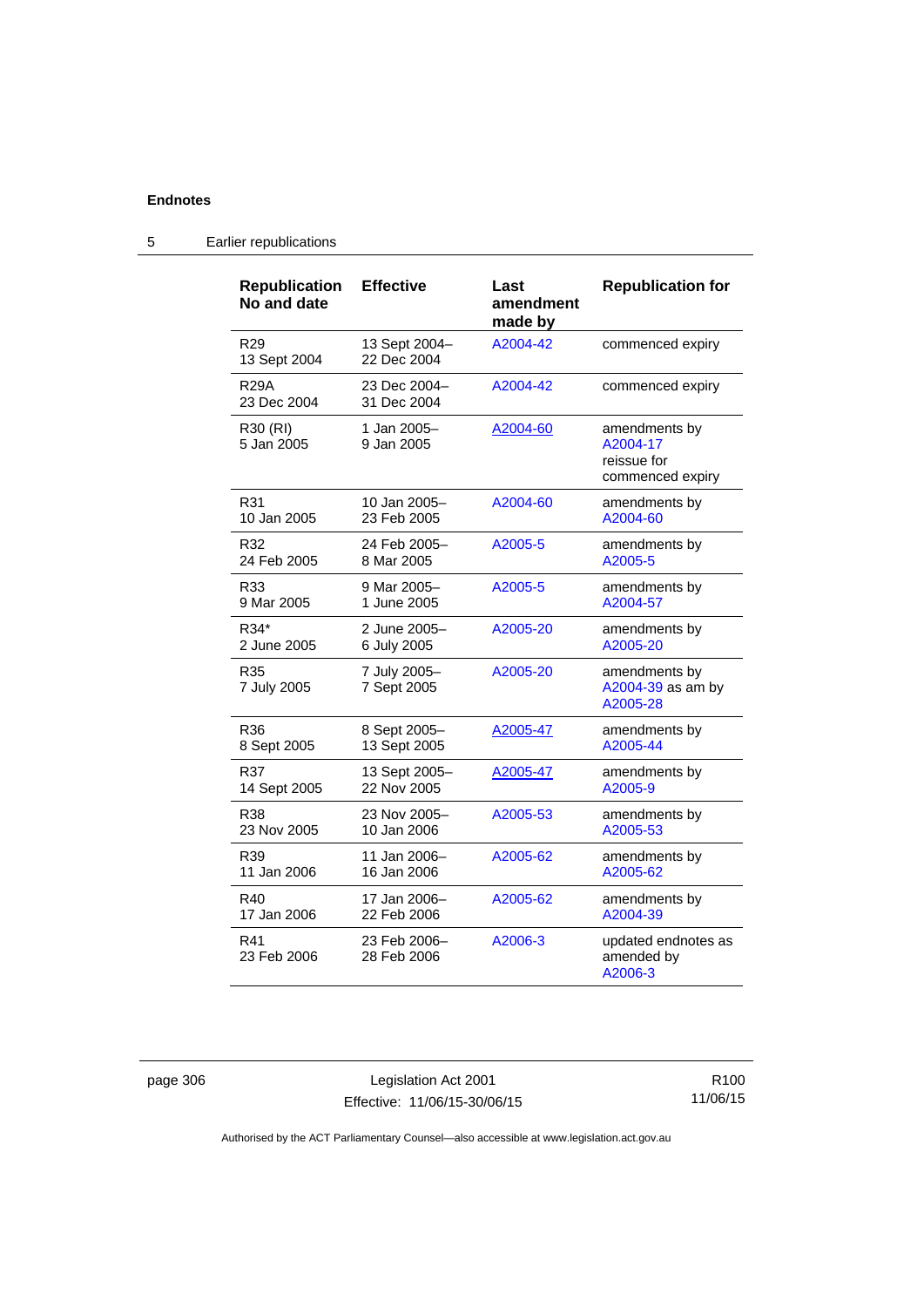Earlier republications 5

| <b>Republication</b><br>No and date | <b>Effective</b>              | Last<br>amendment<br>made by | <b>Republication for</b>                                              |
|-------------------------------------|-------------------------------|------------------------------|-----------------------------------------------------------------------|
| R42<br>1 Mar 2006                   | 1 Mar 2006-<br>1 June 2006    | A2006-3                      | amendments by<br>A2005-47 as<br>amended by<br>A2006-3                 |
| R43                                 | 2 June 2006-                  | A2006-23                     | amendments by                                                         |
| 2 June 2006                         | 15 June 2006                  |                              | A2006-23                                                              |
| R44<br>16 June 2006                 | 16 June 2006-<br>30 June 2006 | A2006-23                     | updated endnotes as<br>amended by<br>A2006-27                         |
| R45<br>1 July 2006                  | 1 July 2006-<br>31 Oct 2006   | A2006-30                     | amendments by<br>A2006-25 and<br>A2006-30                             |
| R46<br>1 Nov 2006                   | 1 Nov 2006-<br>15 Nov 2006    | A2006-42                     | amendments by<br>A2005-41 and<br>A2005-46 as<br>amended by<br>A2006-3 |
| R47                                 | 16 Nov 2006-                  | A2006-42                     | amendments by                                                         |
| 16 Nov 2006                         | 17 Nov 2006                   |                              | A2006-42                                                              |
| R48                                 | 18 Nov 2006-                  | A2006-46                     | amendments by                                                         |
| 18 Nov 2006                         | 8 Jan 2007                    |                              | A2006-46                                                              |
| R49                                 | 9 Jan 2007-                   | A2006-46                     | amendments by                                                         |
| 9 Jan 2007                          | 9 Jan 2007                    |                              | A2004-39                                                              |
| <b>R50</b><br>10 Jan 2007           | 10 Jan 2007-<br>11 Jan 2007   | A2006-46                     | commenced expiry                                                      |
| R <sub>51</sub> *<br>12 Jan 2007    | 12 Jan 2007-<br>27 Mar 2007   | A2006-46                     | commenced expiry                                                      |
| R52                                 | 28 Mar 2007-                  | A2007-3                      | amendments by                                                         |
| 28 Mar 2007                         | 11 Apr 2007                   |                              | A2006-38                                                              |
| R <sub>53</sub>                     | 12 Apr 2007-                  | A2007-3                      | amendments by                                                         |
| 12 Apr 2007                         | 10 July 2007                  |                              | A2007-3                                                               |
| R <sub>54</sub>                     | 11 July 2007-                 | A2007-16                     | amendments by                                                         |
| 11 July 2007                        | 9 Nov 2007                    |                              | A2007-16                                                              |
| R55                                 | 10 Nov 2007-                  | A2007-33                     | amendments by                                                         |
| 10 Nov 2007                         | 13 Nov 2007                   |                              | A2007-8                                                               |

# R100 11/06/15

Legislation Act 2001 Effective: 11/06/15-30/06/15 page 307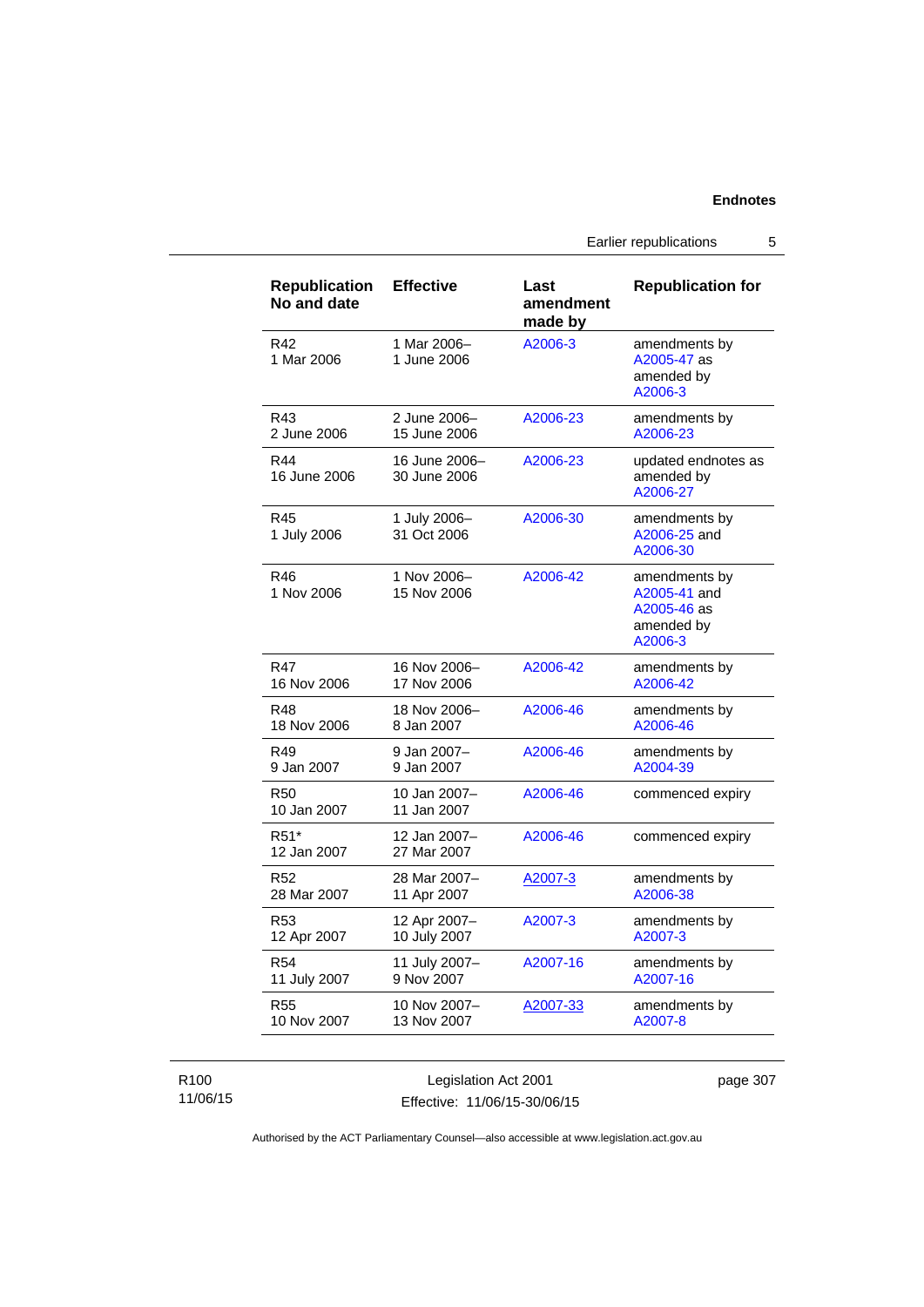| <b>Republication</b><br>No and date | <b>Effective</b>           | Last<br>amendment<br>made by | <b>Republication for</b>                  |
|-------------------------------------|----------------------------|------------------------------|-------------------------------------------|
| <b>R56</b>                          | 14 Nov 2007-               | A2007-33                     | amendments by                             |
| 14 Nov 2007                         | 30 Mar 2008                |                              | A2007-33                                  |
| R57                                 | 31 Mar 2008-               | A2007-33                     | amendments by                             |
| 31 Mar 2008                         | 18 May 2008                |                              | A2007-25                                  |
| R58                                 | 19 May 2008-               | A2008-14                     | amendments by                             |
| 19 May 2008                         | 30 June 2008               |                              | A2008-14                                  |
| R59                                 | 1 July 2008-               | A2008-15                     | amendments by                             |
| 1 July 2008                         | 25 Aug 2008                |                              | A2008-15                                  |
| R60                                 | 26 Aug 2008-               | A2008-28                     | amendments by                             |
| 26 Aug 2008                         | 8 Sept 2008                |                              | A2008-28                                  |
| R61                                 | 9 Sept 2008-               | A2008-44                     | amendments by                             |
| 9 Sept 2008                         | 1 Feb 2009                 |                              | A2008-20                                  |
| R62<br>2 Feb 2009                   | 2 Feb 2009-<br>26 Feb 2009 | A2008-44                     | amendments by<br>A2008-36 and<br>A2008-37 |
| R63                                 | 27 Feb 2009-               | A2008-44                     | amendments by                             |
| 27 Feb 2009                         | 29 May 2009                |                              | A2008-20                                  |
| R64                                 | 30 May 2009-               | A2008-44                     | amendments by                             |
| 30 May 2009                         | 21 Sept 2009               |                              | A2008-44                                  |
| R65                                 | 22 Sept 2009-              | A2009-28                     | amendments by                             |
| 22 Sept 2009                        | 30 Sept 2009               |                              | A2009-20                                  |
| R66                                 | 1 Oct 2009-                | A2009-28                     | amendments by                             |
| 1 Oct 2009                          | 20 Oct 2009                |                              | A2009-28                                  |
| R67                                 | 21 Oct 2009-               | A2009-35                     | amendments by                             |
| 21 Oct 2009                         | 16 Dec 2009                |                              | A2009-35                                  |
| R68                                 | 17 Dec 2009-               | A2009-50                     | amendments by                             |
| 17 Dec 2009                         | 2 Mar 2010                 |                              | A2009-49                                  |
| R69                                 | 3 Mar 2010-                | A2010-6                      | amendments by                             |
| 3 Mar 2010                          | 21 Mar 2010                |                              | A2010-6                                   |
| R70                                 | 22 Mar 2010-               | A2010-6                      | amendments by                             |
| 22 Mar 2010                         | 30 June 2010               |                              | A2009-39                                  |
| R71<br>1 July 2010                  | 1 July 2010-<br>5 Oct 2010 | A2010-10                     | amendments by<br>A2009-50 and<br>A2010-10 |

# 5 Earlier republications

page 308 Legislation Act 2001 Effective: 11/06/15-30/06/15

R100 11/06/15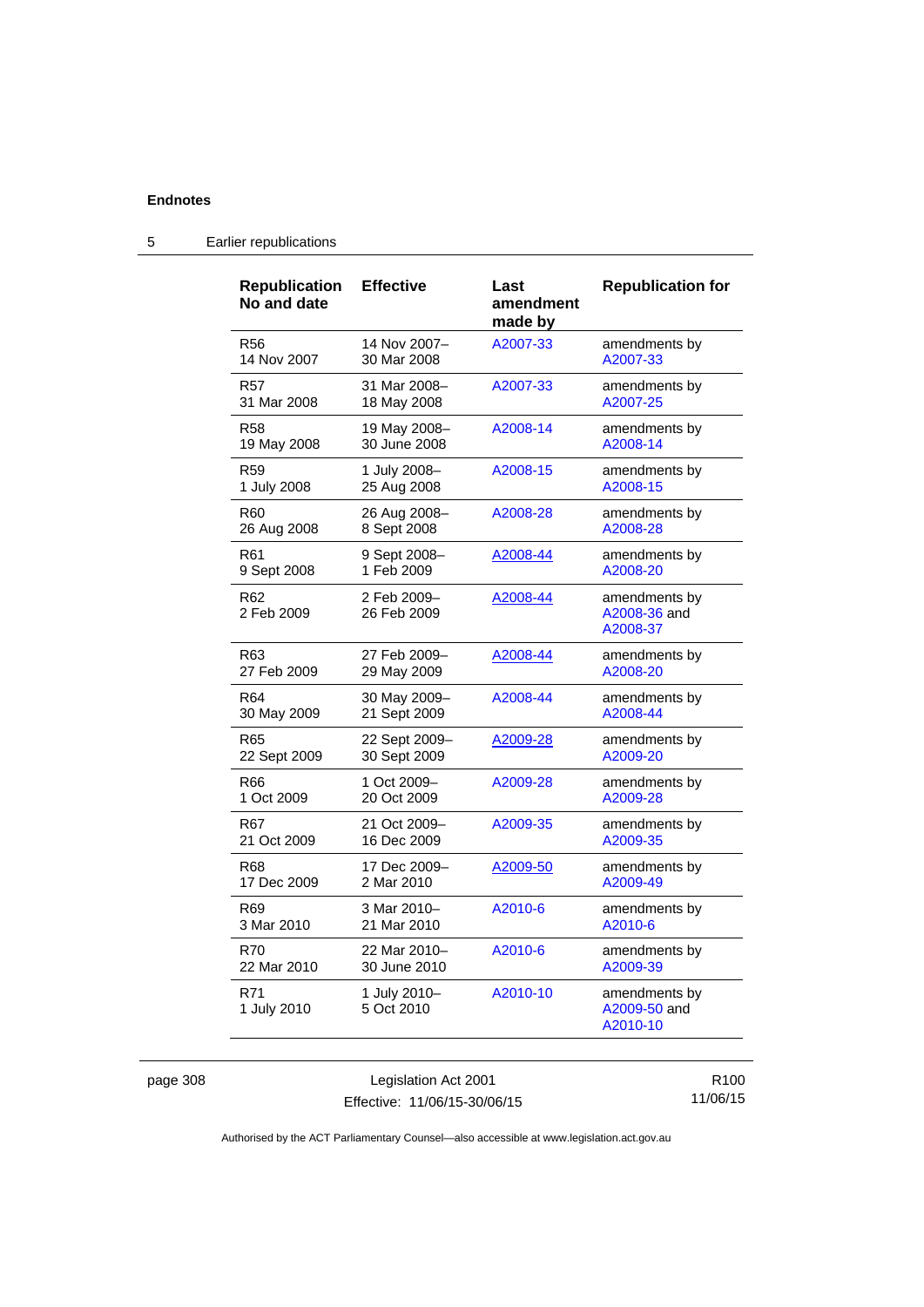### **Endnotes**

Earlier republications 5

| <b>Republication</b><br>No and date | <b>Effective</b>             | Last<br>amendment<br>made by | <b>Republication for</b>                  |
|-------------------------------------|------------------------------|------------------------------|-------------------------------------------|
| R72                                 | 6 Oct 2010-                  | A2010-40                     | amendments by                             |
| 6 Oct 2010                          | 31 Dec 2010                  |                              | A2010-40                                  |
| R73                                 | 1 Jan 2011-                  | A2010-54                     | amendments by                             |
| 1 Jan 2011                          | 30 June 2011                 |                              | A2010-54                                  |
| R74                                 | 1 July 2011-                 | A2011-22                     | amendments by                             |
| 1 July 2011                         | 30 Aug 2011                  |                              | A2011-22                                  |
| <b>R75</b>                          | 31 Aug 2011-                 | A2011-30                     | amendments by                             |
| 31 Aug 2011                         | 20 Sept 2011                 |                              | A2011-30                                  |
| <b>R76</b>                          | 21 Sept 2011-                | A2011-30                     | amendments by                             |
| 21 Sept 2011                        | 22 Nov 2011                  |                              | A2011-28                                  |
| <b>R77</b>                          | 23 Nov 2011-                 | A2011-49                     | amendments by                             |
| 23 Nov 2011                         | 11 Dec 2011                  |                              | A2011-49                                  |
| <b>R78</b>                          | 12 Dec 2011-                 | A2011-52                     | amendments by                             |
| 12 Dec 2011                         | 31 Dec 2011                  |                              | A2011-52                                  |
| R79                                 | 1 Jan 2012-                  | A2011-55                     | amendments by                             |
| 1 Jan 2012                          | 29 Feb 2012                  |                              | A2011-55                                  |
| R80                                 | 1 Mar 2012-                  | A2011-55                     | amendments by                             |
| 1 Mar 2012                          | 28 May 2012                  |                              | A2011-48                                  |
| R81                                 | 29 May 2012-                 | A2012-25                     | amendments by                             |
| 29 May 2012                         | 4 June 2012                  |                              | A2012-25                                  |
| R82                                 | 5 June 2012-                 | A2012-25                     | amendments by                             |
| 5 June 2012                         | 30 June 2012                 |                              | A2012-21                                  |
| R83<br>1 July 2012                  | 1 July 2012-<br>10 Sept 2012 | A2012-32                     | amendments by<br>A2012-26 and<br>A2012-32 |
| R84                                 | 11 Sept 2012-                | A2012-40                     | amendments by                             |
| 11 Sept 2012                        | 13 June 2013                 |                              | A2012-40                                  |
| R85                                 | 14 June 2013-                | A2013-19                     | amendments by                             |
| 14 June 2013                        | 22 Aug 2013                  |                              | A2013-19                                  |
| <b>R86</b>                          | 23 Aug 2013-                 | A2013-30                     | amendments by                             |
| 23 Aug 2013                         | 31 Aug 2013                  |                              | A2013-30                                  |
| <b>R87</b>                          | 1 Sept 2013-                 | A2013-30                     | amendments by                             |
| 1 Sept 2013                         | 6 Nov 2013                   |                              | A2012-33                                  |

### R100 11/06/15

Legislation Act 2001 Effective: 11/06/15-30/06/15 page 309

Authorised by the ACT Parliamentary Counsel—also accessible at www.legislation.act.gov.au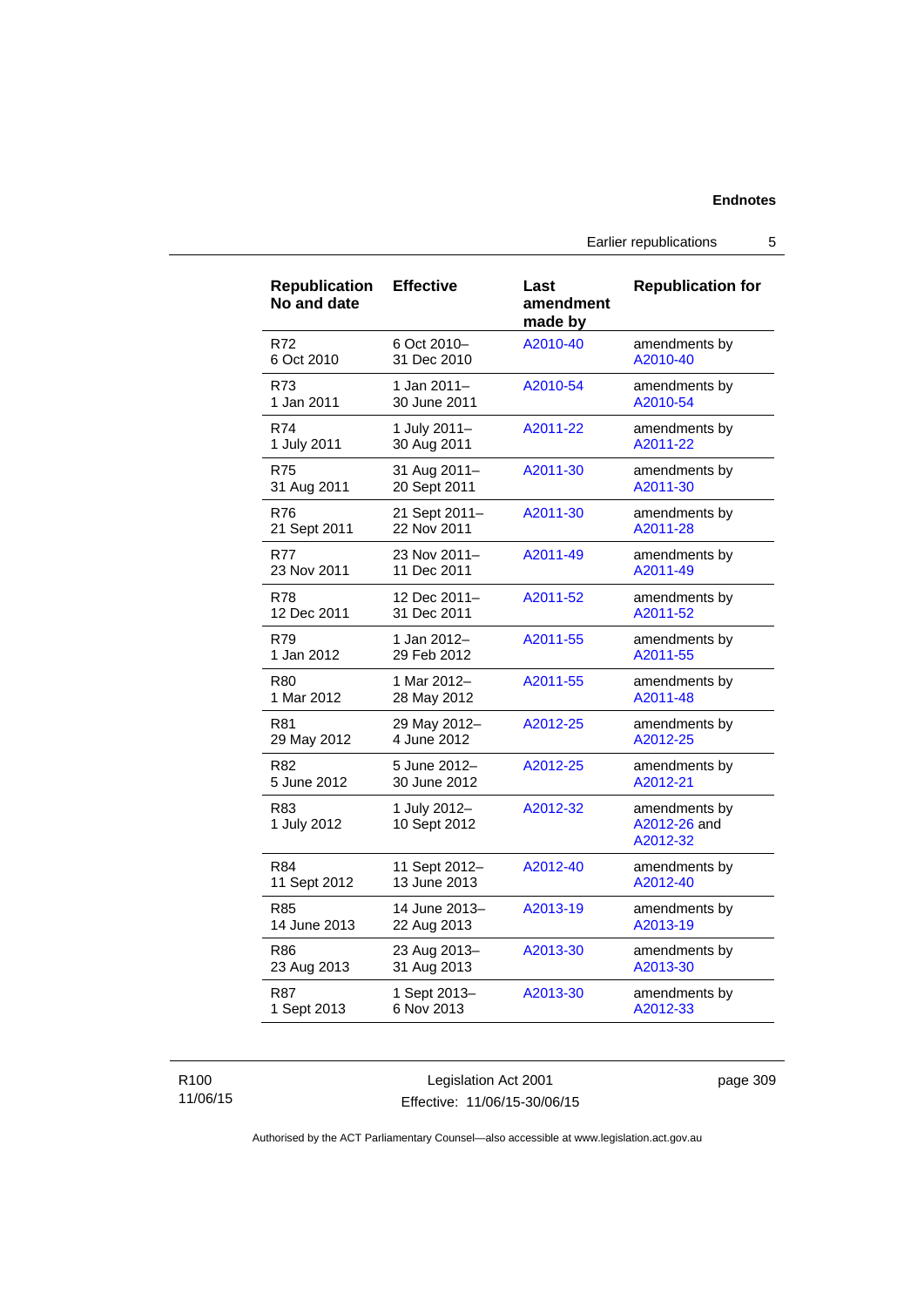## **Endnotes**

| <b>Republication</b><br>No and date | <b>Effective</b>              | Last<br>amendment<br>made by     | <b>Republication for</b>                                                        |
|-------------------------------------|-------------------------------|----------------------------------|---------------------------------------------------------------------------------|
| R88<br>7 Nov 2013                   | never effective               | A2013-39<br>(never<br>effective) | amendments by<br>A2013-39                                                       |
| R88 (RI)<br>24 Feb 2014             | 7 Nov 2013-<br>7 Nov 2013     | A2013-39<br>(never<br>effective) | reissue because of<br><b>High Court decision</b><br>in relation to<br>A2013-39  |
| <b>R89</b><br>8 Nov 2013            | never effective               | A2013-43                         | amendments by<br>A2013-43                                                       |
| R89 (RI)<br>24 Feb 2014             | 8 Nov 2013-<br>24 Nov 2013    | A2013-43                         | reissue because of<br><b>High Court decision</b><br>in relation to<br>A2013-39  |
| R90<br>25 Nov 2013                  | never effective               | A2013-44                         | amendments by<br>A2013-44                                                       |
| R90 (RI)<br>24 Feb 2014             | 25 Nov 2013-<br>9 Feb 2014    | A2013-44                         | reissue because of<br><b>High Court decision</b><br>in relation to<br>A2013-39  |
| R91<br>10 Feb 2014                  | never effective               | A2013-52                         | removed from LR<br>because of High<br>Court decision in<br>relation to A2013-39 |
| R91 (RI)<br>24 Feb 2014             | 10 Feb 2014–<br>25 Apr 2014   | A2013-52                         | reissue because of<br><b>High Court decision</b><br>in relation to<br>A2013-39  |
| R92<br>26 Apr 2014                  | 26 Apr 2014-<br>9 June 2014   | A2014-8                          | amendments by<br>A2014-8                                                        |
| R93<br>10 June 2014                 | 10 June 2014-<br>30 June 2014 | A2014-18                         | amendments by<br>A2014-18                                                       |
| R94<br>1 July 2014                  | 1 July 2014-<br>22 Aug 2014   | A2014-18                         | amendments by<br>A2013-41                                                       |
| R95<br>23 Aug 2014                  | 23 Aug 2014-<br>16 Nov 2014   | A2014-37                         | amendments by<br>A2014-37                                                       |

# 5 Earlier republications

page 310 Legislation Act 2001 Effective: 11/06/15-30/06/15

R100 11/06/15

Authorised by the ACT Parliamentary Counsel—also accessible at www.legislation.act.gov.au